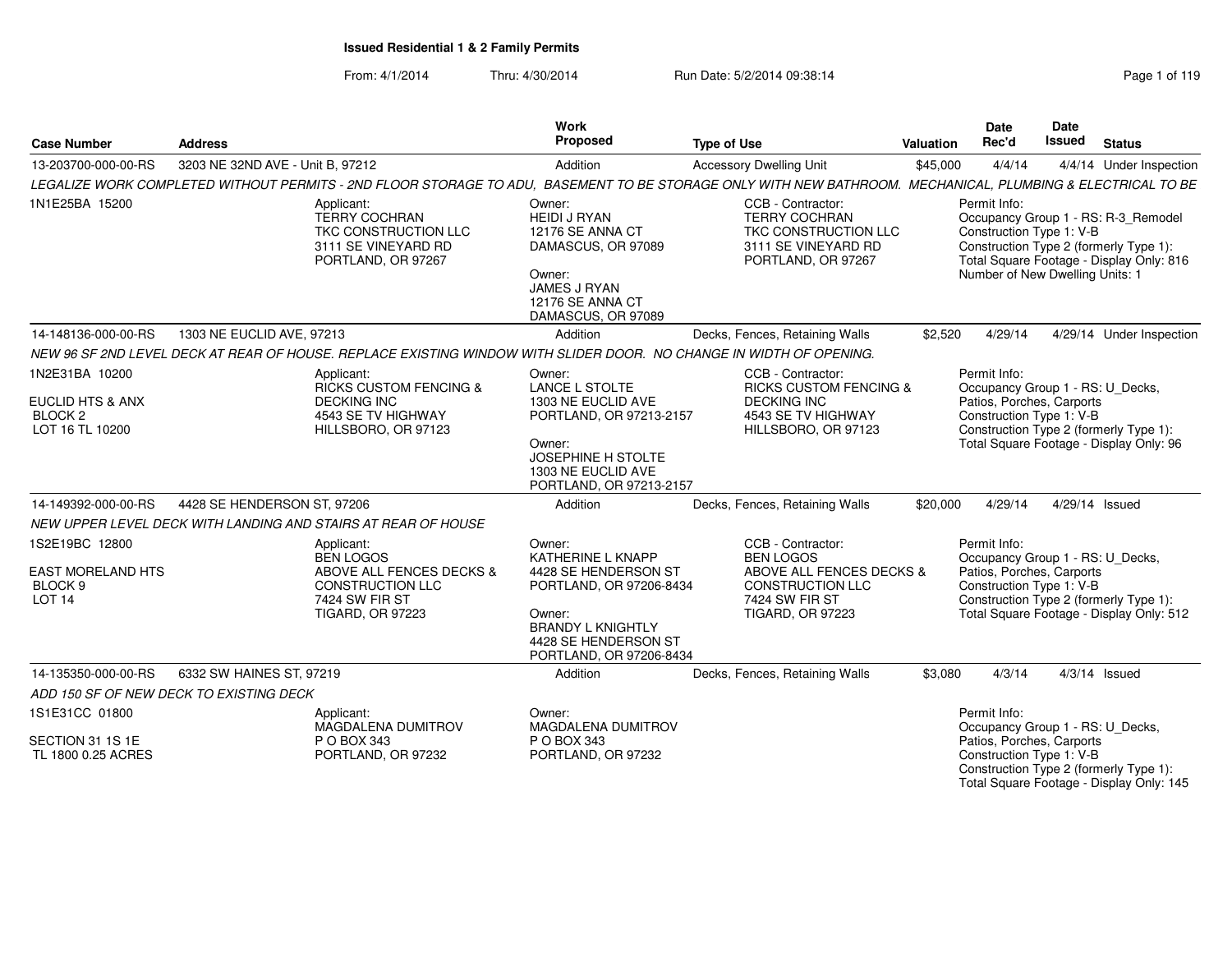| <b>Case Number</b>                                                | <b>Address</b>                                   |                                                                                                   | Work<br>Proposed                                                                                                                                             | <b>Type of Use</b>                                                                                                                                                     | Valuation | Date<br>Rec'd                                                                                             | Date<br>Issued | <b>Status</b>                                                                                                                      |
|-------------------------------------------------------------------|--------------------------------------------------|---------------------------------------------------------------------------------------------------|--------------------------------------------------------------------------------------------------------------------------------------------------------------|------------------------------------------------------------------------------------------------------------------------------------------------------------------------|-----------|-----------------------------------------------------------------------------------------------------------|----------------|------------------------------------------------------------------------------------------------------------------------------------|
| 14-141343-000-00-RS                                               | 1825 SE 56TH AVE, 97215                          |                                                                                                   | Addition                                                                                                                                                     | Decks, Fences, Retaining Walls                                                                                                                                         | \$12,000  | 4/24/14                                                                                                   |                | 4/24/14 Under Inspection                                                                                                           |
|                                                                   |                                                  | ADD NEW BEAM AND SUPPORTS TO UPPER DECK, NEW LOWER DECK                                           |                                                                                                                                                              |                                                                                                                                                                        |           |                                                                                                           |                |                                                                                                                                    |
| 1S2E06DB 05500<br>NIXON TERR & PLAT 2 & 3<br>LOT 8                |                                                  | Applicant:<br>MIKE MONTGOMERY<br>SIMPL HOME DESIGNS<br>5531 SW BUDDINGTON ST<br>PORTLAND OR 97219 | Owner:<br>ADAM D SOLL<br>1825 SE 56TH AVE<br>PORTLAND, OR 97215<br>Owner:<br>MELISSA R SOLL<br>1825 SE 56TH AVE<br>PORTLAND, OR 97215                        | CCB - Contractor:<br><b>MITICA LEONTESCU</b><br>CREATIVE FENCES & DECKS INC<br><b>14782 SW FERN ST</b><br><b>TIGARD, OR 97225</b>                                      |           | Permit Info:<br>Occupancy Group 1 - RS: U_Decks,<br>Patios, Porches, Carports<br>Construction Type 1: V-B |                | Construction Type 2 (formerly Type 1):<br>Total Square Footage - Display Only: 120                                                 |
| 14-138629-000-00-RS                                               | 7005 N OLIN AVE, 97203                           |                                                                                                   | Addition                                                                                                                                                     | <b>Duplex</b>                                                                                                                                                          | \$200,728 | 4/10/14                                                                                                   |                | 4/10/14 Issued                                                                                                                     |
|                                                                   |                                                  |                                                                                                   |                                                                                                                                                              | 2 STORY ADDITION TO SINGLE FAMILY RESIDENCE TO CREATE DUPLEX; DEMO ATTACHED GARAGE TO CREATE AREA FOR ADDITION, NEW DRIVEWAY (4 BATHROOMS TOTAL FOR BOTH UNITS)        |           |                                                                                                           |                |                                                                                                                                    |
| 1N1E17BB 11600                                                    |                                                  | Applicant:<br>ROBERT K KESSI<br>PO BOX 83131<br>PORTLAND, OR 97283-0131                           | Owner:<br>ROBERT K KESSI<br>PO BOX 83131<br>PORTLAND, OR 97283-0131                                                                                          | CCB - Contractor:<br><b>BOB KESSI</b><br><b>KESSI CONSTRUCTION INC</b><br>PO BOX 83131<br>PORTLAND, OR 97283                                                           |           | Permit Info:<br>One and Two Family<br>Construction Type 1: V-B<br>Number of New Dwelling Units: 1         |                | Occupancy Group 1 - RS: R-3_Residential<br>Construction Type 2 (formerly Type 1):<br>Total Square Footage - Display Only: 1820     |
| 14-129139-000-00-RS                                               | 3614 NE 15TH AVE, 97212                          |                                                                                                   | Addition                                                                                                                                                     | Garage/Carport                                                                                                                                                         | \$12,000  | 4/16/14                                                                                                   | 4/16/14 Final  |                                                                                                                                    |
|                                                                   |                                                  |                                                                                                   |                                                                                                                                                              | ADDITION TO ADD 200 SQ FT TO THE NORTH SIDE OF THE GARAGE; ALSO REMOVE NORTH, EAST, AND WEST WALLS ON THE EXISTING GARAGE AND REBUILT; INSTALL UNITILITY SINK          |           |                                                                                                           |                |                                                                                                                                    |
| 1N1E23DC 19400<br>DIXON PL<br>BLOCK 14<br>LOT <sub>14</sub>       |                                                  | Applicant:<br><b>BRIAN M BIEGER</b><br>1426 NE SKIDMORE ST<br>PORTLAND, OR 97211                  | Owner:<br>ANDRIA L JACOB<br>1426 NE SKIDMORE ST<br>PORTLAND, OR 97211<br>Owner:<br><b>BRIAN M BIEGER</b><br>1426 NE SKIDMORE ST<br>PORTLAND, OR 97211        |                                                                                                                                                                        |           | Permit Info:<br>Occupancy Group 1 - RS: U_Private<br>Garage\Utility Misc.<br>Construction Type 1: V-B     |                | Construction Type 2 (formerly Type 1): V-B<br>Total Square Footage - Display Only: 200                                             |
| 14-111202-REV-01-RS                                               | 6843 SE WOODSTOCK BLVD, 97206                    |                                                                                                   | Addition                                                                                                                                                     | Garage/Carport                                                                                                                                                         |           | \$<br>4/9/14                                                                                              |                | $4/9/14$ Issued                                                                                                                    |
|                                                                   | REVISION - CLARIFY LENGTH OF SHOP IS 30' NOT 29' |                                                                                                   |                                                                                                                                                              |                                                                                                                                                                        |           |                                                                                                           |                |                                                                                                                                    |
| 1S2E17CD 23600<br><b>TREMONT</b><br>BLOCK 41<br>LOT <sub>17</sub> |                                                  | Applicant:<br>DONNA M MINTON<br>6843 SE WOODSTOCK BLVD<br>PORTLAND, OR 97206                      | Owner:<br><b>DONNA M MINTON</b><br>6843 SE WOODSTOCK BLVD<br>PORTLAND, OR 97206                                                                              | CCB - Contractor:<br><b>SEAN MONROE</b><br>SKYLINE CONTRACTING LLC<br>4315 SE CRYSTAL SPRINGS BLVD Construction Type 1: V-B<br>PORTLAND, OR 97206                      |           | Permit Info:<br>Occupancy Group 1 - RS: U_Private<br>Garage\Utility Misc.                                 |                | Construction Type 2 (formerly Type 1):                                                                                             |
| 14-135832-000-00-RS                                               | 4231 N WINCHELL ST - Unit B, 97203               |                                                                                                   | Addition                                                                                                                                                     | Single Family Dwelling                                                                                                                                                 | \$120,899 | 4/23/14                                                                                                   |                | 4/23/14 Under Inspection                                                                                                           |
|                                                                   |                                                  |                                                                                                   |                                                                                                                                                              | REMODEL OF EXISTING SINGLE FAMILY RESIDENCE RECONFIGURE EXISTING BEDROOM SPACE AND TWO STORY ADDITION FOR ADU ON EAST ELEVATION. Plumbing, elec, and HVac to be pulled |           |                                                                                                           |                |                                                                                                                                    |
| 1N1E08DB 13900                                                    |                                                  | Applicant:<br><b>PAT SAUER</b><br>THE DESIGN DEPARTEMENT<br>PO BOX 80065<br>PORTLAND OR 97280     | Owner:<br><b>PAUL SEER</b><br>4231 N WINCHELL ST<br>PORTLAND, OR 97203-5832<br>Owner:<br><b>OCEANA SEER</b><br>4231 N WINCHELL ST<br>PORTLAND, OR 97203-5832 | CCB - Contractor:<br>ROSECITY MAINTENANCE AND<br><b>REMODELING</b><br>1104 SE 148TH AVE<br>PORTLAND, OR 97233                                                          |           | Permit Info:<br>One and Two Family<br>Construction Type 1: V-B<br>Number of New Dwelling Units: 1         |                | Occupancy Group 1 - RS: R-3 Residential<br>Construction Type 2 (formerly Type 1): V-B<br>Total Square Footage - Display Only: 1312 |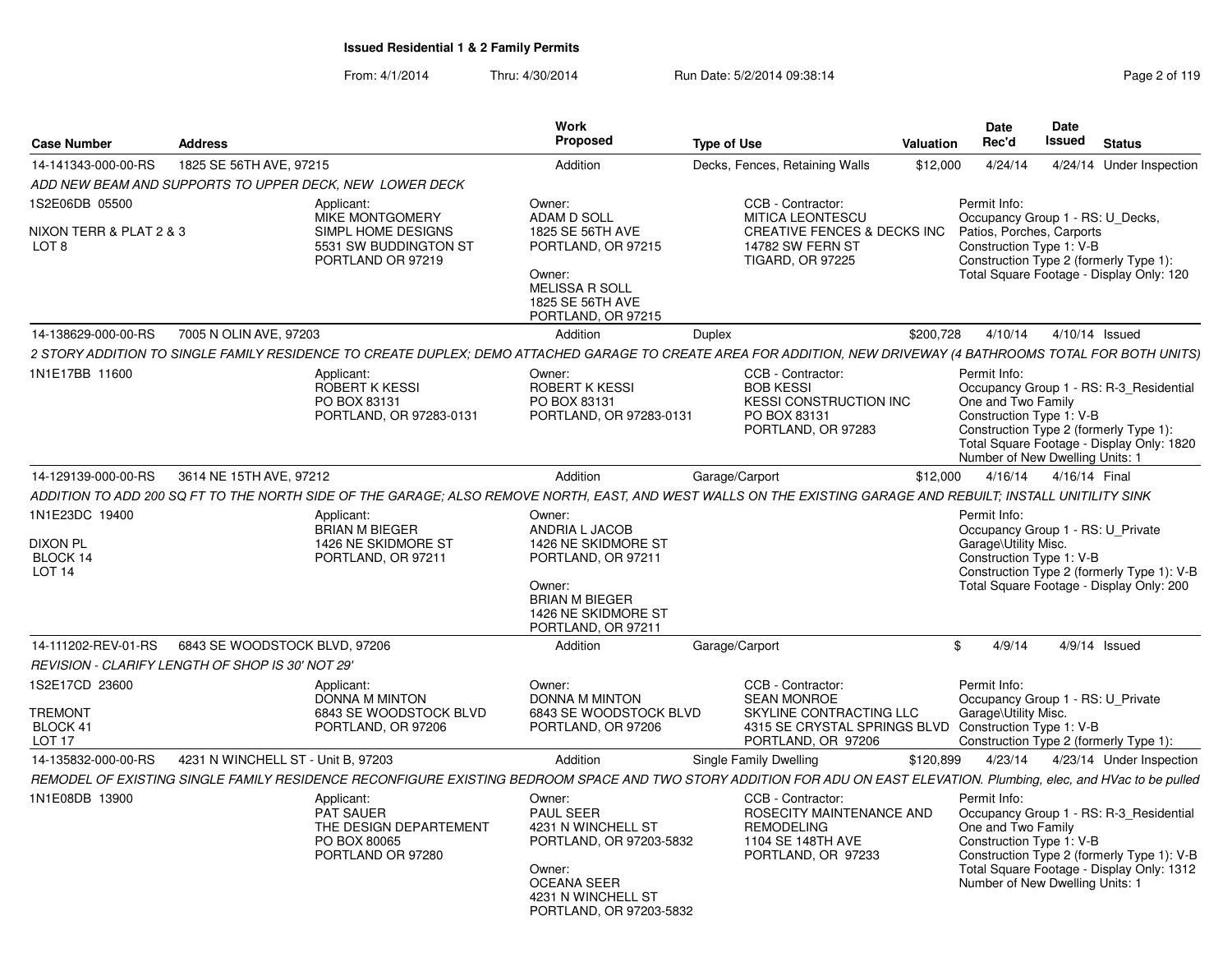## From: 4/1/2014Thru: 4/30/2014 Run Date: 5/2/2014 09:38:14 Research 2010 119

| 4211 NE SISKIYOU ST, 97213<br>Addition<br><b>Single Family Dwelling</b><br>14-138292-000-00-RS<br>4/16/14<br>\$50,000<br>ADDITION TO MAIN FL OF NE SIDE OF THE HOUSE TO RECONFIGURE KITCHEN; SECOND FLOOR ADDITION TO NW SIDE OF THE HOUSE TO ADD NEW MASTER BATHROOM<br>1N2E30BB 09500<br>CCB - Contractor:<br>Permit Info:<br>Applicant:<br>Owner:<br>MCCULLOCH CONSTRUCTION<br>JOHN MCCULLOCH<br>ELECTRO WIRE INC.<br>Occupancy Group 1 - RS: R-3_Residential<br>CORP<br>One and Two Family<br><b>BEAUMONT</b><br>1729 NE SISKIYOU ST<br>18857 SE SUNNYSIDE RD<br>1729 NE SISKIYOU ST<br>Construction Type 1: V-B<br>BLOCK 10<br>PORTLAND, OR 97212<br>DAMASCUS, OR 97089<br>S 80' OF LOT 11<br>Construction Type 2 (formerly Type 1):<br>PORTLAND, OR 97212<br>CCB - Contractor:<br>Total Square Footage - Display Only: 477<br>MCCULLOCH CONSTRUCTION<br><b>CORP</b><br>1729 NE SISKIYOU ST<br>PORTLAND, OR 97212<br>5933 SE LAFAYETTE ST, 97206<br>14-148150-000-00-RS<br>Addition<br><b>Single Family Dwelling</b><br>\$10,698<br>4/25/14<br>4/25/14 Issued<br>ENTEND HOUSE AT WEST SIDE FOR BATHROOM AND SITTING AREA ADDITION, NEW EXTERIOR DOOR (2 BATHROOMS TOTAL)<br>1S2E07DA 04200<br>Permit Info:<br>Applicant:<br>CCB - Contractor:<br>Owner:<br>GUTHRIE CONSTRUCTION CO<br>PAUL A WOODS<br><b>GUTHRIE CONSTRUCTION CO</b><br>Occupancy Group 1 - RS: R-3_Residential<br>5933 SE LAFAYETTE ST<br>One and Two Family<br><b>STRANGS ADD</b><br>12466 SE ASHLEY ST<br>12466 SE ASHLEY ST<br>Construction Type 1: V-B<br><b>BLOCK1</b><br>CLACKAMAS, OR 97015<br>PORTLAND, OR 97206<br>CLACKAMAS, OR 97015<br>Construction Type 2 (formerly Type 1):<br>LOT 12&13<br>Total Square Footage - Display Only: 97<br>Owner:<br><b>MARIA P WOODS</b><br>5933 SE LAFAYETTE ST<br>PORTLAND, OR 97206<br>5216 NE 43RD AVE, 97218<br><b>Single Family Dwelling</b><br>14-147520-000-00-RS<br>\$73,453<br>4/28/14<br>4/28/14 Issued<br>Addition<br>ADDITION, TWO STORY ADDITION AT THE REAR OF SINGLE FAMILY HOME TO INCLUDE TWO BEDROOMS ON THE MAIN LEVEL AND MASTER BEDROOM AND BATHROOM ON SECOND LEVEL (TW<br>1N2E19BB 05500<br>CCB - Contractor:<br>Permit Info:<br>Applicant:<br>Owner:<br><b>JIM BAREINGER</b><br><b>J2S PROPERTIES LLC</b><br><b>JIM BAREINGER</b><br>Occupancy Group 1 - RS: R-3_Residential<br>One and Two Family<br><b>ALMO ACRES</b><br><b>B&amp;S CONSTRUCTION, LLC</b><br>1526 NE ALBERTA ST #120<br><b>B&amp;S CONSTRUCTION, LLC</b><br>Construction Type 1: V-B<br>S 50' OF E 107' OF LOT 8<br>22263 SW LOWER RAY STREET<br>22263 SW LOWER RAY STREET<br>PORTLAND, OR 97211<br>SHERWOOD, OREGON 97140<br>Construction Type 2 (formerly Type 1):<br>SHERWOOD, OREGON 97140<br>Total Square Footage - Display Only: 666<br>Single Family Dwelling<br>13-186677-DFS-01-RS<br>4332 NE SKIDMORE ST, 97218<br>Addition<br>\$1,200<br>4/24/14<br>4/24/14 Final<br><b>DFS-TRUSSES</b><br>1N2E19CB 10800<br>CCB - Contractor:<br>Permit Info:<br>Applicant:<br>Owner: | <b>Case Number</b> | <b>Address</b> |                         | Work<br>Proposed    | <b>Type of Use</b> | <b>Valuation</b> | Date<br>Rec'd | Date<br>Issued | <b>Status</b>            |
|-----------------------------------------------------------------------------------------------------------------------------------------------------------------------------------------------------------------------------------------------------------------------------------------------------------------------------------------------------------------------------------------------------------------------------------------------------------------------------------------------------------------------------------------------------------------------------------------------------------------------------------------------------------------------------------------------------------------------------------------------------------------------------------------------------------------------------------------------------------------------------------------------------------------------------------------------------------------------------------------------------------------------------------------------------------------------------------------------------------------------------------------------------------------------------------------------------------------------------------------------------------------------------------------------------------------------------------------------------------------------------------------------------------------------------------------------------------------------------------------------------------------------------------------------------------------------------------------------------------------------------------------------------------------------------------------------------------------------------------------------------------------------------------------------------------------------------------------------------------------------------------------------------------------------------------------------------------------------------------------------------------------------------------------------------------------------------------------------------------------------------------------------------------------------------------------------------------------------------------------------------------------------------------------------------------------------------------------------------------------------------------------------------------------------------------------------------------------------------------------------------------------------------------------------------------------------------------------------------------------------------------------------------------------------------------------------------------------------------------------------------------------------------------------------------------------------------------------------------------------------------------------------------------------------------------------------------------------------------------------------|--------------------|----------------|-------------------------|---------------------|--------------------|------------------|---------------|----------------|--------------------------|
|                                                                                                                                                                                                                                                                                                                                                                                                                                                                                                                                                                                                                                                                                                                                                                                                                                                                                                                                                                                                                                                                                                                                                                                                                                                                                                                                                                                                                                                                                                                                                                                                                                                                                                                                                                                                                                                                                                                                                                                                                                                                                                                                                                                                                                                                                                                                                                                                                                                                                                                                                                                                                                                                                                                                                                                                                                                                                                                                                                                               |                    |                |                         |                     |                    |                  |               |                | 4/16/14 Under Inspection |
|                                                                                                                                                                                                                                                                                                                                                                                                                                                                                                                                                                                                                                                                                                                                                                                                                                                                                                                                                                                                                                                                                                                                                                                                                                                                                                                                                                                                                                                                                                                                                                                                                                                                                                                                                                                                                                                                                                                                                                                                                                                                                                                                                                                                                                                                                                                                                                                                                                                                                                                                                                                                                                                                                                                                                                                                                                                                                                                                                                                               |                    |                |                         |                     |                    |                  |               |                |                          |
|                                                                                                                                                                                                                                                                                                                                                                                                                                                                                                                                                                                                                                                                                                                                                                                                                                                                                                                                                                                                                                                                                                                                                                                                                                                                                                                                                                                                                                                                                                                                                                                                                                                                                                                                                                                                                                                                                                                                                                                                                                                                                                                                                                                                                                                                                                                                                                                                                                                                                                                                                                                                                                                                                                                                                                                                                                                                                                                                                                                               |                    |                |                         |                     |                    |                  |               |                |                          |
|                                                                                                                                                                                                                                                                                                                                                                                                                                                                                                                                                                                                                                                                                                                                                                                                                                                                                                                                                                                                                                                                                                                                                                                                                                                                                                                                                                                                                                                                                                                                                                                                                                                                                                                                                                                                                                                                                                                                                                                                                                                                                                                                                                                                                                                                                                                                                                                                                                                                                                                                                                                                                                                                                                                                                                                                                                                                                                                                                                                               |                    |                |                         |                     |                    |                  |               |                |                          |
|                                                                                                                                                                                                                                                                                                                                                                                                                                                                                                                                                                                                                                                                                                                                                                                                                                                                                                                                                                                                                                                                                                                                                                                                                                                                                                                                                                                                                                                                                                                                                                                                                                                                                                                                                                                                                                                                                                                                                                                                                                                                                                                                                                                                                                                                                                                                                                                                                                                                                                                                                                                                                                                                                                                                                                                                                                                                                                                                                                                               |                    |                |                         |                     |                    |                  |               |                |                          |
|                                                                                                                                                                                                                                                                                                                                                                                                                                                                                                                                                                                                                                                                                                                                                                                                                                                                                                                                                                                                                                                                                                                                                                                                                                                                                                                                                                                                                                                                                                                                                                                                                                                                                                                                                                                                                                                                                                                                                                                                                                                                                                                                                                                                                                                                                                                                                                                                                                                                                                                                                                                                                                                                                                                                                                                                                                                                                                                                                                                               |                    |                |                         |                     |                    |                  |               |                |                          |
|                                                                                                                                                                                                                                                                                                                                                                                                                                                                                                                                                                                                                                                                                                                                                                                                                                                                                                                                                                                                                                                                                                                                                                                                                                                                                                                                                                                                                                                                                                                                                                                                                                                                                                                                                                                                                                                                                                                                                                                                                                                                                                                                                                                                                                                                                                                                                                                                                                                                                                                                                                                                                                                                                                                                                                                                                                                                                                                                                                                               |                    |                |                         |                     |                    |                  |               |                |                          |
|                                                                                                                                                                                                                                                                                                                                                                                                                                                                                                                                                                                                                                                                                                                                                                                                                                                                                                                                                                                                                                                                                                                                                                                                                                                                                                                                                                                                                                                                                                                                                                                                                                                                                                                                                                                                                                                                                                                                                                                                                                                                                                                                                                                                                                                                                                                                                                                                                                                                                                                                                                                                                                                                                                                                                                                                                                                                                                                                                                                               |                    |                |                         |                     |                    |                  |               |                |                          |
|                                                                                                                                                                                                                                                                                                                                                                                                                                                                                                                                                                                                                                                                                                                                                                                                                                                                                                                                                                                                                                                                                                                                                                                                                                                                                                                                                                                                                                                                                                                                                                                                                                                                                                                                                                                                                                                                                                                                                                                                                                                                                                                                                                                                                                                                                                                                                                                                                                                                                                                                                                                                                                                                                                                                                                                                                                                                                                                                                                                               |                    |                |                         |                     |                    |                  |               |                |                          |
|                                                                                                                                                                                                                                                                                                                                                                                                                                                                                                                                                                                                                                                                                                                                                                                                                                                                                                                                                                                                                                                                                                                                                                                                                                                                                                                                                                                                                                                                                                                                                                                                                                                                                                                                                                                                                                                                                                                                                                                                                                                                                                                                                                                                                                                                                                                                                                                                                                                                                                                                                                                                                                                                                                                                                                                                                                                                                                                                                                                               |                    |                |                         |                     |                    |                  |               |                |                          |
|                                                                                                                                                                                                                                                                                                                                                                                                                                                                                                                                                                                                                                                                                                                                                                                                                                                                                                                                                                                                                                                                                                                                                                                                                                                                                                                                                                                                                                                                                                                                                                                                                                                                                                                                                                                                                                                                                                                                                                                                                                                                                                                                                                                                                                                                                                                                                                                                                                                                                                                                                                                                                                                                                                                                                                                                                                                                                                                                                                                               |                    |                |                         |                     |                    |                  |               |                |                          |
| Occupancy Group 1 - RS: R-3 Residential<br>4332 NE SKIDMORE ST<br>One and Two Family<br><b>FOREST GLEN</b><br><b>LEWALLEN ARCHITECTURE</b><br>TROFFER CONTRACTING INC<br>Construction Type 1: V-B<br>820 N RIVER ST<br>PO BOX 1145<br>LOT <sub>8</sub><br>PORTLAND, OR 97218<br>Construction Type 2 (formerly Type 1): V-B<br>PORTLAND, OR 97227<br>CAMAS, WA 98607<br>Total Square Footage - Display Only: 625<br>Owner:<br>JILL M CESLA<br>4332 NE SKIDMORE ST                                                                                                                                                                                                                                                                                                                                                                                                                                                                                                                                                                                                                                                                                                                                                                                                                                                                                                                                                                                                                                                                                                                                                                                                                                                                                                                                                                                                                                                                                                                                                                                                                                                                                                                                                                                                                                                                                                                                                                                                                                                                                                                                                                                                                                                                                                                                                                                                                                                                                                                              |                    |                | <b>MICHAEL LEWALLEN</b> | <b>RYAN S CESLA</b> | <b>TIM TROFFER</b> |                  |               |                |                          |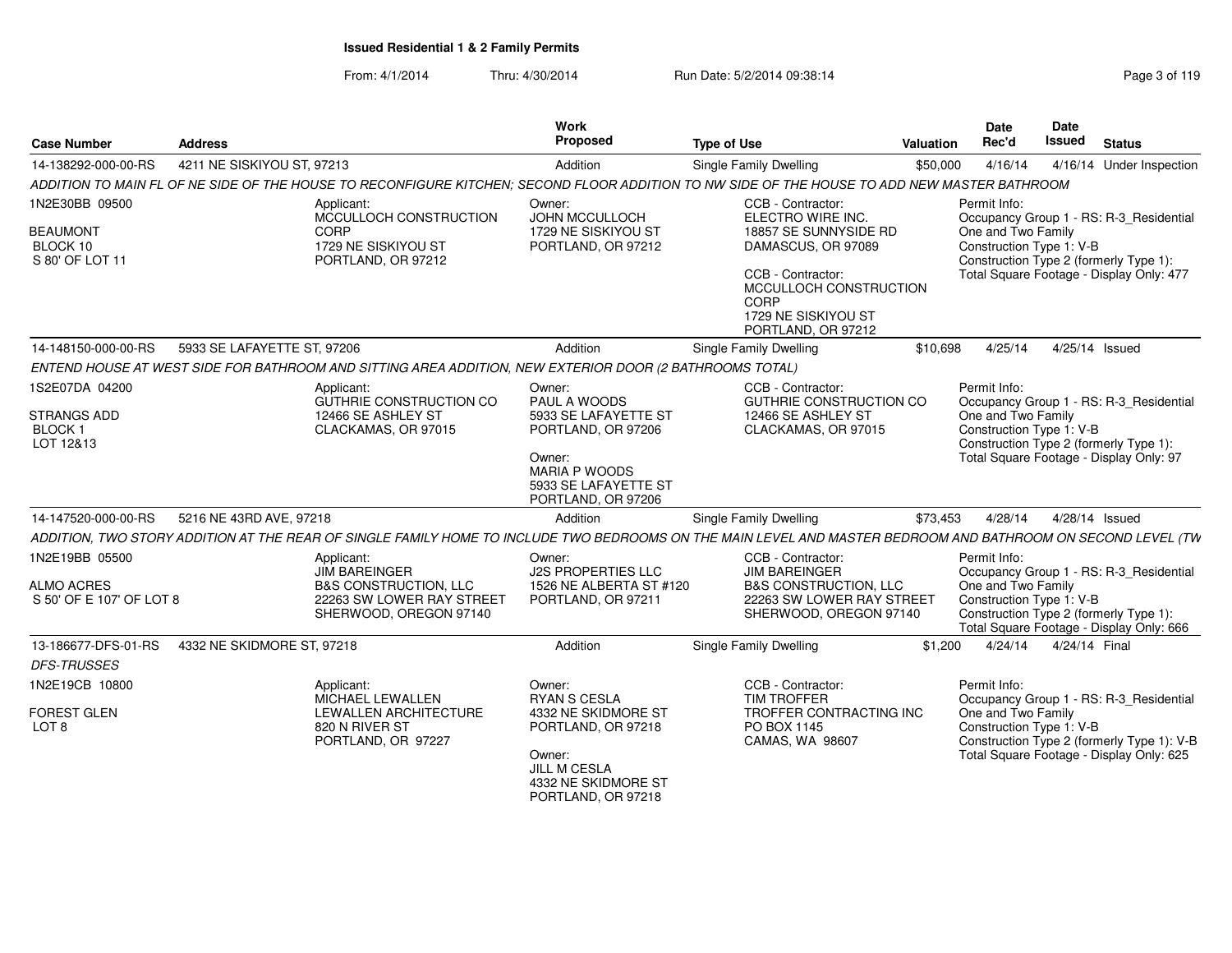| <b>Case Number</b>                                   | <b>Address</b>                 |                                                                                                                  | <b>Work</b><br><b>Proposed</b>                                                                                            | <b>Type of Use</b>                                                                      | <b>Valuation</b> | <b>Date</b><br>Rec'd                                                                                                               | <b>Date</b><br>Issued | <b>Status</b>                                                                      |
|------------------------------------------------------|--------------------------------|------------------------------------------------------------------------------------------------------------------|---------------------------------------------------------------------------------------------------------------------------|-----------------------------------------------------------------------------------------|------------------|------------------------------------------------------------------------------------------------------------------------------------|-----------------------|------------------------------------------------------------------------------------|
| 13-225687-REV-01-RS                                  | 5134 SW LOWELL ST, 97221       |                                                                                                                  | Addition                                                                                                                  | Single Family Dwelling                                                                  |                  | \$<br>4/25/14                                                                                                                      | 4/25/14               | Issued                                                                             |
| <b>REVISION TO CLARIFY TRUSSES</b>                   |                                |                                                                                                                  |                                                                                                                           |                                                                                         |                  |                                                                                                                                    |                       |                                                                                    |
| 1S1E07DC 01700                                       |                                | Applicant:<br><b>JAMES MCGHEE</b>                                                                                | Owner:<br><b>BGP VENTURES LLC</b>                                                                                         | CCB - Contractor:<br>JW MCGHEE CONSTRUCTION LLC Occupancy Group 1 - RS: R-3_Residential |                  | Permit Info:                                                                                                                       |                       |                                                                                    |
| ORCHARD PK<br>BLOCK <sub>2</sub><br>LOT <sub>8</sub> |                                | 8105 SW SPRUCE ST<br><b>TIGARD, OR 97223</b>                                                                     | 949 NW OVERTON ST #906<br>PORTLAND, OR 97209                                                                              | 8105 SW SPRUCE ST<br>PORTLAND OR 97223                                                  |                  | One and Two Family<br>Construction Type 1: V-B<br>Construction Type 2 (formerly Type 1):                                           |                       | Total Square Footage - Display Only: 952                                           |
| 14-147127-000-00-RS                                  | 6230 SE 49TH AVE, 97206        |                                                                                                                  | Addition                                                                                                                  | Single Family Dwelling                                                                  | \$17,095         | 4/30/14                                                                                                                            |                       | 4/30/14 Issued                                                                     |
|                                                      |                                | ADDITION FOR BATH AT REAR OF HOUSE; MECHANCIAL AND PLUMBING FIXTURES ADDED; PLUMBING TO BE SEPARATE TRADE PERMIT |                                                                                                                           |                                                                                         |                  |                                                                                                                                    |                       |                                                                                    |
| 1S2E18CD 05600                                       |                                | Applicant:<br>LAURENT AVONDSTONDT                                                                                | Owner:<br>LAURENT AVONDSTONDT                                                                                             |                                                                                         |                  | Permit Info:                                                                                                                       |                       | Occupancy Group 1 - RS: R-3 Residential                                            |
| <b>WOODSTOCK</b><br>BLOCK 117                        |                                | 6230 SE 49TH AVE<br>PORTLAND, OR 97206                                                                           | 6230 SE 49TH AVE<br>PORTLAND, OR 97206                                                                                    |                                                                                         |                  | One and Two Family<br>Construction Type 1: V-B                                                                                     |                       |                                                                                    |
| LOT <sub>3</sub>                                     |                                |                                                                                                                  | Owner:<br><b>EMI AVONDSTONDT</b><br>6230 SE 49TH AVE<br>PORTLAND, OR 97206                                                |                                                                                         |                  |                                                                                                                                    |                       | Construction Type 2 (formerly Type 1):<br>Total Square Footage - Display Only: 155 |
| 14-121949-REV-01-RS                                  | 3811 NW DEVOTO LN              |                                                                                                                  | Addition                                                                                                                  | Single Family Dwelling                                                                  | \$2,000          | 4/25/14                                                                                                                            |                       | 4/25/14 Issued                                                                     |
|                                                      |                                | VALUE ADDED REVISION TO CONVERT LOWER ENCLOSED DECK TO CONDITIONED LIVING SPACE                                  |                                                                                                                           |                                                                                         |                  |                                                                                                                                    |                       |                                                                                    |
| 1N1W23DC 05000                                       |                                | Applicant:                                                                                                       | Owner:                                                                                                                    | CCB - Contractor:                                                                       |                  | Permit Info:                                                                                                                       |                       |                                                                                    |
| FOREST HEIGHTS ESTATES NO 6<br>LOT 319               |                                | MEYER CONSTRUCTION LLC<br>2241 B STREET<br>FOREST GROVE, OR 97116                                                | JEANETTE E HEINZ<br>3811 NW DEVOTO LN<br>PORTLAND, OR 97229                                                               | MEYER CONSTRUCTION LLC<br>2241 B STREET<br>FOREST GROVE, OR 97116                       |                  | Construction Type 1: V-B<br>Construction Type 2 (formerly Type 1):                                                                 |                       | Occupancy Group 1 - RS: R-3_Remodel<br>Total Square Footage - Display Only: 220    |
| 14-115615-REV-01-RS                                  | 7100 SE REED COLLEGE PL, 97202 |                                                                                                                  | Addition                                                                                                                  | Single Family Dwelling                                                                  |                  | 4/15/14<br>\$                                                                                                                      |                       | 4/15/14 Issued                                                                     |
|                                                      |                                | REVISION - MODIFICATIONS TO FRAMING DETAILS FOR FLOOR JOISTS, NO EXTERIOR WORK                                   |                                                                                                                           |                                                                                         |                  |                                                                                                                                    |                       |                                                                                    |
| 1S1E24AB 14800                                       |                                | Applicant:<br>TIM BEALS CONSTRUCTION INC                                                                         | Owner:<br><b>ELIZABETH SUPER</b>                                                                                          | CCB - Contractor:<br>TIM BEALS CONSTRUCTION INC                                         |                  | Permit Info:                                                                                                                       |                       | Occupancy Group 1 - RS: R-3 Residential                                            |
| EASTMORELAND<br>BLOCK 74<br>S 65' OF LOT 2           |                                | 5188 MADRONA<br>LAKE OSWEGO, OR 97035                                                                            | 7100 SE REED COLLEGE PL<br>PORTLAND, OR 97202-8355                                                                        | 5188 MADRONA<br>LAKE OSWEGO, OR 97035                                                   |                  | One and Two Family<br>Construction Type 1: V-B                                                                                     |                       | Construction Type 2 (formerly Type 1):                                             |
|                                                      |                                |                                                                                                                  | Owner:<br>SHANE O ROGOSIN<br>7100 SE REED COLLEGE PL<br>PORTLAND, OR 97202-8355                                           |                                                                                         |                  |                                                                                                                                    |                       | Total Square Footage - Display Only: 530                                           |
| 14-145927-000-00-RS                                  | 8409 SW 57TH AVE, 97219        |                                                                                                                  | Addition                                                                                                                  | Single Family Dwelling                                                                  | \$110            | 4/21/14                                                                                                                            |                       | 4/29/14 Issued                                                                     |
|                                                      |                                | NEW SINGLE STORY ADDITION TO FRONT OF EXISTING SINGLE FAMILY DWELLING. REMODEL KITCHEN.                          |                                                                                                                           |                                                                                         |                  |                                                                                                                                    |                       |                                                                                    |
| 1S1E19CD 06000                                       |                                | Applicant:<br><b>BILL FLETCHER</b>                                                                               | Owner:<br><b>MORRIS L FLETCHER</b>                                                                                        | CCB - Contractor:<br><b>BILL FLETCHER</b>                                               |                  | Permit Info:                                                                                                                       |                       | Occupancy Group 1 - RS: R-3 Residential                                            |
| SECTION 19 1S 1E<br>TL 6000 0.23 ACRES               |                                | <b>GARDEN HOME INTERIORS LLC</b><br>8409 SW 57TH AVE<br>PORTLAND, OR 97219                                       | 8409 SW 57TH AVE<br>PORTLAND, OR 97219-3270<br>Owner:<br>PAMELA J FLETCHER<br>8409 SW 57TH AVE<br>PORTLAND, OR 97219-3270 | <b>GARDEN HOME INTERIORS LLC</b><br>8409 SW 57TH AVE<br>PORTLAND, OR 97219              |                  | One and Two Family<br>Construction Type 1: V-B<br>Construction Type 2 (formerly Type 1):<br>Total Square Footage - Display Only: 1 |                       |                                                                                    |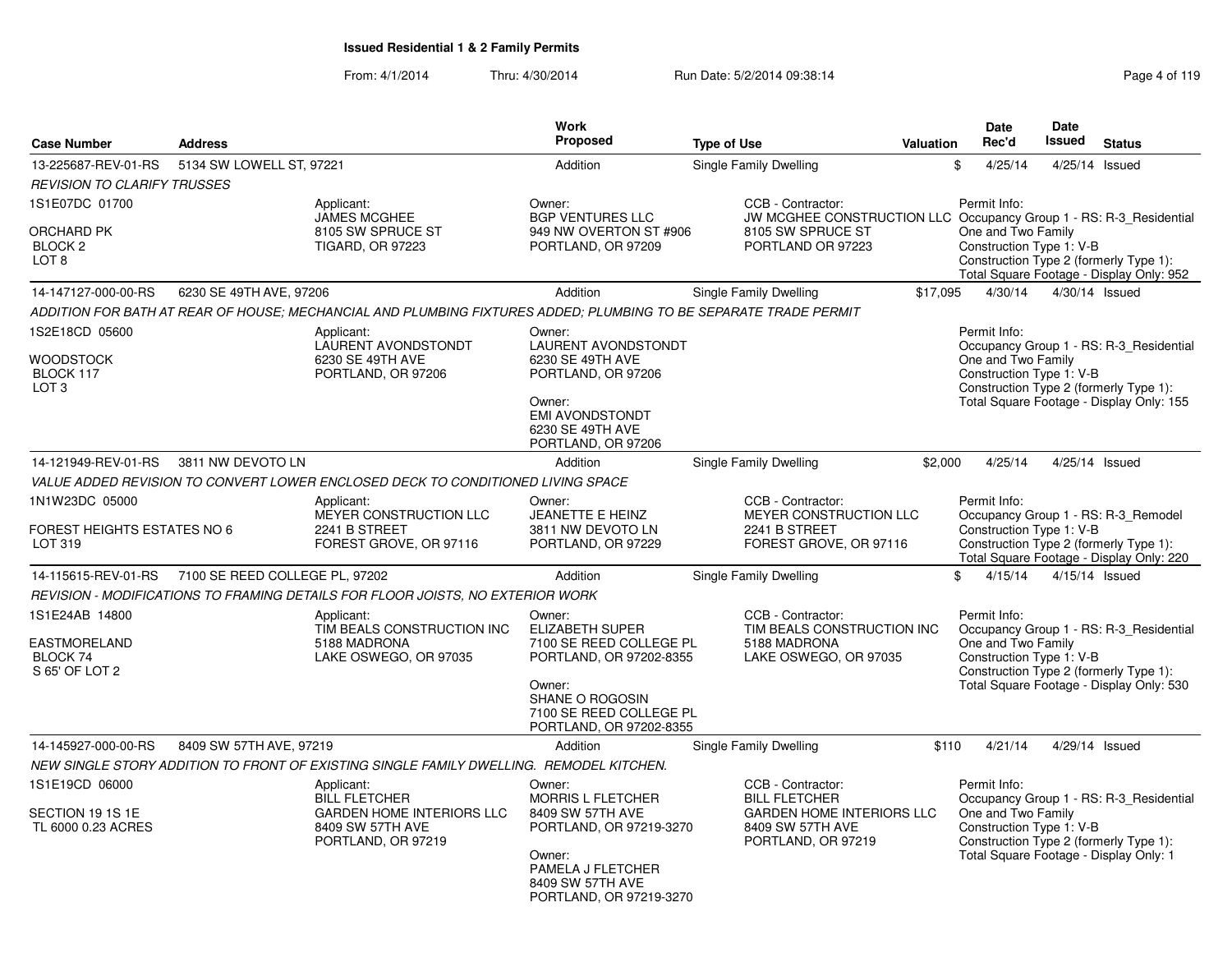| <b>Case Number</b>                                                           | <b>Address</b>            |                                                                                                                     | <b>Work</b><br><b>Proposed</b>                                                                                                                               | <b>Type of Use</b>                                                                                                                                             | Valuation | Date<br>Rec'd                                                  | <b>Date</b><br><b>Issued</b> | <b>Status</b>                                                                                                                 |
|------------------------------------------------------------------------------|---------------------------|---------------------------------------------------------------------------------------------------------------------|--------------------------------------------------------------------------------------------------------------------------------------------------------------|----------------------------------------------------------------------------------------------------------------------------------------------------------------|-----------|----------------------------------------------------------------|------------------------------|-------------------------------------------------------------------------------------------------------------------------------|
| 14-146705-000-00-RS                                                          | 2033 N HUMBOLDT ST. 97217 |                                                                                                                     | Addition                                                                                                                                                     | Single Family Dwelling                                                                                                                                         | \$99,151  | 4/23/14                                                        |                              | 4/28/14 Under Inspection                                                                                                      |
|                                                                              |                           |                                                                                                                     |                                                                                                                                                              | CONSTRUCT 221 SQUARE FOOT TWO STORY ADDITION ON WEST SIDE OF HOUSE, CONVERT ATTIC TO HABITABLE SPACE, PITCH UP ROOF ON REAR OF HOUSE TO CREATE ADDITIONAL HEAD |           |                                                                |                              |                                                                                                                               |
| 1N1E21AC 03500<br>BRAINARD TR<br><b>BLOCK1</b><br>LOT 16                     |                           | Applicant:<br>KAYA GENERAL CONTRACTOR<br>5802 N GREELEY AVE<br>PORTLAND OR 97217                                    | Owner:<br><b>EMILY S ROBERTSON</b><br>2033 N HUMBOLDT ST<br>PORTLAND, OR 97217<br>Owner:<br>JAMES A MILLER<br>2033 N HUMBOLDT ST<br>PORTLAND, OR 97217       | CCB - Contractor:<br>KAYA GENERAL CONTRACTOR<br>5802 N GREELEY AVE<br>PORTLAND OR 97217                                                                        |           | Permit Info:<br>One and Two Family<br>Construction Type 1: V-B |                              | Occupancy Group 1 - RS: R-3 Residential<br>Construction Type 2 (formerly Type 1):<br>Total Square Footage - Display Only: 899 |
| 14-142875-000-00-RS                                                          | 4035 NE 11TH AVE, 97212   |                                                                                                                     | Addition                                                                                                                                                     | Single Family Dwelling                                                                                                                                         | \$16,985  | 4/17/14                                                        | 4/19/14 Issued               |                                                                                                                               |
|                                                                              |                           |                                                                                                                     |                                                                                                                                                              | ADDITION TO REAR OF HOUSE TO INCLUDE REMOVAL AND RE-BUILD OF BATH ADDITION ON MAIN LEVEL. NEW CRAWL SPACE BELOW, NEW MASTER BATH ADDITION ON SECOND FLOOR. TWC |           |                                                                |                              |                                                                                                                               |
| 1N1E23CA 21300<br>NORTH IRVINGTON<br>BLOCK 16<br>LOT <sub>12</sub>           |                           | Applicant:<br><b>WES HAAS</b><br><b>COOPER DESIGN BUILDERS</b><br>4076 N MISSISSIPPI AVE<br>PORTLAND OR 97227       | Owner:<br>JAY D SPOTTSWOOD<br>4035 NE 11TH AVE<br>PORTLAND, OR 97212-1239<br>Owner:<br>ELIZABETH E SPOTTSWOOD<br>4035 NE 11TH AVE<br>PORTLAND, OR 97212-1239 | CCB - Contractor:<br><b>LANE COOPER</b><br>COOPER DESIGN BUILDERS. INC.<br>4076 N MISSISSIPPI AVE<br>PORTLAND, OR 97227                                        |           | Permit Info:<br>One and Two Family<br>Construction Type 1: V-B |                              | Occupancy Group 1 - RS: R-3_Residential<br>Construction Type 2 (formerly Type 1):<br>Total Square Footage - Display Only: 154 |
| 14-141583-000-00-RS                                                          | 7209 SW 8TH AVE, 97219    |                                                                                                                     | Addition                                                                                                                                                     | Single Family Dwelling                                                                                                                                         | \$35,844  | 4/18/14                                                        | 4/18/14 Issued               |                                                                                                                               |
|                                                                              |                           | ADDITION TO REAR OF HOUSE: REMOVE COVERED PATIO AND CONSTRUCT ART STUDIO, elec, plumb, hvac to be pulled seperatly. |                                                                                                                                                              |                                                                                                                                                                |           |                                                                |                              |                                                                                                                               |
| 1S1E21AC 00100<br><b>BURLINGAME</b><br>BLOCK <sub>24</sub><br>LOT 4&5 TL 100 |                           | Applicant:<br><b>STEVEN EWOLDT</b><br>spytype:Architecture<br>421 SW 6TH AVE #1250<br>PORTLAND OR 97204             | Owner:<br><b>JON K WIPPICH</b><br>7209 SW 8TH AVE<br>PORTLAND, OR 97219<br>Owner:<br><b>KAREN A WIPPICH</b><br>7209 SW 8TH AVE<br>PORTLAND, OR 97219         | CCB - Contractor:<br><b>TRAILS END BUILDING &amp;</b><br><b>REMODELING IN</b><br>20558 SW TRAILS END DR<br>SHERWOOD, OR 97140                                  |           | Permit Info:<br>One and Two Family<br>Construction Type 1: V-B |                              | Occupancy Group 1 - RS: R-3_Residential<br>Construction Type 2 (formerly Type 1):<br>Total Square Footage - Display Only: 325 |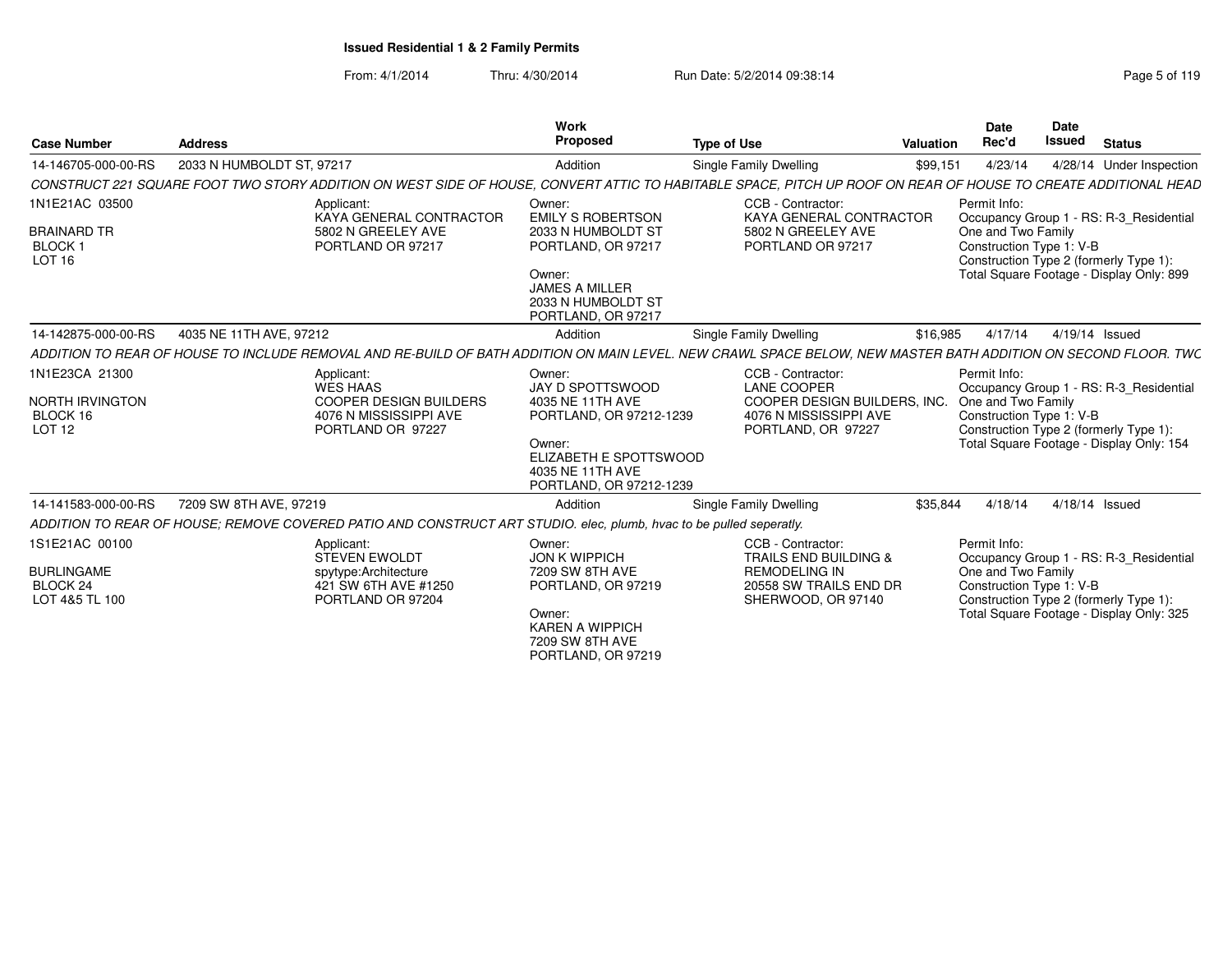From: 4/1/2014Thru: 4/30/2014 **Run Date: 5/2/2014 09:38:14** Run Page 6 of 119 and 119 and 119 and 119 and 119 and 119 and 119 and 119 and 119 and 119 and 119 and 119 and 119 and 119 and 119 and 119 and 119 and 119 and 119 and 119 and 11

| Page 6 of 119 |  |  |  |  |  |
|---------------|--|--|--|--|--|
|---------------|--|--|--|--|--|

| <b>Case Number</b>                                                    | <b>Address</b>          |                                                                                                                                                               | Work<br><b>Proposed</b>                                                                                                                                          | <b>Type of Use</b>                                                                                                                      | <b>Valuation</b> | <b>Date</b><br>Rec'd                                           | Date<br>Issued | <b>Status</b>                                                                                                                      |
|-----------------------------------------------------------------------|-------------------------|---------------------------------------------------------------------------------------------------------------------------------------------------------------|------------------------------------------------------------------------------------------------------------------------------------------------------------------|-----------------------------------------------------------------------------------------------------------------------------------------|------------------|----------------------------------------------------------------|----------------|------------------------------------------------------------------------------------------------------------------------------------|
| 13-162171-REV-01-RS                                                   | 7516 SW 32ND AVE, 97219 |                                                                                                                                                               | Addition                                                                                                                                                         | Single Family Dwelling                                                                                                                  | \$               | 4/28/14                                                        |                | 4/28/14 Issued                                                                                                                     |
|                                                                       |                         | REVISED STRUCTURAL DRAWINGS TO REFLECT FIELD DIRECTION BY ENGINEER TO ADDRESS FIELD CONDITIONS AND INSPECTOR CORRECTIONS; STAIRS ROTATED 90 DEGREES TO ENSURI |                                                                                                                                                                  |                                                                                                                                         |                  |                                                                |                |                                                                                                                                    |
| 1S1E20AC 15400                                                        |                         | Applicant:                                                                                                                                                    | Owner:                                                                                                                                                           | CCB - Contractor:                                                                                                                       |                  | Permit Info:                                                   |                |                                                                                                                                    |
| <b>BUCKINGHAM HTS</b><br>BLOCK 5<br><b>LOT 22</b>                     |                         | SETH WALKER HENDERSON<br>11525 SW OAK CREEK DR<br>PORTLAND, OR 97219                                                                                          | SETH W HENDERSON<br>11525 SW OAK CREEK DR<br>PORTLAND, OR 97219                                                                                                  | <b>ANDREW HART</b><br>A ABSOLUTE COMFORT HEATING<br>& COOLI*<br>15886 PARK PLACE CT<br>OREGON CITY, OR 97045                            |                  | One and Two Family<br>Construction Type 1: V-B                 |                | Occupancy Group 1 - RS: R-3 Residential<br>Construction Type 2 (formerly Type 1): V-B<br>Total Square Footage - Display Only: 1585 |
|                                                                       |                         |                                                                                                                                                               |                                                                                                                                                                  | CCB - Contractor:<br>WEST SIDE ELECTRIC COMPANY<br><b>INC</b><br><b>1834 SE 8TH AVE</b><br>PORTLAND, OR 97214-3532<br>CCB - Contractor: |                  |                                                                |                |                                                                                                                                    |
|                                                                       |                         |                                                                                                                                                               |                                                                                                                                                                  | SETH WALKER HENDERSON<br>11525 SW OAK CREEK DR<br>PORTLAND, OR 97219                                                                    |                  |                                                                |                |                                                                                                                                    |
| 14-144254-000-00-RS                                                   | 734 SE MALDEN ST, 97202 |                                                                                                                                                               | Addition                                                                                                                                                         | <b>Single Family Dwelling</b>                                                                                                           | \$35,000         | 4/18/14                                                        |                | 4/18/14 Issued                                                                                                                     |
|                                                                       |                         | DIG OUT CRAWLSPACE TO ADD SPACE TO EXISTING UNFINISHED BASEMENT, PERMIT EXISTING BATHROOM, CONVERT CRAWLSPACE TO BEDROOM WITH CLOSET, NEW EGRESS WINDOW, S'   |                                                                                                                                                                  |                                                                                                                                         |                  |                                                                |                |                                                                                                                                    |
| 1S1E23BC 03600<br><b>CITY VIEW PK</b><br>BLOCK 21<br>LOT <sub>6</sub> |                         | Applicant:<br><b>JOHN ROBBINS</b><br>734 SE MALDEN ST<br>PORTLAND, OR 97202                                                                                   | Owner:<br><b>JOHN ROBBINS</b><br>734 SE MALDEN ST<br>PORTLAND, OR 97202                                                                                          |                                                                                                                                         |                  | Permit Info:<br>One and Two Family<br>Construction Type 1: V-B |                | Occupancy Group 1 - RS: R-3_Residential<br>Construction Type 2 (formerly Type 1):<br>Total Square Footage - Display Only: 300      |
| 14-146230-000-00-RS                                                   | 4226 NE 18TH AVE, 97211 |                                                                                                                                                               | Addition                                                                                                                                                         | <b>Single Family Dwelling</b>                                                                                                           | \$11,029         | 4/25/14                                                        |                | 4/25/14 Under Inspection                                                                                                           |
| SINGLE STORY ADDITION FOR NEW BATHROOM                                |                         |                                                                                                                                                               |                                                                                                                                                                  |                                                                                                                                         |                  |                                                                |                |                                                                                                                                    |
| 1N1E23DB 12700<br><b>IRVINGTON HTS</b><br>BLOCK 14<br>LOT 7           |                         | Applicant:<br>DAVID WAYNE DIDIER<br>7330 SW 64TH PLACE<br>PORTLAND, OR 97219                                                                                  | Owner:<br><b>GWENN A BALDWIN</b><br>4226 NE 18TH AVE<br>PORTLAND, OR 97211-5142<br>Owner:<br><b>JUDITH A GRAY</b><br>4226 NE 18TH AVE<br>PORTLAND, OR 97211-5142 | CCB - Contractor:<br>DAVID WAYNE DIDIER<br>7330 SW 64TH PLACE<br>PORTLAND, OR 97219                                                     |                  | Permit Info:<br>One and Two Family<br>Construction Type 1: V-B |                | Occupancy Group 1 - RS: R-3 Residential<br>Construction Type 2 (formerly Type 1):<br>Total Square Footage - Display Only: 100      |
| 14-138031-REV-01-RS                                                   | 1934 NE 49TH AVE, 97213 |                                                                                                                                                               | Addition                                                                                                                                                         | <b>Single Family Dwelling</b>                                                                                                           | \$               | 4/23/14                                                        |                | 4/23/14 Issued                                                                                                                     |
| REVISION TO ADD STRUCTURAL NOTE ABOUT EPOXY ANCHORS                   |                         |                                                                                                                                                               |                                                                                                                                                                  |                                                                                                                                         |                  |                                                                |                |                                                                                                                                    |
| 1N2E30CD 03300<br>ROSE CITY PK                                        |                         | Applicant:<br><b>MATT RAPHAEL</b><br>RAPHAEL DESIGN INC                                                                                                       | Owner:<br>STEPHEN M FELDMAN<br>1934 NE 49TH AVE                                                                                                                  | CCB - Contractor:<br><b>MATT RAPHAEL</b><br>RAPHAEL DESIGN INC                                                                          |                  | Permit Info:<br>One and Two Family                             |                | Occupancy Group 1 - RS: R-3_Residential                                                                                            |
| BLOCK 45<br>LOT <sub>12</sub>                                         |                         | 1333 SE 45TH AVE<br>PORTLAND OR 97215                                                                                                                         | PORTLAND, OR 97213-2030                                                                                                                                          | 1333 SE 45TH AVE<br>PORTLAND OR 97215                                                                                                   |                  | Construction Type 1: V-B                                       |                | Construction Type 2 (formerly Type 1):                                                                                             |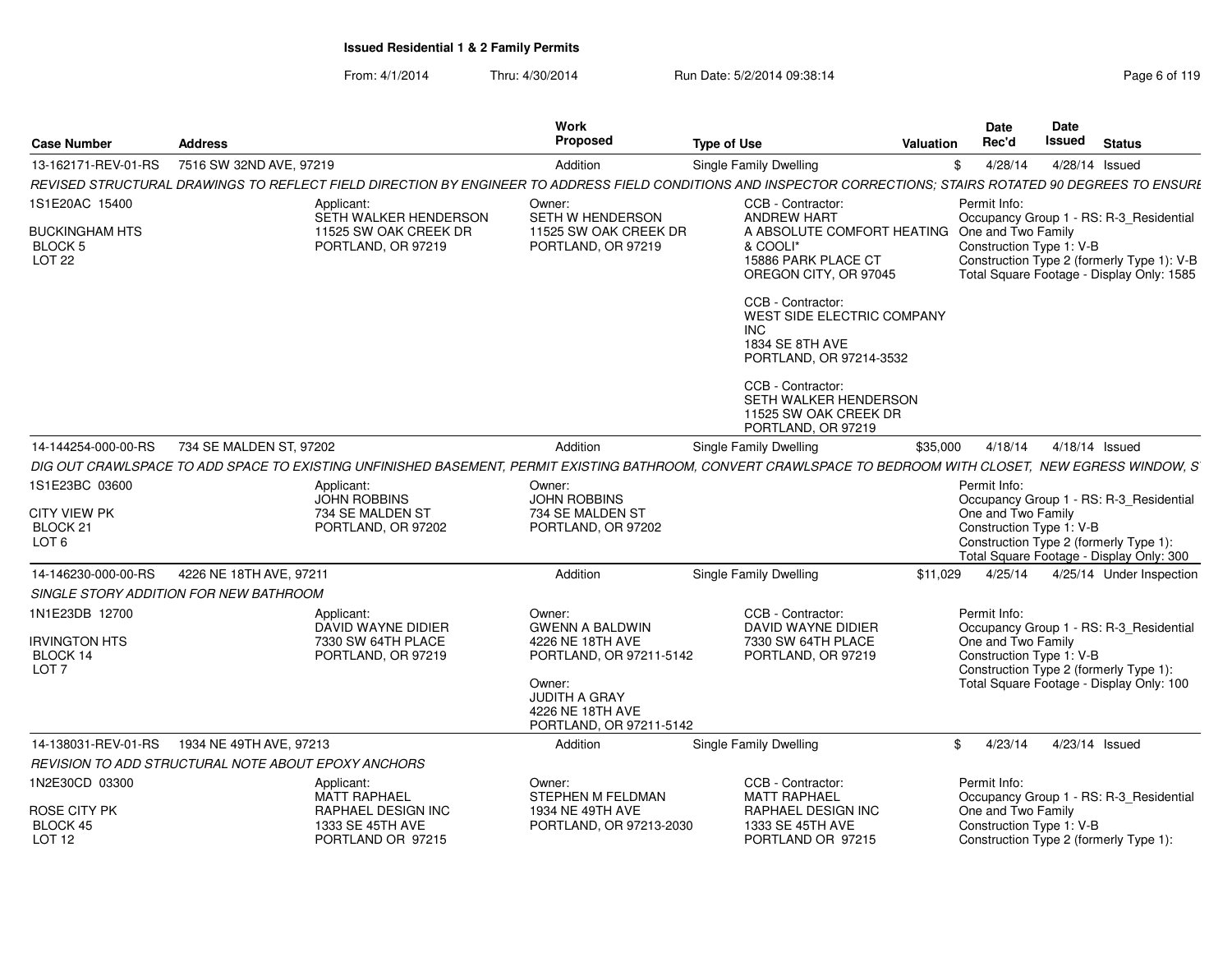| <b>Case Number</b>                     | <b>Address</b>                                                                                                                                                       | Work<br><b>Proposed</b>                                        | <b>Type of Use</b>                                       | Valuation | Date<br>Rec'd      | Date<br>Issued<br><b>Status</b>                                                    |  |
|----------------------------------------|----------------------------------------------------------------------------------------------------------------------------------------------------------------------|----------------------------------------------------------------|----------------------------------------------------------|-----------|--------------------|------------------------------------------------------------------------------------|--|
| 14-145991-000-00-RS                    | 3363 SE 14TH AVE, 97202                                                                                                                                              | Addition                                                       | Single Family Dwelling                                   | \$85,000  | 4/22/14            | 4/22/14 Under Inspection                                                           |  |
|                                        | ADDITION OF NEW PORCH ON THE BACK OF THE HOUSE(130 SF); REMOVE EXISTING CHIMNEY AND DEMO INTERIOR WALLS IN THE KITCHEN; NEW DOOR IN THE BACK OF THE HOUSE; NEW B.    |                                                                |                                                          |           |                    |                                                                                    |  |
| 1S1E11BD 08000                         | Applicant:                                                                                                                                                           | Owner:                                                         | CCB - Contractor:                                        |           | Permit Info:       |                                                                                    |  |
| <b>FEURERS ADD</b>                     | ELEPHANT BUILDERS LLC<br>6940 NW OAK CREEK DR                                                                                                                        | KATHLEEN T ORTON<br>3363 SE 14TH AVE                           | ELEPHANT BUILDERS LLC<br>6940 NW OAK CREEK DR            |           |                    | Occupancy Group 1 - RS: R-3_Remodel<br>Construction Type 1: V-B                    |  |
| BLOCK <sub>2</sub><br>LOT <sub>3</sub> | CORVALLIS, OR 97330                                                                                                                                                  | PORTLAND, OR 97202-2802<br>Owner:                              | CORVALLIS, OR 97330                                      |           |                    | Construction Type 2 (formerly Type 1):                                             |  |
|                                        |                                                                                                                                                                      | ROLLAND L ORTON<br>3363 SE 14TH AVE<br>PORTLAND, OR 97202-2802 |                                                          |           |                    |                                                                                    |  |
|                                        |                                                                                                                                                                      |                                                                |                                                          |           |                    |                                                                                    |  |
| 14-146145-000-00-RS                    | 10247 NE SACRAMENTO ST. 97220                                                                                                                                        | Addition                                                       | Single Family Dwelling                                   | \$86,467  | 4/22/14            | 4/22/14 Issued                                                                     |  |
|                                        | ADD 2 STORY ADDITION TO THE NW SIDE OF THE HOUSE; MAIN FLOOR TO INCLUDE MASTER BEDROOM, MASTER BATHROOM, 2 BEDROOMS, OFFICE,remodeling existing KITCHEN, DINING, AND |                                                                |                                                          |           |                    |                                                                                    |  |
| N2E27CB 05300                          | Applicant:<br><b>CARLOS ORTIZ</b>                                                                                                                                    | Owner:<br>CARLOS ORTIZ                                         |                                                          |           | Permit Info:       | Occupancy Group 1 - RS: R-3_Residential                                            |  |
| SACRAMENTO ADD                         | 1696 SW HEWITT AVE                                                                                                                                                   | 1696 SW HEWITT AVE                                             |                                                          |           | One and Two Family |                                                                                    |  |
| LOT <sub>7</sub>                       | TROUTDALE, OR 97060-1532                                                                                                                                             | TROUTDALE, OR 97060-1532                                       |                                                          |           |                    | Construction Type 1: V-B                                                           |  |
|                                        |                                                                                                                                                                      |                                                                |                                                          |           |                    | Construction Type 2 (formerly Type 1):<br>Total Square Footage - Display Only: 784 |  |
| 14-144102-000-00-RS                    | 4313 NE 129TH PL. 97230                                                                                                                                              | Addition                                                       | Single Family Dwelling                                   | \$765     | 4/22/14            | 4/22/14 Under Inspection                                                           |  |
|                                        | REPLACE SECOND FLOOR WINDOW WITH A SLIDING DOOR, NEW LANDING AND NEW EXTERIOR STAIRS                                                                                 |                                                                |                                                          |           |                    |                                                                                    |  |
| N2E23CA 00800                          | Applicant:                                                                                                                                                           | Owner:                                                         | CCB - Contractor:                                        |           | Permit Info:       |                                                                                    |  |
|                                        | KERNAN WAGNER                                                                                                                                                        | FREHIWOT H HAILE                                               | <b>KERNAN WAGNER</b>                                     |           |                    | Occupancy Group 1 - RS: U Decks,                                                   |  |
| PRESTIGE PK<br>BLOCK 15                | <b>RESTORATION BY K &amp; C INC</b><br>3523 NE 119TH AVE                                                                                                             | 4313 NE 129TH PL<br>PORTLAND, OR 97230                         | <b>RESTORATION BY K &amp; C INC</b><br>3523 NE 119TH AVE |           |                    | Patios, Porches, Carports<br>Construction Type 1: V-B                              |  |
| <b>LOT 12</b>                          | PORTLAND OR 97220                                                                                                                                                    |                                                                | PORTLAND OR 97220                                        |           |                    | Construction Type 2 (formerly Type 1):                                             |  |
|                                        |                                                                                                                                                                      |                                                                |                                                          |           |                    | Total Square Footage - Display Only: 36                                            |  |
| 14-144305-000-00-RS                    | 4905 NE 8TH AVE, 97211                                                                                                                                               | Addition                                                       | Single Family Dwelling                                   | \$80,000  |                    | 4/30/14  4/30/14  Issued                                                           |  |
|                                        | ADDITION FOR NEW BATHROOM, KITCHEN REMODEL AND ADD NEW BATHROOM IN UNFINISHED BASEMENT                                                                               |                                                                |                                                          |           |                    |                                                                                    |  |
| 1N1E23BC 01800                         | Applicant:                                                                                                                                                           | Owner:                                                         | CCB - Contractor:                                        |           | Permit Info:       |                                                                                    |  |
|                                        | THOMAS JOHNSON                                                                                                                                                       | <b>CAROL A STEWART</b>                                         | <b>RENE LEE BAGLEY</b>                                   |           |                    | Occupancy Group 1 - RS: R-3 Residential                                            |  |
| LESHS ADD<br>BLOCK 4                   | THOMAS JOHNSON ARCHITECT<br>821 NW FLANDERS ST SUITE 210                                                                                                             | 6572 GRETEL CT<br>LIBERTY TOWNSHIP, OH 45044                   | 931 SE 69TH AVE<br>PORTLAND, OR 97215                    |           | One and Two Family | Construction Type 1: V-B                                                           |  |
| LOT <sub>7</sub>                       | PORTLAND OR 97209                                                                                                                                                    |                                                                |                                                          |           |                    | Construction Type 2 (formerly Type 1):                                             |  |
|                                        |                                                                                                                                                                      | Owner:                                                         |                                                          |           |                    | Total Square Footage - Display Only: 90                                            |  |
|                                        |                                                                                                                                                                      | <b>GEORGE W WASLO</b><br>6572 GRETEL CT                        |                                                          |           |                    |                                                                                    |  |
|                                        |                                                                                                                                                                      | LIBERTY TOWNSHIP, OH 45044                                     |                                                          |           |                    |                                                                                    |  |
| 14-148435-000-00-RS                    | 3417 NE 43RD AVE, 97213                                                                                                                                              | Addition                                                       | Single Family Dwelling                                   | \$4.312   | 4/25/14            | 4/30/14 Issued                                                                     |  |
|                                        | REMOVE EXISTING FRONT PORCH, AND REBUILD NEW FRONT PORCH IN SAME FOOTPRINT.                                                                                          |                                                                |                                                          |           |                    |                                                                                    |  |
| N2E30BB 06700                          | Applicant:                                                                                                                                                           | Owner:                                                         | CCB - Contractor:                                        |           | Permit Info:       |                                                                                    |  |
|                                        | NEIL KELLY CO INC                                                                                                                                                    | <b>NEIL FALK</b>                                               | NEIL KELLY CO INC                                        |           |                    | Occupancy Group 1 - RS: U Decks,                                                   |  |
| <b>BEAUMONT</b>                        | 804 N ALBERTA ST                                                                                                                                                     | 3417 NE 43RD AVE                                               | 804 N ALBERTA ST                                         |           |                    | Patios, Porches, Carports                                                          |  |
| BLOCK <sub>3</sub><br>LOT <sub>3</sub> | PORTLAND, OR 97217-2693                                                                                                                                              | PORTLAND, OR 97213-1132                                        | PORTLAND, OR 97217-2693                                  |           |                    | Construction Type 1: V-B<br>Construction Type 2 (formerly Type 1):                 |  |
|                                        |                                                                                                                                                                      | Owner:                                                         |                                                          |           |                    | Total Square Footage - Display Only: 203                                           |  |
|                                        |                                                                                                                                                                      | <b>JANET R MACDONELL</b>                                       |                                                          |           |                    |                                                                                    |  |
|                                        |                                                                                                                                                                      | 3417 NE 43RD AVE<br>PORTLAND, OR 97213-1132                    |                                                          |           |                    |                                                                                    |  |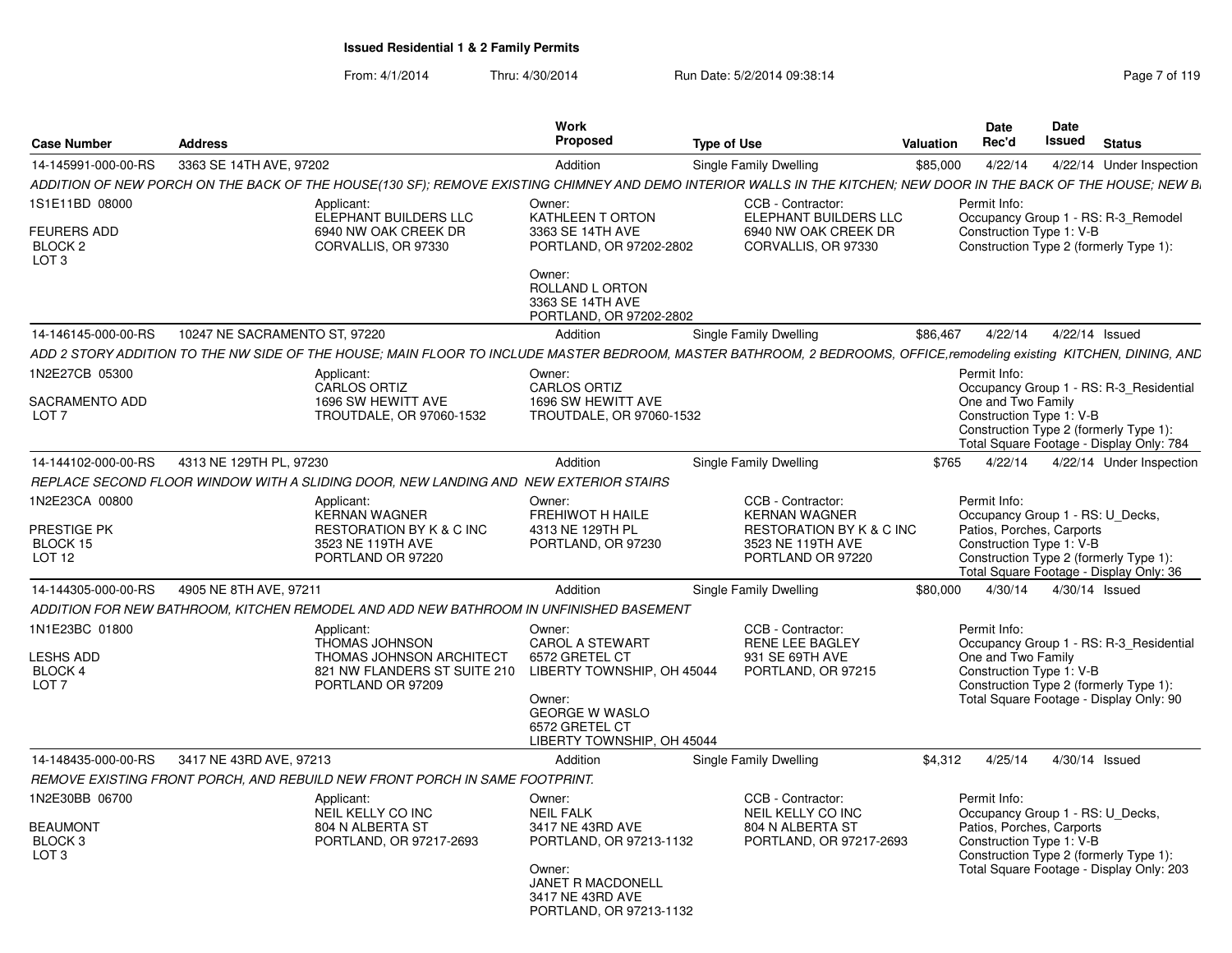| <b>Case Number</b>                                                        | <b>Address</b>             |                                                                                                                                                                               | Work<br><b>Proposed</b>                                                          | <b>Type of Use</b>                                                                                                                           | Valuation | Date<br>Rec'd                                                  | Date<br>Issued | <b>Status</b>                                                                                                                 |
|---------------------------------------------------------------------------|----------------------------|-------------------------------------------------------------------------------------------------------------------------------------------------------------------------------|----------------------------------------------------------------------------------|----------------------------------------------------------------------------------------------------------------------------------------------|-----------|----------------------------------------------------------------|----------------|-------------------------------------------------------------------------------------------------------------------------------|
| 14-148710-000-00-RS                                                       | 6759 SW 52ND AVE, 97219    |                                                                                                                                                                               | Addition                                                                         | <b>Single Family Dwelling</b>                                                                                                                | \$47,461  | 4/28/14                                                        | 4/28/14 Issued |                                                                                                                               |
|                                                                           |                            | SINGLE STORY ADDITION TO CREATE MASTER SUITE WITH NEW BATHROOM                                                                                                                |                                                                                  |                                                                                                                                              |           |                                                                |                |                                                                                                                               |
| 1S1E19AB 01000                                                            |                            | Applicant:<br>CARVER CONSTRUCTION LLC                                                                                                                                         | Owner:<br><b>CYNTHIA N GEREN</b>                                                 | CCB - Contractor:<br>CARVER CONSTRUCTION LLC                                                                                                 |           | Permit Info:                                                   |                | Occupancy Group 1 - RS: R-3 Residential                                                                                       |
| SECTION 19 1S 1E<br>TL 1000 0.19 ACRES                                    |                            | 11740 SW CAMDEN LANE<br>BEAVERTON, OR 97008                                                                                                                                   | 6759 SW 52ND AVE<br>PORTLAND, OR 97219                                           | 11740 SW CAMDEN LANE<br>BEAVERTON, OR 97008                                                                                                  |           | One and Two Family<br>Construction Type 1: V-B                 |                | Construction Type 2 (formerly Type 1): V-B<br>Total Square Footage - Display Only: 547                                        |
| 14-149538-000-00-RS                                                       | 4723 SW 50TH AVE, 97221    |                                                                                                                                                                               | Addition                                                                         | <b>Single Family Dwelling</b>                                                                                                                | \$5,515   | 4/29/14                                                        | 4/29/14 Issued |                                                                                                                               |
|                                                                           |                            | ADDITION TO ADD 4'6" X 12'6" ON SOUTH ELEVATION OF SINGEL FAMILY RESIDENCE FOR KITCHEN REMODEL                                                                                |                                                                                  |                                                                                                                                              |           |                                                                |                |                                                                                                                               |
| 1S1E18AB 00500                                                            |                            | Applicant:<br>RUSS FEHRINGER                                                                                                                                                  | Owner:<br><b>KIMBERLY BURGESS</b>                                                | CCB - Contractor:<br><b>RUSS FEHRINGER</b>                                                                                                   |           | Permit Info:                                                   |                | Occupancy Group 1 - RS: R-3_Residential                                                                                       |
| AMY'S ADDITION<br>LOT <sub>15</sub>                                       |                            | FEHRINGER CONSTRUCTION INC 4723 SW 50TH AVE<br>15857 SE HEIDI LN<br>CLACKAMAS OR 97015                                                                                        | PORTLAND, OR 97221-3020                                                          | FEHRINGER CONSTRUCTION INC<br>15857 SE HEIDI LN<br>CLACKAMAS OR 97015                                                                        |           | One and Two Family<br>Construction Type 1: V-B                 |                | Construction Type 2 (formerly Type 1):<br>Total Square Footage - Display Only: 50                                             |
|                                                                           |                            |                                                                                                                                                                               |                                                                                  | CCB - Contractor:<br>DEVELOPMENT NORTHWEST<br>INC/dba Wolcott Plumbing<br>1075 W HISTORIC COLUMBIA<br><b>RIVER HWY</b><br>TROUTDALE OR 97060 |           |                                                                |                |                                                                                                                               |
|                                                                           |                            |                                                                                                                                                                               |                                                                                  | CCB - Contractor:<br>TWIN ELECTRIC INC<br>14304 NE 10TH ST<br>VACOUVER WA 98684                                                              |           |                                                                |                |                                                                                                                               |
| 12-217645-000-00-RS                                                       | 5926 N MISSOURI AVE, 97217 |                                                                                                                                                                               | Addition                                                                         | Single Family Dwelling                                                                                                                       | \$28,866  | 12/20/12                                                       | 4/11/14 Issued |                                                                                                                               |
|                                                                           |                            | LEGALIZE WORK COMPLETED WITHOUT PERMITS - SHED DORMERS AT FRONT AND REAR, EXTERIOR 2ND FLOOR DECKS AND STAIRPlans state that electrical, plumbing and mechaincal is under ser |                                                                                  |                                                                                                                                              |           |                                                                |                |                                                                                                                               |
| 1N1E15CC 01000<br>NORTH ALBINA<br>BLOCK <sub>25</sub><br>LOT <sub>3</sub> |                            | Applicant:<br>DAVID YOO<br>5926 N MISSOURI AVE<br>PORTLAND, OR 97217                                                                                                          | Owner:<br><b>SANG YOO</b><br>1526 NE 27TH TER<br>GRESHAM, OR 97030<br>Owner:     |                                                                                                                                              |           | Permit Info:<br>One and Two Family<br>Construction Type 1: V-B |                | Occupancy Group 1 - RS: R-3_Residential<br>Construction Type 2 (formerly Type 1):<br>Total Square Footage - Display Only: 650 |
|                                                                           |                            |                                                                                                                                                                               | TAE YOO<br>1526 NE 27TH TER<br>GRESHAM, OR 97030                                 |                                                                                                                                              |           |                                                                |                |                                                                                                                               |
| 13-192221-000-00-RS                                                       | 2436 NE 27TH AVE, 97212    |                                                                                                                                                                               | Addition                                                                         | Single Family Dwelling                                                                                                                       | \$20,024  | 8/13/13                                                        |                | 4/3/14 Under Inspection                                                                                                       |
|                                                                           |                            | SMALL BUMPOUT FOR FIREPLACE ON NORTH ELEVATION. EXPAND SECOND FLOOR LIVING SPACE OVER EXISTING GARAGE TO CREATE NEW MASTER BATHROOM, PER LU-12-168451 HDZ.                    |                                                                                  |                                                                                                                                              |           |                                                                |                |                                                                                                                               |
| 1N1E25CB 09500<br>SECTION 25 1N 1E<br>TL 9500 0.17 ACRES                  |                            | Applicant:<br>Gerald W. Edwards<br>SHEILA REILLY DESIGN<br>P.O. Box 14601<br>PORTLAND, OR 97293                                                                               | Owner:<br>SHAWN M EDWARDS<br>1415 E OCEAN BLVD #202<br>LONG BEACH, CA 90802-5861 | CCB - Contractor:<br>SHEILA REILLY DESIGN<br>1204 SE WATER AVE. SUITE #23<br>PORTLAND, O 97214                                               |           | Permit Info:<br>One and Two Family<br>Construction Type 1: V-B |                | Occupancy Group 1 - RS: R-3_Residential<br>Construction Type 2 (formerly Type 1):                                             |
|                                                                           |                            |                                                                                                                                                                               |                                                                                  |                                                                                                                                              |           |                                                                |                | Total Square Footage - Display Only: 187                                                                                      |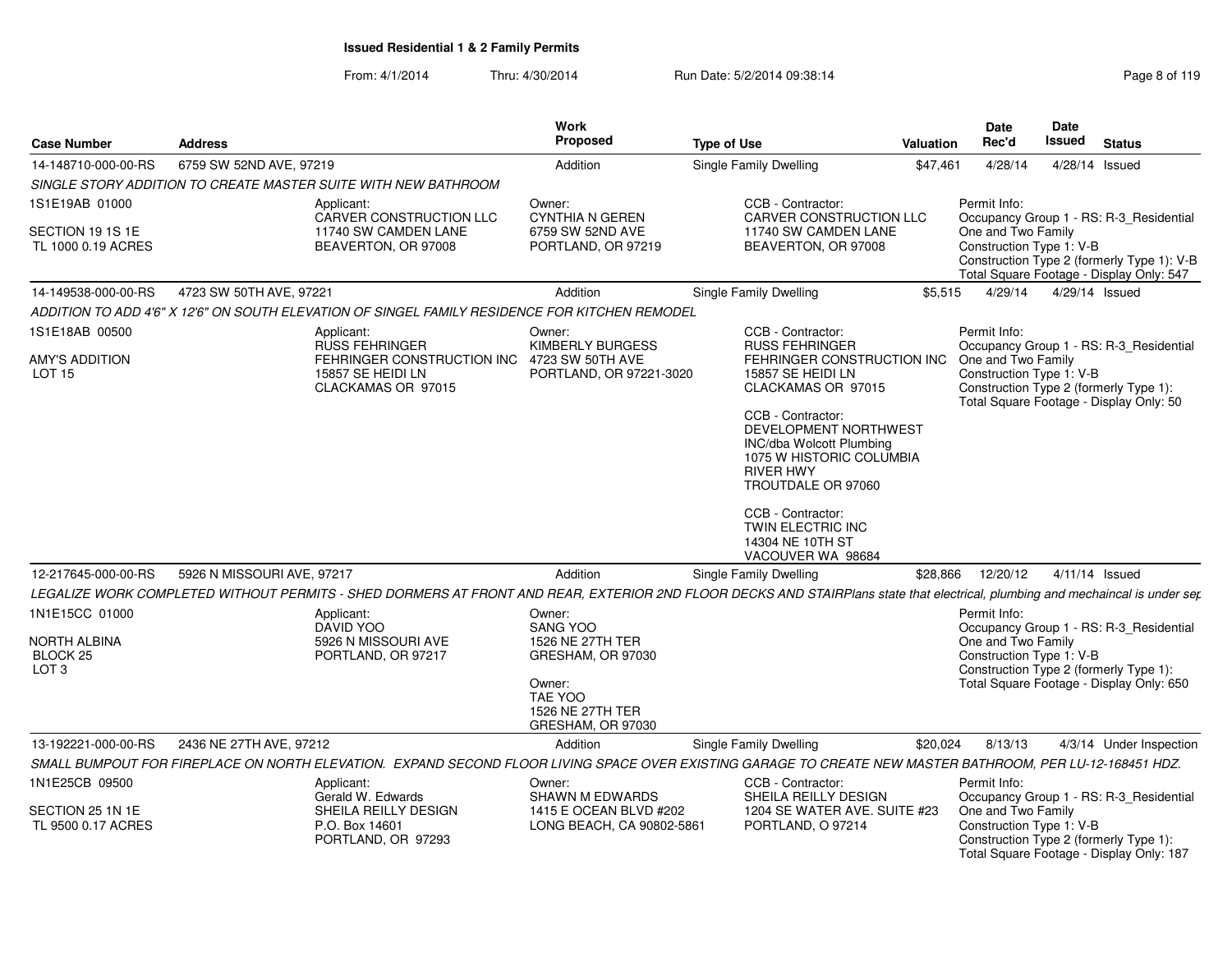| <b>Case Number</b>                                                                 | <b>Address</b>            |                                                                                                       | Work<br>Proposed                                                                                                                                   | <b>Type of Use</b>                                                                                                                                                                | <b>Valuation</b> | Date<br>Rec'd                                                                                     | Date<br><b>Issued</b> | <b>Status</b>                                                                                                                      |
|------------------------------------------------------------------------------------|---------------------------|-------------------------------------------------------------------------------------------------------|----------------------------------------------------------------------------------------------------------------------------------------------------|-----------------------------------------------------------------------------------------------------------------------------------------------------------------------------------|------------------|---------------------------------------------------------------------------------------------------|-----------------------|------------------------------------------------------------------------------------------------------------------------------------|
| 13-194037-000-00-RS                                                                | 2739 NW AVOCET LN         |                                                                                                       | Addition                                                                                                                                           | Single Family Dwelling                                                                                                                                                            | \$30,000         | 9/10/13                                                                                           |                       | 4/24/14 Issued                                                                                                                     |
|                                                                                    |                           |                                                                                                       |                                                                                                                                                    | DIG OUT PORTION OF CRAWL SPACE IN SUB BASEMENT FOR NEW BEDROOM AND BATHROOM, ADD NEW INTERIOR STAIRS; DIG OUT CRAWL SPACE IN BASEMENT FOR ADDITIONAL STORAGE                      |                  |                                                                                                   |                       |                                                                                                                                    |
| 1N1W26AD 05100<br><b>FOREST SUMMIT</b><br>LOT 35<br>INC UND INT TRACTS A&B         |                           | Applicant:<br><b>BRINT RIGGS</b><br>STUDIO ECCOS DESIGN LLC<br>5835 N OMAHA AVE<br>PORTLAND, OR 97217 | Owner:<br>PATRICK J SPRIGGEL<br>2739 NW AVOCET LN<br>PORTLAND, OR 97229<br>Owner:<br><b>SYLVIA BERG</b><br>2739 NW AVOCET LN<br>PORTLAND, OR 97229 | CCB - Contractor:<br>CALLMARK CONSTRUCTION INC<br>10543 SW 80TH AVE<br>TIGARD, OR 97223-8922                                                                                      |                  | Permit Info:<br>One and Two Family<br>Construction Type 1: V-B                                    |                       | Occupancy Group 1 - RS: R-3 Residential<br>Construction Type 2 (formerly Type 1): V-B<br>Total Square Footage - Display Only: 573  |
| 13-203698-000-00-RS                                                                | 01875 SW PALATINE HILL RD |                                                                                                       | Addition                                                                                                                                           | <b>Single Family Dwelling</b>                                                                                                                                                     | \$92,517         | 9/12/13                                                                                           |                       | 4/17/14 Under Inspection                                                                                                           |
|                                                                                    |                           |                                                                                                       |                                                                                                                                                    | ADDITION-843 SF 2-STORY ADDITION TO SINGLE FAMILY RESIDENCE EAST ELEVATION FIRST AND SECOND FLOOR, TO INCLUDE, NEW DORMER TO MATCH EXISTING DORMERS. CENTER ABOV                  |                  |                                                                                                   |                       |                                                                                                                                    |
| 1S1E35BB 02400<br><b>PALATINE HILL</b><br>LOT 13 TL 2400                           |                           | Applicant:<br>KDC CUSTOM HOMES LLC<br>17803 HIDDEN LAKE DR<br>OREGON CITY, OR 97045                   | Owner:<br><b>BRUCE L GIBBINS</b><br>5903 SE MILWAUKIE AVE<br>PORTLAND, OR 97202                                                                    | CCB - Contractor:<br>KDC CUSTOM HOMES LLC<br>17803 HIDDEN LAKE DR<br>OREGON CITY, OR 97045                                                                                        |                  | Permit Info:<br>One and Two Family<br>Construction Type 1: V-B                                    |                       | Occupancy Group 1 - RS: R-3_Residential<br>Construction Type 2 (formerly Type 1):<br>Total Square Footage - Display Only: 864      |
| 14-110567-000-00-RS                                                                | 5811 SE 41ST AVE, 97202   |                                                                                                       | Addition                                                                                                                                           | <b>Single Family Dwelling</b>                                                                                                                                                     | \$300,000        | 1/29/14                                                                                           |                       | 4/8/14 Under Inspection                                                                                                            |
|                                                                                    |                           |                                                                                                       |                                                                                                                                                    | REPAIR EXTENSIVE FIRE DAMAGE THROUGHOUT HOUSE, REBUILD BACK PORTION OF HOUSE, CREATE ACCESSORY DWELLING UNIT IN EXISTING UNFINISHED BASEMENT (4 BATHROOMS TO                      |                  |                                                                                                   |                       |                                                                                                                                    |
| 1S1E13DA 08900<br><b>WOODSTOCK</b><br>BLOCK 49<br>S 1/2 OF LOT 1<br>N 20' OF LOT 2 |                           | Applicant:<br><b>BILL NOBLE</b><br>6662 SE FLAVEL<br>PORTLAND, OR 97206                               | Owner:<br>PAUL T FALBY<br>6662 SE FLAVEL ST<br>PORTLAND, OR 97206-8059                                                                             | CCB - Contractor:<br><b>KALEO ELECTRIC</b><br>PO BOX 22104<br>MILWAUKIE OR 97269<br>CCB - Contractor:<br>NEWBERG INSULATION LLC<br>1103 N SPRINGBROOK RD # 3<br>NEWBERG, OR 97132 |                  | Permit Info:<br>One and Two Family<br>Construction Type 1: V-B<br>Number of New Dwelling Units: 1 |                       | Occupancy Group 1 - RS: R-3_Residential<br>Construction Type 2 (formerly Type 1): V-B<br>Total Square Footage - Display Only: 3072 |
| 14-107520-000-00-RS                                                                | 215 NE 108TH AVE, 97220   |                                                                                                       | Addition                                                                                                                                           | Single Family Dwelling                                                                                                                                                            | \$177,951        | 1/21/14                                                                                           |                       | 4/10/14 Issued                                                                                                                     |
|                                                                                    |                           |                                                                                                       |                                                                                                                                                    | EXTEND GARAGE, FRAME INSULATED WALLS AROUND BASEMENT (NON-HABITABLE, UNFINISHED, HEATED SPACE), ADD TWO WINDOW WELLS TO BASEMENT AREA, ADD TWO DORMERS TO F                       |                  |                                                                                                   |                       |                                                                                                                                    |
| 1N2E34CA 07300<br><b>BRUNSWICK</b><br>BLOCK <sub>2</sub><br>N 58' OF LOT 9         |                           | Applicant:<br>ALESYA BUZE<br>215 NE 108TH AVE<br>PORTLAND, OR 97220                                   | Owner:<br>ALESYA BUZE<br>215 NE 108TH AVE<br>PORTLAND, OR 97220<br>Owner:<br>YEVGENIY BUZE<br>215 NE 108TH AVE<br>PORTLAND, OR 97220               |                                                                                                                                                                                   |                  | Permit Info:<br>One and Two Family<br>Construction Type 1: V-B<br>Number of New Dwelling Units: 1 |                       | Occupancy Group 1 - RS: R-3_Residential<br>Construction Type 2 (formerly Type 1): V-B<br>Total Square Footage - Display Only: 3014 |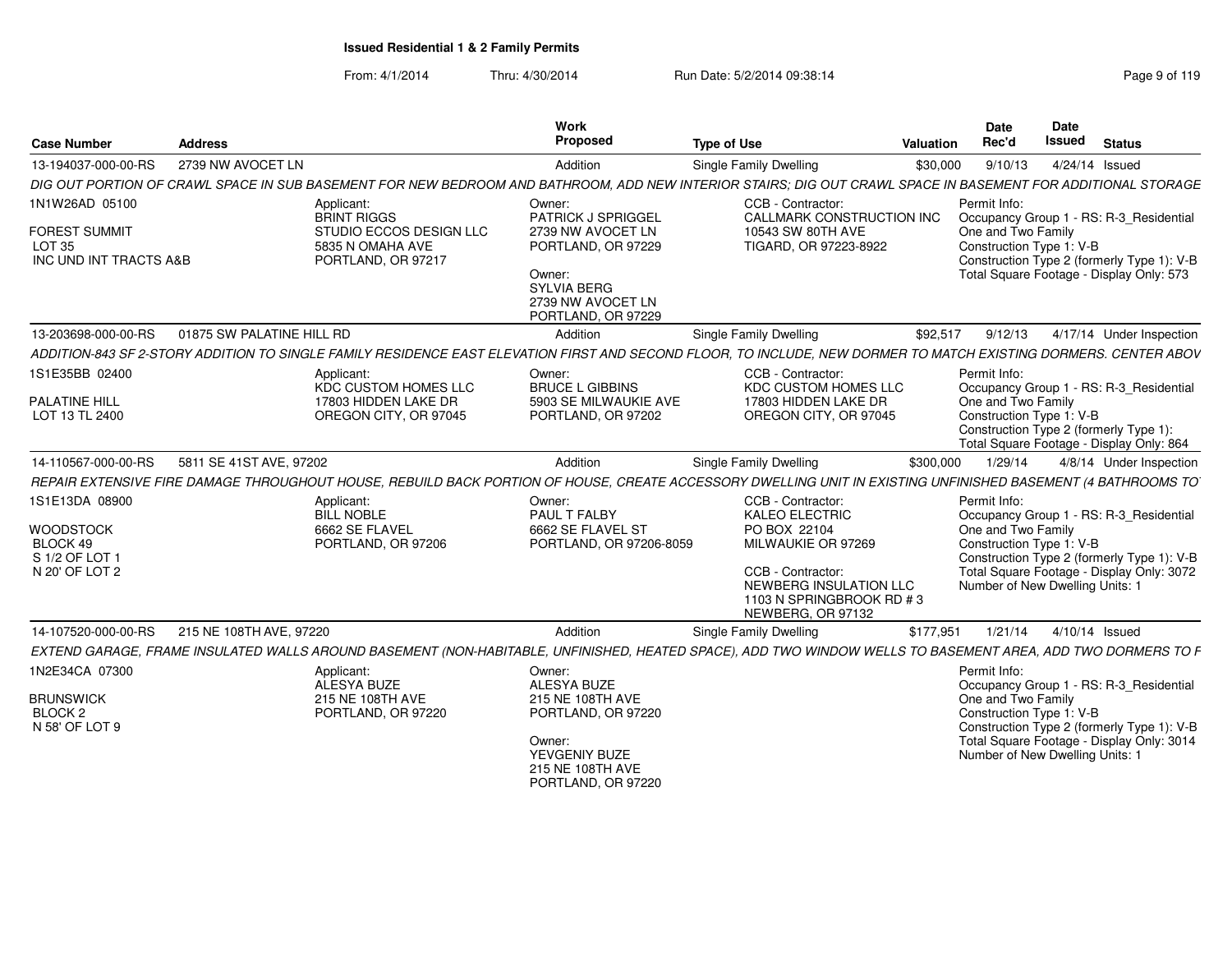| <b>Case Number</b>                | <b>Address</b>              |                                                                                                                                                                 | <b>Work</b><br>Proposed                              | <b>Type of Use</b>                                         | Valuation | <b>Date</b><br>Rec'd     | <b>Date</b><br><b>Issued</b><br><b>Status</b>                                           |
|-----------------------------------|-----------------------------|-----------------------------------------------------------------------------------------------------------------------------------------------------------------|------------------------------------------------------|------------------------------------------------------------|-----------|--------------------------|-----------------------------------------------------------------------------------------|
| 14-110942-000-00-RS               | 5717 SE LAFAYETTE ST, 97206 |                                                                                                                                                                 | Addition                                             | <b>Single Family Dwelling</b>                              | \$92,517  | 1/29/14                  | 4/11/14 Issued                                                                          |
|                                   |                             | NEW 2 STORY ADDITION AT REAR OF HOUSE; MAIN FLOOR INCLUDES A BONUS ROOM, BEDROOM, BATHROOM AND NEW STAIRS TO 2ND FLOOR; 2ND FLOOR IS A MASTER SUITE WITH BEDROI |                                                      |                                                            |           |                          |                                                                                         |
| 1S2E07DA 03200                    |                             | Applicant                                                                                                                                                       | Owner:                                               | CCB - Contractor:                                          |           | Permit Info:             |                                                                                         |
|                                   |                             | <b>LANCE SAFRANSKI</b>                                                                                                                                          | DORA L MONTERROZA                                    | <b>LANCE SAFRANSKI</b>                                     |           |                          | Occupancy Group 1 - RS: R-3_Residential                                                 |
| <b>MISTLETOE</b>                  |                             | RESIDENTIAL RENOVATION INC                                                                                                                                      | 5717 SE LAFAYETTE ST                                 | <b>RESIDENTIAL RENOVATION INC</b>                          |           | One and Two Family       |                                                                                         |
| BLOCK <sub>1</sub><br>LOT 10&11   |                             | 2980 GREENTREE RD<br>LAKE OSWEGO, OR 97034                                                                                                                      | PORTLAND, OR 97206-2845                              | 2980 GREENTREE RD<br>LAKE OSWEGO, OR 97034                 |           |                          | Construction Type 1: V-B<br>Construction Type 2 (formerly Type 1):                      |
|                                   |                             |                                                                                                                                                                 | Owner:                                               |                                                            |           |                          | Total Square Footage - Display Only: 864                                                |
|                                   |                             |                                                                                                                                                                 | <b>CECILIA D C HERNANDEZ</b><br>5717 SE LAFAYETTE ST |                                                            |           |                          |                                                                                         |
|                                   |                             |                                                                                                                                                                 | PORTLAND, OR 97206-2845                              |                                                            |           |                          |                                                                                         |
| 14-115450-000-00-RS               | 3226 SE 36TH AVE, 97202     |                                                                                                                                                                 | Addition                                             | Single Family Dwelling                                     | \$204.841 | 2/12/14                  | 4/18/14 Under Inspection                                                                |
|                                   |                             | ADDITION OF 2ND STORY TO HOUSE, FOOTPRINT TO GET WIDER, NEW FRONT PORCH ADDITION; GARAGE TO REMAIN, RECONFIGURE MAIN FLOOR TO INCLUDE MUD ROOM, KITCHEN, GREAT  |                                                      |                                                            |           |                          |                                                                                         |
| 1S1E12AC 01900                    |                             | Applicant:                                                                                                                                                      | Owner:                                               | CCB - Contractor:                                          |           | Permit Info:             |                                                                                         |
|                                   |                             | <b>ROB HUMPHREY</b>                                                                                                                                             | <b>ROMAN MICHALCHUK</b>                              | ROMAN MICHALCHUK                                           |           |                          | Occupancy Group 1 - RS: R-3 Residential                                                 |
| <b>WAVERLEIGH HTS</b><br>BLOCK 44 |                             | <b>FASTER PERMITS</b><br>14334 NW EAGLERIDGE LANE                                                                                                               | 3226 SE 36TH AVE<br>PORTLAND, OR 97202               | <b>EXPERT TOUCH CONSTRUCTION</b><br>2442 SW ELEVEN MILE DR |           | One and Two Family       | Construction Type 1: V-B                                                                |
| N 48' OF LOT                      |                             | PORTLAND, OR 97229                                                                                                                                              |                                                      | GRESHAM, OR 97080                                          |           |                          | Construction Type 2 (formerly Type 1): V-B                                              |
| N 48' & E 8' OF S 52' OF LOT 2    |                             |                                                                                                                                                                 |                                                      |                                                            |           |                          | Total Square Footage - Display Only: 2599                                               |
| 14-114088-000-00-RS               | 6730 SW 11TH DR, 97219      |                                                                                                                                                                 | Addition                                             | <b>Single Family Dwelling</b>                              | \$198,131 | 2/5/14                   | 4/4/14 Under Inspection                                                                 |
|                                   |                             | SECOND STORY ADDITION FOR FAMILY ROOM, BEDROOM AND MASTER AND (2) BATHROOMS; REMOVE BEDROOM ON MAIN FLOOR FOR STAIRS; RELOCATE KITCHEN ON MAIN FLOOR. TRUSSE    |                                                      |                                                            |           |                          |                                                                                         |
| 1S1E21AB 06600                    |                             | Applicant:<br>TERRY HELLEM                                                                                                                                      | Owner:<br>SHANNON ACQUISITION LLC                    | CCB - Contractor:<br><b>ADAM JACK HUSKEY</b>               |           | Permit Info:             | Occupancy Group 1 - RS: R-3_Residential                                                 |
| WOODROW WILSON PK                 |                             | PROJECTIVE BUILDING DESIGNS                                                                                                                                     | 7256 SW NEVADA TER                                   | PO BOX 10051                                               |           | One and Two Family       |                                                                                         |
| <b>BLOCK 8</b>                    |                             | PO BOX 6542                                                                                                                                                     | PORTLAND, OR 97219                                   | PORTLAND, OR 97296                                         |           | Construction Type 1: V-B |                                                                                         |
| LOT <sub>3</sub>                  |                             | BEAVERTON OR 97007                                                                                                                                              |                                                      |                                                            |           |                          | Construction Type 2 (formerly Type 1): V-B<br>Total Square Footage - Display Only: 2311 |
| 14-117482-000-00-RS               | 2438 N BLANDENA ST. 97217   |                                                                                                                                                                 | Addition                                             | Single Family Dwelling                                     | \$7,880   | 2/18/14                  | 4/21/14 Under Inspection                                                                |
|                                   |                             | ADD 194 SQUARE FEET TO ATTACHED GARAGE FOR STORAGE AND RAISE HEADROOM WITH DORMER OVER EXISTING SECOND FLOOR STAIRWAY AND LANDING                               |                                                      |                                                            |           |                          |                                                                                         |
| 1N1E21AC 14000                    |                             | Applicant:                                                                                                                                                      | Owner:                                               | CCB - Contractor:                                          |           | Permit Info:             |                                                                                         |
|                                   |                             | MIKE ANDERSON                                                                                                                                                   | <b>DOMINIC STELTER</b>                               | <b>MIKE ANDERSON</b>                                       |           |                          | Occupancy Group 1 - RS: U_Private                                                       |
| <b>GAY TRACT</b><br>BLOCK 7       |                             | CDC CONSTRUCTION LLC<br>PO BOX 186768                                                                                                                           | 5858 SW RIVERIDGE LN #1<br>PORTLAND, OR 97238        | <b>CDC CONSTRUCTION LLC</b><br>PO BOX 186768               |           | Garage\Utility Misc.     | Construction Type 1: V-B                                                                |
| LOT 11&12                         |                             | Portland, OR 97286                                                                                                                                              |                                                      | Portland.OR 97286                                          |           |                          | Construction Type 2 (formerly Type 1):                                                  |
|                                   |                             |                                                                                                                                                                 |                                                      |                                                            |           |                          | Total Square Footage - Display Only: 194                                                |
| 14-119011-000-00-RS               | 4028 E BURNSIDE ST, 97214   |                                                                                                                                                                 | Addition                                             | Single Family Dwelling                                     | \$9,637   | 4/1/14                   | 4/1/14 Under Inspection                                                                 |
|                                   |                             | NEW DORMER TO EXPAND EXISTING BATHROOM DORMER ON SOUTH SIDE OF 2ND FLOOR TO INCLUDE ADDITIONAL SINK AND SHOWER, BUILD UP WALL AT STAIRS - TRADE PERMITS TO BE C |                                                      |                                                            |           |                          |                                                                                         |
| 1N1E36DA 09600                    |                             | Applicant:                                                                                                                                                      | Owner:                                               |                                                            |           | Permit Info:             |                                                                                         |
| LAURELHURST                       |                             | <b>MARK STREK</b><br>2305 SE 47TH AVE                                                                                                                           | EDEN PROPERTIES LLC<br>2305 SE 47TH AVE              |                                                            |           | One and Two Family       | Occupancy Group 1 - RS: R-3 Residential                                                 |
| BLOCK 104                         |                             | PORTLAND, OR 97215                                                                                                                                              | PORTLAND, OR 97215                                   |                                                            |           |                          | Construction Type 1: V-B                                                                |
| <b>LOT 10</b>                     |                             |                                                                                                                                                                 |                                                      |                                                            |           |                          | Construction Type 2 (formerly Type 1):<br>Total Square Footage - Display Only: 90       |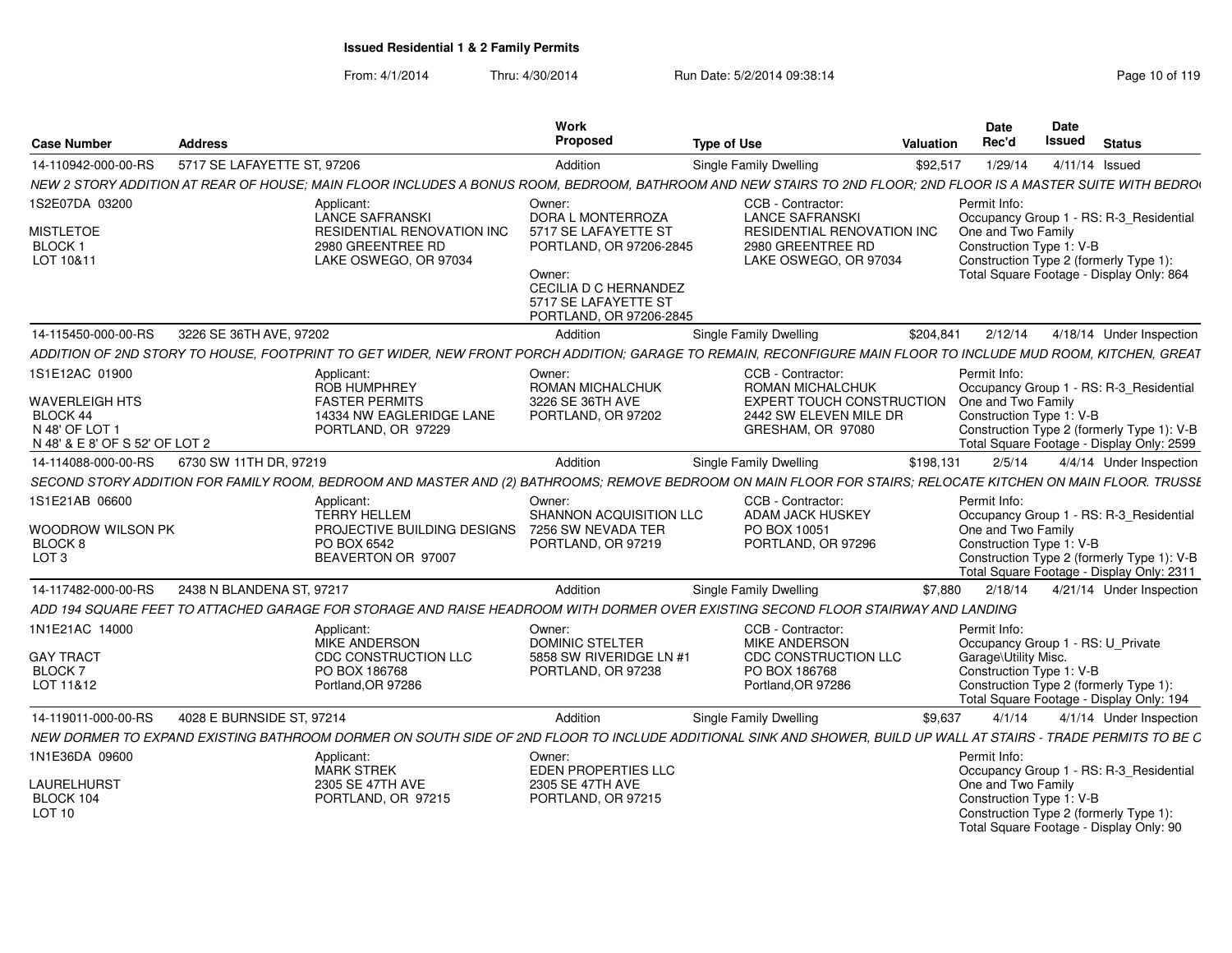| <b>Case Number</b>                                                            | <b>Address</b>                                                                                                                                                  | Work<br>Proposed                                                                                                                                              | <b>Type of Use</b>                                                                                                 | <b>Valuation</b> | <b>Date</b><br>Rec'd                                           | Date<br>Issued           | <b>Status</b>                                                                                                                      |
|-------------------------------------------------------------------------------|-----------------------------------------------------------------------------------------------------------------------------------------------------------------|---------------------------------------------------------------------------------------------------------------------------------------------------------------|--------------------------------------------------------------------------------------------------------------------|------------------|----------------------------------------------------------------|--------------------------|------------------------------------------------------------------------------------------------------------------------------------|
| 14-119938-000-00-RS                                                           | 1724 SE 34TH AVE, 97214                                                                                                                                         | Addition                                                                                                                                                      | Single Family Dwelling                                                                                             | \$73.992         | 2/24/14                                                        |                          | 4/9/14 Under Inspection                                                                                                            |
|                                                                               | ADD SECOND FLOOR TO EXISTING DWELLING.  CREATE NEW SECOND FLOOR BATHROOM.                                                                                       |                                                                                                                                                               |                                                                                                                    |                  |                                                                |                          |                                                                                                                                    |
| 1S1E01DB 18100<br><b>ROCHELLE</b><br>BLOCK 2<br>LOT <sub>3</sub>              | Applicant:<br>NWC NICK WEITZER COMPANY<br>LLC<br>2038 SE CESAR CHAVEZ BLVD<br>PORTLAND, OR 97214                                                                | Owner:<br><b>RICHARD WHITE</b><br>1724 SE 34TH AVE<br>PORTLAND, OR 97214-5031<br>Owner:<br><b>GAYLE WHITE</b><br>1724 SE 34TH AVE<br>PORTLAND, OR 97214-5031  | CCB - Contractor:<br>NWC NICK WEITZER COMPANY<br><b>LLC</b><br>2038 SE CESAR CHAVEZ BLVD<br>PORTLAND, OR 97214     |                  | Permit Info:<br>One and Two Family<br>Construction Type 1: V-B |                          | Occupancy Group 1 - RS: R-3 Residential<br>Construction Type 2 (formerly Type 1):<br>Total Square Footage - Display Only: 691      |
| 14-117565-000-00-RS                                                           | 10607 NW 4TH PL, 97231                                                                                                                                          | Addition                                                                                                                                                      | Single Family Dwelling                                                                                             | \$29,000         | 2/18/14                                                        |                          | 4/8/14 Under Inspection                                                                                                            |
|                                                                               | NEW WINDOW IN GARAGE, FIRST LEVEL CREATE 2 NEW BEDROOMS, NEW WINDOW AND SLIDING GLASS DOOR IN BEDROOM 2, ENCLOSE STAIRWAY WALLS; ADD CLOSET IN BEDROOM 1; NEI   |                                                                                                                                                               |                                                                                                                    |                  |                                                                |                          |                                                                                                                                    |
| 1N1W03DA 06200<br><b>CLARK TERR</b><br>BLOCK <sub>1</sub><br>LOT <sub>6</sub> |                                                                                                                                                                 | Owner:<br><b>TAMI MONROE</b><br>10543 NW 4TH PL<br>PORTLAND, OR 97231-1056                                                                                    | CCB - Contractor:<br><b>BURR BOUTWELL</b><br><b>BRIGHT WORKS INC</b><br><b>PO BOX 357</b><br>LAKE OSWEGO, OR 97034 |                  | Permit Info:<br>One and Two Family<br>Construction Type 1: V-B |                          | Occupancy Group 1 - RS: R-3 Residential<br>Construction Type 2 (formerly Type 1):                                                  |
| 14-121323-000-00-RS                                                           | 2344 SE 143RD AVE, 97233                                                                                                                                        | Addition                                                                                                                                                      | Single Family Dwelling                                                                                             | \$80,417         | 4/30/14                                                        | 4/30/14 Issued           |                                                                                                                                    |
|                                                                               | SINGLE STORY ADDITION FOR 2 BEDROOMS, 1 BATHROOM, LIVING ROOM, UTILITY AND LAUNDRY AT NORTH SIDE OF PROPERTY (2 BATHROOMS TOTAL)                                |                                                                                                                                                               |                                                                                                                    |                  |                                                                |                          |                                                                                                                                    |
| 1S2E01CC 09500<br>PARKTOWN ADD<br><b>BLOCK 4</b><br>LOT 12 EXC N 80' OF W 90' | Applicant:<br><b>TERRY HELLEM</b><br>PROJECTIVE BUILDING DESIGNS<br>PO BOX 6542<br>BEAVERTON OR 97007                                                           | Owner:<br><b>JORGE MACIAS</b><br>PO BOX 33120<br>PORTLAND, OR 97292-3120                                                                                      |                                                                                                                    |                  | Permit Info:<br>One and Two Family<br>Construction Type 1: V-B |                          | Occupancy Group 1 - RS: R-3_Residential<br>Construction Type 2 (formerly Type 1):                                                  |
| 14-120584-000-00-RS                                                           | 2219 SE 34TH AVE, 97214                                                                                                                                         | Addition                                                                                                                                                      | Single Family Dwelling                                                                                             | \$20,000         |                                                                | 4/30/14  4/30/14  Issued | Total Square Footage - Display Only: 751                                                                                           |
|                                                                               | DORMER ADDITION AT 2ND FLOOR FOR NEW BATHROOM, REMOVE WALL (2 BATHROOMS TOTAL) (TRADE PERMITS TO BE OBTAINED SEPARATELY)                                        |                                                                                                                                                               |                                                                                                                    |                  |                                                                |                          |                                                                                                                                    |
| 1S1E01DC 22800<br>ERNESTINE<br>BLOCK 1<br>LOT <sub>3</sub>                    | Applicant:<br><b>FAZE 1 CONSTRUCTION</b><br>430 NE 66TH AVE<br>PORTLAND, OR 97213                                                                               | Owner:<br><b>JONATHAN KING</b><br>2219 SE 34TH AVE<br>PORTLAND, OR 97214<br>Owner:<br><b>BARBRA KING</b><br>2219 SE 34TH AVE<br>PORTLAND, OR 97214            | CCB - Contractor:<br><b>FAZE 1 CONSTRUCTION</b><br>430 NE 66TH AVE<br>PORTLAND, OR 97213                           |                  | Permit Info:<br>One and Two Family<br>Construction Type 1: V-B |                          | Occupancy Group 1 - RS: R-3 Residential<br>Construction Type 2 (formerly Type 1):<br>Total Square Footage - Display Only: 72       |
| 14-124406-000-00-RS                                                           | 3135 NE BRAZEE ST. 97212                                                                                                                                        | Addition                                                                                                                                                      | Single Family Dwelling                                                                                             | \$163,040        | 3/7/14                                                         |                          | 4/17/14 Under Inspection                                                                                                           |
|                                                                               | NEW FRONT AND REAR PORCHES AT MAIN LEVEL; ADDITION TO FRONT AND BACK AT EXISTING SECOND LEVEL; ADDING THIRD LEVEL WITH IN ROOF FOR FAMILY ROOM; RECONFIGURATION |                                                                                                                                                               |                                                                                                                    |                  |                                                                |                          |                                                                                                                                    |
| 1N1E25CA 04400<br>DOLPH PK<br>BLOCK <sub>3</sub><br>LOT <sub>6</sub>          | Applicant:<br>NICHOLAS ALLEN KORBE<br>215 SE 47TH AVE<br>HILLSBORO, OR 97123                                                                                    | Owner:<br>ELIZABETH A LARSEN<br>3135 NE BRAZEE ST<br>PORTLAND, OR 97212-4956<br>Owner:<br><b>KAI C LARSEN</b><br>3135 NE BRAZEE ST<br>PORTLAND, OR 97212-4956 | CCB - Contractor:<br>NICHOLAS ALLEN KORBE<br>215 SE 47TH AVE<br>HILLSBORO, OR 97123                                |                  | Permit Info:<br>One and Two Family<br>Construction Type 1: V-B |                          | Occupancy Group 1 - RS: R-3 Residential<br>Construction Type 2 (formerly Type 1): V-B<br>Total Square Footage - Display Only: 3052 |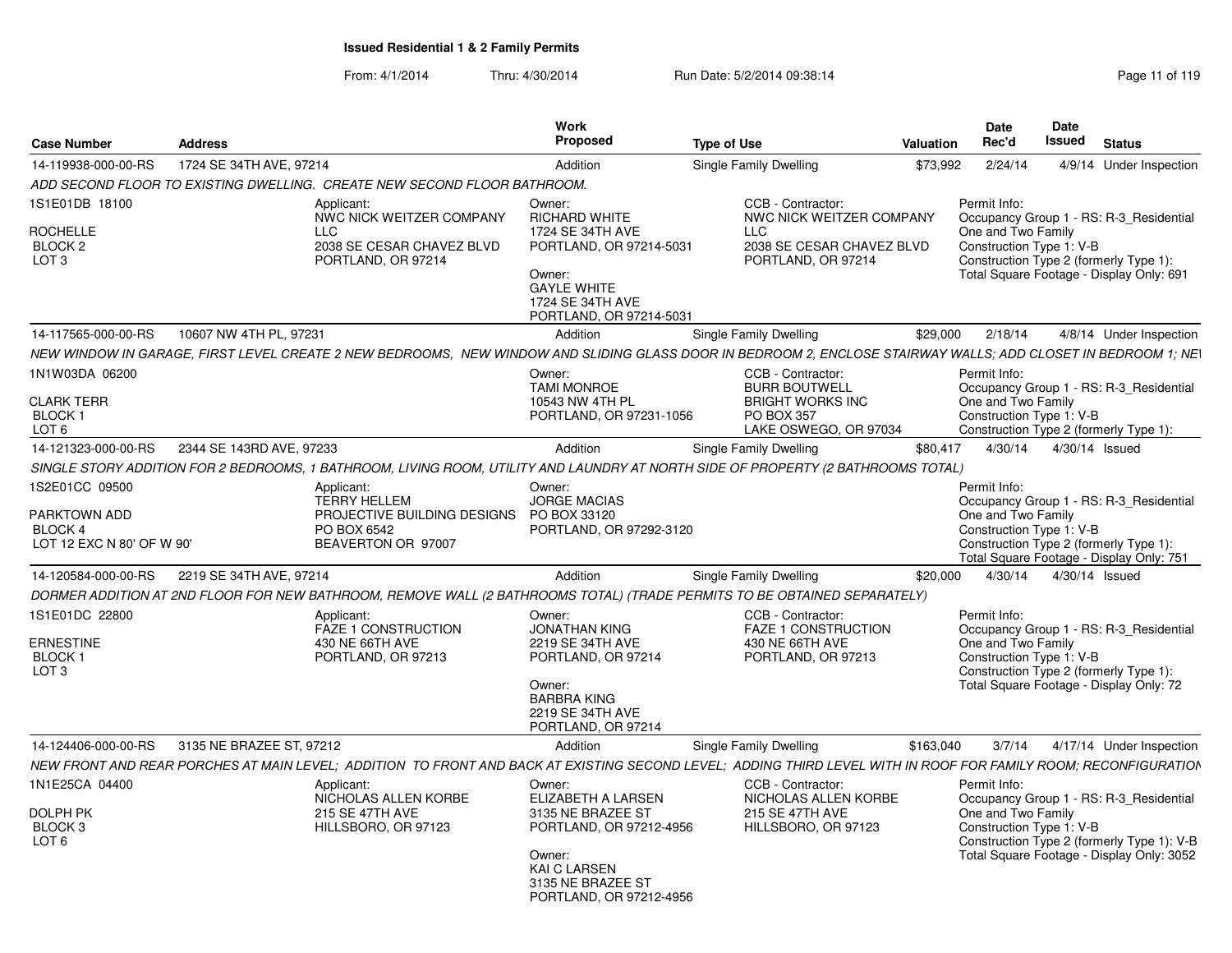| <b>Case Number</b>                                                             | <b>Address</b>                  |                                                                                                                                                               | <b>Work</b><br>Proposed                                                                                                                                                     | <b>Type of Use</b>                                                                                                                                                | Valuation | <b>Date</b><br>Rec'd                                                                                                                                                                                     | Date<br><b>Issued</b> | <b>Status</b> |                                                                                                                                   |
|--------------------------------------------------------------------------------|---------------------------------|---------------------------------------------------------------------------------------------------------------------------------------------------------------|-----------------------------------------------------------------------------------------------------------------------------------------------------------------------------|-------------------------------------------------------------------------------------------------------------------------------------------------------------------|-----------|----------------------------------------------------------------------------------------------------------------------------------------------------------------------------------------------------------|-----------------------|---------------|-----------------------------------------------------------------------------------------------------------------------------------|
| 14-122729-000-00-RS                                                            | 2954 NE 35TH AVE, 97212         |                                                                                                                                                               | Addition                                                                                                                                                                    | Single Family Dwelling                                                                                                                                            | \$33,409  | 3/3/14                                                                                                                                                                                                   | 4/14/14 Issued        |               |                                                                                                                                   |
|                                                                                |                                 |                                                                                                                                                               |                                                                                                                                                                             | NEW TWO STORY ADDITION TO REAR OF DWELLING. NEW REAR COVERED PORCH. NEW FRONT PORCH. REMOVE HALF STORY ATTIC AND CREATE FULL HEIGHT SECOND FLOOR. TWO NEV         |           |                                                                                                                                                                                                          |                       |               |                                                                                                                                   |
| 1N1E25AC 04400<br><b>HOLLYROOD</b><br>BLOCK <sub>3</sub><br>LOT 12 EXC S 15'   |                                 | Applicant:<br><b>VLADISLAV RUDNITSKY</b><br>DILUSSO HOMES LLC<br>PO BOX 1251<br>CLACKAMAS OR 97015                                                            | Owner:<br><b>JOHN HERRERA</b><br>2954 NE 35TH AVE<br>PORTLAND, OR 97212<br>Owner:<br><b>MOLLY HERRERA</b><br>2954 NE 35TH AVE<br>PORTLAND, OR 97212                         |                                                                                                                                                                   |           | Permit Info:<br>One and Two Family<br>Construction Type 1: V-B<br>Construction Type 2 (formerly Type 1):<br>Total Square Footage - Display Only: 312                                                     |                       |               | Occupancy Group 1 - RS: R-3 Residential                                                                                           |
| 14-133288-000-00-RS                                                            | 4306 NE FLANDERS ST, 97213      |                                                                                                                                                               | Addition                                                                                                                                                                    | Single Family Dwelling                                                                                                                                            | \$50,000  | 4/1/14                                                                                                                                                                                                   | $4/1/14$ Issued       |               |                                                                                                                                   |
|                                                                                |                                 |                                                                                                                                                               |                                                                                                                                                                             | DIG OUT BASEMENT TO CREATE MORE HEAD ROOM, ADDITIONAL STEPS ADDED TO STAIRS, REINFORCE FOUNDATION, REMOVE FOOTING AND ADD BEAM, NEW HALF BATHROOM; MAIN FLOO      |           |                                                                                                                                                                                                          |                       |               |                                                                                                                                   |
| 1N2E31CB 08200<br>LAURELHURST<br>BLOCK 114<br>LOT <sub>1</sub>                 |                                 | Applicant:<br><b>TIERNEY CORTESE-TORREY</b><br>4306 NE FLANDERS ST<br>PORTLAND, OR 97213-1638                                                                 | Owner:<br><b>SCOT TORREY</b><br>4306 NE FLANDERS ST<br>PORTLAND, OR 97213-1638<br>Owner:<br><b>TIERNEY CORTESE-TORREY</b><br>4306 NE FLANDERS ST<br>PORTLAND, OR 97213-1638 | CCB - Contractor:<br>VAN ASSELT CONSTRUCTION INC Occupancy Group 1 - RS: R-3_Residential<br>4200 NE FLANDERS ST<br>PORTLAND, OR 97213                             |           | Permit Info<br>One and Two Family<br>Construction Type 1: V-B<br>Construction Type 2 (formerly Type 1):                                                                                                  |                       |               |                                                                                                                                   |
| 14-133297-000-00-RS                                                            | 807 SE 28TH AVE - Unit B, 97214 |                                                                                                                                                               | Addition                                                                                                                                                                    | Single Family Dwelling                                                                                                                                            | \$28,232  | 4/1/14                                                                                                                                                                                                   |                       |               | 4/1/14 Under Inspection                                                                                                           |
|                                                                                |                                 |                                                                                                                                                               |                                                                                                                                                                             | CONVERT EXISTING PARTIALLY FINISHED BASEMENT TO ACCESSORY DWELLING UNIT. EXISTING BEDROOM. RECONFIGURE BATHROOM. ADD LAUNDRY AND NEW KITCHEN AREA. NEW EXTEF      |           |                                                                                                                                                                                                          |                       |               |                                                                                                                                   |
| 1S1E01BB 06800                                                                 |                                 | Applicant:<br><b>RORY GREEN</b><br>807 SE 28TH AVE<br>PORTLAND, OR 97214-2911                                                                                 | Owner:<br><b>RORY GREEN</b><br>807 SE 28TH AVE<br>PORTLAND, OR 97214-2911                                                                                                   |                                                                                                                                                                   |           | Permit Info:<br>Occupancy Group 1 - RS: R-3 Remodel<br>Construction Type 1: V-B<br>Construction Type 2 (formerly Type 1):<br>Total Square Footage - Display Only: 768<br>Number of New Dwelling Units: 1 |                       |               |                                                                                                                                   |
| 14-126778-000-00-RS                                                            | 7824 N BRANDON AVE, 97217       |                                                                                                                                                               | Addition                                                                                                                                                                    | Single Family Dwelling                                                                                                                                            | \$48,000  | 4/3/14                                                                                                                                                                                                   |                       |               | 4/3/14 Under Inspection                                                                                                           |
|                                                                                |                                 |                                                                                                                                                               |                                                                                                                                                                             | SINGLE STORY 152 NOOK ADDITION TO ADD TO KITCHEN AND NEW EXTERIOR STAIR; CONVERT BASEMENT TO HABITABLE SPACE FOR 2 BEDROOMS, BATHROOM AND FAMILY ROOM             |           |                                                                                                                                                                                                          |                       |               |                                                                                                                                   |
| 1N1E09DC 06000<br><b>KENTON</b><br>BLOCK 26<br>S 1/2 OF LOT 1-3                |                                 | Applicant:<br><b>JACK LOBACK</b><br>4594 NE 35TH PLACE<br>PORTLAND OR 97211                                                                                   | Owner:<br><b>LOGAN GRAY</b><br>9577 SE OTTY PL<br>HAPPY VALLEY, OR 97086                                                                                                    | CCB - Contractor:<br><b>LOGAN JOHN GRAY</b><br><b>LOGAN GRAY CONSTRUCTION</b><br>18060 TUPPER RD<br>SANDY, OR 97055                                               |           | Permit Info:<br>One and Two Family<br>Construction Type 1: V-B                                                                                                                                           |                       |               | Occupancy Group 1 - RS: R-3_Residential<br>Construction Type 2 (formerly Type 1): V-B<br>Total Square Footage - Display Only: 935 |
| 14-120406-REV-01-RS                                                            | 7256 SW NEVADA TER, 97219       |                                                                                                                                                               | Addition                                                                                                                                                                    | Single Family Dwelling                                                                                                                                            | \$        | 4/1/14                                                                                                                                                                                                   | $4/1/14$ Issued       |               |                                                                                                                                   |
|                                                                                |                                 |                                                                                                                                                               |                                                                                                                                                                             | REVISION TO CHANGE THE FOUNDATION WALL DIMENSIONS ON THE PLANS. UNBALANCED BACKFILL FOR FND WALL NOT TO EXCEED 4 FT. CHANGE NE CORNER SET BACK. see inspector con |           |                                                                                                                                                                                                          |                       |               |                                                                                                                                   |
| 1S1E21BD 01200<br><b>BARBUR HTS</b><br>BLOCK <sub>2</sub><br>LOT 10&12 TL 1200 |                                 | Applicant:<br>JOHN P FRIEH<br>7256 SW NEVADA TER<br>PORTLAND, OR 97219-2062<br>Applicant:<br><b>SHANNON FRIEH</b><br>7256 SW NEVADA TER<br>PORTLAND, OR 97219 | Owner:<br><b>JOHN P FRIEH</b><br>7256 SW NEVADA TER<br>PORTLAND, OR 97219-2062                                                                                              |                                                                                                                                                                   |           | Permit Info:<br>One and Two Family<br>Construction Type 1: V-B<br>Construction Type 2 (formerly Type 1):<br>Total Square Footage - Display Only: 766                                                     |                       |               | Occupancy Group 1 - RS: R-3_Residential                                                                                           |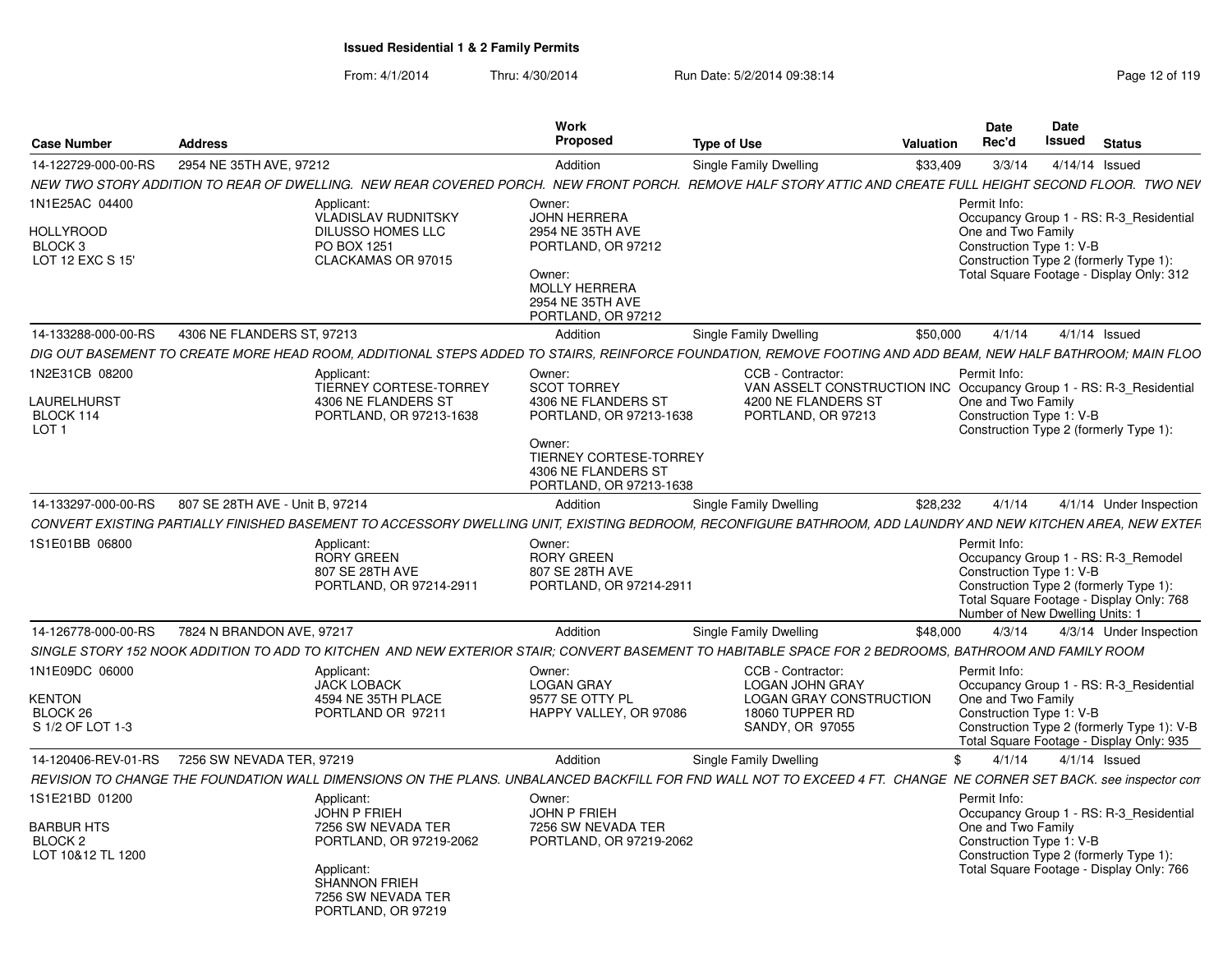| <b>Case Number</b>                                                                               | <b>Address</b>                                                                                                                                                  | <b>Work</b><br>Proposed                                                                                                                                         | <b>Type of Use</b>                                                                                                                                                                                                                                                                                                                                             | Valuation | <b>Date</b><br>Rec'd                                                                              | <b>Date</b><br><b>Issued</b> | <b>Status</b>                                                                                                                 |
|--------------------------------------------------------------------------------------------------|-----------------------------------------------------------------------------------------------------------------------------------------------------------------|-----------------------------------------------------------------------------------------------------------------------------------------------------------------|----------------------------------------------------------------------------------------------------------------------------------------------------------------------------------------------------------------------------------------------------------------------------------------------------------------------------------------------------------------|-----------|---------------------------------------------------------------------------------------------------|------------------------------|-------------------------------------------------------------------------------------------------------------------------------|
| 14-133316-000-00-RS                                                                              | 4045 SW JERALD CT. 97221                                                                                                                                        | Addition                                                                                                                                                        | Single Family Dwelling                                                                                                                                                                                                                                                                                                                                         | \$50,000  | 4/18/14                                                                                           |                              | 4/18/14 Issued                                                                                                                |
|                                                                                                  | REMODEL MAIN FLOOR, DEMO WALL AND ADD BEAM, ENCLOSE 80 SF OF EXISTING COVERED PORCH TO CREATE MORE SPACE FOR FAMILY ROOM, NEW WALL FOR CABINETS IN KITCHEN, NE  |                                                                                                                                                                 |                                                                                                                                                                                                                                                                                                                                                                |           |                                                                                                   |                              |                                                                                                                               |
| 1S1E08CB 09600<br><b>BRIDLEMILE</b><br>BLOCK <sub>8</sub><br>LOT 6 EXC ELY 4'<br>ELY 9' OF LOT 5 | Applicant:<br><b>JEFF BURNS</b><br><b>BURNS ORGANIC MODERN</b><br>1336 SE 20TH AVE<br>PORTLAND, OR 97214                                                        | Owner:<br><b>DOUGLAS HAUGHTON</b><br>4045 SW JERALD CT<br>PORTLAND, OR 97221<br>Owner:<br><b>DIANE HAUGHTON</b><br>4045 SW JERALD CT<br>PORTLAND, OR 97221      | CCB - Contractor:<br>YAKER RENOVATIONS LLC DBA<br>VANILLAWOOD PROPERTIES<br>6663 SW BVRTN HLSDL HWY, #296 Construction Type 2 (formerly Type 1):<br>PORTLAND OR 97225<br>CCB - Contractor:<br><b>MARK S ELECTRIC</b><br>PO BX 616<br>AURORA OR 97002<br>CCB - Contractor:<br><b>B AYRES PLUMBING &amp;</b><br>CONTRACTING INC<br>PO BOX 149<br>CANBY, OR 97013 |           | Permit Info:<br>Construction Type 1: V-B                                                          |                              | Occupancy Group 1 - RS: R-3_Remodel<br>Total Square Footage - Display Only: 760                                               |
| 14-126984-000-00-RS                                                                              | 2426 SE MAIN ST, 97214                                                                                                                                          | Addition                                                                                                                                                        | <b>Single Family Dwelling</b>                                                                                                                                                                                                                                                                                                                                  | \$92,303  | 3/14/14                                                                                           |                              | 4/22/14 Issued                                                                                                                |
|                                                                                                  | THREE LEVEL ADDITION TO NW (REAR) OF HOUSE. NEW FOUNDATION & UNFINISHED BASEMENT. OFFICE, CLOSET AND GUEST BEDROOM ON MAIN LEVEL. MASTER SUITE AND MEDITATION R |                                                                                                                                                                 |                                                                                                                                                                                                                                                                                                                                                                |           |                                                                                                   |                              |                                                                                                                               |
| 1S1E02AD 14200<br>PLEASANT VIEW ADD<br>BLOCK 4<br>LOT <sub>7</sub>                               | Applicant:<br>HAYES BROTHERS LLC<br>5423 NE 36TH AVE<br>PORTLAND OR 97211                                                                                       | Owner:<br><b>GREGORY SATIR</b><br>2426 SE MAIN ST<br>PORTLAND, OR 97214-3940<br>Owner:<br><b>ADRIENNE M FUSON</b><br>2426 SE MAIN ST<br>PORTLAND, OR 97214-3940 | CCB - Contractor:<br><b>HAYES BROTHERS LLC</b><br>5423 NE 36TH AVE<br>PORTLAND OR 97211                                                                                                                                                                                                                                                                        |           | Permit Info:<br>One and Two Family<br>Construction Type 1: V-B<br>Number of New Dwelling Units: 1 |                              | Occupancy Group 1 - RS: R-3_Residential<br>Construction Type 2 (formerly Type 1):<br>Total Square Footage - Display Only: 862 |
| 14-126132-000-00-RS                                                                              | 4404 N KERBY AVE, 97217                                                                                                                                         | Addition                                                                                                                                                        | Single Family Dwelling                                                                                                                                                                                                                                                                                                                                         | \$125,000 | 3/12/14                                                                                           |                              | 4/18/14 Issued                                                                                                                |
|                                                                                                  | REMODEL TO MAIN FLOOR - ENCLOSING PORTION OF FRONT PORCH AND MOVING STAIRS; SECOND FLOOR ADDITION AND REMODEL TO CREATE NEW MASTER SUITE, 2 NEW BEDROOMS ANI    |                                                                                                                                                                 |                                                                                                                                                                                                                                                                                                                                                                |           |                                                                                                   |                              |                                                                                                                               |
| 1N1E22DB 05400<br><b>CENTRAL ALBINA</b><br>BLOCK 4<br><b>LOT 10</b>                              | Applicant:<br>ARAM IRWIN<br>ARAM IRWIN DESIGN<br><b>8 NE ROSA PARKS WAY</b><br>PORTLAND OR 97211                                                                | Owner:<br>CHRISTOPHER G HOLMES<br>4404 N KERBY AVE<br>PORTLAND, OR 97217<br>Owner:<br>ANNA M ZAMARRIPA<br>4404 N KERBY AVE<br>PORTLAND, OR 97217                | CCB - Contractor:<br><b>LADOIT SAMUEL TROUT</b><br>14325 SW CHERRY HILL DR<br>BEAVERTON, OR 97008                                                                                                                                                                                                                                                              |           | Permit Info:<br>One and Two Family<br>Construction Type 1: V-B                                    |                              | Occupancy Group 1 - RS: R-3 Residential<br>Construction Type 2 (formerly Type 1):                                             |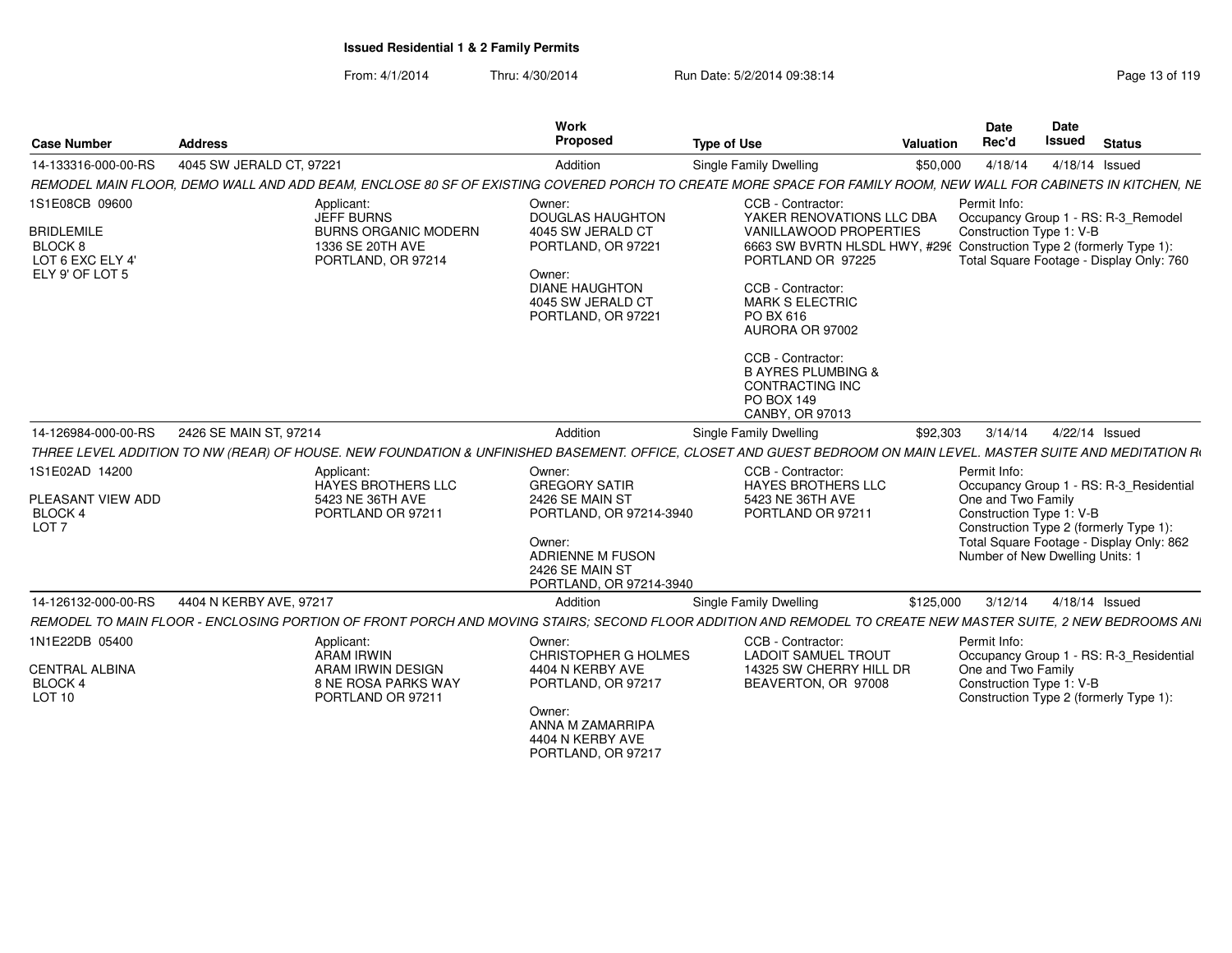| <b>Case Number</b>                                                                | <b>Address</b>             |                                                                                                                                                            | <b>Work</b><br><b>Proposed</b>                                                                                                                                       | <b>Type of Use</b>                                                                                                                                                                                                                            | Valuation | <b>Date</b><br>Rec'd                                           | <b>Date</b><br><b>Issued</b> | <b>Status</b>                                                                                                                      |
|-----------------------------------------------------------------------------------|----------------------------|------------------------------------------------------------------------------------------------------------------------------------------------------------|----------------------------------------------------------------------------------------------------------------------------------------------------------------------|-----------------------------------------------------------------------------------------------------------------------------------------------------------------------------------------------------------------------------------------------|-----------|----------------------------------------------------------------|------------------------------|------------------------------------------------------------------------------------------------------------------------------------|
| 14-127808-000-00-RS                                                               | 3127 SE 23RD AVE, 97202    |                                                                                                                                                            | Addition                                                                                                                                                             | Single Family Dwelling                                                                                                                                                                                                                        | \$67,461  | 4/10/14                                                        | 4/10/14                      | Under Inspection                                                                                                                   |
|                                                                                   |                            | SECOND FLOOR ADDITION TO RAISE THE ROOF TO CREATE TWO NEW BEDROOMS, MASTER SUITE, AND NEW BATHROOM                                                         |                                                                                                                                                                      |                                                                                                                                                                                                                                               |           |                                                                |                              |                                                                                                                                    |
| 1S1E11AD 09800<br>MOULTON & SCOBEYS SUB<br>BLOCK <sub>3</sub><br>LOT <sub>9</sub> |                            | Applicant:<br>MIKE MONTGOMERY<br>5531 SW BUDDINGTON ST<br>PORTLAND, OR 97219                                                                               | Owner:<br><b>KIP RICHARDSON</b><br>3127 SE 23RD AVE<br>PORTLAND, OR 97202-2105<br>Owner:<br><b>COLLEEN RICHARDSON</b><br>3127 SE 23RD AVE<br>PORTLAND, OR 97202-2105 | CCB - Contractor:<br>ALTEC ELECTRIC LLC<br>6613 NE 166TH AVE<br>BRUSH PRAIRIE WA 98682<br>CCB - Contractor:<br>M5 PLUMBING SERVCIES LLC<br>CCB - Contractor:                                                                                  |           | Permit Info:<br>One and Two Family<br>Construction Type 1: V-B |                              | Occupancy Group 1 - RS: R-3_Residential<br>Construction Type 2 (formerly Type 1): V-B<br>Total Square Footage - Display Only: 1419 |
|                                                                                   |                            |                                                                                                                                                            |                                                                                                                                                                      | BEISAS LEGACY CONSTRUCTION<br><b>LLC</b><br>54162 PARADISE LN<br>SCAPPOOSE, OR 97056                                                                                                                                                          |           |                                                                |                              |                                                                                                                                    |
| 14-126210-000-00-RS                                                               | 2314 NE 46TH AVE, 97213    |                                                                                                                                                            | Addition                                                                                                                                                             | Single Family Dwelling                                                                                                                                                                                                                        | \$208,228 | 3/12/14                                                        |                              | 4/17/14 Under Inspection                                                                                                           |
|                                                                                   |                            | COMPLETE HOUSE REPLACEMENT AT AND ABOVE MAIN LEVEL; NEW LAYOUT ON MAIN FLOOR; CONVERTING BASEMENT TO LIVING SPACE; NEW ADDITION OF UPPER FLOOR             |                                                                                                                                                                      |                                                                                                                                                                                                                                               |           |                                                                |                              |                                                                                                                                    |
| 1N2E30CB 11800<br>ROSE CITY PK<br>BLOCK 27<br><b>LOT 12</b>                       |                            | Applicant:<br><b>GEOFF WRIGHT</b><br>UTF CONSULTING<br>17740 SW FLORENCE ST<br>BEAVERTON, OR 97007                                                         | Owner:<br>2314 NE 46TH AVE<br>PORTLAND, OR 97213                                                                                                                     | CCB - Contractor:<br>COLUMBIA REDEVELOPMENT LLC WINNER ELECTRIC<br>CONSTRUCTION INC<br>17087 SE WILEY WAY<br>MILWAUKIE OR 97267<br>CCB - Contractor:<br><b>FLORIN LACATUS</b><br>FRL CONSTRUCTION LLC<br>3409 SW 30TH ST<br>GRESHAM, OR 97080 |           | Permit Info:<br>One and Two Family<br>Construction Type 1: V-B |                              | Occupancy Group 1 - RS: R-3_Residential<br>Construction Type 2 (formerly Type 1): V-B<br>Total Square Footage - Display Only: 3320 |
| 14-127080-000-00-RS                                                               | 2514 SE ASH ST, 97214      |                                                                                                                                                            | Addition                                                                                                                                                             | Single Family Dwelling                                                                                                                                                                                                                        | \$20,000  | 4/1/14                                                         |                              | 4/1/14 Under Inspection                                                                                                            |
|                                                                                   |                            | DORMER ADDITION FOR NEW BEDROOM AND BATHROOM; RELOCATE INTERIOR STAIRS AND REMOVE INTERIOR WALL SEPARATE PERMITS REQUIRED FRO PLUMBING, MECHANICAL AND ELE |                                                                                                                                                                      |                                                                                                                                                                                                                                               |           |                                                                |                              |                                                                                                                                    |
| 1N1E36CC 12200<br><b>DALTONS ADD</b><br>BLOCK 6<br><b>LOT 15</b>                  |                            | Applicant:<br><b>FRED HAHN</b><br><b>HAHN BUILDING DESIGN</b><br>18190 S SILVERWOOD DR<br>OREGON CITY, OR 97045                                            | Owner:<br>20495 S DRIFTWOOD DR<br>OREGON CITY, OR 97045-7359                                                                                                         | CCB - Contractor:<br>AIM INVESTMENT SOLUTIONS INC LAKE RIDGE EXTERIORS LLC<br>16921 SE TRISTIN LANE<br>HAPPY VALLEY, OR 97086                                                                                                                 |           | Permit Info:<br>One and Two Family<br>Construction Type 1: V-B |                              | Occupancy Group 1 - RS: R-3_Residential<br>Construction Type 2 (formerly Type 1):<br>Total Square Footage - Display Only: 348      |
| 14-128492-000-00-RS                                                               | 6035 SE HARRISON ST, 97215 |                                                                                                                                                            | Addition                                                                                                                                                             | Single Family Dwelling                                                                                                                                                                                                                        | \$73,918  | 3/19/14                                                        |                              | 4/22/14 Issued                                                                                                                     |
|                                                                                   |                            | SECOND FLOOR ADDITION AND REMODEL; PARTIAL FIRST FLOOR AND BASEMENT REMODEL FOR STAIR REPLACEMENT AND ELEVATOR RETROFIT; ADD SECOND STORY DECK             |                                                                                                                                                                      |                                                                                                                                                                                                                                               |           |                                                                |                              |                                                                                                                                    |
| 1S2E06DA 16300<br>SECTION 06 1S 2E<br>TL 16300 0.13 ACRES                         |                            | Applicant:<br><b>RAY CULI</b><br>R & B DESIGN STUDIO LLC<br>70 NE FREMONT ST<br>PORTLAND OR 97212                                                          | Owner:<br>EDWARD T AMANN<br>6035 SE HARRISON ST<br>PORTLAND, OR 97215-3444<br>Owner:<br><b>KAREN A TALERICO</b><br>6035 SE HARRISON ST<br>PORTLAND, OR 97215-3444    | CCB - Contractor:<br><b>BRADFORD CAMERON</b><br>CAMERON CONSTRUCTION INC<br>322 SE 61ST AVE<br>PORTLAND OR 97215                                                                                                                              |           | Permit Info:<br>One and Two Family<br>Construction Type 1: V-B |                              | Occupancy Group 1 - RS: R-3 Residential<br>Construction Type 2 (formerly Type 1): V-B<br>Total Square Footage - Display Only: 1179 |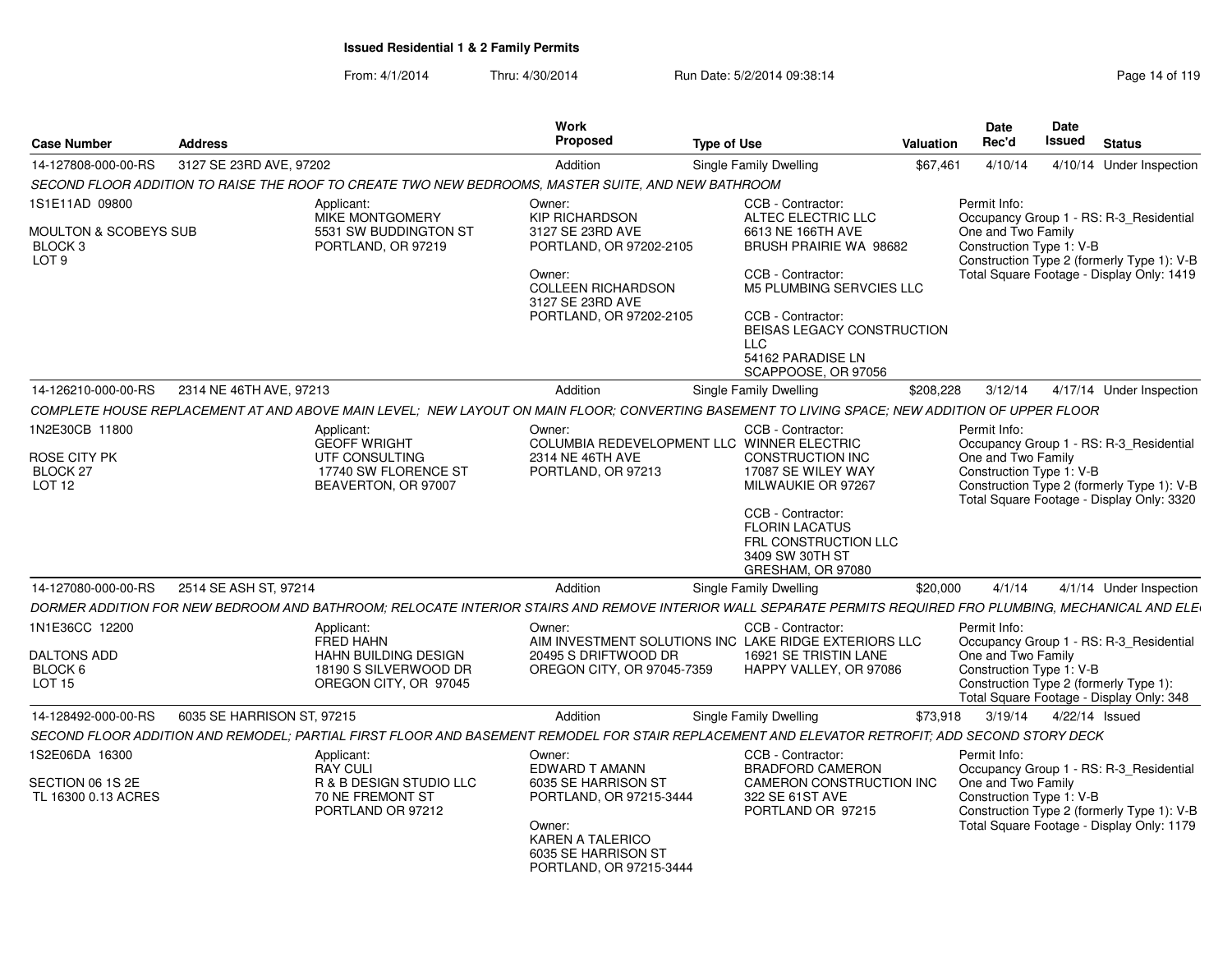| <b>Case Number</b>                                               | <b>Address</b>             |                                                                                                                                                                                              | Work<br><b>Proposed</b>                       | <b>Type of Use</b>                                                                                                              | <b>Valuation</b>                  | Date<br>Rec'd                                                                                                                                                           | Date<br>Issued | <b>Status</b>            |  |
|------------------------------------------------------------------|----------------------------|----------------------------------------------------------------------------------------------------------------------------------------------------------------------------------------------|-----------------------------------------------|---------------------------------------------------------------------------------------------------------------------------------|-----------------------------------|-------------------------------------------------------------------------------------------------------------------------------------------------------------------------|----------------|--------------------------|--|
| 14-134204-000-00-RS                                              | 1838 SE OAK ST, 97214      |                                                                                                                                                                                              | Addition                                      | Single Family Dwelling                                                                                                          | \$8,200                           | 4/2/14                                                                                                                                                                  |                | 4/2/14 Under Inspection  |  |
|                                                                  |                            | REMOVE OLD BASEMENT SLAB; EXCAVATE 6 INCHES AND POUR NEW SLAB+++This permit does not include the addition of wood framed walls to create habitable rooms nor does this permit convert the ba |                                               |                                                                                                                                 |                                   |                                                                                                                                                                         |                |                          |  |
| 1N1E35DC 17600                                                   |                            | Applicant:<br>KERRY BECKER CONCRETE CO                                                                                                                                                       | Owner:<br><b>SACHA F WHITE</b>                | CCB - Contractor:                                                                                                               | KERRY BECKER CONCRETE CO          | Permit Info:<br>Occupancy Group 1 - RS: R-3 Residential                                                                                                                 |                |                          |  |
| <b>HARTS ADD</b><br>BLOCK <sub>2</sub><br>E 26.5' OF LOT 1&2     |                            | PO BOX 82154<br>PORTLAND, OR 97282                                                                                                                                                           | 1838 SE OAK ST<br>PORTLAND, OR 97214          | PO BOX 82154<br>PORTLAND, OR 97282                                                                                              |                                   | One and Two Family<br>Construction Type 1: V-B<br>Construction Type 2 (formerly Type 1):<br>Total Square Footage - Display Only: 428<br>Number of New Dwelling Units: 1 |                |                          |  |
| 14-130065-000-00-RS                                              | 1415 SE UMATILLA ST, 97202 |                                                                                                                                                                                              | Addition                                      | Single Family Dwelling                                                                                                          | \$24,307                          | 3/22/14                                                                                                                                                                 |                | 4/1/14 Under Inspection  |  |
|                                                                  |                            | RAISE ROOF TO CAPTURE ADDITIONAL 227 SQUARE FOOT OF ATTIC SPACE FOR ADDITIONAL LIVING SPACE FOR BEDROOM                                                                                      |                                               |                                                                                                                                 |                                   |                                                                                                                                                                         |                |                          |  |
| 1S1E23CD 04100                                                   |                            | Applicant:<br><b>DAVID LIPKIND</b>                                                                                                                                                           | Owner:<br><b>FARIDE AKRETCH</b>               | CCB - Contractor:                                                                                                               | <b>GABE'S HEATING AND COOLING</b> | Permit Info:<br>Occupancy Group 1 - RS: R-3 Residential                                                                                                                 |                |                          |  |
| <b>SELLWOOD</b><br>BLOCK 57<br>LOT <sub>5</sub>                  |                            | SHELBYVILLE PROPERTIES LLC<br>1215 NE WEBSTER<br>PORTLAND OR 97211                                                                                                                           | 1415 SE UMATILLA ST<br>PORTLAND, OR 97202     | 14606 SE RACHAL LN.<br>PORTLAND, OR 97236                                                                                       |                                   | One and Two Family<br>Construction Type 1: V-B<br>Construction Type 2 (formerly Type 1):                                                                                |                |                          |  |
|                                                                  |                            |                                                                                                                                                                                              |                                               | CCB - Contractor:<br><b>DAVID LIPKIND</b><br>1215 NE WEBSTER<br>PORTLAND OR 97211<br>CCB - Contractor:<br><b>MALLORY WALKER</b> | SHELBYVILLE PROPERTIES LLC        | Total Square Footage - Display Only: 227                                                                                                                                |                |                          |  |
|                                                                  |                            |                                                                                                                                                                                              |                                               | 9835 SW Serena Way<br>Tigard OR 97224                                                                                           | DOUBLE DIAMOND ELECTRIC           |                                                                                                                                                                         |                |                          |  |
| 14-130072-000-00-RS                                              | 9014 N MCKENNA AVE, 97203  |                                                                                                                                                                                              | Addition                                      | Single Family Dwelling                                                                                                          | \$88,448                          | 3/22/14                                                                                                                                                                 |                | 4/18/14 Under Inspection |  |
|                                                                  |                            | REMODEL HOUSE AND CONSTRUCT 826 SQUARE FOOT ADDDITION AT REAR, ADD MASTER BATHROOM. TOTAL 2 TOILETS                                                                                          |                                               |                                                                                                                                 |                                   |                                                                                                                                                                         |                |                          |  |
| 1N1E07AA 08100                                                   |                            | Applicant:<br><b>MARKT &amp; COMPANY</b>                                                                                                                                                     | Owner:<br><b>WILLIAM C MARKT</b>              | CCB - Contractor:<br><b>MARKT &amp; COMPANY</b>                                                                                 |                                   | Permit Info:<br>Occupancy Group 1 - RS: R-3 Residential                                                                                                                 |                |                          |  |
| PORTSMOUTH VILLA ANX 1<br>BLOCK <sub>2</sub><br>LOT <sub>2</sub> |                            | CONSTRUCTION LLC<br>20490 SWEETBRIAR RD<br>WEST LINN OR 97068                                                                                                                                | 9014 N MCKENNA AVE<br>PORTLAND, OR 97203-2678 | CONSTRUCTION LLC<br>20490 SWEETBRIAR RD<br>WEST LINN OR 97068                                                                   |                                   | One and Two Family<br>Construction Type 1: V-B<br>Construction Type 2 (formerly Type 1):<br>Total Square Footage - Display Only: 826                                    |                |                          |  |
| 14-114088-DFS-01-RS                                              | 6730 SW 11TH DR, 97219     |                                                                                                                                                                                              | Addition                                      | Single Family Dwelling                                                                                                          | \$2,000                           | 4/4/14                                                                                                                                                                  |                | $4/4/14$ Issued          |  |
| <b>DFS-TRUSSES</b>                                               |                            |                                                                                                                                                                                              |                                               |                                                                                                                                 |                                   |                                                                                                                                                                         |                |                          |  |
| 1S1E21AB 06600                                                   |                            | Applicant:<br><b>TERRY HELLEM</b>                                                                                                                                                            | Owner:<br>SHANNON ACQUISITION LLC             | CCB - Contractor:<br>ADAM JACK HUSKEY                                                                                           |                                   | Permit Info:<br>Occupancy Group 1 - RS: R-3_Residential                                                                                                                 |                |                          |  |
| WOODROW WILSON PK<br>BLOCK 8<br>LOT <sub>3</sub>                 |                            | PROJECTIVE BUILDING DESIGNS<br>PO BOX 6542<br>BEAVERTON OR 97007                                                                                                                             | 7256 SW NEVADA TER<br>PORTLAND, OR 97219      | PO BOX 10051<br>PORTLAND, OR 97296                                                                                              |                                   | One and Two Family<br>Construction Type 1: V-B<br>Construction Type 2 (formerly Type 1): V-B<br>Total Square Footage - Display Only: 2311                               |                |                          |  |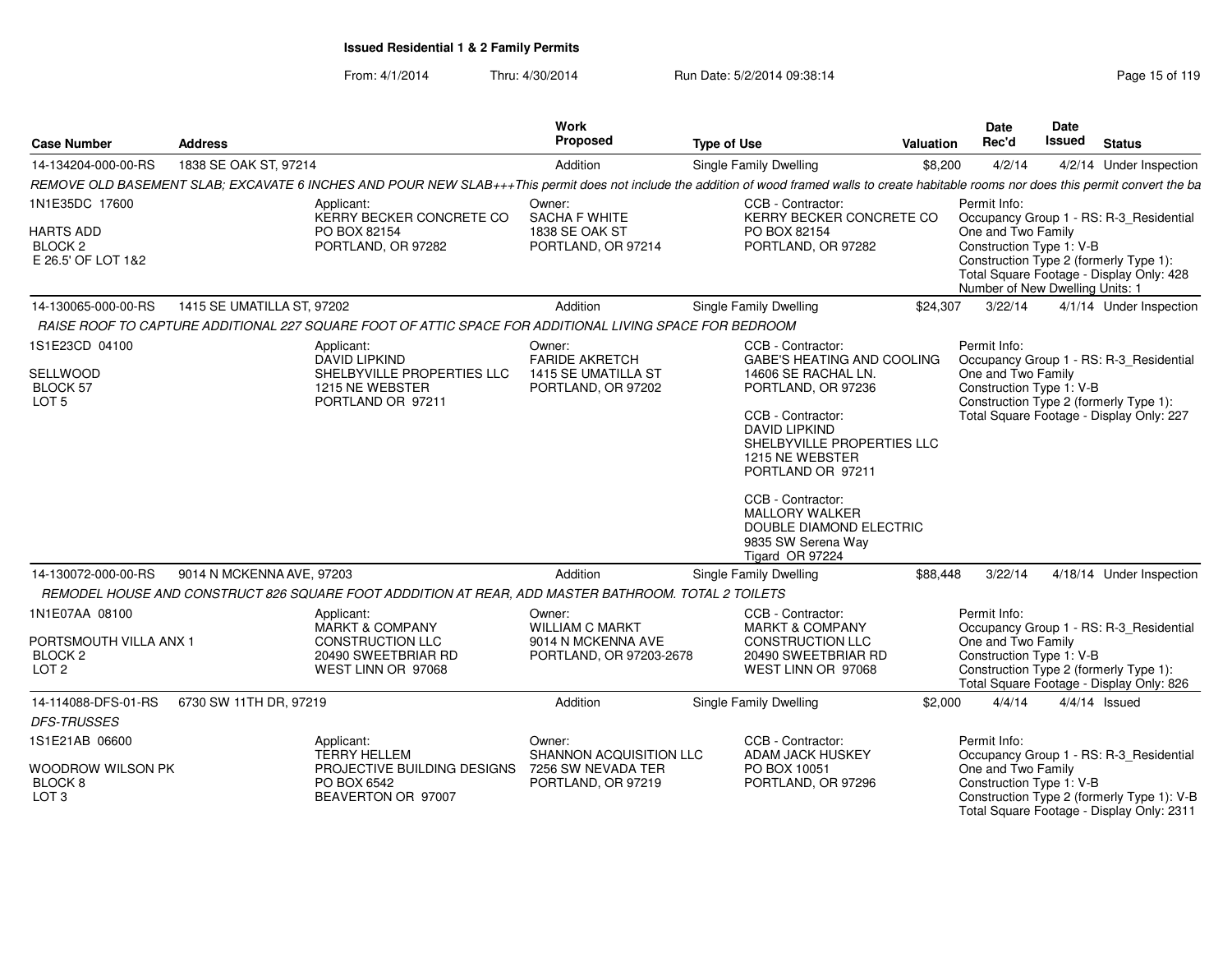| <b>Case Number</b>                                                                                           | <b>Address</b>                              |                                                                                                                                                      | <b>Work</b><br>Proposed                                                                                                                                                      | <b>Type of Use</b> |                                                                                                                                                                                                                                            | <b>Valuation</b> | <b>Date</b><br>Rec'd                                           | <b>Date</b><br><b>Issued</b> | <b>Status</b>                                                                                                                      |
|--------------------------------------------------------------------------------------------------------------|---------------------------------------------|------------------------------------------------------------------------------------------------------------------------------------------------------|------------------------------------------------------------------------------------------------------------------------------------------------------------------------------|--------------------|--------------------------------------------------------------------------------------------------------------------------------------------------------------------------------------------------------------------------------------------|------------------|----------------------------------------------------------------|------------------------------|------------------------------------------------------------------------------------------------------------------------------------|
| 13-243241-REV-01-RS                                                                                          | 2313 SE SHERMAN ST, 97214                   |                                                                                                                                                      | Addition                                                                                                                                                                     |                    | Single Family Dwelling                                                                                                                                                                                                                     |                  | \$<br>4/2/14                                                   |                              | $4/2/14$ Issued                                                                                                                    |
|                                                                                                              |                                             | REVISION TO CANTELEVER 2ND FLOOR JOISTS AT REAR ELEVATION TO ACCOMODATE CORRECTED FIELD MEASUREMENTS ON EXISTING FIRST FLOOR.                        |                                                                                                                                                                              |                    |                                                                                                                                                                                                                                            |                  |                                                                |                              |                                                                                                                                    |
| 1S1E02DD 05100<br>MAYHEU PK<br><b>BLOCK 5</b><br>LOT <sub>13</sub>                                           |                                             | Applicant:<br><b>TERRY HELLEM</b><br>PROJECTIVE BUILDING DESIGNS<br>PO BOX 6542<br>BEAVERTON OR 97007                                                | Owner:<br><b>CKW CONSTRUCTION LLC</b><br>8725 SE SPENCER DR<br>HAPPY VALLEY, OR 97086-7417                                                                                   |                    | CCB - Contractor:<br>A1 AMERICAN CONTRACTORS INC Occupancy Group 1 - RS: R-3_Residential<br>9715 SE RAMONA ST<br>PORTLAND, OR 97266<br>CCB - Contractor:<br><b>CKW CONSTRUCTION LLC</b><br>8725 SE SPENCER DR<br>HAPPY VALLEY, OR 97086    |                  | Permit Info:<br>One and Two Family<br>Construction Type 1: V-B |                              | Construction Type 2 (formerly Type 1):<br>Total Square Footage - Display Only: 1460                                                |
| 13-123220-REV-01-RS                                                                                          | 4344 SW GREENLEAF DR, 97221                 |                                                                                                                                                      | Addition                                                                                                                                                                     |                    | Single Family Dwelling                                                                                                                                                                                                                     |                  | \$<br>3/18/14                                                  | 4/15/14 Issued               |                                                                                                                                    |
|                                                                                                              | REVISION TO CHANGE ENGINEERING REQUIREMENTS |                                                                                                                                                      |                                                                                                                                                                              |                    |                                                                                                                                                                                                                                            |                  |                                                                |                              |                                                                                                                                    |
| 1S1E08BB 02100<br><b>GREEN HILLS</b><br><b>BLOCK 27</b><br>LOT 3 TL 2100                                     |                                             | Applicant:<br><b>GARY E RUEPPELL</b><br>4344 SW GREENLEAF DR<br>PORTLAND, OR 97221-3228                                                              | Owner:<br><b>GARY E RUEPPELL</b><br>4344 SW GREENLEAF DR<br>PORTLAND, OR 97221-3228<br>Owner:<br><b>JUDITH M LIDSTROM</b><br>4344 SW GREENLEAF DR<br>PORTLAND, OR 97221-3228 |                    |                                                                                                                                                                                                                                            |                  | Permit Info:<br>One and Two Family<br>Construction Type 1: V-B |                              | Occupancy Group 1 - RS: R-3 Residential<br>Construction Type 2 (formerly Type 1): V-B<br>Total Square Footage - Display Only: 3973 |
| 14-129914-000-00-RS                                                                                          | 3810 SW NEVADA CT, 97219                    |                                                                                                                                                      | Addition                                                                                                                                                                     |                    | Single Family Dwelling                                                                                                                                                                                                                     | \$97.539         | 3/21/14                                                        |                              | 4/14/14 Under Inspection                                                                                                           |
|                                                                                                              |                                             | CONSTRUCT NEW 854 SQ. FT. MASTER SUITE ADDITION, RELOCATE EXISTING MASTER BATHROOM AND LAUNDRY ROOM, EXPAND EXISTING ATTACHED GARAGE 150 SQ. FT., RE |                                                                                                                                                                              |                    |                                                                                                                                                                                                                                            |                  |                                                                |                              |                                                                                                                                    |
| 1S1E20BD 01200<br>SECTION 20 1S 1E<br>TL 1200 0.56 ACRES                                                     |                                             | Applicant:<br><b>JIM BRUCE</b><br>JB CONSTRUCTION SERVICES INC 3810 SW NEVADA CT<br>PO BOX 10071<br>PORTLAND OR 97296                                | Owner:<br>CAROL W VIAL<br>PORTLAND, OR 97219-1513                                                                                                                            |                    | CCB - Contractor:<br>MODERN PLUMBING CO<br>11120 SW INDUSTRIAL WAY<br>TUALATIN, OR 97062<br>CCB - Contractor:<br><b>JIM BRUCE</b><br><b>JB CONSTRUCTION SERVICES INC</b><br>PO BOX 10071<br>PORTLAND OR 97296                              |                  | Permit Info:<br>One and Two Family<br>Construction Type 1: V-B |                              | Occupancy Group 1 - RS: R-3_Residential<br>Construction Type 2 (formerly Type 1): V-B<br>Total Square Footage - Display Only: 1004 |
| 14-131353-000-00-RS                                                                                          | 1404 NW 24TH AVE, 97210                     |                                                                                                                                                      | Addition                                                                                                                                                                     |                    | Single Family Dwelling                                                                                                                                                                                                                     | \$213,443        | 3/26/14                                                        |                              | 4/8/14 Under Inspection                                                                                                            |
|                                                                                                              |                                             | NEW BATHROOM IN FINISHED ATTIC REMODEL KITCHEN AND MASTER SUITE. THREE TOILETS AFTER REMODEL. , NEW DECK ON EAST END OF HOUSE                        |                                                                                                                                                                              |                    |                                                                                                                                                                                                                                            |                  |                                                                |                              |                                                                                                                                    |
| 1N1E33BB 07300<br><b>GOLDSMITHS ADD</b><br><b>BLOCK 5</b><br>S 33'8' OF W 13'6' OF LOT 7<br>S 33'8' OF LOT 8 |                                             | Applicant:<br><b>STEVE CASEY</b><br><b>JDL DEVELOPMENT</b><br>2314 NW Savier St<br>Portland, OR 97210                                                | Owner:<br><b>LORI B SACKETT</b><br>1404 NW 24TH AVE<br>PORTLAND, OR 97210-2620<br>Owner:<br>JEFFREY M SACKETT<br>1404 NW 24TH AVE<br>PORTLAND, OR 97210-2620                 |                    | CCB - Contractor:<br><b>JOE LYONS</b><br>JDL DEVELOPMENT INC<br>2314 NW SAVIER ST<br>PORTLAND, OR 97210-2514<br>CCB - Contractor:<br><b>ADVANCED HEATING &amp; AIR</b><br><b>CONDITIONING</b><br>5825 SE FOSTER ROAD<br>PORTLAND, OR 97206 |                  | Permit Info:<br>One and Two Family<br>Construction Type 1: V-B |                              | Occupancy Group 1 - RS: R-3_Residential<br>Construction Type 2 (formerly Type 1):                                                  |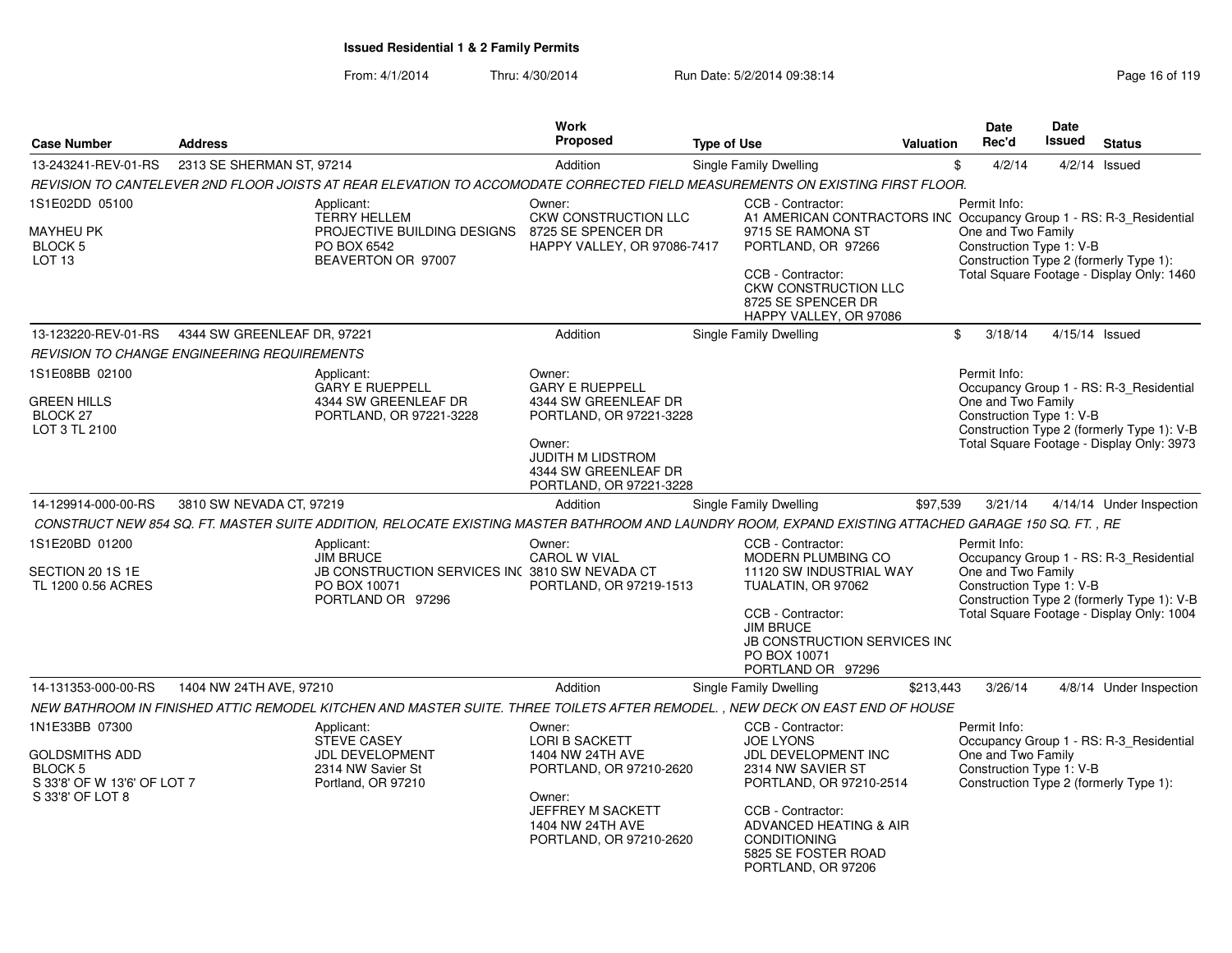| <b>Case Number</b>                                                       | <b>Address</b>                                 |                                                                                               | Work<br>Proposed                                                                | <b>Type of Use</b>                                                                                                                                            | Valuation | <b>Date</b><br>Rec'd                                                                                     | Date<br><b>Issued</b> | <b>Status</b>                            |
|--------------------------------------------------------------------------|------------------------------------------------|-----------------------------------------------------------------------------------------------|---------------------------------------------------------------------------------|---------------------------------------------------------------------------------------------------------------------------------------------------------------|-----------|----------------------------------------------------------------------------------------------------------|-----------------------|------------------------------------------|
|                                                                          |                                                |                                                                                               |                                                                                 |                                                                                                                                                               |           |                                                                                                          |                       |                                          |
| 14-131568-000-00-RS                                                      | 7325 N WAYLAND AVE, 97203                      |                                                                                               | Addition                                                                        | Single Family Dwelling                                                                                                                                        | \$10,173  | 3/26/14                                                                                                  |                       | 4/5/14 Under Inspection                  |
|                                                                          | SINGLE STORY KITCHEN ADDITION (9.5 FT X 10 FT) |                                                                                               |                                                                                 |                                                                                                                                                               |           |                                                                                                          |                       |                                          |
| 1N1E17AB 07600                                                           |                                                | Applicant:<br>PAUL BISBY                                                                      | Owner:<br><b>JAMES R VANDERBECK</b>                                             | CCB - Contractor:<br>PAUL BISBY                                                                                                                               |           | Permit Info:                                                                                             |                       | Occupancy Group 1 - RS: R-3 Residential  |
| <b>MOCK CREST</b><br>BLOCK 92<br><b>LOT 10</b>                           |                                                | TIM LEITNER CONSTRUCTION INC 7325 N WAYLAND AVE<br>1514 SE ROBERTS<br>GRESHAM OR 97080        | PORTLAND, OR 97203-4703<br>Owner:                                               | TIM LEITNER CONSTRUCTION INC One and Two Family<br>1514 SE ROBERTS<br>GRESHAM OR 97080                                                                        |           | Construction Type 1: V-B<br>Construction Type 2 (formerly Type 1):                                       |                       | Total Square Footage - Display Only: 95  |
|                                                                          |                                                |                                                                                               | <b>LINDA M B VANDERBECK</b><br>7325 N WAYLAND AVE<br>PORTLAND, OR 97203-4703    |                                                                                                                                                               |           |                                                                                                          |                       |                                          |
| 14-129294-000-00-RS                                                      | 6230 NE CLACKAMAS ST                           |                                                                                               | Addition                                                                        | Single Family Dwelling                                                                                                                                        | \$36,193  | 3/20/14                                                                                                  | 4/18/14 Issued        |                                          |
|                                                                          |                                                |                                                                                               |                                                                                 | NEW TWO STORY ADDITION TO THE REAR OF EXISTING DWELLING, NEW REAR PORCH WITH DECK ABOVE. CREATE NEW SECOND FLOOR BATHROOM.                                    |           |                                                                                                          |                       |                                          |
| 1N2E31AA 00701<br>SUMMIT ADD<br>BLOCK 4<br>LOT <sub>4</sub>              |                                                | Applicant:<br>Jason Rodarte<br>RODARTE DESIGN & REMODEL,<br><b>INC</b><br>1925 NE 53rd Avenue | Owner:<br><b>RICK BORTNICK</b><br>6230 NE CLACKAMAS ST<br>PORTLAND, OR 97213    | CCB - Contractor:<br><b>JASON RODARTE</b><br>RODARTE DESIGN AND<br><b>REMODEL INC</b><br>1925 NE 53RD                                                         |           | Permit Info:<br>One and Two Family<br>Construction Type 1: V-B<br>Construction Type 2 (formerly Type 1): |                       | Occupancy Group 1 - RS: R-3_Residential  |
|                                                                          |                                                | Portland, OR 97213                                                                            |                                                                                 | PORTLAND, OR 97213<br>CCB - Contractor:<br>ERIC OLSON ELECTRIC<br>11607 NW 33RD AVE<br>VANCOUVER, WA 98685                                                    |           |                                                                                                          |                       | Total Square Footage - Display Only: 338 |
| 14-130431-000-00-RS                                                      | 6413 N MISSISSIPPI AVE, 97217                  |                                                                                               | Addition                                                                        | Single Family Dwelling                                                                                                                                        | \$15,000  | 4/9/14                                                                                                   |                       | 4/9/14 Under Inspection                  |
|                                                                          |                                                |                                                                                               |                                                                                 | DORMER ADDITION TO CREATE NEW BATHROOM: REMOVE WALL ON THE MAIN LEVEL IN THE KITCHEN: CONVERT BASEMENT TO LIVING SPACE TO INCLUDE: BEDROOM. BATHROOM. LAUNDR' |           |                                                                                                          |                       |                                          |
| 1N1E15CA 08200<br><b>GAINSBOROUGH &amp; PLAT 2</b><br>BLOCK <sub>2</sub> |                                                | Applicant:<br>JACOB CHAVEZ<br>J CHAVEZ DESIGN BUILD<br>1327 SE TACOMA ST                      | Owner:<br>DOZER CONSTRUCTION LLC<br>5324 NE 28TH AVE<br>PORTLAND, OR 97211-6234 | CCB - Contractor:<br>AIR TECH<br>po box 7251<br>ALOHA OR 97007                                                                                                |           | Permit Info:<br>One and Two Family<br>Construction Type 1: V-B                                           |                       | Occupancy Group 1 - RS: R-3_Residential  |
| LOT <sub>3</sub>                                                         |                                                | PORTLAND, OR 97702                                                                            |                                                                                 | CCB - Contractor:<br>FOSTER PLUMBING INC<br>10100 SW EVERGREEN COURT<br>WILSONVILLE, OR 97070                                                                 |           | Construction Type 2 (formerly Type 1):                                                                   |                       |                                          |
| 14-129065-000-00-RS                                                      | 3803 SE 27TH AVE, 97202                        |                                                                                               | Addition                                                                        | Single Family Dwelling                                                                                                                                        | \$60,000  | 3/20/14                                                                                                  |                       | 4/8/14 Under Inspection                  |
|                                                                          |                                                |                                                                                               |                                                                                 | KITCHEN REMODEL ON MAIN FLOOR, REMOVE WINDOW AND INFILL ON ONE WALL AND ENLARGE EXISTING OPEING WITH 2 NEW WINDOWS ON OTHER WALL; NEW POST AND REINFORCE WA   |           |                                                                                                          |                       |                                          |
| 1S1E12CB 07800                                                           |                                                | Applicant:<br>ALUNA SCHROEDER                                                                 | Owner:<br><b>DANIEL E RUBIN</b>                                                 | CCB - Contractor:<br>WILLCO PAINTING CONSTRUCTIO Occupancy Group 1 - RS: R-3_Residential                                                                      |           | Permit Info:                                                                                             |                       |                                          |
| <b>EVANSTON</b><br>BLOCK 4<br><b>LOT 12</b>                              |                                                | 920 SE CARUTHERS ST<br>PORTLAND, OR 97214                                                     | 3803 SE 27TH AVE<br>PORTLAND, OR 97202<br>Owner:                                | 3380 SE 20TH AV<br>PORTLAND, OR 97202                                                                                                                         |           | One and Two Family<br>Construction Type 1: V-B<br>Construction Type 2 (formerly Type 1):                 |                       | Total Square Footage - Display Only: 77  |
|                                                                          |                                                |                                                                                               | VANESSA J RUBIN<br>3803 SE 27TH AVE<br>PORTLAND, OR 97202                       |                                                                                                                                                               |           |                                                                                                          |                       |                                          |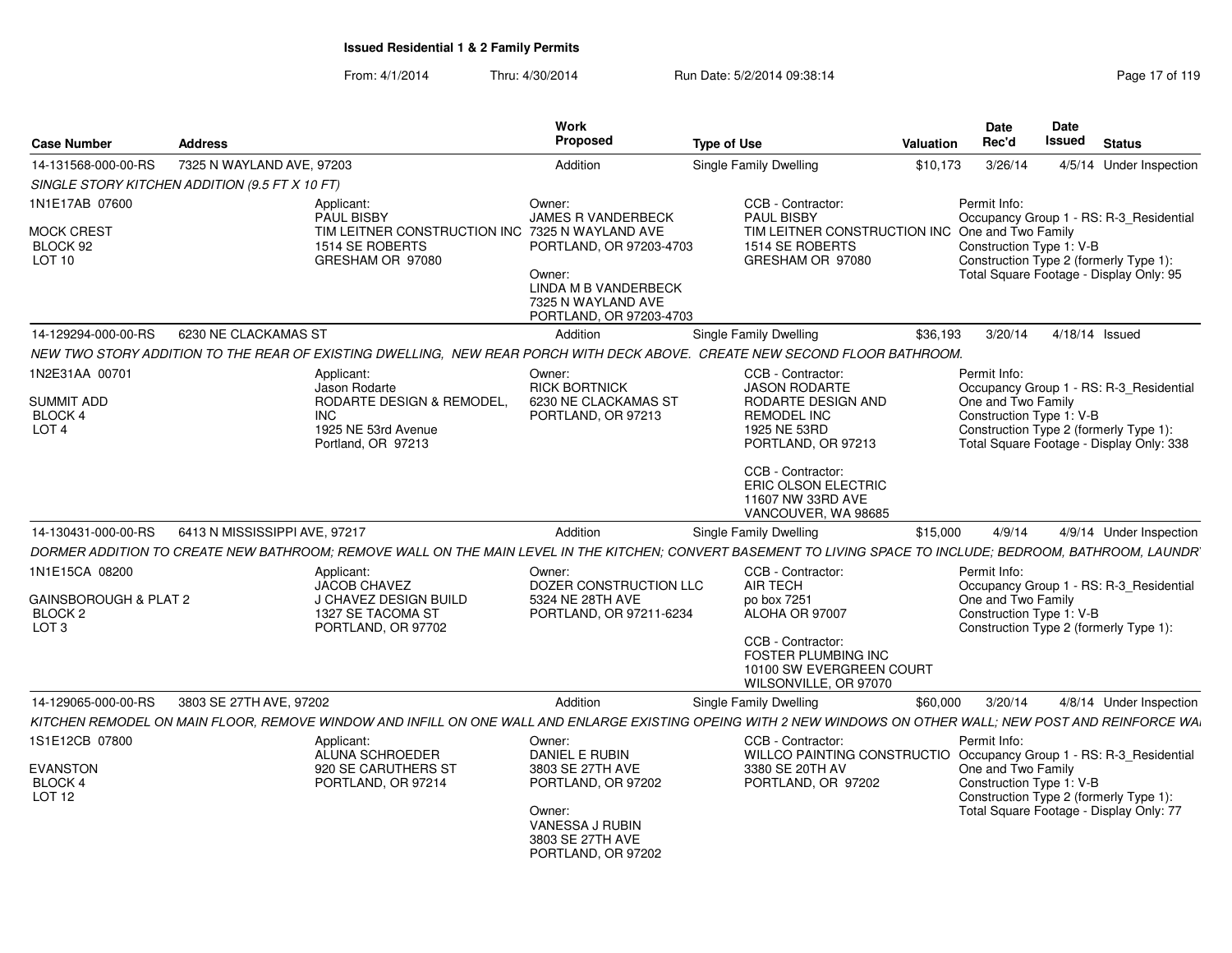| <b>Case Number</b>                                 | <b>Address</b>                                                                                                                                                 |                                              | <b>Work</b><br>Proposed                                   | <b>Type of Use</b>                                                | Valuation | <b>Date</b><br>Rec'd                           | Date<br>Issued | <b>Status</b>                                                                           |
|----------------------------------------------------|----------------------------------------------------------------------------------------------------------------------------------------------------------------|----------------------------------------------|-----------------------------------------------------------|-------------------------------------------------------------------|-----------|------------------------------------------------|----------------|-----------------------------------------------------------------------------------------|
| 14-132338-000-00-RS                                | 3726 N KERBY AVE, 97227                                                                                                                                        |                                              | Addition                                                  | Single Family Dwelling                                            | \$55,789  | 4/22/14                                        |                | 4/22/14 Issued                                                                          |
|                                                    | DORMER ADDITION TO CONVERT ATTIC TO LIVING SPACE WITH NEW MASTER BEDROOM AND BATH: RECONFIGURE SECOND LEVEL TO CREATE SPACE FOR NEW STAIRS LEADING TO ATTIC    |                                              |                                                           |                                                                   |           |                                                |                |                                                                                         |
| 1N1E22DC 05300                                     | Applicant:<br>AARON M WIGOD                                                                                                                                    |                                              | Owner:<br>AARON M WIGOD                                   | CCB - Contractor:<br><b>RITE SIDE CORP</b>                        |           | Permit Info:                                   |                | Occupancy Group 1 - RS: R-3_Residential                                                 |
| <b>CENTRAL ALBINA</b><br>BLOCK 28<br><b>LOT 11</b> | 3726 N KERBY AVE                                                                                                                                               | PORTLAND, OR 97227-1240                      | 3726 N KERBY AVE<br>PORTLAND, OR 97227-1240               | 6776 SETNESS ST<br>SILVERTON, OR 97381                            |           | One and Two Family<br>Construction Type 1: V-B |                | Construction Type 2 (formerly Type 1):<br>Total Square Footage - Display Only: 521      |
| 14-132369-000-00-RS                                | 1540 SE 35TH AVE, 97214                                                                                                                                        |                                              | Addition                                                  | Single Family Dwelling                                            | \$31,872  | 4/1/14                                         |                | $4/1/14$ Issued                                                                         |
|                                                    | ADDITION TO NORTH SIDE OF BUILDING TO CREATE NEW HALF BATH IN PORCH AREA: CONVERTING BASEMENT TO LIVING SPACE WITH NEW BATHROOM, FAMILY ROOM, AND KITCHEN AREA |                                              |                                                           |                                                                   |           |                                                |                |                                                                                         |
| 1S1E01DB 12600                                     | Applicant:<br>MICHAEL NEWMAN                                                                                                                                   |                                              | Owner:<br><b>DAVID S FINKEL</b>                           | CCB - Contractor:<br>MICHAEL NEWMAN                               |           | Permit Info:                                   |                | Occupancy Group 1 - RS: R-3_Residential                                                 |
| <b>ROCHELLE</b><br>BLOCK 4                         | PO BOX 12206                                                                                                                                                   | WOODCHUCK CONSTRUCTION                       | 1540 SE 35TH AVE<br>PORTLAND, OR 97214                    | WOODCHUCK CONSTRUCTION<br>PO BOX 12206                            |           | One and Two Family<br>Construction Type 1: V-B |                |                                                                                         |
| LOT <sub>5</sub>                                   |                                                                                                                                                                | PORTLAND, OR 97212                           |                                                           | PORTLAND, OR 97212                                                |           |                                                |                | Construction Type 2 (formerly Type 1): V-B<br>Total Square Footage - Display Only: 781  |
| 14-138038-000-00-RS                                | 3960 NE 6TH AVE, 97212                                                                                                                                         |                                              | Addition                                                  | <b>Single Family Dwelling</b>                                     | \$13,897  | 4/9/14                                         |                | 4/29/14 Issued                                                                          |
|                                                    | 126 SF BEDROOM ADDITION TO BACK OF HOUSE, RELOCATE STAIRS, REMODEL (E) BATH AND ADD 1. TOTAL 2 BATHROOMS.                                                      |                                              |                                                           |                                                                   |           |                                                |                |                                                                                         |
| 1N1E23CC 05500                                     | Applicant:                                                                                                                                                     |                                              | Owner:                                                    | CCB - Contractor:                                                 |           | Permit Info:                                   |                |                                                                                         |
| <b>NORTH IRVINGTON</b>                             | KIM D<br><b>PDX RENOVATIONS</b>                                                                                                                                |                                              | <b>LMP ACQUISITION II LLC</b><br>183 US ROUTE 1 2ND FLOOR | PDX RENOVATIONS LLC<br>PO BOX 66836                               |           | One and Two Family                             |                | Occupancy Group 1 - RS: R-3_Residential                                                 |
| BLOCK <sub>3</sub>                                 | PO BOX 66406                                                                                                                                                   |                                              | FALMOUTH, ME 04105-1311                                   | PORTLAND, OR 97290                                                |           | Construction Type 1: V-B                       |                |                                                                                         |
| S 1/2 OF LOT 2                                     | PORTLAND, OR                                                                                                                                                   |                                              |                                                           |                                                                   |           |                                                |                | Construction Type 2 (formerly Type 1):<br>Total Square Footage - Display Only: 126      |
| 13-239907-REV-01-RS                                | 2956 NE 59TH AVE, 97213                                                                                                                                        |                                              | Addition                                                  | Single Family Dwelling                                            | \$        | 3/19/14                                        |                | 4/29/14 Issued                                                                          |
|                                                    | REVISION TO FOUNDATION PLAN, MOVE 5' CLOSER TO FRONT LOT LINE. CHANGE TO FOUNDATION TO AVOID SPECIAL INSPECTION                                                |                                              |                                                           |                                                                   |           |                                                |                |                                                                                         |
| 1N2E30AD 02900                                     | Applicant:<br><b>KEVIN PARTAIN</b>                                                                                                                             |                                              | Owner:                                                    | CCB - Contractor:<br>PORTLAND REDEVELOPMENT LLC CORNICE GROUP LLC |           | Permit Info:                                   |                | Occupancy Group 1 - RS: R-3_Residential                                                 |
| <b>ROSE CITY PK</b>                                | <b>URBAN VISIONS</b>                                                                                                                                           |                                              | PO BOX 11778                                              | PO BOX 11778                                                      |           | One and Two Family                             |                |                                                                                         |
| BLOCK 104<br>LOT <sub>17</sub>                     | 223 ne 56th ave                                                                                                                                                | PORTLAND, OR 97015                           | PORTLAND, OR 97211                                        | PORTLAND, OR 97211                                                |           | Construction Type 1: V-B                       |                | Construction Type 2 (formerly Type 1): V-B<br>Total Square Footage - Display Only: 3784 |
| 14-141447-000-00-RS                                | 5635 SE LAFAYETTE ST. 97206                                                                                                                                    |                                              | Addition                                                  | Single Family Dwelling                                            | \$18,088  | 4/29/14                                        |                | 4/29/14 Issued                                                                          |
|                                                    | REMODEL AND ADDITION TO REAR OF HOUSE FOR EXPANDED BATHROOM; NEW MASTER BEDROOM, AND EXTENSION OF KITCHEN; NEW HEADER BETWEEN LIVING ROOM AND DINING ROOM      |                                              |                                                           |                                                                   |           |                                                |                |                                                                                         |
| 1S2E07DB 01500                                     | Applicant:                                                                                                                                                     |                                              | Owner:                                                    | CCB - Contractor:                                                 |           | Permit Info:                                   |                |                                                                                         |
|                                                    | <b>MARK URBAN</b>                                                                                                                                              |                                              | <b>LEIGH ARMSTRONG</b>                                    | <b>MARK URBAN</b>                                                 |           |                                                |                | Occupancy Group 1 - RS: R-3_Residential                                                 |
| <b>MISTLETOE</b><br>BLOCK 8                        | <b>CONSTRUCTION IN</b>                                                                                                                                         | <b>URBAN RESTORATION &amp;</b>               | 5635 SE LAFAYETTE ST<br>PORTLAND, OR 97206-2947           | <b>URBAN RESTORATION &amp;</b><br><b>CONSTRUCTION IN</b>          |           | One and Two Family<br>Construction Type 1: V-B |                |                                                                                         |
| E 37 1/2' OF LOT 8                                 |                                                                                                                                                                | 4131 SW CONDOR AVE<br>PORTLAND, OR 972014010 |                                                           | 4131 SW CONDOR AVE<br>PORTLAND, OR 972014010                      |           |                                                |                | Construction Type 2 (formerly Type 1):<br>Total Square Footage - Display Only: 164      |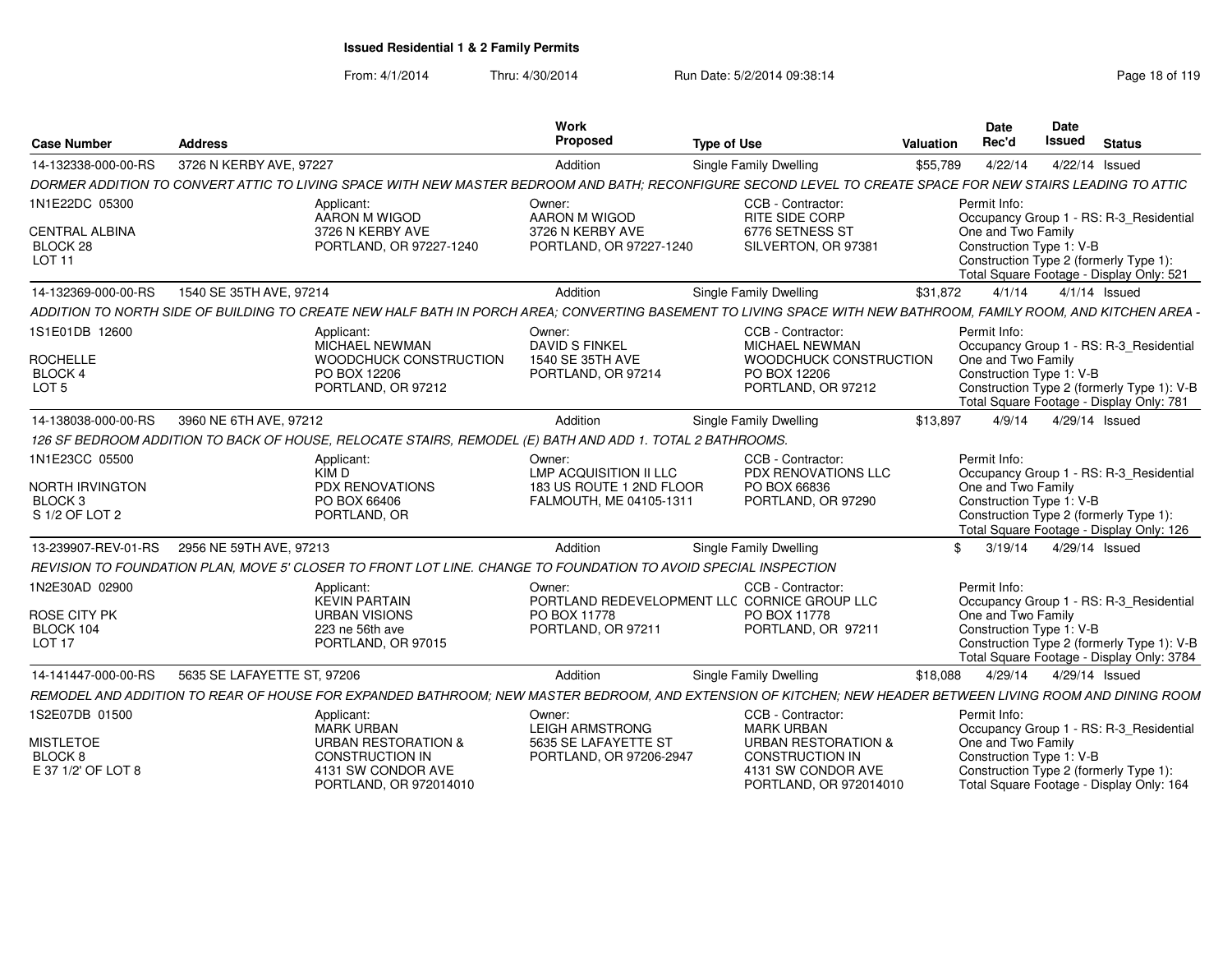| <b>Case Number</b>                                                                  | <b>Address</b>                |                                                                                                                                                                | Work<br><b>Proposed</b>                                                                                                                                          | <b>Type of Use</b>                                                                                                              | <b>Valuation</b> | <b>Date</b><br>Rec'd                                                                                                                                | Date<br><b>Issued</b> | <b>Status</b>                                                                                                                |
|-------------------------------------------------------------------------------------|-------------------------------|----------------------------------------------------------------------------------------------------------------------------------------------------------------|------------------------------------------------------------------------------------------------------------------------------------------------------------------|---------------------------------------------------------------------------------------------------------------------------------|------------------|-----------------------------------------------------------------------------------------------------------------------------------------------------|-----------------------|------------------------------------------------------------------------------------------------------------------------------|
| 14-141553-000-00-RS                                                                 | 6406 SW VIEW POINT TER, 97201 |                                                                                                                                                                | Addition                                                                                                                                                         | Single Family Dwelling                                                                                                          | \$10,808         | 4/18/14                                                                                                                                             |                       | 4/18/14 Under Inspection                                                                                                     |
|                                                                                     |                               | ADDITION TO MASTER BEDROOM ON THE NE SIDE OF THE HOUSE TO INCLUDE NEW CONDITIONED SUN ROOM.                                                                    |                                                                                                                                                                  |                                                                                                                                 |                  |                                                                                                                                                     |                       |                                                                                                                              |
| 1S1E15CC 02500                                                                      |                               | Applicant:<br>SAUCEDO CONSTRUCTION LLC                                                                                                                         | Owner:<br>LEE E SR MOORE                                                                                                                                         | CCB - Contractor:<br>SAUCEDO CONSTRUCTION LLC                                                                                   |                  | Permit Info:                                                                                                                                        |                       | Occupancy Group 1 - RS: R-3_Residential                                                                                      |
| SOUTHERN PORTLAND<br>BLOCK <sub>25</sub><br>S 100' OF N 120' OF E 100' OF LOT 2     |                               | 8458 SW MOHAWK ST<br>TUALATIN, OR 97062                                                                                                                        | 6406 SW VIEW POINT TER<br>PORTLAND, OR 97239<br>Owner:<br>PAMELA A MOORE<br>6406 SW VIEW POINT TER                                                               | 8458 SW MOHAWK ST<br>TUALATIN, OR 97062                                                                                         |                  | One and Two Family<br>Construction Type 1: V-B                                                                                                      |                       | Construction Type 2 (formerly Type 1):<br>Total Square Footage - Display Only: 98                                            |
|                                                                                     |                               |                                                                                                                                                                | PORTLAND, OR 97239                                                                                                                                               |                                                                                                                                 |                  |                                                                                                                                                     |                       |                                                                                                                              |
| 14-136994-000-00-RS                                                                 | 2315 SE 57TH AVE, 97215       |                                                                                                                                                                | Addition                                                                                                                                                         | Single Family Dwelling                                                                                                          | \$5,515          | 4/7/14                                                                                                                                              |                       | 4/18/14 Under Inspection                                                                                                     |
|                                                                                     |                               | NEW SINGLE FLOOR ADDITION TO SIDE AND REAR OF EXISTING DWELLING.  REMODEL KITCHEN.  CONVERT BASEMENT TO HABITABLE SPACE INCLUDING TWO BEDROOMS WITH EGRESS WII |                                                                                                                                                                  |                                                                                                                                 |                  |                                                                                                                                                     |                       |                                                                                                                              |
| 1S2E06DC 11400<br>WACONDA<br>BLOCK 2<br>S 1/2 OF LOT 1&2<br>S 1/2 OF E 1/2 OF LOT 3 |                               | Applicant:<br><b>WADE FREITAG</b><br><b>CRAFTSMAN DESIGN AND</b><br><b>RENOVATION</b><br>1100 SE GRAND AVE #202<br>PORTLAND, OR 97214-3414                     | Owner:<br><b>LEE FEIDELSON</b><br>2315 SE 57TH AVE<br>PORTLAND, OR 97215-4005<br>Owner:<br><b>ROBIN FEIDELSON</b><br>2315 SE 57TH AVE<br>PORTLAND, OR 97215-4005 | CCB - Contractor:<br><b>CRAFTSMAN DESIGN &amp;</b><br><b>RENOVATION LLC</b><br>1235 SE DIVISION ST #203 A<br>PORTLAND, OR 97202 |                  | Permit Info:<br>One and Two Family<br>Construction Type 1: V-B                                                                                      |                       | Occupancy Group 1 - RS: R-3_Residential<br>Construction Type 2 (formerly Type 1):<br>Total Square Footage - Display Only: 50 |
| 14-138398-000-00-RS                                                                 | 9202 N MCKENNA AVE, 97203     |                                                                                                                                                                | Addition                                                                                                                                                         | Single Family Dwelling                                                                                                          | \$4.885          | 4/9/14                                                                                                                                              |                       | 4/9/14 Under Inspection                                                                                                      |
| 230 SQ FT ADDITION FOR NEW FRONT PORCH                                              |                               |                                                                                                                                                                |                                                                                                                                                                  |                                                                                                                                 |                  |                                                                                                                                                     |                       |                                                                                                                              |
| 1N1E07AA 07400<br>PORTSMOUTH VILLA ANX 1<br>BLOCK 2<br>LOT <sub>9</sub>             |                               | Applicant:<br>VASILIY VERGULYANETS<br>SIGHT CONSTRUCTION LLC<br>548 FRONT STREET S<br>ISSAQUAH, WA 98027                                                       | Owner:<br>LINDA J SCHUR<br>9202 N MCKENNA AVE<br>PORTLAND, OR 97203-2652                                                                                         | CCB - Contractor:<br>SIGHT CONSTRUCTION LLC<br>12517 SE 7 ST<br>VANCOUVER, WA 98683                                             |                  | Permit Info:<br>Occupancy Group 1 - RS: U_Decks,<br>Patios, Porches, Carports<br>Construction Type 1: V-B<br>Construction Type 2 (formerly Type 1): |                       | Total Square Footage - Display Only: 230                                                                                     |
| 14-102357-REV-01-RS                                                                 | 3776 SE 8TH AVE, 97202        |                                                                                                                                                                | Addition                                                                                                                                                         | Single Family Dwelling                                                                                                          | \$1,000          | 4/15/14                                                                                                                                             | 4/15/14 Issued        |                                                                                                                              |
| REVISION - REBUILD STAIRS TO 2ND FLOOR  - NO EXTERIOR WORK                          |                               |                                                                                                                                                                |                                                                                                                                                                  |                                                                                                                                 |                  |                                                                                                                                                     |                       |                                                                                                                              |
| 1S1E11CB 05300                                                                      |                               | Applicant:<br><b>BRUCE MONTGOMERY</b>                                                                                                                          | Owner:<br><b>BEVERLY M PETERSON</b>                                                                                                                              | CCB - Contractor:<br><b>STUART BABICKY</b>                                                                                      |                  | Permit Info:                                                                                                                                        |                       | Occupancy Group 1 - RS: R-3_Residential                                                                                      |
| <b>BENEDICTINE HTS</b><br><b>BLOCK A</b><br>LOT <sub>2</sub>                        |                               | 2435 SE 10TH AVE<br>PORTLAND, OR 9721                                                                                                                          | 3180 SW VISTA DR<br>PORTLAND, OR 97225-3560                                                                                                                      | SYNERGY RESTORATION<br>PO BOX 42442<br>PORTLAND OR 97242                                                                        |                  | One and Two Family<br>Construction Type 1: V-B                                                                                                      |                       | Construction Type 2 (formerly Type 1):<br>Total Square Footage - Display Only: 57                                            |
| 14-112223-REV-01-RS                                                                 | 4146 NE FLANDERS ST, 97232    |                                                                                                                                                                | Addition                                                                                                                                                         | Single Family Dwelling                                                                                                          |                  | 4/9/14<br>\$.                                                                                                                                       |                       | $4/9/14$ Issued                                                                                                              |
|                                                                                     |                               | REVISION - REDUCE SCOPE OF WORK TO ELIMINATE BATHROOM IN BASEMENT - REMAINS NON-HABITABLE - NO EXTERIOR CHANGES                                                |                                                                                                                                                                  |                                                                                                                                 |                  |                                                                                                                                                     |                       |                                                                                                                              |
| 1N1E36DA 02500                                                                      |                               | Applicant:<br><b>ARAM IRWIN</b>                                                                                                                                | Owner:<br><b>JEFF F HANSON</b>                                                                                                                                   | CCB - Contractor:<br>VAN ASSELT CONSTRUCTION INC Occupancy Group 1 - RS: R-3 Residential                                        |                  | Permit Info:                                                                                                                                        |                       |                                                                                                                              |
| LAURELHURST<br>BLOCK 113<br>LOT <sub>4</sub>                                        |                               | ARAM IRWIN DESIGN<br>8 NE ROSA PARKS WAY<br>PORTLAND OR 97211                                                                                                  | 4146 NE FLANDERS ST<br>PORTLAND, OR 97232-3326<br>Owner:<br>KATHLEEN M HANSON<br>4146 NE FLANDERS ST<br>PORTLAND, OR 97232-3326                                  | 4200 NE FLANDERS ST<br>PORTLAND, OR 97213                                                                                       |                  | One and Two Family<br>Construction Type 1: V-B                                                                                                      |                       | Construction Type 2 (formerly Type 1):<br>Total Square Footage - Display Only: 175                                           |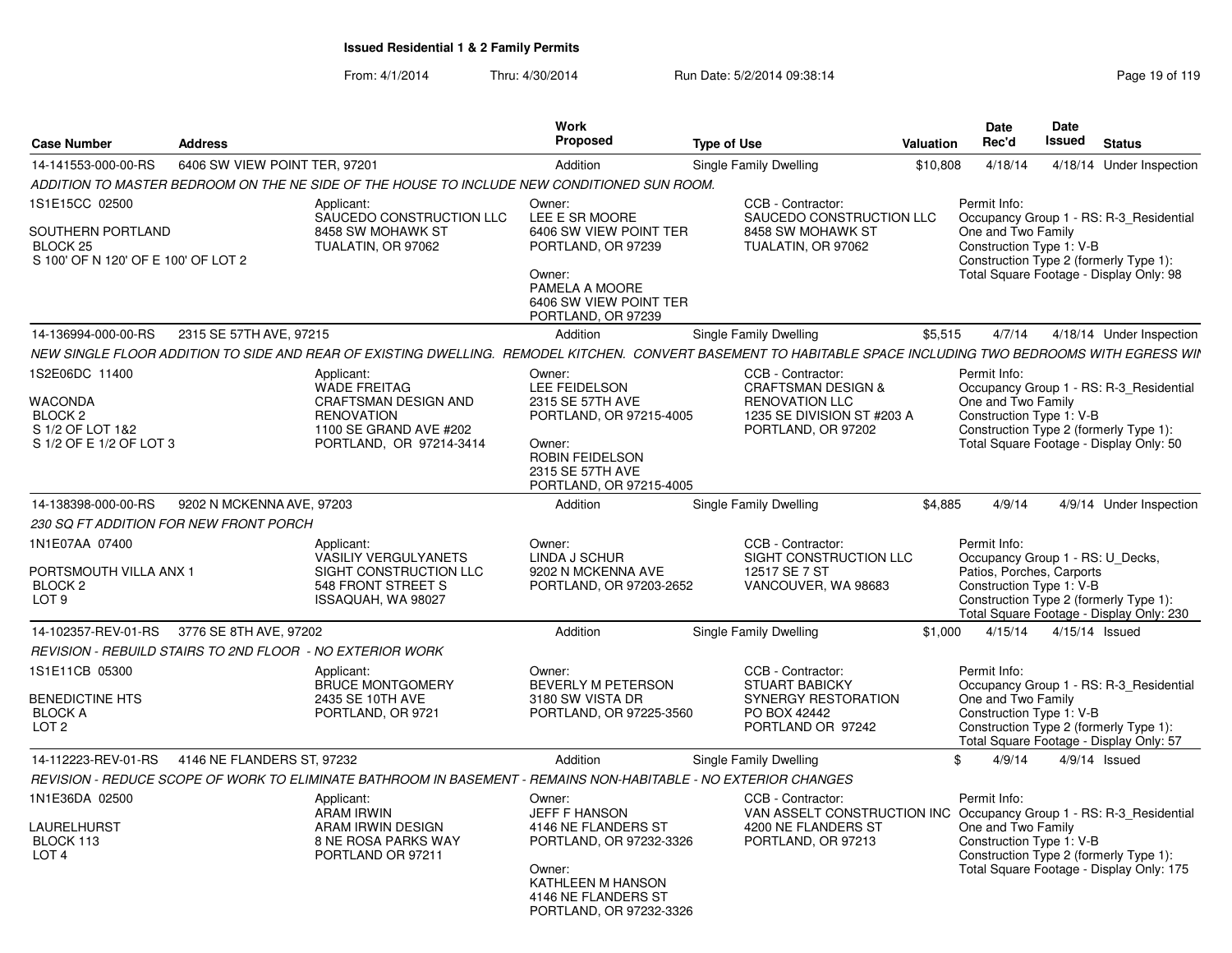|                                                                          |                                                         |                                                                                                                                            | <b>Work</b><br>Proposed                                                              |                        |                                                                                                                                                                |                  | <b>Date</b><br>Rec'd                                                                              | <b>Date</b><br><b>Issued</b> |                                                                                                                                    |
|--------------------------------------------------------------------------|---------------------------------------------------------|--------------------------------------------------------------------------------------------------------------------------------------------|--------------------------------------------------------------------------------------|------------------------|----------------------------------------------------------------------------------------------------------------------------------------------------------------|------------------|---------------------------------------------------------------------------------------------------|------------------------------|------------------------------------------------------------------------------------------------------------------------------------|
| <b>Case Number</b>                                                       | <b>Address</b>                                          |                                                                                                                                            |                                                                                      | <b>Type of Use</b>     |                                                                                                                                                                | <b>Valuation</b> |                                                                                                   |                              | <b>Status</b>                                                                                                                      |
| 14-138031-000-00-RS                                                      | 1934 NE 49TH AVE, 97213                                 |                                                                                                                                            | Addition                                                                             | Single Family Dwelling |                                                                                                                                                                | \$90,000         | 4/9/14                                                                                            |                              | 4/9/14 Under Inspection                                                                                                            |
|                                                                          |                                                         | ADDITION TO EXISTING BACK OF HOUSE FOR FAMILY ROOM, BATH ROOM, ENTRY AND PORCH; KITCHEN REMODEL; NEW DECK LESS THAN 30" ABOVE GRADE        |                                                                                      |                        |                                                                                                                                                                |                  |                                                                                                   |                              |                                                                                                                                    |
| 1N2E30CD 03300<br>ROSE CITY PK<br><b>BLOCK 45</b><br>LOT <sub>12</sub>   |                                                         | Applicant:<br><b>MATT RAPHAEL</b><br>RAPHAEL DESIGN INC<br>1333 SE 45TH AVE<br>PORTLAND OR 97215                                           | Owner:<br>STEPHEN M FELDMAN<br>1934 NE 49TH AVE<br>PORTLAND, OR 97213-2030           |                        | CCB - Contractor:<br><b>MATT RAPHAEL</b><br>RAPHAEL DESIGN INC<br>1333 SE 45TH AVE<br>PORTLAND OR 97215                                                        |                  | Permit Info:<br>One and Two Family<br>Construction Type 1: V-B                                    |                              | Occupancy Group 1 - RS: R-3 Residential<br>Construction Type 2 (formerly Type 1):                                                  |
| 14-137787-000-00-RS                                                      | 5815 SE 48TH AVE, 97206                                 |                                                                                                                                            | Addition                                                                             | Single Family Dwelling |                                                                                                                                                                | \$18,418         | 4/9/14                                                                                            |                              | 4/15/14 Under Inspection                                                                                                           |
|                                                                          | NEW SINGLE FLOOR ADDITION TO REAR OF EXISTING DWELLING. |                                                                                                                                            |                                                                                      |                        |                                                                                                                                                                |                  |                                                                                                   |                              |                                                                                                                                    |
| 1S2E18CA 09400<br><b>WOODSTOCK</b><br>BLOCK 105<br>S 1/2 OF LOT 1        |                                                         | Applicant:<br>Kathy Dixon<br><b>DIXON REMODELING &amp;</b><br>RESTORATION, INC.<br>8050 SE 13TH AVE STE 104<br>PORTLAND OR 97202           | Owner:<br><b>CARR W GIESE</b><br>5815 SE 48TH AVE<br>PORTLAND, OR 97206              |                        | CCB - Contractor:<br><b>MARK STEVENS</b><br>DIXON REMODELING &<br><b>RESTORATION</b><br>8050 SE 13TH SUITE 104<br>PORTLAND OR 97202                            |                  | Permit Info:<br>One and Two Family<br>Construction Type 1: V-B                                    |                              | Occupancy Group 1 - RS: R-3_Residential<br>Construction Type 2 (formerly Type 1):<br>Total Square Footage - Display Only: 167      |
| 13-231029-REV-01-RS                                                      | 1115 NW 24TH AVE, 97210                                 |                                                                                                                                            | Addition                                                                             | Single Family Dwelling |                                                                                                                                                                | \$               | 4/3/14                                                                                            |                              | $4/3/14$ Issued                                                                                                                    |
|                                                                          |                                                         | REVISION TO REMOVE SPECIAL INSPECTION REQUIREMENT DUE TO CHANGE FROM HOLD DOWN IN EXISTING CONCRETE TO HOLDOWN IN NEW CONCRETE.            |                                                                                      |                        |                                                                                                                                                                |                  |                                                                                                   |                              |                                                                                                                                    |
| 1N1E33BB 15000                                                           |                                                         | Applicant:                                                                                                                                 | Owner:                                                                               |                        | CCB - Contractor:                                                                                                                                              |                  | Permit Info:                                                                                      |                              |                                                                                                                                    |
| <b>GOLDSMITHS ADD</b><br>BLOCK 13<br>LOT <sub>2</sub>                    |                                                         | <b>MARK V. KOVALEV</b><br><b>GLOBAL HOUSING INC</b><br>6663 SW BEAVERTON HILLSDALE PORTLAND, OR 97221<br>HWY PMB 193<br>BEAVERTON OR 97225 | <b>MARK KOVALEV</b><br>4111 SW 52ND AVE                                              |                        | <b>MARK V. KOVALEV</b><br><b>GLOBAL HOUSING INC</b><br>6663 SW BEAVERTON HILLSDALE Construction Type 1: V-B<br>HWY PMB 193<br>BEAVERTON OR 97225               |                  | One and Two Family                                                                                |                              | Occupancy Group 1 - RS: R-3 Residential<br>Construction Type 2 (formerly Type 1): V-B<br>Total Square Footage - Display Only: 2278 |
| 14-135344-000-00-RS                                                      | 3115 SE 20TH AVE, 97202                                 |                                                                                                                                            | Addition                                                                             | Single Family Dwelling |                                                                                                                                                                | \$12,000         | 4/28/14                                                                                           |                              | 4/28/14 Issued                                                                                                                     |
|                                                                          |                                                         | NEW 460 SF SINGLE LEVEL ADDITION TO REAR OF HOUSE TO INCLUDE COMMON BATHROOM AND MASTER SUITE. OPEN DOORWAY FROM KITCHEN TO NEW ADDITION   |                                                                                      |                        |                                                                                                                                                                |                  |                                                                                                   |                              |                                                                                                                                    |
| 1S1E11AC 04800<br><b>TIBBETTS ADD</b><br>BLOCK 50<br>S 33 1/3' OF LOT 6  |                                                         | Applicant:<br><b>SUZANN CHAN</b><br>7327 SW BARNES RD PMB 801<br>PORTLAND, OR 97225-6119                                                   | Owner:<br><b>SUZANN CHAN</b><br>7327 SW BARNES RD PMB 801<br>PORTLAND, OR 97225-6119 |                        | CCB - Contractor:<br><b>GENERAL CONTRACTOR</b><br>SERVICES NORTHWEST LLC<br>21380 SE COOP RD<br>EAGLE CREEK, OR 97022                                          |                  | Permit Info:<br>One and Two Family<br>Construction Type 1: V-B<br>Number of New Dwelling Units: 1 |                              | Occupancy Group 1 - RS: R-3_Residential<br>Construction Type 2 (formerly Type 1):<br>Total Square Footage - Display Only: 483      |
| 14-135452-000-00-RS                                                      | 2039 NE HOLMAN ST, 97211                                |                                                                                                                                            | Addition                                                                             | Single Family Dwelling |                                                                                                                                                                | \$21,837         | 4/24/14                                                                                           |                              | 4/24/14 Under Inspection                                                                                                           |
|                                                                          |                                                         | ADDITION TO THE NORTH SIDE OF THE HOUSE TO REMOVE BEARING WALL AND EXTEND KITCHEN***TRADE PERMITS TO BE OBTAINED SEPARATELY***             |                                                                                      |                        |                                                                                                                                                                |                  |                                                                                                   |                              |                                                                                                                                    |
| 1N1E14DA 06300<br><b>COLUMBIA HTS</b><br><b>BLOCK 7</b><br><b>LOT 23</b> |                                                         | Applicant:<br>COMPOUND CONSTRUCTION LLC LAURA B WESTWOOD<br>6204 NE 35TH AVE<br>PORTLAND, OR 97211                                         | Owner:<br>2039 NE HOLMAN ST<br>PORTLAND, OR 97211-5478                               |                        | CCB - Contractor:<br>COMPOUND CONSTRUCTION LLC Occupancy Group 1 - RS: R-3_Residential<br>6204 NE 35TH AVE<br>PORTLAND, OR 97211                               |                  | Permit Info:<br>One and Two Family<br>Construction Type 1: V-B                                    |                              | Construction Type 2 (formerly Type 1):<br>Total Square Footage - Display Only: 198                                                 |
| 14-134670-000-00-RS                                                      | 8220 SW 3RD AVE, 97219                                  |                                                                                                                                            | Addition                                                                             | Single Family Dwelling |                                                                                                                                                                | \$33,087         | 4/18/14                                                                                           |                              | 4/18/14 Issued                                                                                                                     |
|                                                                          |                                                         | SINGLE STORY ADDITION TO RELOCATE LAUNDRY ROOM, ADD STUDY AND REMODEL KITCHEN                                                              |                                                                                      |                        |                                                                                                                                                                |                  |                                                                                                   |                              |                                                                                                                                    |
| 1S1E22CC 02800<br><b>CARSON HTS</b><br>BLOCK 35<br>LOT 14&15             |                                                         | Applicant:<br><b>JEFF BURNS</b><br><b>BURNS ORGANIC MODERN</b><br>1336 SE 20TH AVE<br>PORTLAND, OR 97214                                   | Owner:<br>JENNIFER A MURPHY<br>8220 SW 3RD AVE<br>PORTLAND, OR 97219-4608            |                        | CCB - Contractor:<br>YAKER RENOVATIONS LLC DBA<br><b>VANILLAWOOD PROPERTIES</b><br>6663 SW BVRTN HLSDL HWY, #296 Construction Type 1: V-B<br>PORTLAND OR 97225 |                  | Permit Info:<br>One and Two Family                                                                |                              | Occupancy Group 1 - RS: R-3_Residential<br>Construction Type 2 (formerly Type 1):                                                  |
|                                                                          |                                                         |                                                                                                                                            |                                                                                      |                        |                                                                                                                                                                |                  |                                                                                                   |                              | Total Square Footage - Display Only: 300                                                                                           |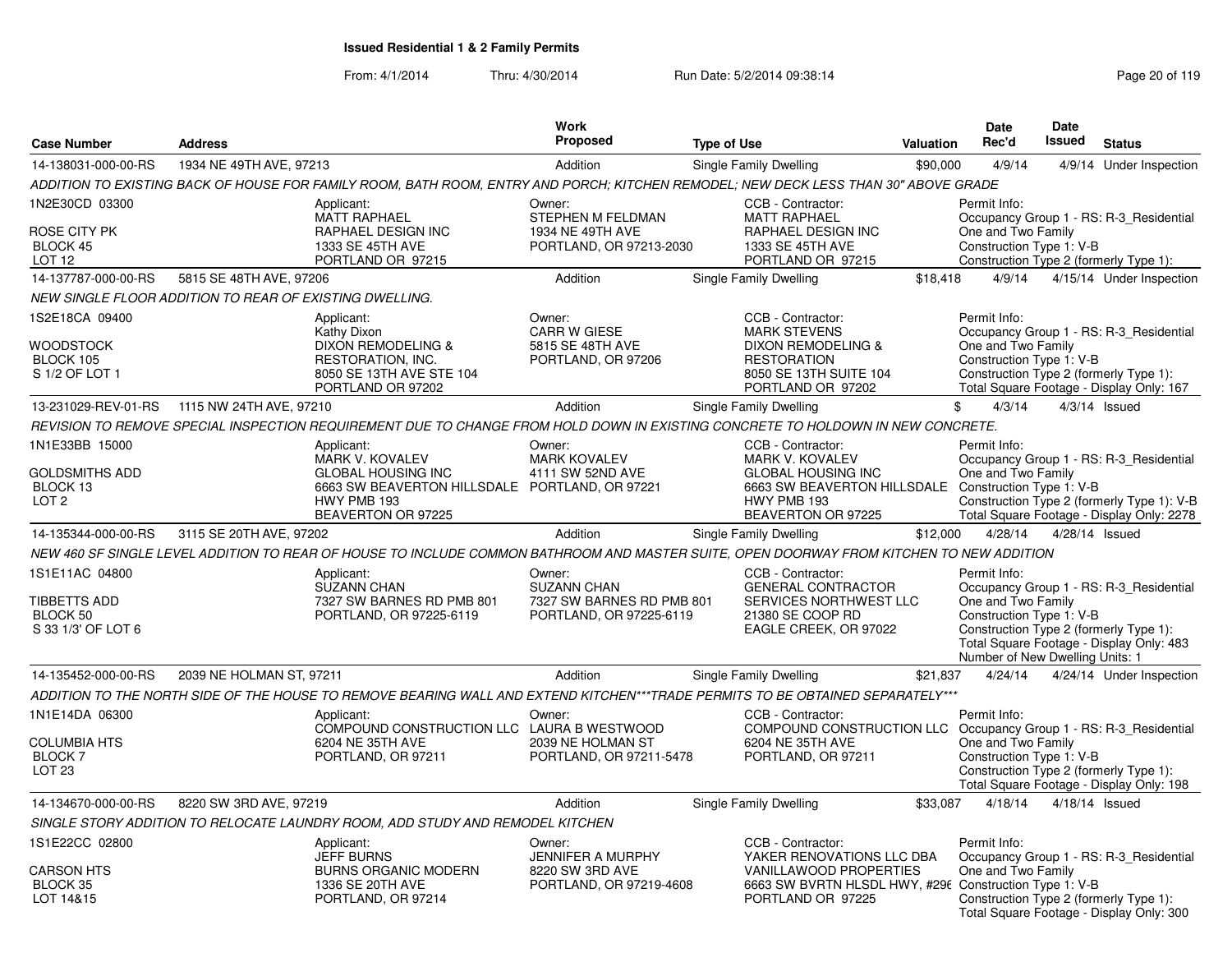| <b>Case Number</b>                                | <b>Address</b>                      |                                                                                                     | Work<br>Proposed                                                                                                 | <b>Type of Use</b>                                                                                                                                          | Valuation | Date<br>Rec'd                      | <b>Date</b><br>Issued                                       | <b>Status</b>                                                                                                             |
|---------------------------------------------------|-------------------------------------|-----------------------------------------------------------------------------------------------------|------------------------------------------------------------------------------------------------------------------|-------------------------------------------------------------------------------------------------------------------------------------------------------------|-----------|------------------------------------|-------------------------------------------------------------|---------------------------------------------------------------------------------------------------------------------------|
| 14-126210-DFS-01-RS<br><b>DFS - TRUSSES</b>       | 2314 NE 46TH AVE, 97213             |                                                                                                     | Addition                                                                                                         | <b>Single Family Dwelling</b>                                                                                                                               | \$500     | 4/3/14                             |                                                             | 4/17/14 Issued                                                                                                            |
| 1N2E30CB 11800                                    |                                     | Applicant:<br><b>GEOFF WRIGHT</b>                                                                   | Owner:                                                                                                           | CCB - Contractor:<br>COLUMBIA REDEVELOPMENT LLC FLORIN LACATUS                                                                                              |           | Permit Info:                       |                                                             | Occupancy Group 1 - RS: R-3_Residential                                                                                   |
| <b>ROSE CITY PK</b><br>BLOCK 27<br>LOT 12         |                                     | UTF CONSULTING<br>17740 SW FLORENCE ST<br>BEAVERTON, OR 97007                                       | 2314 NE 46TH AVE<br>PORTLAND, OR 97213                                                                           | FRL CONSTRUCTION LLC<br>3409 SW 30TH ST<br>GRESHAM, OR 97080                                                                                                |           | One and Two Family                 | Construction Type 1: V-B                                    | Construction Type 2 (formerly Type 1): V-B<br>Total Square Footage - Display Only: 3320                                   |
| 14-138583-000-00-RS                               | 2916 NE 53RD AVE, 97213             |                                                                                                     | Addition                                                                                                         | Single Family Dwelling                                                                                                                                      | \$25,000  |                                    | 4/10/14  4/10/14  Issued                                    |                                                                                                                           |
|                                                   |                                     | CONVERT MASTER BEDROOM CLOSET TO ACCESSIBLE BATHROOM, NEW DECK AT REAR OF HOUSE (2 BATHROOMS TOTAL) |                                                                                                                  |                                                                                                                                                             |           |                                    |                                                             |                                                                                                                           |
| 1N2E30AC 04400<br><b>ROSE CITY PK</b>             |                                     | Applicant:<br>DAVE BEARSON<br><b>CONST/ENTERPRISES INC</b>                                          | Owner:<br><b>JON E MANKOWSKI</b><br>2916 NE 53RD AVE                                                             | CCB - Contractor:<br><b>DAVE BEARSON</b><br>CONST/ENTERPRISES INC                                                                                           |           | Permit Info:<br>One and Two Family |                                                             | Occupancy Group 1 - RS: R-3 Residential                                                                                   |
| BLOCK 98<br>LOT 13                                |                                     | 1031 SE MILL ST<br>PORTLAND, OR 97214                                                               | PORTLAND, OR 97213                                                                                               | 1031 SE MILL ST<br>PORTLAND, OR 97214                                                                                                                       |           |                                    | Construction Type 1: V-B                                    | Construction Type 2 (formerly Type 1):                                                                                    |
|                                                   |                                     |                                                                                                     | Owner:<br><b>MARY L MANKOWSKI</b><br>2916 NE 53RD AVE<br>PORTLAND, OR 97213                                      |                                                                                                                                                             |           |                                    |                                                             |                                                                                                                           |
| 14-138678-000-00-RS                               | 7953 SE 9TH AVE, 97202              |                                                                                                     | Addition                                                                                                         | Single Family Dwelling                                                                                                                                      | \$45,000  | 4/10/14                            |                                                             | 4/10/14 Issued                                                                                                            |
|                                                   |                                     |                                                                                                     |                                                                                                                  | REMODEL KITCHEN, REMOVE WALL AND ADD BEAM ABOVE TO OPEN UP SPACE, NEW DECK AT SOUTH ELEVATION, NEW WINDOW AT EXISTING DECK, BATHROOM AND CORNER BEDROOM, NE |           |                                    |                                                             |                                                                                                                           |
| 1S1E23CB 07800                                    |                                     | Applicant:<br>PERFECTION HOME RENOVATION GRETA J BINFORD                                            | Owner:                                                                                                           | CCB - Contractor:<br>PERFECTION HOME RENOVATION Occupancy Group 1 - RS: R-3_Residential                                                                     |           | Permit Info:                       |                                                             |                                                                                                                           |
| <b>CITY VIEW PK</b><br>BLOCK 17<br>N 40' OF LOT 1 |                                     | 2124 SE OAK<br>PORTLAND, OR 97214                                                                   | 7953 SE 9TH AVE<br>PORTLAND, OR 97202                                                                            | 2124 SE OAK<br>PORTLAND, OR 97214                                                                                                                           |           | One and Two Family                 | Construction Type 1: V-B                                    | Construction Type 2 (formerly Type 1):                                                                                    |
| Total # of RS Addition permits issued: 91         |                                     |                                                                                                     |                                                                                                                  |                                                                                                                                                             |           |                                    |                                                             | Total valuation of RS Addition permits issued: \$4,346,675                                                                |
| 14-150797-000-00-RS                               | 3824 N MICHIGAN AVE - Unit B. 97227 |                                                                                                     | Alteration                                                                                                       | <b>Accessory Dwelling Unit</b>                                                                                                                              | \$6.750   | 4/30/14                            |                                                             | 4/30/14 Issued                                                                                                            |
| <b>SOLAR - 3.0KW ROOF MOUNT PV SYSTEM</b>         |                                     |                                                                                                     |                                                                                                                  |                                                                                                                                                             |           |                                    |                                                             |                                                                                                                           |
| 1N1E22CD 08600                                    |                                     | Applicant:<br>KATIE MARTIN<br><b>NEIL KELLY COMPANY</b><br>804 N ALBERTA ST<br>PORTLAND, OR 97217   | Owner:<br>3901 N MISSISSIPPI AVE<br>PORTLAND, OR 97227                                                           | CCB - Contractor:<br>KAY L NEWELL PROPERTIES LLC NEIL KELLY CO INC<br>804 N ALBERTA ST<br>PORTLAND, OR 97217-2693                                           |           | Permit Info:<br>One and Two Family | Construction Type 1: V-B                                    | Occupancy Group 1 - RS: R-3_Residential<br>Construction Type 2 (formerly Type 1):                                         |
| 14-124048-000-00-RS                               | 5856 NE 32ND PL - Unit B, 97211     |                                                                                                     | Alteration                                                                                                       | <b>Accessory Dwelling Unit</b>                                                                                                                              | \$30,000  | 4/23/14                            |                                                             | 4/23/14 Issued                                                                                                            |
|                                                   |                                     |                                                                                                     |                                                                                                                  | CONVERT EXISTING DETACHED GARAGE TO ACCESSORY DWELLING UNIT, INFILL OVERHEAD DOOR, NEW DOORS AND WINDOWS THROUGHOUT, NEW AT GRADE DECK AT NORTH ELEVATION.  |           |                                    |                                                             |                                                                                                                           |
| 1N1E13CD 01800                                    |                                     | Applicant:<br><b>TREVOR M JONES</b><br>4844 NE 32ND AVE<br>PORTLAND, OR 97211-7022                  | Owner:<br><b>GARY E JONES</b><br>10886 LINDA VISTA DR<br>CUPERTINO, CA 95014<br>Owner:<br><b>BARBARA A JONES</b> |                                                                                                                                                             |           | Permit Info:                       | Construction Type 1: V-B<br>Number of New Dwelling Units: 1 | Occupancy Group 1 - RS: R-3_Remodel<br>Construction Type 2 (formerly Type 1):<br>Total Square Footage - Display Only: 529 |
|                                                   |                                     |                                                                                                     | 10886 LINDA VISTA DR<br>CUPERTINO, CA 95014                                                                      |                                                                                                                                                             |           |                                    |                                                             |                                                                                                                           |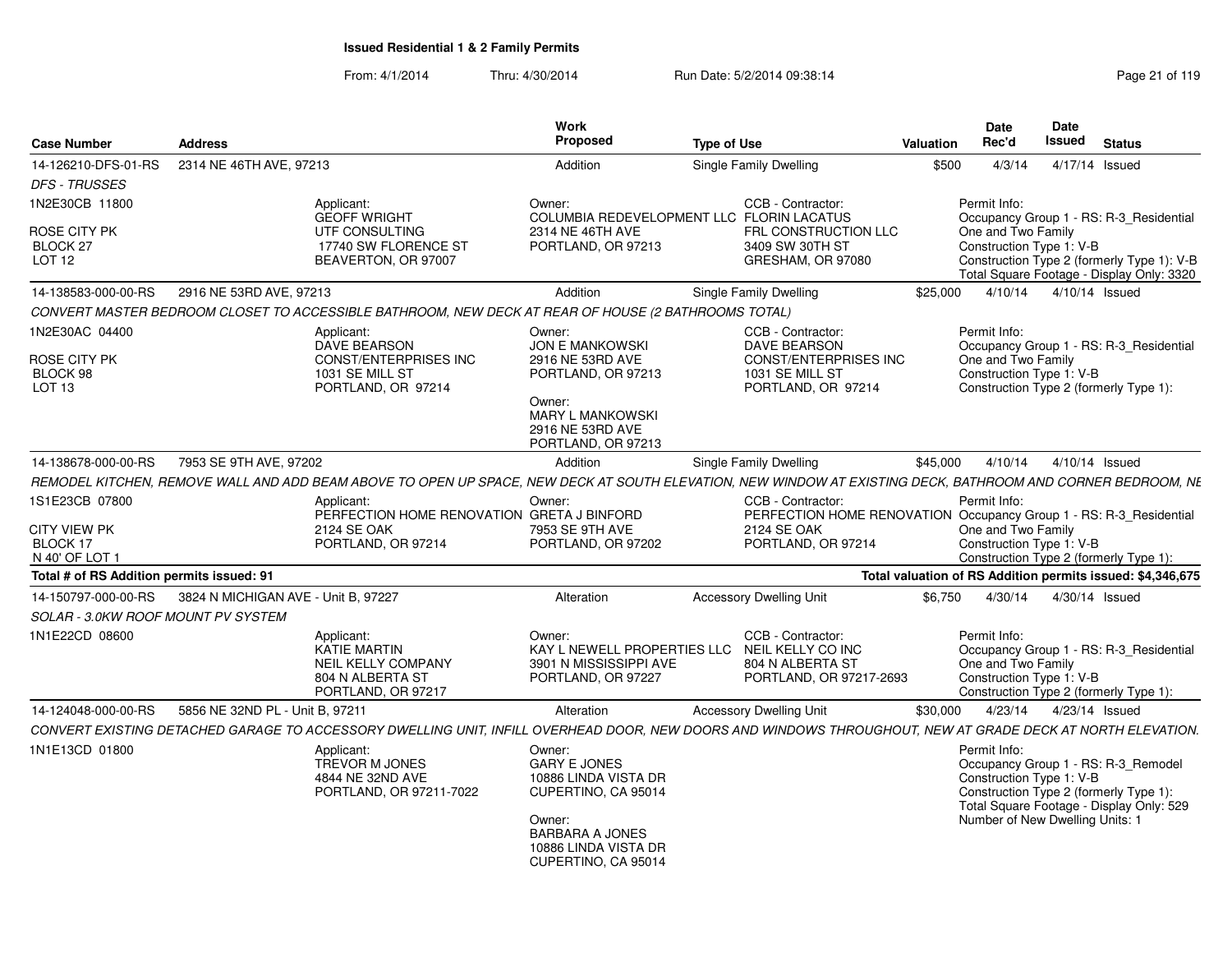| <b>Case Number</b>                                                                                      | <b>Address</b>                                                                                                                                                | Work<br>Proposed                                                                                                                                                    | <b>Type of Use</b>                                                                              | <b>Valuation</b> | Date<br>Rec'd                                                                                             | <b>Date</b><br><b>Issued</b> | <b>Status</b>                                                                     |
|---------------------------------------------------------------------------------------------------------|---------------------------------------------------------------------------------------------------------------------------------------------------------------|---------------------------------------------------------------------------------------------------------------------------------------------------------------------|-------------------------------------------------------------------------------------------------|------------------|-----------------------------------------------------------------------------------------------------------|------------------------------|-----------------------------------------------------------------------------------|
| 14-130647-000-00-RS                                                                                     | 10320 SE RAYMOND ST - Unit B, 97266                                                                                                                           | Alteration                                                                                                                                                          | <b>Accessory Dwelling Unit</b>                                                                  | \$100            | 4/11/14                                                                                                   | 4/11/14 Final                |                                                                                   |
|                                                                                                         | CONVERT EXISTING ACCESSORY STRUCTURE USED AS LIVING SPACE WITH SECOND SINK COVENANT(03-112125-RS)TO ACCESSORY DWELLING UNIT, 2 BEDROOMS, KITCHEN, BATHROOM (3 |                                                                                                                                                                     |                                                                                                 |                  |                                                                                                           |                              |                                                                                   |
| 1S2E15BC 05900                                                                                          | Applicant:<br><b>SHANNON WEBBER</b><br>10320 SE RAYMOND ST<br>PORTLAND, OR 97266-3526                                                                         | Owner:<br>PRISCILLA WEBBER<br>10320 SE RAYMOND ST<br>PORTLAND, OR 97266-3526<br>Owner:<br><b>SHANNON WEBBER</b><br>10320 SE RAYMOND ST<br>PORTLAND, OR 97266-3526   |                                                                                                 |                  | Permit Info:<br>One and Two Family<br>Construction Type 1: V-B<br>Number of New Dwelling Units: 1         |                              | Occupancy Group 1 - RS: R-3_Residential<br>Construction Type 2 (formerly Type 1): |
| 14-132497-000-00-RS                                                                                     | 6342 NE 35TH AVE - Unit B, 97211                                                                                                                              | Alteration                                                                                                                                                          | <b>Accessory Dwelling Unit</b>                                                                  | \$30,000         | 4/9/14                                                                                                    |                              | $4/9/14$ Issued                                                                   |
|                                                                                                         | CONVERTING DETACHED GARAGE TO ADU; NEW BEDROOM, BATHROOM, AND LIVING ROOM; NEW SLAB AND FOOTINGS AT WEST PORTION, NEW WALL AT SOUTH WALL LINE; NEW ENTRY DO   |                                                                                                                                                                     |                                                                                                 |                  |                                                                                                           |                              |                                                                                   |
| 1N1E13DB 05500                                                                                          | Applicant:<br>WILLIE B GORE<br>6342 NE 35TH AVE<br>PORTLAND, OR 97211                                                                                         | Owner:<br><b>WILLIE B GORE</b><br>6342 NE 35TH AVE<br>PORTLAND, OR 97211<br>Owner:<br>SARAH E GORE<br>6342 NE 35TH AVE<br>PORTLAND, OR 97211                        | CCB - Contractor:<br>SQUIRES ELECTRIC INC<br>1001 SE DIVISION ST; SUITE 1<br>PORTLAND, OR 97202 |                  | Permit Info:<br>One and Two Family<br>Construction Type 1: V-B                                            |                              | Occupancy Group 1 - RS: R-3_Residential<br>Construction Type 2 (formerly Type 1): |
| 14-148706-000-00-RS                                                                                     | 11650 SW RIVERWOOD RD                                                                                                                                         | Alteration                                                                                                                                                          | <b>Accessory Structure</b>                                                                      | \$10,000         | 4/29/14                                                                                                   |                              | 4/29/14 Issued                                                                    |
|                                                                                                         | REMODEL EXISTING ACCESSORY STRUCTURE (HABITABLE SPACE) - NOT A COMPLETE DWELLING UNIT. - REMOVING TWO CLOSETS AT NW CORNER. RELOCATE ELECTRIC PANEL           |                                                                                                                                                                     |                                                                                                 |                  |                                                                                                           |                              |                                                                                   |
| 1S1E35AC 02700<br><b>RIVERWOOD</b><br>LOT 5&6 TL 2700                                                   | Applicant:<br>MICHAEL CZYSZ<br>11650 SW RIVERWOOD RD<br>PORTLAND OR 97219                                                                                     | Owner:<br><b>MARY MOSS</b><br>2060 INDIAN TRL<br>LAKE OSWEGO, OR 97034-3602                                                                                         |                                                                                                 |                  | Permit Info:<br>Construction Type 1: V-B                                                                  |                              | Occupancy Group 1 - RS: R-3_Remodel<br>Construction Type 2 (formerly Type 1):     |
| 14-126093-REV-01-RS                                                                                     | 2871 SW CHAMPLAIN DR, 97201                                                                                                                                   | Alteration                                                                                                                                                          | Decks, Fences, Retaining Walls                                                                  | \$500            | 4/10/14                                                                                                   | 4/10/14 Final                |                                                                                   |
| REVISION - MODIFICATION TO SIZE OF BEAM                                                                 |                                                                                                                                                               |                                                                                                                                                                     |                                                                                                 |                  |                                                                                                           |                              |                                                                                   |
| 1N1E32DC 00900<br>ARLINGTON HTS & RPLT<br>BLOCK <sub>21</sub><br>NLY 10' OF LOT 19<br>LOT <sub>20</sub> |                                                                                                                                                               | Owner:<br><b>MATTHEW R RILEY</b><br>2871 SW CHAMPLAIN DR<br>PORTLAND, OR 97205-5833<br>Owner:<br>A EARL JR HINES<br>2871 SW CHAMPLAIN DR<br>PORTLAND, OR 97205-5833 | CCB - Contractor:<br>A CUT ABOVE SIDING<br>12985 NW CORNELL<br>PORTLAND, OR 97229               |                  | Permit Info:<br>Occupancy Group 1 - RS: U_Decks,<br>Patios, Porches, Carports<br>Construction Type 1: V-B |                              | Construction Type 2 (formerly Type 1):                                            |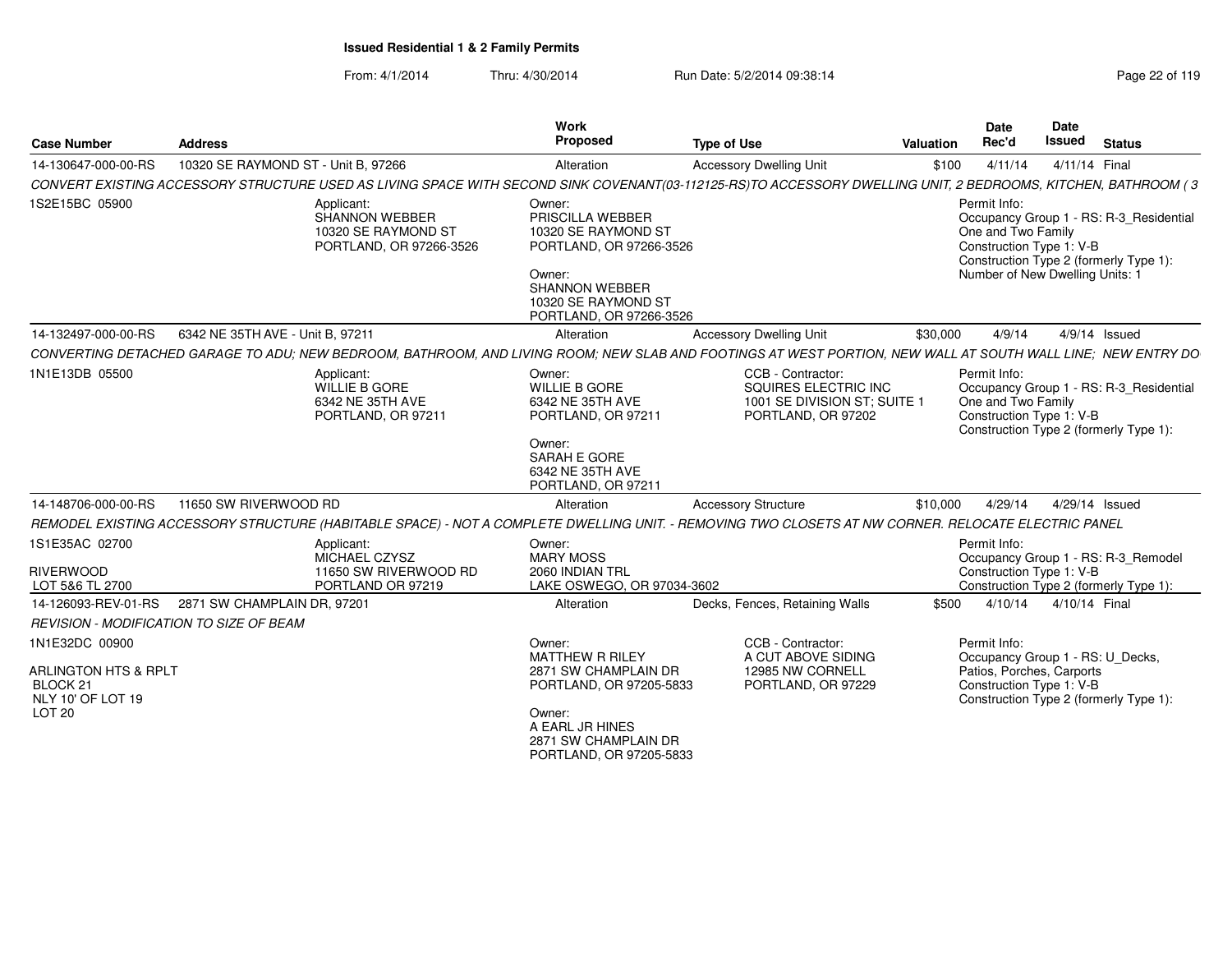|                                                                                              |                             |                                                                                                                                  | Work                                                                                                                                               |                                                                                                    |           | <b>Date</b>                                                                                                                                         | Date   |                                                                                    |
|----------------------------------------------------------------------------------------------|-----------------------------|----------------------------------------------------------------------------------------------------------------------------------|----------------------------------------------------------------------------------------------------------------------------------------------------|----------------------------------------------------------------------------------------------------|-----------|-----------------------------------------------------------------------------------------------------------------------------------------------------|--------|------------------------------------------------------------------------------------|
| <b>Case Number</b>                                                                           | <b>Address</b>              |                                                                                                                                  | <b>Proposed</b>                                                                                                                                    | <b>Type of Use</b>                                                                                 | Valuation | Rec'd                                                                                                                                               | Issued | <b>Status</b>                                                                      |
| 14-126093-DFS-01-RS                                                                          | 2871 SW CHAMPLAIN DR, 97201 |                                                                                                                                  | Alteration                                                                                                                                         | Decks, Fences, Retaining Walls                                                                     | \$2,500   | 4/10/14                                                                                                                                             |        | 4/10/14 Issued                                                                     |
| DFS-HANDRAIL INTALLATION ON DECK                                                             |                             |                                                                                                                                  |                                                                                                                                                    |                                                                                                    |           |                                                                                                                                                     |        |                                                                                    |
| 1N1E32DC 00900<br>ARLINGTON HTS & RPLT<br>BLOCK 21<br>NLY 10' OF LOT 19<br>LOT <sub>20</sub> |                             | Applicant:<br>ZAC BLODGET<br>STRUCTURAL DEPT LLC<br>11505 SE SHERMAN CT<br>PORTLAND OR 97216                                     | Owner:<br>MATTHEW R RILEY<br>2871 SW CHAMPLAIN DR<br>PORTLAND, OR 97205-5833<br>Owner:<br>A EARL JR HINES<br>2871 SW CHAMPLAIN DR                  | CCB - Contractor:<br>A CUT ABOVE SIDING<br>12985 NW CORNELL<br>PORTLAND, OR 97229                  |           | Permit Info:<br>Occupancy Group 1 - RS: U_Decks,<br>Patios, Porches, Carports<br>Construction Type 1: V-B                                           |        | Construction Type 2 (formerly Type 1):                                             |
|                                                                                              |                             |                                                                                                                                  | PORTLAND, OR 97205-5833                                                                                                                            |                                                                                                    |           |                                                                                                                                                     |        |                                                                                    |
| 13-160140-000-00-RS                                                                          | 1336 SE 20TH AVE, 97214     |                                                                                                                                  | Alteration                                                                                                                                         | Decks, Fences, Retaining Walls                                                                     | \$3,000   | 4/18/14                                                                                                                                             |        | 4/18/14 Issued                                                                     |
|                                                                                              |                             | REMOVE AND REPLACE FOOTINGS AND POSTS UNDER PORCH AND ADD NEW RIM BEAM. POSTS TO EXTEND FROM TOP OF NEW FOOTING TO NEW RIM BEAM. |                                                                                                                                                    |                                                                                                    |           |                                                                                                                                                     |        |                                                                                    |
| 1S1E02AD 17300<br>KENWORTHYS ADD<br>BLOCK 10<br>LOT <sub>4</sub>                             |                             | Applicant:<br>JEFFREY C BURNS<br>1336 SE 20TH AVE<br>PORTLAND, OR 97214                                                          | Owner:<br>JEFFREY C BURNS<br>1336 SE 20TH AVE<br>PORTLAND, OR 97214<br>Owner:<br><b>JENNIFER C BURNS</b><br>1336 SE 20TH AVE<br>PORTLAND, OR 97214 |                                                                                                    |           | Permit Info:<br>Occupancy Group 1 - RS: U Decks,<br>Patios, Porches, Carports<br>Construction Type 1: V-B                                           |        | Construction Type 2 (formerly Type 1):<br>Total Square Footage - Display Only: 260 |
| 14-132120-000-00-RS                                                                          | 36 SE 73RD AVE, 97215       |                                                                                                                                  | Alteration                                                                                                                                         | Decks, Fences, Retaining Walls                                                                     | \$1,900   | 4/22/14                                                                                                                                             |        | 4/22/14 Issued                                                                     |
|                                                                                              |                             | REMOVE CHAIN LINK FENCE AND REPLACE WITH 27 LINEAL FEET OF 8 FT TALL FENCE, 6 FT WITH 2 FT LATTICE ON TOP                        |                                                                                                                                                    |                                                                                                    |           |                                                                                                                                                     |        |                                                                                    |
| 1N2E32DC 06200<br>SECTION 32 1N 2E<br>TL 6200 0.12 ACRES                                     |                             | Applicant:<br>DONALD S SORENSON<br>36 SE 73RD AVE<br>PORTLAND, OR 97215-1437                                                     | Owner:<br>PHILIP V ROMANS<br>36 SE 73RD AVE<br>PORTLAND, OR 97215-1437<br>Owner:                                                                   | CCB - Contractor:<br>MCDERMOTT FENCE &<br>CONSTRUCTION INC<br>9940 SE OAK ST<br>PORTLAND, OR 97216 |           | Permit Info:<br>Occupancy Group 1 - RS: U_Private<br>Garage\Utility Misc.<br>Construction Type 1: V-B                                               |        | Construction Type 2 (formerly Type 1):                                             |
|                                                                                              |                             |                                                                                                                                  | DONALD S SORENSON<br>36 SE 73RD AVE<br>PORTLAND, OR 97215-1437                                                                                     |                                                                                                    |           |                                                                                                                                                     |        |                                                                                    |
| 14-133308-000-00-RS                                                                          | 3401 SW HUBER ST, 97219     |                                                                                                                                  | Alteration                                                                                                                                         | Decks, Fences, Retaining Walls                                                                     | \$5,000   | 4/1/14                                                                                                                                              |        | $4/1/14$ Issued                                                                    |
| <b>REPLACE EXISTING DECK</b>                                                                 |                             |                                                                                                                                  |                                                                                                                                                    |                                                                                                    |           |                                                                                                                                                     |        |                                                                                    |
| 1S1E29DB 08700                                                                               |                             | Applicant:<br><b>DUSTIN GRAY</b>                                                                                                 | Owner:<br><b>KAREN M KOETZ</b>                                                                                                                     | CCB - Contractor:<br><b>DUSTIN GRAY</b>                                                            |           | Permit Info:<br>Occupancy Group 1 - RS: U_Decks,                                                                                                    |        |                                                                                    |
| SECTION 29 1S 1E<br>TL 8700 0.23 ACRES                                                       |                             | THREE RIVERS CUSTOM DECKS<br><b>INC</b><br>23885 S MOUNTAIN TER<br>BEAVERCREEK OR 97004                                          | 3401 SW HUBER ST<br>PORTLAND, OR 97219-6918                                                                                                        | THREE RIVERS CUSTOM DECKS<br><b>INC</b><br>23885 S MOUNTAIN TER<br>BEAVERCREEK OR 97004            |           | Patios, Porches, Carports<br>Construction Type 1: V-B                                                                                               |        | Construction Type 2 (formerly Type 1):                                             |
| 14-142445-000-00-RS                                                                          | 339 N SHAVER ST, 97227      |                                                                                                                                  | Alteration                                                                                                                                         | Decks, Fences, Retaining Walls                                                                     | \$4,300   | 4/16/14                                                                                                                                             |        | 4/16/14 Under Inspection                                                           |
|                                                                                              |                             | REMOVE EXISTING DECK AND REPLACE IN SAME LOCATION ON FRONT ELEVATION                                                             |                                                                                                                                                    |                                                                                                    |           |                                                                                                                                                     |        |                                                                                    |
| 1N1E22DB 17000<br>CENTRAL ALBINA<br>BLOCK 14                                                 |                             | Applicant:<br><b>RICKS CUSTOM FENCING &amp;</b><br><b>DECKING INC</b><br>4543 SE TV HIGHWAY                                      | Owner:<br>RICHARD E OBERDORFER<br>339 N SHAVER ST<br>PORTLAND, OR 97227-1334                                                                       | CCB - Contractor:<br><b>RICKS CUSTOM FENCING &amp;</b><br><b>DECKING INC</b><br>4543 SE TV HIGHWAY |           | Permit Info:<br>Occupancy Group 1 - RS: U_Decks,<br>Patios, Porches, Carports<br>Construction Type 1: V-B<br>Construction Type 2 (formerly Type 1): |        |                                                                                    |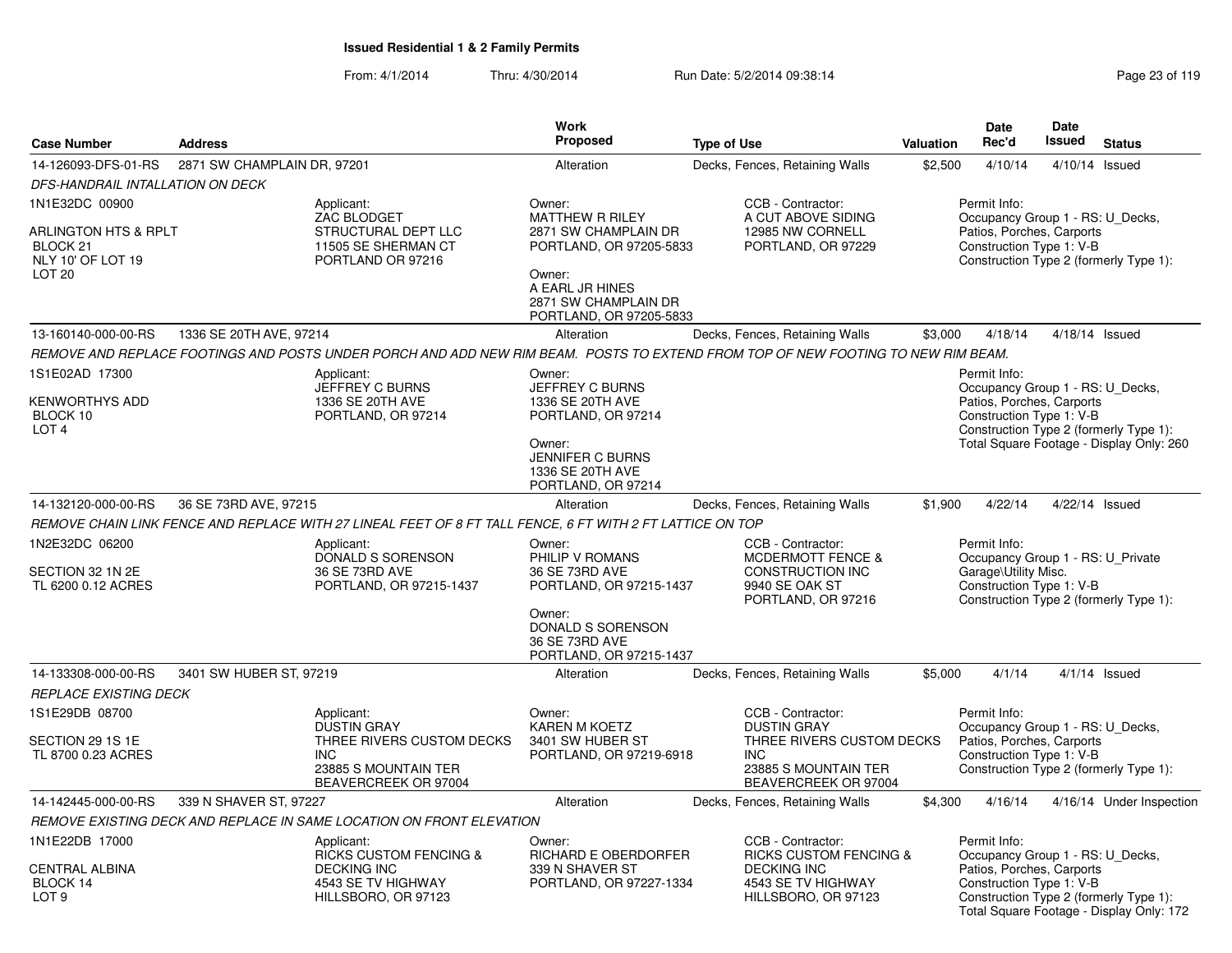|                                                                             |                              |                                                                                                                    | <b>Work</b>                                                                                                                                                         |                    |                                                                                                                           |           | <b>Date</b>                                                                                               | Date          |                                                                                    |
|-----------------------------------------------------------------------------|------------------------------|--------------------------------------------------------------------------------------------------------------------|---------------------------------------------------------------------------------------------------------------------------------------------------------------------|--------------------|---------------------------------------------------------------------------------------------------------------------------|-----------|-----------------------------------------------------------------------------------------------------------|---------------|------------------------------------------------------------------------------------|
| <b>Case Number</b>                                                          | <b>Address</b>               |                                                                                                                    | Proposed                                                                                                                                                            | <b>Type of Use</b> |                                                                                                                           | Valuation | Rec'd                                                                                                     | <b>Issued</b> | <b>Status</b>                                                                      |
| 14-128601-000-00-RS                                                         | 10231 NW 110TH AVE, 97231    |                                                                                                                    | Alteration                                                                                                                                                          |                    | Decks, Fences, Retaining Walls                                                                                            | \$8,530   | 4/30/14                                                                                                   |               | 4/30/14 Issued                                                                     |
| REPLACE UPPER LEVEL DECK LIKE FOR LIKE                                      |                              |                                                                                                                    |                                                                                                                                                                     |                    |                                                                                                                           |           |                                                                                                           |               |                                                                                    |
| 1N1W03AD 05200<br>TOWN OF LINNTON<br>BLOCK <sub>24</sub><br>LOT 14-16       |                              | Applicant:<br><b>RICKS CUSTOM FENCING &amp;</b><br><b>DECKING INC</b><br>4543 SE TV HIGHWAY<br>HILLSBORO, OR 97123 | Owner:<br><b>NELSON LOWRY</b><br>10231 NW 110TH AVE<br>PORTLAND, OR 97231-1053                                                                                      |                    | CCB - Contractor:<br><b>RICKS CUSTOM FENCING &amp;</b><br><b>DECKING INC</b><br>4543 SE TV HIGHWAY<br>HILLSBORO, OR 97123 |           | Permit Info:<br>Occupancy Group 1 - RS: U_Decks,<br>Patios, Porches, Carports<br>Construction Type 1: V-B |               | Construction Type 2 (formerly Type 1):<br>Total Square Footage - Display Only: 420 |
| 14-139241-000-00-RS                                                         | 6223 SW ORCHID DR, 97219     |                                                                                                                    | Alteration                                                                                                                                                          |                    | Decks, Fences, Retaining Walls                                                                                            | \$6,800   | 4/11/14                                                                                                   | 4/11/14 Final |                                                                                    |
| REPLACE EXISTING UPPER LEVEL DECK                                           |                              |                                                                                                                    |                                                                                                                                                                     |                    |                                                                                                                           |           |                                                                                                           |               |                                                                                    |
| 1S1E30BB 05600<br><b>ASH CREEK WOODS</b><br><b>BLOCK 5</b><br><b>LOT 28</b> |                              | Applicant:<br>DW HART WOODWORKING INC<br>290 NW 6TH<br>CANBY, OR 97013                                             | Owner:<br>JAMES L MAULE<br>6223 SW ORCHID DR<br>PORTLAND, OR 97219-4982<br>Owner:<br>PATRICIA A MAULE<br>6223 SW ORCHID DR<br>PORTLAND, OR 97219-4982               |                    | CCB - Contractor:<br>DW HART WOODWORKING INC<br>290 NW 6TH<br>CANBY, OR 97013                                             |           | Permit Info:<br>Occupancy Group 1 - RS: U Decks,<br>Patios, Porches, Carports<br>Construction Type 1: V-B |               | Construction Type 2 (formerly Type 1):                                             |
| 14-138068-000-00-RS                                                         | 7815 SE ALTA VERDE DR, 97266 |                                                                                                                    | Alteration                                                                                                                                                          |                    | Decks, Fences, Retaining Walls                                                                                            | \$5,000   | 4/16/14                                                                                                   |               | 4/16/14 Issued                                                                     |
|                                                                             |                              | NEW DECK ON THE SECOND LEVEL OF EXISTING SINGLE FAMILY HOME, ABOVE EXISTING DECK ON MAIN LEVEL                     |                                                                                                                                                                     |                    |                                                                                                                           |           |                                                                                                           |               |                                                                                    |
| 1S2E22DB 06500<br><b>ALTA VERDE TERRACE</b><br>LOT 4                        |                              | Applicant:<br><b>MORGAN G KALHAR</b><br>7815 SE ALTA VERDE DR<br>PORTLAND, OR 97266-5973                           | Owner:<br><b>MORGAN G KALHAR</b><br>7815 SE ALTA VERDE DR<br>PORTLAND, OR 97266-5973                                                                                |                    | CCB - Contractor:<br><b>Travis Hopp</b><br>REALISTIC PLUMBING INC<br>2613 SE LINDEN CT<br>MILWAUKIE, OR 97267-6606        |           | Permit Info:<br>Occupancy Group 1 - RS: U Decks,<br>Patios, Porches, Carports<br>Construction Type 1: V-B |               | Construction Type 2 (formerly Type 1):                                             |
| 14-129361-000-00-RS                                                         | 2663 SW TALBOT RD, 97201     |                                                                                                                    | Alteration                                                                                                                                                          |                    | Decks, Fences, Retaining Walls                                                                                            | \$10,000  | 3/20/14                                                                                                   |               | 4/29/14 Issued                                                                     |
|                                                                             |                              | ADD (6) SOIL NAILS AND CONCRETE REINFORCEMENT OF FAILING RETAINING WALL.                                           |                                                                                                                                                                     |                    |                                                                                                                           |           |                                                                                                           |               |                                                                                    |
| 1S1E08AA 03800<br><b>GREENWAY</b><br><b>BLOCK G</b><br>LOT 4 TL 3800        |                              | Applicant:<br><b>CHRIS KELLY</b><br><b>TERRA FIRMA FS</b><br>7910 SW HUNZIKER ST<br>PORTLAND, OR 97223             | Owner:<br><b>CATHERINE EHRLICH</b><br>2663 SW TALBOT RD<br>PORTLAND, OR 97201-1697<br>Owner:<br><b>JOHN A DAVIS</b><br>2663 SW TALBOT RD<br>PORTLAND, OR 97201-1697 |                    | CCB - Contractor:<br><b>TERRAFIRMA FOUNDATION</b><br><b>SYSTEMS</b><br>1308 NW PARK ST<br>ROSEBURG, OR 97470              |           | Permit Info:<br>One and Two Family<br>Construction Type 1: V-B                                            |               | Occupancy Group 1 - RS: R-3_Residential<br>Construction Type 2 (formerly Type 1):  |
| 14-138117-000-00-RS                                                         | 2625 SE 35TH PL              |                                                                                                                    | Alteration                                                                                                                                                          | <b>Duplex</b>      |                                                                                                                           | \$2,000   | 4/9/14                                                                                                    |               | 4/9/14 Final                                                                       |
| <b>INTERIOR-VOLUNTARY INTERIOR SEISMIC RETROFIT</b>                         |                              |                                                                                                                    |                                                                                                                                                                     |                    |                                                                                                                           |           |                                                                                                           |               |                                                                                    |
| 1S1E12AB 04901<br>PARTITION PLAT 2011-29<br>LOT <sub>1</sub>                |                              | Applicant:<br>MICHAEL WIEBER<br>ELYSIUM CONSTRUCTION LLC<br>PO BOX 12010<br>PORTLAND OR 97212                      | Owner:<br><b>EVA K GOLD</b><br><b>PO BOX 574</b><br>WEST LINN, OR 97068-0574<br>Owner:<br><b>STEPHEN G ZAHM</b><br><b>PO BOX 574</b><br>WEST LINN, OR 97068-0574    |                    | CCB - Contractor:<br>MICHAEL WIEBER<br>ELYSIUM CONSTRUCTION LLC<br>PO BOX 12010<br>PORTLAND OR 97212                      |           | Permit Info:<br>One and Two Family<br>Construction Type 1: V-B                                            |               | Occupancy Group 1 - RS: R-3_Residential<br>Construction Type 2 (formerly Type 1):  |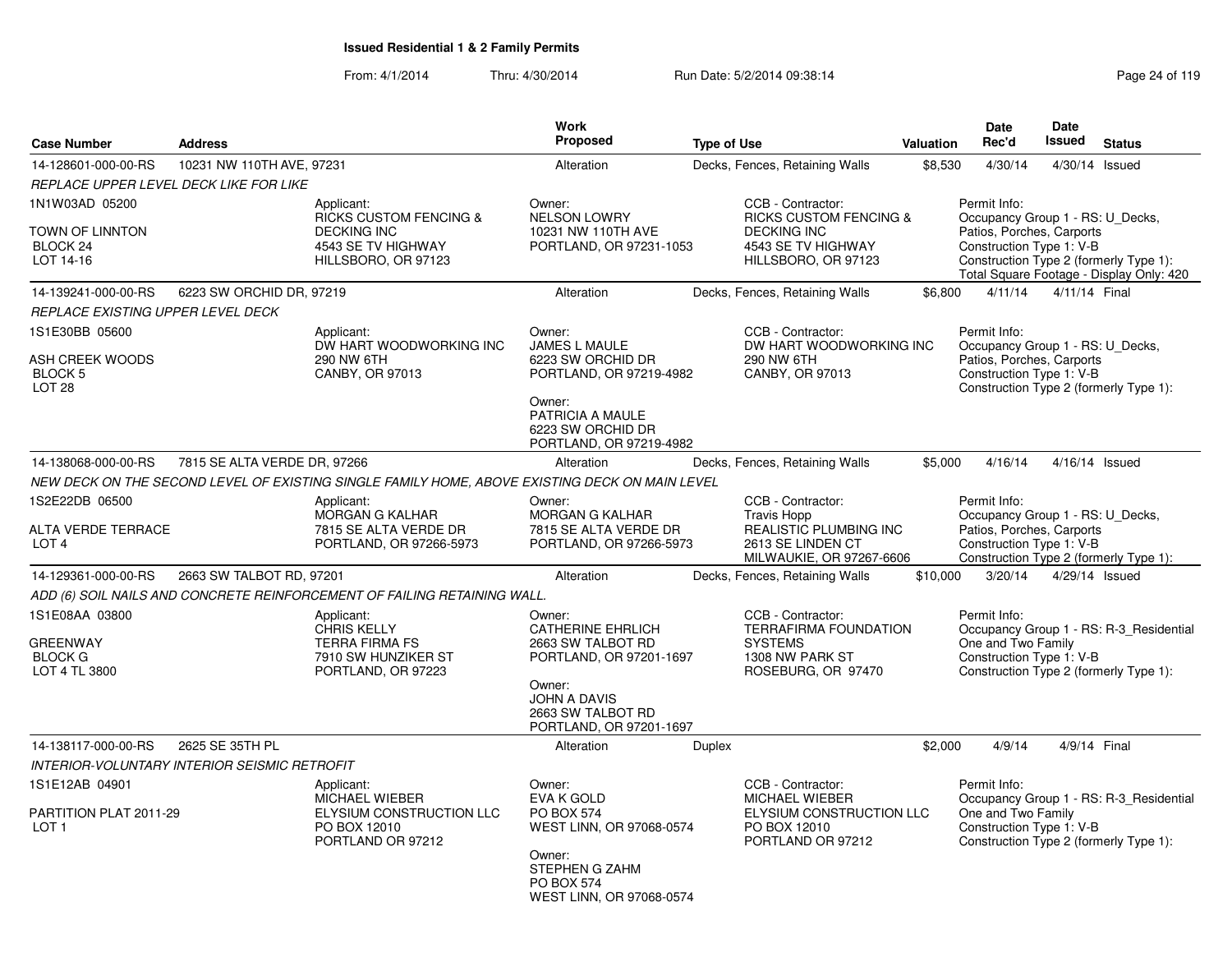|                                                                       |                               |                                                                                                                                                      | Work                                                                                                                                                                |                    |                                                                                                                                                                                         |                  | Date                                                                                                                                                                                        | Date   |                                                                                    |
|-----------------------------------------------------------------------|-------------------------------|------------------------------------------------------------------------------------------------------------------------------------------------------|---------------------------------------------------------------------------------------------------------------------------------------------------------------------|--------------------|-----------------------------------------------------------------------------------------------------------------------------------------------------------------------------------------|------------------|---------------------------------------------------------------------------------------------------------------------------------------------------------------------------------------------|--------|------------------------------------------------------------------------------------|
| <b>Case Number</b>                                                    | <b>Address</b>                |                                                                                                                                                      | Proposed                                                                                                                                                            | <b>Type of Use</b> |                                                                                                                                                                                         | <b>Valuation</b> | Rec'd                                                                                                                                                                                       | Issued | <b>Status</b>                                                                      |
| 14-132047-000-00-RS                                                   | 2124 SE WOODWARD ST, 97202    |                                                                                                                                                      | Alteration                                                                                                                                                          | <b>Duplex</b>      |                                                                                                                                                                                         | \$6,000          | 4/15/14                                                                                                                                                                                     |        | 4/15/14 Issued                                                                     |
|                                                                       |                               | REMOVING EXISTING STORAGE UNIT IN CARPORT AND CONSTRUCT NEW STORAGE UNIT: NEW WINDOW ON FRONT                                                        |                                                                                                                                                                     |                    |                                                                                                                                                                                         |                  |                                                                                                                                                                                             |        |                                                                                    |
| 1S1E11AA 15900                                                        |                               | Applicant:<br><b>STEVEN CAHILI</b><br>2124 SE WOODWARD ST<br>PORTLAND, OR 97202-2155                                                                 | Owner:<br><b>MARIA CAHILI</b><br>2124 SE WOODWARD ST<br>PORTLAND, OR 97202-2155<br>Owner:<br><b>STEVEN CAHILI</b><br>2124 SE WOODWARD ST<br>PORTLAND, OR 97202-2155 |                    | CCB - Contractor:<br>JACOB LEE AVERY<br>4526 NE 11TH AVE<br>PORTLAND, OR 97211                                                                                                          |                  | Permit Info:<br>Occupancy Group 1 - RS: U_Private<br>Garage\Utility Misc.<br>Construction Type 1: V-B<br>Construction Type 2 (formerly Type 1):<br>Total Square Footage - Display Only: 300 |        |                                                                                    |
| 14-131113-000-00-RS                                                   | 5240 SE HAWTHORNE BLVD, 97215 |                                                                                                                                                      | Alteration                                                                                                                                                          | Duplex             |                                                                                                                                                                                         | \$35,000         | 4/8/14                                                                                                                                                                                      |        | 4/8/14 Under Inspection                                                            |
|                                                                       |                               | CONVERTING BASEMENT TO LIVING SPACE WITH NEW HALF BATH: TANKLESS WATER HEATER AND NEW EGRESS WINDOW                                                  |                                                                                                                                                                     |                    |                                                                                                                                                                                         |                  |                                                                                                                                                                                             |        |                                                                                    |
| 1S2E06DB 13100                                                        |                               | Applicant:<br>MICHAEL ARRINGTON<br><b>MSA DESIGN</b><br>611 NE 43RD<br>PORTLAND OR 97213                                                             | Owner:<br><b>BIRDIE C RETTINGER</b><br>15738 NE SISKIYOU CT<br>PORTLAND, OR 97230-1845                                                                              |                    | CCB - Contractor:<br>PORTLAND PLUMBING CO<br>16260 S Hilltop Rd<br>OREGON CITY, OR 97045-9217<br>CCB - Contractor:<br><b>DARREN BARLOW</b><br><b>RAVEN BUILDERS</b><br>4120 NE 54TH AVE |                  | Permit Info:<br>One and Two Family<br>Construction Type 1: V-B                                                                                                                              |        | Occupancy Group 1 - RS: R-3_Residential<br>Construction Type 2 (formerly Type 1):  |
|                                                                       |                               |                                                                                                                                                      |                                                                                                                                                                     |                    | PORTLAND, OR 97218                                                                                                                                                                      |                  |                                                                                                                                                                                             |        |                                                                                    |
| 14-147272-000-00-RS                                                   | 934 SE 14TH AVE, 97214        |                                                                                                                                                      | Alteration                                                                                                                                                          | <b>Duplex</b>      |                                                                                                                                                                                         | \$88,232         | 4/24/14                                                                                                                                                                                     |        | 4/24/14 Issued                                                                     |
|                                                                       |                               | CONVERT BASEMENT TO LIVING SPACE TO INCLUDE, FAMILY ROOM TWO BEDROOMS, NEW BATHROOM (TWO TOTAL)                                                      |                                                                                                                                                                     |                    |                                                                                                                                                                                         |                  |                                                                                                                                                                                             |        |                                                                                    |
| 1S1E02AB 16300<br><b>EAST PORTLAND</b><br>BLOCK 297<br>N 40' OF LOT 4 |                               | Applicant:<br><b>ARAM IRWIN</b><br>ARAM IRWIN DESIGN<br>8 NE ROSA PARKS WAY<br>PORTLAND OR 97211                                                     | Owner:<br>DANIEL L HOWLETT<br>934 SE 14TH AVE<br>PORTLAND, OR 97214-2539                                                                                            |                    | CCB - Contractor:<br>SAM CARLOS CONSTRUCTION LL( Occupancy Group 1 - RS: R-3_Residential<br>8966 N BERKELEY<br>PORTLAND, OR                                                             |                  | Permit Info:<br>One and Two Family<br>Construction Type 1: V-B                                                                                                                              |        | Construction Type 2 (formerly Type 1):<br>Total Square Footage - Display Only: 800 |
| 14-146446-000-00-RS                                                   | 27 NE 50TH AVE, 97213         |                                                                                                                                                      | Alteration                                                                                                                                                          | Duplex             |                                                                                                                                                                                         | \$1,700          | 4/23/14                                                                                                                                                                                     |        | 4/23/14 Issued                                                                     |
|                                                                       |                               | LEGALIZE SHOWER ADDITION AND FRAME IN WALLS TO CREATE NEW BEDROOM                                                                                    |                                                                                                                                                                     |                    |                                                                                                                                                                                         |                  |                                                                                                                                                                                             |        |                                                                                    |
| 1N2E31CA 09000                                                        |                               | Applicant:<br>PATRICIA BARRY                                                                                                                         | Owner:<br><b>PATRICIA BARRY</b>                                                                                                                                     |                    |                                                                                                                                                                                         |                  | Permit Info:                                                                                                                                                                                |        | Occupancy Group 1 - RS: R-3 Residential                                            |
| <b>SUNNYSLOPE</b><br>LOT I TL 9000                                    |                               | 1410 SE 52ND AVE<br>PORTLAND, OR 97215                                                                                                               | 1410 SE 52ND AVE<br>PORTLAND, OR 97215<br>Owner:                                                                                                                    |                    |                                                                                                                                                                                         |                  | One and Two Family<br>Construction Type 1: V-B                                                                                                                                              |        | Construction Type 2 (formerly Type 1):                                             |
| 14-134942-000-00-RS                                                   | 1328 SE BOISE ST, 97202       |                                                                                                                                                      | ROBERT SCHWOEFFERMANN<br>Alteration                                                                                                                                 | <b>Duplex</b>      |                                                                                                                                                                                         | \$6,000          | 4/3/14                                                                                                                                                                                      |        | $4/3/14$ Issued                                                                    |
|                                                                       |                               | DUPLEXREPLACE INTERIOR WALLS IN KITCHEN AREA BLDG A IN FIRST FLOOR UNIT AND SECOND FLOOR UNIT, REPLACE POSTS AND STAIR GUARDRAILS ON EXTERIOR STAIRS |                                                                                                                                                                     |                    |                                                                                                                                                                                         |                  |                                                                                                                                                                                             |        |                                                                                    |
| 1S1E11CD 00800                                                        |                               | Applicant:<br><b>JEREMY BRANHAM</b><br>1520 N SIMPSON<br>PORTLAND OREGON 97217                                                                       | Owner:<br><b>BOULDER COURT LLC</b><br>1328-1346 SE BOISE ST<br>PORTLAND, OR 97202                                                                                   |                    |                                                                                                                                                                                         |                  | Permit Info:<br>Construction Type 1: V-B                                                                                                                                                    |        | Occupancy Group 1 - RS: R-3_Remodel<br>Construction Type 2 (formerly Type 1):      |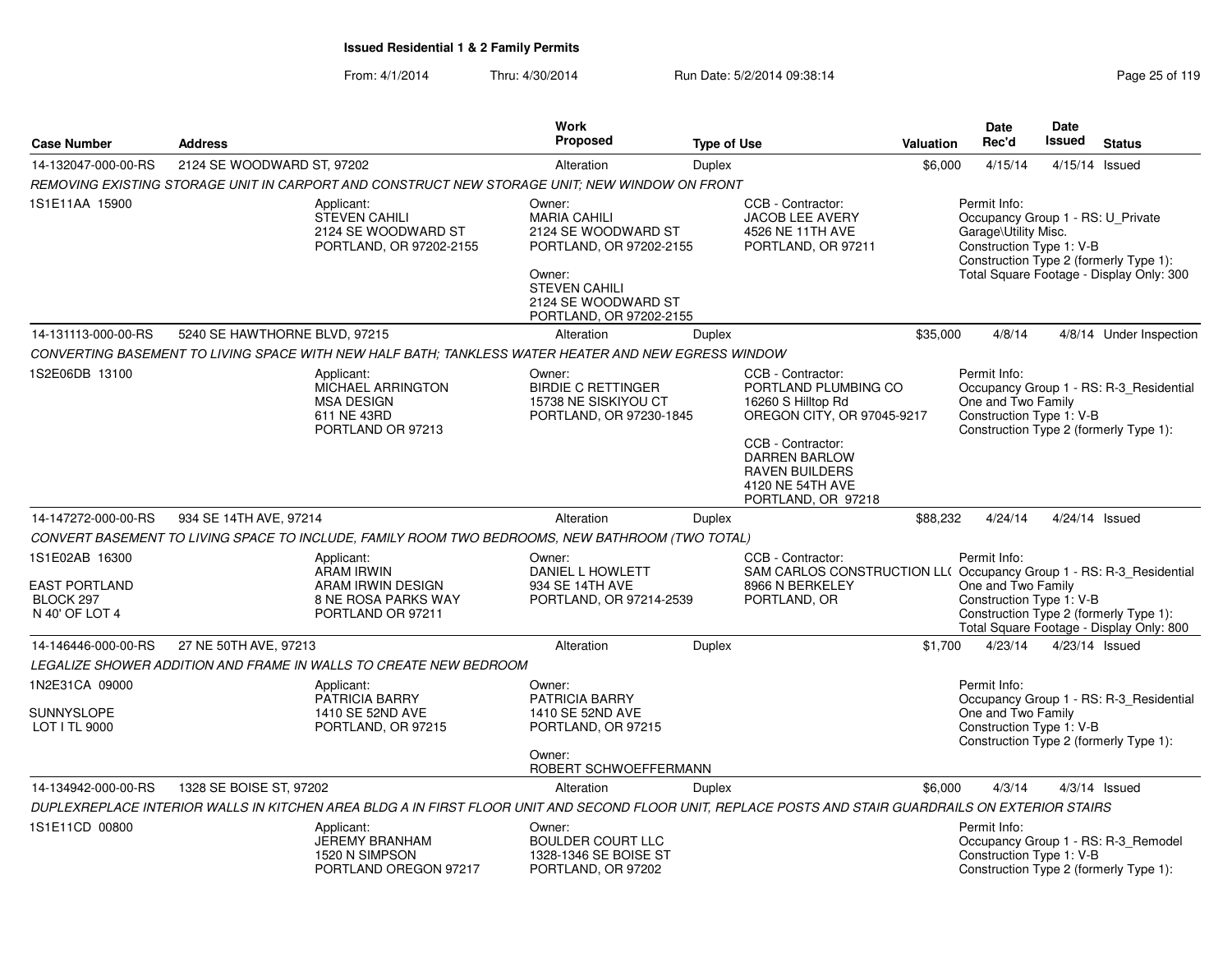| <b>Case Number</b>                                                                    | <b>Address</b>                   |                                                                                                                                                                      | <b>Work</b><br>Proposed                                                                                                                                          | <b>Type of Use</b>                                                                                                                       | Valuation | Date<br>Rec'd                                                    | <b>Date</b><br><b>Issued</b> | <b>Status</b>                                                                                                             |
|---------------------------------------------------------------------------------------|----------------------------------|----------------------------------------------------------------------------------------------------------------------------------------------------------------------|------------------------------------------------------------------------------------------------------------------------------------------------------------------|------------------------------------------------------------------------------------------------------------------------------------------|-----------|------------------------------------------------------------------|------------------------------|---------------------------------------------------------------------------------------------------------------------------|
| 13-220816-REV-01-RS                                                                   | 540 N TOMAHAWK ISLAND DR         |                                                                                                                                                                      | Alteration                                                                                                                                                       | <b>Floating Home</b>                                                                                                                     | \$        | 4/1/14                                                           |                              | $4/1/14$ Issued                                                                                                           |
|                                                                                       |                                  | REVISION - RECONFIGURE LAYOUT OF 2ND FLOOR AND ADD WET BAR                                                                                                           |                                                                                                                                                                  |                                                                                                                                          |           |                                                                  |                              |                                                                                                                           |
| 1N1E03AB 00500<br>TOMAHAWK ISLAND FLOATING HOME<br>COMMUNITY, MB X # FH1160, FLOATING |                                  | Applicant:<br><b>GENA A HARDIN</b><br>2211 SW 1ST AVE UNIT 1402<br>PORTLAND, OR 97201                                                                                | Owner:<br><b>GENA A HARDIN</b><br>2211 SW 1ST AVE UNIT 1402<br>PORTLAND, OR 97201                                                                                |                                                                                                                                          |           | Permit Info:<br>Construction Type 1: V-B                         |                              | Occupancy Group 1 - RS: R-3_Remodel<br>Construction Type 2 (formerly Type 1):<br>Total Square Footage - Display Only: 750 |
|                                                                                       |                                  |                                                                                                                                                                      | Owner:<br><b>MARTIN WILEY</b><br>2211 SW 1ST AVE UNIT 1402<br>PORTLAND, OR 97201                                                                                 |                                                                                                                                          |           |                                                                  |                              |                                                                                                                           |
| 14-132734-000-00-RS                                                                   | 3937 NE 37TH AVE, 97212          |                                                                                                                                                                      | Alteration                                                                                                                                                       | Garage/Carport                                                                                                                           | \$25,000  | 3/29/14                                                          |                              | $4/1/14$ Issued                                                                                                           |
|                                                                                       |                                  | REMOVE BLOCK STORAGE ROOM AT THE BACK OF DETACHED GARAGE.                                                                                                            |                                                                                                                                                                  |                                                                                                                                          |           |                                                                  |                              |                                                                                                                           |
| 1N1E24DC 00800<br><b>WILSHIRE</b><br>BLOCK 4<br>N 50' OF LOT 4                        |                                  | Applicant:<br>NORTHWEST HERITAGE<br><b>RENOVATIONS, LLC</b><br>17404 Bergis Farm Drive<br>Lake Oswego, OR 97034                                                      | Owner:<br><b>JONATHAN D COLLINS</b><br>3937 NE 37TH AVE<br>PORTLAND, OR 97212-1843<br>Owner:<br>TRISTEN K COLLINS<br>3937 NE 37TH AVE<br>PORTLAND, OR 97212-1843 | CCB - Contractor:<br><b>ERIC FOWLER</b><br>NORTHWEST HERITAGE<br><b>RENOVATIONS LLC</b><br>17404 BERGIS FARM DR<br>LAKE OSWEGO, OR 97034 |           | Permit Info:<br>Garage\Utility Misc.<br>Construction Type 1: V-B |                              | Occupancy Group 1 - RS: U Private<br>Construction Type 2 (formerly Type 1):                                               |
| 14-135025-000-00-RS                                                                   | 5313 N MONTANA AVE, 97217        |                                                                                                                                                                      | Alteration                                                                                                                                                       | Garage/Carport                                                                                                                           | \$1.029   | 4/3/14                                                           |                              | $4/3/14$ Issued                                                                                                           |
|                                                                                       |                                  | FRAME IN WALLS TO ADD BATHROOM TO EXISTING DETACHED GARAGE                                                                                                           |                                                                                                                                                                  |                                                                                                                                          |           |                                                                  |                              |                                                                                                                           |
| 1N1E22BB 06900<br>M PATTONS & SUB<br>SUB TRACT C LOT 9 BLOCK 2                        |                                  | Applicant:<br>SHANNA D DOOLITTLE<br>10117 NE 7TH ST #A103<br>VANCOUVER, WA 98664-3809                                                                                | Owner:<br><b>KERKYRA L BROCK</b><br>10117 NE 7TH ST #A103<br>VANCOUVER, WA 98664-3809<br>Owner:                                                                  | CCB - Contractor:<br><b>HOLLY HUNTLEY</b><br><b>ENVIRONS LLC</b><br>5919 NE 10TH AVE<br>PORTLAND OR 97211                                |           | Permit Info:<br>Construction Type 1: V-B                         |                              | Occupancy Group 1 - RS: R-3_Remodel<br>Construction Type 2 (formerly Type 1):<br>Total Square Footage - Display Only: 28  |
|                                                                                       |                                  |                                                                                                                                                                      | SHANNA D DOOLITTLE<br>10117 NE 7TH ST #A103<br>VANCOUVER, WA 98664-3809                                                                                          |                                                                                                                                          |           |                                                                  |                              |                                                                                                                           |
| 14-138210-000-00-RS                                                                   | 2235 NE 25TH AVE, 97212          |                                                                                                                                                                      | Alteration                                                                                                                                                       | Garage/Carport                                                                                                                           | \$400     | 4/9/14                                                           |                              | $4/9/14$ Issued                                                                                                           |
|                                                                                       |                                  | CONSTRUCT 1 HOUR FIRE WALL ON NORTH GARAGE WALL AS PART OF SHINGLE REPLACEMENT. Balance of work outlined in 13-137482 HDZ and does not require building permit.      |                                                                                                                                                                  |                                                                                                                                          |           |                                                                  |                              |                                                                                                                           |
| 1N1E25CB 19200<br><b>EAST IRVINGTON</b><br><b>BLOCK1</b>                              |                                  | Applicant:<br>LINDA S DODDS<br>PO BOX 12226<br>PORTLAND, OR 97212-0226                                                                                               | Owner:<br>LINDA S DODDS<br>PO BOX 12226<br>PORTLAND, OR 97212-0226                                                                                               | CCB - Contractor:<br>JOSEPH KETNER CONSTRUCTION Occupancy Group 1 - RS: U Private<br>PO BOX 2409<br>GRESHAM, OR 97030                    |           | Permit Info:<br>Garage\Utility Misc.<br>Construction Type 1: V-B |                              |                                                                                                                           |
| INC STRIP 4' WIDE N OF & ADJ LOT 1                                                    |                                  |                                                                                                                                                                      |                                                                                                                                                                  |                                                                                                                                          |           |                                                                  |                              | Construction Type 2 (formerly Type 1):                                                                                    |
| 13-236839-000-00-RS                                                                   | 5034 NE 13TH AVE - Unit B, 97211 |                                                                                                                                                                      | Alteration                                                                                                                                                       | <b>Single Family Dwelling</b>                                                                                                            | \$18.987  | 4/16/14                                                          |                              | 4/16/14 Issued                                                                                                            |
|                                                                                       |                                  | LEGALIZE CONVERSION OF 2ND FLOOR TO ACCESSORY DWELLING UNIT WITH NEW EXTERIOR STAIRS AND COMPLETE 2ND STORY DECK started under permit 03-178866-RS; ILLEGAL DWELLING |                                                                                                                                                                  |                                                                                                                                          |           |                                                                  |                              |                                                                                                                           |
| 1N1E23BA 24500                                                                        |                                  | Applicant:<br><b>SUSAN HARDIN</b><br><b>RENAISSANCE HOLDINGS</b><br>2404 N FLINT #5<br>PORTLAND, OR 97227                                                            | Owner:<br><b>JANA T ILLIG</b><br>5034 NE 13TH AVE<br>PORTLAND, OR 97211                                                                                          | CCB - Contractor:<br><b>RENAISSANCE HOLDINGS LLC</b><br>2404 N FLINT #5<br>PORTLAND, OR 97227                                            |           | Permit Info:<br>Construction Type 1: V-B                         |                              | Occupancy Group 1 - RS: R-3_Remodel<br>Construction Type 2 (formerly Type 1):<br>Total Square Footage - Display Only: 532 |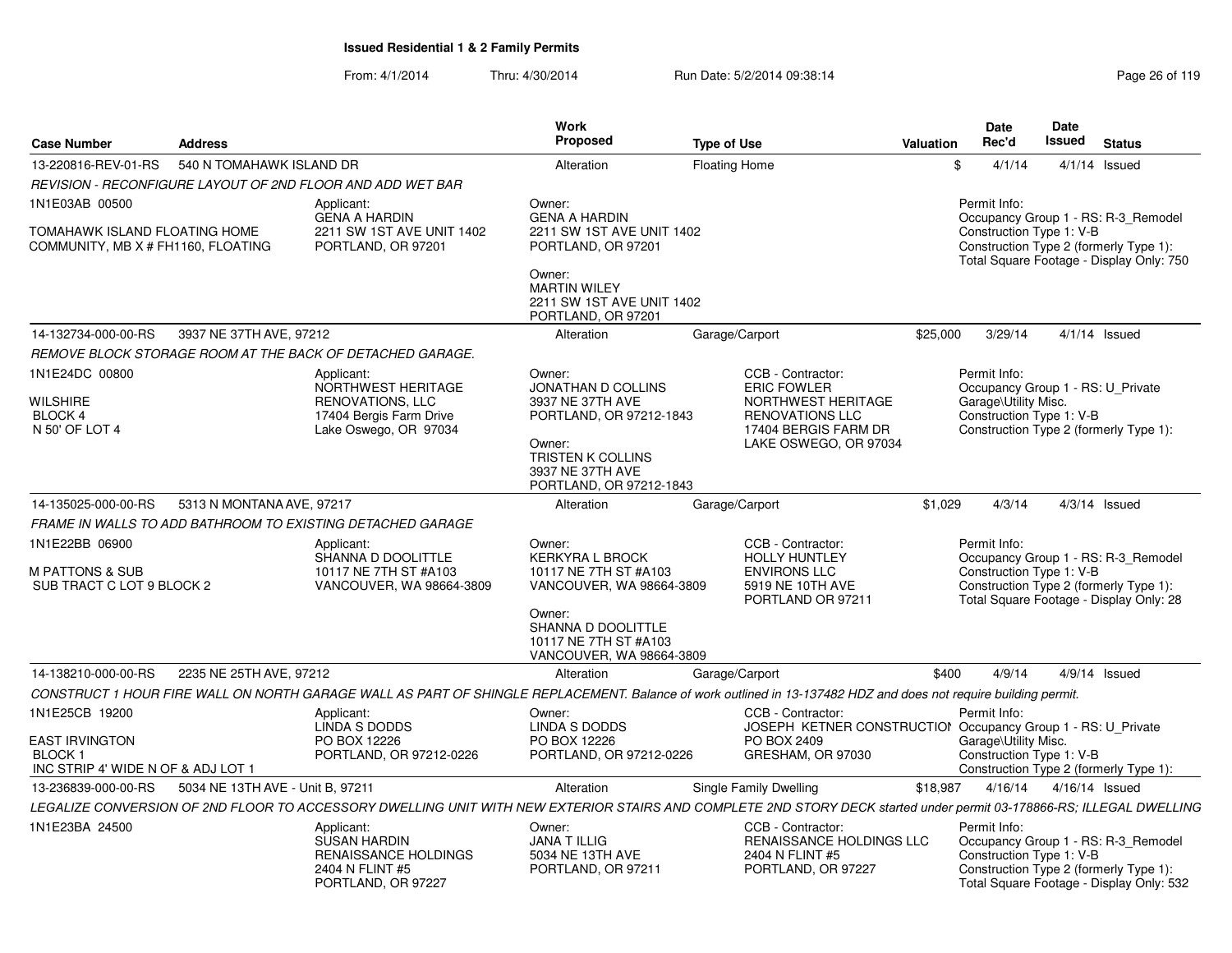| From: 4/1/2014 | Thru: 4/30/2014 | Run Date: 5/2/2014 09:38:14 | Page 27 of 119 |
|----------------|-----------------|-----------------------------|----------------|
|----------------|-----------------|-----------------------------|----------------|

| <b>Case Number</b>                                                  | <b>Address</b>                                                                                                                                               |                                                              | Work<br><b>Proposed</b>                                                                                                    | <b>Type of Use</b>                                                                                                                                                                                                                                                                                                                                       | <b>Valuation</b> | <b>Date</b><br>Rec'd                                                                                                                                                                             | <b>Date</b><br><b>Issued</b> | <b>Status</b>  |  |
|---------------------------------------------------------------------|--------------------------------------------------------------------------------------------------------------------------------------------------------------|--------------------------------------------------------------|----------------------------------------------------------------------------------------------------------------------------|----------------------------------------------------------------------------------------------------------------------------------------------------------------------------------------------------------------------------------------------------------------------------------------------------------------------------------------------------------|------------------|--------------------------------------------------------------------------------------------------------------------------------------------------------------------------------------------------|------------------------------|----------------|--|
| 14-101946-000-00-RS                                                 | 1100 SW MYRTLE DR, 97201                                                                                                                                     |                                                              | Alteration                                                                                                                 | Single Family Dwelling                                                                                                                                                                                                                                                                                                                                   | \$100,000        | 1/7/14                                                                                                                                                                                           |                              | 4/23/14 Issued |  |
|                                                                     | GUEST HOUSE RENOVATION - NEW WINDOWS AND EXTERIOR DOORS, NEW ROOF AND GUTTERS. COMPLETE INTERIOR RENOVATION WITH NEW WALLS, LAYOUT AND INTERIOR FINISHES. RI |                                                              |                                                                                                                            |                                                                                                                                                                                                                                                                                                                                                          |                  |                                                                                                                                                                                                  |                              |                |  |
| 1S1E04DC 05400                                                      | Applicant:<br>Jeffery Hill<br>TUALATIN, OR 97062                                                                                                             | Owner:<br>JD HILL CONSTRUCTION INC<br>17700 SW SHAWNEE TRAIL | <b>TODD SPRAGUE</b><br><b>PO BOX 595</b><br>BEND, OR 97709-0595                                                            | CCB - Contractor:<br><b>GARNER ELECTRIC INC</b><br>2920 SE Brookward Ave #A<br>Hillsboro, Or 97123<br>CCB - Contractor:<br>Jeffery Hill<br>JD HILL CONSTRUCTION INC<br>17700 SW SHAWNEE TRAIL<br>TUALATIN, OR 97062<br>CCB - Contractor:<br>ANDERSEN HEATING<br>CCB - Contractor:<br><b>CLASSIC PLUMBING LLC</b><br>521 S BALINE ST<br>NEWBERG, OR 97132 |                  | Permit Info:<br>Occupancy Group 1 - RS: R-3_Residential<br>One and Two Family<br>Construction Type 1: V-B<br>Construction Type 2 (formerly Type 1):                                              |                              |                |  |
| 14-104433-000-00-RS                                                 | 3531 N ALBINA AVE, 97227                                                                                                                                     |                                                              | Alteration                                                                                                                 | Single Family Dwelling                                                                                                                                                                                                                                                                                                                                   | \$50,000         | 1/14/14                                                                                                                                                                                          |                              | 4/29/14 Issued |  |
|                                                                     | FINISH BASEMENT - ADD BEDROOM AND BATHROOM. NOT AN ADU                                                                                                       |                                                              |                                                                                                                            |                                                                                                                                                                                                                                                                                                                                                          |                  |                                                                                                                                                                                                  |                              |                |  |
| 1N1E22CD 17600<br><b>MULTNOMAH</b><br>BLOCK 36<br>LOT <sub>17</sub> | Applicant:<br><b>JOE ROBERTSON</b><br>1973 SE DUNCAN DR<br>HILLSBORO, OR 97123                                                                               | Owner:<br>SHELTER SOLUTIONS LLC                              | DAVID A ROGERS<br>3531 N ALBINA AVE<br>PORTLAND, OR 97227-1201                                                             | CCB - Contractor:<br>JOE ROBERTSON<br>SHELTER SOLUTIONS LLC<br>1973 SE DUNCAN DR<br>HILLSBORO, OR 97123                                                                                                                                                                                                                                                  |                  | Permit Info:<br>Occupancy Group 1 - RS: R-3_Residential<br>One and Two Family<br>Construction Type 1: V-B<br>Construction Type 2 (formerly Type 1):                                              |                              |                |  |
| 14-104465-000-00-RS                                                 | 2133 SE 47TH AVE, 97215                                                                                                                                      |                                                              | Alteration                                                                                                                 | Single Family Dwelling                                                                                                                                                                                                                                                                                                                                   | \$125,926        | 4/11/14                                                                                                                                                                                          |                              | 4/11/14 Issued |  |
|                                                                     | <b>RECONFIGURE BASEMENT LAYOUT AND LEGALIZE BATHROOM</b>                                                                                                     |                                                              |                                                                                                                            |                                                                                                                                                                                                                                                                                                                                                          |                  |                                                                                                                                                                                                  |                              |                |  |
| 1S2E06CD 04900<br>TABASCO ADD<br><b>BLOCK 4</b><br>LOT 29&30        | Applicant:<br>2133 SE 47TH AVE<br>PORTLAND, OR 97215                                                                                                         | Owner:<br>MARSHALL D JOHNSON<br>Owner:                       | MARSHALL D JOHNSON<br>2133 SE 47TH AVE<br>PORTLAND, OR 97215<br>TIFFANY N HOLMES<br>2133 SE 47TH AVE<br>PORTLAND, OR 97215 |                                                                                                                                                                                                                                                                                                                                                          |                  | Permit Info:<br>Occupancy Group 1 - RS: R-3_Residential<br>One and Two Family<br>Construction Type 1: V-B<br>Construction Type 2 (formerly Type 1):<br>Total Square Footage - Display Only: 1176 |                              |                |  |
| 13-243387-000-00-RS                                                 | 5003 NE PACIFIC ST, 97213                                                                                                                                    |                                                              | Alteration                                                                                                                 | Single Family Dwelling                                                                                                                                                                                                                                                                                                                                   | \$14,776         | 4/28/14                                                                                                                                                                                          |                              | 4/28/14 Issued |  |
|                                                                     | CONVERT BASEMENT TO HABITABLE SPACE FOR NEW BEDROOM. PLUMBING AND MECHANICAL PERMITS TO BE OBTAINED SEPARATELY.                                              |                                                              |                                                                                                                            |                                                                                                                                                                                                                                                                                                                                                          |                  |                                                                                                                                                                                                  |                              |                |  |
| 1N2E31BD 00400<br><b>LAURELTON HTS</b><br>BLOCK <sub>1</sub>        | Applicant:<br>5003 NE PACIFIC ST<br>PORTLAND, OR 97213                                                                                                       | Owner:<br>CHRISTOPHER M IMONDI                               | <b>CHRISTOPHER M IMONDI</b><br>5003 NE PACIFIC ST<br>PORTLAND, OR 97213                                                    |                                                                                                                                                                                                                                                                                                                                                          |                  | Permit Info:<br>Occupancy Group 1 - RS: R-3_Remodel<br>Construction Type 1: V-B<br>Construction Type 2 (formerly Type 1):                                                                        |                              |                |  |
| LOT 8                                                               |                                                                                                                                                              |                                                              |                                                                                                                            |                                                                                                                                                                                                                                                                                                                                                          |                  | Total Square Footage - Display Only: 414                                                                                                                                                         |                              |                |  |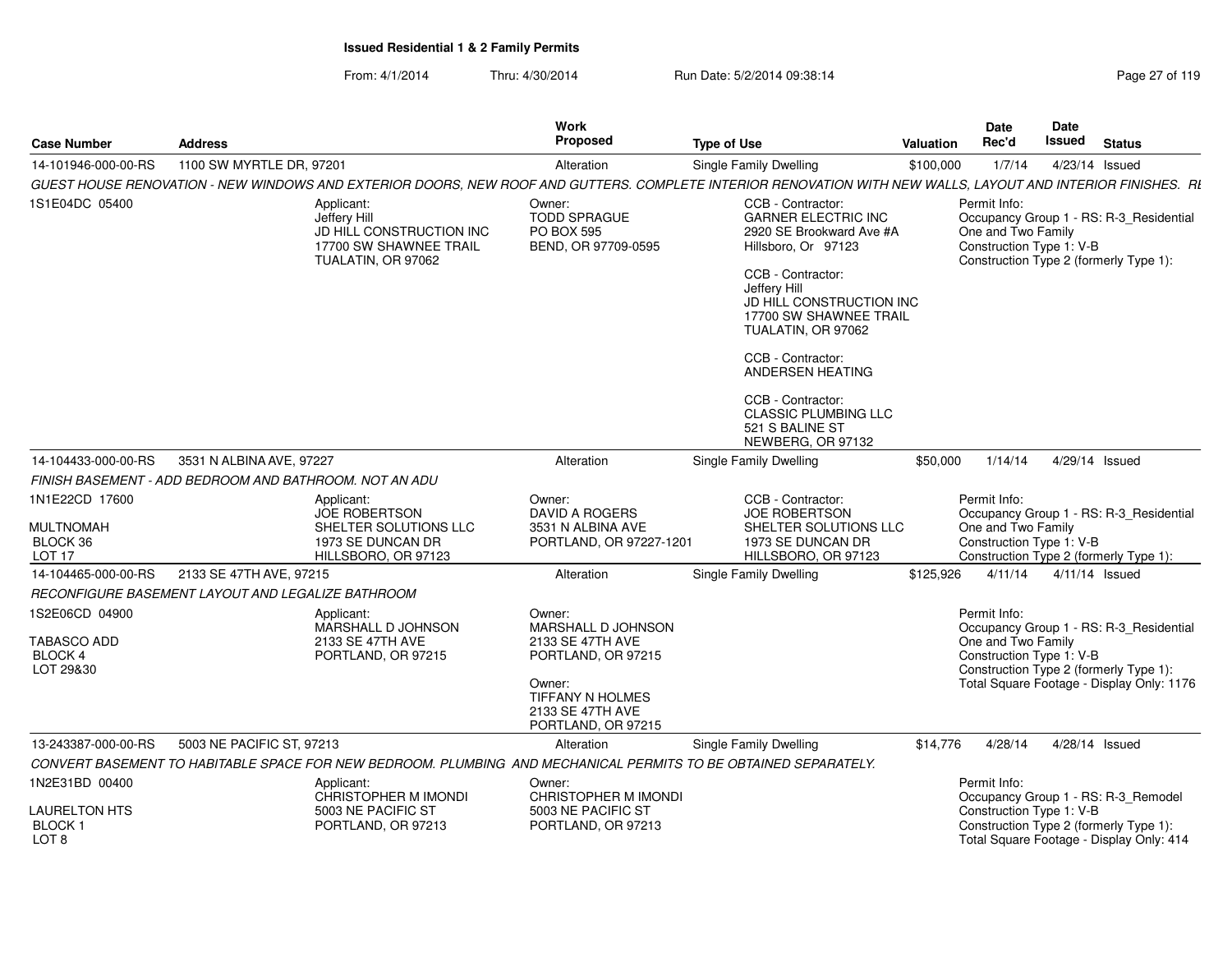| <b>Case Number</b>                               | <b>Address</b>                                                                                                                                                 | Work<br>Proposed                                                                                                                    | <b>Type of Use</b>                                                                                                                                                                                                                                                                                                                                                               | Valuation | <b>Date</b><br>Rec'd                                           | Date<br><b>Issued</b> | <b>Status</b>                           |
|--------------------------------------------------|----------------------------------------------------------------------------------------------------------------------------------------------------------------|-------------------------------------------------------------------------------------------------------------------------------------|----------------------------------------------------------------------------------------------------------------------------------------------------------------------------------------------------------------------------------------------------------------------------------------------------------------------------------------------------------------------------------|-----------|----------------------------------------------------------------|-----------------------|-----------------------------------------|
| 14-112114-000-00-RS                              | 1881 SW EDGEWOOD RD, 97201                                                                                                                                     | Alteration                                                                                                                          | <b>Single Family Dwelling</b>                                                                                                                                                                                                                                                                                                                                                    | \$15,000  | 1/31/14                                                        |                       | $4/5/14$ Issued                         |
|                                                  | WIDEN NON BEARING OPENING BETWEEN KITCHEN AND DINING ROOM, SOME WIRING AND PLUMBING UPGRADES, NEW KITCHEN HOOD                                                 |                                                                                                                                     |                                                                                                                                                                                                                                                                                                                                                                                  |           |                                                                |                       |                                         |
| 1S1E09BB 01700                                   | Applicant:<br><b>GREGOR MITCHELL</b>                                                                                                                           | Owner:<br><b>MARK R LOVGREN</b>                                                                                                     | CCB - Contractor:<br><b>GREGOR MITCHELL</b>                                                                                                                                                                                                                                                                                                                                      |           | Permit Info:                                                   |                       | Occupancy Group 1 - RS: R-3 Residential |
| SHEFFIELD CT<br>LOT <sub>4</sub>                 | MITCHELL INC<br>PO BOX 1121<br>PORTLAND OR 97207                                                                                                               | 1881 SW EDGEWOOD RD<br>PORTLAND, OR 97201-2235<br>Owner:<br><b>MARTHA E PRINZ</b><br>1881 SW EDGEWOOD RD<br>PORTLAND, OR 97201-2235 | MITCHELL INC<br>PO BOX 1121<br>PORTLAND OR 97207<br>CCB - Contractor:<br>ADDISON PLUMBING LLC<br>27425 S BEAVERCREEK RD<br>MULINO, OR 97042<br>CCB - Contractor:<br><b>BFP ELECTRIC LLC</b><br>28075 S BEAVERCREEK RD<br>MULINO OR 97042<br>CCB - Contractor:<br>action heating & a/c<br>6419 se 84<br>portland or 97266<br><b>Primary Contractor:</b><br>THE WORKS CONSTRUCTION |           | One and Two Family<br>Construction Type 1: V-B                 |                       | Construction Type 2 (formerly Type 1):  |
| 14-116302-000-00-RS                              | 537 SE SPOKANE ST, 97202                                                                                                                                       | Alteration                                                                                                                          | Single Family Dwelling                                                                                                                                                                                                                                                                                                                                                           | \$75,000  | 2/13/14                                                        |                       | 4/16/14 Issued                          |
|                                                  | REMOVE PORTION OF HOUSE; BUILD NEW INTERIOR STAIR CASE FROM BASEMENT TO 2ND FLOOR; MAIN FLOOR - RECONFIGURE EXISTING SPACE AND ADD NEW BATHROOM; 2ND FLOOR - A |                                                                                                                                     |                                                                                                                                                                                                                                                                                                                                                                                  |           |                                                                |                       |                                         |
| 1S1E23CB 14700<br>SELLWOOD<br>BLOCK <sub>2</sub> | Applicant:<br><b>JESSEY CEREGHINO</b><br>CEREGHINO CONSTRUCTION, LLC INC.<br>13931 SE MATILDA DR                                                               | Owner:<br>JB CEREGHINO CONSTRUCTION,<br>13931 SE MATILDA DRIVE                                                                      | CCB - Contractor:<br>EURO PLUMBING INC<br>10659 SE 172ND AVE<br>HAPPY VALLEY OR 97086                                                                                                                                                                                                                                                                                            |           | Permit Info:<br>One and Two Family<br>Construction Type 1: V-B |                       | Occupancy Group 1 - RS: R-3_Residential |
| E 1/2 OF LOT 3&4                                 | MILWAUKIE, OR 97267                                                                                                                                            | MILWAUKIE, OR 97267                                                                                                                 | CCB - Contractor:<br>action heating & a/c<br>6419 se 84<br>portland or 97266<br>CCB - Contractor:<br>JB CEREGHINO CONSTRUCTION<br>INC<br>13931 SE MATILDA DR<br>MILWAUKIE, OR 97267                                                                                                                                                                                              |           |                                                                |                       | Construction Type 2 (formerly Type 1):  |
| 14-121001-000-00-RS                              | 1020 SW BROADWAY DR, 97201                                                                                                                                     | Alteration                                                                                                                          | Single Family Dwelling                                                                                                                                                                                                                                                                                                                                                           | \$30,000  | 2/26/14                                                        |                       | 4/9/14 Under Inspection                 |
|                                                  | ALTER BASEMENT SLAB AND ADD FOOTING WITH EARTH ANCHORS ALONG ONE SIDE. REMODEL BASEMENT TO CREATE MEDIA ROOM. REBUILD STAIRWAY THROUGHOUT. REMODEL KITCHE      |                                                                                                                                     |                                                                                                                                                                                                                                                                                                                                                                                  |           |                                                                |                       |                                         |
| 1S1E09AB 03800                                   | Applicant:<br>ROBERT J PLATT                                                                                                                                   | Owner:<br>ROBERT J PLATT                                                                                                            |                                                                                                                                                                                                                                                                                                                                                                                  |           | Permit Info:                                                   |                       | Occupancy Group 1 - RS: R-3_Residential |
| SECTION 09 1S 1E<br>TL 3800 0.34 ACRES           | 10728 SW 11TH DR<br>PORTLAND, OR 97219-6452                                                                                                                    | 10728 SW 11TH DR<br>PORTLAND, OR 97219-6452                                                                                         |                                                                                                                                                                                                                                                                                                                                                                                  |           | One and Two Family<br>Construction Type 1: V-B                 |                       | Construction Type 2 (formerly Type 1):  |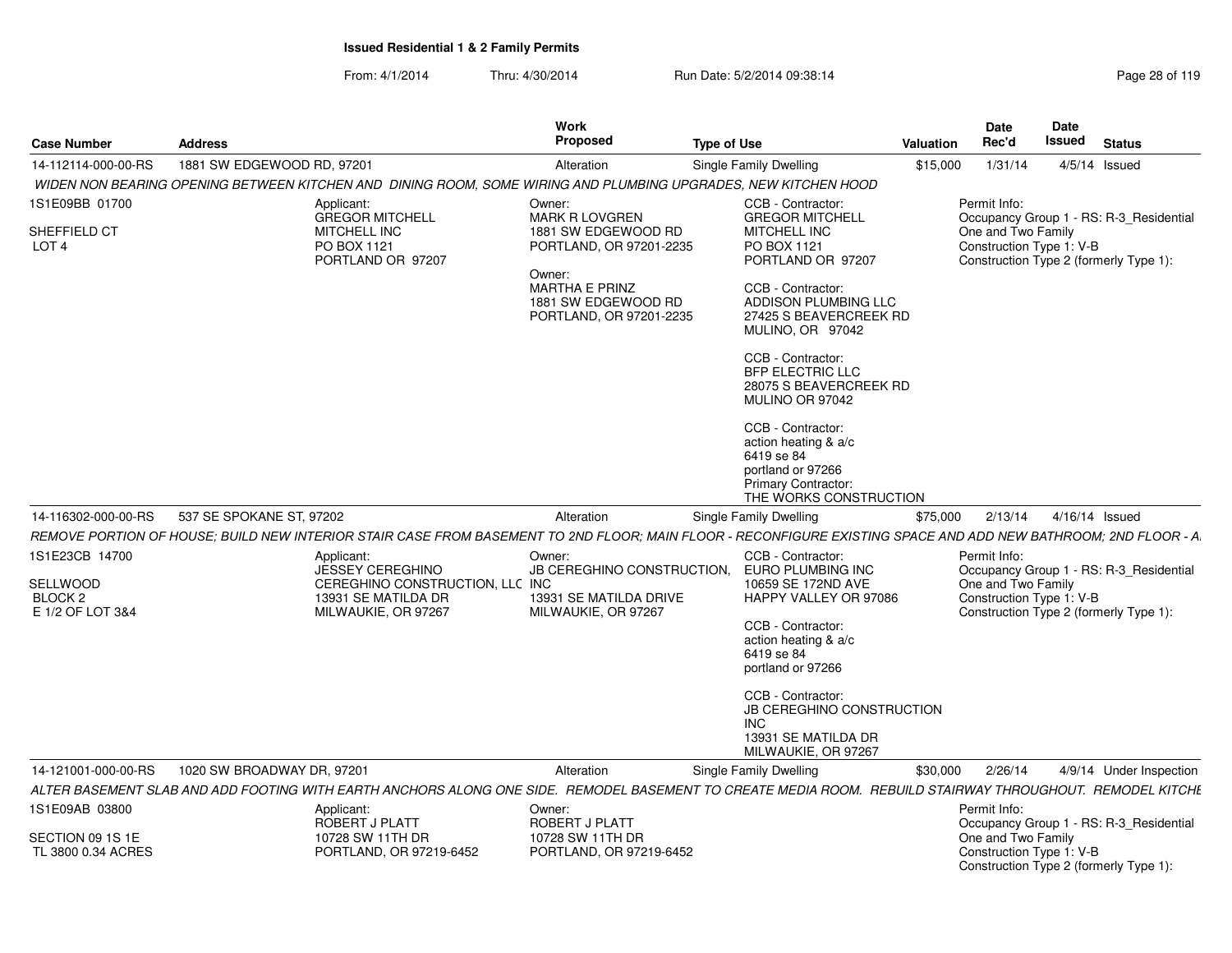| <b>Case Number</b>                                           | <b>Address</b>                                                                                                                                              | Work<br>Proposed                                                              | <b>Type of Use</b>                                                                                                | Valuation | <b>Date</b><br>Rec'd                           | <b>Date</b><br><b>Issued</b> | <b>Status</b>                                                                                                                 |
|--------------------------------------------------------------|-------------------------------------------------------------------------------------------------------------------------------------------------------------|-------------------------------------------------------------------------------|-------------------------------------------------------------------------------------------------------------------|-----------|------------------------------------------------|------------------------------|-------------------------------------------------------------------------------------------------------------------------------|
| 14-120279-000-00-RS                                          | 1808 SW LAUREL ST, 97201                                                                                                                                    | Alteration                                                                    | Single Family Dwelling                                                                                            | \$25,000  | 2/25/14                                        |                              | 4/7/14 Under Inspection                                                                                                       |
|                                                              | REMODEL 2 BATHROOMS, ADD LAUNDRY UPSTAIRS                                                                                                                   |                                                                               |                                                                                                                   |           |                                                |                              |                                                                                                                               |
| 1S1E04CA 10300                                               | Applicant:<br><b>GREGORY TUDOR</b>                                                                                                                          | Owner:<br>WILLIAM J WORTHINGTON                                               | CCB - Contractor:<br>ANCTIL PLUMBING INC                                                                          |           | Permit Info:                                   |                              |                                                                                                                               |
| CARTERS ADD TO P<br>BLOCK 85<br>LOT 1&2                      | TUDOR DESIGN LLC<br>9509 SW 4TH AVENUE<br>PORTLAND, OR 97219                                                                                                | 1808 SW LAUREL ST<br>PORTLAND, OR 97201                                       | 16900 SW MERLO RD<br>BEAVERTON, OR 97006-5042                                                                     |           | One and Two Family<br>Construction Type 1: V-B |                              | Occupancy Group 1 - RS: R-3_Residential<br>Construction Type 2 (formerly Type 1):                                             |
|                                                              |                                                                                                                                                             | Owner:<br>DENEICE W WORTHINGTON<br>1808 SW LAUREL ST<br>PORTLAND, OR 97201    | CCB - Contractor:<br><b>GREGORY TUDOR</b><br>TUDOR DESIGN LLC<br>9509 SW 4TH AVENUE<br>PORTLAND, OR 97219         |           |                                                |                              |                                                                                                                               |
|                                                              |                                                                                                                                                             |                                                                               | CCB - Contractor:<br><b>BRANDON WEAVER</b><br>SUNSET HEATING & COOLING INC<br>0607 SW IDAHO<br>PORTLAND, OR 97239 |           |                                                |                              |                                                                                                                               |
| 14-120988-000-00-RS                                          | 2611 NE 17TH AVE, 97212                                                                                                                                     | Alteration                                                                    | Single Family Dwelling                                                                                            | \$95,000  | 3/12/14                                        |                              | 4/9/14 Issued                                                                                                                 |
|                                                              | REMODEL, NEW POSTS IN BASEMENT FOR SUPPORT; MAIN FLOOR REMOVE WALLS IN KITCHEN FOR REMODEL; 2ND FLOOR RECONFIGURE EXISTING BEDROOM, ADD SHOWER AND TUB TO E |                                                                               |                                                                                                                   |           |                                                |                              |                                                                                                                               |
| 1N1E26AC 16000                                               | Applicant:                                                                                                                                                  | Owner:                                                                        |                                                                                                                   |           | Permit Info:                                   |                              |                                                                                                                               |
| <b>IRVINGTON</b><br>BLOCK 52<br>LOT <sub>4</sub>             | SERIN VAN DYKE<br>2611 NE 17TH AVE<br>PORTLAND, OR 97212-4241                                                                                               | DAVID VAN DYKE<br>2611 NE 17TH AVE<br>PORTLAND, OR 97212-4241                 |                                                                                                                   |           | Construction Type 1: V-B                       |                              | Occupancy Group 1 - RS: R-3_Remodel<br>Construction Type 2 (formerly Type 1): V-B<br>Total Square Footage - Display Only: 809 |
|                                                              |                                                                                                                                                             | Owner:<br>SERIN VAN DYKE<br>2611 NE 17TH AVE<br>PORTLAND, OR 97212-4241       |                                                                                                                   |           |                                                |                              |                                                                                                                               |
| 14-123407-000-00-RS                                          | 4127 NE 10TH AVE, 97211                                                                                                                                     | Alteration                                                                    | Single Family Dwelling                                                                                            | \$33,906  | 4/22/14                                        | 4/22/14 Issued               |                                                                                                                               |
|                                                              | CONVERT BASEMENT TO LIVING SPACE WITH NEW COMMON AREA. BEDROOM. AND BATHROOM: NEW EGRESS WINDOW AND NEW WINDOW WELL ON SOUTH SIDE - SECOND SINK COVENANT    |                                                                               |                                                                                                                   |           |                                                |                              |                                                                                                                               |
| 1N1E23CA 08000                                               | Applicant:<br>LORAX GENERAL CONTRACTING                                                                                                                     | Owner:<br><b>CHAD R CARNES</b>                                                | CCB - Contractor:<br>DAVID MCGEE CONTRACT                                                                         |           | Permit Info:                                   |                              | Occupancy Group 1 - RS: R-3_Remodel                                                                                           |
| <b>LINCOLN PK ANX</b><br>BLOCK <sub>9</sub><br><b>LOT 11</b> | <b>LLC</b><br>PO BOX 12662<br>PORTLAND OR 97212                                                                                                             | 4127 NE 10TH AVE<br>PORTLAND, OR 97211-3455                                   | <b>SERVICES LLC</b><br>6624 N CAMPBELL AVE<br>PORTLAND OR 97217                                                   |           | Construction Type 1: V-B                       |                              | Construction Type 2 (formerly Type 1):<br>Total Square Footage - Display Only: 950                                            |
|                                                              |                                                                                                                                                             | Owner:<br>SONYA SCHMICK-CARNES<br>4127 NE 10TH AVE<br>PORTLAND, OR 97211-3455 |                                                                                                                   |           |                                                |                              |                                                                                                                               |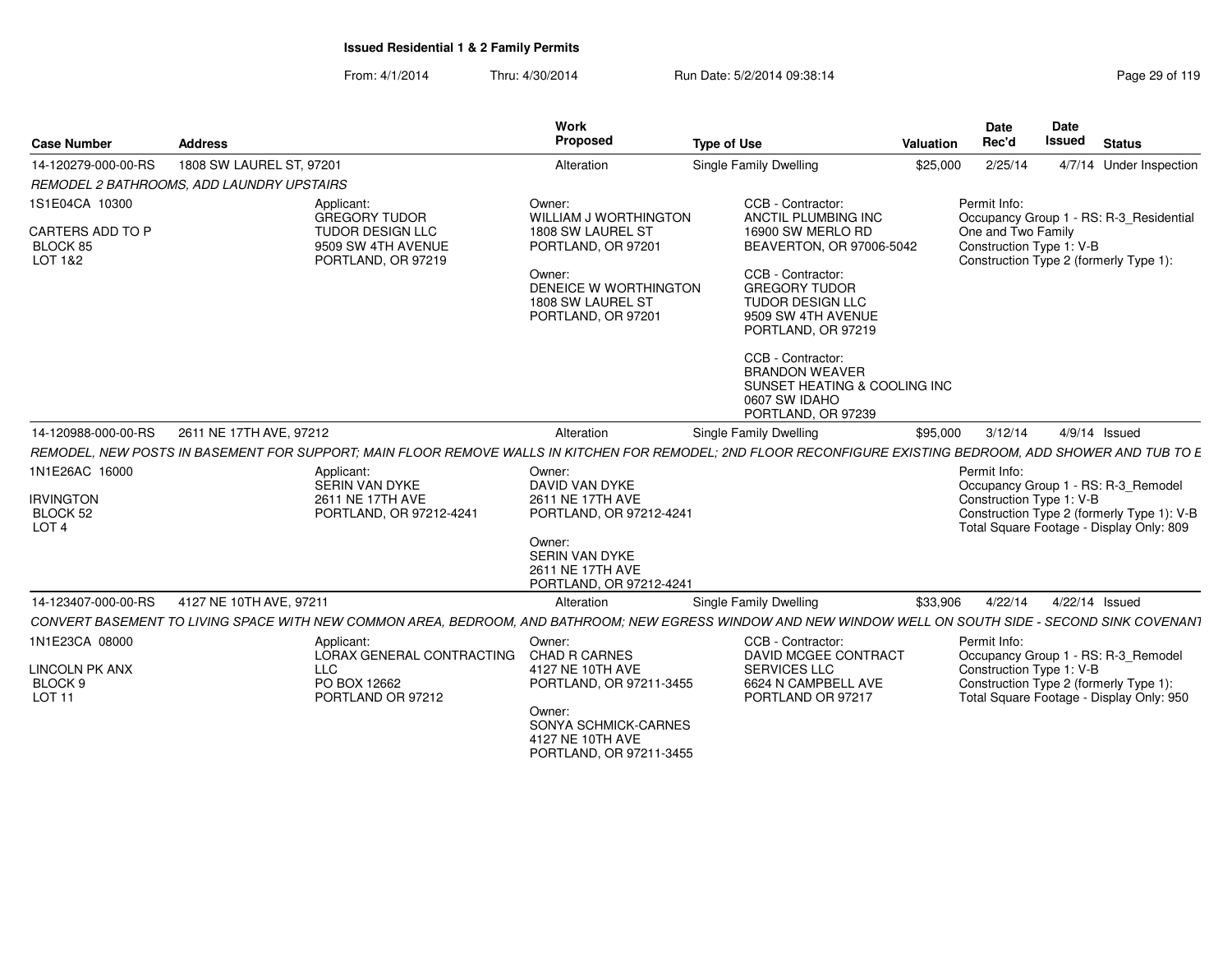| <b>Case Number</b>                                        | <b>Address</b>               |                                                                                                                                                                 | Work<br>Proposed                                                                                      | <b>Type of Use</b> |                                                                                            | <b>Valuation</b> | Date<br>Rec'd                                                               | Date<br>Issued | <b>Status</b>                                                                                                             |
|-----------------------------------------------------------|------------------------------|-----------------------------------------------------------------------------------------------------------------------------------------------------------------|-------------------------------------------------------------------------------------------------------|--------------------|--------------------------------------------------------------------------------------------|------------------|-----------------------------------------------------------------------------|----------------|---------------------------------------------------------------------------------------------------------------------------|
| 14-123352-000-00-RS                                       | 4066 N COMMERCIAL AVE, 97227 |                                                                                                                                                                 | Alteration                                                                                            |                    | Single Family Dwelling                                                                     | \$24,000         | 3/5/14                                                                      |                | 4/30/14 Issued                                                                                                            |
|                                                           |                              | RECONFIGURE PORTION OF MAIN FLOOR. RELOCATE WINDOW ON NORTH SIDE OF HOUSE. REMODEL KITCHEN                                                                      |                                                                                                       |                    |                                                                                            |                  |                                                                             |                |                                                                                                                           |
| 1N1E22DB 19300                                            |                              | Applicant:<br>DEUEL CONSTRUCTION LLC                                                                                                                            | Owner:<br>MAI HUYNH-CARNES                                                                            |                    | CCB - Contractor:<br>DEUEL CONSTRUCTION LLC                                                |                  | Permit Info:                                                                |                | Occupancy Group 1 - RS: R-3_Residential                                                                                   |
| CENTRAL ALBINA<br>BLOCK 15<br>N 40' OF LOT 15             |                              | 2333 NE KILLINGSWORTH ST<br>PORTLAND, OR 97211                                                                                                                  | 4066 N COMMERCIAL AVE<br>PORTLAND, OR 97227<br>Owner:<br><b>KYLE N EMERY</b><br>4066 N COMMERCIAL AVE |                    | 2333 NE KILLINGSWORTH ST<br>PORTLAND, OR 97211                                             |                  | One and Two Family<br>Construction Type 1: V-B                              |                | Construction Type 2 (formerly Type 1):                                                                                    |
|                                                           |                              |                                                                                                                                                                 | PORTLAND, OR 97227                                                                                    |                    |                                                                                            |                  |                                                                             |                |                                                                                                                           |
| 13-172561-REV-01-RS                                       | 7306 N DELAWARE AVE - Unit B |                                                                                                                                                                 | Alteration                                                                                            |                    | Single Family Dwelling                                                                     | \$4,000          | 4/15/14                                                                     |                | 4/15/14 Issued                                                                                                            |
|                                                           |                              | VALUE ADDED REVISION TO CONVERT LEGALIZED LIVING SPACE IN BASEMENT TO ACCESSORY DWELLING UNIT, RELOCATE BATHROOM, MOVE ELECTRICAL PANEL                         |                                                                                                       |                    |                                                                                            |                  |                                                                             |                |                                                                                                                           |
| 1N1E16AB 09900                                            |                              | Applicant:<br>ANTHONY RENE LINTZ<br>5624 N MISSOURI AV<br>PORTLAND, OR 97217                                                                                    | Owner:<br>SEVERN D DURAND<br>2141 NW 25TH AVE<br>PORTLAND, OR 97210-2578                              |                    | CCB - Contractor:<br><b>ANTHONY RENE LINTZ</b><br>5624 N MISSOURI AV<br>PORTLAND, OR 97217 |                  | Permit Info:<br>Construction Type 1: V-B<br>Number of New Dwelling Units: 1 |                | Occupancy Group 1 - RS: R-3_Remodel<br>Construction Type 2 (formerly Type 1):<br>Total Square Footage - Display Only: 720 |
| 13-222348-REV-01-RS                                       | 406 SE 22ND AVE, 97214       |                                                                                                                                                                 | Alteration                                                                                            |                    | Single Family Dwelling                                                                     | \$1,000          | 4/8/14                                                                      |                | $4/8/14$ Issued                                                                                                           |
|                                                           |                              | VALUE ADDED REVISION TO RECONFIGURE WALLS ON MAIN FLOOR, REMOVE WALL BETWEEN KITCHEN AND DINING ROOM AND ADD BEAM, EXTEND WALL FOR BATHROOMS AND CREATE CL\     |                                                                                                       |                    |                                                                                            |                  |                                                                             |                |                                                                                                                           |
| 1N1E35DD 15500<br><b>DUNNS ADD</b><br>BLOCK 16            |                              | Applicant:<br><b>MIKE MONTGOMERY</b><br>5531 SW BUDDINGTON ST<br>PORTLAND, OR 97219                                                                             | Owner:<br><b>ALICE LIM</b><br>3255 NW YEON AVE<br>PORTLAND, OR 97210                                  |                    | CCB - Contractor:<br>TOTAL QUALITY SERVICES INC<br>1129 N MERIDIAN ST<br>NEWBERG OR 97132  |                  | Permit Info:<br>Construction Type 1: V-B                                    |                | Occupancy Group 1 - RS: R-3 Remodel<br>Construction Type 2 (formerly Type 1):                                             |
| N 3' OF S 50' OF LOT 6&7<br>N 1/2 OF LOT 6&7 EXC PT IN ST |                              |                                                                                                                                                                 |                                                                                                       |                    |                                                                                            |                  |                                                                             |                | Total Square Footage - Display Only: 500                                                                                  |
| 14-124289-000-00-RS                                       | 6426 N ATLANTIC AVE, 97217   |                                                                                                                                                                 | Alteration                                                                                            |                    | Single Family Dwelling                                                                     | \$55,000         | 3/6/14                                                                      |                | 4/5/14 Under Inspection                                                                                                   |
|                                                           |                              | RELOCATE KITCHEN, ADD ONE BATHROOM, RELOCATE EXISTING BATHROOM AT UPPER, 1/2 BATH ON MAIN, ADD BATH AT LOWER, RELOCATE STAIR AND ADD EGRESS WINDOW IN BASEMENT. |                                                                                                       |                    |                                                                                            |                  |                                                                             |                |                                                                                                                           |
| 1N1E16CA 07400                                            |                              | Applicant:<br>PDX RENOVATIONS, LLC                                                                                                                              | Owner:<br>WYNDYM DEVELOPMENT LLC                                                                      |                    | CCB - Contractor:<br>PDX RENOVATIONS LLC                                                   |                  | Permit Info:                                                                |                | Occupancy Group 1 - RS: R-3_Residential                                                                                   |
| WILLAMETTE<br>BLOCK 16<br>LOT <sub>20</sub>               |                              | P.O. Box 66406<br>Portland, OR 97290                                                                                                                            | 6789 SW SUNRIDGE CT<br>TUALATIN, OR 97062-7730                                                        |                    | PO BOX 66836<br>PORTLAND, OR 97290                                                         |                  | One and Two Family<br>Construction Type 1: V-B                              |                | Construction Type 2 (formerly Type 1):                                                                                    |
| 14-123919-000-00-RS                                       | 4325 SE 28TH PL, 97202       |                                                                                                                                                                 | Alteration                                                                                            |                    | Single Family Dwelling                                                                     | \$5,000          | 4/23/14                                                                     |                | 4/23/14 Issued                                                                                                            |
|                                                           |                              | MOVE PARTITION WALL IN BASEMENT BATHROOM 10", RELOCATE FIXTURES AND ADD SHOWER (PLUMBING, ELECTRICAL, & MECHANICAL PERMITS TO BE OBTAINED SEPARATELY)           |                                                                                                       |                    |                                                                                            |                  |                                                                             |                |                                                                                                                           |
| 1S1E12CC 12800                                            |                              | Applicant:<br>KEITH M DAILY                                                                                                                                     | Owner:<br><b>KEITH M DAILY</b>                                                                        |                    |                                                                                            |                  | Permit Info:                                                                |                | Occupancy Group 1 - RS: R-3_Residential                                                                                   |
| CANONGATE<br>BLOCK 7<br>LOT <sub>3</sub>                  |                              | 4325 SE 28TH PL<br>PORTLAND, OR 97202                                                                                                                           | 4325 SE 28TH PL<br>PORTLAND, OR 97202                                                                 |                    |                                                                                            |                  | One and Two Family<br>Construction Type 1: V-B                              |                | Construction Type 2 (formerly Type 1):                                                                                    |
|                                                           |                              |                                                                                                                                                                 | Owner:<br>ELIZABETH G DAILY<br>4325 SE 28TH PL<br>PORTLAND, OR 97202                                  |                    |                                                                                            |                  |                                                                             |                |                                                                                                                           |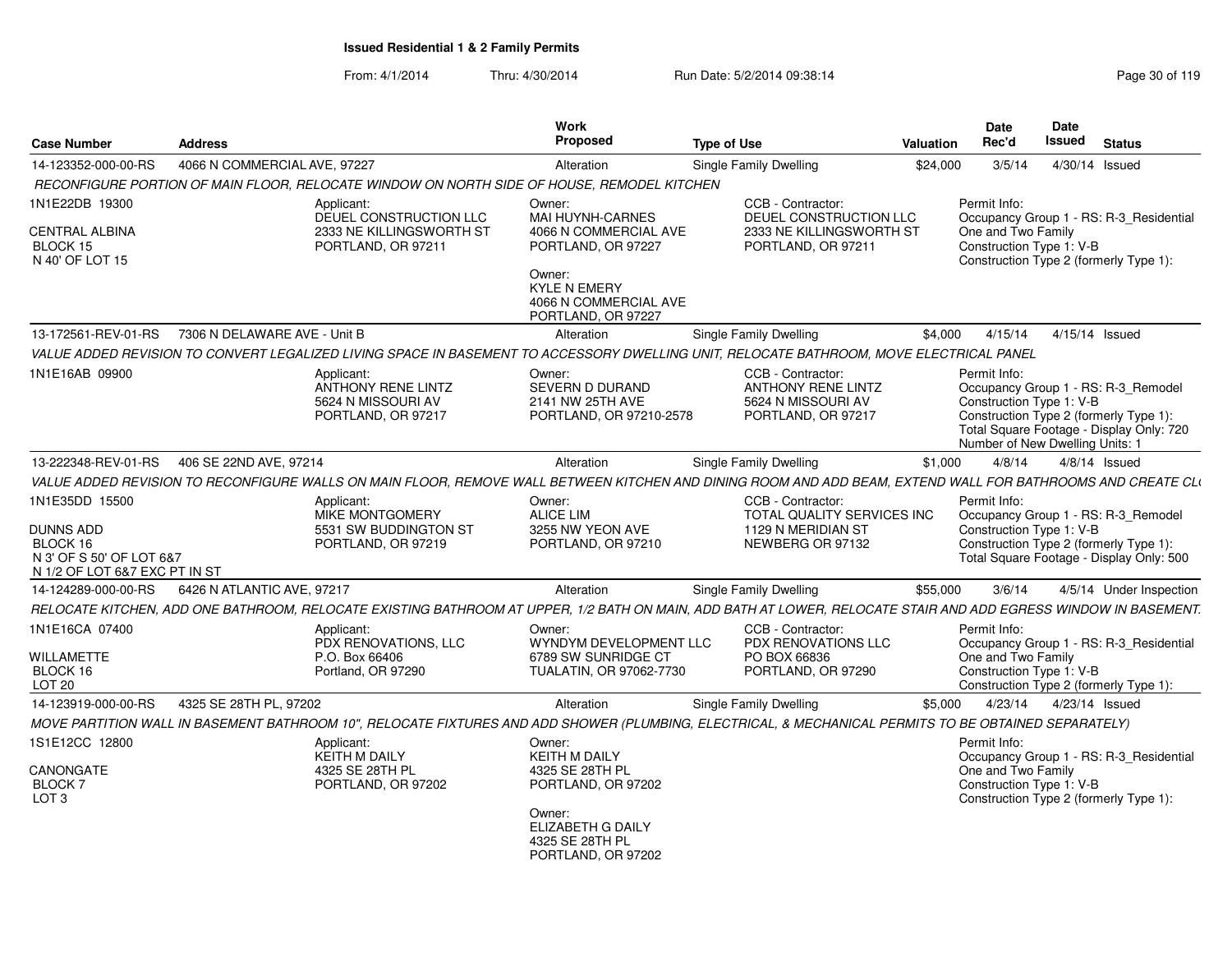| <b>Case Number</b>                                             | <b>Address</b>                                 |                                                                                                             | Work<br>Proposed                                                                  | <b>Type of Use</b>                                                                                                                                        | <b>Valuation</b> | <b>Date</b><br>Rec'd                                           | <b>Date</b><br><b>Issued</b> | <b>Status</b>                                                                     |
|----------------------------------------------------------------|------------------------------------------------|-------------------------------------------------------------------------------------------------------------|-----------------------------------------------------------------------------------|-----------------------------------------------------------------------------------------------------------------------------------------------------------|------------------|----------------------------------------------------------------|------------------------------|-----------------------------------------------------------------------------------|
| 14-133327-000-00-RS                                            | 5526 SW HEWETT BLVD, 97221                     |                                                                                                             | Alteration                                                                        | <b>Single Family Dwelling</b>                                                                                                                             | \$12,500         | 4/1/14                                                         |                              | $4/1/14$ Issued                                                                   |
|                                                                | INSTALL 2 UNDERPININGS TO STABILIZE FOUNDATION |                                                                                                             |                                                                                   |                                                                                                                                                           |                  |                                                                |                              |                                                                                   |
| 1S1E07BA 00400                                                 |                                                | Applicant:<br>PETER KARP                                                                                    | Owner:<br><b>ELIZABETH K HIGHET</b>                                               | CCB - Contractor:<br>PETER KARP                                                                                                                           |                  | Permit Info:                                                   |                              | Occupancy Group 1 - RS: R-3_Remodel                                               |
| SECTION 07 1S 1E<br>TL 400 2.09 ACRES                          |                                                | PLI SYSTEMS INC<br>3045 SE 61ST CT<br>HILLSBORO, OR 97123                                                   | 5526 SW HEWETT BLVD<br>PORTLAND, OR 97221-2239                                    | PLI SYSTEMS INC<br>3045 SE 61ST CT<br>HILLSBORO, OR 97123                                                                                                 |                  | Construction Type 1: V-B                                       |                              | Construction Type 2 (formerly Type 1):                                            |
| 14-127403-000-00-RS                                            | 4039 N WILLIAMS AVE, 97227                     |                                                                                                             | Alteration                                                                        | Single Family Dwelling                                                                                                                                    | \$6,750          | 4/4/14                                                         | 4/4/14 Final                 |                                                                                   |
|                                                                | SOLAR/PV - 4.7kW ROOF MOUNTED SOLAR PV ARRAY   |                                                                                                             |                                                                                   |                                                                                                                                                           |                  |                                                                |                              |                                                                                   |
| 1N1E22DB 13300<br>ALBINA HMSTD<br>BLOCK 27<br>LOT <sub>5</sub> |                                                | Applicant:<br><b>JONATHAN COHEN</b><br><b>IMAGINE ENERGY, LLC</b><br>2409 N KERBY AVE<br>PORTLAND, OR 97227 | Owner:<br><b>CHRISTOPHER FRICK</b><br>223 NE GRAHAM ST<br>PORTLAND, OR 97212-3005 | CCB - Contractor:<br><b>JONATHAN COHEN</b><br><b>IMAGINE ENERGY, LLC</b><br>2409 N KERBY AVE<br>PORTLAND, OR 97227                                        |                  | Permit Info:<br>One and Two Family<br>Construction Type 1: V-B |                              | Occupancy Group 1 - RS: R-3_Residential<br>Construction Type 2 (formerly Type 1): |
|                                                                |                                                |                                                                                                             | Owner:<br><b>LAURA FRICK</b><br>223 NE GRAHAM ST<br>PORTLAND, OR 97212-3005       | CCB - Contractor:<br>DUTTON ELECTRIC LLC<br><b>PO BOX 842</b><br>OREGON CITY, OR 97045                                                                    |                  |                                                                |                              |                                                                                   |
| 14-127770-000-00-RS                                            | 7820 SW RUBY TER, 97219                        |                                                                                                             | Alteration                                                                        | Single Family Dwelling                                                                                                                                    | \$49,000         | 3/18/14                                                        |                              | $4/12/14$ Issued                                                                  |
|                                                                |                                                |                                                                                                             |                                                                                   | REMODEL KITCHEN, TWO FULL AND ONE HALF BATH. REPIPE SUPPLY PLUMBING, REPLACE ELECTRICAL PANEL AND ADD LIGHTING CIRCUITS. REPLACE FURNACE AND WATER HEATER |                  |                                                                |                              |                                                                                   |
| 1S1E22CB 04900                                                 |                                                | Applicant:                                                                                                  | Owner:                                                                            | CCB - Contractor:                                                                                                                                         |                  | Permit Info:                                                   |                              |                                                                                   |
| SOUTH BURLINGAME AMD<br>BLOCK 6<br>LOT 12 EXC NLY 5'           |                                                | RMJ CONSTRUCTION AND<br>DEVELOPMENT INC<br>9619 SW 3RD AVE<br>PORTLAND, OR 97219                            | <b>MARJORIE A STEVENS</b><br>7820 SW RUBY TER<br>PORTLAND, OR 97219-4644          | RMJ CONSTRUCTION AND<br><b>DEVELOPMENT INC</b><br>9619 SW 3RD AVE<br>PORTLAND, OR 97219                                                                   |                  | One and Two Family<br>Construction Type 1: V-B                 |                              | Occupancy Group 1 - RS: R-3_Residential<br>Construction Type 2 (formerly Type 1): |
|                                                                |                                                |                                                                                                             |                                                                                   | CCB - Contractor:<br><b>TODD ECCLES</b><br><b>T A ECCLES ELECTRIC</b><br>24824 S NEW KIRCHNER RD<br>OREGON CITY OR 97045                                  |                  |                                                                |                              |                                                                                   |
| 14-134208-000-00-RS                                            | 6324 N WILLIAMS AVE, 97211                     |                                                                                                             | Alteration                                                                        | Single Family Dwelling                                                                                                                                    | \$6,000          | 4/10/14                                                        |                              | 4/10/14 Under Inspection                                                          |
|                                                                |                                                | ADD BATHROOM TO UNFINISHED BASEMENT, FURR OUT WALL AT LAUNDRY AREA (2 BATHROOMS TOTAL)                      |                                                                                   |                                                                                                                                                           |                  |                                                                |                              |                                                                                   |
| 1N1E15DA 05000                                                 |                                                | Applicant:<br>DIGS INC                                                                                      | Owner:<br>LINDSAY N DAMMROSE                                                      | CCB - Contractor:<br>ARTWORK CONSTRUCTION LLC                                                                                                             |                  | Permit Info:                                                   |                              | Occupancy Group 1 - RS: R-3_Remodel                                               |
| PIEDMONT<br>BLOCK 45<br>LOT <sub>14</sub>                      |                                                | 6336 NE GARFIELD<br>PORTLAND, OR 97211                                                                      | 6324 N WILLIAMS AVE<br>PORTLAND, OR 97217                                         | PORTLAND<br>8312 SE ASPEN SUMMIT DR<br>PORTLAND OR 97266                                                                                                  |                  | Construction Type 1: V-B                                       |                              | Construction Type 2 (formerly Type 1):                                            |
|                                                                |                                                |                                                                                                             |                                                                                   | CCB - Contractor:<br><b>DIGS INC</b><br>6336 NE GARFIELD<br>PORTLAND, OR 97211                                                                            |                  |                                                                |                              |                                                                                   |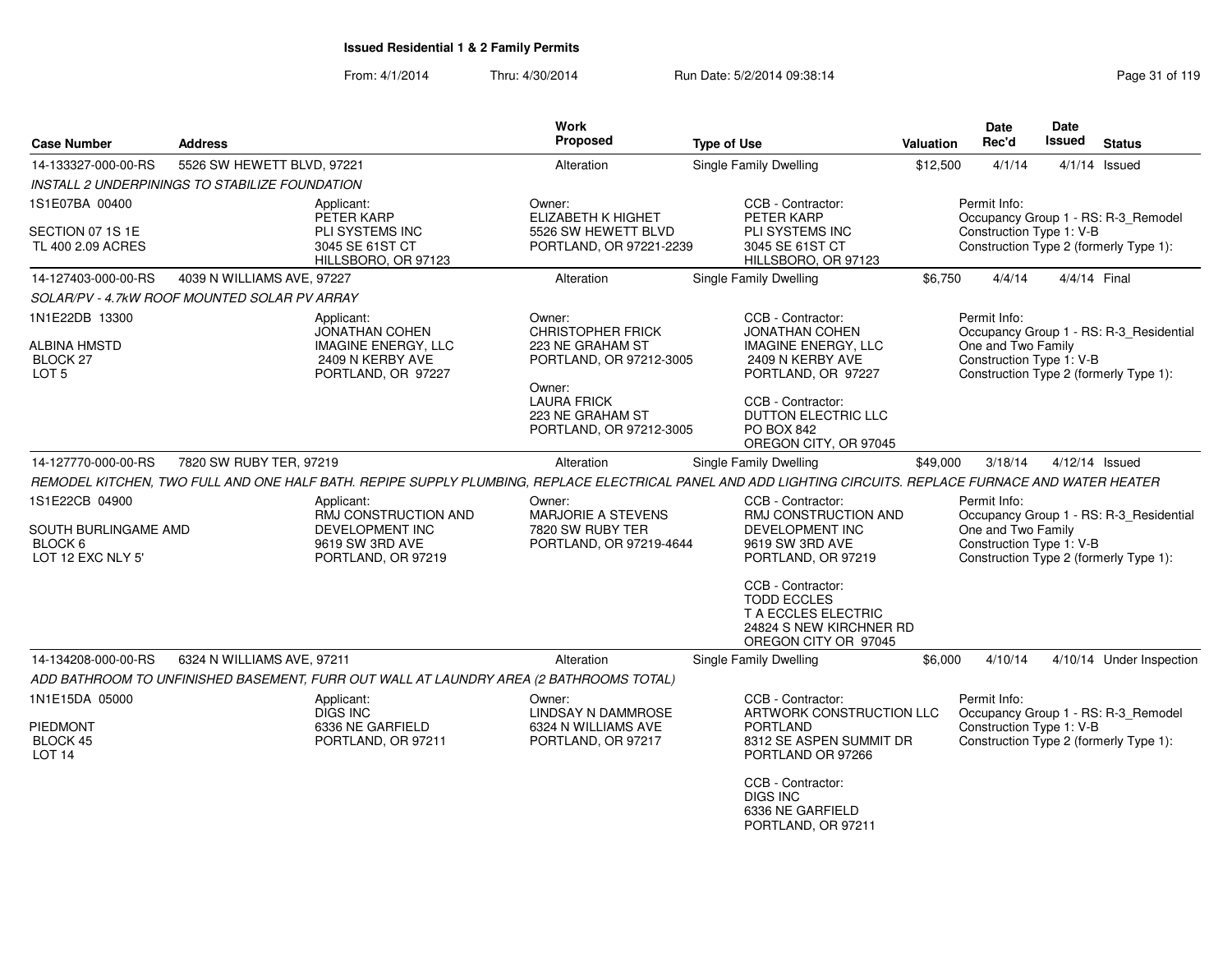| <b>Case Number</b>                                | <b>Address</b>                                                                                                                                                | Work<br>Proposed                                                               | <b>Type of Use</b>                                                                                                              | <b>Valuation</b> | <b>Date</b><br>Rec'd                           | Date<br><b>Issued</b><br><b>Status</b>  |  |
|---------------------------------------------------|---------------------------------------------------------------------------------------------------------------------------------------------------------------|--------------------------------------------------------------------------------|---------------------------------------------------------------------------------------------------------------------------------|------------------|------------------------------------------------|-----------------------------------------|--|
| 14-133795-000-00-RS                               | 515 N RUSSET ST, 97217                                                                                                                                        | Alteration                                                                     | Single Family Dwelling                                                                                                          | \$15,800         | 4/1/14                                         | 4/12/14 Under Inspection                |  |
| <b>MAIN FLOOR BATH AND HALL REMODEL</b>           |                                                                                                                                                               |                                                                                |                                                                                                                                 |                  |                                                |                                         |  |
| 1N1E10DC 11400                                    | Applicant:<br>WM D HERBOTH REMODELLING                                                                                                                        | Owner:<br><b>STEVEN G ROBERTS</b>                                              | CCB - Contractor:<br>WM D HERBOTH REMODELLING                                                                                   |                  | Permit Info:                                   | Occupancy Group 1 - RS: R-3_Residential |  |
| LOVEWOOD<br>BLOCK 11<br>LOT <sub>9</sub>          | INC.<br>6006 NE RODNEY AVE<br>PORTLAND, OR 972112556                                                                                                          | 515 N RUSSET ST<br>PORTLAND, OR 97217<br>Owner:                                | <b>INC</b><br>6006 NE RODNEY AVE<br>PORTLAND, OR 972112556                                                                      |                  | One and Two Family<br>Construction Type 1: V-B | Construction Type 2 (formerly Type 1):  |  |
|                                                   |                                                                                                                                                               | NANETTE Z ROBERTS<br>515 N RUSSET ST<br>PORTLAND, OR 97217                     | CCB - Contractor:<br><b>GREGORY FORT</b><br>PRO DRAIN & ROOTER SERVICE<br>INC<br>3300 NW 185TH AVE., #213<br>PORTLAND, OR 97229 |                  |                                                |                                         |  |
| 14-134228-000-00-RS                               | 10035 NW WILARK AVE, 97231                                                                                                                                    | Alteration                                                                     | Single Family Dwelling                                                                                                          | \$2,000          | 4/2/14                                         | 4/2/14 Final                            |  |
|                                                   | VOLUNTARY SEISMIC RETROFIT, ADD SHEAR WALLS ON NORTH AND EAST WALLS - ALL INTERIOR WORK                                                                       |                                                                                |                                                                                                                                 |                  |                                                |                                         |  |
| 1N1W02CC 05300                                    | Applicant:<br>MICHAEL WIEBER                                                                                                                                  | Owner:<br>DEREK MC CURDY                                                       | CCB - Contractor:<br><b>MICHAEL WIEBER</b>                                                                                      |                  | Permit Info:                                   | Occupancy Group 1 - RS: R-3_Remodel     |  |
| WALDEMERE<br><b>BLOCK 2</b><br>LOT <sub>1</sub>   | ELYSIUM CONSTRUCTION LLC<br>PO BOX 12010<br>PORTLAND OR 97212                                                                                                 | 10035 NW WILARK AVE<br>PORTLAND, OR 97231-1055                                 | ELYSIUM CONSTRUCTION LLC<br>PO BOX 12010<br>PORTLAND OR 97212                                                                   |                  | Construction Type 1: V-B                       | Construction Type 2 (formerly Type 1):  |  |
|                                                   |                                                                                                                                                               | Owner:<br>ROBIN MC CURDY<br>10035 NW WILARK AVE<br>PORTLAND, OR 97231-1055     |                                                                                                                                 |                  |                                                |                                         |  |
| 14-134264-000-00-RS                               | 2548 NE 22ND AVE, 97212                                                                                                                                       | Alteration                                                                     | Single Family Dwelling                                                                                                          | \$120,000        | 4/2/14                                         | $4/4/14$ Issued                         |  |
|                                                   | KITCHEN REMODEL TO INCLUDE REMOVAL OF DOUBLE DOOR/ STAIR AND LANDING AT REAR OF HOUSE - REPLACE WITH WINDOW.  NEW EXTERIOR STAIRS/ PORCH AT NEW DOOR LOCATION |                                                                                |                                                                                                                                 |                  |                                                |                                         |  |
| 1N1E26AD 17200                                    | Applicant:<br><b>LUC JOHNSON</b>                                                                                                                              | Owner:<br><b>MARY WELLS POPE</b>                                               | CCB - Contractor:<br>ORANGE DESIGN INDUSTRIES LL( Occupancy Group 1 - RS: R-3_Residential                                       |                  | Permit Info:                                   |                                         |  |
| <b>IRVINGTON</b><br>BLOCK 10<br>LOT <sub>15</sub> | Orange Design Industries, LLC<br>P.O. Box 42015<br>Portland, OR 97242                                                                                         | 2548 NE 22ND AVE<br>PORTLAND, OR 97212-4814                                    | PO BOX 42015<br>PORTLAND, OR 97242                                                                                              |                  | One and Two Family<br>Construction Type 1: V-B | Construction Type 2 (formerly Type 1):  |  |
| S 1/2 OF LOT 16                                   |                                                                                                                                                               | Owner:<br><b>BRYCE GARTRELL</b><br>2548 NE 22ND AVE<br>PORTLAND, OR 97212-4814 |                                                                                                                                 |                  |                                                |                                         |  |
| 14-134293-000-00-RS                               | 240 NE 151ST AVE, 97230                                                                                                                                       | Alteration                                                                     | Single Family Dwelling                                                                                                          | \$600            | 4/2/14                                         | 4/2/14 Under Inspection                 |  |
|                                                   | REMOVING CHIMNEY AND FIREPLACE AND PORTION OF WALL; NEW HEADER TO SUPPORT LOAD                                                                                |                                                                                |                                                                                                                                 |                  |                                                |                                         |  |
| 1N2E36CA 01000                                    | Applicant:<br><b>FAYE A PORTER</b>                                                                                                                            | Owner:<br><b>BRIAN J JR O'DONNELL</b>                                          |                                                                                                                                 |                  | Permit Info:                                   | Occupancy Group 1 - RS: R-3_Residential |  |
| Inwood<br>LOT <sub>1</sub>                        | 240 NE 151ST AVE<br>PORTLAND, OR 97230-4808                                                                                                                   | 240 NE 151ST AVE<br>PORTLAND, OR 97230-4808                                    |                                                                                                                                 |                  | One and Two Family<br>Construction Type 1: V-B | Construction Type 2 (formerly Type 1):  |  |
|                                                   |                                                                                                                                                               | Owner:<br><b>FAYE A PORTER</b><br>240 NE 151ST AVE<br>PORTLAND, OR 97230-4808  |                                                                                                                                 |                  |                                                |                                         |  |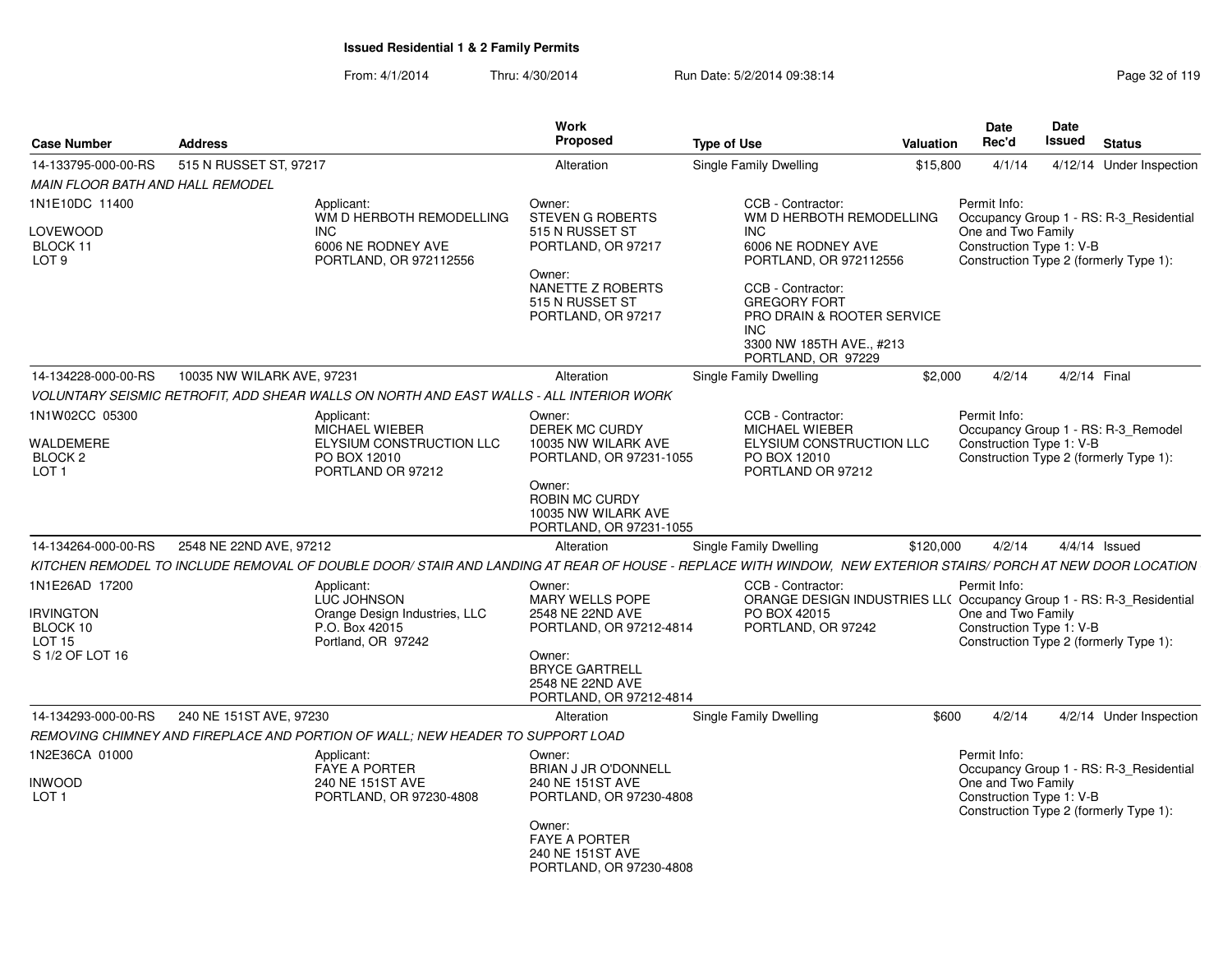| <b>Case Number</b>                                                                                | <b>Address</b>                                  |                                                                                                                                                        | <b>Work</b><br>Proposed                                                                                                                                    | <b>Type of Use</b>                                                                                                                                                      | <b>Valuation</b>                                             | <b>Date</b><br>Rec'd                                           | Date<br><b>Issued</b> | <b>Status</b>                                                                                                             |
|---------------------------------------------------------------------------------------------------|-------------------------------------------------|--------------------------------------------------------------------------------------------------------------------------------------------------------|------------------------------------------------------------------------------------------------------------------------------------------------------------|-------------------------------------------------------------------------------------------------------------------------------------------------------------------------|--------------------------------------------------------------|----------------------------------------------------------------|-----------------------|---------------------------------------------------------------------------------------------------------------------------|
| 14-134328-000-00-RS                                                                               | 2140 SE 112TH AVE                               |                                                                                                                                                        | Alteration                                                                                                                                                 | Single Family Dwelling                                                                                                                                                  | \$3.000                                                      | 4/2/14                                                         | 4/2/14 Final          |                                                                                                                           |
|                                                                                                   |                                                 | REMOVAL OF ATTACHED GARAGE; REMOVE ALL DEBRIS, CAP UTILITIES, NO FILL REQUIRED, DOES NOT INCLUDE TREE REMOVAL. NEW ASPHALT DRIVEWAY; EXISTING CURB CUT |                                                                                                                                                            |                                                                                                                                                                         |                                                              |                                                                |                       |                                                                                                                           |
| 1S2E03DC 14203<br>PARTITION PLAT 2007-88<br>LOT <sub>1</sub>                                      |                                                 | Applicant:<br>PAVEL F TSYMBALYUK<br>2140 SE 112TH AVE<br>PORTLAND, OR 97216                                                                            | Owner:<br>PAVEL F TSYMBALYUK<br>2140 SE 112TH AVE<br>PORTLAND, OR 97216                                                                                    |                                                                                                                                                                         |                                                              | Permit Info:<br>One and Two Family<br>Construction Type 1: V-B |                       | Occupancy Group 1 - RS: R-3_Residential<br>Construction Type 2 (formerly Type 1):                                         |
|                                                                                                   |                                                 |                                                                                                                                                        | Owner:<br>NINA I TSYMBALYUK<br>2140 SE 112TH AVE<br>PORTLAND, OR 97216                                                                                     |                                                                                                                                                                         |                                                              |                                                                |                       |                                                                                                                           |
| 13-224752-REV-02-RS                                                                               | 2226 SW MAIN ST, 97205                          |                                                                                                                                                        | Alteration                                                                                                                                                 | <b>Single Family Dwelling</b>                                                                                                                                           | \$                                                           | 4/2/14                                                         | 4/2/14 Final          |                                                                                                                           |
|                                                                                                   |                                                 | REVISION TO SHOW ELECTICAL PANEL AND WATER HEATER IN STORAGE AREAS ON THIRD FLOOR (FIXTURES ON TRADE PERMITS MODIFIED/PAID                             |                                                                                                                                                            |                                                                                                                                                                         |                                                              |                                                                |                       |                                                                                                                           |
| 1N1E33CD 06200<br>JOHNSONS ADD<br>BLOCK <sub>2</sub><br>W 37.5' OF LOT 10                         |                                                 | Applicant:<br><b>ART PRESTON</b><br>24023 NE SHEA LANE #211<br>TROUTDALE OR 97060                                                                      | Owner:<br><b>SEAN M BRUICH</b><br>2226 SW MAIN ST<br>PORTLAND, OR 97205-1150                                                                               | CCB - Contractor:<br><b>VERITAS REX INC</b><br>BEND, OR 97702                                                                                                           | 827 SE BUSINESS WAY STE A                                    | Permit Info:<br>Construction Type 1: V-B                       |                       | Occupancy Group 1 - RS: R-3_Remodel<br>Construction Type 2 (formerly Type 1):<br>Total Square Footage - Display Only: 400 |
|                                                                                                   |                                                 |                                                                                                                                                        | Owner:<br>LAURENCE N MOORE<br>2226 SW MAIN ST<br>PORTLAND, OR 97205-1150                                                                                   |                                                                                                                                                                         |                                                              |                                                                |                       |                                                                                                                           |
| 14-128892-000-00-RS                                                                               | 4225 SW AGATE LN, 97201                         |                                                                                                                                                        | Alteration                                                                                                                                                 | <b>Single Family Dwelling</b>                                                                                                                                           | \$6,750                                                      | 4/11/14                                                        |                       | 4/11/14 Issued                                                                                                            |
|                                                                                                   | SOLAR INSTALLATION OF 3.3KW PHOTO VOLTAIC ARRAY |                                                                                                                                                        |                                                                                                                                                            |                                                                                                                                                                         |                                                              |                                                                |                       |                                                                                                                           |
| 1S1E09CC 04400<br>COUNCIL CREST PK RPLT<br>WLY 12' OF LOT H EXC PT IN ST<br>LOT I EXC PT IN ST    |                                                 | Applicant:<br><b>GREG KAMPS</b><br>SYNCHRO SOLAR<br>1339 SE 8TH AVE SUITE B<br>PORTLAND, OR 97214                                                      | Owner:<br><b>FRANK K SELKER</b><br>4225 SW AGATE LN<br>PORTLAND, OR 97239<br>Owner:<br><b>CHRISTINE M SELKER</b><br>4225 SW AGATE LN<br>PORTLAND, OR 97239 | CCB - Contractor:<br>SYNCHRO SOLAR, LLC.<br>1111 E BURNSIDE ST, #308<br>PORTLAND, OR 97214                                                                              |                                                              | Permit Info:<br>One and Two Family<br>Construction Type 1: V-B |                       | Occupancy Group 1 - RS: R-3_Residential<br>Construction Type 2 (formerly Type 1):                                         |
| 14-132745-000-00-RS<br><b>KITCHEN REMODEL</b>                                                     | 3155 SW VIEW PL, 97201                          |                                                                                                                                                        | Alteration                                                                                                                                                 | Single Family Dwelling                                                                                                                                                  | \$87,000                                                     | 3/29/14                                                        |                       | 4/14/14 Issued                                                                                                            |
| 1N1E32CD 03300<br><b>ARLINGTON HTS &amp; RPLT</b><br>BLOCK 16<br>N 10' OF LOT 23<br><b>LOT 24</b> |                                                 | Applicant:<br><b>CLIFF BELT</b><br>RC BELT CONSTRUCTION INC<br>1820 N TERRY ST<br>PORTLAND, OR 97217                                                   | Owner:<br>RONALD S BLOOM<br>3155 SW VIEW PL<br>PORTLAND, OR 97205-5861<br>Owner:<br>SANDRA K BLOOM<br>3155 SW VIEW PL<br>PORTLAND, OR 97205-5861           | CCB - Contractor:<br><b>CLIFF BELT</b><br>1820 N TERRY ST<br>PORTLAND, OR 97217<br>CCB - Contractor:<br><b>ELECTRIC LLC</b><br>135 NE 9TH AVE<br>PORTLAND, OREGON 97232 | <b>RC BELT CONSTRUCTION INC</b><br>ABC ELECTRIC dba DUNIGANS | Permit Info:<br>One and Two Family<br>Construction Type 1: V-B |                       | Occupancy Group 1 - RS: R-3_Residential<br>Construction Type 2 (formerly Type 1):                                         |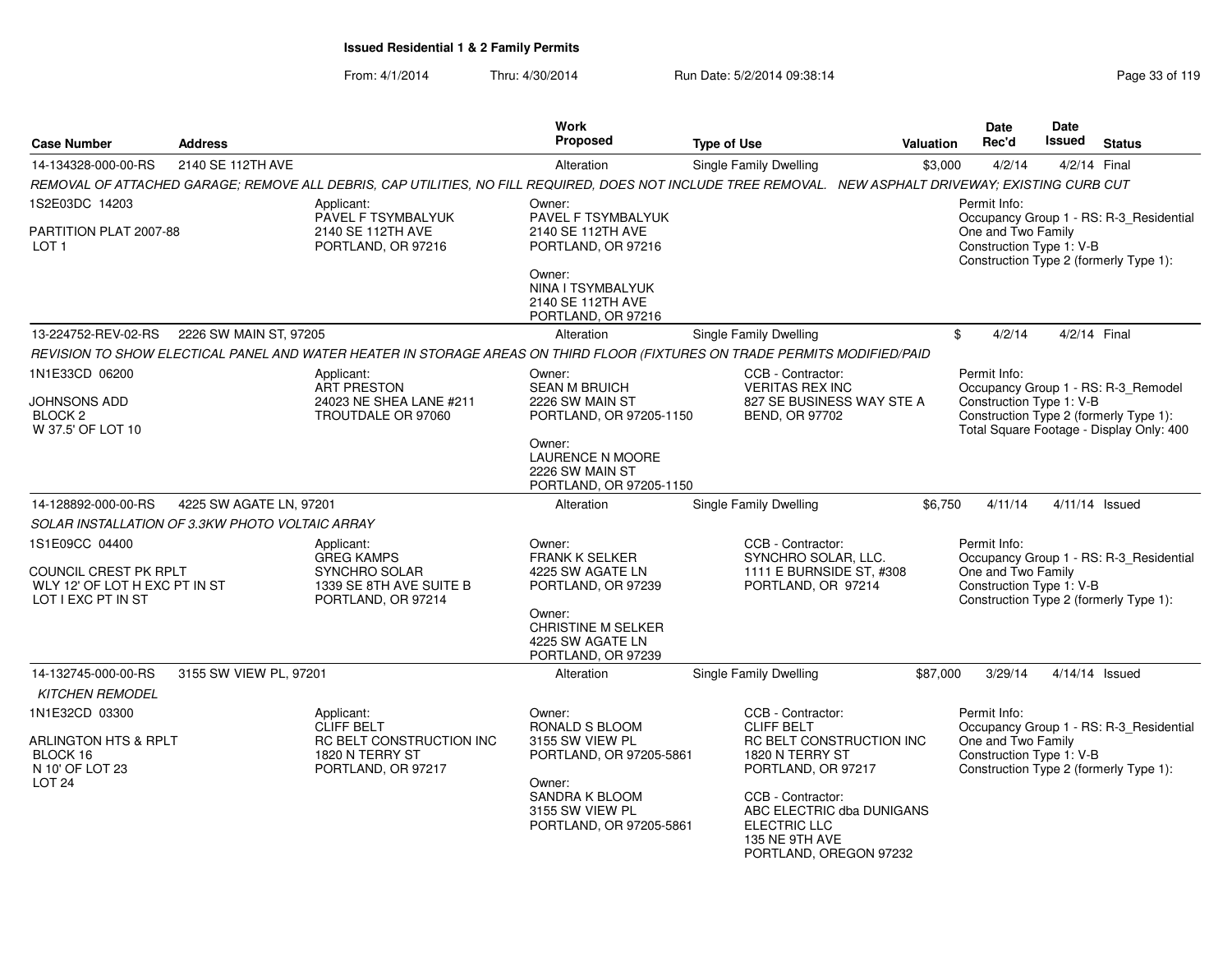From: 4/1/2014Thru: 4/30/2014 **Run Date: 5/2/2014 09:38:14** Page 34 of 119 of 119 of 119 of 119 of 119 of 119 of 119 of 119 of 1

| Page 34 of 119 |  |  |
|----------------|--|--|
|                |  |  |

| <b>Case Number</b>                                                             | <b>Address</b>                          |                                                                                                                                                              | <b>Work</b><br>Proposed                                                                                                                                                       | <b>Type of Use</b>                                                                | <b>Valuation</b> | <b>Date</b><br>Rec'd                                                                                      | <b>Date</b><br><b>Issued</b> | <b>Status</b>                                                                                                             |
|--------------------------------------------------------------------------------|-----------------------------------------|--------------------------------------------------------------------------------------------------------------------------------------------------------------|-------------------------------------------------------------------------------------------------------------------------------------------------------------------------------|-----------------------------------------------------------------------------------|------------------|-----------------------------------------------------------------------------------------------------------|------------------------------|---------------------------------------------------------------------------------------------------------------------------|
| 14-134217-000-00-RS                                                            | 8737 SE 91ST AVE, 97266                 |                                                                                                                                                              | Alteration                                                                                                                                                                    | <b>Single Family Dwelling</b>                                                     | \$4,460          | 4/2/14                                                                                                    |                              | $4/2/14$ Issued                                                                                                           |
| ADD DECK BEHIND GARAGE                                                         |                                         |                                                                                                                                                              |                                                                                                                                                                               |                                                                                   |                  |                                                                                                           |                              |                                                                                                                           |
| 12E28BA03300                                                                   |                                         | Applicant:<br><b>LAWRENCE BURKE</b><br>8737 SE 91ST AVE<br>HAPPY VALLEY, OR 97086                                                                            | Owner:<br><b>SHAWN WHITE</b><br><b>WRS PROPERTIES</b><br>PO BOX 613<br>OREGON CITY, OR 97045<br>Owner:<br><b>LAWRENCE BURKE</b><br>8737 SE 91ST AVE<br>HAPPY VALLEY, OR 97086 |                                                                                   |                  | Permit Info:<br>Occupancy Group 1 - RS: U_Decks,<br>Patios, Porches, Carports<br>Construction Type 1: V-B |                              | Construction Type 2 (formerly Type 1):<br>Total Square Footage - Display Only: 210                                        |
| 14-132481-000-00-RS                                                            | 1532 SW WESTWOOD CT, 97201              |                                                                                                                                                              | Alteration                                                                                                                                                                    | <b>Single Family Dwelling</b>                                                     | \$20,000         | 4/1/14                                                                                                    |                              | $4/1/14$ Issued                                                                                                           |
|                                                                                |                                         | CONVERT BASEMENT TO LIVING SPACE, (SPACE WAS PREVIOUSLY FINISHED WITHOUT PERMIT) REMOVE WALL TO ENLARGE MASTER BEDRROM, FURR OUT WALL AND REPLACE WINDOW, CI |                                                                                                                                                                               |                                                                                   |                  |                                                                                                           |                              |                                                                                                                           |
| 1S1E16CA 02900<br><b>DEL-MAR HTS</b><br>LOT <sub>3</sub>                       |                                         | Applicant:<br>NATHAN DEMAREST<br>1532 SW WESTWOOD CT<br>PORTLAND, OR 97239-2732                                                                              | Owner:<br>THE DEMAREST REVOCABLE<br>1532 SW WESTWOOD CT<br>PORTLAND, OR 97239-2732                                                                                            |                                                                                   |                  | Permit Info:<br>Construction Type 1: V-B                                                                  |                              | Occupancy Group 1 - RS: R-3_Remodel<br>Construction Type 2 (formerly Type 1):<br>Total Square Footage - Display Only: 943 |
|                                                                                |                                         |                                                                                                                                                              | Owner:<br><b>LIVING TRUST</b><br>1532 SW WESTWOOD CT<br>PORTLAND, OR 97239-2732                                                                                               |                                                                                   |                  |                                                                                                           |                              |                                                                                                                           |
| 14-133384-000-00-RS                                                            | 2724 SW OLD ORCHARD RD, 97201           |                                                                                                                                                              | Alteration                                                                                                                                                                    | <b>Single Family Dwelling</b>                                                     | \$9,500          | 4/8/14                                                                                                    | 4/8/14 Final                 |                                                                                                                           |
|                                                                                | FOUNDATION REPAIR AT SE CORNER OF HOUSE |                                                                                                                                                              |                                                                                                                                                                               |                                                                                   |                  |                                                                                                           |                              |                                                                                                                           |
| 1S1E08AA 13900<br>OLD ORCHARD RD ADD<br>BLOCK <sub>1</sub><br>LOT <sub>5</sub> |                                         | Applicant:<br>RAMJACK OF OREGON<br>PO BOX 11701<br>EUGENE, OR 97440                                                                                          | Owner:<br>THOMAS E GROVES<br>20630 HARPER RD<br><b>BEND, OR 97701</b>                                                                                                         | CCB - Contractor:<br><b>RAMJACK OF OREGON</b><br>PO BOX 11701<br>EUGENE, OR 97440 |                  | Permit Info:<br>Construction Type 1: V-B                                                                  |                              | Occupancy Group 1 - RS: R-3_Remodel<br>Construction Type 2 (formerly Type 1):                                             |
|                                                                                |                                         |                                                                                                                                                              | Owner:<br><b>LAURIE M GROVES</b><br>20630 HARPER RD<br><b>BEND, OR 97701</b>                                                                                                  |                                                                                   |                  |                                                                                                           |                              |                                                                                                                           |
| 14-133515-000-00-RS                                                            | 3943 N OVERLOOK BLVD, 97227             |                                                                                                                                                              | Alteration                                                                                                                                                                    | <b>Single Family Dwelling</b>                                                     | \$58,233         | 4/4/14                                                                                                    | 4/4/14 Final                 |                                                                                                                           |
|                                                                                |                                         | LEGALIZE CONVERSION OF ATTIC TO LIVING SPACE, INCLUDES 2 NEW BEDROOMS AND BATHROOM (3 BATHROOMS TOTAL)                                                       |                                                                                                                                                                               |                                                                                   |                  |                                                                                                           |                              |                                                                                                                           |
| 1N1E21DD 04200                                                                 |                                         | Applicant:<br><b>CRAIG LANGLEY</b>                                                                                                                           | Owner:<br><b>VICTORIA E QUANSTROM</b>                                                                                                                                         |                                                                                   |                  | Permit Info:                                                                                              |                              | Occupancy Group 1 - RS: R-3_Residential                                                                                   |
| <b>OVERLOOK</b><br><b>BLOCK C</b><br><b>LOT 15</b>                             |                                         | 11335 SW LYNNRIDGE AVE<br>PORTLAND, OR 97626                                                                                                                 | 14404 SE WEBSTER RD #229<br>MILWAUKIE, OR 97267-1971                                                                                                                          |                                                                                   |                  | One and Two Family<br>Construction Type 1: V-B                                                            |                              | Construction Type 2 (formerly Type 1):<br>Total Square Footage - Display Only: 528                                        |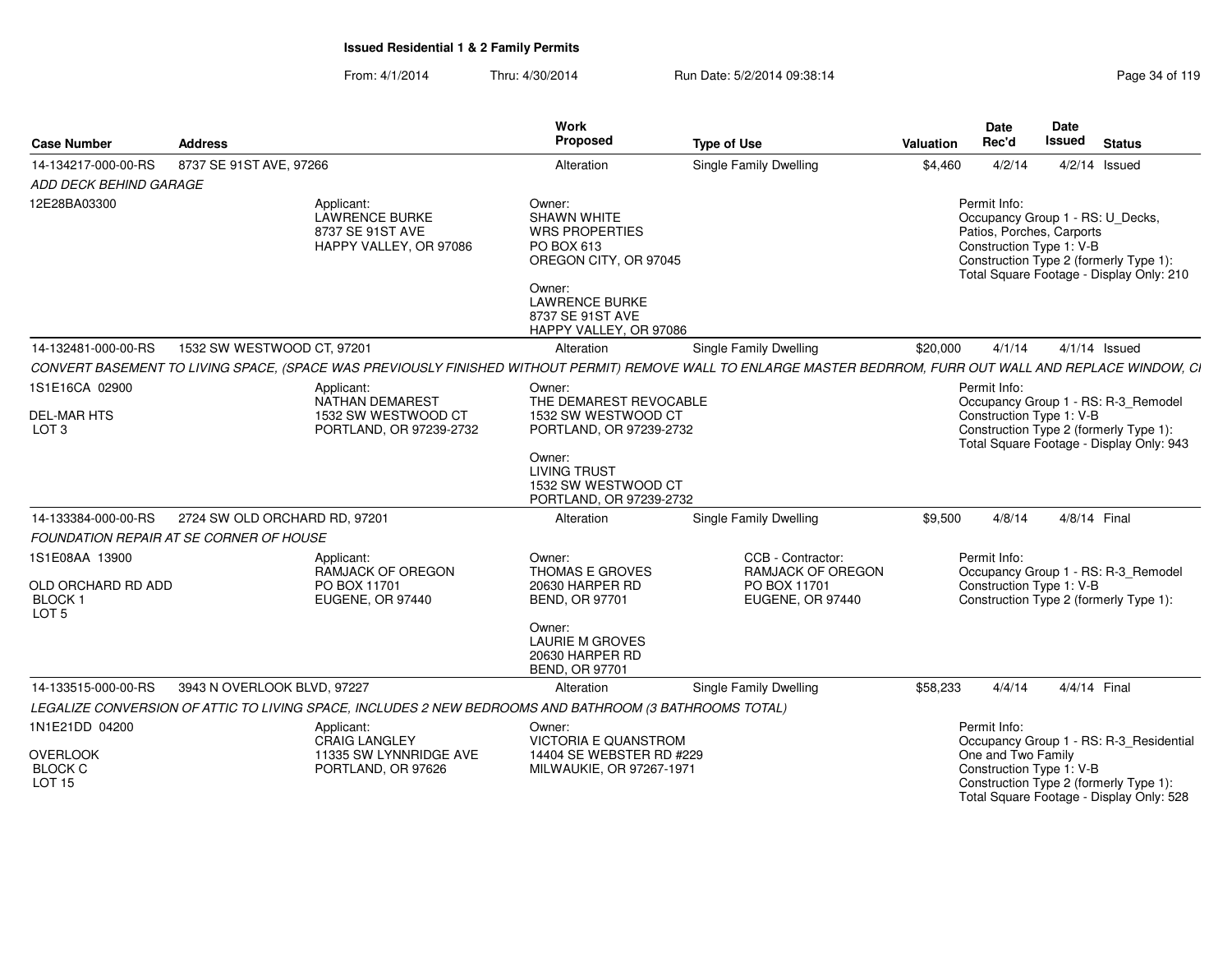| <b>Case Number</b>                                      | <b>Address</b>                                                                                                                                             | <b>Work</b><br>Proposed                                                                                    | <b>Type of Use</b>                                                                                                         | Valuation | Date<br>Rec'd                                                  | Date<br><b>Issued</b> | <b>Status</b>                                                                     |  |
|---------------------------------------------------------|------------------------------------------------------------------------------------------------------------------------------------------------------------|------------------------------------------------------------------------------------------------------------|----------------------------------------------------------------------------------------------------------------------------|-----------|----------------------------------------------------------------|-----------------------|-----------------------------------------------------------------------------------|--|
| 14-128996-000-00-RS                                     | 4303 SE KNAPP ST, 97206                                                                                                                                    | Alteration                                                                                                 | <b>Single Family Dwelling</b>                                                                                              | \$55,000  | 3/20/14                                                        |                       | 4/4/14 Under Inspection                                                           |  |
|                                                         | NEW KITCHEN TO FRAMING. REMODEL EXISTING BATH. NEW 1/2 BATH. NEW LAUNDRY ON MAIN FLOOR.                                                                    |                                                                                                            | INTERIOR REMODEL WIDEN SOME DOORS, RECONFIGURE WALLS. ELE, MECH, PLUME                                                     |           |                                                                |                       |                                                                                   |  |
| 1S2E19BC 09300<br><b>DOVER</b><br>BLOCK 17<br>LOT 28-30 | Applicant:<br>SAM YODER INC<br>1021 NE 33RD AVE<br>PORTLAND, OR 97232                                                                                      | Owner:<br>THOMAS G FLORA<br>6624 SE 36TH AVE<br>PORTLAND, OR 97202-8228<br>Owner:<br><b>LESLIE W FLORA</b> | CCB - Contractor:<br>ALL PRO ELECTRIC INC<br>6327 SW CAPITOL HWY SUITE C<br>#280<br>PORTLAND OR 97239<br>CCB - Contractor: |           | Permit Info:<br>One and Two Family<br>Construction Type 1: V-B |                       | Occupancy Group 1 - RS: R-3_Residential<br>Construction Type 2 (formerly Type 1): |  |
|                                                         |                                                                                                                                                            | 6624 SE 36TH AVE<br>PORTLAND, OR 97202-8228                                                                | SAM YODER INC<br>1021 NE 33RD AVE<br>PORTLAND, OR 97232                                                                    |           |                                                                |                       |                                                                                   |  |
| 14-134279-000-00-RS                                     | 3836 SW CALDEW ST, 97219                                                                                                                                   | Alteration                                                                                                 | Single Family Dwelling                                                                                                     | \$40,000  | 4/30/14                                                        |                       | 4/30/14 Under Inspection                                                          |  |
|                                                         | REMODEL TO INCLUDE MOVING ONE DOOR OPENING IN MASTER BEDROOM FOR NEW CABINETRY: REMOVING RAILING FOR NEW WALL IN LIVING ROOM: ENLARGE WINDOWS AND DOOR OPE |                                                                                                            |                                                                                                                            |           |                                                                |                       |                                                                                   |  |
| 1S1E20BD 06500                                          | Applicant:<br>PATTI BUSERHILL                                                                                                                              | Owner:<br><b>CHRISTOPHER J BERGER</b>                                                                      | CCB - Contractor:<br><b>VALIANT CONSTRUCTION INC</b>                                                                       |           | Permit Info:                                                   |                       | Occupancy Group 1 - RS: R-3_Residential                                           |  |
| SECTION 20 1S 1E<br>TL 6500 0.34 ACRES                  | 2613 SW HAMILTON CT<br>PORTLAND OR 97239                                                                                                                   | 3836 SW CALDEW ST<br>PORTLAND, OR 97219-1527<br>Owner:                                                     | 6107 SE MURRAY BLVD #243<br>BEAVERTON, OR 97008                                                                            |           | One and Two Family<br>Construction Type 1: V-B                 |                       | Construction Type 2 (formerly Type 1):                                            |  |
|                                                         |                                                                                                                                                            | <b>ROBIN BERGER</b><br>3836 SW CALDEW ST<br>PORTLAND, OR 97219-1527                                        |                                                                                                                            |           |                                                                |                       |                                                                                   |  |
|                                                         |                                                                                                                                                            | Owner:<br><b>TERRY ANN ROGERS</b><br>3836 SW CALDEW ST<br>PORTLAND, OR 97219-1527                          |                                                                                                                            |           |                                                                |                       |                                                                                   |  |
| 14-129215-000-00-RS                                     | 2615 NE 22ND AVE, 97212                                                                                                                                    | Alteration                                                                                                 | <b>Single Family Dwelling</b>                                                                                              | \$1,500   | 4/30/14                                                        |                       | 4/30/14 Issued                                                                    |  |
| <b>VOLUNTARY SEISMIC STRENGTHENING</b>                  |                                                                                                                                                            |                                                                                                            |                                                                                                                            |           |                                                                |                       |                                                                                   |  |
| 1N1E26AD 17800                                          | Applicant:<br>MIKE ROSE CONTRACTING LLC                                                                                                                    | Owner:<br><b>MATTHEW KOEHLER</b>                                                                           | CCB - Contractor:<br>MIKE ROSE CONTRACTING LLC                                                                             |           | Permit Info:                                                   |                       | Occupancy Group 1 - RS: R-3_Residential                                           |  |
| <b>IRVINGTON</b><br>BLOCK 19<br>S 2' OF LOT 3           | 3543 SE FRANKLIN ST<br>PORTLAND, OR 97202                                                                                                                  | 2615 NE 22ND AVE<br>PORTLAND, OR 97212                                                                     | 3543 SE FRANKLIN ST<br>PORTLAND, OR 97202                                                                                  |           | One and Two Family<br>Construction Type 1: V-B                 |                       | Construction Type 2 (formerly Type 1):                                            |  |
| LOT <sub>4</sub>                                        |                                                                                                                                                            | Owner:<br><b>ELOISE G KOEHLER</b><br>2615 NE 22ND AVE<br>PORTLAND, OR 97212                                |                                                                                                                            |           |                                                                |                       |                                                                                   |  |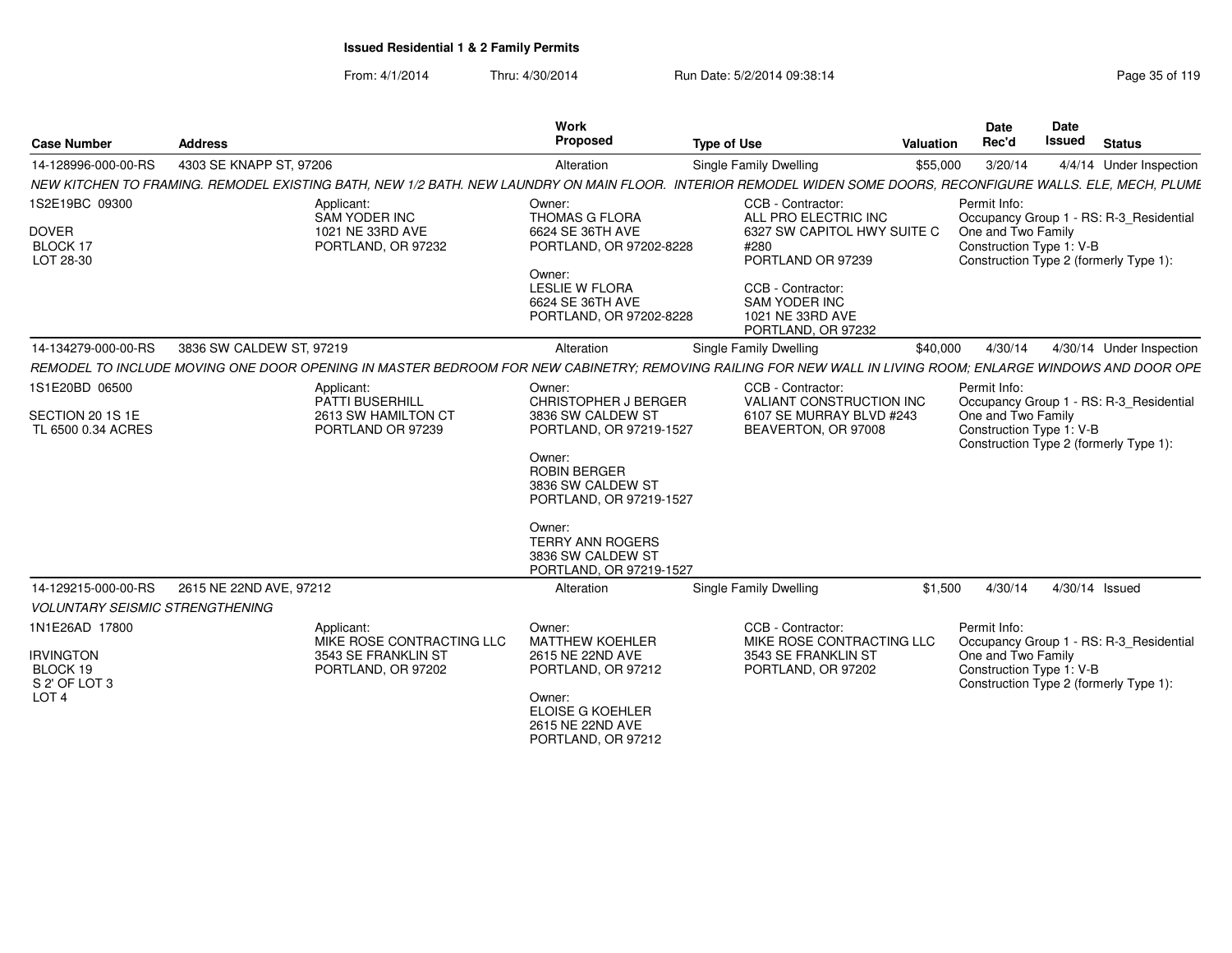| <b>Case Number</b>                                                       | <b>Address</b>                                                                                            |                                                                                                                                                                 | <b>Work</b><br><b>Proposed</b>                                                                                                             | <b>Type of Use</b>                                                                                                                                                                                                                                                               | Valuation | <b>Date</b><br>Rec'd                                           | Date<br>Issued | <b>Status</b>                                                                     |
|--------------------------------------------------------------------------|-----------------------------------------------------------------------------------------------------------|-----------------------------------------------------------------------------------------------------------------------------------------------------------------|--------------------------------------------------------------------------------------------------------------------------------------------|----------------------------------------------------------------------------------------------------------------------------------------------------------------------------------------------------------------------------------------------------------------------------------|-----------|----------------------------------------------------------------|----------------|-----------------------------------------------------------------------------------|
| 14-129841-000-00-RS                                                      | 6115 SW DOLPH DR, 97219                                                                                   |                                                                                                                                                                 | Alteration                                                                                                                                 | <b>Single Family Dwelling</b>                                                                                                                                                                                                                                                    | \$55,000  | 3/21/14                                                        |                | 4/18/14 Under Inspection                                                          |
|                                                                          |                                                                                                           | REMODEL EXISTING KITHEN AND LAUNDRY ROOM. CHANGE WINDOW TO FRENCH DOOR AT REAR ELEVATION USING EXISTING HEADER. CREATE VAULTED KITCHEN IN KITCHEN.              |                                                                                                                                            |                                                                                                                                                                                                                                                                                  |           |                                                                |                |                                                                                   |
| 1S1E30BB 01000<br>ASH CREEK WOODS<br>BLOCK 4<br>LOT <sub>2</sub>         |                                                                                                           | Applicant:<br><b>JOE MOONEY</b><br>MOONEY CONSTRUCTION AND<br><b>DEVELOPMENT LLC</b><br>3439 NE SANDY BLVD<br>PORTLAND OR 97232                                 | Owner:<br>JONATHON BRADLEY<br>PO BOX 80911<br>PORTLAND, OR 97280<br>Owner:<br><b>KELLEY MITCHELL</b><br>PO BOX 80911<br>PORTLAND, OR 97280 | CCB - Contractor:<br>COHO ELECTRIC<br>PO BOX 40<br>WILSONVILLE OR 97070<br>CCB - Contractor:<br><b>JOE MOONEY</b><br>MOONEY CONSTRUCTION AND<br>DEVELOPMENT LLC<br>3439 NE SANDY BLVD<br>PORTLAND OR 97232<br>CCB - Contractor:<br>CLEAN ENERGY COMFORT INC<br>7287 BROOKLAKE RD |           | Permit Info:<br>One and Two Family<br>Construction Type 1: V-B |                | Occupancy Group 1 - RS: R-3 Residential<br>Construction Type 2 (formerly Type 1): |
| 14-130321-000-00-RS                                                      | 3842 SE 41ST AVE                                                                                          |                                                                                                                                                                 | Alteration                                                                                                                                 | SALEM OR 97305<br><b>Single Family Dwelling</b>                                                                                                                                                                                                                                  | \$6,750   | 4/3/14                                                         |                | 4/3/14 Final                                                                      |
|                                                                          | SOLAR/PV - 5kW SOLAR ROOF MOUNTED PV SYSTEM                                                               |                                                                                                                                                                 |                                                                                                                                            |                                                                                                                                                                                                                                                                                  |           |                                                                |                |                                                                                   |
| 1S2E07CB 10901<br><b>NAPLES HTS</b><br><b>BLOCK1</b><br>LOT <sub>8</sub> | Applicant:<br><b>MELISSA BENTLEY</b><br>SOLAR CITY CORPORATION<br>6132 NE 112TH AVE<br>PORTLAND, OR 97220 |                                                                                                                                                                 | Owner:<br>NATHAN D SHIPMAN<br>3842 SE 41ST AVE<br>PORTLAND, OR 97202<br>Owner:<br><b>CURTIS E SEMANA</b>                                   | CCB - Contractor:<br>SOLARCITY CORPORATION<br>6132 NE 112th AVE<br>PORTLAND, OR 97220                                                                                                                                                                                            |           | Permit Info:<br>One and Two Family<br>Construction Type 1: V-B |                | Occupancy Group 1 - RS: R-3 Residential<br>Construction Type 2 (formerly Type 1): |
|                                                                          |                                                                                                           |                                                                                                                                                                 | 3842 SE 41ST AVE<br>PORTLAND, OR 97202                                                                                                     |                                                                                                                                                                                                                                                                                  |           |                                                                |                |                                                                                   |
| 14-133636-000-00-RS                                                      | 12555 SW EDGECLIFF RD                                                                                     |                                                                                                                                                                 | Alteration                                                                                                                                 | Single Family Dwelling                                                                                                                                                                                                                                                           | \$75,000  | 4/1/14                                                         |                | 4/9/14 Under Inspection                                                           |
|                                                                          |                                                                                                           | KITCHEN REMODEL TO INCLUDE REMOVAL OF CHIMNEY & PATCH ROOF. REMOVE INTERIOR WALLS AND STEEL BEAM IN KITCHEN, NEW BEAMS, COLUMN AND FOOTING. NEW BATH IN EXISTIN |                                                                                                                                            |                                                                                                                                                                                                                                                                                  |           |                                                                |                |                                                                                   |
| 1S1E35CC 00600<br><b>DUNTHORPE</b><br><b>BLOCK 104 TL 600</b>            |                                                                                                           | Applicant:<br>Don Young<br>DON YOUNG & ASSOCIATES, INC. 509 HATHAWAY RD<br>P.O. BOX 10857<br>Portland, OR 97296                                                 | Owner:<br>GEORGE T VAN HOOMISSEN<br>VANCOUVER, WA 98661<br>Owner:<br>CARLA A VAN HOOMISSEN<br>509 HATHAWAY RD<br>VANCOUVER, WA 98661       | CCB - Contractor:<br>AIR PRO HEATING & AIR<br><b>CONDITIONING</b><br>7405 SE POWELL BLVD<br>PORTLAND, OR 97206-2451                                                                                                                                                              |           | Permit Info:<br>One and Two Family<br>Construction Type 1: V-B |                | Occupancy Group 1 - RS: R-3_Residential<br>Construction Type 2 (formerly Type 1): |
| 14-133600-000-00-RS                                                      | 9460 N TYLER AVE, 97203                                                                                   |                                                                                                                                                                 | Alteration                                                                                                                                 | Single Family Dwelling                                                                                                                                                                                                                                                           | \$21,000  | 4/1/14                                                         |                | 4/1/14 Under Inspection                                                           |
|                                                                          |                                                                                                           | CONVERT PORTION OF BASEMENT TO BEDROOM AND BATHROOM; INCREASE SIZE OF INTERIOR OPENING AND REMOVE CHIMNEY FOR KITCHEN REMODEL - TRADES PERMITS TO BE OBTAIN.    |                                                                                                                                            |                                                                                                                                                                                                                                                                                  |           |                                                                |                |                                                                                   |
| 1N1E06CC 06400<br>POINT VIEW                                             |                                                                                                           | Applicant:<br><b>TODD SEXTON</b><br>S3 DESIGN BUILD, LLC                                                                                                        | Owner:<br>JET INVESTMENTS LLC<br>9460 N TYLER AVE                                                                                          | CCB - Contractor:<br>S3 DESIGN BUILD LLC<br>13527 SW ASHBURY LN                                                                                                                                                                                                                  |           | Permit Info:<br>One and Two Family                             |                | Occupancy Group 1 - RS: R-3_Residential                                           |
| BLOCK 24<br>LOT 5-7                                                      |                                                                                                           | 13527 SW ASHBURY LN<br><b>TIGARD, OR 97223</b>                                                                                                                  | PORTLAND, OR 97203                                                                                                                         | <b>TIGARD, OR 97223</b>                                                                                                                                                                                                                                                          |           | Construction Type 1: V-B                                       |                | Construction Type 2 (formerly Type 1):                                            |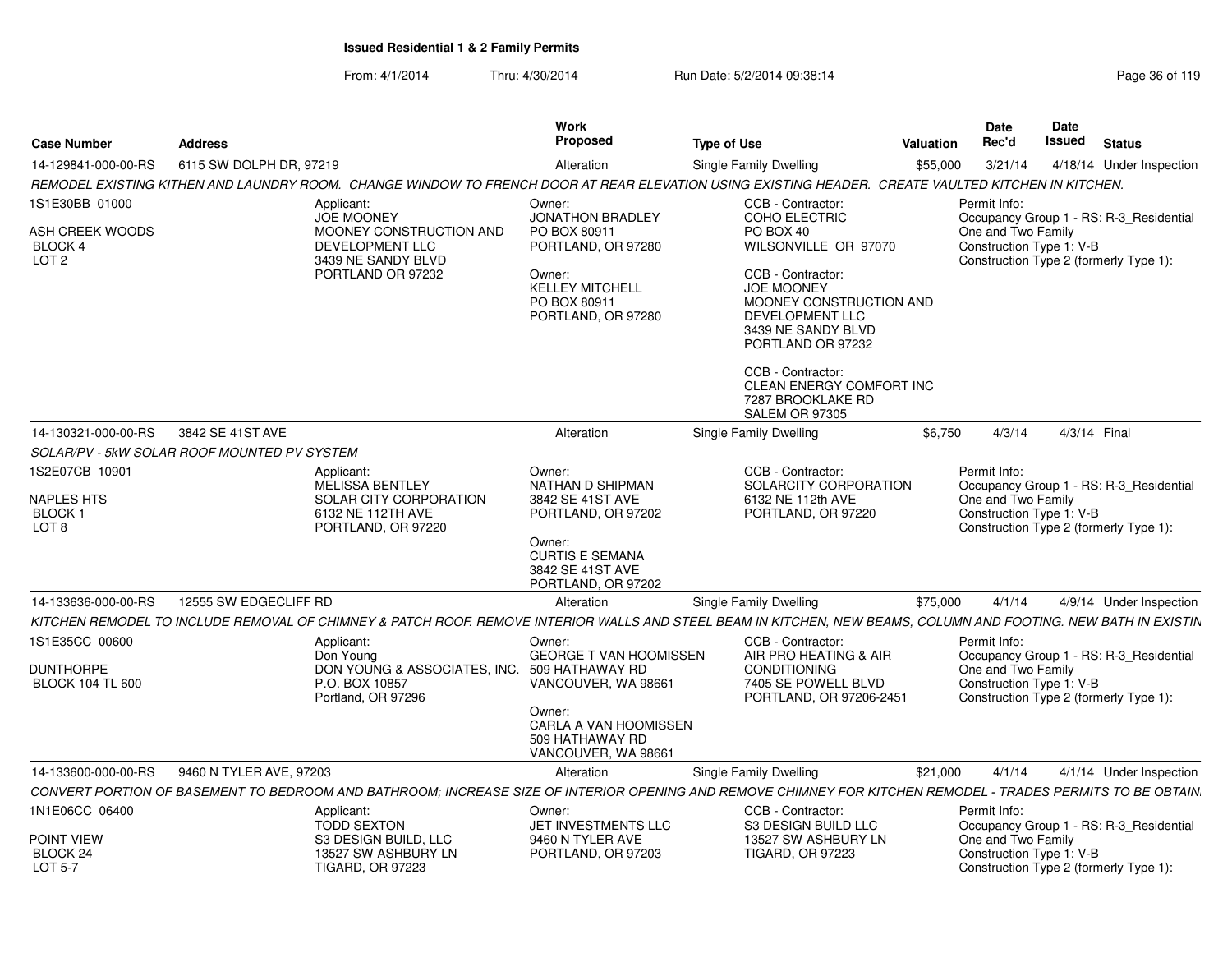| <b>Case Number</b>                               | <b>Address</b>                     |                                                                                                                                                               | Work<br><b>Proposed</b>                                                                    | <b>Type of Use</b>                                                                      | Valuation                         | <b>Date</b><br>Rec'd                                                        | <b>Date</b><br>Issued | <b>Status</b>                                                                                                             |
|--------------------------------------------------|------------------------------------|---------------------------------------------------------------------------------------------------------------------------------------------------------------|--------------------------------------------------------------------------------------------|-----------------------------------------------------------------------------------------|-----------------------------------|-----------------------------------------------------------------------------|-----------------------|---------------------------------------------------------------------------------------------------------------------------|
| 14-131132-000-00-RS                              | 3829 NE FLANDERS ST, 97232         |                                                                                                                                                               | Alteration                                                                                 | Single Family Dwelling                                                                  | \$10,000                          | 3/26/14                                                                     | 4/16/14 Final         |                                                                                                                           |
|                                                  |                                    | REPLACE REAR FAMILY ROOM WINDOW WITH NEW HEADER. WIRE NEW ENTERTAINMENT CENTER, FRAME IN ALCOVE FOR EQUIPMENT CLOSET                                          |                                                                                            |                                                                                         |                                   |                                                                             |                       |                                                                                                                           |
| 1N1E36DA 19400<br>LAURELHURST                    |                                    | Applicant:<br><b>BRYAN SCHMITZ</b><br><b>BSC GENERAL CONTRACTORS IN 3829 NE FLANDERS ST</b>                                                                   | Owner:<br><b>GRAEME P WILSON</b>                                                           | CCB - Contractor:<br><b>SAM HARDING INC</b><br>23833 NE GLISAN                          |                                   | Permit Info:<br>One and Two Family                                          |                       | Occupancy Group 1 - RS: R-3 Residential                                                                                   |
| BLOCK 68<br><b>LOT 14</b>                        |                                    | 3836 NE SKIDMORE ST<br>PORTLAND, OR 972118252                                                                                                                 | PORTLAND, OR 97232-3319<br>Owner:                                                          | CCB - Contractor:                                                                       | WOOD VILLAGE, OR 97060-2942       | Construction Type 1: V-B                                                    |                       | Construction Type 2 (formerly Type 1):                                                                                    |
|                                                  |                                    |                                                                                                                                                               | <b>LAURA F WILSON</b><br>3829 NE FLANDERS ST<br>PORTLAND, OR 97232-3319                    | <b>BRIAN SCHMITZ</b><br>3836 NE SKIDMORE ST<br>PORTLAND, OR 972118252                   | <b>BSC GENERAL CONTRACTORS IN</b> |                                                                             |                       |                                                                                                                           |
| 14-132319-000-00-RS                              | 2209 SE BYBEE BLVD - Unit B, 97202 |                                                                                                                                                               | Alteration                                                                                 | <b>Single Family Dwelling</b>                                                           | \$30,000                          | 4/10/14                                                                     | 4/10/14 Issued        |                                                                                                                           |
|                                                  |                                    | LEGALIZE ADU IN BASEMENT WITH NEW BEDROOM. KITCHEN. AND BATHROOM: CONVERTING DINING ROOM TO BEDROOM ON MAIN FLOOR: CONVERTING UNFINISHED STORAGE AREA TO BA   |                                                                                            |                                                                                         |                                   |                                                                             |                       |                                                                                                                           |
| 1S1E23AA 00400                                   |                                    | Applicant:<br>MIKE MONTGOMERY<br>SIMPL HOME DESIGNS<br>5531 SW BUDDINGTON ST<br>PORTLAND OR 97219                                                             | Owner:<br><b>ALICE LIM</b><br>3255 NW YEON ST<br>PORTLAND, OR 97210                        | CCB - Contractor<br>MING FA SUPPLIES INC<br>2425 SE 8TH AVE STE B<br>PORTLAND, OR 97214 |                                   | Permit Info:<br>Construction Type 1: V-B<br>Number of New Dwelling Units: 1 |                       | Occupancy Group 1 - RS: R-3_Remodel<br>Construction Type 2 (formerly Type 1):<br>Total Square Footage - Display Only: 660 |
| 14-130503-000-00-RS                              | 1735 SE 21ST AVE, 97214            |                                                                                                                                                               | Alteration                                                                                 | Single Family Dwelling                                                                  | \$30,000                          | 4/1/14                                                                      |                       | 4/1/14 Under Inspection                                                                                                   |
|                                                  |                                    | DORMER ADDITION TO REAR OF HOUSE. NEW BEDROOM AND 2 BATHROOMS ON 2ND FLOOR: WIDEN STAIRS ON MAIN FLOOR: CONVERT BASEMENT TO LIVING SPACE BEDROOM. BATH. AND L |                                                                                            |                                                                                         |                                   |                                                                             |                       |                                                                                                                           |
| 1S1E02DA 07700                                   |                                    | Applicant:                                                                                                                                                    | Owner:                                                                                     |                                                                                         |                                   | Permit Info:                                                                |                       |                                                                                                                           |
|                                                  |                                    | <b>KURT LEE</b>                                                                                                                                               | MICHAEL E SPINA                                                                            |                                                                                         |                                   |                                                                             |                       | Occupancy Group 1 - RS: R-3 Residential                                                                                   |
| <b>COLONIAL HTS</b><br>BLOCK 8<br>LOT 13         |                                    |                                                                                                                                                               | 1537 SE 51ST AVE<br>PORTLAND, OR 97215                                                     |                                                                                         |                                   | One and Two Family<br>Construction Type 1: V-B                              |                       | Construction Type 2 (formerly Type 1):                                                                                    |
| 14-129591-000-00-RS                              | 11175 SW RIVERWOOD RD              |                                                                                                                                                               | Alteration                                                                                 | Single Family Dwelling                                                                  | \$10,000                          | 4/7/14                                                                      |                       | 4/7/14 Under Inspection                                                                                                   |
|                                                  |                                    | 2ND FLOOR REMODEL MASTER BEDROOM AND BATHROOM, REMOVE BEARING WALL, ADD SUPPORT / TRADE PERMITS WILL BE SEPARATE                                              |                                                                                            |                                                                                         |                                   |                                                                             |                       |                                                                                                                           |
| 1S1E35BA 01600                                   |                                    | Applicant:<br><b>MATT PETERSEN</b>                                                                                                                            | Owner:<br>PETER D NICKERSON                                                                | CCB - Contractor:<br><b>MATT PETERSEN</b>                                               |                                   | Permit Info:                                                                |                       | Occupancy Group 1 - RS: R-3_Residential                                                                                   |
| ABERNETHY HTS<br>LOT 1&2 TL 1600                 |                                    | 1333 SW BARROW LANE<br>PORTLAND, OR 97221                                                                                                                     | 11175 SW RIVERWOOD RD<br>PORTLAND, OR 97219-8443                                           | 1333 SW BARROW LANE<br>PORTLAND, OR 97221                                               |                                   | One and Two Family<br>Construction Type 1: V-B                              |                       | Construction Type 2 (formerly Type 1):                                                                                    |
|                                                  |                                    |                                                                                                                                                               | Owner:<br><b>CHRISTINE A NICKERSON</b><br>11175 SW RIVERWOOD RD<br>PORTLAND, OR 97219-8443 |                                                                                         |                                   |                                                                             |                       |                                                                                                                           |
| 14-133452-000-00-RS                              | 3178 SW FAIRMOUNT BLVD, 97201      |                                                                                                                                                               | Alteration                                                                                 | Single Family Dwelling                                                                  | \$1.635                           | 4/2/14                                                                      | 4/2/14 Final          |                                                                                                                           |
|                                                  |                                    | REPAIR EXISTING ROOF BEAM DAMAGE CAUSED BY DRY ROT. LOCATED NORTH SIDE AT BACK OF HOUSE.                                                                      |                                                                                            |                                                                                         |                                   |                                                                             |                       |                                                                                                                           |
| 1S1E16BB 00900                                   |                                    | Applicant:<br>ECKELMAN CONSTRUCTION INC                                                                                                                       | Owner:<br>LEE F KILBOURN                                                                   | CCB - Contractor:                                                                       | ECKELMAN CONSTRUCTION INC         | Permit Info:                                                                |                       | Occupancy Group 1 - RS: R-3 Remodel                                                                                       |
| SLAVINS ADD & PLAT 2<br>BLOCK 14<br>LOT 7 TL 900 |                                    | 4529 SE 67TH AVE<br>PORTLAND, OR 97206                                                                                                                        | PO BOX 30821<br>PORTLAND, OR 97294                                                         | 4529 SE 67TH AVE<br>PORTLAND, OR 97206                                                  |                                   | Construction Type 1: V-B                                                    |                       | Construction Type 2 (formerly Type 1):                                                                                    |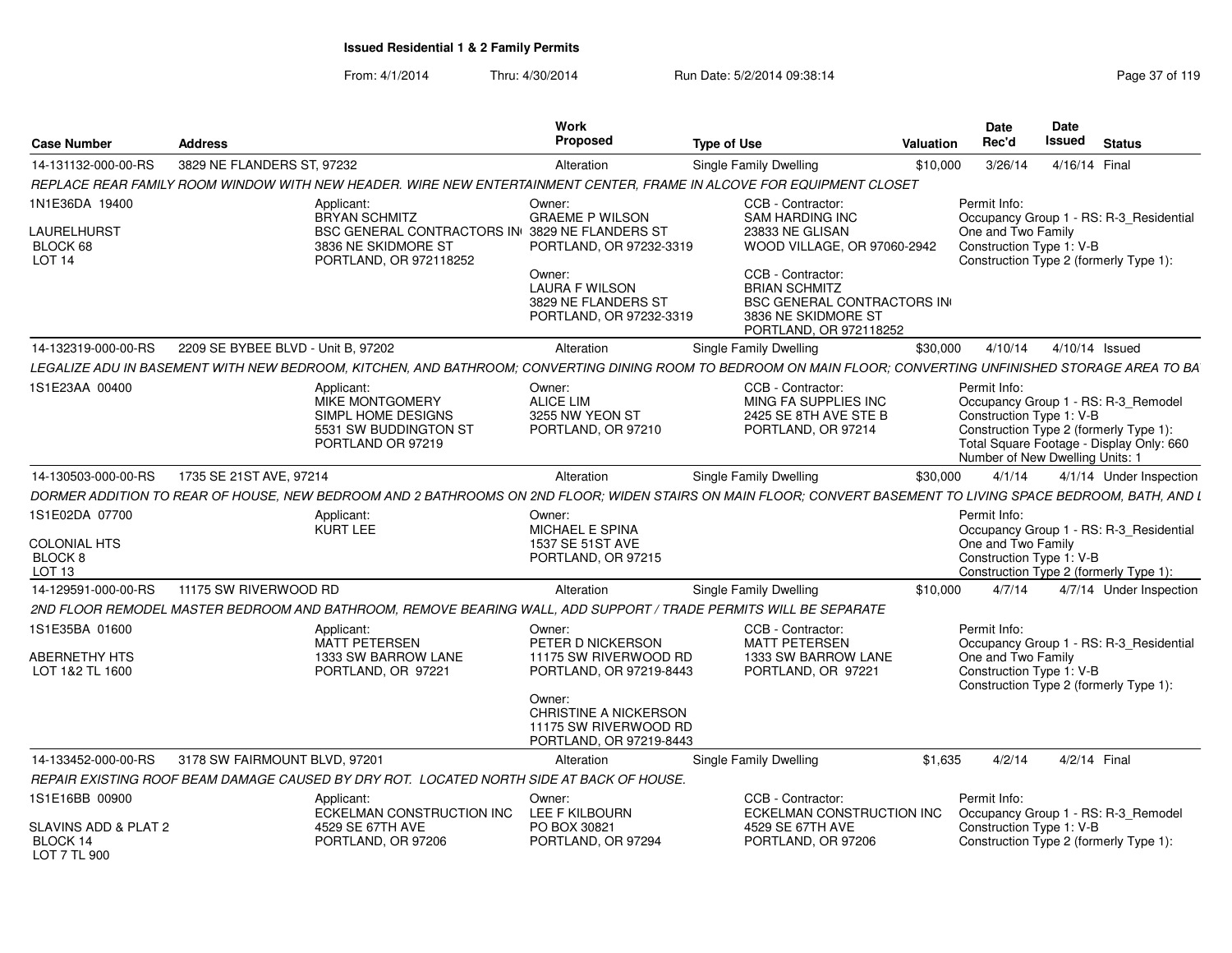| <b>Case Number</b>                                                     | <b>Address</b>                                                                                                                                                                     | <b>Work</b><br>Proposed                                                                    | <b>Type of Use</b>                                                                                               | Valuation | <b>Date</b><br>Rec'd                                           | Date<br><b>Issued</b> | <b>Status</b>                                                                                                            |
|------------------------------------------------------------------------|------------------------------------------------------------------------------------------------------------------------------------------------------------------------------------|--------------------------------------------------------------------------------------------|------------------------------------------------------------------------------------------------------------------|-----------|----------------------------------------------------------------|-----------------------|--------------------------------------------------------------------------------------------------------------------------|
| 14-133972-000-00-RS                                                    | 1008 SW PLUM DR, 97219                                                                                                                                                             | Alteration                                                                                 | Single Family Dwelling                                                                                           | \$6,750   | 4/10/14                                                        | 4/10/14 Final         |                                                                                                                          |
|                                                                        | SOLAR/PV - 5kW ROOF MOUNT SOLAR/PV ARRAY                                                                                                                                           |                                                                                            |                                                                                                                  |           |                                                                |                       |                                                                                                                          |
| 1S1E28AC 02000<br><b>PLUM POCKET</b><br>LOT 1&3 TL 2000                | Applicant:<br>MELISSA BENTLEY<br>SOLAR CITY CORPORATION<br>6132 NE 112TH AVE                                                                                                       | Owner:<br>W BLAINE J CASTLEMAN<br>1008 SW PLUM DR<br>PORTLAND, OR 97219                    | CCB - Contractor:<br>SOLARCITY CORPORATION<br>6132 NE 112th AVE<br>PORTLAND, OR 97220                            |           | Permit Info:<br>One and Two Family<br>Construction Type 1: V-B |                       | Occupancy Group 1 - RS: R-3_Residential                                                                                  |
|                                                                        | PORTLAND, OR 97220                                                                                                                                                                 |                                                                                            |                                                                                                                  |           |                                                                |                       | Construction Type 2 (formerly Type 1):                                                                                   |
| 14-132825-000-00-RS                                                    | 2720 NW CALUMET TER, 97210                                                                                                                                                         | Alteration                                                                                 | Single Family Dwelling                                                                                           | \$45,000  | 3/31/14                                                        | 4/21/14 Issued        |                                                                                                                          |
|                                                                        | REMOVE AND REPLACE TWO COLUMNS, FOOTINGS AND BEAM AT EXISTING REAR TERRACE. REMOVE EXISTING STAIR LANDING AND REPLACE EXISTING RETAINING WALL TO SUPPORT STAII                     |                                                                                            |                                                                                                                  |           |                                                                |                       |                                                                                                                          |
| 1N1E32DA 07000<br>KINGS HTS & RPLT<br>BLOCK 13<br>LOT 9&10 TL 7000     | Applicant:<br>LES COX<br><b>GREEN HAMMER</b><br>1323 SE 6TH AVE<br>PORTLAND, OR 97214                                                                                              | Owner:<br><b>BONNIE MOISAN</b><br>2720 NW CALUMET TER<br>PORTLAND, OR 97210-3308<br>Owner: | CCB - Contractor:<br><b>STEPHEN S AIGUIER</b><br><b>GREEN HAMMER INC</b><br>1323 SE 6TH AVE<br>PORTLAND OR 97214 |           | Permit Info:<br>One and Two Family<br>Construction Type 1: V-B |                       | Occupancy Group 1 - RS: R-3_Residential<br>Construction Type 2 (formerly Type 1):                                        |
|                                                                        |                                                                                                                                                                                    | <b>STUART E MOISAN</b><br>2720 NW CALUMET TER<br>PORTLAND, OR 97210-3308                   |                                                                                                                  |           |                                                                |                       |                                                                                                                          |
| 14-130722-000-00-RS                                                    | 8536 NE PACIFIC ST, 97220                                                                                                                                                          | Alteration                                                                                 | Single Family Dwelling                                                                                           | \$3,212   | 4/2/14                                                         |                       | $4/2/14$ Issued                                                                                                          |
|                                                                        | NEW WALLS TO ENLARGE BATHROOM AND ADD A SHOWERNew covered front porch permit exempt (less than 200sf and less than 10ft average roof height)+++TRADE PERMITS TO BE OBTAINED SEPAR. |                                                                                            |                                                                                                                  |           |                                                                |                       |                                                                                                                          |
| 1N2E33BC 04600<br>PARK TERR HMS<br><b>BLOCK3</b><br>LOT 21             | Applicant:<br><b>Z DESIGN BUILD LLC</b><br>0312 NEBRASKA ST<br>PORTLAND, OR 97239                                                                                                  | Owner:<br><b>KATIE RAMSEUR</b><br>8536 NE PACIFIC ST<br>PORTLAND, OR 97220                 | CCB - Contractor:<br>Z DESIGN BUILD LLC<br>0312 NEBRASKA ST<br>PORTLAND, OR 97239                                |           | Permit Info:<br>Construction Type 1: V-B                       |                       | Occupancy Group 1 - RS: R-3_Remodel<br>Construction Type 2 (formerly Type 1):<br>Total Square Footage - Display Only: 90 |
|                                                                        |                                                                                                                                                                                    | Owner:<br><b>TONY GARCIA</b><br>8536 NE PACIFIC ST<br>PORTLAND, OR 97220                   |                                                                                                                  |           |                                                                |                       |                                                                                                                          |
| 14-130730-000-00-RS                                                    | 8526 NE PACIFIC ST, 97220                                                                                                                                                          | Alteration                                                                                 | <b>Single Family Dwelling</b>                                                                                    | \$12,000  | 4/16/14                                                        |                       | 4/16/14 Under Inspection                                                                                                 |
|                                                                        | FRAME IN NEW CLOSET, LINEN CLOSET AND NEW BATHROOM ON 2ND FLOOR (2 BATHROOMS TOTAL)                                                                                                |                                                                                            |                                                                                                                  |           |                                                                |                       |                                                                                                                          |
| 1N2E33BC 04500<br>PARK TERR HMS<br>BLOCK <sub>3</sub><br><b>LOT 20</b> | Applicant:<br><b>Z DESIGN BUILD LLC</b><br>0312 NEBRASKA ST<br>PORTLAND, OR 97239                                                                                                  | Owner:<br>KATIE RAMSEUR<br>8526 NE PACIFIC ST<br>PORTLAND, OR 97220                        | CCB - Contractor:<br><b>TEDDY REYNOLDS</b><br>ROYAL FLUSH PLUMBING CO<br>PO BOX 507<br>BEAVERCREEK OR 97004      |           | Permit Info:<br>One and Two Family<br>Construction Type 1: V-B |                       | Occupancy Group 1 - RS: R-3_Residential<br>Construction Type 2 (formerly Type 1):                                        |
|                                                                        |                                                                                                                                                                                    | Owner:<br><b>TONY GARCIA</b><br>8526 NE PACIFIC ST<br>PORTLAND, OR 97220                   | CCB - Contractor:<br>Z DESIGN BUILD LLC<br>0312 NEBRASKA ST<br>PORTLAND, OR 97239                                |           |                                                                |                       |                                                                                                                          |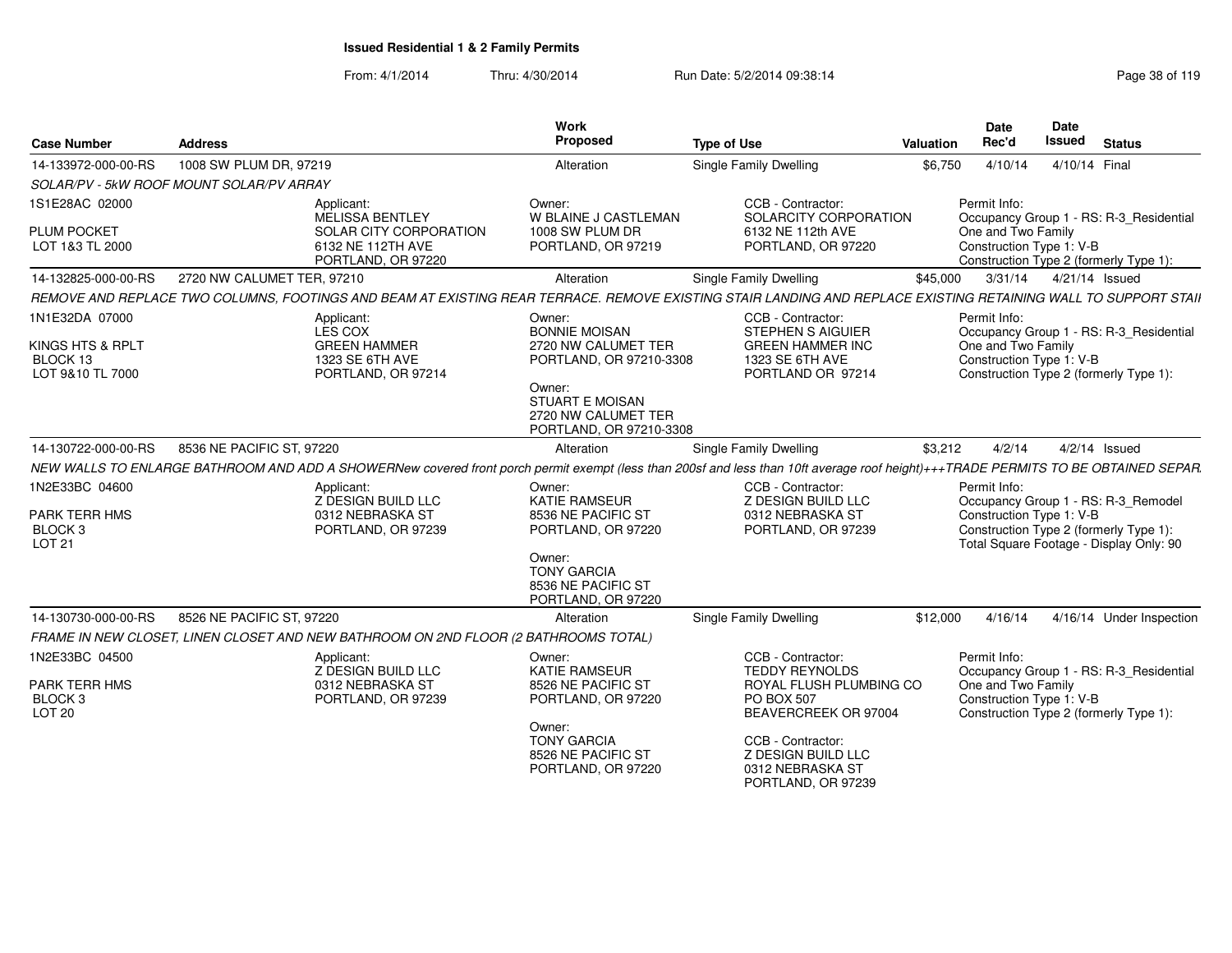| 1534 SE 34TH AVE, 97214<br>14-129767-000-00-RS<br>Single Family Dwelling<br>\$124,748<br>4/3/14<br>4/3/14 Under Inspection<br>Alteration<br>1S1E01DB 17300<br>CCB - Contractor:<br>Permit Info:<br>Applicant:<br>Owner:<br><b>MIKE NEDELISKY</b><br><b>MAURICE E WILLIS</b><br><b>FAITH ELECTRIC INC</b><br>Occupancy Group 1 - RS: R-3 Residential<br>770 NW TOWLE AVE<br>6404 SE 23RD AVE #723<br>PO BOX 20476<br>One and Two Family<br>GRESHAM, OR 97030-5344<br>PORTLAND, OR 97202<br>KEIZER, OR 97307<br>Construction Type 1: V-B<br>Construction Type 2 (formerly Type 1):<br>CCB - Contractor:<br><b>GARCIA PLUMBING INC</b><br>738 7TH STREET<br>INDEPENDENCE, OR 97351<br>CCB - Contractor:<br><b>MJN BUILDER CO</b><br><b>1220 SE 4TH ST</b><br>GRESHAM, OR 97080<br>3914 NE 16TH AVE, 97212<br>\$5,000<br>4/25/14<br>Alteration<br>Single Family Dwelling<br>ADD BATHROOM IN ATTIC (2 BATHROOMS TOTAL)<br>CCB - Contractor:<br>Owner:<br>Permit Info:<br>Applicant:<br><b>JOHN CHU</b><br><b>ALAN PETERSEN</b><br>JEFF WILLEMSEN<br>Occupancy Group 1 - RS: R-3_Residential<br>One and Two Family<br><b>JTC DESIGN</b><br>2790 NW ROYAL OAKS PL<br>WNB DEVELOPMENT<br>11540 SE SOUTHERN LITES DR<br>Construction Type 1: V-B<br>P0 BOX 16967<br>CORVALLIS, OR 97330-3176<br>PORTLAND OR 97292<br>Construction Type 2 (formerly Type 1):<br>HAPPY VALLEY, OR 97086<br>Owner:<br><b>SIDNEE SNELL</b><br>CCB - Contractor:<br>WIRE NUTZ ELECTRICAL<br>2790 NW ROYAL OAKS PL<br>CORVALLIS, OR 97330-3176<br><b>SERVICES LLC</b><br>13023 NE HWY 99 STE 7 PMB #<br>264<br>VANCOUVER WA 98686<br>14-133948-000-00-RS<br>6016 SW IDAHO ST, 97221<br>\$4,820<br>4/2/14<br>4/10/14 Final<br>Alteration<br>Single Family Dwelling<br>VOLUNTARY SEISMIC UPGRADE - CONNECT HOUSE TO FOUNDATION AT FULL HEIGHT BASEMENT AND SE CRAWLSPACE PER ENGINEERING LETTER<br>CCB - Contractor:<br>Permit Info:<br>Applicant:<br>Owner:<br><b>SEAN MCNERNEY</b><br>ROCHELLE NEDEAU<br><b>STEVE GEMMELL</b><br>Occupancy Group 1 - RS: R-3 Residential<br><b>EARTHQUAKE TECH (GEMMELL</b><br>6016 SW IDAHO ST<br><b>GEMMELL CONSTRUCTION LLC</b><br>One and Two Family<br>BLOCK 28<br>CONSTRUCTION)<br>3817 N WILLIAMS<br>Construction Type 1: V-B<br>PORTLAND, OR 97221-1632<br>210 SE MADISON ST, #1<br>PORTLAND OR 97227<br>Construction Type 2 (formerly Type 1):<br>PORTLAND, OR 97214<br>8537 N PENINSULAR AVE, 97217<br>4/2/14<br>14-134362-000-00-RS<br>Alteration<br>Single Family Dwelling<br>\$1.600<br>4/2/14 Final<br>PROVIDE CONCRETE AND RIGID FOAM FILL IN CAVITY UNDER SLAB; PROVIDE STRUCTURAL SUPPORT IN ADJACENT CAVITY TO RETAIN ACCESS TO PIPES<br>Applicant:<br>CCB - Contractor:<br>Permit Info:<br>Owner:<br><b>JAY KUSHNER</b><br>MICHAEL J HARTMANN<br><b>JAY KUSHNER</b><br>Occupancy Group 1 - RS: R-3 Remodel<br>SEISMIC TECHNOLOGIES LLC<br>8537 N PENINSULAR AVE<br>SEISMIC TECHNOLOGIES LLC<br>Construction Type 1: V-B<br>8616 N SWENSON<br>8616 N SWENSON<br>Construction Type 2 (formerly Type 1):<br>PORTLAND, OR 97217 | <b>Case Number</b>                                        | <b>Address</b> | Work<br>Proposed | <b>Type of Use</b> | Valuation | Date<br>Rec'd | Date<br><b>Issued</b> | <b>Status</b> |
|-------------------------------------------------------------------------------------------------------------------------------------------------------------------------------------------------------------------------------------------------------------------------------------------------------------------------------------------------------------------------------------------------------------------------------------------------------------------------------------------------------------------------------------------------------------------------------------------------------------------------------------------------------------------------------------------------------------------------------------------------------------------------------------------------------------------------------------------------------------------------------------------------------------------------------------------------------------------------------------------------------------------------------------------------------------------------------------------------------------------------------------------------------------------------------------------------------------------------------------------------------------------------------------------------------------------------------------------------------------------------------------------------------------------------------------------------------------------------------------------------------------------------------------------------------------------------------------------------------------------------------------------------------------------------------------------------------------------------------------------------------------------------------------------------------------------------------------------------------------------------------------------------------------------------------------------------------------------------------------------------------------------------------------------------------------------------------------------------------------------------------------------------------------------------------------------------------------------------------------------------------------------------------------------------------------------------------------------------------------------------------------------------------------------------------------------------------------------------------------------------------------------------------------------------------------------------------------------------------------------------------------------------------------------------------------------------------------------------------------------------------------------------------------------------------------------------------------------------------------------------------------------------------------------------------------------------------------------------------------------------------------------------------------------------|-----------------------------------------------------------|----------------|------------------|--------------------|-----------|---------------|-----------------------|---------------|
| CONVERT BASEMENT TO LIVING SPACE TO INCLUDE BEDROOM, FAMILY ROOM, LAUNDRY AREA; MAIN FLOOR OPEN UP WALL AT LIVING ROOM, NEW FRECH DOORS OFF DINING AREA, REMOV<br>Total Square Footage - Display Only: 1165<br>4/25/14 Under Inspection                                                                                                                                                                                                                                                                                                                                                                                                                                                                                                                                                                                                                                                                                                                                                                                                                                                                                                                                                                                                                                                                                                                                                                                                                                                                                                                                                                                                                                                                                                                                                                                                                                                                                                                                                                                                                                                                                                                                                                                                                                                                                                                                                                                                                                                                                                                                                                                                                                                                                                                                                                                                                                                                                                                                                                                                         |                                                           |                |                  |                    |           |               |                       |               |
|                                                                                                                                                                                                                                                                                                                                                                                                                                                                                                                                                                                                                                                                                                                                                                                                                                                                                                                                                                                                                                                                                                                                                                                                                                                                                                                                                                                                                                                                                                                                                                                                                                                                                                                                                                                                                                                                                                                                                                                                                                                                                                                                                                                                                                                                                                                                                                                                                                                                                                                                                                                                                                                                                                                                                                                                                                                                                                                                                                                                                                                 |                                                           |                |                  |                    |           |               |                       |               |
|                                                                                                                                                                                                                                                                                                                                                                                                                                                                                                                                                                                                                                                                                                                                                                                                                                                                                                                                                                                                                                                                                                                                                                                                                                                                                                                                                                                                                                                                                                                                                                                                                                                                                                                                                                                                                                                                                                                                                                                                                                                                                                                                                                                                                                                                                                                                                                                                                                                                                                                                                                                                                                                                                                                                                                                                                                                                                                                                                                                                                                                 |                                                           |                |                  |                    |           |               |                       |               |
|                                                                                                                                                                                                                                                                                                                                                                                                                                                                                                                                                                                                                                                                                                                                                                                                                                                                                                                                                                                                                                                                                                                                                                                                                                                                                                                                                                                                                                                                                                                                                                                                                                                                                                                                                                                                                                                                                                                                                                                                                                                                                                                                                                                                                                                                                                                                                                                                                                                                                                                                                                                                                                                                                                                                                                                                                                                                                                                                                                                                                                                 | SECTION 01 1S 1E<br>TL 17300 0.10 ACRES                   |                |                  |                    |           |               |                       |               |
|                                                                                                                                                                                                                                                                                                                                                                                                                                                                                                                                                                                                                                                                                                                                                                                                                                                                                                                                                                                                                                                                                                                                                                                                                                                                                                                                                                                                                                                                                                                                                                                                                                                                                                                                                                                                                                                                                                                                                                                                                                                                                                                                                                                                                                                                                                                                                                                                                                                                                                                                                                                                                                                                                                                                                                                                                                                                                                                                                                                                                                                 |                                                           |                |                  |                    |           |               |                       |               |
|                                                                                                                                                                                                                                                                                                                                                                                                                                                                                                                                                                                                                                                                                                                                                                                                                                                                                                                                                                                                                                                                                                                                                                                                                                                                                                                                                                                                                                                                                                                                                                                                                                                                                                                                                                                                                                                                                                                                                                                                                                                                                                                                                                                                                                                                                                                                                                                                                                                                                                                                                                                                                                                                                                                                                                                                                                                                                                                                                                                                                                                 |                                                           |                |                  |                    |           |               |                       |               |
|                                                                                                                                                                                                                                                                                                                                                                                                                                                                                                                                                                                                                                                                                                                                                                                                                                                                                                                                                                                                                                                                                                                                                                                                                                                                                                                                                                                                                                                                                                                                                                                                                                                                                                                                                                                                                                                                                                                                                                                                                                                                                                                                                                                                                                                                                                                                                                                                                                                                                                                                                                                                                                                                                                                                                                                                                                                                                                                                                                                                                                                 | 14-131858-000-00-RS                                       |                |                  |                    |           |               |                       |               |
|                                                                                                                                                                                                                                                                                                                                                                                                                                                                                                                                                                                                                                                                                                                                                                                                                                                                                                                                                                                                                                                                                                                                                                                                                                                                                                                                                                                                                                                                                                                                                                                                                                                                                                                                                                                                                                                                                                                                                                                                                                                                                                                                                                                                                                                                                                                                                                                                                                                                                                                                                                                                                                                                                                                                                                                                                                                                                                                                                                                                                                                 |                                                           |                |                  |                    |           |               |                       |               |
|                                                                                                                                                                                                                                                                                                                                                                                                                                                                                                                                                                                                                                                                                                                                                                                                                                                                                                                                                                                                                                                                                                                                                                                                                                                                                                                                                                                                                                                                                                                                                                                                                                                                                                                                                                                                                                                                                                                                                                                                                                                                                                                                                                                                                                                                                                                                                                                                                                                                                                                                                                                                                                                                                                                                                                                                                                                                                                                                                                                                                                                 | 1N1E23DC 02400                                            |                |                  |                    |           |               |                       |               |
|                                                                                                                                                                                                                                                                                                                                                                                                                                                                                                                                                                                                                                                                                                                                                                                                                                                                                                                                                                                                                                                                                                                                                                                                                                                                                                                                                                                                                                                                                                                                                                                                                                                                                                                                                                                                                                                                                                                                                                                                                                                                                                                                                                                                                                                                                                                                                                                                                                                                                                                                                                                                                                                                                                                                                                                                                                                                                                                                                                                                                                                 | <b>DIXON PL</b><br>BLOCK <sub>3</sub><br>LOT <sub>9</sub> |                |                  |                    |           |               |                       |               |
|                                                                                                                                                                                                                                                                                                                                                                                                                                                                                                                                                                                                                                                                                                                                                                                                                                                                                                                                                                                                                                                                                                                                                                                                                                                                                                                                                                                                                                                                                                                                                                                                                                                                                                                                                                                                                                                                                                                                                                                                                                                                                                                                                                                                                                                                                                                                                                                                                                                                                                                                                                                                                                                                                                                                                                                                                                                                                                                                                                                                                                                 |                                                           |                |                  |                    |           |               |                       |               |
|                                                                                                                                                                                                                                                                                                                                                                                                                                                                                                                                                                                                                                                                                                                                                                                                                                                                                                                                                                                                                                                                                                                                                                                                                                                                                                                                                                                                                                                                                                                                                                                                                                                                                                                                                                                                                                                                                                                                                                                                                                                                                                                                                                                                                                                                                                                                                                                                                                                                                                                                                                                                                                                                                                                                                                                                                                                                                                                                                                                                                                                 |                                                           |                |                  |                    |           |               |                       |               |
|                                                                                                                                                                                                                                                                                                                                                                                                                                                                                                                                                                                                                                                                                                                                                                                                                                                                                                                                                                                                                                                                                                                                                                                                                                                                                                                                                                                                                                                                                                                                                                                                                                                                                                                                                                                                                                                                                                                                                                                                                                                                                                                                                                                                                                                                                                                                                                                                                                                                                                                                                                                                                                                                                                                                                                                                                                                                                                                                                                                                                                                 |                                                           |                |                  |                    |           |               |                       |               |
|                                                                                                                                                                                                                                                                                                                                                                                                                                                                                                                                                                                                                                                                                                                                                                                                                                                                                                                                                                                                                                                                                                                                                                                                                                                                                                                                                                                                                                                                                                                                                                                                                                                                                                                                                                                                                                                                                                                                                                                                                                                                                                                                                                                                                                                                                                                                                                                                                                                                                                                                                                                                                                                                                                                                                                                                                                                                                                                                                                                                                                                 | 1S1E18CC 01400                                            |                |                  |                    |           |               |                       |               |
|                                                                                                                                                                                                                                                                                                                                                                                                                                                                                                                                                                                                                                                                                                                                                                                                                                                                                                                                                                                                                                                                                                                                                                                                                                                                                                                                                                                                                                                                                                                                                                                                                                                                                                                                                                                                                                                                                                                                                                                                                                                                                                                                                                                                                                                                                                                                                                                                                                                                                                                                                                                                                                                                                                                                                                                                                                                                                                                                                                                                                                                 | <b>VERMONT HILLS</b>                                      |                |                  |                    |           |               |                       |               |
|                                                                                                                                                                                                                                                                                                                                                                                                                                                                                                                                                                                                                                                                                                                                                                                                                                                                                                                                                                                                                                                                                                                                                                                                                                                                                                                                                                                                                                                                                                                                                                                                                                                                                                                                                                                                                                                                                                                                                                                                                                                                                                                                                                                                                                                                                                                                                                                                                                                                                                                                                                                                                                                                                                                                                                                                                                                                                                                                                                                                                                                 | LOT 13                                                    |                |                  |                    |           |               |                       |               |
|                                                                                                                                                                                                                                                                                                                                                                                                                                                                                                                                                                                                                                                                                                                                                                                                                                                                                                                                                                                                                                                                                                                                                                                                                                                                                                                                                                                                                                                                                                                                                                                                                                                                                                                                                                                                                                                                                                                                                                                                                                                                                                                                                                                                                                                                                                                                                                                                                                                                                                                                                                                                                                                                                                                                                                                                                                                                                                                                                                                                                                                 |                                                           |                |                  |                    |           |               |                       |               |
|                                                                                                                                                                                                                                                                                                                                                                                                                                                                                                                                                                                                                                                                                                                                                                                                                                                                                                                                                                                                                                                                                                                                                                                                                                                                                                                                                                                                                                                                                                                                                                                                                                                                                                                                                                                                                                                                                                                                                                                                                                                                                                                                                                                                                                                                                                                                                                                                                                                                                                                                                                                                                                                                                                                                                                                                                                                                                                                                                                                                                                                 |                                                           |                |                  |                    |           |               |                       |               |
|                                                                                                                                                                                                                                                                                                                                                                                                                                                                                                                                                                                                                                                                                                                                                                                                                                                                                                                                                                                                                                                                                                                                                                                                                                                                                                                                                                                                                                                                                                                                                                                                                                                                                                                                                                                                                                                                                                                                                                                                                                                                                                                                                                                                                                                                                                                                                                                                                                                                                                                                                                                                                                                                                                                                                                                                                                                                                                                                                                                                                                                 | 1N1E09BC 12200                                            |                |                  |                    |           |               |                       |               |
| PORTLAND, OR 97203                                                                                                                                                                                                                                                                                                                                                                                                                                                                                                                                                                                                                                                                                                                                                                                                                                                                                                                                                                                                                                                                                                                                                                                                                                                                                                                                                                                                                                                                                                                                                                                                                                                                                                                                                                                                                                                                                                                                                                                                                                                                                                                                                                                                                                                                                                                                                                                                                                                                                                                                                                                                                                                                                                                                                                                                                                                                                                                                                                                                                              | <b>TRENT</b><br>BLOCK <sub>1</sub><br>LOT 2 TL 12200      |                |                  | PORTLAND, OR 97203 |           |               |                       |               |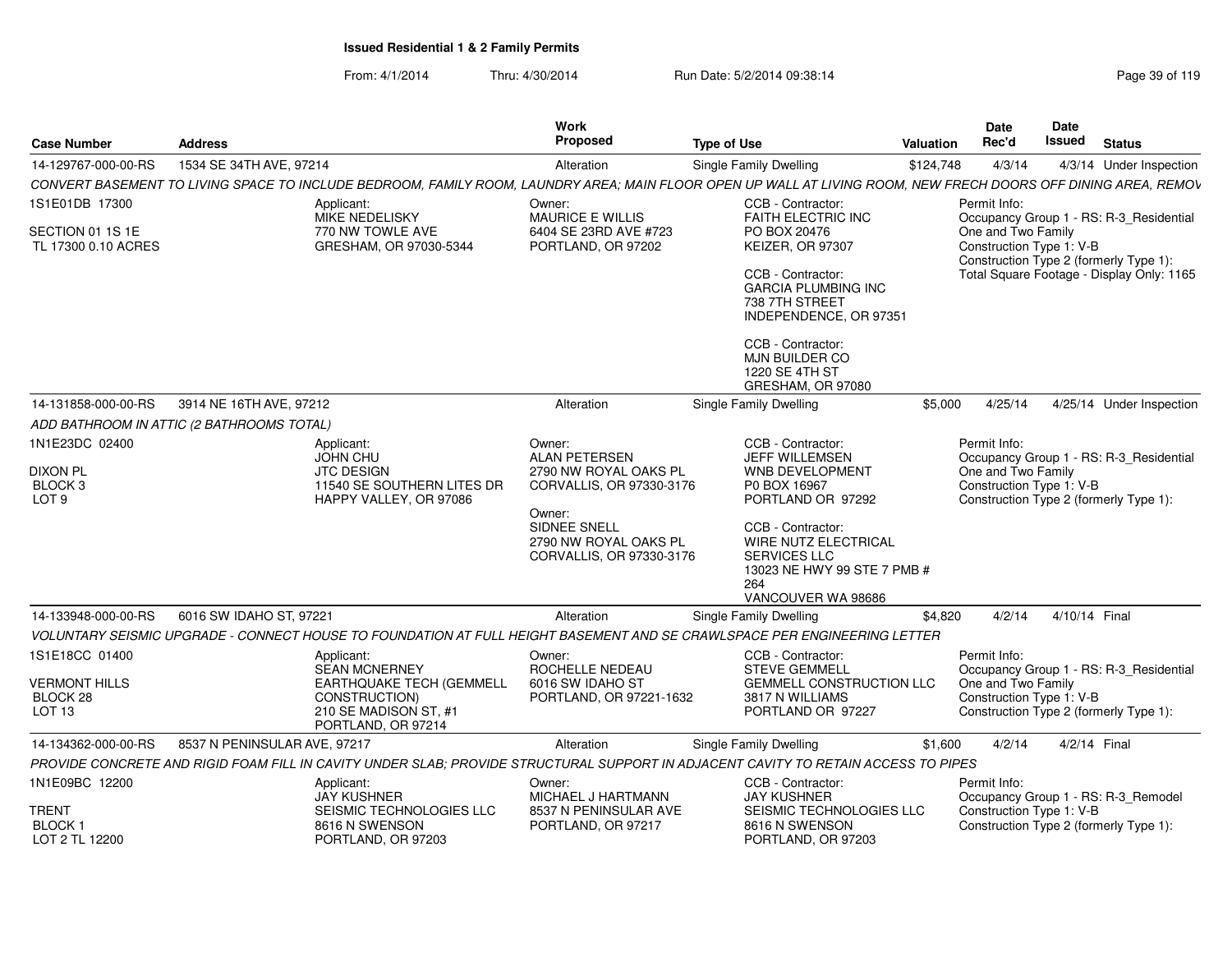| <b>Case Number</b>                                                       | <b>Address</b>                                              |                                                                                                                                                | Work<br>Proposed                                                                                                                                                        | <b>Type of Use</b>            |                                                                                                                        | <b>Valuation</b> | <b>Date</b><br>Rec'd                                           | <b>Date</b><br><b>Issued</b> | <b>Status</b>                                                                     |
|--------------------------------------------------------------------------|-------------------------------------------------------------|------------------------------------------------------------------------------------------------------------------------------------------------|-------------------------------------------------------------------------------------------------------------------------------------------------------------------------|-------------------------------|------------------------------------------------------------------------------------------------------------------------|------------------|----------------------------------------------------------------|------------------------------|-----------------------------------------------------------------------------------|
| 14-133649-000-00-RS                                                      | 4235 SE 67TH AVE, 97206                                     |                                                                                                                                                | Alteration                                                                                                                                                              | Single Family Dwelling        |                                                                                                                        | \$8,000          | 4/9/14                                                         |                              | 4/9/14 Under Inspection                                                           |
|                                                                          | <b>VOLUNTARY FOUNDATION UNDERPINNING WITH HELICAL PIERS</b> |                                                                                                                                                |                                                                                                                                                                         |                               |                                                                                                                        |                  |                                                                |                              |                                                                                   |
| 1S2E08CC 25800<br>LAURELWOOD<br>BLOCK 6<br>LOT <sub>28</sub>             |                                                             | Applicant:<br><b>CHRIS KELLY</b><br><b>TERRA FIRMA FS</b><br>7910 SW HUNZIKER ST<br>PORTLAND, OR 97223                                         | Owner:<br><b>FELISA OJEDA</b><br>PO BOX 66596<br>PORTLAND, OR 97290-6596                                                                                                |                               | CCB - Contractor:<br><b>TERRAFIRMA FOUNDATION</b><br><b>SYSTEMS</b><br>1308 NW PARK ST<br>ROSEBURG, OR 97470           |                  | Permit Info:<br>One and Two Family<br>Construction Type 1: V-B |                              | Occupancy Group 1 - RS: R-3 Residential<br>Construction Type 2 (formerly Type 1): |
| 14-133952-000-00-RS                                                      | 5810 SW IDAHO ST, 97221                                     |                                                                                                                                                | Alteration                                                                                                                                                              | Single Family Dwelling        |                                                                                                                        | \$6.750          | 4/2/14                                                         | 4/2/14 Final                 |                                                                                   |
| SOLAR - 3.3 kW ROOF MOUNT PV SYSTEM                                      |                                                             |                                                                                                                                                |                                                                                                                                                                         |                               |                                                                                                                        |                  |                                                                |                              |                                                                                   |
| 1S1E18CD 04900<br><b>VERMONT HILLS</b><br>BLOCK 4<br>LOT 5&6 TL 4900     |                                                             | Applicant:<br><b>JORDAN WEISMAN</b><br>FUTURE CITY SOLAR LLC<br>1631 NE BROADWAY ST, #320<br>PORTLAND, OR 97232                                | Owner:<br><b>JEFFREY K FRYER</b><br>5810 SW IDAHO ST<br>PORTLAND, OR 97221-1628                                                                                         |                               | CCB - Contractor:<br><b>JORDAN WEISMAN</b><br>FUTURE CITY SOLAR LLC<br>1631 NE BROADWAY ST, #320<br>PORTLAND, OR 97232 |                  | Permit Info:<br>One and Two Family<br>Construction Type 1: V-B |                              | Occupancy Group 1 - RS: R-3_Residential<br>Construction Type 2 (formerly Type 1): |
|                                                                          |                                                             |                                                                                                                                                |                                                                                                                                                                         |                               | CCB - Contractor:<br><b>EAGLE ELECTRIC LLC</b><br>PO BOX 931<br>ST HELENS, OR 97051                                    |                  |                                                                |                              |                                                                                   |
| 14-133976-000-00-RS                                                      | 4509 SE 88TH AVE, 97266                                     |                                                                                                                                                | Alteration                                                                                                                                                              | Single Family Dwelling        |                                                                                                                        | \$7,000          | 4/2/14                                                         | 4/2/14 Final                 |                                                                                   |
|                                                                          | CONVERT EXISTING SUNROOM TO BEDROOM, ADD BATH               |                                                                                                                                                |                                                                                                                                                                         |                               |                                                                                                                        |                  |                                                                |                              |                                                                                   |
| 1S2E16BA 00200<br><b>SAGINAW HTS</b><br><b>BLOCK 5</b><br>LOT 1&2 TL 200 |                                                             | Applicant:<br><b>KYM NGUYEN</b><br><b>CONCEPT DESIGN AND</b><br><b>ASSOCIATES</b><br>PO BOX 8464<br>PORTLAND, OR 97207                         | Owner:<br>DK HOMES LLC<br>PO BOX 90277<br>PORTLAND, OR 97290-0277                                                                                                       |                               | CCB - Contractor:<br><b>GRIZZLY ELECTRIC</b><br>8002 NE HWY 99 SUITE 248<br>VANCOUVER, WA 98665                        |                  | Permit Info:<br>One and Two Family<br>Construction Type 1: V-B |                              | Occupancy Group 1 - RS: R-3_Residential<br>Construction Type 2 (formerly Type 1): |
| 14-133677-000-00-RS                                                      | 4045 SW FLOWER ST, 97221                                    |                                                                                                                                                | Alteration                                                                                                                                                              | <b>Single Family Dwelling</b> |                                                                                                                        | \$450            | 4/10/14                                                        |                              | 4/10/14 Under Inspection                                                          |
|                                                                          |                                                             | ADD INTERIOR WALL TO ENCLOSE LAUNDRY ROOM WITHIN GARAGE - ALL APPLIANCES EXISTING ***4/28/14 ADD PLUMBING TO ALTER EXISTNG WASHER AND MOP SINK |                                                                                                                                                                         |                               |                                                                                                                        |                  |                                                                |                              |                                                                                   |
| 1S1E17CB 00600<br><b>ELIZABETH</b><br><b>BLOCK 2</b><br>E 50' OF LOT 6   |                                                             | Applicant:<br><b>GEOFF D MILLER</b><br>4045 SW FLOWER ST<br>PORTLAND, OR 97221-3548                                                            | Owner:<br><b>CATHERINE B MILLER</b><br>4045 SW FLOWER ST<br>PORTLAND, OR 97221-3548                                                                                     |                               |                                                                                                                        |                  | Permit Info:<br>One and Two Family<br>Construction Type 1: V-B |                              | Occupancy Group 1 - RS: R-3_Residential<br>Construction Type 2 (formerly Type 1): |
|                                                                          |                                                             |                                                                                                                                                | Owner:<br><b>GEOFF D MILLER</b><br>4045 SW FLOWER ST<br>PORTLAND, OR 97221-3548                                                                                         |                               |                                                                                                                        |                  |                                                                |                              |                                                                                   |
| 14-128821-000-00-RS                                                      | 3565 NE KLICKITAT ST, 97212                                 |                                                                                                                                                | Alteration                                                                                                                                                              | Single Family Dwelling        |                                                                                                                        | \$2,000          | 4/10/14                                                        | 4/10/14 Final                |                                                                                   |
|                                                                          |                                                             | <b>VOLUNTARY SEISMIC STRENGTHINING - ANCHORAGE TO FOUNDATION</b>                                                                               |                                                                                                                                                                         |                               |                                                                                                                        |                  |                                                                |                              |                                                                                   |
| 1N1E25AB 02600<br><b>IRENE HTS</b><br>BLOCK 1<br>S 74' OF LOT 10         |                                                             | Applicant:<br><b>ANDREW OSBORN</b><br><b>NW SEISMIC</b><br>2649 SE STEPHENS<br>PORTLAND OR 97214                                               | Owner:<br><b>JACK L LANDAU</b><br>3565 NE KLICKITAT ST<br>PORTLAND, OR 97212-2762<br>Owner:<br><b>DIANE K BRIDGE</b><br>3565 NE KLICKITAT ST<br>PORTLAND, OR 97212-2762 |                               | CCB - Contractor:<br><b>MICHAEL WIEBER</b><br>ELYSIUM CONSTRUCTION LLC<br>PO BOX 12010<br>PORTLAND OR 97212            |                  | Permit Info:<br>One and Two Family<br>Construction Type 1: V-B |                              | Occupancy Group 1 - RS: R-3 Residential<br>Construction Type 2 (formerly Type 1): |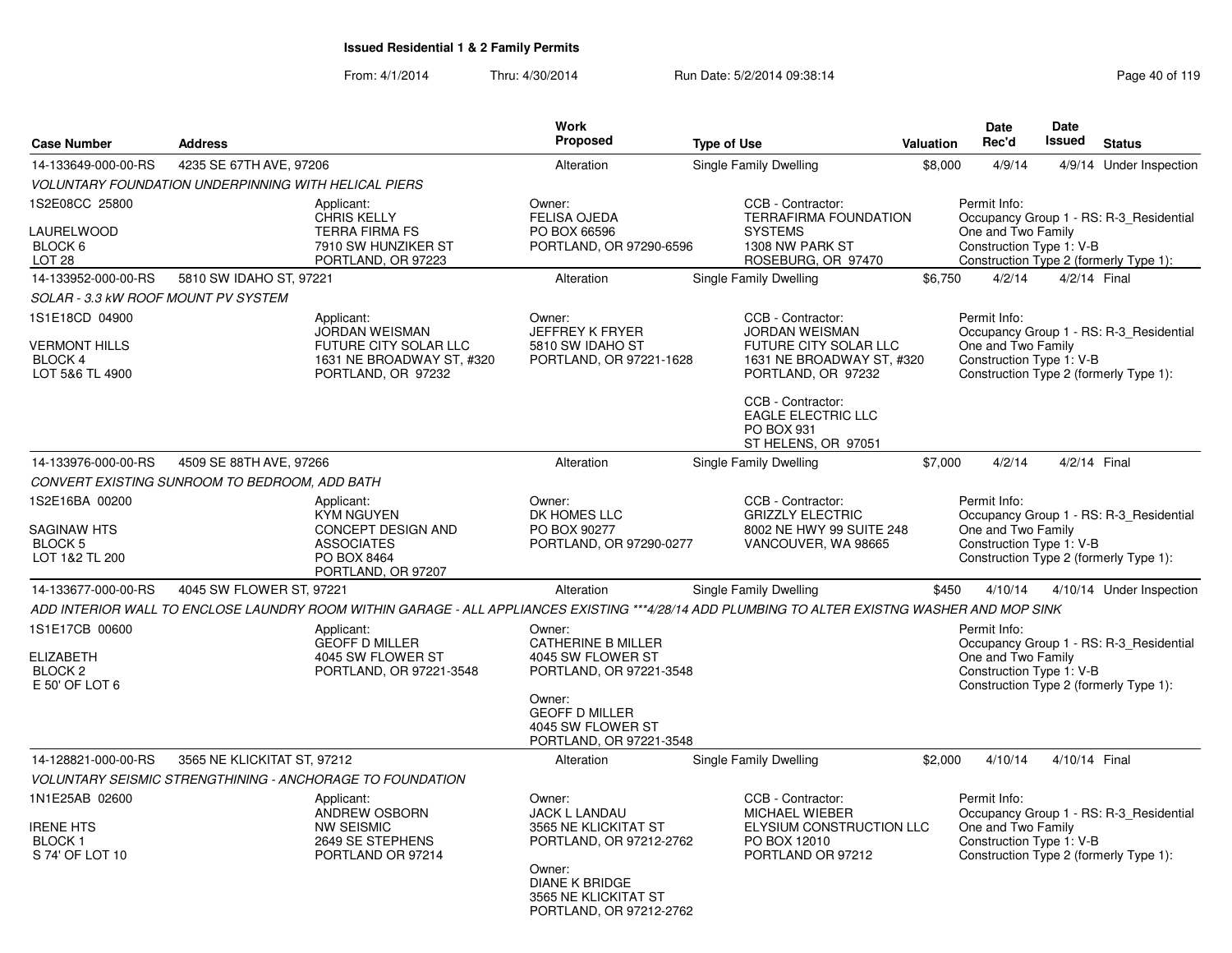| <b>Case Number</b>                                                         | <b>Address</b>              |                                                                                                                                                                                                                                                                           | <b>Work</b><br>Proposed                                                                                                                                             | <b>Type of Use</b>                                                                                                                                                                   | <b>Valuation</b> | <b>Date</b><br>Rec'd                                           | Date<br>Issued | <b>Status</b>                                                                     |
|----------------------------------------------------------------------------|-----------------------------|---------------------------------------------------------------------------------------------------------------------------------------------------------------------------------------------------------------------------------------------------------------------------|---------------------------------------------------------------------------------------------------------------------------------------------------------------------|--------------------------------------------------------------------------------------------------------------------------------------------------------------------------------------|------------------|----------------------------------------------------------------|----------------|-----------------------------------------------------------------------------------|
| 14-134187-000-00-RS                                                        | 6510 SE 34TH AVE, 97202     |                                                                                                                                                                                                                                                                           | Alteration                                                                                                                                                          | Single Family Dwelling                                                                                                                                                               | \$8,000          | 4/2/14                                                         |                | 4/2/14 Under Inspection                                                           |
|                                                                            |                             | REPLACE 2 EXISTING WINDOW WELLS IN BASEMENT - BEDROOM & FAMILY ROOM - (existing fireplace in basement)                                                                                                                                                                    |                                                                                                                                                                     |                                                                                                                                                                                      |                  |                                                                |                |                                                                                   |
| 1S1E24AB 03400<br>EASTMORELAND<br>BLOCK <sub>26</sub><br>LOT <sub>12</sub> |                             | Applicant:<br><b>HARDLINE DESIGN &amp;</b><br><b>CONSTRUCITON INC</b><br>8480 SE STRAWBERRY LANE<br>MILWAUKEE, OR 97267                                                                                                                                                   | Owner:<br>RACHEL SDRULLA<br>6510 SE 34TH AVE<br>PORTLAND, OR 97202<br>Owner:<br>ANDREI D SDRULLA<br>6510 SE 34TH AVE<br>PORTLAND, OR 97202                          | CCB - Contractor:<br><b>HARDLINE DESIGN &amp;</b><br><b>CONSTRUCITON INC</b><br>8480 SE STRAWBERRY LANE<br>MILWAUKEE, OR 97267                                                       |                  | Permit Info:<br>One and Two Family<br>Construction Type 1: V-B |                | Occupancy Group 1 - RS: R-3 Residential<br>Construction Type 2 (formerly Type 1): |
| 14-139298-000-00-RS                                                        | 130 NE KNOTT ST, 97212      |                                                                                                                                                                                                                                                                           | Alteration                                                                                                                                                          | Single Family Dwelling                                                                                                                                                               | \$6,051          | 4/11/14                                                        | 4/12/14 Final  |                                                                                   |
|                                                                            |                             | VOLUNTARY SEISMIC UPGRADE - ATTACH HOUSE TO FOUNDATION, REINFORCE BEARING WALLS                                                                                                                                                                                           |                                                                                                                                                                     |                                                                                                                                                                                      |                  |                                                                |                |                                                                                   |
| 1N1E27AD 15300<br>ALBINA<br>BLOCK 16<br>LOT <sub>4</sub>                   |                             | Applicant:<br><b>STEVE GEMMELL</b><br>GEMMELL CONSTRUCTION LLC<br>3817 N WILLIAMS<br>PORTLAND OR 97227                                                                                                                                                                    | Owner:<br>ANDREW C DUBUISSON<br>130 NE KNOTT ST<br>PORTLAND, OR 97212-3010                                                                                          | CCB - Contractor:<br><b>STEVE GEMMELL</b><br><b>GEMMELL CONSTRUCTION LLC</b><br>3817 N WILLIAMS<br>PORTLAND OR 97227                                                                 |                  | Permit Info:<br>One and Two Family<br>Construction Type 1: V-B |                | Occupancy Group 1 - RS: R-3_Residential<br>Construction Type 2 (formerly Type 1): |
| 14-139557-000-00-RS                                                        | 3041 NE AINSWORTH ST, 97211 |                                                                                                                                                                                                                                                                           | Alteration                                                                                                                                                          | <b>Single Family Dwelling</b>                                                                                                                                                        | \$45,000         | 4/11/14                                                        |                | 4/16/14 Issued                                                                    |
|                                                                            |                             | CREATE MASTER SUITE WITH MASTER BATH IN ATTIC. THIS IS AN EXISTING FINISHEDATTIC WITHAN EXISTING BEDROOM. TOTAL OF 2 TOILETS.                                                                                                                                             |                                                                                                                                                                     |                                                                                                                                                                                      |                  |                                                                |                |                                                                                   |
| 1N1E13CA 12500<br><b>IRVINGTON PK</b><br>BLOCK 41<br><b>LOT 7&amp;8</b>    |                             | Applicant:<br><b>JIM KITCHIN</b><br><b>INTERWORKS LLC</b><br>PO BOX 14764<br>PORTLAND OR 97293                                                                                                                                                                            | Owner:<br>JENNIFER K COLE<br>3041 NE AINSWORTH ST<br>PORTLAND, OR 97211-6751<br>Owner:<br>ALEXANDER H COLE<br>3041 NE AINSWORTH ST<br>PORTLAND, OR 97211-6751       | CCB - Contractor:<br><b>INTERWORKS LLC</b><br>114 NE 7TH<br>PORTLAND, OR 97232                                                                                                       |                  | Permit Info:<br>One and Two Family<br>Construction Type 1: V-B |                | Occupancy Group 1 - RS: R-3_Residential<br>Construction Type 2 (formerly Type 1): |
| 14-140024-000-00-RS                                                        | 4009 SE OAK ST, 97214       |                                                                                                                                                                                                                                                                           | Alteration                                                                                                                                                          | Single Family Dwelling                                                                                                                                                               | \$40,000         | 4/14/14                                                        |                | 4/18/14 Issued                                                                    |
|                                                                            |                             | REBUILD FRONT PORCH. NEW PORCH ON SECOND FLOOR OVER PORCH. CONVERT ROOM INTO A WALK-IN CLOSET                                                                                                                                                                             |                                                                                                                                                                     |                                                                                                                                                                                      |                  |                                                                |                |                                                                                   |
| 1N1E36DD 08400<br>LAURELHURST<br>BLOCK 99<br><b>LOT 21</b>                 |                             | Applicant:<br>Garrett Rupp<br><b>RUPP FAMILY BUILDERS</b><br>29030 SW TOWN CTR. LOOP E,<br>STE 202 #429<br>WILSONVILLE, OR 97070<br>Applicant:<br><b>Matt Greiner</b><br><b>RUPP FAMILY BUILDERS</b><br>29030 SW TOWN CENTER LP E<br>STE 202 #429<br>WILSONVILLE OR 97070 | Owner:<br><b>JAY E BREIDENBACH</b><br>4009 SE OAK ST<br>PORTLAND, OR 97214-2029<br>Owner:<br><b>LISA L BREIDENBACH</b><br>4009 SE OAK ST<br>PORTLAND, OR 97214-2029 | CCB - Contractor:<br><b>RUPP FAMILY BUILDERS</b><br><b>INCORPORATED</b><br>29030 SW TOWN CENTER LOOP E Construction Type 1: V-B<br><b>SUITE 202 BOX 429</b><br>WILSONVILLE, OR 97070 |                  | Permit Info:<br>One and Two Family                             |                | Occupancy Group 1 - RS: R-3_Residential<br>Construction Type 2 (formerly Type 1): |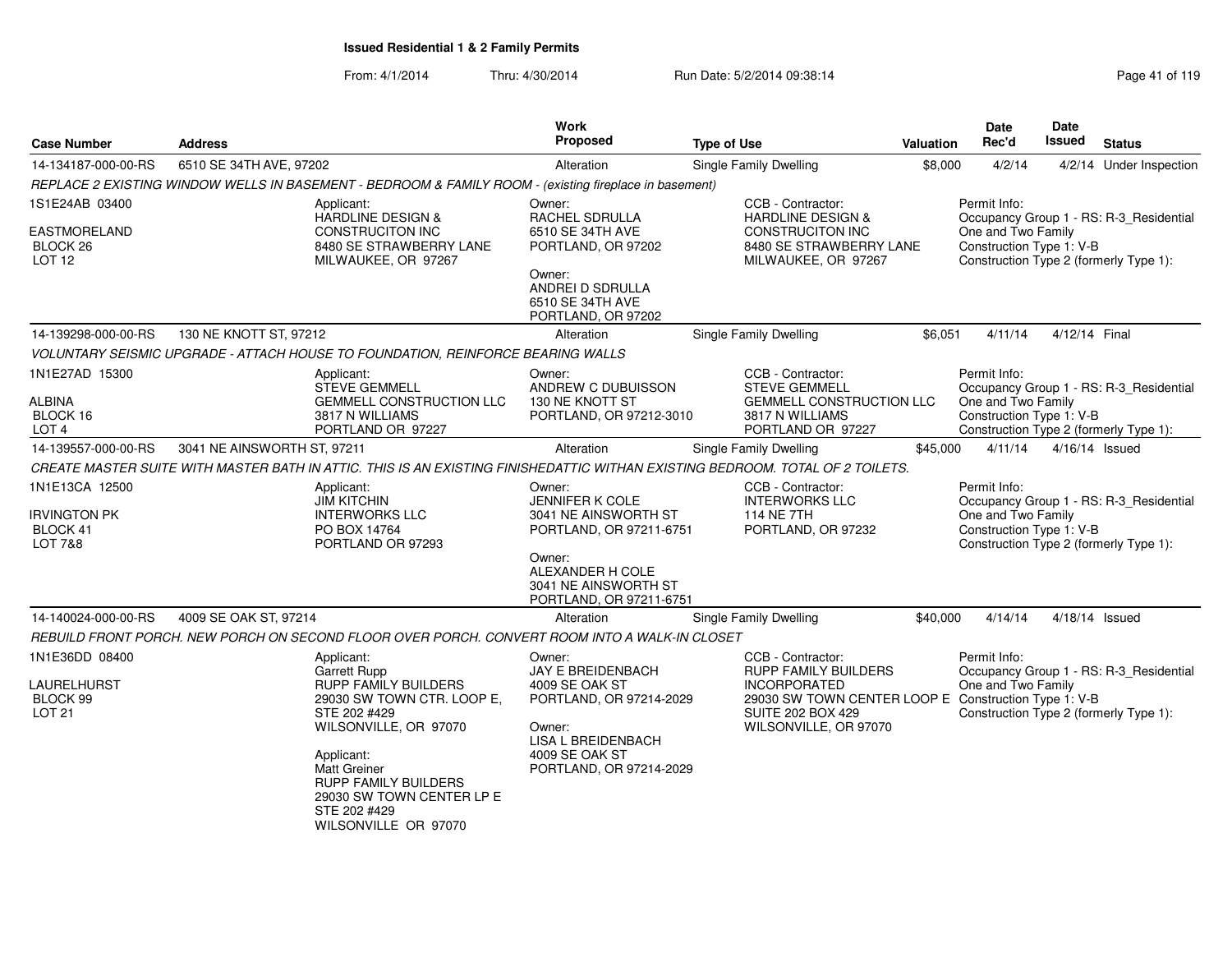| <b>Case Number</b>                                        | <b>Address</b>           |                                                                        | <b>Work</b><br>Proposed                                                          | <b>Type of Use</b>                                                                                                          | <b>Valuation</b> |       | <b>Date</b><br>Rec'd                                           | <b>Date</b><br>Issued | <b>Status</b>                                                                     |
|-----------------------------------------------------------|--------------------------|------------------------------------------------------------------------|----------------------------------------------------------------------------------|-----------------------------------------------------------------------------------------------------------------------------|------------------|-------|----------------------------------------------------------------|-----------------------|-----------------------------------------------------------------------------------|
| 14-123891-REV-01-RS                                       | 7225 SE MARKET ST, 97215 |                                                                        | Alteration                                                                       | Single Family Dwelling                                                                                                      |                  | \$    | 4/11/14                                                        | 4/11/14 Issued        |                                                                                   |
|                                                           |                          | REVISION TO RELOCATE FURNACE AND WATER HEATER IN BASEMENT              |                                                                                  |                                                                                                                             |                  |       |                                                                |                       |                                                                                   |
| 1S2E05DB 12900<br>SECTION 05 1S 2E<br>TL 12900 0.16 ACRES |                          | Applicant:<br>REF CONSTRUCTION LLC<br>PO BOX 1148<br>GRESHAM, OR 97030 | Owner:<br><b>JONATHAN GRAHAM</b><br>7225 SE MARKET ST<br>PORTLAND, OR 97215-3534 | CCB - Contractor:<br><b>MICHAEL MCDONALD</b><br>PRECISION NW ELECTRICAL<br><b>CONTRACTORS LLC</b>                           |                  |       | Permit Info:<br>One and Two Family<br>Construction Type 1: V-B |                       | Occupancy Group 1 - RS: R-3_Residential                                           |
|                                                           |                          |                                                                        | Owner:<br><b>TATIANA GRAHAM</b><br>7225 SE MARKET ST<br>PORTLAND, OR 97215-3534  | 12020 SE ANNA CT<br>DAMASCUS 0R 97089 8250<br>CCB - Contractor:<br>REF CONSTRUCTION LLC<br>PO BOX 1148<br>GRESHAM, OR 97030 |                  |       |                                                                |                       | Construction Type 2 (formerly Type 1):                                            |
| 14-138402-000-00-RS                                       | 4408 NE 38TH AVE, 97211  |                                                                        | Alteration                                                                       | Single Family Dwelling                                                                                                      |                  | \$450 | 4/9/14                                                         | 4/9/14 Final          |                                                                                   |
| ADD 2 WINDOWS TO DORMER IN NEW OPENINGS                   |                          |                                                                        |                                                                                  |                                                                                                                             |                  |       |                                                                |                       |                                                                                   |
| 1N1E24DA 09000                                            |                          | Applicant:<br>ECOCRAFT LLC                                             | Owner:<br>AMY D EVANS                                                            | CCB - Contractor:<br><b>ECOCRAFT LLC</b>                                                                                    |                  |       | Permit Info:                                                   |                       | Occupancy Group 1 - RS: R-3_Residential                                           |
| <b>WILSHIRE</b>                                           |                          | 3645 SE GLADSTONE                                                      | 4408 NE 38TH AVE                                                                 | 3645 SE GLADSTONE                                                                                                           |                  |       | One and Two Family                                             |                       |                                                                                   |
| <b>BLOCK 25</b><br>N 50' OF S 62' OF LOT 6                |                          | PORTLAND, OR 97202                                                     | PORTLAND, OR 97211                                                               | PORTLAND, OR 97202                                                                                                          |                  |       | Construction Type 1: V-B                                       |                       | Construction Type 2 (formerly Type 1):                                            |
|                                                           |                          |                                                                        | Owner:<br>LISA W HILLYARD<br>4408 NE 38TH AVE<br>PORTLAND, OR 97211              |                                                                                                                             |                  |       |                                                                |                       |                                                                                   |
| 14-138089-000-00-RS                                       | 3044 NE 32ND PL, 97212   |                                                                        | Alteration                                                                       | <b>Single Family Dwelling</b>                                                                                               | \$2,000          |       | 4/9/14                                                         | 4/9/14 Final          |                                                                                   |
| <b>INTERIOR-VOLUNTARY INTERIOR SEISMIC RETROFIT</b>       |                          |                                                                        |                                                                                  |                                                                                                                             |                  |       |                                                                |                       |                                                                                   |
| 1N1E25BA 20100                                            |                          | Applicant:                                                             | Owner:                                                                           | CCB - Contractor:                                                                                                           |                  |       | Permit Info:                                                   |                       |                                                                                   |
| WAYNEWOOD                                                 |                          | MICHAEL WIEBER<br>ELYSIUM CONSTRUCTION LLC                             | <b>DOUGLAS ELLIOTT</b><br>3044 NE 32ND PL                                        | MICHAEL WIEBER<br>ELYSIUM CONSTRUCTION LLC                                                                                  |                  |       | One and Two Family                                             |                       | Occupancy Group 1 - RS: R-3_Residential                                           |
| <b>BLOCK1</b><br><b>LOT 32</b>                            |                          | PO BOX 12010<br>PORTLAND OR 97212                                      | PORTLAND, OR 97212                                                               | PO BOX 12010<br>PORTLAND OR 97212                                                                                           |                  |       | Construction Type 1: V-B                                       |                       | Construction Type 2 (formerly Type 1):                                            |
|                                                           |                          |                                                                        | Owner:<br><b>CARA HASKEY</b><br>3044 NE 32ND PL<br>PORTLAND, OR 97212            |                                                                                                                             |                  |       |                                                                |                       |                                                                                   |
| 14-138149-000-00-RS                                       | 2435 SE 24TH AVE, 97214  |                                                                        | Alteration                                                                       | Single Family Dwelling                                                                                                      | \$3,500          |       | 4/9/14                                                         |                       | 4/9/14 Under Inspection                                                           |
|                                                           |                          | INTERIOR ONLY-CONVERT EXISTING BEDROOM TO BATHROOM(3 BATHROOMS TOTAL)  |                                                                                  |                                                                                                                             |                  |       |                                                                |                       |                                                                                   |
| 1S1E02DD 08900                                            |                          | Applicant:<br><b>ALEX BRIGGS</b>                                       | Owner:<br><b>CHRISTOPHER BRIGGS</b>                                              | CCB - Contractor:<br><b>ALEX BRIGGS</b>                                                                                     |                  |       | Permit Info:                                                   |                       | Occupancy Group 1 - RS: R-3_Remodel                                               |
| MURRAYMEAD                                                |                          | <b>BUILT2 LLC</b>                                                      | 1502 SE BYBEE BLVD # 1                                                           | <b>BUILT2 LLC</b>                                                                                                           |                  |       | Construction Type 1: V-B                                       |                       |                                                                                   |
| BLOCK 10<br>S 1/2 OF LOT 2&3                              |                          | 1502 SE BYBEE BLVD<br>PORTLAND, OR 97202                               | PORTLAND, OR 97202-5754                                                          | 1502 SE BYBEE BLVD<br>PORTLAND, OR 97202                                                                                    |                  |       |                                                                |                       | Construction Type 2 (formerly Type 1):<br>Total Square Footage - Display Only: 63 |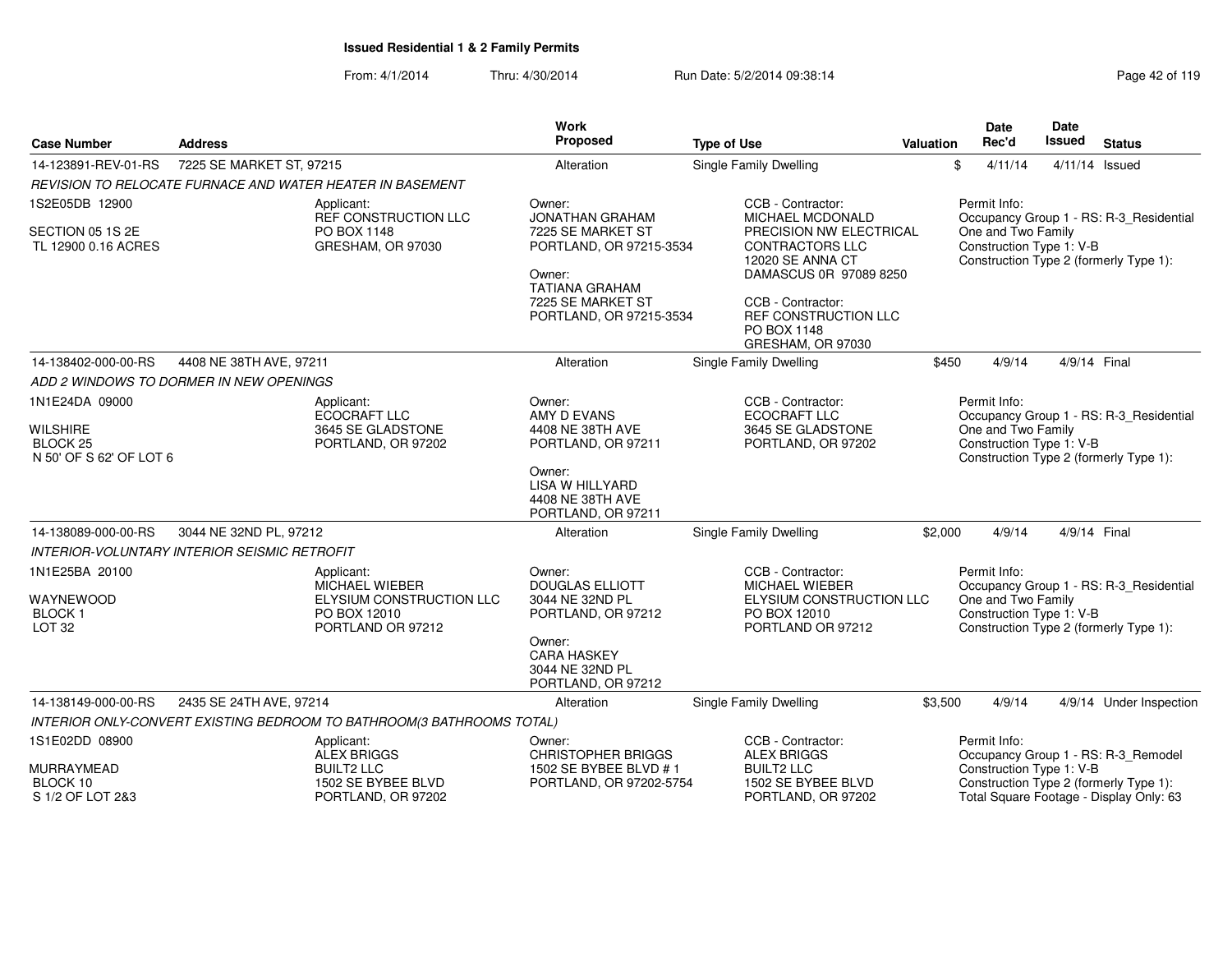| <b>Case Number</b>                                                  | <b>Address</b>               |                                                                                                            | <b>Work</b><br><b>Proposed</b>                                                                                                                     | <b>Type of Use</b>                                                                                                                                                                                                                                                                            | Valuation | <b>Date</b><br>Rec'd                                                                                                                                                                            | Date<br><b>Issued</b> |               | <b>Status</b>                           |
|---------------------------------------------------------------------|------------------------------|------------------------------------------------------------------------------------------------------------|----------------------------------------------------------------------------------------------------------------------------------------------------|-----------------------------------------------------------------------------------------------------------------------------------------------------------------------------------------------------------------------------------------------------------------------------------------------|-----------|-------------------------------------------------------------------------------------------------------------------------------------------------------------------------------------------------|-----------------------|---------------|-----------------------------------------|
| 14-138246-000-00-RS                                                 | 11075 SW RIVERWOOD RD        |                                                                                                            | Alteration                                                                                                                                         | Single Family Dwelling                                                                                                                                                                                                                                                                        | \$50,000  | 4/10/14                                                                                                                                                                                         | 4/10/14 Issued        |               |                                         |
|                                                                     |                              |                                                                                                            |                                                                                                                                                    | INTERIOR 2ND FLOOR MASTER SUITE REMODEL-CONVERT EXISTING OFFICE SPACE TO MASTER BATHROOM. RECONFIGURE WALLS IN EXISTING BATH TO ADD NEW LINEN CLOSET. TUB CHAI                                                                                                                                |           |                                                                                                                                                                                                 |                       |               |                                         |
| 1S1E35BA 02601<br>PARTITION PLAT 2005-134<br>LOT <sub>1</sub>       |                              | Applicant:<br>PAUL MARTO CONSTRUCTION LL( JAMES N GARDNER<br>PO BOX 1950<br>LAKE OSWEGO, OR 97035          | Owner:<br>11075 SW RIVERWOOD RD<br>PORTLAND, OR 97219-7904<br>Owner:<br><b>LYNDA N GARDNER</b><br>11075 SW RIVERWOOD RD<br>PORTLAND, OR 97219-7904 | CCB - Contractor:<br>PAUL MARTO CONSTRUCTION LL( Occupancy Group 1 - RS: R-3_Remodel<br>PO BOX 1950<br>LAKE OSWEGO, OR 97035                                                                                                                                                                  |           | Permit Info:<br>Construction Type 1: V-B<br>Construction Type 2 (formerly Type 1):<br>Total Square Footage - Display Only: 560                                                                  |                       |               |                                         |
| 14-141448-000-00-RS                                                 | 2947 SW PLUM CT, 97219       |                                                                                                            | Alteration                                                                                                                                         | Single Family Dwelling                                                                                                                                                                                                                                                                        | \$3,186   | 4/15/14                                                                                                                                                                                         | 4/15/14 Issued        |               |                                         |
|                                                                     |                              | REPLACE EXISTING 2FT DECK WITH 4FT WIDE DECK ON THE NW SIDE OF THE HOUSE                                   |                                                                                                                                                    |                                                                                                                                                                                                                                                                                               |           |                                                                                                                                                                                                 |                       |               |                                         |
| 1S1E29AD 09900<br><b>INDIAN HILLS</b><br>BLOCK 11<br>LOT 23         |                              | Applicant:<br>ROMULUS BOBU<br>2947 SW PLUM CT<br>PORTLAND, OR 97219                                        | Owner:<br>ROMULUS BOBU<br>2947 SW PLUM CT<br>PORTLAND, OR 97219<br>Owner:<br>A LILIANA BOBU<br>2947 SW PLUM CT<br>PORTLAND, OR 97219               |                                                                                                                                                                                                                                                                                               |           | Permit Info:<br>Occupancy Group 1 - RS: U Decks,<br>Patios, Porches, Carports<br>Construction Type 1: V-B<br>Construction Type 2 (formerly Type 1):<br>Total Square Footage - Display Only: 150 |                       |               |                                         |
| 14-137006-000-00-RS                                                 | 8924 SE CLAYBOURNE ST, 97266 |                                                                                                            | Alteration                                                                                                                                         | Single Family Dwelling                                                                                                                                                                                                                                                                        | \$25,000  | 4/7/14                                                                                                                                                                                          |                       | 4/7/14 Issued |                                         |
|                                                                     |                              |                                                                                                            |                                                                                                                                                    | REPAIR FIRE DAMAGE. REMODEL KITCHEN. AND BATHROOM. CREATE NEW MASTER BATHROOM. RELOCATE LAUNDRY ROOM TO GARAGE                                                                                                                                                                                |           |                                                                                                                                                                                                 |                       |               |                                         |
| 1S2E21BA 05900<br><b>FILLEY PK</b><br>BLOCK <sub>3</sub><br>LOT 3&4 |                              | Applicant:<br><b>DANN CASEY</b><br>CHALET HOMES LLC<br>8733 SE DIVISION ST., STE 201<br>PORTLAND, OR 97266 | Owner:<br>AAV ONE LLC<br>8733 SE DIVISION ST #201<br>PORTLAND, OR 97266                                                                            | CCB - Contractor:<br>RYAN KRUCKMAN PLUMBING INC<br>1570 SE IRON WOOD<br>TROUTDALE, OR 97060<br>CCB - Contractor:<br>SUNLIGHT ELECTRIC INC<br>2800 NE 65TH AVE SUITE B<br>VANCOUVER WA 98661<br>CCB - Contractor:<br><b>CHALET HOMES LLC</b><br>8733 SE DIVISION ST #201<br>PORTLAND, OR 97266 |           | Permit Info:<br>One and Two Family<br>Construction Type 1: V-B<br>Construction Type 2 (formerly Type 1):                                                                                        |                       |               | Occupancy Group 1 - RS: R-3_Residential |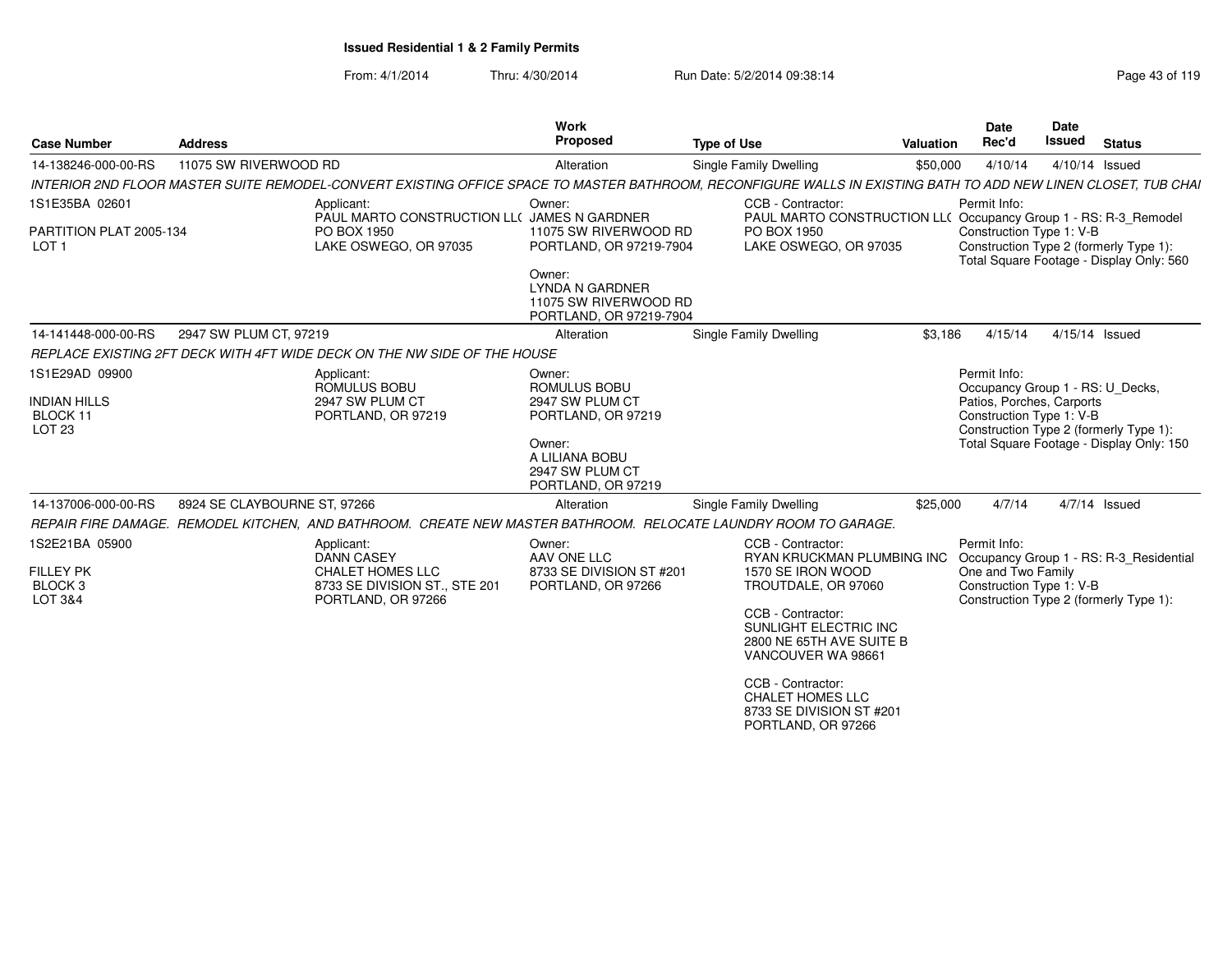|                                                                               |                            |                                                                                                                                            | <b>Work</b>                                                                                                                                                      |                                                                                                                                                                                                                                                                     |           | <b>Date</b>                                                    | Date   |                                                                                   |
|-------------------------------------------------------------------------------|----------------------------|--------------------------------------------------------------------------------------------------------------------------------------------|------------------------------------------------------------------------------------------------------------------------------------------------------------------|---------------------------------------------------------------------------------------------------------------------------------------------------------------------------------------------------------------------------------------------------------------------|-----------|----------------------------------------------------------------|--------|-----------------------------------------------------------------------------------|
| <b>Case Number</b>                                                            | <b>Address</b>             |                                                                                                                                            | <b>Proposed</b>                                                                                                                                                  | <b>Type of Use</b>                                                                                                                                                                                                                                                  | Valuation | Rec'd                                                          | Issued | <b>Status</b>                                                                     |
| 14-137029-000-00-RS                                                           | 3834 NE SHAVER ST, 97212   |                                                                                                                                            | Alteration                                                                                                                                                       | Single Family Dwelling                                                                                                                                                                                                                                              | \$43,000  | 4/7/14                                                         |        | $4/7/14$ Issued                                                                   |
|                                                                               |                            | REMODEL BASMENT, CREATE NEW FAMILY ROOM WITH EGRESS WINDOW. REMODEL LAUNDRY ROOM.                                                          |                                                                                                                                                                  |                                                                                                                                                                                                                                                                     |           |                                                                |        |                                                                                   |
| 1N1E24DD 05200<br>WILSHIRE<br>BLOCK 15<br>N 62 1/2' OF LOT 1                  |                            | Applicant:<br><b>WADE FREITAG</b><br><b>CRAFTSMAN DESIGN AND</b><br><b>RENOVATION</b><br>1100 SE GRAND AVE #202<br>PORTLAND, OR 97214-3414 | Owner:<br><b>HILLARY B HOTELLING</b><br>3834 NE SHAVER ST<br>PORTLAND, OR 97212<br>Owner:<br><b>SUSAN G MCDERMOTT</b><br>3834 NE SHAVER ST<br>PORTLAND, OR 97212 | CCB - Contractor:<br><b>CRAFTSMAN DESIGN &amp;</b><br><b>RENOVATION LLC</b><br>1235 SE DIVISION ST #203 A<br>PORTLAND, OR 97202<br>CCB - Contractor:<br><b>B &amp; H ELECTRIC INC</b><br>604 SE 70TH<br>PORTLAND OR 97215<br>CCB - Contractor:<br>D & F PLUMBING CO |           | Permit Info:<br>One and Two Family<br>Construction Type 1: V-B |        | Occupancy Group 1 - RS: R-3_Residential<br>Construction Type 2 (formerly Type 1): |
|                                                                               |                            |                                                                                                                                            |                                                                                                                                                                  | 4636 N ALBINA AVE<br>PORTLAND OR 97217-3099                                                                                                                                                                                                                         |           |                                                                |        |                                                                                   |
| 14-134228-REV-01-RS                                                           | 10035 NW WILARK AVE, 97231 |                                                                                                                                            | Alteration                                                                                                                                                       | Single Family Dwelling                                                                                                                                                                                                                                              |           | \$<br>4/10/14                                                  |        | 4/10/14 Issued                                                                    |
|                                                                               |                            | REVISION -TO USE PLYWOOD SHEAR WALLS ON EAST HALF OF SOUTH WALL INSTEAD OF UFP'S                                                           |                                                                                                                                                                  |                                                                                                                                                                                                                                                                     |           |                                                                |        |                                                                                   |
| 1N1W02CC 05300<br>WALDEMERE<br>BLOCK <sub>2</sub><br>LOT <sub>1</sub>         |                            | Applicant:<br>MICHAEL WIEBER<br>ELYSIUM CONSTRUCTION LLC<br>PO BOX 12010<br>PORTLAND OR 97212                                              | Owner:<br>DEREK MC CURDY<br>10035 NW WILARK AVE<br>PORTLAND, OR 97231-1055<br>Owner:                                                                             | CCB - Contractor:<br>MICHAEL WIEBER<br>ELYSIUM CONSTRUCTION LLC<br>PO BOX 12010<br>PORTLAND OR 97212                                                                                                                                                                |           | Permit Info:<br>Construction Type 1: V-B                       |        | Occupancy Group 1 - RS: R-3_Remodel<br>Construction Type 2 (formerly Type 1):     |
|                                                                               |                            |                                                                                                                                            | ROBIN MC CURDY<br>10035 NW WILARK AVE<br>PORTLAND, OR 97231-1055                                                                                                 |                                                                                                                                                                                                                                                                     |           |                                                                |        |                                                                                   |
| 13-239645-REV-01-RS                                                           | 7138 N CENTRAL ST, 97203   |                                                                                                                                            | Alteration                                                                                                                                                       | Single Family Dwelling                                                                                                                                                                                                                                              |           | \$<br>4/8/14                                                   |        | 4/8/14 Final                                                                      |
|                                                                               |                            | REVISION TO CLARIFY WINDOW IN STORAGE, SAME WIDTH, ENLARGE HEIGHT, NEW WELL.                                                               |                                                                                                                                                                  |                                                                                                                                                                                                                                                                     |           |                                                                |        |                                                                                   |
| 1N1E07BB 07700<br>ST CLOUD HTS ADD<br><b>BLOCK B</b><br>LOT <sub>6</sub>      |                            | Applicant:<br><b>DUSTIN CAMPOS</b><br>DC CONST LLC<br>PO BOX 2465<br>BATTLE GROUND, OR 98604                                               | Owner:<br><b>LUCI CORPORATION</b><br>6740 SW RALEIGHWOOD LN<br>PORTLAND, OR 97225-1923                                                                           | CCB - Contractor:<br><b>DUSTIN CAMPOS</b><br>DC CONST LLC<br>PO BOX 2465<br>BATTLE GROUND, OR 98604                                                                                                                                                                 |           | Permit Info:<br>One and Two Family<br>Construction Type 1: V-B |        | Occupancy Group 1 - RS: R-3 Residential<br>Construction Type 2 (formerly Type 1): |
| 14-128634-REV-01-RS                                                           | 1313 NE ALBERTA ST, 97211  |                                                                                                                                            | Alteration                                                                                                                                                       | Single Family Dwelling                                                                                                                                                                                                                                              | \$1,000   | 4/8/14                                                         |        | $4/8/14$ Issued                                                                   |
|                                                                               |                            |                                                                                                                                            |                                                                                                                                                                  | ADDED VALUE REVISION TO REPAIR EXISTING PORCH  AND WIDENING FROM 6 FEET TO 8 FEET WIDE; ATTACH HOUSE TO EXISTING FOUNDATION                                                                                                                                         |           |                                                                |        |                                                                                   |
| 1N1E23BA 24900<br>ROSEDALE & ANX<br>BLOCK 10<br>E 1/2 OF LOT 6&7 EXC PT IN ST |                            | Applicant:<br>RAPHAEL GOODBLATT<br>AHHA ARCHITECTURE<br>615 SE ALDER SUITE 203<br>PORTLAND OR 97214                                        | Owner:<br><b>URBAN FORMS LLC</b><br>335 NE BRYANT ST<br>PORTLAND, OR 97211                                                                                       |                                                                                                                                                                                                                                                                     |           | Permit Info:<br>Construction Type 1: V-B                       |        | Occupancy Group 1 - RS: R-3 Remodel<br>Construction Type 2 (formerly Type 1):     |
| 14-138950-000-00-RS                                                           | 8434 SE CLAY ST, 97216     |                                                                                                                                            | Alteration                                                                                                                                                       | Single Family Dwelling                                                                                                                                                                                                                                              | \$1,500   | 4/29/14                                                        |        | 4/29/14 Issued                                                                    |
|                                                                               |                            |                                                                                                                                            |                                                                                                                                                                  | REMOVE PART OF EVE ON THE WEST SIDE OF THE HOUSE AND INSTALL NEW 1-HOURFIRE PROTECTED WALL FOR HOUSE/PORCH ALONG WEST ELEVATION                                                                                                                                     |           |                                                                |        |                                                                                   |
| 1S2E04CB 08500<br><b>MANSFIELD</b>                                            |                            | Applicant:<br><b>CHRIS PARRISH</b><br>5105 NE 21ST AVE                                                                                     | Owner:<br><b>IRENE M LANGSTON</b><br>6323 SE DIVISION ST #315                                                                                                    | CCB - Contractor:<br><b>WILLAMETTE VALLEY</b><br><b>REDEVELOPMENT</b>                                                                                                                                                                                               |           | Permit Info:<br>One and Two Family                             |        | Occupancy Group 1 - RS: R-3 Residential                                           |
| BLOCK 5<br>LOT 3-5                                                            |                            | PORTLAND OR 97211                                                                                                                          | PORTLAND, OR 97206-1386                                                                                                                                          | 6040 SE BREWSTER PL<br>MILWAULIE, OR 97267                                                                                                                                                                                                                          |           | Construction Type 1: V-B                                       |        | Construction Type 2 (formerly Type 1):                                            |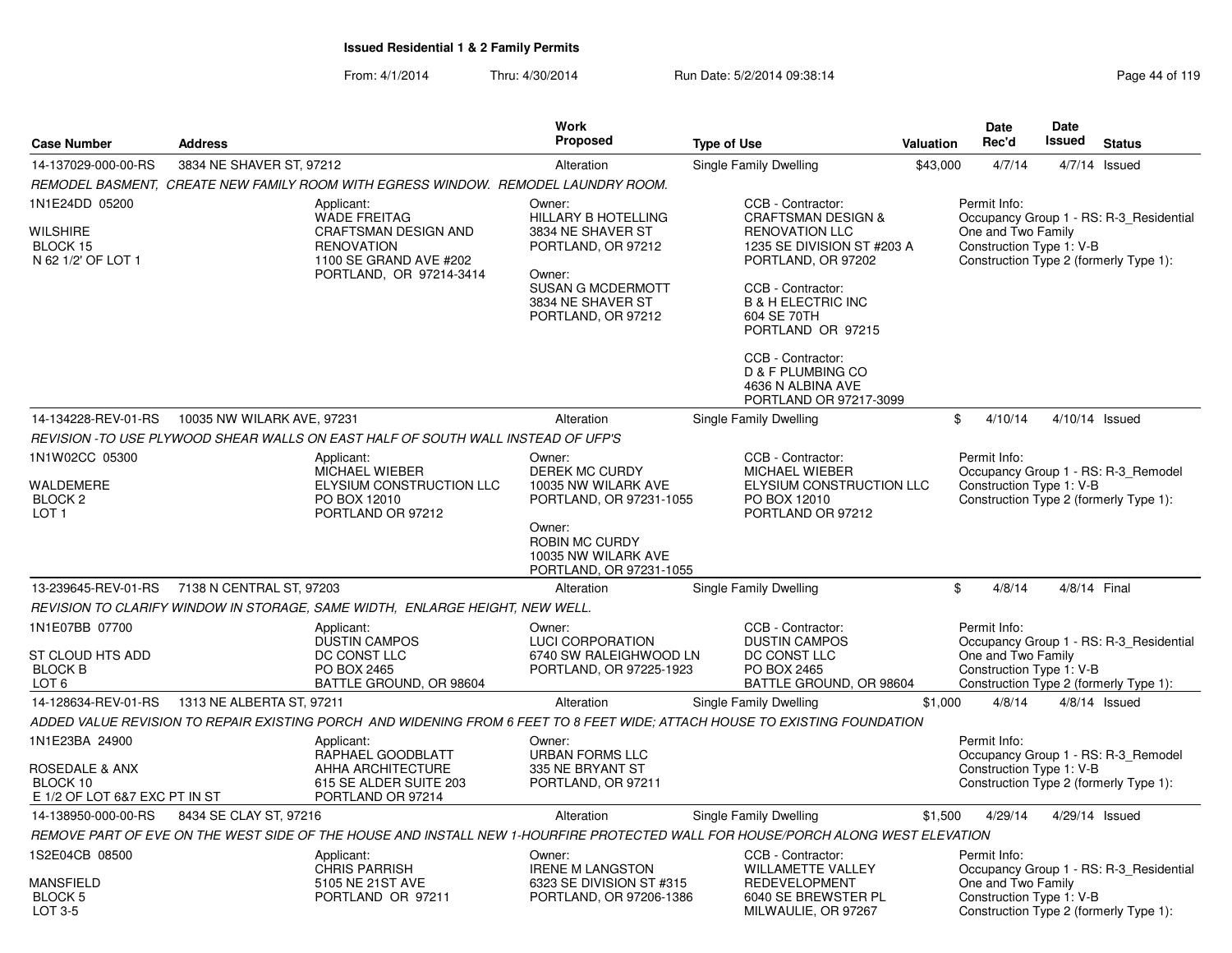|                                                                       |                                                                                                                                      | Work                                                                                                                              |                                                                                                                      |           | Date                                                                                                     | <b>Date</b>    |                                                                                     |
|-----------------------------------------------------------------------|--------------------------------------------------------------------------------------------------------------------------------------|-----------------------------------------------------------------------------------------------------------------------------------|----------------------------------------------------------------------------------------------------------------------|-----------|----------------------------------------------------------------------------------------------------------|----------------|-------------------------------------------------------------------------------------|
| <b>Case Number</b>                                                    | <b>Address</b>                                                                                                                       | <b>Proposed</b>                                                                                                                   | <b>Type of Use</b>                                                                                                   | Valuation | Rec'd                                                                                                    | Issued         | <b>Status</b>                                                                       |
| 14-138973-000-00-RS                                                   | 2232 SE 105TH AVE, 97216                                                                                                             | Alteration                                                                                                                        | Single Family Dwelling                                                                                               | \$5,700   | 4/10/14                                                                                                  |                | 4/10/14 Under Inspection                                                            |
|                                                                       | REPLACE (2) WALLS FROM CAR DAMAGE ON THE NW CORNER OF THE HOUSE; NEW WINDOW                                                          |                                                                                                                                   |                                                                                                                      |           |                                                                                                          |                |                                                                                     |
| 1S2E03CC 00900<br>SECTION 03 1S 2E<br>TL 900 0.09 ACRES               | Applicant:<br>PROFOUND INVESTMENTS LLC<br>5915 SW TARALYNN PL<br>BEAVERTON OR 97005                                                  | Owner:<br>JOHN D ALLEN<br>4070 SW DOGWOOD LN<br>PORTLAND, OR 97225<br>Owner:                                                      | CCB - Contractor:<br>THE TRADESMAN PDX LLC<br>2580 SE CEDAR HILLS<br>BEAVERTON, OR 97005                             |           | Permit Info:<br>One and Two Family<br>Construction Type 1: V-B<br>Construction Type 2 (formerly Type 1): |                | Occupancy Group 1 - RS: R-3 Residential                                             |
|                                                                       |                                                                                                                                      | SHEILA M ALLEN<br>4070 SW DOGWOOD LN<br>PORTLAND, OR 97225                                                                        |                                                                                                                      |           |                                                                                                          |                |                                                                                     |
| 13-212468-REV-01-RS                                                   | 5712 N VANCOUVER AVE - Unit B, 97217                                                                                                 | Alteration                                                                                                                        | Single Family Dwelling                                                                                               | \$9,000   | 4/11/14                                                                                                  | 4/11/14 Issued |                                                                                     |
|                                                                       | ADDED VALUE REVISION - REPLACE EXISTING WINDOW WITH FRENCH DOORS AND ADD NEW EXTERIOR STAIRS                                         |                                                                                                                                   |                                                                                                                      |           |                                                                                                          |                |                                                                                     |
| 1N1E15DC 10500                                                        | Applicant:<br><b>KEN WIESLER</b><br>324 NE 24TH AV<br>PORTLAND, OR 97232                                                             | Owner:<br>DAVID C COCKRELL<br>526 ELIZABETH ST<br>ONEIDA, NY 13421<br>Owner:<br>SHIRLEY J COCKRELL<br>526 ELIZABETH ST            | CCB - Contractor:<br>TURNKEY CONSTRUCTION LLC<br>4207 NE 8TH AVE<br>PORTLAND, OR 97211                               |           | Permit Info:<br>One and Two Family<br>Construction Type 1: V-B<br>Construction Type 2 (formerly Type 1): |                | Occupancy Group 1 - RS: R-3_Residential                                             |
|                                                                       |                                                                                                                                      | ONEIDA, NY 13421                                                                                                                  |                                                                                                                      |           |                                                                                                          |                |                                                                                     |
| 14-138436-000-00-RS                                                   | 6315 SE BELMONT ST, 97215                                                                                                            | Alteration                                                                                                                        | Single Family Dwelling                                                                                               | \$3,499   | 4/9/14                                                                                                   | 4/18/14 Issued |                                                                                     |
|                                                                       | VOLUNTARY SEISMIC UPGRADE. CONNECT HOUSE TO FOUNDATION. NO PLANS                                                                     |                                                                                                                                   |                                                                                                                      |           |                                                                                                          |                |                                                                                     |
| 1S2E05BB 08800<br><b>TABOR HTS</b><br><b>BLOCK V</b><br>LOT 6 TL 8800 | Applicant:<br><b>STEVE GEMMELL</b><br><b>GEMMELL CONSTRUCTION LLC</b><br>3817 N WILLIAMS<br>PORTLAND OR 97227                        | Owner:<br>THOR E HINCKLEY<br>7420 SE GRANT ST<br>PORTLAND, OR 97215-4115                                                          | CCB - Contractor:<br><b>STEVE GEMMELL</b><br><b>GEMMELL CONSTRUCTION LLC</b><br>3817 N WILLIAMS<br>PORTLAND OR 97227 |           | Permit Info:<br>One and Two Family<br>Construction Type 1: V-B                                           |                | Occupancy Group 1 - RS: R-3_Residential<br>Construction Type 2 (formerly Type 1):   |
| 14-138820-000-00-RS                                                   | 629 NE 160TH AVE, 97230                                                                                                              | Alteration                                                                                                                        | Single Family Dwelling                                                                                               | \$64,851  | 4/18/14                                                                                                  | 4/18/14 Issued |                                                                                     |
|                                                                       | ADDITION ON THE WEST ELEVATION OF SINGLE FAMILY RESIDENCE TO CREATE TWO BEDROOMS AND ONE NEW BATHROOM TOTAL OF TWO BATHROOMS IN HOME |                                                                                                                                   |                                                                                                                      |           |                                                                                                          |                |                                                                                     |
| 1N2E36AD 07100                                                        | Applicant:<br><b>VLADIMIR IGNASHOV</b><br>623A NE 160TH AVE<br>PORTLAND, OR 97230                                                    | Owner:<br><b>IGOR YURKO</b><br>623A NE 160TH AVE<br>PORTLAND, OR 97230<br>Owner:<br><b>VLADIMIR IGNASHOV</b><br>623A NE 160TH AVE |                                                                                                                      |           | Permit Info:<br>One and Two Family<br>Construction Type 1: V-B<br>Construction Type 2 (formerly Type 1): |                | Occupancy Group 1 - RS: R-3 Residential<br>Total Square Footage - Display Only: 588 |
|                                                                       |                                                                                                                                      | PORTLAND, OR 97230                                                                                                                |                                                                                                                      |           |                                                                                                          |                |                                                                                     |
| 14-138257-000-00-RS                                                   | 11050 SE CHERRY BLOSSOM DR, 97216                                                                                                    | Alteration                                                                                                                        | Single Family Dwelling                                                                                               | \$5.000   | 4/9/14                                                                                                   |                | $4/9/14$ Issued                                                                     |
| 1S2E03BD 03300                                                        | REPLACE (2) WINDOWS IN BASEMENT AND CREATE (2) BEDROOMS IN EXISTING HABITABLE SPACE.                                                 |                                                                                                                                   |                                                                                                                      |           | Permit Info:                                                                                             |                |                                                                                     |
|                                                                       | Applicant:<br>EDWARD W JR ARNDT                                                                                                      | Owner:<br>EDWARD W JR ARNDT                                                                                                       |                                                                                                                      |           |                                                                                                          |                | Occupancy Group 1 - RS: R-3_Remodel                                                 |
| <b>VERMADA PK</b><br>BLOCK <sub>5</sub><br><b>LOT 11</b>              | 11050 SE CHERRY BLOSSOM DR<br>PORTLAND, OR 97216                                                                                     | 11050 SE CHERRY BLOSSOM DR<br>PORTLAND, OR 97216                                                                                  |                                                                                                                      |           | Construction Type 1: V-B<br>Construction Type 2 (formerly Type 1):                                       |                | Total Square Footage - Display Only: 300                                            |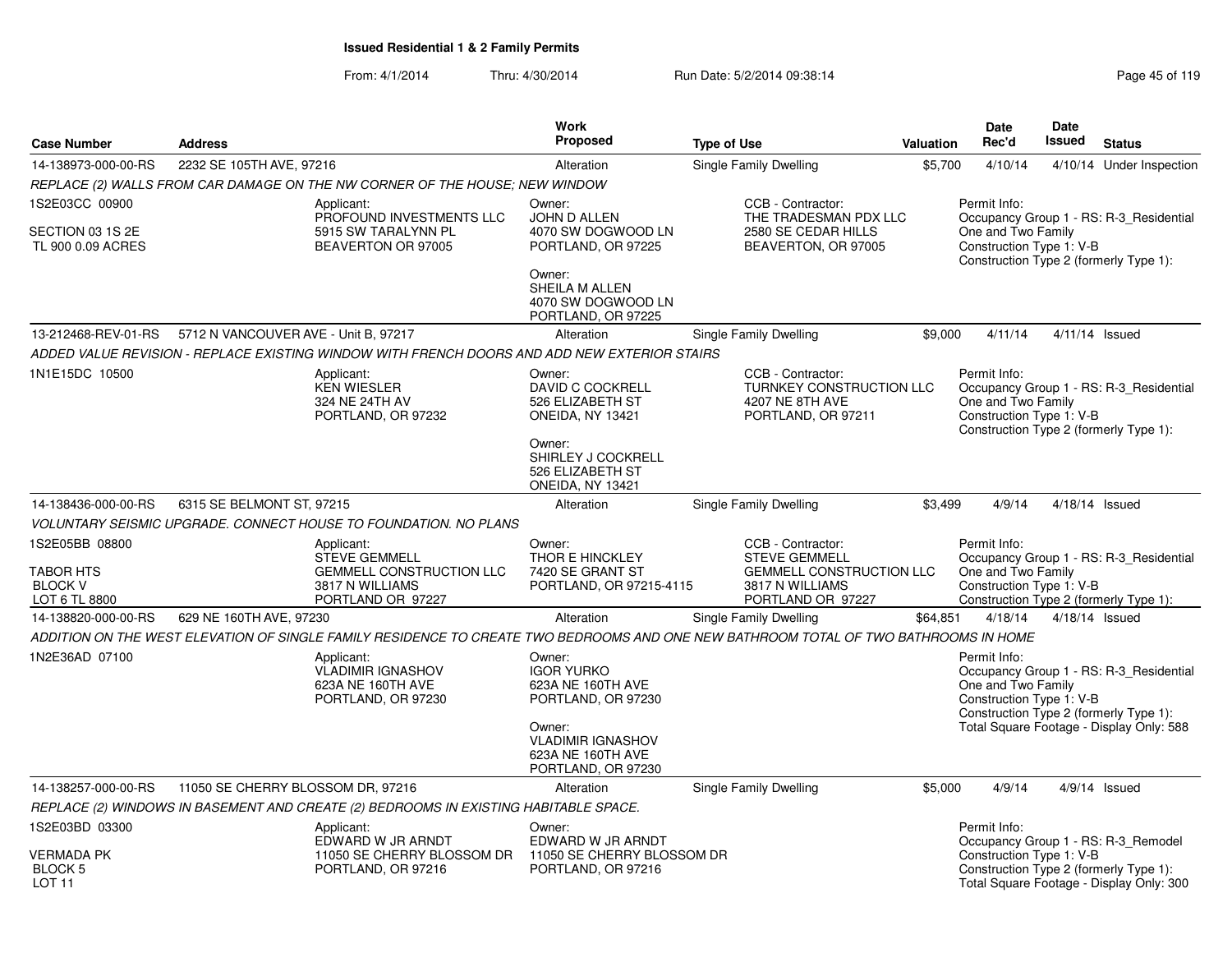| <b>Case Number</b>                                                   | <b>Address</b>                                               |                                                                                                           | Work<br><b>Proposed</b>                                                                                                                                      | <b>Type of Use</b>                                                                                                                                                | <b>Valuation</b> | Date<br>Rec'd                                                                                             | <b>Date</b><br>Issued | <b>Status</b>                                                                     |
|----------------------------------------------------------------------|--------------------------------------------------------------|-----------------------------------------------------------------------------------------------------------|--------------------------------------------------------------------------------------------------------------------------------------------------------------|-------------------------------------------------------------------------------------------------------------------------------------------------------------------|------------------|-----------------------------------------------------------------------------------------------------------|-----------------------|-----------------------------------------------------------------------------------|
| 14-138353-000-00-RS                                                  | 905 NE HOLMAN ST - Unit B, 97211                             |                                                                                                           | Alteration                                                                                                                                                   | Single Family Dwelling                                                                                                                                            | \$10,000         | 4/23/14                                                                                                   |                       | 4/23/14 Issued                                                                    |
|                                                                      |                                                              | RELOCATE ENTRY OF EXISTING ADU FROM REAR OF HOUSE TO SIDE                                                 |                                                                                                                                                              |                                                                                                                                                                   |                  |                                                                                                           |                       |                                                                                   |
| 1N1E14CA 09700                                                       |                                                              | Applicant:<br><b>BOSTON SERVICES</b><br>5331 NE SIMPSON ST<br>PORTLAND, OR 97218                          | Owner:<br><b>LAURA ROBERTS</b><br>905 NE HOLMAN ST<br>PORTLAND, OR 97211-3643                                                                                | CCB - Contractor:<br><b>BOSTON SERVICES</b><br>5331 NE SIMPSON ST<br>PORTLAND, OR 97218                                                                           |                  | Permit Info:<br>Occupancy Group 1 - RS: U Decks,<br>Patios, Porches, Carports<br>Construction Type 1: V-B |                       | Construction Type 2 (formerly Type 1):                                            |
| 14-137389-000-00-RS                                                  | 4431 SE FRANCIS ST, 97206                                    |                                                                                                           | Alteration                                                                                                                                                   | Single Family Dwelling                                                                                                                                            | \$6,750          | 4/8/14                                                                                                    |                       | 4/8/14 Final                                                                      |
|                                                                      | SOLAR INSTALLATION, 9.6 KW PV SYSTEM ON ROOFTOP              |                                                                                                           |                                                                                                                                                              |                                                                                                                                                                   |                  |                                                                                                           |                       |                                                                                   |
| 1S2E07CB 03500                                                       |                                                              | Applicant:<br>SYNCHRO SOLAR, LLC.                                                                         | Owner:<br>STEPHEN SEFCHICK                                                                                                                                   | CCB - Contractor:<br>SYNCHRO SOLAR, LLC.                                                                                                                          |                  | Permit Info:                                                                                              |                       | Occupancy Group 1 - RS: R-3 Residential                                           |
| <b>IDEAL VIEW</b><br>BLOCK 5<br>LOT <sub>4</sub>                     |                                                              | 1111 E BURNSIDE ST, #308<br>PORTLAND, OR 97214                                                            | 4431 SE FRANCIS ST<br>PORTLAND, OR 97206-3257                                                                                                                | 1111 E BURNSIDE ST. #308<br>PORTLAND, OR 97214                                                                                                                    |                  | One and Two Family<br>Construction Type 1: V-B                                                            |                       | Construction Type 2 (formerly Type 1):                                            |
| 14-139306-000-00-RS                                                  | 7426 N MACRUM AVE, 97203                                     |                                                                                                           | Alteration                                                                                                                                                   | Single Family Dwelling                                                                                                                                            | \$14,000         | 4/11/14                                                                                                   |                       | 4/11/14 Under Inspection                                                          |
|                                                                      | <b>VOLUNTARTY FOUNDATION UNDERPINNING WITH HELICAL PIERS</b> |                                                                                                           |                                                                                                                                                              |                                                                                                                                                                   |                  |                                                                                                           |                       |                                                                                   |
| 1N1E07BD 03900                                                       |                                                              | Applicant:<br><b>CHRIS KELLY</b>                                                                          | Owner:<br>TAMMIE L CAMPBELL                                                                                                                                  | CCB - Contractor:<br><b>TERRAFIRMA FOUNDATION</b>                                                                                                                 |                  | Permit Info:                                                                                              |                       | Occupancy Group 1 - RS: R-3 Residential                                           |
| NORTHERN HILL ADD<br>BLOCK 11<br>LOT 24&25                           |                                                              | <b>TERRA FIRMA FS</b><br>7910 SW HUNZIKER ST<br>PORTLAND, OR 97223                                        | 7426 N MACRUM AVE<br>PORTLAND, OR 97203                                                                                                                      | <b>SYSTEMS</b><br>1308 NW PARK ST<br>ROSEBURG, OR 97470                                                                                                           |                  | One and Two Family<br>Construction Type 1: V-B                                                            |                       | Construction Type 2 (formerly Type 1):                                            |
| 14-137853-000-00-RS                                                  | 1834 SE 22ND AVE, 97214                                      |                                                                                                           | Alteration                                                                                                                                                   | Single Family Dwelling                                                                                                                                            | \$65,000         | 4/9/14                                                                                                    |                       | $4/9/14$ Issued                                                                   |
|                                                                      |                                                              |                                                                                                           |                                                                                                                                                              | REMOVE INTERIOR WALLS AT MAIN TO CREATE LARGER KITCHEN, ENLARGE EAST DOOR , AND REMOVE WALLS AT 1/2 AND FULL BATH TO CREATE 2 FULL BATH ; ADD FULL BATHROOM AT 21 |                  |                                                                                                           |                       |                                                                                   |
| 1S1E02DA 10300<br><b>COLONIAL HTS</b><br>BLOCK 6<br>LOT <sub>8</sub> |                                                              | Applicant:<br><b>JEN WENTZIEN</b><br>JEN WENTZIEN, ARCHITECT<br>3331 SE SCHILLER ST<br>PORTLAND, OR 97202 | Owner:<br><b>GEORGE S JOHNSON</b><br>9032 COPENHAVER DR<br>POTOMAC, MD 20854<br>Owner:<br><b>LESLYE D JOHNSON</b><br>9032 COPENHAVER DR<br>POTOMAC, MD 20854 | CCB - Contractor:<br>PETE C CONSTRUCTION LLC<br>9951 SE EASTVIEW DR<br>HAPPY VALLEY OR 97086                                                                      |                  | Permit Info:<br>One and Two Family<br>Construction Type 1: V-B                                            |                       | Occupancy Group 1 - RS: R-3 Residential<br>Construction Type 2 (formerly Type 1): |
| 14-138568-000-00-RS                                                  | 4788 N YALE ST, 97203                                        |                                                                                                           | Alteration                                                                                                                                                   | Single Family Dwelling                                                                                                                                            | \$65,000         | 4/25/14                                                                                                   |                       | 4/25/14 Issued                                                                    |
|                                                                      |                                                              | CONVERT BASEMENT TO HABITABLE SPACE FOR NEW BEDROOMS, FAMILY ROOM, BATHROOM AND LAUNDRY ROOM:             |                                                                                                                                                              |                                                                                                                                                                   |                  |                                                                                                           |                       |                                                                                   |
| 1N1E17BB 09200                                                       |                                                              | Applicant:<br>ROLLIE E SIVYER                                                                             | Owner:<br>ROLLIE E SIVYER                                                                                                                                    | CCB - Contractor:<br><b>CRAFTWORK PLUMBING INC</b>                                                                                                                |                  | Permit Info:                                                                                              |                       | Occupancy Group 1 - RS: R-3 Residential                                           |
| <b>MOCKS ADD</b><br>BLOCK 79<br>LOT <sub>4</sub>                     |                                                              | 14000 NW NEWBERRY RD<br>PORTLAND, OR 97231-2220                                                           | 14000 NW NEWBERRY RD<br>PORTLAND, OR 97231-2220                                                                                                              | 7737 SW CIRRUS DR<br>BEAVERTON, OR 97008                                                                                                                          |                  | One and Two Family<br>Construction Type 1: V-B                                                            |                       | Construction Type 2 (formerly Type 1):                                            |
| W 1/2 OF LOT 5                                                       |                                                              |                                                                                                           |                                                                                                                                                              | CCB - Contractor:<br>KODIAK ELECTRIC LLC<br>8486 SUNNYSIDE RD SE<br>SALEM OR 97306                                                                                |                  |                                                                                                           |                       |                                                                                   |
|                                                                      |                                                              |                                                                                                           |                                                                                                                                                              | CCB - Contractor:<br>PINEHURST HOMES COMPANY<br>16869 SW 65TH AVE #191<br>LAKE OSWEGO, OR 97035                                                                   |                  |                                                                                                           |                       |                                                                                   |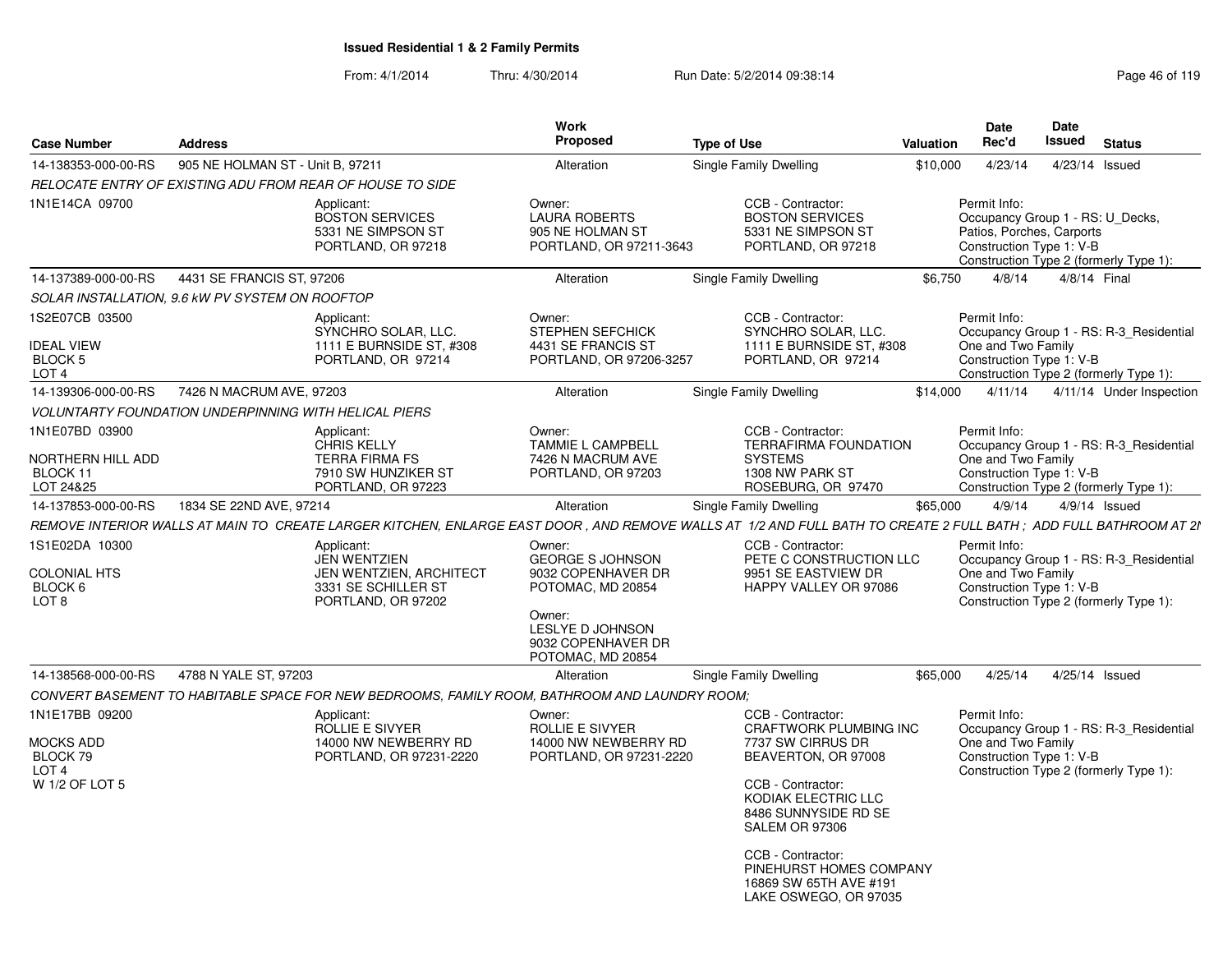From: 4/1/2014Thru: 4/30/2014 Run Date: 5/2/2014 09:38:14 Run Date: 5/2/2014 09:38:14

|                                                                        |                                                                              | <b>Work</b>                                                                                                                                            |                                                                                                                                                                                   |           | <b>Date</b>                                                    | <b>Date</b>   |                                                                                   |
|------------------------------------------------------------------------|------------------------------------------------------------------------------|--------------------------------------------------------------------------------------------------------------------------------------------------------|-----------------------------------------------------------------------------------------------------------------------------------------------------------------------------------|-----------|----------------------------------------------------------------|---------------|-----------------------------------------------------------------------------------|
| <b>Case Number</b>                                                     | <b>Address</b>                                                               | Proposed                                                                                                                                               | <b>Type of Use</b>                                                                                                                                                                | Valuation | Rec'd                                                          | <b>Issued</b> | <b>Status</b>                                                                     |
| 14-134713-000-00-RS                                                    | 7210 SW 52ND AVE, 97219                                                      | Alteration                                                                                                                                             | Single Family Dwelling                                                                                                                                                            | \$60,000  | 4/3/14                                                         |               | 4/5/14 Under Inspection                                                           |
|                                                                        |                                                                              | REMODEL KITCHEN, RECONFIGURE MUD ROOM, PANTRY AND LAUNDRY AREA, RECONFIGURE EXISTING UPPER FLOOR AND ADD BATHROOM. TOTAL (2) TOILETS                   |                                                                                                                                                                                   |           |                                                                |               |                                                                                   |
| 1S1E19AC 02300<br><b>KIRCANNO</b><br><b>BLOCK4</b><br>LOT <sub>1</sub> | Applicant:<br><b>DAVISBUILT LLC</b><br>2931 NE 34TH AVE<br>PORTLAND OR 97212 | Owner:<br>DAN A NELSON<br>7210 SW 52ND AVE<br>PORTLAND, OR 97219-1312<br>Owner:<br><b>GAIL M NELSON</b><br>7210 SW 52ND AVE<br>PORTLAND, OR 97219-1312 | CCB - Contractor:<br><b>WINNER ELECTRIC</b><br><b>CONSTRUCTION INC</b><br>17087 SE WILEY WAY<br>MILWAUKIE OR 97267<br>CCB - Contractor:<br><b>ECOHEAT INC</b><br>3520 SE 61ST AVE |           | Permit Info:<br>One and Two Family<br>Construction Type 1: V-B |               | Occupancy Group 1 - RS: R-3 Residential<br>Construction Type 2 (formerly Type 1): |
|                                                                        |                                                                              |                                                                                                                                                        | PORTLAND OR 97206<br>CCB - Contractor:<br>DAVISBUILT LLC<br>2931 NE 34TH AVE<br>PORTLAND OR 97212                                                                                 |           |                                                                |               |                                                                                   |
| 14-137817-000-00-RS                                                    | 701 NW WARRENTON TER, 97210                                                  | Alteration                                                                                                                                             | Single Family Dwelling                                                                                                                                                            | \$31,000  | 4/9/14                                                         |               | 4/11/14 Under Inspection                                                          |
|                                                                        |                                                                              | DELETE EXISTING PERMITTED RAISED DECK/PATIO COVER TO PATIO COVER ONLY. NO FOOT PRINT INCREASE, REMODEL EXISTING FINISHED DAYLITE BASEMENT.             |                                                                                                                                                                                   |           |                                                                |               |                                                                                   |
| 1N1E32BD 03400                                                         | Applicant:<br><b>TRACE BRASH</b>                                             | Owner:<br><b>TIMOTHY D SMIGEL</b>                                                                                                                      | CCB - Contractor:<br><b>TRACE BRASH</b>                                                                                                                                           |           | Permit Info:                                                   |               | Occupancy Group 1 - RS: R-3 Residential                                           |
| KINGS HTS & RPLT<br>BLOCK 33<br>LOT 3-6 TL 3400                        | TBC<br>3326 NE 12TH AV<br>PORTLAND, OR 97212                                 | 701 NW WARRENTON TER<br>PORTLAND, OR 97210-2736                                                                                                        | <b>TBC</b><br>3326 NE 12TH AV<br>PORTLAND, OR 97212                                                                                                                               |           | One and Two Family<br>Construction Type 1: V-B                 |               | Construction Type 2 (formerly Type 1):                                            |
|                                                                        |                                                                              | Owner:<br><b>MICHELLE SMIGEL</b><br>701 NW WARRENTON TER                                                                                               |                                                                                                                                                                                   |           |                                                                |               |                                                                                   |

PORTLAND, OR 97210-2736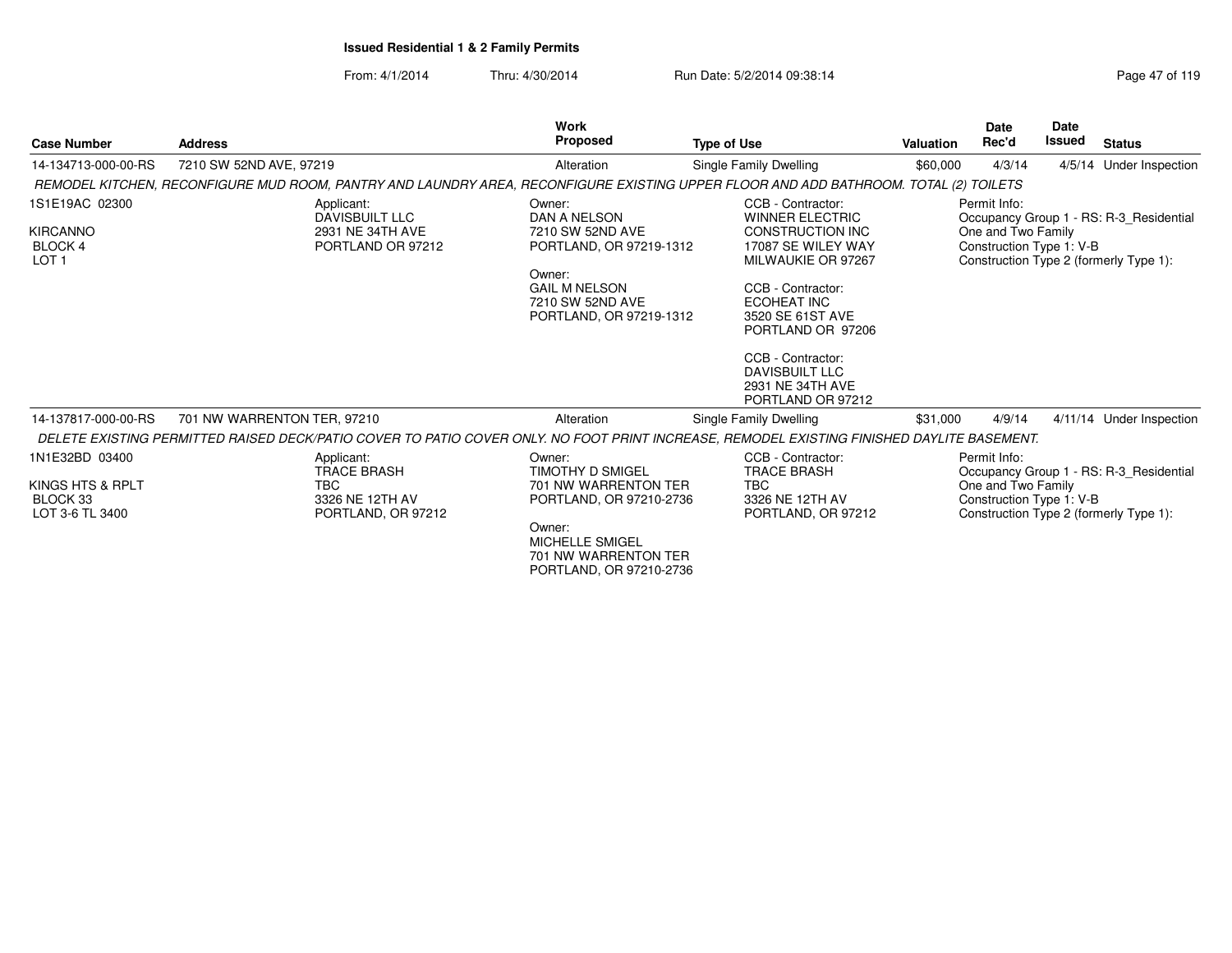| <b>Case Number</b>                                                        | <b>Address</b>                                                                                                                                           | <b>Work</b><br>Proposed                                                                                                                        | <b>Type of Use</b>                                                                                                                                                                                                                                                                                                                                                                                                                               | Valuation | <b>Date</b><br>Rec'd                                           | Date<br><b>Issued</b> | <b>Status</b>                                                                     |
|---------------------------------------------------------------------------|----------------------------------------------------------------------------------------------------------------------------------------------------------|------------------------------------------------------------------------------------------------------------------------------------------------|--------------------------------------------------------------------------------------------------------------------------------------------------------------------------------------------------------------------------------------------------------------------------------------------------------------------------------------------------------------------------------------------------------------------------------------------------|-----------|----------------------------------------------------------------|-----------------------|-----------------------------------------------------------------------------------|
| 14-139979-000-00-RS                                                       | 1919 SE 31ST AVE, 97214                                                                                                                                  | Alteration                                                                                                                                     | Single Family Dwelling                                                                                                                                                                                                                                                                                                                                                                                                                           | \$24,000  | 4/14/14                                                        |                       | 4/14/14 Under Inspection                                                          |
|                                                                           | RELOCATE EXISTING FURNACE. CONVERT FURNACE ROOM TO CLOSET. ENLARGE EXISTING BASMENT WINDOWS TO MEET EGRESS AND CREATE LEGAL BEDROOM. NEW WIRING IN BEDRC |                                                                                                                                                |                                                                                                                                                                                                                                                                                                                                                                                                                                                  |           |                                                                |                       |                                                                                   |
| 1S1E01CA 12900<br><b>SEWALLCREST</b><br><b>BLOCK1</b><br>LOT <sub>7</sub> | Applicant:<br>ADAM<br><b>ARCIFORM LLC</b><br>2303 N RANDOLPH AVE<br>PORTLAND, OR 97227                                                                   | Owner:<br>R DAVID CORYELL<br>1919 SE 31ST AVE<br>PORTLAND, OR 97214<br>Owner:<br>KATHERINE A CORYELL<br>1919 SE 31ST AVE<br>PORTLAND, OR 97214 | CCB - Contractor:<br>POWER PLUMBING CO<br>PO BOX 19418<br><b>TIGARD, OR 97280</b><br>Web Page<br>Address:www.powerplumbingco.com<br>CCB - Contractor:<br>ADVANCED HEATING & AIR<br><b>CONDITIONING</b><br>5825 SE FOSTER ROAD<br>PORTLAND, OR 97206<br>CCB - Contractor:<br>MASTER TECH ELECTRIC INC<br>PO BX 99<br>EAGLE CREEK OR 97022<br>CCB - Contractor:<br><b>ADAM</b><br><b>ARCIFORM LLC</b><br>2303 N RANDOLPH AVE<br>PORTLAND, OR 97227 |           | Permit Info:<br>One and Two Family<br>Construction Type 1: V-B |                       | Occupancy Group 1 - RS: R-3_Residential<br>Construction Type 2 (formerly Type 1): |
| 14-138900-000-00-RS                                                       | 2125 NE 45TH AVE, 97213                                                                                                                                  | Alteration                                                                                                                                     | <b>Single Family Dwelling</b>                                                                                                                                                                                                                                                                                                                                                                                                                    | \$6,617   | 4/10/14                                                        |                       | 4/10/14 Issued                                                                    |
|                                                                           | ADD BATHROOM ON 2ND FLOOR AND REMOVE CHIMNEY - NO EXTERIOR WORK                                                                                          |                                                                                                                                                |                                                                                                                                                                                                                                                                                                                                                                                                                                                  |           |                                                                |                       |                                                                                   |
| 1N2E30CB 16200<br><b>ROSSMERE</b><br>BLOCK 19<br>LOT <sub>6</sub>         | Applicant:<br><b>CHAIM WILHELM</b><br>2125 NE 45TH AVE<br>PORTLAND, OR 97213-1341                                                                        | Owner:<br><b>CHAIM WILHELM</b><br>2125 NE 45TH AVE<br>PORTLAND, OR 97213-1341                                                                  | CCB - Contractor:<br>MOJAVE ROY CONSTRUCTION LL( Occupancy Group 1 - RS: R-3_Residential<br>3705 NE PRESCOTT ST<br>PORTLAND, OR 97211                                                                                                                                                                                                                                                                                                            |           | Permit Info:<br>One and Two Family<br>Construction Type 1: V-B |                       | Construction Type 2 (formerly Type 1):<br>Total Square Footage - Display Only: 60 |
| 14-138933-000-00-RS                                                       | 8004 SE RHINE ST, 97206                                                                                                                                  | Alteration                                                                                                                                     | <b>Single Family Dwelling</b>                                                                                                                                                                                                                                                                                                                                                                                                                    | \$1,000   | 4/10/14                                                        |                       | 4/10/14 Under Inspection                                                          |
| REMOVE PORTION OF ATTACHED GARAGE                                         |                                                                                                                                                          |                                                                                                                                                |                                                                                                                                                                                                                                                                                                                                                                                                                                                  |           |                                                                |                       |                                                                                   |
| 1S2E08DA 07300<br><b>WAPELLO PK</b>                                       | Applicant:<br><b>JOSH PATRICK</b><br>211 NE WEILDER                                                                                                      | Owner:<br>211 NE WEIDLER ST                                                                                                                    | CCB - Contractor:<br>METRO HOMES NORTHWEST LLC AFFORDABLE NEW HOMES LLC<br>211 NE WEIDER                                                                                                                                                                                                                                                                                                                                                         |           | Permit Info:<br>Construction Type 1: V-B                       |                       | Occupancy Group 1 - RS: R-3_Remodel                                               |
| BLOCK <sub>2</sub><br>LOT 12&13                                           | PORTLAND, OR 97236                                                                                                                                       | PORTLAND, OR 97232-1155                                                                                                                        | PORTLAND, OR 97232                                                                                                                                                                                                                                                                                                                                                                                                                               |           |                                                                |                       | Construction Type 2 (formerly Type 1):                                            |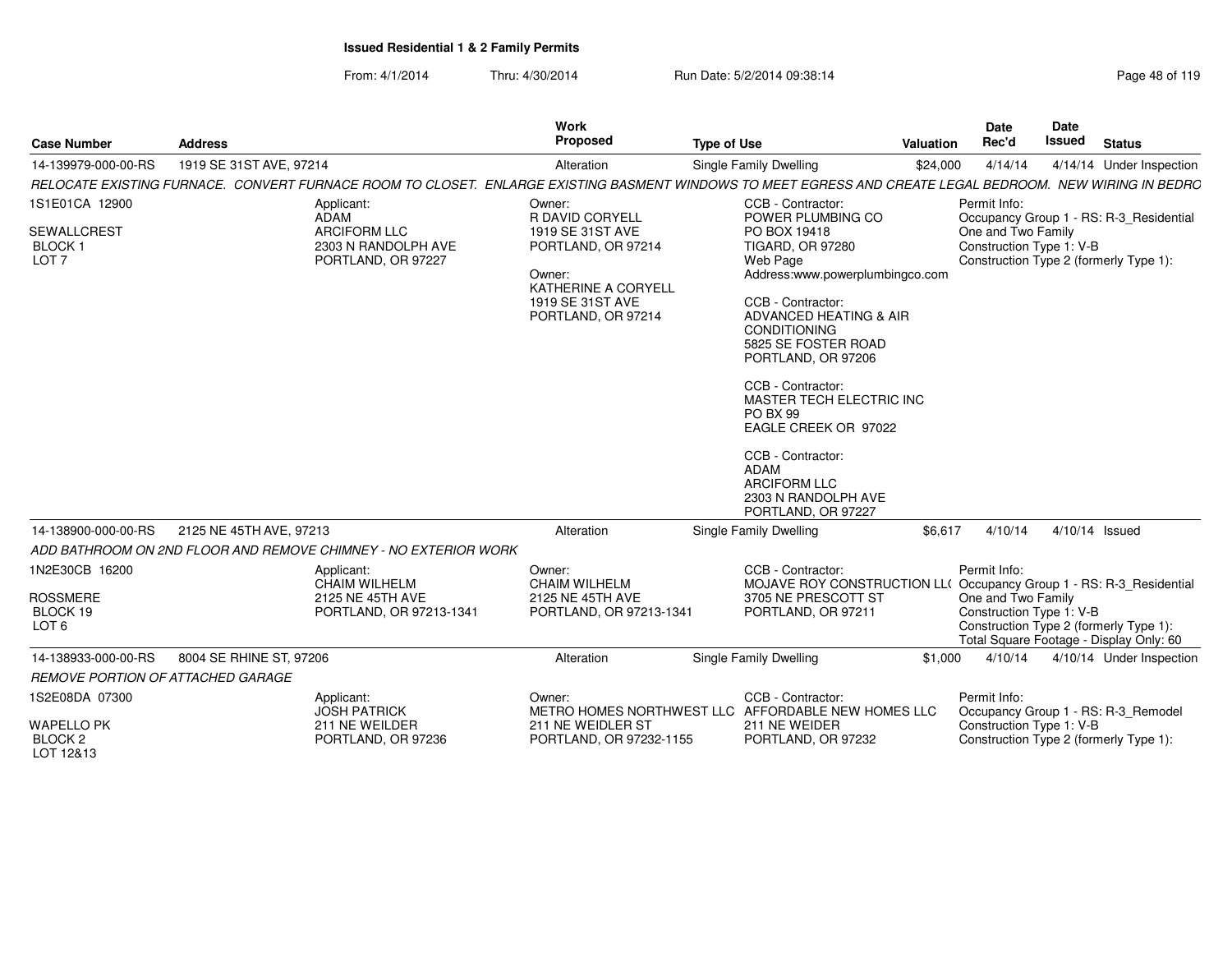| <b>Case Number</b>                                                     | <b>Address</b>                                                                                                                                | Work<br>Proposed                                                                  | <b>Type of Use</b>                                                                             | <b>Date</b><br>Rec'd<br>Valuation                                                        |                                                                | <b>Date</b><br><b>Issued</b> | <b>Status</b>                                                                 |
|------------------------------------------------------------------------|-----------------------------------------------------------------------------------------------------------------------------------------------|-----------------------------------------------------------------------------------|------------------------------------------------------------------------------------------------|------------------------------------------------------------------------------------------|----------------------------------------------------------------|------------------------------|-------------------------------------------------------------------------------|
| 14-135019-000-00-RS                                                    | 13527 NE ROSE PKY, 97230                                                                                                                      | Alteration                                                                        | Single Family Dwelling                                                                         | \$48,000                                                                                 | 4/3/14                                                         |                              | 4/3/14 Under Inspection                                                       |
|                                                                        | REATTACHED HOUSE TO FOUNDATION DUE TO VEHICULAR DAMAGE AT WEST SIDE OF HOUSE                                                                  |                                                                                   |                                                                                                |                                                                                          |                                                                |                              |                                                                               |
| 1N2E26AB 03800<br><b>ILEX HILLS</b><br><b>BLOCK 5</b><br><b>LOT 15</b> | Applicant:<br><b>MARK LIVESAY</b><br><b>CITY HOME IMPROVEMENT</b><br>8811 NE SANDY BLVD<br>PORTLAND, OR 97220                                 | Owner:<br><b>DENNIS C WADE</b><br>13527 NE ROSE PKWY<br>PORTLAND, OR 97230-2936   | CCB - Contractor:<br>CITY HOME IMPROVEMENT INC<br>8811 NE SANDY BLVD<br>PORTLAND, OR 972204996 |                                                                                          | Permit Info:<br>Construction Type 1: V-B                       |                              | Occupancy Group 1 - RS: R-3_Remodel<br>Construction Type 2 (formerly Type 1): |
|                                                                        |                                                                                                                                               | Owner:<br><b>SUSAN M WADE</b><br>13527 NE ROSE PKWY<br>PORTLAND, OR 97230-2936    |                                                                                                |                                                                                          |                                                                |                              |                                                                               |
| 13-224733-REV-01-RS                                                    | 2716 NE 10TH AVE, 97212                                                                                                                       | Alteration                                                                        | <b>Single Family Dwelling</b>                                                                  | \$1,800                                                                                  | 4/4/14                                                         |                              | $4/4/14$ Issued                                                               |
|                                                                        | VALUE ADDED REVISION TO CHANGE STORAGE SPACE ON 2ND FLOOR TO BEDROOM, 2 NEW EGRESS WINDOWS ON 2ND FLOOR                                       |                                                                                   |                                                                                                |                                                                                          |                                                                |                              |                                                                               |
| 1N1E26BD 08900                                                         | Applicant:<br>LAFERRIERE FAMILY REAL                                                                                                          | Owner:<br>SPINEL REAL ESTATE                                                      | CCB - Contractor:<br>LAFERRIERE FAMILY REAL<br><b>ESTATE LLC</b>                               |                                                                                          | Permit Info:                                                   |                              | Occupancy Group 1 - RS: R-3_Residential                                       |
| <b>IRVINGTON</b><br>BLOCK 95<br>LOT <sub>12</sub>                      | <b>ESTATE LLC</b><br>4515 NE ROYAL CT<br>PORTLAND, OR 97213                                                                                   | 12314 SE CEDAR CT<br>HAPPY VALLEY, OR 97086-7114                                  |                                                                                                | One and Two Family<br>Construction Type 1: V-B<br>Construction Type 2 (formerly Type 1): |                                                                |                              |                                                                               |
|                                                                        |                                                                                                                                               | Owner:<br><b>HOLDINGS LLC</b><br>12314 SE CEDAR CT<br>HAPPY VALLEY, OR 97086-7114 |                                                                                                |                                                                                          |                                                                |                              |                                                                               |
| 14-115689-REV-01-RS                                                    | 2021 SE 161ST CT, 97233                                                                                                                       | Alteration                                                                        | <b>Single Family Dwelling</b>                                                                  | \$                                                                                       | 4/10/14                                                        |                              | 4/10/14 Issued                                                                |
|                                                                        | REV-CHANGE BEAM CALC TO ELIMINATE COLUMN AND ALLOW SINGLE OVERHEAD DOOR                                                                       |                                                                                   |                                                                                                |                                                                                          |                                                                |                              |                                                                               |
| 1S2E01DD 00500<br><b>VON VIRDIE ESTATES</b><br>BLOCK <sub>2</sub>      | Applicant:<br>ROBERT HAYDEN<br><b>DELTA STUDIOS ARCH &amp;</b><br><b>PLANNING</b>                                                             | Owner:<br><b>GLENN R HOWE</b><br>5137 SE OAKLAND AVE<br>MILWAUKIE, OR 97267       | CCB - Contractor:<br>RAPID INTERVENTION TEAM INC<br>PO BOX 51<br>GLADSTONE, OR 97027           |                                                                                          | Permit Info:<br>One and Two Family<br>Construction Type 1: V-B |                              | Occupancy Group 1 - RS: R-3_Residential                                       |
| LOT <sub>9</sub>                                                       | 3344 NE 25TH AVE<br>PORTLAND, OR 97212                                                                                                        | Owner:<br><b>FLORENCE M HOWE</b><br>5137 SE OAKLAND AVE<br>MILWAUKIE, OR 97267    |                                                                                                |                                                                                          |                                                                |                              | Construction Type 2 (formerly Type 1):                                        |
| 14-134866-000-00-RS                                                    | 5829 NE MALLORY AVE, 97211                                                                                                                    | Alteration                                                                        | <b>Single Family Dwelling</b>                                                                  | \$5,000                                                                                  | 4/3/14                                                         |                              | 4/3/14 Under Inspection                                                       |
|                                                                        | INTERIOR ONLY-DEMOLITION OF ONE INTERIOR WALL AND PARTIAL DEMO OF A SECOND WALL BETWEEN KITCHEN AND ENTRY AREASEPARATE TRADE PERMITS REQUIRED |                                                                                   |                                                                                                |                                                                                          |                                                                |                              |                                                                               |
| 1N1E15DD 03100                                                         | Applicant:<br><b>CELIA BEAUCHAMP</b>                                                                                                          | Owner:<br><b>MACKENZIE E LARSON</b>                                               | CCB - Contractor:<br><b>CHARLES BEAUCHAMP</b>                                                  |                                                                                          | Permit Info:                                                   |                              | Occupancy Group 1 - RS: R-3_Remodel                                           |
| <b>PIEDMONT</b><br>BLOCK <sub>23</sub><br>LOT <sub>3</sub>             | GRANGE + COMPANY<br>3039 N WILLIAMS #D<br>PORTALND OREGON 97227                                                                               | 5829 NE MALLORY AVE<br>PORTLAND, OR 97211                                         | 360 ALTA LOMA LANE<br>SANTA CRUZ, CA 95062                                                     |                                                                                          | Construction Type 1: V-B                                       |                              | Construction Type 2 (formerly Type 1):                                        |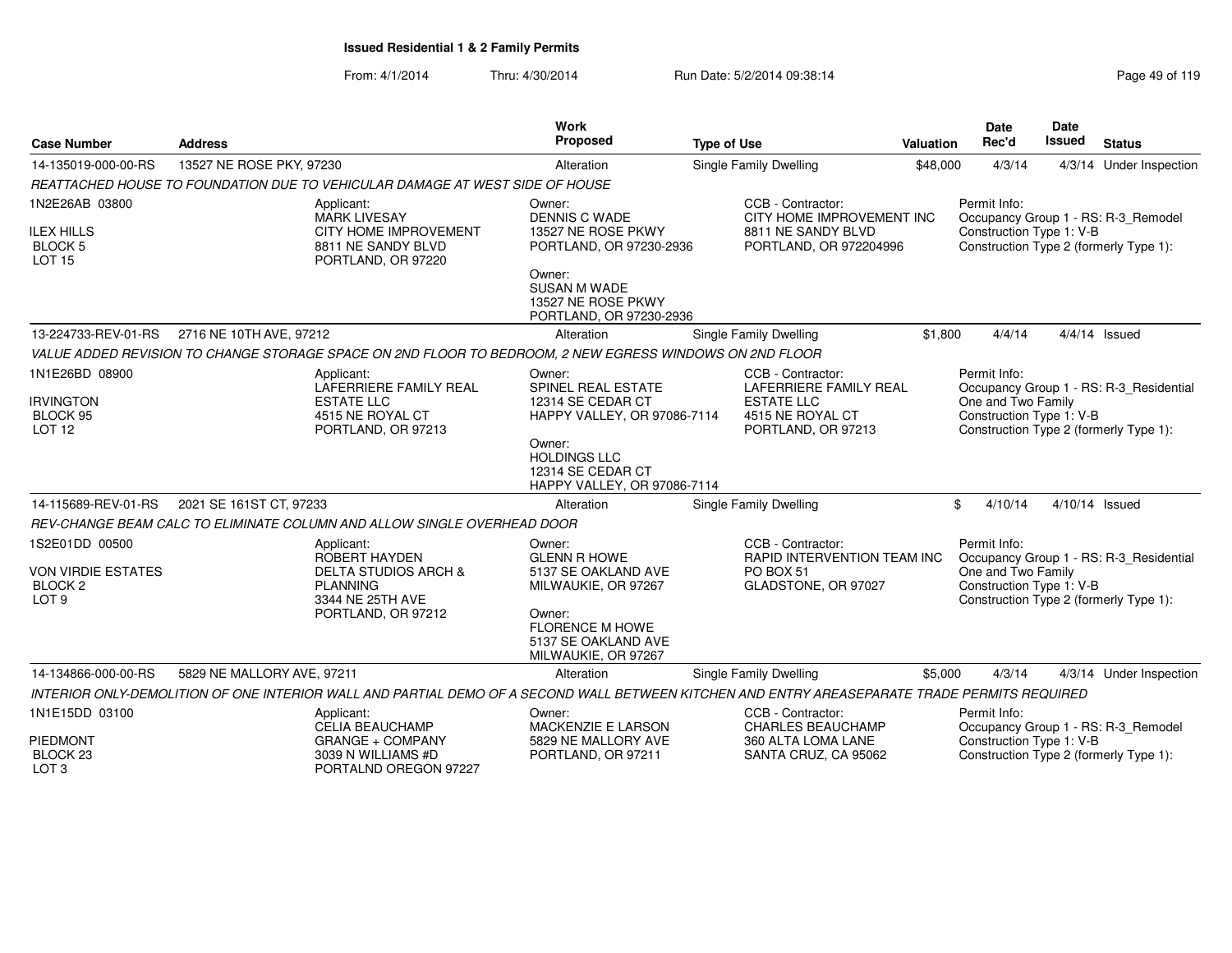|                                           |                               |                                                                                                                                                             | <b>Work</b><br><b>Proposed</b>            |                                                   |           | <b>Date</b>              | <b>Date</b>                                                                                                                                                                                                                                                                                                                                         |                                         |
|-------------------------------------------|-------------------------------|-------------------------------------------------------------------------------------------------------------------------------------------------------------|-------------------------------------------|---------------------------------------------------|-----------|--------------------------|-----------------------------------------------------------------------------------------------------------------------------------------------------------------------------------------------------------------------------------------------------------------------------------------------------------------------------------------------------|-----------------------------------------|
| <b>Case Number</b>                        | <b>Address</b>                |                                                                                                                                                             |                                           | <b>Type of Use</b>                                | Valuation | Rec'd                    |                                                                                                                                                                                                                                                                                                                                                     | <b>Status</b>                           |
| 14-135046-000-00-RS                       | 6324 SE 18TH AVE, 97202       |                                                                                                                                                             | Alteration                                | Single Family Dwelling                            | \$2,000   | 4/3/14                   |                                                                                                                                                                                                                                                                                                                                                     |                                         |
| <b>VOLUNTARY SEISMIC RETROFIT</b>         |                               |                                                                                                                                                             |                                           |                                                   |           |                          |                                                                                                                                                                                                                                                                                                                                                     |                                         |
| 1S1E14DC 09900                            |                               | Applicant:                                                                                                                                                  | Owner:                                    | CCB - Contractor:                                 |           | Permit Info:             |                                                                                                                                                                                                                                                                                                                                                     |                                         |
| WESTMORELAND                              |                               | <b>MICHAEL WIEBER</b><br>ELYSIUM CONSTRUCTION LLC                                                                                                           | <b>SAMSON A BRIER</b><br>6324 SE 18TH AVE | <b>MICHAEL WIEBER</b><br>ELYSIUM CONSTRUCTION LLC |           | One and Two Family       |                                                                                                                                                                                                                                                                                                                                                     |                                         |
| BLOCK 14                                  |                               | PO BOX 12010                                                                                                                                                | PORTLAND, OR 97202                        | PO BOX 12010                                      |           | Construction Type 1: V-B |                                                                                                                                                                                                                                                                                                                                                     |                                         |
| LOT <sub>3</sub>                          |                               | PORTLAND OR 97212                                                                                                                                           | Owner:                                    | PORTLAND OR 97212                                 |           |                          |                                                                                                                                                                                                                                                                                                                                                     | Construction Type 2 (formerly Type 1):  |
|                                           |                               |                                                                                                                                                             | LINH C DOAN                               |                                                   |           |                          |                                                                                                                                                                                                                                                                                                                                                     |                                         |
|                                           |                               |                                                                                                                                                             | 6324 SE 18TH AVE                          |                                                   |           |                          |                                                                                                                                                                                                                                                                                                                                                     |                                         |
|                                           |                               |                                                                                                                                                             | PORTLAND, OR 97202                        |                                                   |           |                          |                                                                                                                                                                                                                                                                                                                                                     |                                         |
| 14-135049-000-00-RS                       | 6115 N MISSISSIPPI AVE, 97217 |                                                                                                                                                             | Alteration                                | <b>Single Family Dwelling</b>                     | \$2,000   | 4/3/14                   |                                                                                                                                                                                                                                                                                                                                                     |                                         |
| <b>VOLUNTARY SEISMIC RETROFIT</b>         |                               |                                                                                                                                                             |                                           |                                                   |           |                          |                                                                                                                                                                                                                                                                                                                                                     |                                         |
| 1N1E15CA 06800                            |                               | Applicant:<br><b>MICHAEL WIEBER</b>                                                                                                                         | Owner:<br><b>JANET W O'MARA</b>           | CCB - Contractor:<br><b>MICHAEL WIEBER</b>        |           | Permit Info:             |                                                                                                                                                                                                                                                                                                                                                     |                                         |
| GAINSBOROUGH & PLAT 2                     |                               | ELYSIUM CONSTRUCTION LLC                                                                                                                                    | 6115 N MISSISSIPPI AVE                    | ELYSIUM CONSTRUCTION LLC                          |           | One and Two Family       | <b>Issued</b><br>4/3/14 Final<br>Occupancy Group 1 - RS: R-3_Residential<br>4/3/14 Final<br>Occupancy Group 1 - RS: R-3_Residential<br>Construction Type 2 (formerly Type 1):<br>4/8/14 Final<br>Construction Type 2 (formerly Type 1):<br>4/8/14 Final<br>Construction Type 1: V-B<br>Construction Type 2 (formerly Type 1):<br>One and Two Family |                                         |
| <b>BLOCK 7</b>                            |                               | PO BOX 12010                                                                                                                                                | PORTLAND, OR 97217-1812                   | PO BOX 12010                                      |           | Construction Type 1: V-B |                                                                                                                                                                                                                                                                                                                                                     |                                         |
| LOT <sub>8</sub>                          |                               | PORTLAND OR 97212                                                                                                                                           | Alteration                                | PORTLAND OR 97212                                 |           | 4/8/14                   |                                                                                                                                                                                                                                                                                                                                                     |                                         |
| 14-137418-000-00-RS                       | 1812 NE 25TH AVE, 97212       |                                                                                                                                                             |                                           | <b>Single Family Dwelling</b>                     | \$29,000  |                          |                                                                                                                                                                                                                                                                                                                                                     |                                         |
| <b>REPAIR OF EXISTING FOUNDATION</b>      |                               |                                                                                                                                                             |                                           |                                                   |           |                          |                                                                                                                                                                                                                                                                                                                                                     |                                         |
| 1N1E25CC 06200                            |                               | Applicant:<br><b>RAMJACK OF OREGON</b>                                                                                                                      | Owner:<br>DAVID L MASUDA                  | CCB - Contractor:<br><b>RAMJACK OF OREGON</b>     |           | Permit Info:             |                                                                                                                                                                                                                                                                                                                                                     | Occupancy Group 1 - RS: R-3_Residential |
| WILD ROSE ADD                             |                               | PO BOX 11701                                                                                                                                                | 1812 NE 25TH AVE                          | PO BOX 11701                                      |           | One and Two Family       |                                                                                                                                                                                                                                                                                                                                                     |                                         |
| BLOCK 7<br>LOT <sub>3</sub>               |                               | EUGENE, OR 97440                                                                                                                                            | PORTLAND, OR 97212                        | EUGENE, OR 97440                                  |           | Construction Type 1: V-B |                                                                                                                                                                                                                                                                                                                                                     |                                         |
|                                           |                               |                                                                                                                                                             | Owner:                                    |                                                   |           |                          |                                                                                                                                                                                                                                                                                                                                                     |                                         |
|                                           |                               |                                                                                                                                                             | TAMARA L HILLIER                          |                                                   |           |                          |                                                                                                                                                                                                                                                                                                                                                     |                                         |
|                                           |                               |                                                                                                                                                             | 1812 NE 25TH AVE<br>PORTLAND, OR 97212    |                                                   |           |                          |                                                                                                                                                                                                                                                                                                                                                     |                                         |
| 14-137443-000-00-RS                       | 2142 SE 174TH AVE, 97233      |                                                                                                                                                             | Alteration                                | <b>Single Family Dwelling</b>                     | \$3,198   | 4/8/14                   |                                                                                                                                                                                                                                                                                                                                                     |                                         |
|                                           |                               | BUILD NEW UTILITY ROOM, TAKEN FROM ATTACHED TWO CAR GARAGE                                                                                                  |                                           |                                                   |           |                          |                                                                                                                                                                                                                                                                                                                                                     |                                         |
| 1S3E06DC 06203                            |                               | Applicant:                                                                                                                                                  | Owner:                                    |                                                   |           | Permit Info:             |                                                                                                                                                                                                                                                                                                                                                     |                                         |
|                                           |                               | ALEKSANDR PLESHAKOV                                                                                                                                         | ALEKSANDR PLESHAKOV                       |                                                   |           |                          |                                                                                                                                                                                                                                                                                                                                                     | Occupancy Group 1 - RS: R-3_Remodel     |
| <b>DRAKES ESTATES</b><br>LOT <sub>3</sub> |                               | 2142 SE 174TH AVE<br>PORTLAND, OR 97233                                                                                                                     | 2142 SE 174TH AVE<br>PORTLAND, OR 97233   |                                                   |           |                          |                                                                                                                                                                                                                                                                                                                                                     |                                         |
| INC UND INT TRACT A                       |                               |                                                                                                                                                             |                                           |                                                   |           |                          |                                                                                                                                                                                                                                                                                                                                                     | Total Square Footage - Display Only: 87 |
| 14-137452-000-00-RS                       | 5041 SE 40TH AVE, 97202       |                                                                                                                                                             | Alteration                                | <b>Single Family Dwelling</b>                     | \$13,000  | 4/8/14                   |                                                                                                                                                                                                                                                                                                                                                     | 4/8/14 Under Inspection                 |
|                                           |                               | LEGALIZE CONVERSION OF BASEMENT TO LIVING SPACE; NEW WALLS FOR BEDROOM / OFFICE, LAUNDRY; BATHROOM (NOT AN ADU)+++trade permits to be purchased separate+++ |                                           |                                                   |           |                          |                                                                                                                                                                                                                                                                                                                                                     |                                         |
| 1S1E13AD 02600                            |                               | Applicant:                                                                                                                                                  | Owner:                                    | CCB - Contractor:                                 |           | Permit Info:             |                                                                                                                                                                                                                                                                                                                                                     |                                         |
| PORTERS ADD                               |                               | <b>GREEN RISING CONSTRUCTION</b><br><b>LLC</b>                                                                                                              | <b>JILL A POPE</b><br>5041 SE 40TH AVE    | <b>GREEN RISING CONSTRUCTION</b><br><b>LLC</b>    |           |                          |                                                                                                                                                                                                                                                                                                                                                     | Occupancy Group 1 - RS: R-3_Residential |
| BLOCK <sub>9</sub>                        |                               | 4788 SKYLINE RD S APT 16                                                                                                                                    | PORTLAND, OR 97202-4221                   | 4788 SKYLINE RD S APT 16                          |           | Construction Type 1: V-B |                                                                                                                                                                                                                                                                                                                                                     |                                         |
| LOT 5                                     |                               | <b>SALEM, OR 97306</b>                                                                                                                                      |                                           | <b>SALEM, OR 97306</b>                            |           |                          |                                                                                                                                                                                                                                                                                                                                                     | Construction Type 2 (formerly Type 1):  |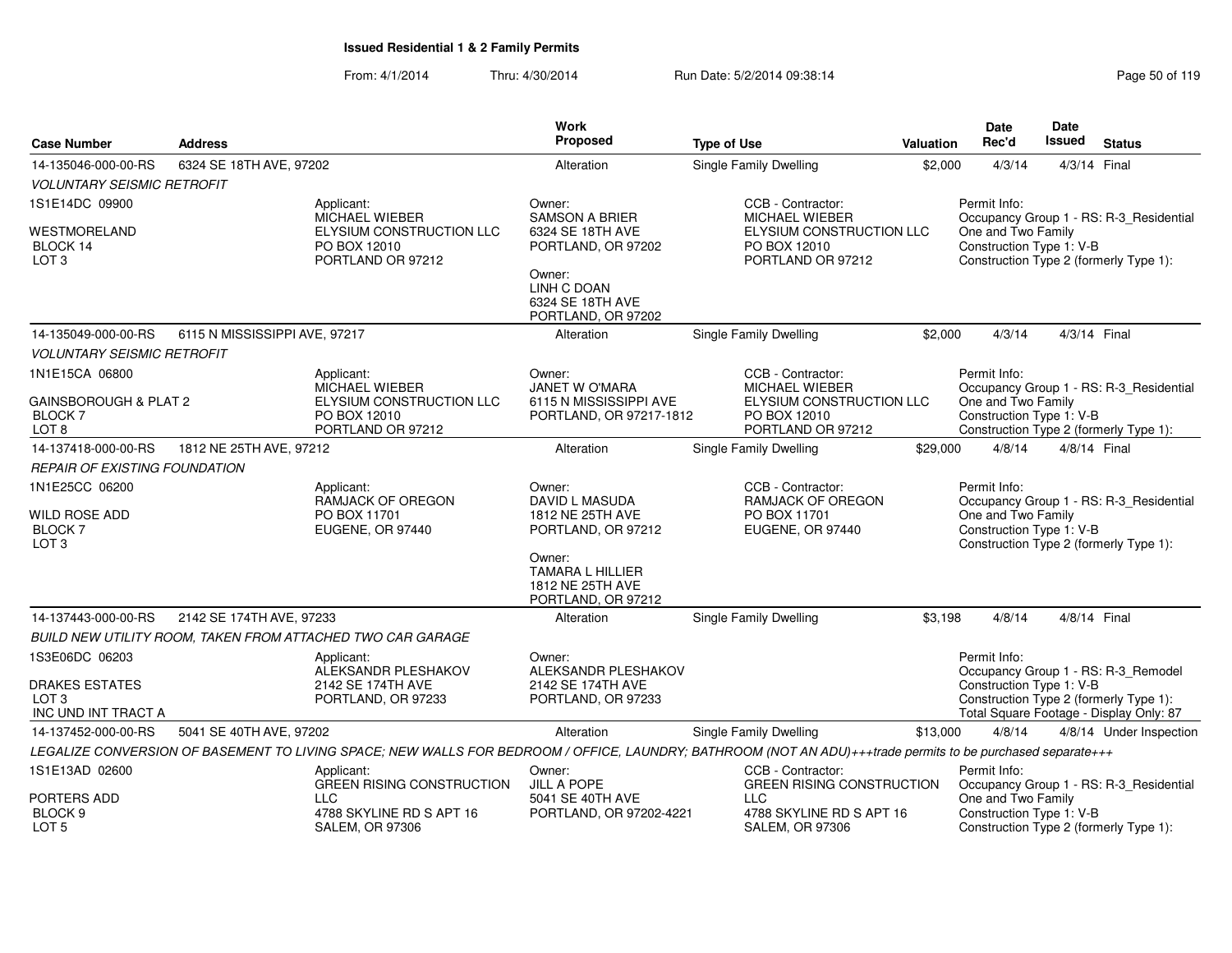| <b>Case Number</b>                                                  | <b>Address</b>                                                                                                                                                    | <b>Work</b><br><b>Proposed</b>                                                                                                                                | <b>Type of Use</b>                                                                                                                                                                                                              | Valuation | <b>Date</b><br>Rec'd                                                                                                                                                  | Date<br><b>Issued</b> | <b>Status</b>   |                         |
|---------------------------------------------------------------------|-------------------------------------------------------------------------------------------------------------------------------------------------------------------|---------------------------------------------------------------------------------------------------------------------------------------------------------------|---------------------------------------------------------------------------------------------------------------------------------------------------------------------------------------------------------------------------------|-----------|-----------------------------------------------------------------------------------------------------------------------------------------------------------------------|-----------------------|-----------------|-------------------------|
| 14-134971-000-00-RS                                                 | 7072 N VILLARD AVE, 97217                                                                                                                                         | Alteration                                                                                                                                                    | <b>Single Family Dwelling</b>                                                                                                                                                                                                   | \$15,000  | 4/3/14                                                                                                                                                                |                       |                 | 4/3/14 Under Inspection |
|                                                                     | INSTALL 2 BEAMS IN LIVING ROOM, INSTALL NEW PRE FAB STAIRS FORWARD OF CURRENT LOCATION ON MAIN LEVEL TO SECOND FLOOR, BUILD NEW BATHROOM WALL AND REPLACE OLD H.  |                                                                                                                                                               |                                                                                                                                                                                                                                 |           |                                                                                                                                                                       |                       |                 |                         |
| 1N1E16BA 20600                                                      | Applicant:                                                                                                                                                        | Owner:                                                                                                                                                        |                                                                                                                                                                                                                                 |           | Permit Info:                                                                                                                                                          |                       |                 |                         |
| <b>BURRAGE TR</b><br>BLOCK 18<br>LOT <sub>20</sub>                  | <b>JAMES BLEUER</b><br>7072 N VILLARD AVE<br>PORTLAND, OR 97217                                                                                                   | <b>JAMES BLEUER</b><br>7072 N VILLARD AVE<br>PORTLAND, OR 97217                                                                                               |                                                                                                                                                                                                                                 |           | Occupancy Group 1 - RS: R-3_Remodel<br>Construction Type 1: V-B<br>Construction Type 2 (formerly Type 1):<br>Total Square Footage - Display Only: 300                 |                       |                 |                         |
| 14-135443-000-00-RS                                                 | 6104 NE 32ND AVE, 97211                                                                                                                                           | Alteration                                                                                                                                                    | Single Family Dwelling                                                                                                                                                                                                          | \$10,000  | 4/4/14                                                                                                                                                                |                       |                 | 4/4/14 Under Inspection |
|                                                                     | ALTER EXISTING LAUNDRY ROOM TO ADD TOILET AND SHOWER: LEGALIZE 2 EXISTING EGRESS WINDOWS***PLUMBING AND MECHANICAL UNDER SEPARATE PERMIT***BMcCall - Records show |                                                                                                                                                               |                                                                                                                                                                                                                                 |           |                                                                                                                                                                       |                       |                 |                         |
| 1N1E13CA 16400<br><b>IRVINGTON PK</b><br>BLOCK 49<br>LOT 17&19      | Applicant:<br>DENNISON FINN LLC<br>32751 MTN VIEW DR<br>SCAPPOOSE OR 97056                                                                                        | Owner:<br>CHERYL STRYKER-WHYTE<br>6104 NE 32ND AVE<br>PORTLAND, OR 97211<br>Owner:<br><b>DOUGLAS WHYTE</b><br>6104 NE 32ND AVE<br>PORTLAND, OR 97211          | CCB - Contractor:<br>DENNISON FINN LLC<br>32751 MTN VIEW DR<br>SCAPPOOSE OR 97056                                                                                                                                               |           | Permit Info:<br>Occupancy Group 1 - RS: R-3_Residential<br>One and Two Family<br>Construction Type 1: V-B<br>Construction Type 2 (formerly Type 1):                   |                       |                 |                         |
| 14-135449-000-00-RS                                                 | 4315 SE 16TH AVE, 97202                                                                                                                                           | Alteration                                                                                                                                                    | Single Family Dwelling                                                                                                                                                                                                          | \$24,000  | 4/4/14                                                                                                                                                                |                       | $4/4/14$ Issued |                         |
|                                                                     | REMODEL KITCHEN REMOVE A NONBEARING WALL BETWEEN KITCHEN AND DINING ROOM ON THE MAIN FLOOR; RECONFIGURE SE CORNER BEDROOM ON 2ND FLOOR INTO NEW BATHROOM          |                                                                                                                                                               |                                                                                                                                                                                                                                 |           |                                                                                                                                                                       |                       |                 |                         |
| 1S1E11DC 07400<br><b>BOISES ADD</b><br>BLOCK 9<br>LOT 23&24         | Applicant:<br><b>BOB STEELE</b><br><b>DESIGN INTELLIGENCE</b><br>3013 SE WASHOUGAL RIVER RD<br>WASHOUGAL, WA 98671                                                | Owner:<br><b>JOHNNY B JONES</b><br>4315 SE 16TH AVE<br>PORTLAND, OR 97202                                                                                     | CCB - Contractor:<br><b>WILDE PROPERTIES INC</b><br>3735 SE CLAY STE 204<br>PORTLAND, OR 97214                                                                                                                                  |           | Permit Info:<br>Occupancy Group 1 - RS: R-3 Residential<br>One and Two Family<br>Construction Type 1: V-B<br>Construction Type 2 (formerly Type 1):                   |                       |                 |                         |
| 14-134647-000-00-RS                                                 | 1415 NE 60TH AVE, 97213                                                                                                                                           | Alteration                                                                                                                                                    | Single Family Dwelling                                                                                                                                                                                                          | \$25,475  | 4/3/14                                                                                                                                                                |                       |                 | 4/3/14 Under Inspection |
|                                                                     | LEGALIZE CONVERSION OF BASEMENT TO BEDROOM, BATHROOM, LIVING ROOM AND KITCHENETTE WITH A SECOND KITCHEN/SINK COVENANTELECTRICAL PERMIT PULLED 14-124791-ET        |                                                                                                                                                               |                                                                                                                                                                                                                                 |           |                                                                                                                                                                       |                       |                 |                         |
| 1N2E31AA 19200<br>SPRAGUES ADD<br><b>BLOCK1</b><br>LOT <sub>3</sub> | Applicant:<br>RACHAEL M HOLLAND<br>1415 NE 60TH AVE<br>PORTLAND, OR 97213                                                                                         | Owner:<br>RACHAEL M HOLLAND<br>1415 NE 60TH AVE<br>PORTLAND, OR 97213                                                                                         |                                                                                                                                                                                                                                 |           | Permit Info:<br>Occupancy Group 1 - RS: R-3_Remodel<br>Construction Type 1: V-B<br>Construction Type 2 (formerly Type 1):<br>Total Square Footage - Display Only: 693 |                       |                 |                         |
| 14-135018-000-00-RS                                                 | 1805 SE HARNEY ST, 97202                                                                                                                                          | Alteration                                                                                                                                                    | <b>Single Family Dwelling</b>                                                                                                                                                                                                   | \$23,673  | 4/3/14                                                                                                                                                                |                       |                 | 4/3/14 Under Inspection |
|                                                                     | LEGALIZE CONVERSION OF BASEMENT TO BEDROOM. CRAFT ROOM. LIVING ROOM AND BATHROOM                                                                                  |                                                                                                                                                               |                                                                                                                                                                                                                                 |           |                                                                                                                                                                       |                       |                 |                         |
| 1S1E23DD 17900<br>SELLWOOD<br>BLOCK 87<br>LOT <sub>6</sub>          | Applicant:<br><b>JASON ALLAWAY</b><br>ALLAWAY CONSTRUCTION LLC<br>16004 SW TUALATIN SHERWOOD<br>RD #147<br>SHERWOOD, OR 97140                                     | Owner:<br>STEPHANIE J REGAN<br>1805 SE HARNEY ST<br>PORTLAND, OR 97202-7316<br>Owner:<br><b>NEIL A DYTHAM</b><br>1805 SE HARNEY ST<br>PORTLAND, OR 97202-7316 | CCB - Contractor:<br>LOTUS PLUMBING COMPANY<br>8100 SW ELMWOOD ST<br>PORTLAND, OR 97223<br>CCB - Contractor:<br><b>JASON ALLAWAY</b><br>ALLAWAY CONSTRUCTION LLC<br>16004 SW TUALATIN SHERWOOD<br>RD #147<br>SHERWOOD, OR 97140 |           | Permit Info:<br>Occupancy Group 1 - RS: R-3 Remodel<br>Construction Type 1: V-B<br>Construction Type 2 (formerly Type 1):<br>Total Square Footage - Display Only: 644 |                       |                 |                         |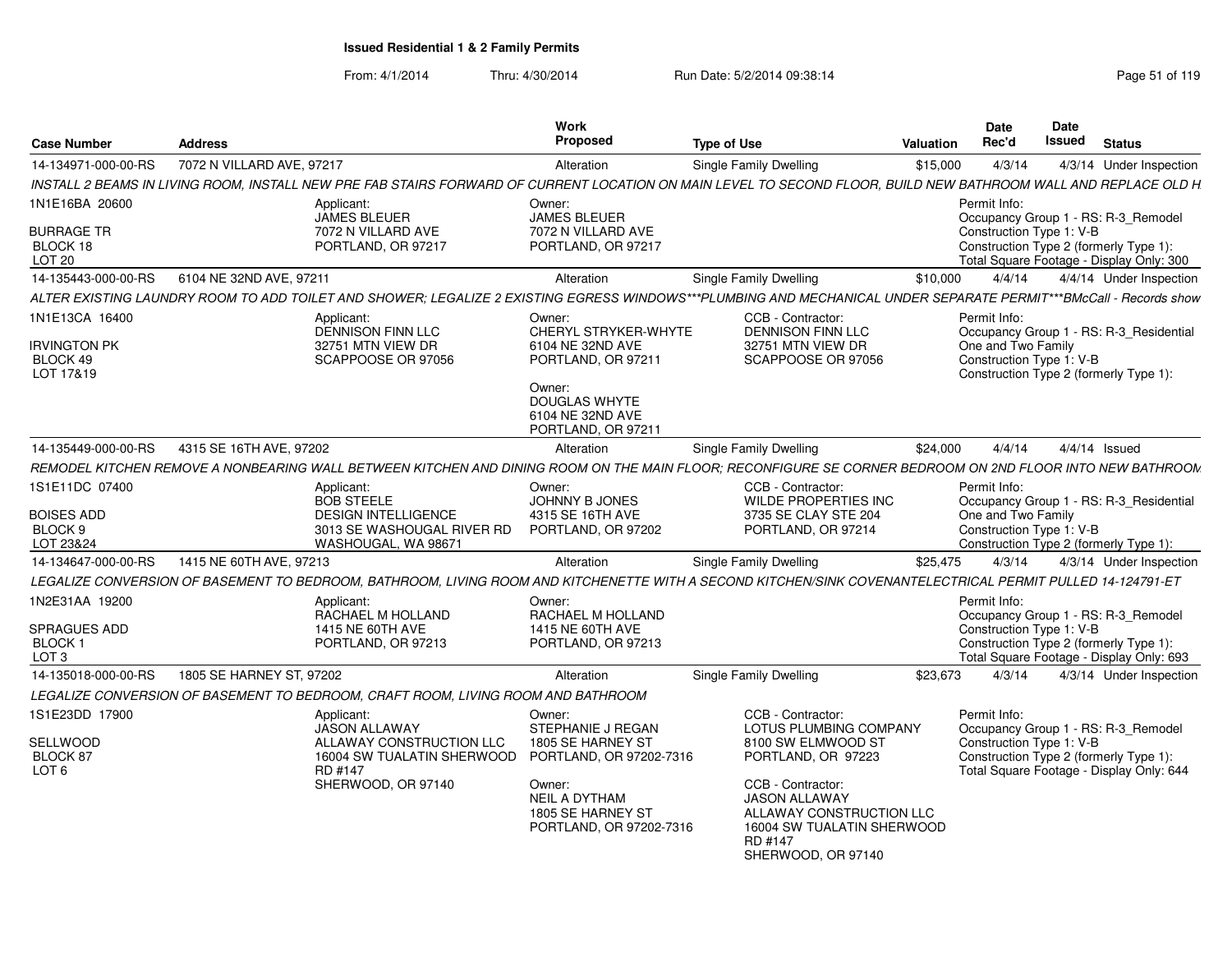|                                                                                                                                                                         |                                                  |                                                                                                                                                           | Work                                                                                                                                                             |                                                                                                                                                                                                                                                                                       |                  | Date                                                           | Date          |                                                                                   |
|-------------------------------------------------------------------------------------------------------------------------------------------------------------------------|--------------------------------------------------|-----------------------------------------------------------------------------------------------------------------------------------------------------------|------------------------------------------------------------------------------------------------------------------------------------------------------------------|---------------------------------------------------------------------------------------------------------------------------------------------------------------------------------------------------------------------------------------------------------------------------------------|------------------|----------------------------------------------------------------|---------------|-----------------------------------------------------------------------------------|
| <b>Case Number</b>                                                                                                                                                      | <b>Address</b>                                   |                                                                                                                                                           | Proposed                                                                                                                                                         | <b>Type of Use</b>                                                                                                                                                                                                                                                                    | <b>Valuation</b> | Rec'd                                                          | <b>Issued</b> | <b>Status</b>                                                                     |
| 14-138593-000-00-RS                                                                                                                                                     | 2025 SW MT HOOD LN, 97201                        |                                                                                                                                                           | Alteration                                                                                                                                                       | Single Family Dwelling                                                                                                                                                                                                                                                                | \$50,000         | 4/11/14                                                        |               | 4/11/14 Issued                                                                    |
|                                                                                                                                                                         |                                                  | REMODEL EXISTING POOL ROOM, NEW FOOTINGS WITHIN ENVELOPE OF HOUSE, CONVERT STORAGE AREA TO CHANGING ROOM WITH TOILET, NEW WINE CELLAR (5 BATHROOMS TOTAL) |                                                                                                                                                                  |                                                                                                                                                                                                                                                                                       |                  |                                                                |               |                                                                                   |
| 1S1E09CB 01300                                                                                                                                                          |                                                  | Applicant:                                                                                                                                                | Owner:                                                                                                                                                           | CCB - Contractor:                                                                                                                                                                                                                                                                     |                  | Permit Info:                                                   |               |                                                                                   |
| VIRGINIA HTS<br><b>BLOCK 4 TL 1300</b>                                                                                                                                  |                                                  | CORNELL ANDERSON<br>FIELDWORK DESIGN AND<br>ARCHITECTURE LLC<br>2524 SE DIVISION ST<br>PORTLAND, OR 97202                                                 | VIJU P DEENADAYALU<br>2025 SW MT HOOD LN<br>PORTLAND, OR 97239-1561<br>Owner:<br>AISHWARYA B DEENADAYALU<br>2025 SW MT HOOD LN<br>PORTLAND, OR 97239-1561        | <b>MODERN ORGANIC</b><br><b>CONSTRUCTION</b><br>4212 NE SUMNER ST<br>PORTLAND, OR 97218-1542                                                                                                                                                                                          |                  | One and Two Family<br>Construction Type 1: V-B                 |               | Occupancy Group 1 - RS: R-3_Residential<br>Construction Type 2 (formerly Type 1): |
| 14-125378-REV-01-RS                                                                                                                                                     | 4534 NE CESAR E CHAVEZ BLVD, 97211               |                                                                                                                                                           | Alteration                                                                                                                                                       | Single Family Dwelling                                                                                                                                                                                                                                                                |                  | \$<br>4/8/14                                                   |               | $4/8/14$ Issued                                                                   |
|                                                                                                                                                                         | REVISION TO REMOVE BASEMENT FOOTING REQUIREMENT  |                                                                                                                                                           |                                                                                                                                                                  |                                                                                                                                                                                                                                                                                       |                  |                                                                |               |                                                                                   |
| 1N1E24AD 16600<br><b>GOING ST ADD</b><br>BLOCK <sub>8</sub><br>LOT 12&13                                                                                                |                                                  | Applicant:<br><b>MATT FLOOD</b><br>4534 NE CESAR CHAVEZ BLVD<br>PORTLAND OR 97211                                                                         | Owner:<br><b>BROOKE F FLOOD</b><br>4534 NE CESAR E CHAVEZ BLVD<br>PORTLAND, OR 97211-8125                                                                        |                                                                                                                                                                                                                                                                                       |                  | Permit Info:<br>Construction Type 1: V-B                       |               | Occupancy Group 1 - RS: R-3_Remodel<br>Construction Type 2 (formerly Type 1):     |
| 14-137194-000-00-RS                                                                                                                                                     | 6334 N CURTIS AVE, 97217                         |                                                                                                                                                           | Alteration                                                                                                                                                       | Single Family Dwelling                                                                                                                                                                                                                                                                | \$20,000         | 4/8/14                                                         |               | 4/8/14 Under Inspection                                                           |
|                                                                                                                                                                         |                                                  | ADD BATHROOM TO EXISTING FINISHED 2ND FLOOR (2 BATHROOMS TOTAL)                                                                                           |                                                                                                                                                                  |                                                                                                                                                                                                                                                                                       |                  |                                                                |               |                                                                                   |
| 1N1E16CB 01500<br>WILLAMETTE<br>BLOCK <sub>23</sub><br>N 1/2 OF LOT 14<br><b>LOT 15</b>                                                                                 |                                                  | Applicant:<br><b>WILLIAM SPEAR</b><br>EVERGREEN CRAFTSMAN<br>6035 SE CENTER ST<br>PORTLAND OR 97206                                                       | Owner:<br>ROBERT B HOPKINS<br>7430 SW CORBETT AVE<br>PORTLAND, OR 97219                                                                                          | CCB - Contractor:<br>PREMIER PLUMBING INC<br>20 SW 131ST AVE<br>BEAVERTON OR 97005<br>CCB - Contractor:<br><b>WILLIAM SPEAR</b><br>EVERGREEN CRAFTSMAN<br>6035 SE CENTER ST<br>PORTLAND OR 97206<br>CCB - Contractor:<br>ALL WAYS ELECTRIC LLC<br>PO BOX 68456<br>MILWAUKIE, OR 97267 |                  | Permit Info:<br>One and Two Family<br>Construction Type 1: V-B |               | Occupancy Group 1 - RS: R-3 Residential<br>Construction Type 2 (formerly Type 1): |
| 14-137253-000-00-RS                                                                                                                                                     | 15700 NW SKYLINE BLVD                            |                                                                                                                                                           | Alteration                                                                                                                                                       | Single Family Dwelling                                                                                                                                                                                                                                                                | \$6,750          | 4/9/14                                                         | 4/9/14 Final  |                                                                                   |
|                                                                                                                                                                         | SOLAR INSTALLATION, 9.98 kW PV SYSTEM ON ROOFTOP |                                                                                                                                                           |                                                                                                                                                                  |                                                                                                                                                                                                                                                                                       |                  |                                                                |               |                                                                                   |
| 2N2W24C 00600<br>NORTMAN'S TREE FARMS<br>LOT <sub>5</sub><br>SEE R560153 (R618000151) FOR BALANCE<br>OF VALUE & FIRE PATROL ASSMNT<br>DEFERRAL-POTENTIAL ADDITIONAL TAX |                                                  | Applicant:<br>STELCOR ENERGY LLC<br>5028 E 22ND STREET<br><b>TUCSON, AZ 85711</b>                                                                         | Owner:<br><b>BRADLEY M GANZ</b><br>15700 NW SKYLINE BLVD<br>PORTLAND, OR 97231-2433<br>Owner:<br>KARINA GANZ<br>15700 NW SKYLINE BLVD<br>PORTLAND, OR 97231-2433 | CCB - Contractor:<br>STELCOR ENERGY LLC<br>5028 E 22ND STREET<br><b>TUCSON, AZ 85711</b>                                                                                                                                                                                              |                  | Permit Info:<br>One and Two Family<br>Construction Type 1: V-B |               | Occupancy Group 1 - RS: R-3_Residential<br>Construction Type 2 (formerly Type 1): |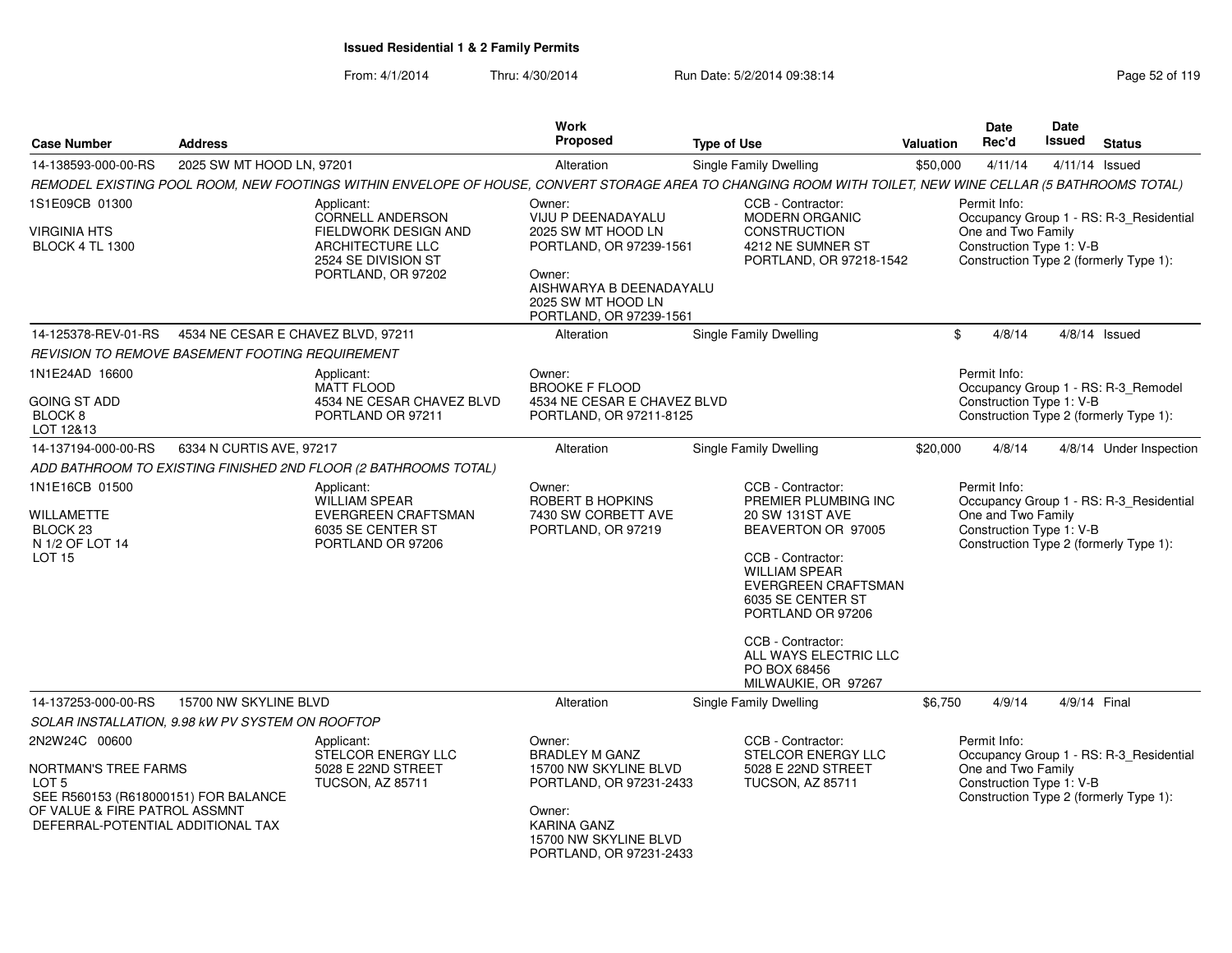| <b>Case Number</b>                                        | <b>Address</b>                   |                                                                                                                                                             | Work<br><b>Proposed</b>                                                         | <b>Type of Use</b>                                                                          | Valuation | <b>Date</b><br>Rec'd                                           | Date<br><b>Issued</b> | <b>Status</b>                                                                      |
|-----------------------------------------------------------|----------------------------------|-------------------------------------------------------------------------------------------------------------------------------------------------------------|---------------------------------------------------------------------------------|---------------------------------------------------------------------------------------------|-----------|----------------------------------------------------------------|-----------------------|------------------------------------------------------------------------------------|
| 14-137321-000-00-RS                                       | 7927 N WAYLAND AVE, 97203        |                                                                                                                                                             | Alteration                                                                      | Single Family Dwelling                                                                      | \$5,700   | 4/8/14                                                         |                       | $4/8/14$ Issued                                                                    |
|                                                           |                                  | EXPANDING EXISTING 1/2 BATH INTO EXISTING GARAGE AREA TO CREATE A FULL BATHROOM WITH SHOWER.                                                                |                                                                                 |                                                                                             |           |                                                                |                       |                                                                                    |
| 1N1E08DB 13700<br>UNIVERSITY PK                           |                                  | Applicant:<br>MARY D WOOD<br>7927 N WAYLAND AVE                                                                                                             | Owner:<br>MARY D WOOD<br>7927 N WAYLAND AVE                                     |                                                                                             |           | Permit Info:<br>One and Two Family                             |                       | Occupancy Group 1 - RS: R-3_Residential                                            |
| BLOCK 133<br>S 20' OF LOT 15<br>LOT 16<br>N 10' OF LOT 17 |                                  | PORTLAND, OR 97203                                                                                                                                          | PORTLAND, OR 97203                                                              |                                                                                             |           | Construction Type 1: V-B                                       |                       | Construction Type 2 (formerly Type 1):                                             |
| 14-137348-000-00-RS                                       | 5111 N BOWDOIN ST, 97203         |                                                                                                                                                             | Alteration                                                                      | Single Family Dwelling                                                                      | \$50      | 4/8/14                                                         | 4/8/14 Final          |                                                                                    |
|                                                           |                                  | CREATE ONE HOUR FIRE PROTECTED EAVES AT EAST WALL OF SINGLE FAMILY RESIDENCE FOR LOT CONFIRMATION                                                           |                                                                                 |                                                                                             |           |                                                                |                       |                                                                                    |
| 1N1E08CB 10200                                            |                                  | Applicant:<br><b>WILLIAM TUCKER</b>                                                                                                                         | Owner:<br><b>JOSEPH W SCOTT</b>                                                 | CCB - Contractor:<br>WILLAMETTE VALLEY                                                      |           | Permit Info:                                                   |                       | Occupancy Group 1 - RS: R-3_Residential                                            |
| UNIVERSITY PK<br>BLOCK 57<br>LOT 17&18                    |                                  | <b>WILLAMETTE VALLEY</b><br><b>REDEVELOPMENT</b><br>15559 VILLAGE DR<br>LAKE OSWEGO, OR. 97034                                                              | 7431 N FISKE AVE<br>PORTLAND, OR 97203-4519                                     | <b>REDEVELOPMENT</b><br>6040 SE BREWSTER PL<br>MILWAULIE, OR 97267                          |           | One and Two Family<br>Construction Type 1: V-B                 |                       | Construction Type 2 (formerly Type 1):                                             |
| 14-141328-000-00-RS                                       | 6204 SE WINDSOR CT, 97206        |                                                                                                                                                             | Alteration                                                                      | Single Family Dwelling                                                                      | \$1,500   | 4/15/14                                                        | 4/15/14 Final         |                                                                                    |
| <b>VOLUNTARY SEISMIC STRENGTHENING</b>                    |                                  |                                                                                                                                                             |                                                                                 |                                                                                             |           |                                                                |                       |                                                                                    |
| 1S2E08BB 03400<br><b>MANDY LANE</b><br>BLOCK <sub>2</sub> |                                  | Applicant:<br>MIKE ROSE CONTRACTING LLC<br>3543 SE FRANKLIN ST<br>PORTLAND, OR 97202                                                                        | Owner:<br>THOMAS J POTTER<br>4709 SE 41ST AVE<br>PORTLAND, OR 97202             | CCB - Contractor:<br>MIKE ROSE CONTRACTING LLC<br>3543 SE FRANKLIN ST<br>PORTLAND, OR 97202 |           | Permit Info:<br>One and Two Family<br>Construction Type 1: V-B |                       | Occupancy Group 1 - RS: R-3_Residential                                            |
| LOT <sub>1</sub>                                          |                                  |                                                                                                                                                             | Owner:<br><b>KARIN E HANSEN</b><br>4709 SE 41ST AVE<br>PORTLAND, OR 97202       |                                                                                             |           |                                                                |                       | Construction Type 2 (formerly Type 1):                                             |
| 14-139289-000-00-RS                                       | 4905 SE 28TH AVE, 97202          |                                                                                                                                                             | Alteration                                                                      | <b>Single Family Dwelling</b>                                                               | \$6,948   | 4/28/14                                                        |                       | 4/28/14 Issued                                                                     |
|                                                           |                                  | CONVERT UPSTAIRS BEDROOM TO BATHROOM WITH CLOSET (2 BATHROOMS TOTAL) / *** REFUND REQUEST ROUTED TO TMORRIS 4/30/2014 *** /                                 |                                                                                 |                                                                                             |           |                                                                |                       |                                                                                    |
| 1S1E13BB 03800<br><b>NORWALK HTS</b>                      |                                  | Applicant:<br>CHRISTOPHER D CANIDA<br>4905 SE 28TH AVE                                                                                                      | Owner:<br><b>SARA L BUTCHER</b><br>4905 SE 28TH AVE                             |                                                                                             |           | Permit Info:<br>Construction Type 1: V-B                       |                       | Occupancy Group 1 - RS: R-3 Remodel                                                |
| BLOCK 8<br><b>LOT 7&amp;8</b>                             |                                  | PORTLAND, OR 97202-4403                                                                                                                                     | PORTLAND, OR 97202-4403                                                         |                                                                                             |           |                                                                |                       | Construction Type 2 (formerly Type 1):<br>Total Square Footage - Display Only: 189 |
|                                                           |                                  |                                                                                                                                                             | Owner:<br>CHRISTOPHER D CANIDA<br>4905 SE 28TH AVE<br>PORTLAND, OR 97202-4403   |                                                                                             |           |                                                                |                       |                                                                                    |
| 14-139326-000-00-RS                                       | 3316 NE 14TH AVE - Unit B, 97212 |                                                                                                                                                             | Alteration                                                                      | Single Family Dwelling                                                                      | \$15,000  | 4/16/14                                                        |                       | 4/16/14 Issued                                                                     |
|                                                           |                                  | CONVERT EXISTING UNFINISHED BASEMENT TO ACCESSORY DWELLING UNIT, TO INCLUDE COMMON AREA, KITCHEN, LIVING ROOM, BEDROOM WITH NEW EGRESS WINDOW, NEW BATHROOI |                                                                                 |                                                                                             |           |                                                                |                       |                                                                                    |
| 1N1E26AB 08600                                            |                                  | Applicant:<br><b>CANDICE A OVERMAN</b><br>2121 TERRY AVE #1502<br>SEATTLE, WA 98121                                                                         | Owner:<br><b>CANDICE A OVERMAN</b><br>2121 TERRY AVE #1502<br>SEATTLE, WA 98121 |                                                                                             |           | Permit Info:<br>One and Two Family<br>Construction Type 1: V-B |                       | Occupancy Group 1 - RS: R-3_Residential<br>Construction Type 2 (formerly Type 1):  |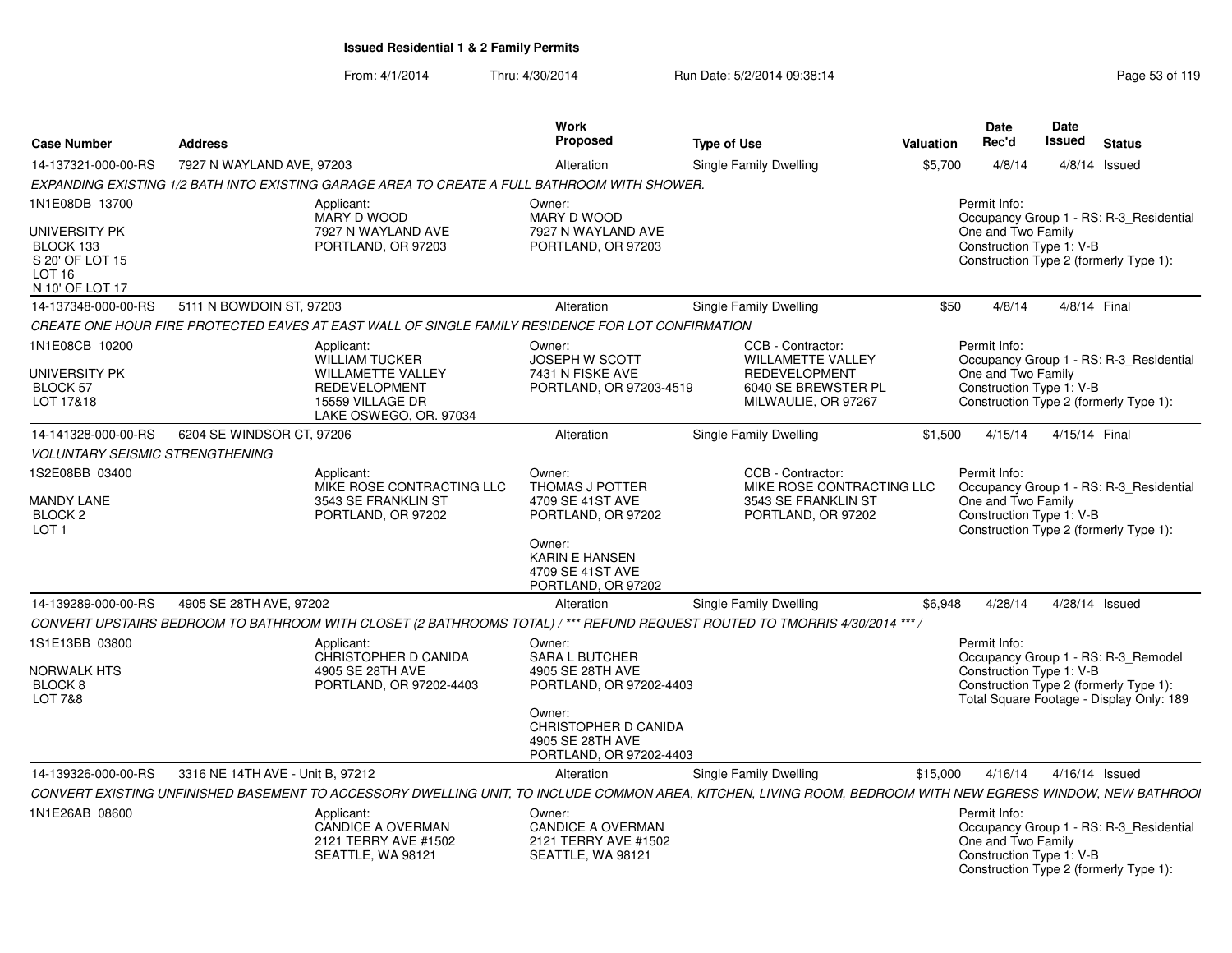| <b>Case Number</b>                                                                      | <b>Address</b>                 |                                                                                                                                             | Work<br>Proposed                                                                                                                                                        | <b>Type of Use</b>                                                                                                                                     |          | <b>Date</b><br>Rec'd<br><b>Valuation</b>                       | <b>Date</b><br><b>Issued</b> | <b>Status</b>                                                                                                             |
|-----------------------------------------------------------------------------------------|--------------------------------|---------------------------------------------------------------------------------------------------------------------------------------------|-------------------------------------------------------------------------------------------------------------------------------------------------------------------------|--------------------------------------------------------------------------------------------------------------------------------------------------------|----------|----------------------------------------------------------------|------------------------------|---------------------------------------------------------------------------------------------------------------------------|
| 14-138564-000-00-RS                                                                     | 4045 SE KELLY ST, 97202        |                                                                                                                                             | Alteration                                                                                                                                                              | Single Family Dwelling                                                                                                                                 | \$3,442  | 4/10/14                                                        | 4/22/14 Final                |                                                                                                                           |
|                                                                                         |                                | VOLUNTARY SEISMIC UPGRADE - CONNECT HOUSE TO FOUNDATION. NO PLANS                                                                           |                                                                                                                                                                         |                                                                                                                                                        |          |                                                                |                              |                                                                                                                           |
| 1S1E12AD 04400<br><b>MUIRS ADD</b><br>BLOCK <sub>1</sub><br>LOT <sub>13</sub>           |                                | Applicant:<br><b>STEVE GEMMELL</b><br><b>GEMMELL CONSTRUCTION LLC</b><br>3817 N WILLIAMS<br>PORTLAND OR 97227                               | Owner:<br><b>JOANNE M BUCK</b><br>4045 SE KELLY ST<br>PORTLAND, OR 97202                                                                                                | CCB - Contractor:<br><b>STEVE GEMMELL</b><br><b>GEMMELL CONSTRUCTION LLC</b><br>3817 N WILLIAMS<br>PORTLAND OR 97227                                   |          | Permit Info:<br>One and Two Family<br>Construction Type 1: V-B |                              | Occupancy Group 1 - RS: R-3 Residential<br>Construction Type 2 (formerly Type 1):                                         |
| 14-138600-000-00-RS                                                                     | 5812 NE HASSALO ST, 97213      |                                                                                                                                             | Alteration                                                                                                                                                              | <b>Single Family Dwelling</b>                                                                                                                          | \$27,500 | 4/10/14                                                        |                              | 4/10/14 Under Inspection                                                                                                  |
|                                                                                         |                                | INSTALL NEW EGRESS WINDOW IN TV ROOM. REMODEL EXISTING BASEMENT OFFICE SPACE AND TV ROOM.                                                   |                                                                                                                                                                         |                                                                                                                                                        |          |                                                                |                              |                                                                                                                           |
| 1N2E31AA 12500<br><b>NORMANDALE</b><br><b>BLOCK 5</b><br>E 50' OF LOT 1-4               |                                | Applicant:<br><b>DAVID R RUSH</b><br>3610 NE Hancock<br>PORTLAND OR 97212-5224                                                              | Owner:<br><b>GARY FERGUSON</b><br>5812 NE HASSALO ST<br>PORTLAND, OR 97213<br>Owner:<br>RAMONA FERGUSON<br>5812 NE HASSALO ST                                           | CCB - Contractor:<br><b>TODD ECCLES</b><br>T A ECCLES ELECTRIC<br>24824 S NEW KIRCHNER RD<br>OREGON CITY OR 97045<br>CCB - Contractor:<br>DAVID R RUSH |          | Permit Info:<br>One and Two Family<br>Construction Type 1: V-B |                              | Occupancy Group 1 - RS: R-3_Residential<br>Construction Type 2 (formerly Type 1):                                         |
|                                                                                         |                                |                                                                                                                                             | PORTLAND, OR 97213                                                                                                                                                      | 3610 NE Hancock<br>PORTLAND OR 97212-5224                                                                                                              |          |                                                                |                              |                                                                                                                           |
| 14-141462-000-00-RS                                                                     | 5623 NE 32ND AVE, 97211        |                                                                                                                                             | Alteration                                                                                                                                                              | Single Family Dwelling                                                                                                                                 | \$2,400  | 4/15/14                                                        | 4/15/14 Final                |                                                                                                                           |
| <b>SILL PLATE ATTACHMENT TO FOUNDATION</b>                                              |                                |                                                                                                                                             |                                                                                                                                                                         |                                                                                                                                                        |          |                                                                |                              |                                                                                                                           |
| 1N1E13CD 17600<br><b>IRVINGTON PK</b><br>BLOCK 46<br>LOT 22&24                          |                                | Applicant:<br><b>LISA PICKERT</b><br><b>NEIL KELLY CO</b><br>804 N ALBERTA<br>PORTLAND OR 97217                                             | Owner:<br><b>ELAINE C MILLER</b><br>5623 NE 32ND AVE<br>PORTLAND, OR 97211-6831                                                                                         | CCB - Contractor:<br>NEIL KELLY CO INC<br>804 N ALBERTA ST<br>PORTLAND, OR 97217-2693                                                                  |          | Permit Info:<br>Construction Type 1: V-B                       |                              | Occupancy Group 1 - RS: R-3 Remodel<br>Construction Type 2 (formerly Type 1):                                             |
| 14-135763-000-00-RS                                                                     | 6337 SE REED COLLEGE PL, 97202 |                                                                                                                                             | Alteration                                                                                                                                                              | Single Family Dwelling                                                                                                                                 | \$4,779  | 4/4/14                                                         |                              | $4/4/14$ Issued                                                                                                           |
|                                                                                         |                                | KITCHEN REMODEL TO INCLUDE REMOVAL OF WALL TO EXPAND KITCHEN AREA; INSTALL FLOOR JOISTS AND ONE 4X8 BEAM - TRADE PERMITS PULLED SEPARATELY. |                                                                                                                                                                         |                                                                                                                                                        |          |                                                                |                              |                                                                                                                           |
| 1S1E13DC 14400<br><b>EASTMORELAND</b><br>BLOCK 28<br>N 20' OF LOT 15<br>S 40' OF LOT 16 |                                | Applicant:<br>MERRILL CARPENTER<br>CARPENTER HOMES, INC.<br>4740 SW LAKEVIEW BLVD<br>LAKE OSWEGO, OR 97035                                  | Owner:<br><b>JOHN M HOWELL</b><br>6337 SE REED COLLEGE PL<br>PORTLAND, OR 97202<br>Owner:<br><b>ELIZABETH K HOWELL</b><br>6337 SE REED COLLEGE PL<br>PORTLAND, OR 97202 | CCB - Contractor:<br>MERRILL CARPENTER<br>CARPENTER HOMES, INC.<br>4740 SW LAKEVIEW BLVD<br>LAKE OSWEGO, OR 97035                                      |          | Permit Info:<br>Construction Type 1: V-B                       |                              | Occupancy Group 1 - RS: R-3_Remodel<br>Construction Type 2 (formerly Type 1):<br>Total Square Footage - Display Only: 130 |
| 14-136986-000-00-RS                                                                     | 6900 N HAIGHT AVE, 97217       |                                                                                                                                             | Alteration                                                                                                                                                              | Single Family Dwelling                                                                                                                                 | \$4.492  | 4/7/14                                                         | 4/21/14 Final                |                                                                                                                           |
|                                                                                         |                                | VOLUNTARY SEISMIC UPGRADE - CONNECT HOUSE TO FOUNDATION. no plans                                                                           |                                                                                                                                                                         |                                                                                                                                                        |          |                                                                |                              |                                                                                                                           |
| 1N1E15AC 04800<br>SECTION 15 1N 1E                                                      |                                | Applicant:<br><b>STEVE GEMMELL</b><br>GEMMELL CONSTRUCTION LLC                                                                              | Owner:<br><b>CATHY BALLENSKY</b><br>6900 N HAIGHT AVE                                                                                                                   | CCB - Contractor:<br><b>STEVE GEMMELL</b><br><b>GEMMELL CONSTRUCTION LLC</b>                                                                           |          | Permit Info:<br>One and Two Family                             |                              | Occupancy Group 1 - RS: R-3_Residential                                                                                   |
| TL 4800 0.11 ACRES                                                                      |                                | 3817 N WILLIAMS<br>PORTLAND OR 97227                                                                                                        | PORTLAND, OR 97217-1722                                                                                                                                                 | 3817 N WILLIAMS<br>PORTLAND OR 97227                                                                                                                   |          | Construction Type 1: V-B                                       |                              | Construction Type 2 (formerly Type 1):                                                                                    |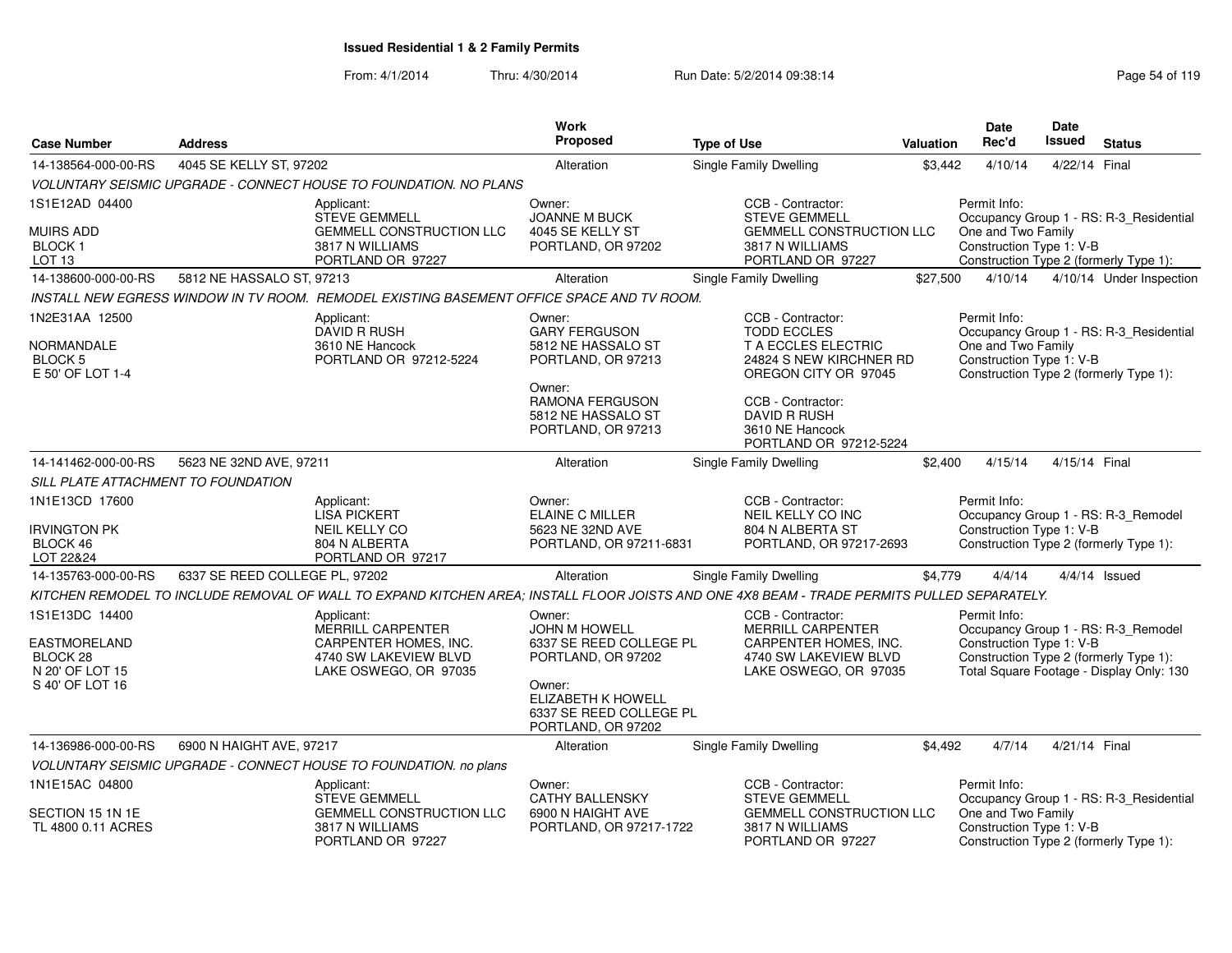| <b>Case Number</b>                                          | <b>Address</b>                                      |                                                                                                          | <b>Work</b><br><b>Proposed</b>                                                         | <b>Type of Use</b>            | Valuation | <b>Date</b><br>Rec'd                                           | <b>Date</b><br><b>Issued</b> | <b>Status</b>                                                                      |
|-------------------------------------------------------------|-----------------------------------------------------|----------------------------------------------------------------------------------------------------------|----------------------------------------------------------------------------------------|-------------------------------|-----------|----------------------------------------------------------------|------------------------------|------------------------------------------------------------------------------------|
| 14-147789-000-00-RS                                         | 12945 NW NEWBERRY RD, 97231                         |                                                                                                          | Alteration                                                                             | <b>Single Family Dwelling</b> | \$700     | 4/24/14                                                        |                              | 4/24/14 Issued                                                                     |
|                                                             | EXTERIOR ATTACHMENT VOLUNTARY SEISMIC STRENGTHENING |                                                                                                          |                                                                                        |                               |           |                                                                |                              |                                                                                    |
| 2N1W33A 00700                                               |                                                     | Applicant:<br>ARTHUR J WAGNER<br>12941 NW NEWBERRY RD<br>PORTLAND, OR 97231-2210                         | Owner:<br>ARTHUR J WAGNER<br>12941 NW NEWBERRY RD<br>PORTLAND, OR 97231-2210<br>Owner: |                               |           | Permit Info:<br>One and Two Family<br>Construction Type 1: V-B |                              | Occupancy Group 1 - RS: R-3_Residential<br>Construction Type 2 (formerly Type 1):  |
|                                                             |                                                     |                                                                                                          | PATRICIA G WAGNER<br>12941 NW NEWBERRY RD<br>PORTLAND, OR 97231-2210                   |                               |           |                                                                |                              |                                                                                    |
| 14-111889-REV-01-RS                                         | 5824 NE GARFIELD AVE, 97211                         |                                                                                                          | Alteration                                                                             | Single Family Dwelling        | \$        | 4/22/14                                                        |                              | 4/22/14 Issued                                                                     |
|                                                             |                                                     | REVISION TO ELIMINATE PROPOSED EGRESS WINDOW IN BASEMENT LIVING AREA, EXISTING DOOR TO BE USED AS EGRESS |                                                                                        |                               |           |                                                                |                              |                                                                                    |
| 1N1E15DD 00700                                              |                                                     | Applicant:<br>ARTHUR J ETHERIDGE                                                                         | Owner:<br>ARTHUR J ETHERIDGE                                                           |                               |           | Permit Info:                                                   |                              | Occupancy Group 1 - RS: R-3_Residential                                            |
| <b>PIEDMONT</b><br>BLOCK <sub>21</sub><br>LOT <sub>14</sub> |                                                     | 9203 NW 27TH AVE<br>VANCOUVER, WA 98665-6113                                                             | 9203 NW 27TH AVE<br>VANCOUVER, WA 98665-6113                                           |                               |           | One and Two Family<br>Construction Type 1: V-B                 |                              | Construction Type 2 (formerly Type 1):<br>Total Square Footage - Display Only: 572 |
| 14-141940-000-00-RS                                         | 4624 SW WATER AVE, 97201                            |                                                                                                          | Alteration                                                                             | <b>Single Family Dwelling</b> | \$7,000   | 4/15/14                                                        |                              | 4/15/14 Under Inspection                                                           |
|                                                             | MOVE MAIN FLOOR BATH AND ADD BATH ON LOWER LEVEL    |                                                                                                          |                                                                                        |                               |           |                                                                |                              |                                                                                    |
| 1S1E15BA 04900<br>PORTLAND HMSTD<br>SUB OF LOT 2            |                                                     | Applicant:<br>DANIEL S FANGMEIER<br>4624 SW WATER AVE<br>PORTLAND, OR 97239                              | Owner:<br><b>DANIEL S FANGMEIER</b><br>4624 SW WATER AVE<br>PORTLAND, OR 97239         |                               |           | Permit Info:<br>Construction Type 1: V-B                       |                              | Occupancy Group 1 - RS: R-3_Remodel<br>Construction Type 2 (formerly Type 1):      |
| BLOCK 4<br>LOT <sub>8</sub>                                 |                                                     |                                                                                                          | Owner:<br><b>JODY L FRANCIS</b><br>4624 SW WATER AVE<br>PORTLAND, OR 97239             |                               |           |                                                                |                              |                                                                                    |
| 14-142183-000-00-RS                                         | 5638 SE HAWTHORNE BLVD, 97215                       |                                                                                                          | Alteration                                                                             | <b>Single Family Dwelling</b> | \$13,148  | 4/17/14                                                        |                              | 4/17/14 Under Inspection                                                           |
|                                                             | REPLACE 13' x 45' PORCH ROOF OVER EXISTING PATIO    |                                                                                                          |                                                                                        |                               |           |                                                                |                              |                                                                                    |
| 1S2E06DB 00100                                              |                                                     | Applicant:<br>RICHARD G FOLLSTAD                                                                         | Owner:<br><b>RICHARD G FOLLSTAD</b>                                                    |                               |           | Permit Info:                                                   |                              |                                                                                    |
| <b>BUCHANANS ADD</b><br>LOT 1 EXC S 57.25'                  |                                                     | 5638 SE HAWTHORNE BLVD<br>PORTLAND, OR 97215-3370                                                        | 5638 SE HAWTHORNE BLVD<br>PORTLAND, OR 97215-3370                                      |                               |           | Patios, Porches, Carports<br>Construction Type 1: V-B          |                              | Occupancy Group 1 - RS: U_Decks,<br>Construction Type 2 (formerly Type 1):         |
|                                                             |                                                     |                                                                                                          | Owner:<br>MARILYN J MARTIN<br>5638 SE HAWTHORNE BLVD<br>PORTLAND, OR 97215-3370        |                               |           |                                                                |                              | Total Square Footage - Display Only: 619                                           |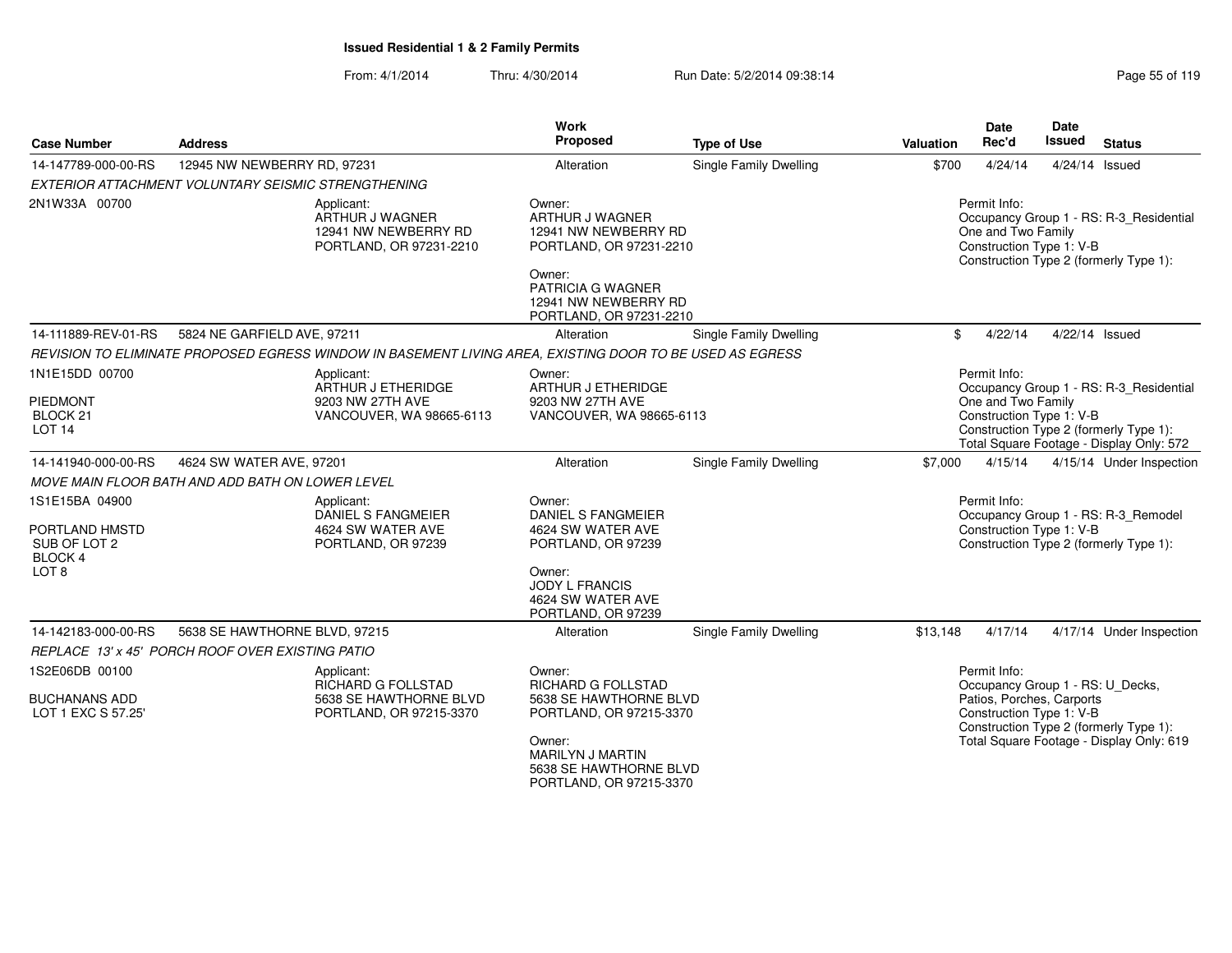|                                                            |                                                |                                                                                            | Work                                                                             |                                                                                               |                  | <b>Date</b>                                                    | Date          |                                         |
|------------------------------------------------------------|------------------------------------------------|--------------------------------------------------------------------------------------------|----------------------------------------------------------------------------------|-----------------------------------------------------------------------------------------------|------------------|----------------------------------------------------------------|---------------|-----------------------------------------|
| <b>Case Number</b>                                         | <b>Address</b>                                 |                                                                                            | <b>Proposed</b>                                                                  | <b>Type of Use</b>                                                                            | <b>Valuation</b> | Rec'd                                                          | Issued        | <b>Status</b>                           |
| 14-147019-000-00-RS                                        | 2765 NW MONTE VISTA TER, 97210                 |                                                                                            | Alteration                                                                       | Single Family Dwelling                                                                        | \$12,000         | 4/23/14                                                        |               | 4/23/14 Issued                          |
|                                                            |                                                | REMODEL MASTER BATH; MECHANICAL, ELECTRICAL AND PLUMBING PERMITS TO BE OBTAINED SEPARATELY |                                                                                  |                                                                                               |                  |                                                                |               |                                         |
| 1N1E32DA 05500                                             |                                                | Applicant:<br>STACEY O'CONNELL                                                             | Owner:<br>DOUGLAS WESOLEK                                                        | CCB - Contractor:<br><b>GEORGE MUELLER II</b>                                                 |                  | Permit Info:                                                   |               | Occupancy Group 1 - RS: R-3_Residential |
| KINGS HTS & RPLT                                           |                                                | 2765 NW MONTE VISTA TER                                                                    | 2765 NW MONTE VISTA TER                                                          | 14155 NE ALTON CT                                                                             |                  | One and Two Family                                             |               |                                         |
| BLOCK 16&17 TL 5500                                        |                                                | PORTLAND, OR 97210                                                                         | PORTLAND, OR 97210                                                               | PORTLAND, OR 972300000                                                                        |                  | Construction Type 1: V-B                                       |               | Construction Type 2 (formerly Type 1):  |
|                                                            |                                                |                                                                                            | Owner:<br>STACEY O'CONNELL<br>2765 NW MONTE VISTA TER<br>PORTLAND, OR 97210      |                                                                                               |                  |                                                                |               |                                         |
| 14-148129-000-00-RS                                        | 8471 SW 37TH AVE, 97219                        |                                                                                            | Alteration                                                                       | <b>Single Family Dwelling</b>                                                                 | \$50,000         | 4/25/14                                                        |               | 4/25/14 Under Inspection                |
|                                                            |                                                | KITCHEN REMODEL, REMOVE WALL BETWEEN KITCHEN AND DINING ROOM                               |                                                                                  |                                                                                               |                  |                                                                |               |                                         |
| 1S1E20CD 05100                                             |                                                | Applicant:                                                                                 | Owner:                                                                           | CCB - Contractor:                                                                             |                  | Permit Info:                                                   |               |                                         |
| MAGGETTI                                                   |                                                | VAN ASSELT CONSTRUCTION INC CHRIS BAYLIS<br>4200 NE FLANDERS ST                            | 8471 SW 37TH AVE                                                                 | <b>NOLAN PLUMBING INC</b><br>PO BOX 671                                                       |                  | One and Two Family                                             |               | Occupancy Group 1 - RS: R-3_Residential |
| LOT <sub>10</sub>                                          |                                                | PORTLAND, OR 97213                                                                         | PORTLAND, OR 97219-3610                                                          | WILSONVILLE, OR 970700671                                                                     |                  | Construction Type 1: V-B                                       |               | Construction Type 2 (formerly Type 1):  |
|                                                            |                                                |                                                                                            | Owner:                                                                           | CCB - Contractor:                                                                             |                  |                                                                |               |                                         |
|                                                            |                                                |                                                                                            | <b>LINN BAYLIS</b><br>8471 SW 37TH AVE                                           | PI ELECTRIC, LLC<br>2250 SE 87TH AVE                                                          |                  |                                                                |               |                                         |
|                                                            |                                                |                                                                                            | PORTLAND, OR 97219-3610                                                          | PORTLAND OR 97216-2007                                                                        |                  |                                                                |               |                                         |
|                                                            |                                                |                                                                                            |                                                                                  | CCB - Contractor:<br>VAN ASSELT CONSTRUCTION INC<br>4200 NE FLANDERS ST<br>PORTLAND, OR 97213 |                  |                                                                |               |                                         |
| 14-141625-000-00-RS                                        | 1817 SE 46TH AVE, 97215                        |                                                                                            | Alteration                                                                       | Single Family Dwelling                                                                        | \$6,750          | 4/15/14                                                        |               | 4/15/14 Issued                          |
|                                                            | SOLAR INSTALLATION, ROOFTOP PV SYSTEM 6.5KW    |                                                                                            |                                                                                  |                                                                                               |                  |                                                                |               |                                         |
| 1S2E06CB 02100<br><b>FAILING ADD</b><br>BLOCK <sub>2</sub> |                                                | Applicant:<br><b>DAN TRACY</b><br><b>SOLAR UNIVERSE</b><br>556 SOMMERSET RD                | Owner:<br><b>RICHARD V MILLER</b><br>1817 SE 46TH AVE<br>PORTLAND, OR 97215-3145 | CCB - Contractor:<br>PREMIER ENERGY INC<br>556 SOMMERSET RD<br>WOODLAND, WA 98674             |                  | Permit Info:<br>One and Two Family<br>Construction Type 1: V-B |               | Occupancy Group 1 - RS: R-3_Residential |
| N 37' OF LOT 1                                             |                                                | WOODLAND, WA 98674                                                                         |                                                                                  |                                                                                               |                  |                                                                |               | Construction Type 2 (formerly Type 1):  |
|                                                            |                                                |                                                                                            | Owner:<br><b>MARYLEN MILLER</b><br>1817 SE 46TH AVE<br>PORTLAND, OR 97215-3145   |                                                                                               |                  |                                                                |               |                                         |
| 14-141650-000-00-RS                                        | 624 NE 79TH AVE, 97213                         |                                                                                            | Alteration                                                                       | <b>Single Family Dwelling</b>                                                                 | \$6,750          | 4/15/14                                                        | 4/15/14 Final |                                         |
|                                                            | SOLAR INSTALLATION OF ROOFTOP PV SYSTEM 5.88KW |                                                                                            |                                                                                  |                                                                                               |                  |                                                                |               |                                         |
| 1N2E32AD 14200                                             |                                                | Applicant:<br>DAN TRACY                                                                    | Owner:<br><b>JULIE O WITT</b>                                                    | CCB - Contractor:<br>PREMIER ENERGY INC                                                       |                  | Permit Info:                                                   |               | Occupancy Group 1 - RS: R-3_Residential |
| NORTH VILLA                                                |                                                | <b>SOLAR UNIVERSE</b>                                                                      | 624 NE 79TH AVE                                                                  | 556 SOMMERSET RD                                                                              |                  | One and Two Family                                             |               |                                         |
| BLOCK <sub>3</sub><br>LOT 24&25                            |                                                | 556 SOMMERSET RD<br>WOODLAND, WA 98674                                                     | PORTLAND, OR 97213-6913                                                          | WOODLAND, WA 98674                                                                            |                  | Construction Type 1: V-B                                       |               | Construction Type 2 (formerly Type 1):  |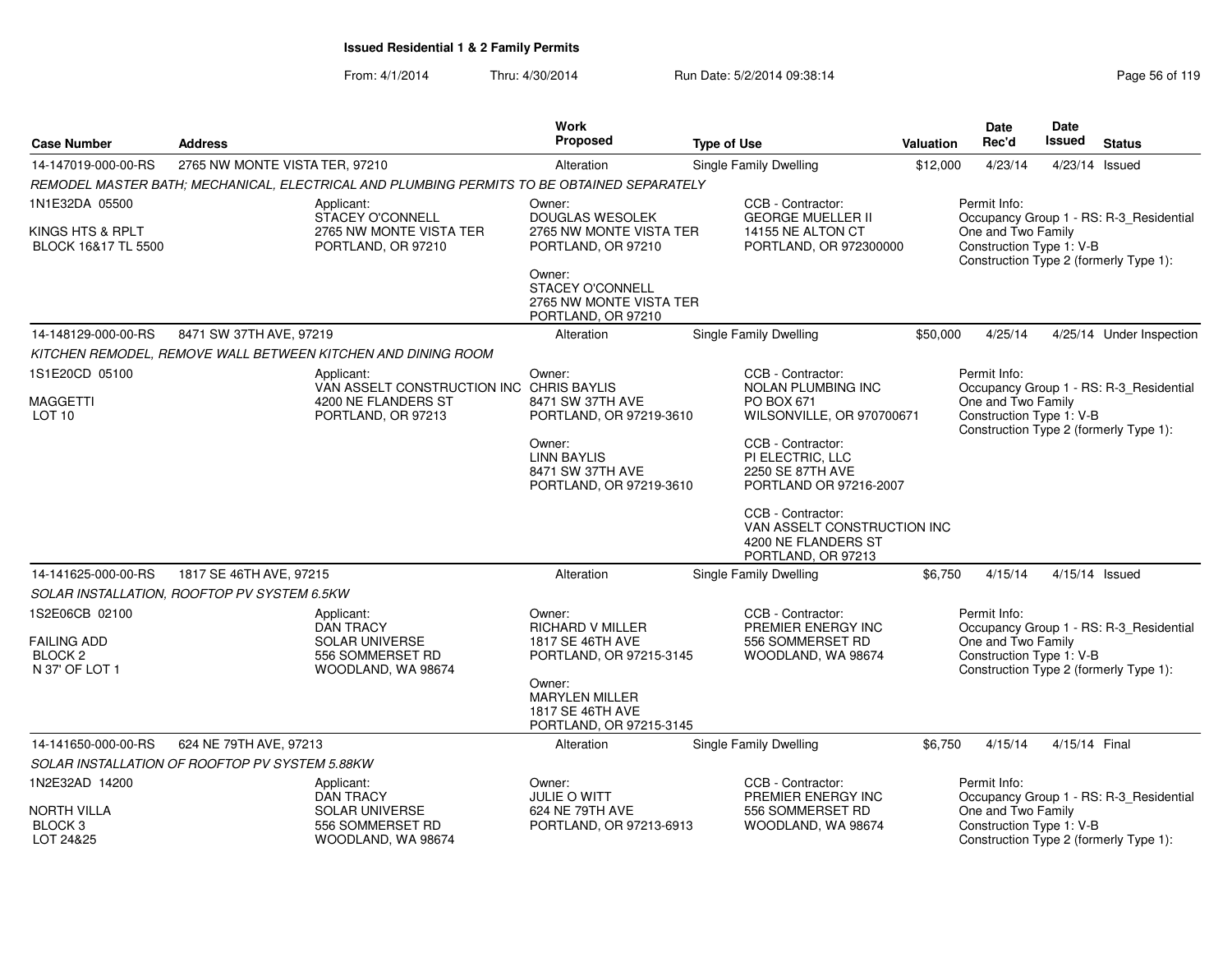| 3009 N MORGAN ST, 97217<br>Single Family Dwelling<br>14-146324-000-00-RS<br>Alteration<br>\$14,704<br>4/22/14<br>4/22/14 Issued<br>CONVERT REMAINING (NORTH) PORTION OF UNFINISHED BASEMENT, NEW LIVING AREA, BATHROOM AND UTILITY ROOM (2 BATHROOMS TOTAL)<br>1N1E16BB 13200<br>Permit Info:<br>Applicant:<br>Owner:<br>DEREK CROPP<br><b>DEREK CROPP</b><br>Occupancy Group 1 - RS: R-3_Remodel<br><b>ARBOR LODGE</b><br>559 NE BRIDGETON RD SP 5<br>559 NE BRIDGETON RD SP 5<br>Construction Type 1: V-B<br>PORTLAND, OR 97211-1071<br>PORTLAND, OR 97211-1071<br>Construction Type 2 (formerly Type 1):<br>BLOCK 18<br>Total Square Footage - Display Only: 400<br>LOT 1&2<br>5430 NE 34TH AVE, 97211<br>Single Family Dwelling<br>4/15/14<br>4/15/14 Under Inspection<br>Alteration<br>\$300<br>INSULATE EXTERIOR WALLS THROUGH OUT HOUSE, REPLACE SINGLE DOOR WITH POCKET DOOR(Non bearing wall) - NO EXTERIOR WORK, NEW KITCHEN CABINETS AND FIXTURES<br>1N1E24AB 06700<br>CCB - Contractor:<br>Permit Info:<br>Applicant:<br>Owner:<br>DAVID FARRIN CONSTRUCTION<br>SUSAN E S CURTIS<br>MID VALLEY PLUMBING INC<br>Occupancy Group 1 - RS: R-3_Remodel<br>Construction Type 1: V-B<br><b>LLC</b><br>845 DOUGLAS AVE<br>WILLAMETTE ADD<br>5430 NE 34TH AVE<br>4885 SUMMIT ST<br>Construction Type 2 (formerly Type 1):<br>BLOCK 27<br>PORTLAND, OR 97211-7414<br>GERVAIS, OR 97026<br>WEST LINN, OR 97068<br>CCB - Contractor:<br>Owner:<br><b>GARY S CURTIS</b><br>NICOLAS VALENTINE<br>5430 NE 34TH AVE<br>STUMPTOWN CONSTRUCTION<br>dba PORTLAND ELECTRIC CO<br>PORTLAND, OR 97211-7414<br>3963 NW 148TH PL<br>PORTLAND, OR 97229<br>CCB - Contractor:<br>DAVID FARRIN CONSTRUCTION<br><b>LLC</b><br>4885 SUMMIT ST<br>WEST LINN, OR 97068<br>2834 N EMERSON CT<br>4/15/14<br>4/15/14 Under Inspection<br>14-141746-000-00-RS<br>Alteration<br>Single Family Dwelling<br>\$8,000<br>REPAIR OF EXISTING FOUNDATION. INSTALL 5 HELICAL ANCHORS ON WEST WALL.<br>Permit Info:<br>1N1E21BA 10301<br>CCB - Contractor:<br>Applicant:<br>Owner:<br>TAWNYA L LA ROY<br>RAMJACK OF OREGON<br>RAMJACK OF OREGON<br>Occupancy Group 1 - RS: R-3_Residential<br>PO BOX 11701<br>One and Two Family<br>PO BOX 11701<br>2834 N EMERSON CT<br>Construction Type 1: V-B<br>EUGENE, OR 97440<br>PORTLAND, OR 97217-4104<br>EUGENE, OR 97440<br>LOT 1<br>Construction Type 2 (formerly Type 1):<br>21 NE BRYANT ST - Unit B, 97211<br>Single Family Dwelling<br>4/29/14<br>4/29/14 Issued<br>14-141837-000-00-RS<br>Alteration<br>\$30,000<br>CONVERT EXISTING ATTACHED GARAGE AND ATTIC SPACE TO ACCESSORY DWELLING UNIT; MAIN FLOOR TO INCLUDE OFFICE, KITCHEN, BATH; SECOND FLOOR TO INCLUDE BEDROOM Electi<br>1N1E15AD 01800<br>CCB - Contractor:<br>Permit Info:<br>Applicant:<br>Owner:<br><b>RISLEY RENOVATIONS LLC</b><br><b>JOEL BEAUDOIN</b><br><b>RISLEY RENOVATIONS LLC</b><br>Occupancy Group 1 - RS: R-3_Residential<br>One and Two Family<br>16031 SE RIVER RD<br>21 NE BRYANT ST<br>16031 SE RIVER RD<br>Construction Type 1: V-B<br>MILWAUKIE, OR 97267<br>PORTLAND, OR 97211-2301<br>MILWAUKIE, OR 97267<br>Construction Type 2 (formerly Type 1):<br>Number of New Dwelling Units: 1<br>Owner:<br><b>MELISSA BRADLEY</b><br>21 NE BRYANT ST<br>PORTLAND, OR 97211-2301 | <b>Case Number</b>   | <b>Address</b> | Work<br>Proposed | <b>Type of Use</b> | <b>Valuation</b> | Date<br>Rec'd | Date<br>Issued | <b>Status</b> |
|------------------------------------------------------------------------------------------------------------------------------------------------------------------------------------------------------------------------------------------------------------------------------------------------------------------------------------------------------------------------------------------------------------------------------------------------------------------------------------------------------------------------------------------------------------------------------------------------------------------------------------------------------------------------------------------------------------------------------------------------------------------------------------------------------------------------------------------------------------------------------------------------------------------------------------------------------------------------------------------------------------------------------------------------------------------------------------------------------------------------------------------------------------------------------------------------------------------------------------------------------------------------------------------------------------------------------------------------------------------------------------------------------------------------------------------------------------------------------------------------------------------------------------------------------------------------------------------------------------------------------------------------------------------------------------------------------------------------------------------------------------------------------------------------------------------------------------------------------------------------------------------------------------------------------------------------------------------------------------------------------------------------------------------------------------------------------------------------------------------------------------------------------------------------------------------------------------------------------------------------------------------------------------------------------------------------------------------------------------------------------------------------------------------------------------------------------------------------------------------------------------------------------------------------------------------------------------------------------------------------------------------------------------------------------------------------------------------------------------------------------------------------------------------------------------------------------------------------------------------------------------------------------------------------------------------------------------------------------------------------------------------------------------------------------------------------------------------------------------------------------------------------------------------------------------------------------------------------------------------------------------------------------------|----------------------|----------------|------------------|--------------------|------------------|---------------|----------------|---------------|
|                                                                                                                                                                                                                                                                                                                                                                                                                                                                                                                                                                                                                                                                                                                                                                                                                                                                                                                                                                                                                                                                                                                                                                                                                                                                                                                                                                                                                                                                                                                                                                                                                                                                                                                                                                                                                                                                                                                                                                                                                                                                                                                                                                                                                                                                                                                                                                                                                                                                                                                                                                                                                                                                                                                                                                                                                                                                                                                                                                                                                                                                                                                                                                                                                                                                                    |                      |                |                  |                    |                  |               |                |               |
|                                                                                                                                                                                                                                                                                                                                                                                                                                                                                                                                                                                                                                                                                                                                                                                                                                                                                                                                                                                                                                                                                                                                                                                                                                                                                                                                                                                                                                                                                                                                                                                                                                                                                                                                                                                                                                                                                                                                                                                                                                                                                                                                                                                                                                                                                                                                                                                                                                                                                                                                                                                                                                                                                                                                                                                                                                                                                                                                                                                                                                                                                                                                                                                                                                                                                    |                      |                |                  |                    |                  |               |                |               |
|                                                                                                                                                                                                                                                                                                                                                                                                                                                                                                                                                                                                                                                                                                                                                                                                                                                                                                                                                                                                                                                                                                                                                                                                                                                                                                                                                                                                                                                                                                                                                                                                                                                                                                                                                                                                                                                                                                                                                                                                                                                                                                                                                                                                                                                                                                                                                                                                                                                                                                                                                                                                                                                                                                                                                                                                                                                                                                                                                                                                                                                                                                                                                                                                                                                                                    |                      |                |                  |                    |                  |               |                |               |
|                                                                                                                                                                                                                                                                                                                                                                                                                                                                                                                                                                                                                                                                                                                                                                                                                                                                                                                                                                                                                                                                                                                                                                                                                                                                                                                                                                                                                                                                                                                                                                                                                                                                                                                                                                                                                                                                                                                                                                                                                                                                                                                                                                                                                                                                                                                                                                                                                                                                                                                                                                                                                                                                                                                                                                                                                                                                                                                                                                                                                                                                                                                                                                                                                                                                                    |                      |                |                  |                    |                  |               |                |               |
|                                                                                                                                                                                                                                                                                                                                                                                                                                                                                                                                                                                                                                                                                                                                                                                                                                                                                                                                                                                                                                                                                                                                                                                                                                                                                                                                                                                                                                                                                                                                                                                                                                                                                                                                                                                                                                                                                                                                                                                                                                                                                                                                                                                                                                                                                                                                                                                                                                                                                                                                                                                                                                                                                                                                                                                                                                                                                                                                                                                                                                                                                                                                                                                                                                                                                    | 14-141576-000-00-RS  |                |                  |                    |                  |               |                |               |
|                                                                                                                                                                                                                                                                                                                                                                                                                                                                                                                                                                                                                                                                                                                                                                                                                                                                                                                                                                                                                                                                                                                                                                                                                                                                                                                                                                                                                                                                                                                                                                                                                                                                                                                                                                                                                                                                                                                                                                                                                                                                                                                                                                                                                                                                                                                                                                                                                                                                                                                                                                                                                                                                                                                                                                                                                                                                                                                                                                                                                                                                                                                                                                                                                                                                                    |                      |                |                  |                    |                  |               |                |               |
|                                                                                                                                                                                                                                                                                                                                                                                                                                                                                                                                                                                                                                                                                                                                                                                                                                                                                                                                                                                                                                                                                                                                                                                                                                                                                                                                                                                                                                                                                                                                                                                                                                                                                                                                                                                                                                                                                                                                                                                                                                                                                                                                                                                                                                                                                                                                                                                                                                                                                                                                                                                                                                                                                                                                                                                                                                                                                                                                                                                                                                                                                                                                                                                                                                                                                    | LOT 4&5              |                |                  |                    |                  |               |                |               |
|                                                                                                                                                                                                                                                                                                                                                                                                                                                                                                                                                                                                                                                                                                                                                                                                                                                                                                                                                                                                                                                                                                                                                                                                                                                                                                                                                                                                                                                                                                                                                                                                                                                                                                                                                                                                                                                                                                                                                                                                                                                                                                                                                                                                                                                                                                                                                                                                                                                                                                                                                                                                                                                                                                                                                                                                                                                                                                                                                                                                                                                                                                                                                                                                                                                                                    |                      |                |                  |                    |                  |               |                |               |
|                                                                                                                                                                                                                                                                                                                                                                                                                                                                                                                                                                                                                                                                                                                                                                                                                                                                                                                                                                                                                                                                                                                                                                                                                                                                                                                                                                                                                                                                                                                                                                                                                                                                                                                                                                                                                                                                                                                                                                                                                                                                                                                                                                                                                                                                                                                                                                                                                                                                                                                                                                                                                                                                                                                                                                                                                                                                                                                                                                                                                                                                                                                                                                                                                                                                                    |                      |                |                  |                    |                  |               |                |               |
|                                                                                                                                                                                                                                                                                                                                                                                                                                                                                                                                                                                                                                                                                                                                                                                                                                                                                                                                                                                                                                                                                                                                                                                                                                                                                                                                                                                                                                                                                                                                                                                                                                                                                                                                                                                                                                                                                                                                                                                                                                                                                                                                                                                                                                                                                                                                                                                                                                                                                                                                                                                                                                                                                                                                                                                                                                                                                                                                                                                                                                                                                                                                                                                                                                                                                    |                      |                |                  |                    |                  |               |                |               |
|                                                                                                                                                                                                                                                                                                                                                                                                                                                                                                                                                                                                                                                                                                                                                                                                                                                                                                                                                                                                                                                                                                                                                                                                                                                                                                                                                                                                                                                                                                                                                                                                                                                                                                                                                                                                                                                                                                                                                                                                                                                                                                                                                                                                                                                                                                                                                                                                                                                                                                                                                                                                                                                                                                                                                                                                                                                                                                                                                                                                                                                                                                                                                                                                                                                                                    |                      |                |                  |                    |                  |               |                |               |
|                                                                                                                                                                                                                                                                                                                                                                                                                                                                                                                                                                                                                                                                                                                                                                                                                                                                                                                                                                                                                                                                                                                                                                                                                                                                                                                                                                                                                                                                                                                                                                                                                                                                                                                                                                                                                                                                                                                                                                                                                                                                                                                                                                                                                                                                                                                                                                                                                                                                                                                                                                                                                                                                                                                                                                                                                                                                                                                                                                                                                                                                                                                                                                                                                                                                                    | <b>MADRONA BLUFF</b> |                |                  |                    |                  |               |                |               |
|                                                                                                                                                                                                                                                                                                                                                                                                                                                                                                                                                                                                                                                                                                                                                                                                                                                                                                                                                                                                                                                                                                                                                                                                                                                                                                                                                                                                                                                                                                                                                                                                                                                                                                                                                                                                                                                                                                                                                                                                                                                                                                                                                                                                                                                                                                                                                                                                                                                                                                                                                                                                                                                                                                                                                                                                                                                                                                                                                                                                                                                                                                                                                                                                                                                                                    |                      |                |                  |                    |                  |               |                |               |
|                                                                                                                                                                                                                                                                                                                                                                                                                                                                                                                                                                                                                                                                                                                                                                                                                                                                                                                                                                                                                                                                                                                                                                                                                                                                                                                                                                                                                                                                                                                                                                                                                                                                                                                                                                                                                                                                                                                                                                                                                                                                                                                                                                                                                                                                                                                                                                                                                                                                                                                                                                                                                                                                                                                                                                                                                                                                                                                                                                                                                                                                                                                                                                                                                                                                                    |                      |                |                  |                    |                  |               |                |               |
|                                                                                                                                                                                                                                                                                                                                                                                                                                                                                                                                                                                                                                                                                                                                                                                                                                                                                                                                                                                                                                                                                                                                                                                                                                                                                                                                                                                                                                                                                                                                                                                                                                                                                                                                                                                                                                                                                                                                                                                                                                                                                                                                                                                                                                                                                                                                                                                                                                                                                                                                                                                                                                                                                                                                                                                                                                                                                                                                                                                                                                                                                                                                                                                                                                                                                    |                      |                |                  |                    |                  |               |                |               |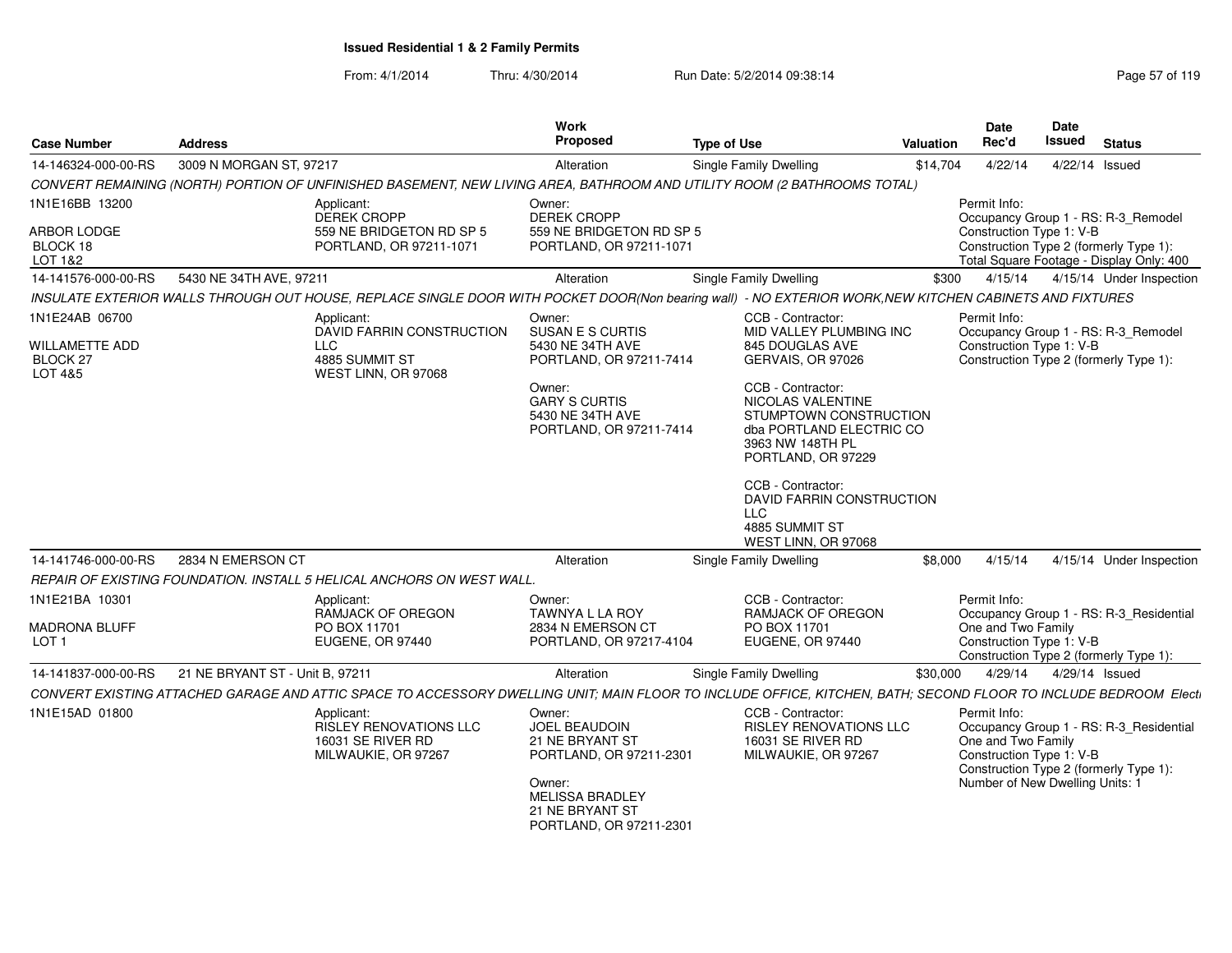| <b>Case Number</b>                                                            | <b>Address</b>                                                                                                                                                                 | <b>Work</b><br>Proposed                                                                                                                                             | <b>Type of Use</b>                                                                                   | <b>Valuation</b> | <b>Date</b><br>Rec'd                                                                                  |               | <b>Status</b>                                                                     |
|-------------------------------------------------------------------------------|--------------------------------------------------------------------------------------------------------------------------------------------------------------------------------|---------------------------------------------------------------------------------------------------------------------------------------------------------------------|------------------------------------------------------------------------------------------------------|------------------|-------------------------------------------------------------------------------------------------------|---------------|-----------------------------------------------------------------------------------|
| 14-142569-000-00-RS                                                           | 2923 SE SHERRETT ST, 97222                                                                                                                                                     | Alteration                                                                                                                                                          | Single Family Dwelling                                                                               | \$6,750          | 4/17/14                                                                                               |               | 4/17/14 Issued                                                                    |
|                                                                               | PRESCRIPTIVE SOLAR-ROOF MOUNT SYSTEM INSTALL NEW 9.9 SOLAR PHOTOVOTAIC ARRAY                                                                                                   |                                                                                                                                                                     |                                                                                                      |                  |                                                                                                       |               |                                                                                   |
| 1S1E24CD 04600<br><b>WILLS TR</b><br>LOT 9 TL 4600                            | Applicant:<br>SUNSET SOLAR ELECTRIC LLC<br>1535 NW 136TH AVE<br>PORTLAND, OR 97229                                                                                             | Owner:<br>SENEN T GHORMLEY<br>2923 SE SHERRETT ST<br>PORTLAND, OR 97222-6347<br>Owner:<br>SENEN T AQUINO                                                            | CCB - Contractor:<br>SUNSET SOLAR ELECTRIC LLC<br>1535 NW 136TH AVE<br>PORTLAND, OR 97229            |                  | Permit Info:<br>Occupancy Group 1 - RS: U_Private<br>Garage\Utility Misc.<br>Construction Type 1: V-B |               | Construction Type 2 (formerly Type 1):                                            |
|                                                                               |                                                                                                                                                                                | 2923 SE SHERRETT ST<br>PORTLAND, OR 97222-6347                                                                                                                      |                                                                                                      |                  |                                                                                                       |               |                                                                                   |
| 14-133600-REV-01-RS                                                           | 9460 N TYLER AVE, 97203                                                                                                                                                        | Alteration                                                                                                                                                          | Single Family Dwelling                                                                               | \$               | 4/28/14                                                                                               |               | 4/28/14 Issued                                                                    |
|                                                                               | ADDED VALUE REVISION TO REFRAME STAIRS, HALLWAY, AND BATHROOM ON MAIN FLOOR4/28/14 BMcCall Determined that this is not a value added revision since the plan change was minor. |                                                                                                                                                                     |                                                                                                      |                  |                                                                                                       |               |                                                                                   |
| 1N1E06CC 06400<br>POINT VIEW<br>BLOCK <sub>24</sub>                           | Applicant:<br><b>TODD SEXTON</b><br>S3 DESIGN BUILD, LLC<br>13527 SW ASHBURY LN                                                                                                | Owner:<br>JET INVESTMENTS LLC<br>9460 N TYLER AVE<br>PORTLAND, OR 97203                                                                                             | CCB - Contractor:<br>S3 DESIGN BUILD LLC<br>13527 SW ASHBURY LN<br><b>TIGARD, OR 97223</b>           |                  | Permit Info:<br>One and Two Family<br>Construction Type 1: V-B                                        |               | Occupancy Group 1 - RS: R-3_Residential                                           |
| <b>LOT 5-7</b>                                                                | <b>TIGARD, OR 97223</b>                                                                                                                                                        |                                                                                                                                                                     |                                                                                                      |                  |                                                                                                       |               | Construction Type 2 (formerly Type 1):                                            |
| 14-143127-000-00-RS                                                           | 3600 NE KLICKITAT ST, 97212                                                                                                                                                    | Alteration                                                                                                                                                          | Single Family Dwelling                                                                               | \$2,000          | 4/17/14                                                                                               | 4/17/14 Final |                                                                                   |
| <b>VOLUNTARY SEISMIC RETROFIT</b>                                             |                                                                                                                                                                                |                                                                                                                                                                     |                                                                                                      |                  |                                                                                                       |               |                                                                                   |
| 1N1E25AB 10100<br><b>MARYLAND HTS</b><br><b>BLOCK1</b><br>LOT 4 EXC PT IN STS | Applicant:<br><b>ANDREW OSBORN</b><br><b>NW SEISMIC</b><br>2649 SE STEPHENS<br>PORTLAND OR 97214                                                                               | Owner:<br>CAMERON VAUGHAN-TYLER<br>3600 NE KLICKITAT ST<br>PORTLAND, OR 97212-2773<br>Owner:<br><b>LEE TYLER</b><br>3600 NE KLICKITAT ST<br>PORTLAND, OR 97212-2773 | CCB - Contractor:<br>MICHAEL WIEBER<br>ELYSIUM CONSTRUCTION LLC<br>PO BOX 12010<br>PORTLAND OR 97212 |                  | Permit Info:<br>One and Two Family<br>Construction Type 1: V-B                                        |               | Occupancy Group 1 - RS: R-3_Residential<br>Construction Type 2 (formerly Type 1): |
| 14-143129-000-00-RS                                                           | 708 NW SKYLINE CREST RD, 97229                                                                                                                                                 | Alteration                                                                                                                                                          | <b>Single Family Dwelling</b>                                                                        | \$2,000          | 4/17/14                                                                                               |               | 4/17/14 Under Inspection                                                          |
| <b>VOLUNTARY SEISMIC RETROFIT</b>                                             |                                                                                                                                                                                |                                                                                                                                                                     |                                                                                                      |                  |                                                                                                       |               |                                                                                   |
| 1N1W36BD 01000                                                                | Applicant:<br>ANDREW OSBORN                                                                                                                                                    | Owner:<br><b>ROBIN B ABADIA</b>                                                                                                                                     | CCB - Contractor:<br><b>MICHAEL WIEBER</b>                                                           |                  | Permit Info:                                                                                          |               | Occupancy Group 1 - RS: R-3_Residential                                           |
| SECTION 36 1N 1W<br>TL 1000 0.27 ACRES                                        | <b>NW SEISMIC</b><br>2649 SE STEPHENS<br>PORTLAND OR 97214                                                                                                                     | 708 NW SKYLINE CREST RD<br>PORTLAND, OR 97229<br>Owner:<br><b>TEOS S ABADIA</b><br>708 NW SKYLINE CREST RD<br>PORTLAND, OR 97229                                    | ELYSIUM CONSTRUCTION LLC<br>PO BOX 12010<br>PORTLAND OR 97212                                        |                  | One and Two Family<br>Construction Type 1: V-B                                                        |               | Construction Type 2 (formerly Type 1):                                            |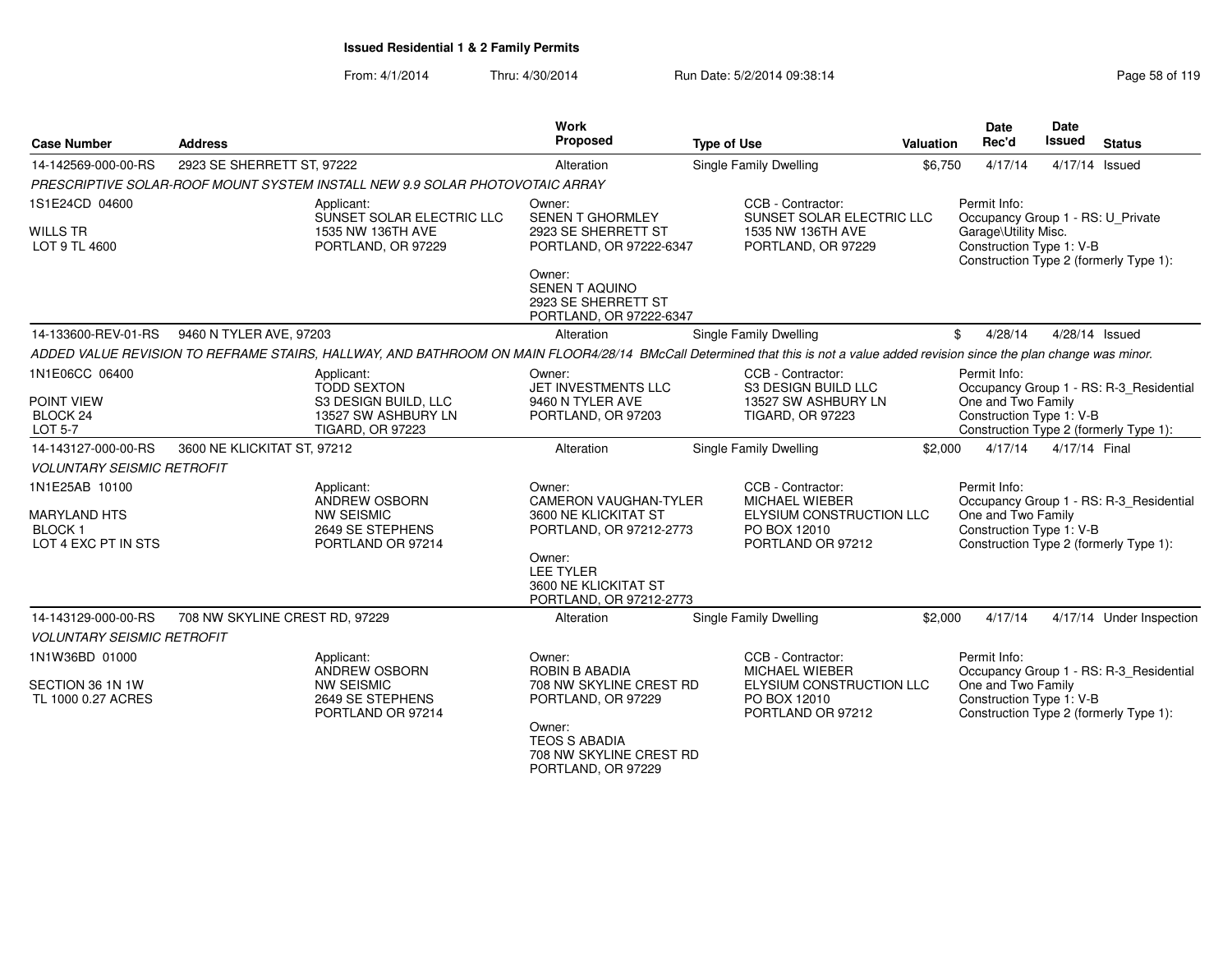| <b>Case Number</b>                                           | <b>Address</b>             |                                                                                                                                                            | Work<br><b>Proposed</b>                                                                                                  | <b>Type of Use</b>                                                            | Valuation                        | <b>Date</b><br>Rec'd                                                                                     | Date<br><b>Issued</b> | <b>Status</b>                           |
|--------------------------------------------------------------|----------------------------|------------------------------------------------------------------------------------------------------------------------------------------------------------|--------------------------------------------------------------------------------------------------------------------------|-------------------------------------------------------------------------------|----------------------------------|----------------------------------------------------------------------------------------------------------|-----------------------|-----------------------------------------|
| 14-147787-000-00-RS                                          | 5906 SE 21ST AVE, 97202    |                                                                                                                                                            | Alteration                                                                                                               | <b>Single Family Dwelling</b>                                                 | \$2,000                          | 4/24/14                                                                                                  | 4/24/14 Final         |                                         |
| <b>VOLUNTARY SEISMIC STREGTHENING - NO EXTERIOR WORK</b>     |                            |                                                                                                                                                            |                                                                                                                          |                                                                               |                                  |                                                                                                          |                       |                                         |
| 1S1E14DA 05000                                               |                            | Applicant:<br><b>MICHAEL WIEBER</b>                                                                                                                        | Owner:<br>PHILIP B BOWSER                                                                                                | CCB - Contractor:<br><b>MICHAEL WIEBER</b>                                    |                                  | Permit Info:                                                                                             |                       | Occupancy Group 1 - RS: R-3_Residential |
| WESTMORELAND<br>BLOCK 42<br>LOT <sub>1</sub>                 |                            | <b>ELYSIUM CONSTRUCTION LLC</b><br>PO BOX 12010<br>PORTLAND OR 97212                                                                                       | 5906 SE 21ST AVE<br>PORTLAND, OR 97202-5234<br>Owner:<br>CAROLYN S DAWSON<br>5906 SE 21ST AVE<br>PORTLAND, OR 97202-5234 | PO BOX 12010<br>PORTLAND OR 97212                                             | ELYSIUM CONSTRUCTION LLC         | One and Two Family<br>Construction Type 1: V-B<br>Construction Type 2 (formerly Type 1):                 |                       |                                         |
| 14-141657-000-00-RS                                          | 825 SE LAMBERT ST, 97202   |                                                                                                                                                            | Alteration                                                                                                               | Single Family Dwelling                                                        | \$5,000                          | 4/16/14                                                                                                  |                       | 4/16/14 Under Inspection                |
|                                                              |                            | TEAR OUT DAMAGED PORCH FOUNDATION AND INSTALL DOWELS - REFORM AND POUR                                                                                     |                                                                                                                          |                                                                               |                                  |                                                                                                          |                       |                                         |
| 1S1E23BC 04600<br><b>CITY VIEW PK</b><br>BLOCK <sub>21</sub> |                            | Applicant:<br><b>MATT SALINAS</b><br>PAUL DAVIS RESTORATION<br>13565 SW TUALATIN SHERWOOD                                                                  | Owner:<br><b>GREGORY P MATLEY</b><br>825 SE LAMBERT ST<br>PORTLAND, OR 97202-6325                                        | CCB - Contractor:<br><b>G &amp; G HOLDINGS INC</b><br># 100                   | 13565 TUALATIN SHERWOOD RD       | Permit Info:<br>Construction Type 1: V-B<br>Construction Type 2 (formerly Type 1):                       |                       | Occupancy Group 1 - RS: R-3_Remodel     |
| LOT <sub>17</sub>                                            |                            | <b>RD STE 100</b><br>SHERWOOD OR 97140                                                                                                                     | Owner:<br><b>JUDITH R MATLEY</b><br>825 SE LAMBERT ST<br>PORTLAND, OR 97202-6325                                         | SHERWOOD, OR 97140                                                            |                                  |                                                                                                          |                       |                                         |
| 14-141709-000-00-RS                                          | 2728 SE TIBBETTS ST, 97202 |                                                                                                                                                            | Alteration                                                                                                               | Single Family Dwelling                                                        | \$2,895                          | 4/15/14                                                                                                  | 4/15/14 Issued        |                                         |
|                                                              |                            | <b>VOLUNTARY SEISMIC ANCHORING TO EXISTING CONCRETE FOUNDATION</b>                                                                                         |                                                                                                                          |                                                                               |                                  |                                                                                                          |                       |                                         |
| 1S1E12BC 12000<br>WAVERLY<br>BLOCK 9                         |                            | Applicant:<br><b>GREG JORDAN</b><br><b>ECOTECH LLC</b><br>PO BOX 11630                                                                                     | Owner:<br>CHARLES U BROD<br>5585 SW OMAHA CT<br>TUALATIN, OR 97062                                                       | CCB - Contractor:<br><b>GREG JORDAN</b><br><b>ECOTECH LLC</b><br>PO BOX 11630 |                                  | Permit Info:<br>One and Two Family<br>Construction Type 1: V-B                                           |                       | Occupancy Group 1 - RS: R-3_Residential |
| LOT <sub>8</sub>                                             |                            | PORTLAND OR 97211                                                                                                                                          | Owner:<br>BETH E BROD<br>5585 SW OMAHA CT<br>TUALATIN, OR 97062                                                          | PORTLAND OR 97211                                                             |                                  | Construction Type 2 (formerly Type 1):                                                                   |                       |                                         |
| 14-141766-000-00-RS                                          | 2251 NE 33RD AVE, 97212    |                                                                                                                                                            | Alteration                                                                                                               | <b>Single Family Dwelling</b>                                                 | \$2,200                          | 4/15/14                                                                                                  | 4/15/14 Issued        |                                         |
|                                                              |                            | NEW BASEMENT EGRESS WINDOW ON SOUTH SIDE OF HOUSE; CHANGING BATHROOM FIXTURE LAYOUT ON MAIN FLOOR; THIS PERMIT DOES NOT APPROVE HABITABLE SPACE IN BASEMEN |                                                                                                                          |                                                                               |                                  |                                                                                                          |                       |                                         |
| 1N1E25CA 14700<br>FERNWOOD<br>LOT 5 TL 14700                 |                            | Applicant:<br>GETTER FIXED HANDYMAN LLC<br>PO BOX 11555<br>PORTLAND, OR 97211                                                                              | Owner:<br><b>B RENEE ALSEPT</b><br>2251 NE 33RD AVE<br>PORTLAND, OR 97212-5116                                           | CCB - Contractor:<br>PO BOX 11555<br>PORTLAND, OR 97211                       | <b>GETTER FIXED HANDYMAN LLC</b> | Permit Info:<br>One and Two Family<br>Construction Type 1: V-B<br>Construction Type 2 (formerly Type 1): |                       | Occupancy Group 1 - RS: R-3_Residential |
|                                                              |                            |                                                                                                                                                            | Owner:<br>JEFFREY E ELLIS<br>2251 NE 33RD AVE<br>PORTLAND, OR 97212-5116                                                 |                                                                               |                                  |                                                                                                          |                       |                                         |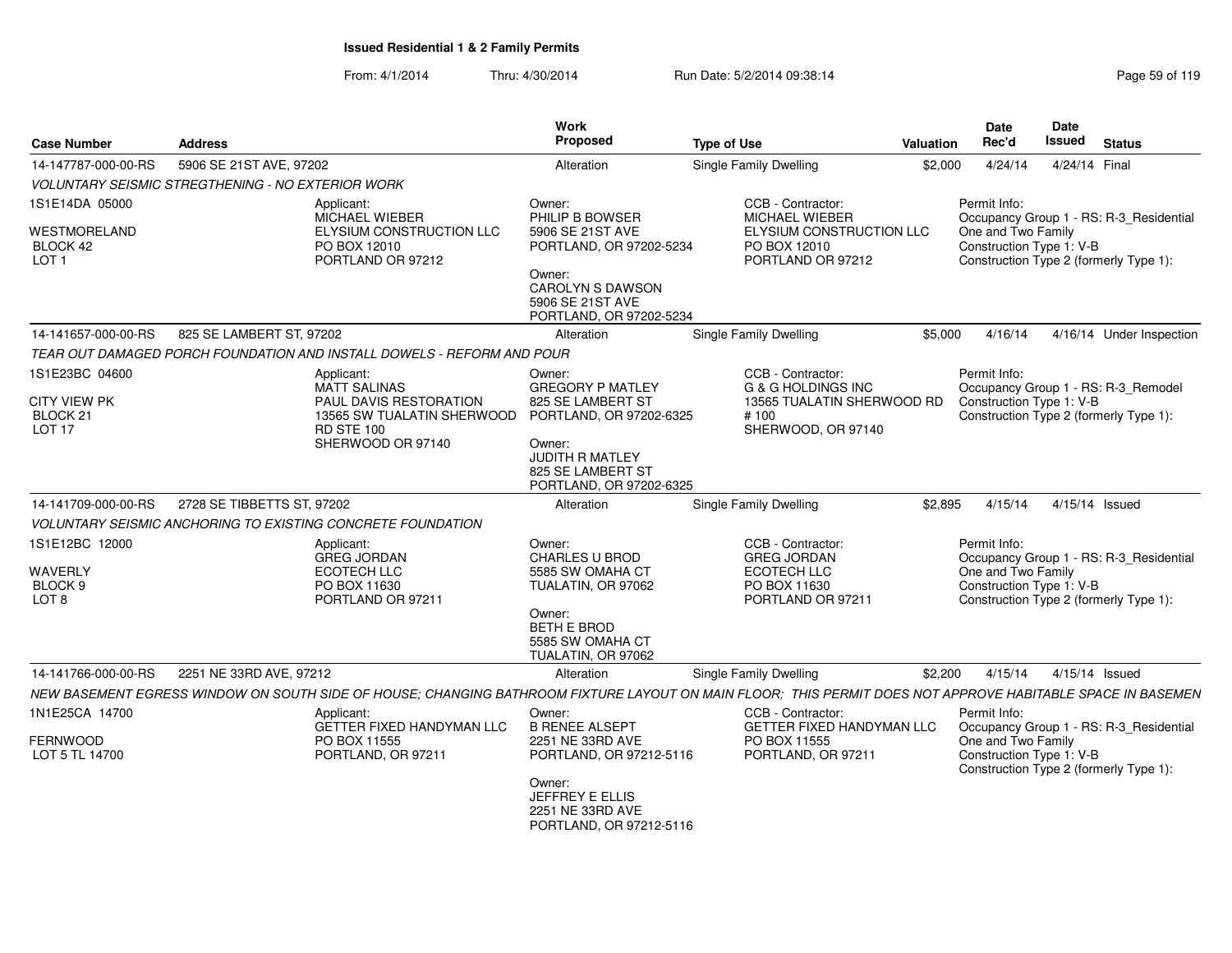| <b>Case Number</b>                                                | <b>Address</b>              |                                                                                                                                                                 | <b>Work</b><br>Proposed                                                                                        | <b>Type of Use</b>                                                                                                       | Valuation | <b>Date</b><br>Rec'd                                           | Date<br>Issued           | <b>Status</b>                                                                     |
|-------------------------------------------------------------------|-----------------------------|-----------------------------------------------------------------------------------------------------------------------------------------------------------------|----------------------------------------------------------------------------------------------------------------|--------------------------------------------------------------------------------------------------------------------------|-----------|----------------------------------------------------------------|--------------------------|-----------------------------------------------------------------------------------|
| 14-141773-000-00-RS                                               | 718 N WINCHELL ST, 97217    |                                                                                                                                                                 | Alteration                                                                                                     | Single Family Dwelling                                                                                                   | \$4,500   | 4/15/14                                                        |                          | 4/15/14 Under Inspection                                                          |
|                                                                   |                             | CONVERT BASEMENT TO LIVING SPACE WITH TWO NEW BEDROOMS: NEW BATHROOM. AND NEW FAMILY ROOM: TWO EGRESS WINDOWS ON EAST SIDE                                      |                                                                                                                |                                                                                                                          |           |                                                                |                          |                                                                                   |
| 1N1E10CD 00600<br><b>SWINTON</b><br>BLOCK 30<br>LOT 27&28         |                             | Applicant:<br><b>TRACY ODELL</b><br>718 N WINCHELL ST<br>PORTLAND, OR 97217                                                                                     | Owner:<br><b>TRACY ODELL</b><br>718 N WINCHELL ST<br>PORTLAND, OR 97217                                        |                                                                                                                          |           | Permit Info:<br>One and Two Family<br>Construction Type 1: V-B |                          | Occupancy Group 1 - RS: R-3 Residential<br>Construction Type 2 (formerly Type 1): |
| 14-144104-000-00-RS                                               | 5324 N MARYLAND AVE, 97217  |                                                                                                                                                                 | Alteration                                                                                                     | Single Family Dwelling                                                                                                   | \$24,000  |                                                                | 4/18/14  4/18/14  Issued |                                                                                   |
|                                                                   |                             | INTERIOR REMODEL OF KITCHEN AND MAIN FLOOR BATHROOM, NO STRUCTURAL WORK, ONLY REPLACE FIXTURES; 2ND FLOOR ADD NEW WALLS TO CREATE NEW MASTER BATHROOM (3 BA     |                                                                                                                |                                                                                                                          |           |                                                                |                          |                                                                                   |
| 1N1E22BB 07400<br>M PATTONS & SUB<br>SUB TRACT C LOT 13 BLOCK 2   |                             | Applicant:<br><b>BOB STEELE</b><br><b>DESIGN INTELLIGENCE</b><br>3013 SE WASHOUGAL RIVER RD<br>WASHOUGAL, WA 98671                                              | Owner:<br>ANGEL ENRIQUEZ<br>5324 N MARYLAND AVE<br>PORTLAND, OR 97217-4547<br>Owner:                           | CCB - Contractor:<br><b>WILDE PROPERTIES INC</b><br>3735 SE CLAY STE 204<br>PORTLAND, OR 97214                           |           | Permit Info:<br>Construction Type 1: V-B                       |                          | Occupancy Group 1 - RS: R-3_Remodel<br>Construction Type 2 (formerly Type 1):     |
|                                                                   |                             |                                                                                                                                                                 | <b>MARIA C ENRIQUEZ</b><br>5324 N MARYLAND AVE<br>PORTLAND, OR 97217-4547                                      |                                                                                                                          |           |                                                                |                          |                                                                                   |
| 14-144121-000-00-RS                                               | 1405 SE UMATILLA ST. 97202  |                                                                                                                                                                 | Alteration                                                                                                     | <b>Single Family Dwelling</b>                                                                                            | \$50,000  | 4/22/14                                                        | 4/22/14 Issued           |                                                                                   |
|                                                                   |                             | INTERIOR REMODEL, OPEN UP WALL BETWEEN KITCHEN AND LIVING ROOM, INFILL PORTION OF WALL BETWEEN KITCHEN AND EXISTING SUN ROOM, RELOCATE DOOR AT EXISTING BATHRO( |                                                                                                                |                                                                                                                          |           |                                                                |                          |                                                                                   |
| 1S1E23CD 04000<br>SELLWOOD<br><b>BLOCK 57</b><br>LOT <sub>6</sub> |                             | Applicant:<br><b>FABIAN HOHMUTH</b><br>1405 SE UMATILLA ST<br>PORTLAND, OR 97202-7136                                                                           | Owner:<br><b>FABIAN HOHMUTH</b><br>1405 SE UMATILLA ST<br>PORTLAND, OR 97202-7136                              | CCB - Contractor:<br><b>STONE BY STONE</b><br><b>CONSTRUCTION LLC</b><br>13056 SW TEAROSE WAY<br><b>TIGARD, OR 97223</b> |           | Permit Info:<br>One and Two Family<br>Construction Type 1: V-B |                          | Occupancy Group 1 - RS: R-3 Residential<br>Construction Type 2 (formerly Type 1): |
|                                                                   |                             |                                                                                                                                                                 | Owner:<br>AMBER BARRETT<br><b>1405 SE UMATILLA ST</b><br>PORTLAND, OR 97202-7136                               |                                                                                                                          |           |                                                                |                          |                                                                                   |
| 14-144228-000-00-RS                                               | 2345 NE RIDGEWOOD DR. 97212 |                                                                                                                                                                 | Alteration                                                                                                     | Single Family Dwelling                                                                                                   | \$41.500  | 4/18/14                                                        | 4/18/14 Issued           |                                                                                   |
|                                                                   |                             | REPAIR DRYROT IN GARAGE, REPLACE DAMAGED WOOD, ADD STEEL POSTS FOR SUPPORT, REPLACE CONCRETE IN GARAGE                                                          |                                                                                                                |                                                                                                                          |           |                                                                |                          |                                                                                   |
| 1N1E23DD 02400<br>ALAMEDA PARK<br>BLOCK 59&10 TL 2400             |                             | Applicant:<br><b>JAMES POGGI</b><br>JAMES POGGI INC<br>PO BOX 82550<br>PORTLAND, OR 97282                                                                       | Owner:<br>JEFFREY R MAPES<br>2345 NE RIDGEWOOD DR<br>PORTLAND, OR 97212-1537<br>Owner:<br><b>KAREN M MAPES</b> | CCB - Contractor:<br><b>JAMES POGGI</b><br><b>JAMES POGGI INC</b><br>PO BOX 82550<br>PORTLAND, OR 97282                  |           | Permit Info:<br>One and Two Family<br>Construction Type 1: V-B |                          | Occupancy Group 1 - RS: R-3_Residential<br>Construction Type 2 (formerly Type 1): |
|                                                                   |                             |                                                                                                                                                                 | 2345 NE RIDGEWOOD DR<br>PORTLAND, OR 97212-1537                                                                |                                                                                                                          |           |                                                                |                          |                                                                                   |
| 14-144290-000-00-RS                                               | 8799 SE 92ND AVE, 97266     |                                                                                                                                                                 | Alteration                                                                                                     | Single Family Dwelling                                                                                                   | \$6.750   | 4/18/14                                                        | 4/18/14 Final            |                                                                                   |
| SOLAR INSTALLATION 8.5 KW PV SYSTEM ON ROOFTOP                    |                             |                                                                                                                                                                 |                                                                                                                |                                                                                                                          |           |                                                                |                          |                                                                                   |
| 12E28BA05000                                                      |                             | Applicant:<br><b>MELISSA BENTLEY</b><br>SOLAR CITY CORPORATION<br>6132 NE 112TH AVE<br>PORTLAND, OR 97220                                                       |                                                                                                                | CCB - Contractor:<br>SOLARCITY CORPORATION<br>6132 NE 112th AVE<br>PORTLAND, OR 97220                                    |           | Permit Info:<br>Construction Type 1: V-B                       |                          | Occupancy Group 1 - RS: R-3 Remodel<br>Construction Type 2 (formerly Type 1):     |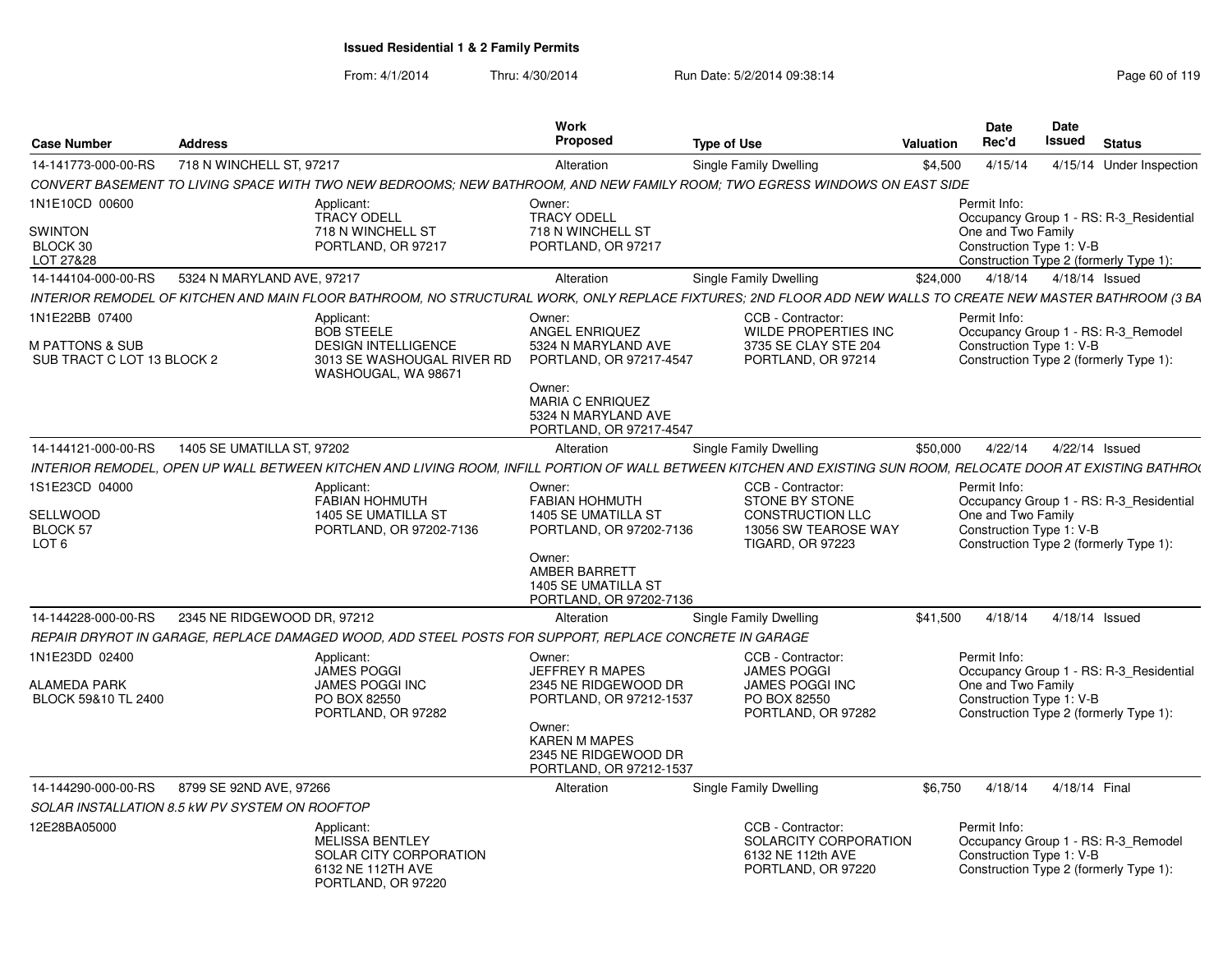| <b>Case Number</b>                                               | <b>Address</b>           |                                                                                                                                                               | Work<br><b>Proposed</b>                                                                                                                        | <b>Type of Use</b> |                                                                                                              | <b>Valuation</b> | <b>Date</b><br>Rec'd                                           | Date<br>Issued | <b>Status</b>                                                                                                                 |
|------------------------------------------------------------------|--------------------------|---------------------------------------------------------------------------------------------------------------------------------------------------------------|------------------------------------------------------------------------------------------------------------------------------------------------|--------------------|--------------------------------------------------------------------------------------------------------------|------------------|----------------------------------------------------------------|----------------|-------------------------------------------------------------------------------------------------------------------------------|
| 14-144328-000-00-RS                                              | 8912 N BAYARD AVE, 97217 |                                                                                                                                                               | Alteration                                                                                                                                     |                    | Single Family Dwelling                                                                                       | \$20,000         | 4/22/14                                                        |                | 4/22/14 Under Inspection                                                                                                      |
|                                                                  |                          | OPEN UP WALLS BETWEEN KITCHEN AND DINING ROOM AND LIVING ROOM AND ENTRY; RECONFIGURE KITCHEN; ADD NEW BATHROOM ON 2ND FLOOR (2 TOTAL BATHROOMS). SEPARATE ELI |                                                                                                                                                |                    |                                                                                                              |                  |                                                                |                |                                                                                                                               |
| 1N1E09BC 02501                                                   |                          | Applicant:                                                                                                                                                    | Owner:                                                                                                                                         |                    |                                                                                                              |                  | Permit Info:                                                   |                |                                                                                                                               |
| PARTITION PLAT 1997-140<br>LOT <sub>1</sub>                      |                          | <b>TERRY HELLEM</b><br>ACCUCON CONSTRUCTION<br><b>DESIGNERS</b><br>20116 SW BERNICE LANE<br>BEAVERTON, OR 97007                                               | RICHARD D GOOSTREE<br>7300 N MOHAWK AVE<br>PORTLAND, OR 97203                                                                                  |                    |                                                                                                              |                  | One and Two Family<br>Construction Type 1: V-B                 |                | Occupancy Group 1 - RS: R-3 Residential<br>Construction Type 2 (formerly Type 1):                                             |
| 14-147281-000-00-RS                                              | 2764 SW SUMMIT DR. 97201 |                                                                                                                                                               | Alteration                                                                                                                                     |                    | Single Family Dwelling                                                                                       | \$14,338         | 4/24/14                                                        |                | 4/24/14 Issued                                                                                                                |
|                                                                  |                          | REMODEL EXISTING FINISHED BASEMENT, ADD NEW BEDROOM, REMODEL BATHROOM, ADD MUD ROOM, REMOVE WALL AT STAIRS ON MAIN FLOOR                                      |                                                                                                                                                |                    |                                                                                                              |                  |                                                                |                |                                                                                                                               |
| 1S1E08AA 04000<br>GREENWAY<br><b>BLOCK G</b><br>LOT <sub>3</sub> |                          | Applicant:<br><b>ARAM IRWIN</b><br>ARAM IRWIN DESIGN<br><b>8 NE ROSA PARKS WAY</b><br>PORTLAND OR 97211                                                       | Owner:<br>CHANDRAKANTH GOPALPUR<br>2764 SW SUMMIT DR<br>PORTLAND, OR 97201<br>Owner:<br>NANCY DAVIS<br>2764 SW SUMMIT DR<br>PORTLAND, OR 97201 |                    | CCB - Contractor:<br><b>RANDY CHANDLER</b><br>RANDALL RAY CHANDLER<br>3523 NE MULTNOMAH<br>PORTLAND OR 97232 |                  | Permit Info:<br>One and Two Family<br>Construction Type 1: V-B |                | Occupancy Group 1 - RS: R-3_Residential<br>Construction Type 2 (formerly Type 1):<br>Total Square Footage - Display Only: 130 |
| 14-147474-000-00-RS                                              | 6425 SE 15TH AVE, 97202  |                                                                                                                                                               | Alteration                                                                                                                                     |                    | Single Family Dwelling                                                                                       | \$27,000         | 4/24/14                                                        |                | 4/24/14 Issued                                                                                                                |
|                                                                  |                          | CONVERT BASEMENT TO LIVING SPACE, FURR OUT WALLS, NEW WALLS FOR FAMILY ROOM, BEDROOM WITH NEW EGRESS WINDOW, NEW BATHROOM, LAUNDRY AND MUD ROOM (3 BATHROO    |                                                                                                                                                |                    |                                                                                                              |                  |                                                                |                |                                                                                                                               |
| 1S1E14DC 20200<br>TOLMAN TR                                      |                          | Applicant:<br>KATRINA A RUMBOLD<br>6425 SE 15TH AVE                                                                                                           | Owner:<br>KATRINA A RUMBOLD<br>6425 SE 15TH AVE                                                                                                |                    | CCB - Contractor:<br><b>MIGHTY HANDY</b><br>1334 SE 53RD AV                                                  |                  | Permit Info:<br>One and Two Family                             |                | Occupancy Group 1 - RS: R-3 Residential                                                                                       |
| S 50' OF LOT 3&4 BLOCK 24                                        |                          | PORTLAND, OR 97202                                                                                                                                            | PORTLAND, OR 97202                                                                                                                             |                    | PORTLAND, OR 97215                                                                                           |                  | Construction Type 1: V-B                                       |                | Construction Type 2 (formerly Type 1):                                                                                        |
| 14-142336-000-00-RS                                              | 1734 SE 22ND AVE, 97214  |                                                                                                                                                               | Alteration                                                                                                                                     |                    | Single Family Dwelling                                                                                       | \$5.000          | 4/16/14                                                        |                | 4/16/14 Issued                                                                                                                |
|                                                                  |                          | RECONFIGURE EXISTING LAUNDRY ROOM FOR NEW BATHROOM; NEW EXTERIOR FLOOR DRAIN.                                                                                 |                                                                                                                                                |                    |                                                                                                              |                  |                                                                |                |                                                                                                                               |
| IS1E02DA 09900<br>COLONIAL HTS<br>BLOCK 6<br>LOT <sub>4</sub>    |                          | Applicant:<br><b>CHRISTINA TELLO</b><br>2815 SW FERN ST<br>PORTLAND, OR                                                                                       | Owner:<br>MICHAEL J WIETECKI<br>1734 SE 22ND AVE<br>PORTLAND, OR 97214                                                                         |                    | CCB - Contractor:<br>MICHAEL RANDOLPH FULLER<br>17262 SW BAKER ST<br>ALOHA, OR 97007                         |                  | Permit Info:<br>One and Two Family<br>Construction Type 1: V-B |                | Occupancy Group 1 - RS: R-3 Residential<br>Construction Type 2 (formerly Type 1):                                             |
|                                                                  |                          |                                                                                                                                                               | Owner:<br><b>JENNIFER WIETECKI</b><br>1734 SE 22ND AVE<br>PORTLAND, OR 97214                                                                   |                    |                                                                                                              |                  |                                                                |                |                                                                                                                               |
| 14-145125-000-00-RS                                              | 2128 SE 32ND PL, 97214   |                                                                                                                                                               | Alteration                                                                                                                                     |                    | Single Family Dwelling                                                                                       | \$50,000         | 4/18/14                                                        |                | 4/18/14 Issued                                                                                                                |
|                                                                  |                          | CONVERT BASEMENT TO HABITABLE SPACE, INCLUDING FAMILY ROOM, BEDROOM WITH EGRESS WINDOW, AND BATHROOM. RELOCATE LAUNDRY.                                       |                                                                                                                                                |                    |                                                                                                              |                  |                                                                |                |                                                                                                                               |
| IS1E01CD 01400                                                   |                          | Applicant:                                                                                                                                                    | Owner:                                                                                                                                         |                    | CCB - Contractor:                                                                                            |                  | Permit Info:                                                   |                |                                                                                                                               |
| CHESTNUT HILL<br>BLOCK 3<br>LOT <sub>3</sub>                     |                          | <b>ADAM</b><br><b>ARCIFORM LLC</b><br>2303 N RANDOLPH AVE<br>PORTLAND, OR 97227                                                                               | SAMANTHA EVA MAFCHIR ALBER\ ADAM<br>2128 SE 32ND PL<br>PORTLAND, OR 97214                                                                      |                    | <b>ARCIFORM LLC</b><br>2303 N RANDOLPH AVE<br>PORTLAND, OR 97227                                             |                  | One and Two Family<br>Construction Type 1: V-B                 |                | Occupancy Group 1 - RS: R-3 Residential<br>Construction Type 2 (formerly Type 1):                                             |
|                                                                  |                          |                                                                                                                                                               | Owner:<br><b>MERLYN TEIFI MARC</b><br>ALBERY-SPEYER<br>2128 SE 32ND PL<br>PORTLAND, OR 97214                                                   |                    |                                                                                                              |                  |                                                                |                |                                                                                                                               |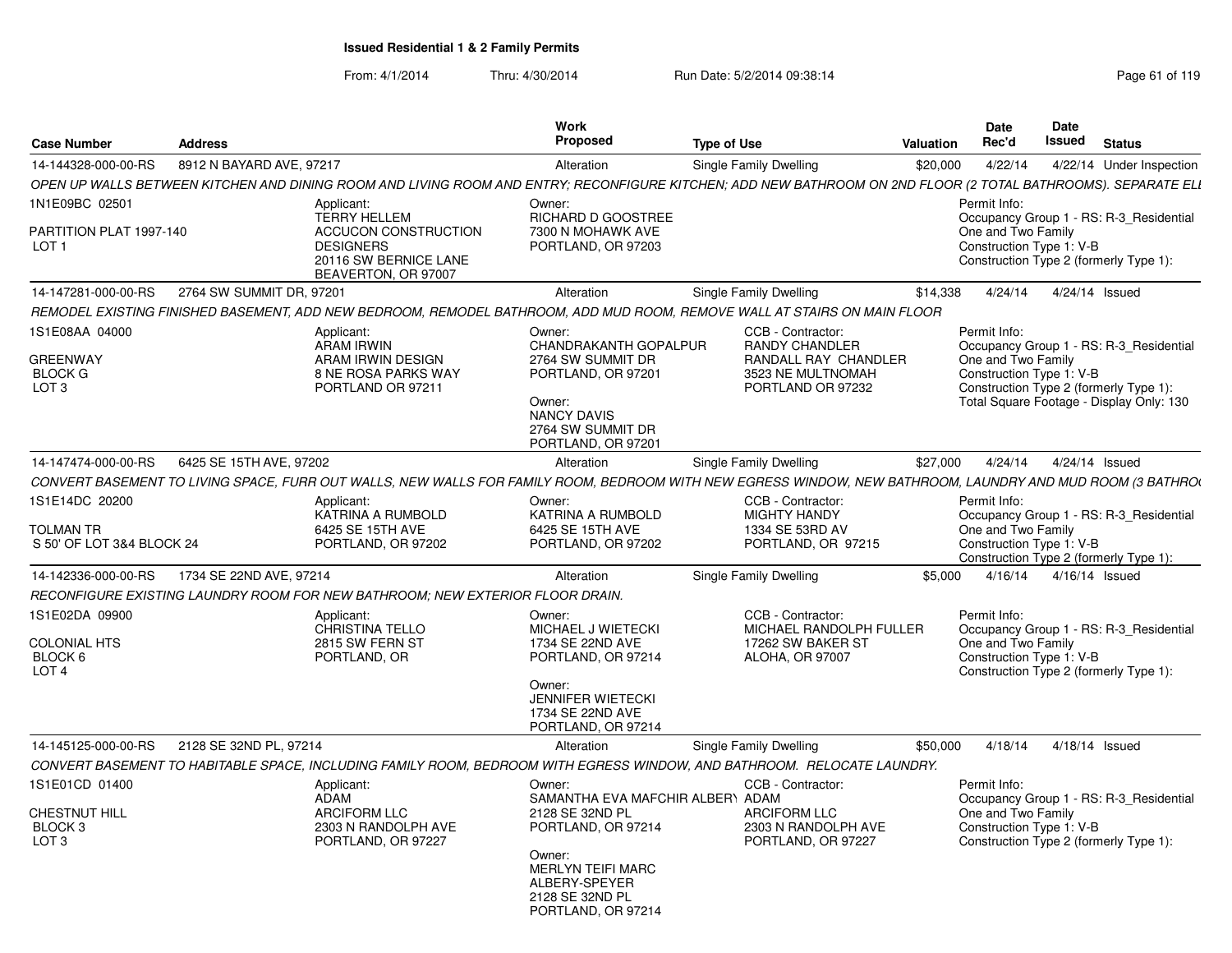| <b>Case Number</b>                                                           | <b>Address</b>            |                                                                                                                                                                 | Work<br>Proposed                                                                                                                         | <b>Type of Use</b> |                                                                                                                      | Valuation | Date<br>Rec'd                                  | Date<br>Issued | <b>Status</b>                                                                                                             |
|------------------------------------------------------------------------------|---------------------------|-----------------------------------------------------------------------------------------------------------------------------------------------------------------|------------------------------------------------------------------------------------------------------------------------------------------|--------------------|----------------------------------------------------------------------------------------------------------------------|-----------|------------------------------------------------|----------------|---------------------------------------------------------------------------------------------------------------------------|
| 14-145130-000-00-RS                                                          | 12648 SE SALMON ST, 97233 |                                                                                                                                                                 | Alteration                                                                                                                               |                    | Single Family Dwelling                                                                                               | \$28,400  | 4/18/14                                        |                | 4/18/14 Issued                                                                                                            |
| REMODEL KITCHEN AND BATHROOM.                                                |                           |                                                                                                                                                                 |                                                                                                                                          |                    |                                                                                                                      |           |                                                |                |                                                                                                                           |
| 1S2E02BC 00100                                                               |                           | Applicant:                                                                                                                                                      | Owner:                                                                                                                                   |                    | CCB - Contractor:                                                                                                    |           | Permit Info:                                   |                |                                                                                                                           |
| JANET ADD<br>BLOCK 4<br>LOT 18 TL 100                                        |                           | NEIL KELLY CO INC<br>804 N ALBERTA ST<br>PORTLAND, OR 97217-2693                                                                                                | <b>KENNETH B HASCALL</b><br>12648 SE SALMON ST<br>PORTLAND, OR 97233-1139                                                                |                    | NEIL KELLY CO INC<br>804 N ALBERTA ST<br>PORTLAND, OR 97217-2693                                                     |           | One and Two Family<br>Construction Type 1: V-B |                | Occupancy Group 1 - RS: R-3 Residential<br>Construction Type 2 (formerly Type 1):                                         |
|                                                                              |                           |                                                                                                                                                                 | Owner:<br><b>SHARON L HASCALL</b><br>12648 SE SALMON ST<br>PORTLAND, OR 97233-1139                                                       |                    | CCB - Contractor:<br><b>BRANDON WEAVER</b><br>SUNSET HEATING & COOLING INC<br>0607 SW IDAHO<br>PORTLAND, OR 97239    |           |                                                |                |                                                                                                                           |
| 14-146218-000-00-RS                                                          | 1743 NE 48TH AVE, 97213   |                                                                                                                                                                 | Alteration                                                                                                                               |                    | Single Family Dwelling                                                                                               | \$8,087   | 4/30/14                                        |                | 4/30/14 Issued                                                                                                            |
|                                                                              |                           | REPLACE INTERIOR WALL WITH NEW BEAM & POSTS FOR KITCHEN REMODEL AND REDUCE SIZE OF 2 WINDOWS                                                                    |                                                                                                                                          |                    |                                                                                                                      |           |                                                |                |                                                                                                                           |
| 1N2E30CD 07300<br>WIBERG HTS<br>BLOCK 3<br>LOT 5                             |                           | Applicant:<br>STRAIGHT LINE DESIGN &<br><b>REMODELING LLC</b><br>4825 SW 141ST AVE<br>BEAVERTON, OR 97005                                                       | Owner:<br><b>CHRISTIAN S WEAVER</b><br>1743 NE 48TH AVE<br>PORTLAND, OR 97213-2017                                                       |                    | CCB - Contractor:<br><b>STRAIGHT LINE DESIGN &amp;</b><br>REMODELING LLC<br>4825 SW 141ST AVE<br>BEAVERTON, OR 97005 |           | Permit Info:<br>Construction Type 1: V-B       |                | Occupancy Group 1 - RS: R-3 Remodel<br>Construction Type 2 (formerly Type 1):<br>Total Square Footage - Display Only: 220 |
|                                                                              |                           |                                                                                                                                                                 | Owner:<br><b>KATE M WEAVER</b><br>1743 NE 48TH AVE<br>PORTLAND, OR 97213-2017                                                            |                    |                                                                                                                      |           |                                                |                |                                                                                                                           |
| 14-146280-000-00-RS                                                          | 8903 NE BRAZEE ST. 97220  |                                                                                                                                                                 | Alteration                                                                                                                               |                    | Single Family Dwelling                                                                                               | \$29.261  | 4/22/14                                        |                | 4/22/14 Issued                                                                                                            |
|                                                                              |                           | REBUILD AND RELOCATE INTERIOR WALLS TO RECONFIGURE ROOMS: LEGALIZE REPAIR AND REPLACEMENT OF FLOOR FRAMING IN BATHROOM: INFILL WINDOWS THROUGH OUT: INCREASE    |                                                                                                                                          |                    |                                                                                                                      |           |                                                |                |                                                                                                                           |
| 1N2E28CA 02000<br>CARLBERG ADD<br>LOT 6 TL 2000                              |                           | Applicant:<br><b>JANET GRAZIANO</b><br>19808 S UPPER RD<br>OREGON CITY, OR 97045-7321                                                                           | Owner:<br><b>STEVEN R VEITH</b><br>19808 S UPPER RD<br>OREGON CITY, OR 97045-7321<br>Owner:<br><b>JANET GRAZIANO</b><br>19808 S UPPER RD |                    |                                                                                                                      |           | Permit Info:<br>Construction Type 1: V-B       |                | Occupancy Group 1 - RS: R-3_Remodel<br>Construction Type 2 (formerly Type 1):<br>Total Square Footage - Display Only: 796 |
|                                                                              |                           |                                                                                                                                                                 | OREGON CITY, OR 97045-7321                                                                                                               |                    |                                                                                                                      |           |                                                |                |                                                                                                                           |
| 13-198407-REV-01-RS                                                          | 1234 SE 20TH AVE, 97214   |                                                                                                                                                                 | Alteration                                                                                                                               |                    | Single Family Dwelling                                                                                               | \$500     | 4/22/14                                        |                | 4/22/14 Issued                                                                                                            |
|                                                                              |                           | REVISION - MAIN FLOOR -ADD NEW WINDOW IN KITCHEN, ADD WINDOW IN BEDROOM 1, ADD SUPPORT BEAM IN LIVING ROOM AND ANOTHER AT WINDOW SEAT : ENLARGE WINDOWS IN BATH |                                                                                                                                          |                    |                                                                                                                      |           |                                                |                |                                                                                                                           |
| 1S1E02AD 12100                                                               |                           | Applicant:<br><b>EVAN CAEL</b>                                                                                                                                  | Owner:<br>ROBERT P CAEL                                                                                                                  |                    | CCB - Contractor:<br>EASTSIDE HEATING & AIR COND                                                                     |           | Permit Info:                                   |                |                                                                                                                           |
| <b>KENWORTHYS ADD</b><br><b>BLOCK1</b><br>S 10' OF LOT 3<br>LOT <sub>4</sub> |                           | 1234 SE 20TH AVE<br>PORTLAND, OR 97214                                                                                                                          | 2011 SE MAIN ST<br>PORTLAND, OR 97214-3837                                                                                               |                    | <b>INC</b><br>7200 SE JOHNSON CREEK BLVD<br>PORTLAND, OR 97206-9391                                                  |           | Construction Type 1: V-B                       |                | Occupancy Group 1 - RS: R-3 Remodel<br>Construction Type 2 (formerly Type 1):<br>Total Square Footage - Display Only: 100 |
|                                                                              |                           |                                                                                                                                                                 |                                                                                                                                          |                    | CCB - Contractor:<br><b>CHRISTOPHER MICHAEL</b><br><b>UMEMOTO</b><br>780 NE 19TH ST<br>GRESHAM, OR 97030             |           |                                                |                |                                                                                                                           |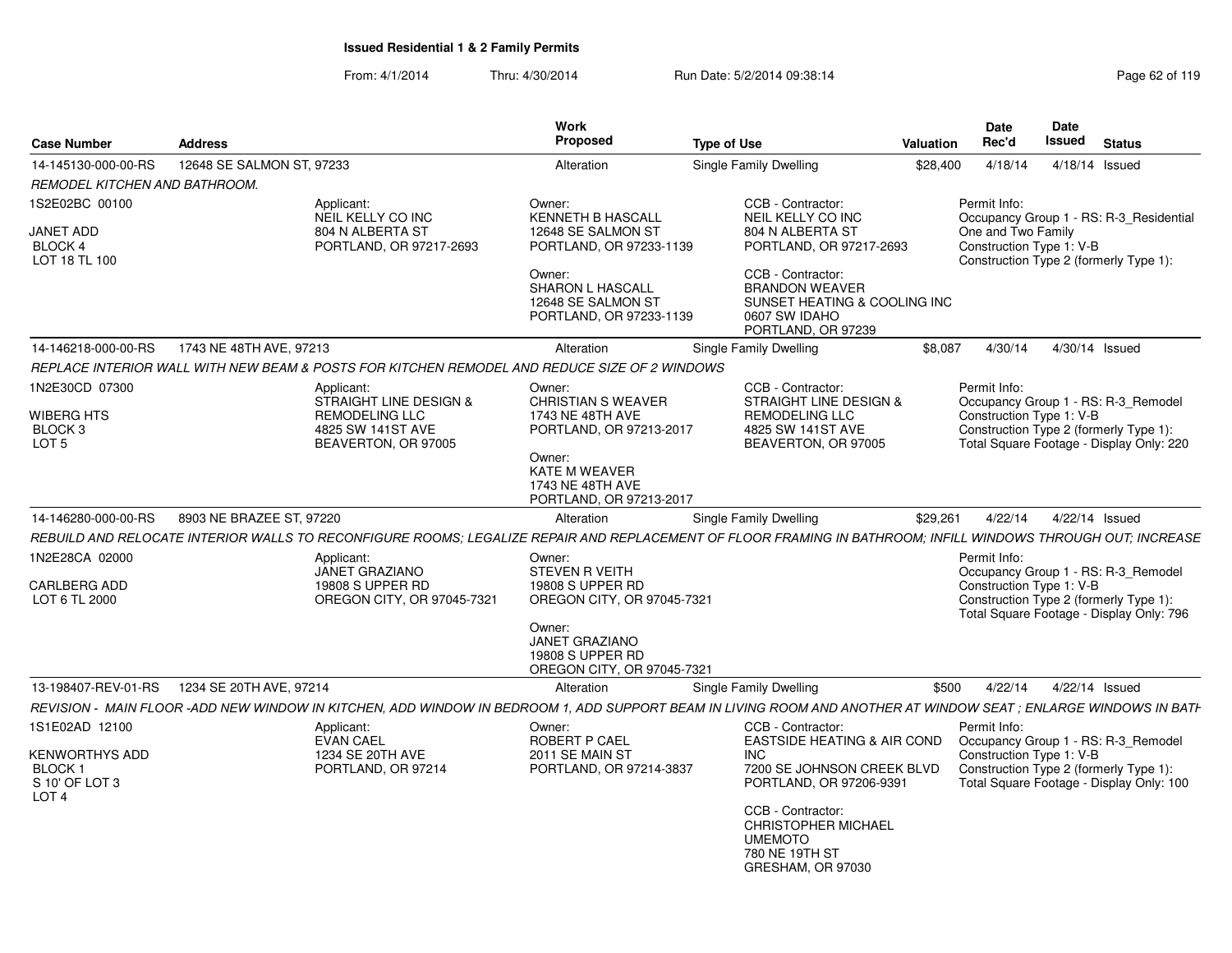From: 4/1/2014Thru: 4/30/2014 Run Date: 5/2/2014 09:38:14 Run Date: 5/2/2014 09:38:14

| <b>Case Number</b>                 | <b>Address</b>                              |                                                           | Work<br><b>Proposed</b>                                              | <b>Type of Use</b>                                                                                                                                         | <b>Valuation</b> | <b>Date</b><br>Rec'd                           | Date<br>Issued | <b>Status</b>                           |
|------------------------------------|---------------------------------------------|-----------------------------------------------------------|----------------------------------------------------------------------|------------------------------------------------------------------------------------------------------------------------------------------------------------|------------------|------------------------------------------------|----------------|-----------------------------------------|
| 14-146321-000-00-RS                | 417 NE ROYAL CT, 97232                      |                                                           | Alteration                                                           | <b>Single Family Dwelling</b>                                                                                                                              | \$35,000         | 4/24/14                                        |                | 4/24/14 Issued                          |
|                                    |                                             |                                                           |                                                                      | ADD BATHROOM, WINDOW AND SKYLIGHT AT 2ND FLOOR - SEPARATE ELECTRICAL, MECHANICAL AND PLUMBING PERMITS TO BE ADDED LATER.                                   |                  |                                                |                |                                         |
| 1N1E36DB 00700                     |                                             | Applicant:<br>PJH CONSTRUCTION                            | Owner:<br>ROBERT M ROBERTS                                           | CCB - Contractor:<br>PJH CONSTRUCTION                                                                                                                      |                  | Permit Info:                                   |                | Occupancy Group 1 - RS: R-3 Residential |
| LAURELHURST<br>BLOCK 70<br>LOT 13  |                                             | 7312 SE TAYLOR ST<br>PORTLAND, OR 97215                   | 417 NE ROYAL CT<br>PORTLAND, OR 97232-3341<br>Owner:                 | 7312 SE TAYLOR ST<br>PORTLAND, OR 97215                                                                                                                    |                  | One and Two Family<br>Construction Type 1: V-B |                | Construction Type 2 (formerly Type 1):  |
|                                    |                                             |                                                           | <b>DIXIE M ROBERTS</b><br>417 NE ROYAL CT<br>PORTLAND, OR 97232-3341 |                                                                                                                                                            |                  |                                                |                |                                         |
| 14-146737-000-00-RS                | 4647 SE 33RD AVE, 97202                     |                                                           | Alteration                                                           | <b>Single Family Dwelling</b>                                                                                                                              | \$3.200          | 4/23/14                                        |                | 4/23/14 Final                           |
| <b>VOLUNTARY SEISMIC RETROFIT</b>  |                                             |                                                           |                                                                      |                                                                                                                                                            |                  |                                                |                |                                         |
| 1S1E13BA 08000                     |                                             | Applicant:<br><b>LISA PICKERT</b>                         | Owner:<br><b>HERBERT S WEINER</b>                                    | CCB - Contractor:<br>NEIL KELLY CO INC                                                                                                                     |                  | Permit Info:                                   |                | Occupancy Group 1 - RS: R-3 Residential |
| <b>EXCELSIOR</b>                   |                                             | <b>NEIL KELLY CO</b>                                      | 4647 SE 33RD AVE                                                     | 804 N ALBERTA ST                                                                                                                                           |                  | One and Two Family                             |                |                                         |
| BLOCK 5                            |                                             | 804 N ALBERTA                                             | PORTLAND, OR 97202-3409                                              | PORTLAND, OR 97217-2693                                                                                                                                    |                  | Construction Type 1: V-B                       |                |                                         |
| S 1/2 OF LOT 4<br>LOT <sub>5</sub> |                                             | PORTLAND OR 97217                                         |                                                                      |                                                                                                                                                            |                  |                                                |                | Construction Type 2 (formerly Type 1):  |
| 14-146744-000-00-RS                | 3723 NE 21ST AVE, 97212                     |                                                           | Alteration                                                           | <b>Single Family Dwelling</b>                                                                                                                              | \$3,200          | 4/23/14                                        |                | 4/23/14 Issued                          |
| <b>VOLUNTARY SEISMIC RETROFIT</b>  |                                             |                                                           |                                                                      |                                                                                                                                                            |                  |                                                |                |                                         |
| 1N1E23DD 12300<br><b>HOMEDALE</b>  |                                             | Applicant:<br><b>LISA PICKERT</b><br><b>NEIL KELLY CO</b> | Owner:<br>JOCELYN A BUTLER<br>3723 NE 21ST AVE                       | CCB - Contractor:<br><b>NEIL KELLY CO INC</b><br>804 N ALBERTA ST                                                                                          |                  | Permit Info:<br>One and Two Family             |                | Occupancy Group 1 - RS: R-3 Residential |
| BLOCK 4                            |                                             | 804 N ALBERTA                                             | PORTLAND, OR 97212-1428                                              | PORTLAND, OR 97217-2693                                                                                                                                    |                  | Construction Type 1: V-B                       |                |                                         |
| <b>LOT 12</b>                      |                                             | PORTLAND OR 97217                                         |                                                                      |                                                                                                                                                            |                  |                                                |                | Construction Type 2 (formerly Type 1):  |
| 14-145959-000-00-RS                | 312 NE 84TH AVE, 97220                      |                                                           | Alteration                                                           | <b>Single Family Dwelling</b>                                                                                                                              | \$12,000         | 4/22/14                                        |                | 4/22/14 Issued                          |
|                                    |                                             |                                                           |                                                                      | REMODEL TO ADD NEW  WALLS TO CREATE NEW BATHROOM ON THE MAIN LEVEL: CLOSE OUT WINDOW ON THE MAIN LEVEL: RECONFIGURE SECOND FLOOR WALLS TO CREATE MASTER BA |                  |                                                |                |                                         |
| 1N2E33CB 03300                     |                                             | Applicant:<br><b>TOMAS</b>                                | Owner:<br>JET INVESTMENTS LLC                                        | CCB - Contractor:<br><b>TOMAS</b>                                                                                                                          |                  | Permit Info:                                   |                | Occupancy Group 1 - RS: R-3_Residential |
| <b>TERRACE PK</b>                  |                                             | AMERICAN MASTERCRAFT DBA                                  | 1110 NW FLANDERS ST #201                                             | AMERICAN MASTERCRAFT DBA                                                                                                                                   |                  | One and Two Family                             |                |                                         |
| BLOCK 18<br>LOT <sub>5</sub>       |                                             | <b>ACCURATE BUILDING</b><br>PO BOX 3405                   | PORTLAND, OR 97209-2954                                              | <b>ACCURATE BUILDING</b><br>PO BOX 3405                                                                                                                    |                  | Construction Type 1: V-B                       |                | Construction Type 2 (formerly Type 1):  |
|                                    |                                             | GRESHAM, OR 97030                                         |                                                                      | GRESHAM, OR 97030                                                                                                                                          |                  |                                                |                |                                         |
| 14-145962-000-00-RS                | 4416 SW LOBELIA ST, 97219                   |                                                           | Alteration                                                           | <b>Single Family Dwelling</b>                                                                                                                              | \$6.750          | 4/22/14                                        |                | 4/22/14 Final                           |
|                                    | SOLAR INSTALLATION OF 5KW ROOFTOP PV SYSTEM |                                                           |                                                                      |                                                                                                                                                            |                  |                                                |                |                                         |
| 1S1E29BB 02900                     |                                             | Applicant:<br><b>DAN TRACY</b>                            | Owner:<br>JIHL SARAHJOY M MARSH                                      | CCB - Contractor:<br><b>EAGLE ELECTRIC LLC</b>                                                                                                             |                  | Permit Info:                                   |                | Occupancy Group 1 - RS: R-3_Residential |
| WESTWOOD<br>BLOCK <sub>2</sub>     |                                             | <b>SOLAR UNIVERSE</b><br>556 SOMMERSET RD                 | 4416 SW LOBELIA ST<br>PORTLAND, OR 97219                             | PO BOX 931<br>ST HELENS, OR 97051                                                                                                                          |                  | One and Two Family<br>Construction Type 1: V-B |                |                                         |
| LOT <sub>2</sub>                   |                                             | WOODLAND, WA 98674                                        |                                                                      | CCB - Contractor:                                                                                                                                          |                  |                                                |                | Construction Type 2 (formerly Type 1):  |
|                                    |                                             |                                                           |                                                                      | PREMIER ENERGY INC<br>556 SOMMERSET RD                                                                                                                     |                  |                                                |                |                                         |

WOODLAND, WA 98674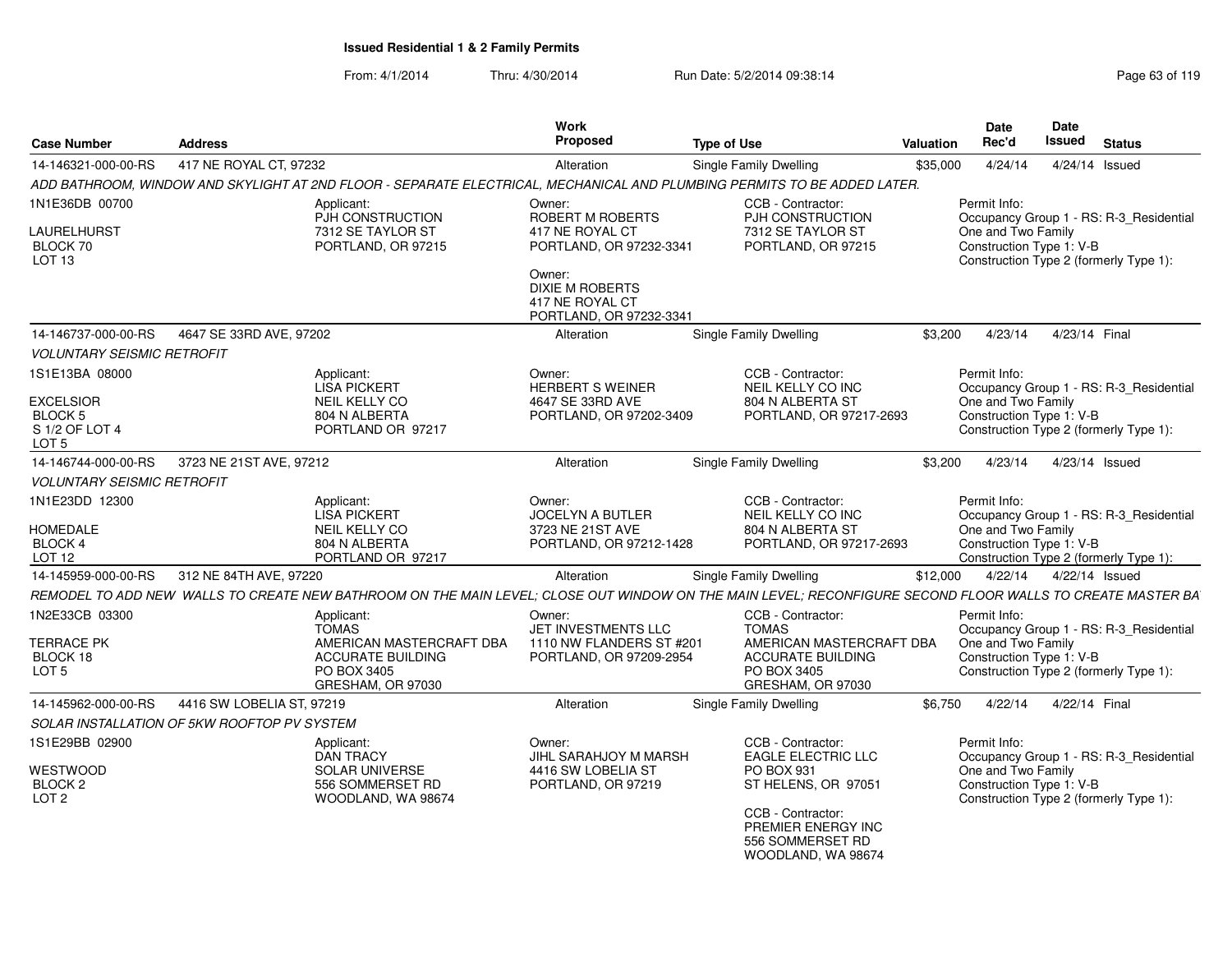| <b>Case Number</b>                                                           | <b>Address</b>                                         |                                                                                                       | Work<br>Proposed                                                                                                                                                      | <b>Type of Use</b>                                                                           | <b>Valuation</b> | Date<br>Rec'd                                                  | <b>Date</b><br><b>Issued</b>                                                                                             | <b>Status</b>                           |
|------------------------------------------------------------------------------|--------------------------------------------------------|-------------------------------------------------------------------------------------------------------|-----------------------------------------------------------------------------------------------------------------------------------------------------------------------|----------------------------------------------------------------------------------------------|------------------|----------------------------------------------------------------|--------------------------------------------------------------------------------------------------------------------------|-----------------------------------------|
| 14-146002-000-00-RS                                                          | 3121 SW EVERGREEN LN, 97201                            |                                                                                                       | Alteration                                                                                                                                                            | Single Family Dwelling                                                                       | \$35,000         | 4/24/14                                                        | 4/24/14 Issued                                                                                                           |                                         |
|                                                                              |                                                        | FOUNDATION UNDERPINNING AND NEW RETAINING WALL FOR SLOPE STABILIZATION AT THE NORTH SIDE OF THE HOUSE |                                                                                                                                                                       |                                                                                              |                  |                                                                |                                                                                                                          |                                         |
| 1S1E05AB 04400<br>WESTWOOD HILLS<br>BLOCK 2<br>LOT 6-8                       |                                                        | Applicant:<br>LENKA M JELINEK<br>3121 SW EVERGREEN LN<br>PORTLAND, OR 97205                           | Owner:<br><b>GEOFFREY W PETERS</b><br>3121 SW EVERGREEN LN<br>PORTLAND, OR 97205<br>Owner:<br>LENKA M JELINEK<br>3121 SW EVERGREEN LN<br>PORTLAND, OR 97205           | CCB - Contractor:<br>PETER KARP<br>PLI SYSTEMS INC<br>3045 SE 61ST CT<br>HILLSBORO, OR 97123 |                  | Permit Info:<br>One and Two Family<br>Construction Type 1: V-B | Construction Type 2 (formerly Type 1):                                                                                   | Occupancy Group 1 - RS: R-3 Residential |
| 13-216813-REV-01-RS                                                          | 2114 NE 53RD AVE, 97213                                |                                                                                                       | Alteration                                                                                                                                                            | Single Family Dwelling                                                                       | \$               | 4/28/14                                                        | 4/28/14 Issued                                                                                                           |                                         |
|                                                                              |                                                        | REVISION TO CHANGE LOCATION OF LAUNDRY ROOM IN BASEMENT, CLARIFY LOCATIONS OF SEISMIC WALLS           |                                                                                                                                                                       |                                                                                              |                  |                                                                |                                                                                                                          |                                         |
| 1N2E30DB 14900<br><b>ELMHURST</b><br>BLOCK 4<br>LOT <sub>7</sub>             |                                                        | Applicant:<br><b>REED WALLSMITH</b><br>4417 NE GOING ST<br>PORTLAND, OR 97218-1625                    | Owner:<br>CHRISTIE A WALLSMITH<br>2114 NE 53RD AVE<br>PORTLAND, OR 97213-2610<br>Owner:<br><b>REED WALLSMITH</b><br>2114 NE 53RD AVE<br>PORTLAND, OR 97213-2610       | Primary Contractor:<br><b>TO BID</b>                                                         |                  | Permit Info:<br>Construction Type 1: V-B                       | Occupancy Group 1 - RS: R-3_Remodel<br>Construction Type 2 (formerly Type 1):<br>Total Square Footage - Display Only: 75 |                                         |
| 14-145564-000-00-RS                                                          | 3056 NE OREGON ST, 97232                               |                                                                                                       | Alteration                                                                                                                                                            | Single Family Dwelling                                                                       | \$20,000         | 4/21/14                                                        |                                                                                                                          | 4/21/14 Under Inspection                |
|                                                                              | OPEN/REMOVE VARIOUS WALLS IN KITCHEN AND DINING AREAS. |                                                                                                       |                                                                                                                                                                       |                                                                                              |                  |                                                                |                                                                                                                          |                                         |
| 1N1E36BD 10600<br><b>BLUMAUERS ADD</b><br><b>BLOCK 4</b><br>LOT <sub>2</sub> |                                                        | Applicant:<br>OMNI CONSTRUCTION LLC<br>PO BOX 820074<br>PORTLAND OR 97282                             | Owner:<br><b>INGE HINDEL</b><br>3056 NE OREGON ST<br>PORTLAND, OR 97232                                                                                               | CCB - Contractor:<br>OMNI CONSTRUCTION LLC<br>PO BOX 820074<br>PORTLAND OR 97282             |                  | Permit Info:<br>One and Two Family<br>Construction Type 1: V-B | Construction Type 2 (formerly Type 1):                                                                                   | Occupancy Group 1 - RS: R-3 Residential |
| 14-144115-000-00-RS                                                          | 3924 SE 13TH AVE, 97202                                |                                                                                                       | Alteration                                                                                                                                                            | Single Family Dwelling                                                                       | \$90,000         | 4/18/14                                                        |                                                                                                                          | 4/19/14 Under Inspection                |
|                                                                              |                                                        | PLUMBING, HVAC, ELECTRICAL, SOME FOUNDATION REPAIR. ONE TOILET TOTAL.                                 |                                                                                                                                                                       |                                                                                              |                  |                                                                |                                                                                                                          |                                         |
| 1S1E11CA 16100<br><b>BENEDICTINE HTS</b><br>BLOCK 10<br>LOT <sub>2</sub>     |                                                        | Applicant:<br>PDX RENOVATIONS, LLC<br>P.O. Box 66406<br>Portland, OR 97290                            | Owner:<br>PHOENIX REDEVELOPMENT INC<br>516 SE MORRISON ST #700<br>PORTLAND, OR 97214-2347                                                                             | CCB - Contractor:<br>PDX RENOVATIONS LLC<br>PO BOX 66836<br>PORTLAND, OR 97290               |                  | Permit Info:<br>One and Two Family<br>Construction Type 1: V-B | Construction Type 2 (formerly Type 1):                                                                                   | Occupancy Group 1 - RS: R-3 Residential |
| 14-142406-000-00-RS                                                          | 3313 NE FREMONT DR, 97220                              |                                                                                                       | Alteration                                                                                                                                                            | Single Family Dwelling                                                                       | \$6,961          | 4/16/14                                                        | $4/16/14$ Issued                                                                                                         |                                         |
|                                                                              |                                                        | CONVERT GARAGE TO LIVING SPACE TO INCLUDE FAMILY ROOM/OFFICE. SEE 13-220946VI                         |                                                                                                                                                                       |                                                                                              |                  |                                                                |                                                                                                                          |                                         |
| 1N2E28BB 12200<br><b>DOLORES HTS</b><br>BLOCK <sub>3</sub><br><b>LOT 20</b>  |                                                        | Applicant:<br><b>CHRISTIAN C MCKEE</b><br>3313 NE FREMONT DR<br>PORTLAND, OR 97220-5275               | Owner:<br><b>LISA C MCKEE</b><br>3313 NE FREMONT DR<br>PORTLAND, OR 97220-5275<br>Owner:<br><b>CHRISTIAN C MCKEE</b><br>3313 NE FREMONT DR<br>PORTLAND, OR 97220-5275 |                                                                                              |                  | Permit Info:<br>One and Two Family<br>Construction Type 1: V-B | Construction Type 2 (formerly Type 1):                                                                                   | Occupancy Group 1 - RS: R-3_Residential |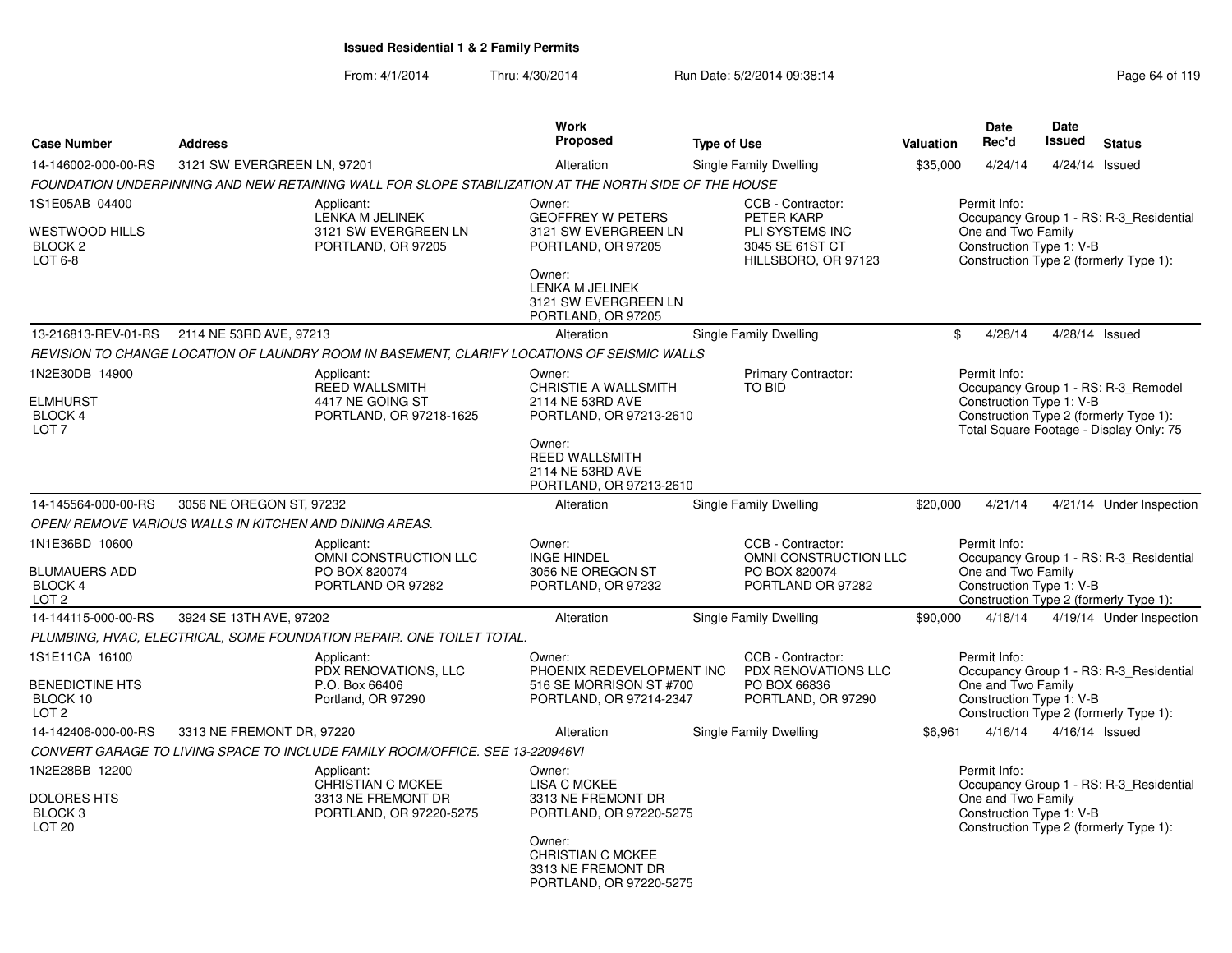| <b>Case Number</b>                                                             | <b>Address</b>                |                                                                                                                                                                | Work<br>Proposed                                                                         | <b>Type of Use</b>                                                                                                                 | Valuation | <b>Date</b><br>Rec'd                                           | Date<br><b>Issued</b> | <b>Status</b>                                                                 |
|--------------------------------------------------------------------------------|-------------------------------|----------------------------------------------------------------------------------------------------------------------------------------------------------------|------------------------------------------------------------------------------------------|------------------------------------------------------------------------------------------------------------------------------------|-----------|----------------------------------------------------------------|-----------------------|-------------------------------------------------------------------------------|
| 14-147668-000-00-RS                                                            | 1213 NE BEECH ST, 97212       |                                                                                                                                                                | Alteration                                                                               | <b>Single Family Dwelling</b>                                                                                                      | \$4,000   | 4/24/14                                                        | 4/24/14 Issued        |                                                                               |
|                                                                                |                               | LEGALIZE ADDITION OF BATHROOM IN UNFINISHED BASEMENT, CONVERT SE PORTION OF BASEMENT TO ART STUDIO AND STORAGE, EGRESS WINDOW IN ART STUDIO, (2 BATHROOMS TOTA |                                                                                          |                                                                                                                                    |           |                                                                |                       |                                                                               |
| 1N1E23CD 15802<br>PARTITION PLAT 1998-138<br>LOT <sub>2</sub>                  |                               | Applicant:<br>SUSTAINABLE ADAPTATIONS LLC MARI BORDER<br>4125 SE 63RD AVE<br>PORTLAND, OR 97206                                                                | Owner:<br>1213 NE BEECH ST<br>PORTLAND, OR 97212-2262<br>Owner:<br><b>CAROL WRIGHT</b>   | CCB - Contractor:<br>SUSTAINABLE ADAPTATIONS LLC Occupancy Group 1 - RS: R-3_Residential<br>4125 SE 63RD AVE<br>PORTLAND, OR 97206 |           | Permit Info:<br>One and Two Family<br>Construction Type 1: V-B |                       | Construction Type 2 (formerly Type 1):                                        |
|                                                                                |                               |                                                                                                                                                                | 1213 NE BEECH ST<br>PORTLAND, OR 97212-2262                                              |                                                                                                                                    |           |                                                                |                       |                                                                               |
| 14-147673-000-00-RS                                                            | 584 N BUFFALO ST, 97217       |                                                                                                                                                                | Alteration                                                                               | Single Family Dwelling                                                                                                             | \$20,000  | 4/24/14                                                        |                       | 4/24/14 Under Inspection                                                      |
|                                                                                |                               | REMOVE WALL BETWEEN DINING ROOM AND LIVING ROOM AND REPLACE WITH BEAM. REMODEL KITCHEN AND BATHROOM, MOVE NONBEARING WALL IN EXISTING BEDROOM CLOSET TO CF     |                                                                                          |                                                                                                                                    |           |                                                                |                       |                                                                               |
| 1N1E15BA 02701                                                                 |                               |                                                                                                                                                                | Owner:<br><b>DEUTSCHE BANK NATIONAL</b>                                                  |                                                                                                                                    |           | Permit Info:                                                   |                       | Occupancy Group 1 - RS: R-3_Residential                                       |
| PARTITION PLAT 1997-213<br>LOT <sub>1</sub>                                    |                               |                                                                                                                                                                | 12650 INGENUITY DR<br>ORLANDO, FL 32826-2703                                             |                                                                                                                                    |           | One and Two Family<br>Construction Type 1: V-B                 |                       | Construction Type 2 (formerly Type 1):                                        |
|                                                                                |                               |                                                                                                                                                                | Owner:<br><b>TRUST COMPANY</b><br>12650 INGENUITY DR<br>ORLANDO, FL 32826-2703           |                                                                                                                                    |           |                                                                |                       |                                                                               |
|                                                                                |                               |                                                                                                                                                                | Owner:<br><b>CHRIS LAYON</b><br>3225 NE 84TH AVE<br>PORTLAND, OR 97220                   |                                                                                                                                    |           |                                                                |                       |                                                                               |
| 14-142907-000-00-RS                                                            | 3133 NE 26TH AVE, 97212       |                                                                                                                                                                | Alteration                                                                               | Single Family Dwelling                                                                                                             | \$2,800   | 4/17/14                                                        | 4/17/14 Issued        |                                                                               |
| ATTACHMENT OF PLATE TO FOUNDATION                                              |                               |                                                                                                                                                                |                                                                                          |                                                                                                                                    |           |                                                                |                       |                                                                               |
| 1N1E25BB 10500<br>EDGEMONT<br>BLOCK 5<br>LOT <sub>7</sub>                      |                               | Applicant:<br><b>LISA PICKERT</b><br><b>NEIL KELLY CO</b><br>804 N ALBERTA<br>PORTLAND OR 97217                                                                | Owner:<br><b>DAN PETEGORSKY</b><br>3133 NE 26TH AVE<br>PORTLAND, OR 97212-2516<br>Owner: | CCB - Contractor:<br>NEIL KELLY CO INC<br>804 N ALBERTA ST<br>PORTLAND, OR 97217-2693                                              |           | Permit Info:<br>Construction Type 1: V-B                       |                       | Occupancy Group 1 - RS: R-3_Remodel<br>Construction Type 2 (formerly Type 1): |
|                                                                                |                               |                                                                                                                                                                | ROBERTA S DELANEY<br>3133 NE 26TH AVE<br>PORTLAND, OR 97212-2516                         |                                                                                                                                    |           |                                                                |                       |                                                                               |
| 14-142919-000-00-RS                                                            | 6104 N MISSISSIPPI AVE, 97217 |                                                                                                                                                                | Alteration                                                                               | <b>Single Family Dwelling</b>                                                                                                      | \$2,900   | 4/17/14                                                        | 4/17/14 Issued        |                                                                               |
| ATTACHMENT OF PLATE TO FOUNDATION                                              |                               |                                                                                                                                                                |                                                                                          |                                                                                                                                    |           |                                                                |                       |                                                                               |
| 1N1E15CA 05800<br>GAINSBOROUGH & PLAT 2<br><b>BLOCK 8</b><br>LOT <sub>18</sub> |                               | Applicant:<br><b>LISA PICKERT</b><br>NEIL KELLY CO<br>804 N ALBERTA<br>PORTLAND OR 97217                                                                       | Owner:<br><b>CAROL C CAUGHEY</b><br>6104 N MISSISSIPPI AVE<br>PORTLAND, OR 97217-1813    | CCB - Contractor:<br>NEIL KELLY CO INC<br>804 N ALBERTA ST<br>PORTLAND, OR 97217-2693                                              |           | Permit Info:<br>Construction Type 1: V-B                       |                       | Occupancy Group 1 - RS: R-3_Remodel<br>Construction Type 2 (formerly Type 1): |
|                                                                                |                               |                                                                                                                                                                | Owner:<br>DONALD R CAUGHEY<br>6104 N MISSISSIPPI AVE<br>PORTLAND, OR 97217-1813          |                                                                                                                                    |           |                                                                |                       |                                                                               |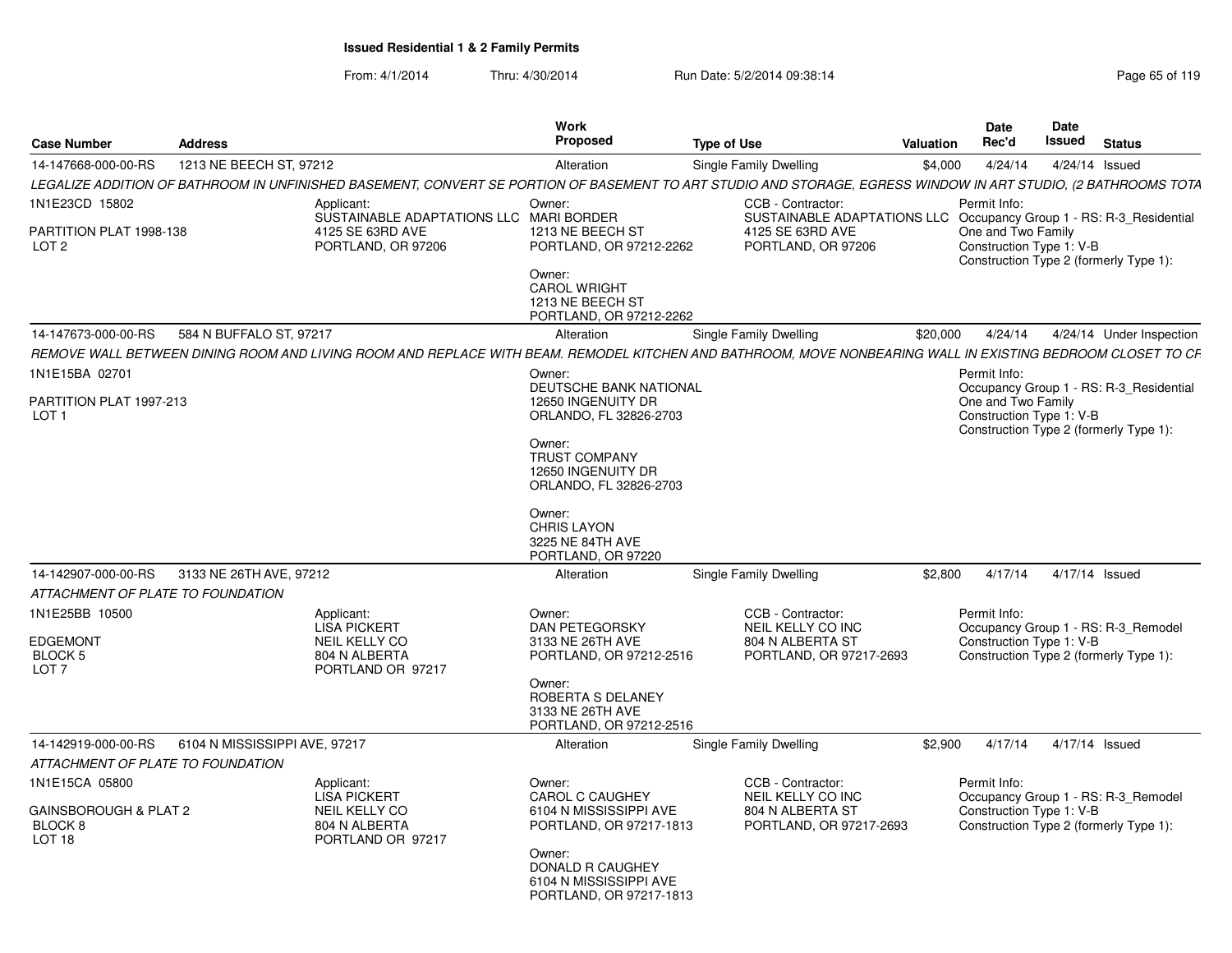| <b>Case Number</b>                                                             | <b>Address</b>        |                                                                                                                                                          | <b>Work</b><br>Proposed                                                                                                                                | <b>Type of Use</b>                                                                                     | Valuation | <b>Date</b><br>Rec'd                                           | <b>Date</b><br><b>Issued</b> | <b>Status</b>                                                                                                                 |
|--------------------------------------------------------------------------------|-----------------------|----------------------------------------------------------------------------------------------------------------------------------------------------------|--------------------------------------------------------------------------------------------------------------------------------------------------------|--------------------------------------------------------------------------------------------------------|-----------|----------------------------------------------------------------|------------------------------|-------------------------------------------------------------------------------------------------------------------------------|
| 07-145429-REV-01-RS                                                            | 921 SW CLAY ST, 97201 |                                                                                                                                                          | Alteration                                                                                                                                             | Single Family Dwelling                                                                                 | \$        | 4/17/14                                                        |                              | 4/17/14 Issued                                                                                                                |
|                                                                                |                       | REVISION-REARRANGED BATH TO AVOID CUTTING ANY FLOOR JOISTS-MOVED PONY WALLS FOR AESTHETIC REASONS. SHORTER RAFTERS IN THOSE AREAS                        |                                                                                                                                                        |                                                                                                        |           |                                                                |                              |                                                                                                                               |
| 1S1E04AD 02900<br>PORTLAND<br>BLOCK 225<br>ELY 30' OF LOT 5                    |                       | Applicant:<br>ANDREW L FERROGGIARO<br>4622 NE 16TH AVE<br>PORTLAND, OR 97211                                                                             | Owner:<br><b>NANCY A RUSH</b><br>1665 SW DAVENPORT ST<br>PORTLAND, OR 97201-2231                                                                       |                                                                                                        |           | Permit Info:<br>Construction Type 1: V-B                       |                              | Occupancy Group 1 - RS: R-3 Dwelling<br>Construction Type 2 (formerly Type 1):                                                |
| 14-143077-000-00-RS                                                            | 3515 SE BROOKLYN ST   |                                                                                                                                                          | Alteration                                                                                                                                             | Single Family Dwelling                                                                                 | \$6.750   | 4/17/14                                                        |                              | 4/17/14 Issued                                                                                                                |
|                                                                                |                       | SOLAR-ROOF MOUNTED SOLAR ELECTRIC INSTALLATION(PRESCRIPTIVE)                                                                                             |                                                                                                                                                        |                                                                                                        |           |                                                                |                              |                                                                                                                               |
| 1S1E12AB 22420<br><b>WAVERLY COMMONS</b><br>LOT <sub>16</sub>                  |                       | Applicant:<br>SUNLIGHT SOLAR ENERGY INC<br>615 SE GLENWOOD DR., STE 120<br><b>BEND OR 97701</b>                                                          | Owner:<br><b>ALICE GOLDSTEIN</b><br>PO BOX 42652<br>PORTLAND, OR 97242-0652<br>Owner:<br><b>DONALD OMAN</b><br>PO BOX 42652<br>PORTLAND, OR 97242-0652 | CCB - Contractor:<br>SUNLIGHT SOLAR ENERGY INC<br>615 SE GLENWOOD DR., STE 120<br><b>BEND OR 97701</b> |           | Permit Info:<br>One and Two Family<br>Construction Type 1: V-B |                              | Occupancy Group 1 - RS: R-3 Residential<br>Construction Type 2 (formerly Type 1):                                             |
| 14-143204-000-00-RS                                                            | 2326 SE ASH ST, 97214 |                                                                                                                                                          | Alteration                                                                                                                                             | Single Family Dwelling                                                                                 | \$28,000  | 4/17/14                                                        |                              | 4/17/14 Issued                                                                                                                |
|                                                                                |                       | BASEMENT CONVERSION INCLUDING A BATH, LAUNDRY ROOM, TWO BEDROOMS AND LIVING ROOM. NEW FURNACE. REPOURING BASEMENT SLAB INCLUDING ADDITONAL SUPPORT ALONG |                                                                                                                                                        |                                                                                                        |           |                                                                |                              |                                                                                                                               |
| 1N1E35DD 07900<br><b>DALTONS ADD</b><br>BLOCK <sub>3</sub><br>LOT <sub>8</sub> |                       | Applicant:<br><b>THOMAS C RILEY</b><br>2326 SE ASH ST<br>PORTLAND, OR 97214                                                                              | Owner:<br><b>THOMAS C RILEY</b><br>2326 SE ASH ST<br>PORTLAND, OR 97214<br>Owner:<br><b>HEATHER A RILEY</b><br>2326 SE ASH ST<br>PORTLAND, OR 97214    |                                                                                                        |           | Permit Info:<br>One and Two Family<br>Construction Type 1: V-B |                              | Occupancy Group 1 - RS: R-3_Residential<br>Construction Type 2 (formerly Type 1):<br>Total Square Footage - Display Only: 707 |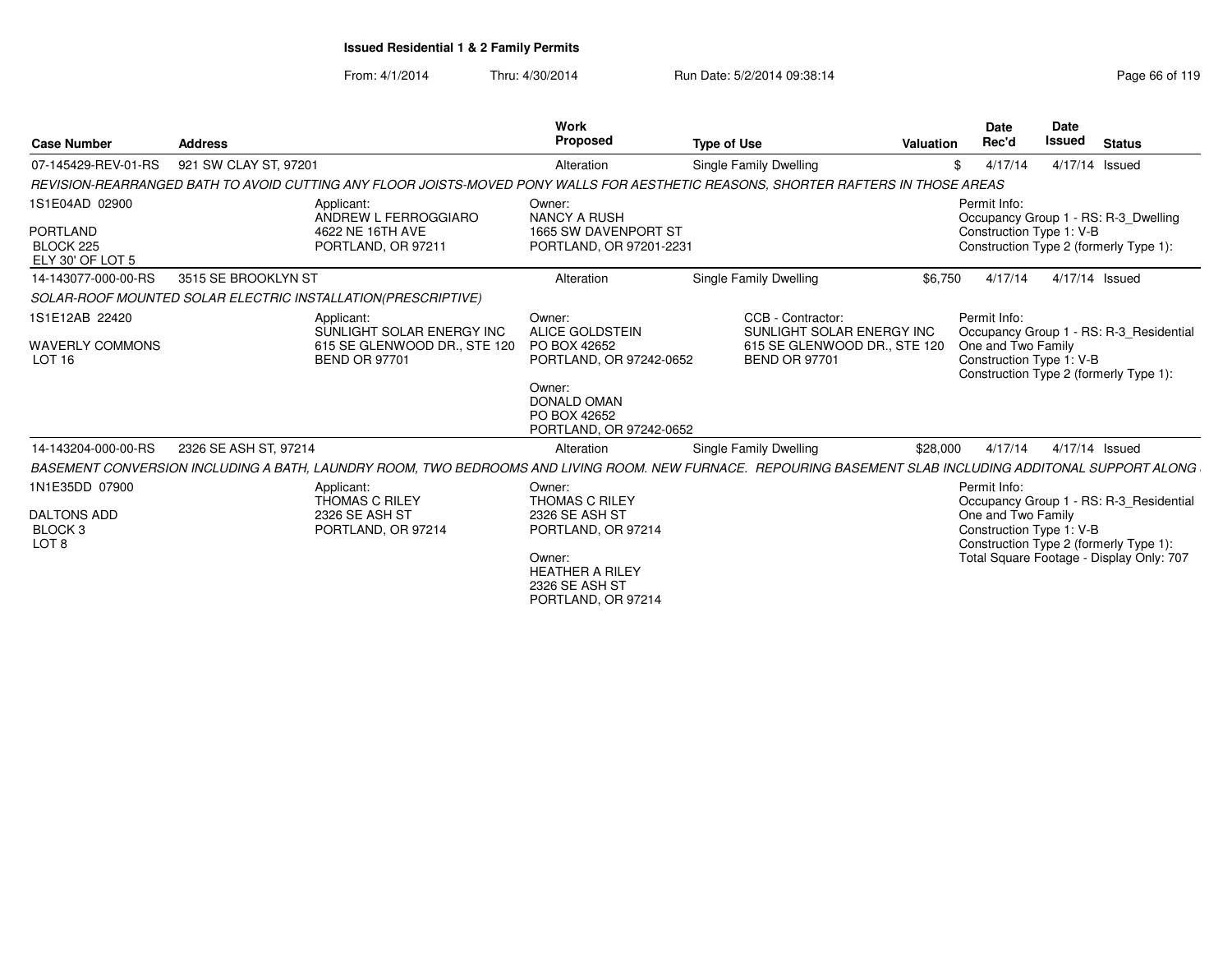From: 4/1/2014Thru: 4/30/2014 Run Date: 5/2/2014 09:38:14 Run Date: 5/2/2014 09:38:14

| <b>Case Number</b>                                                                           | <b>Address</b>                 |                                                                                                                                                              | <b>Work</b><br>Proposed                                                                                                                      | <b>Type of Use</b> |                                                                                                                                                                                                                                                                                                                                                                                                                        | Valuation | Date<br>Rec'd                                                                                            | <b>Date</b><br>Issued | <b>Status</b>                           |
|----------------------------------------------------------------------------------------------|--------------------------------|--------------------------------------------------------------------------------------------------------------------------------------------------------------|----------------------------------------------------------------------------------------------------------------------------------------------|--------------------|------------------------------------------------------------------------------------------------------------------------------------------------------------------------------------------------------------------------------------------------------------------------------------------------------------------------------------------------------------------------------------------------------------------------|-----------|----------------------------------------------------------------------------------------------------------|-----------------------|-----------------------------------------|
| 14-141787-000-00-RS                                                                          | 855 N FARRAGUT ST, 97217       |                                                                                                                                                              | Alteration                                                                                                                                   |                    | Single Family Dwelling                                                                                                                                                                                                                                                                                                                                                                                                 | \$65,000  | 4/15/14                                                                                                  |                       | 4/26/14 Under Inspection                |
|                                                                                              |                                | REWIRE KITCHEN. REPLACE RECEPTACLES. MODIFY MECHANICAL INCLUDING GAS LINE FROM RANGE. REPLACE BATHTUB ~~TRADE WORK ONLY/ NO STRUCTURAL WORK / NO PLANS REQUI |                                                                                                                                              |                    |                                                                                                                                                                                                                                                                                                                                                                                                                        |           |                                                                                                          |                       |                                         |
| 1N1E10CD 06300<br><b>FAIRPORT</b><br>BLOCK <sub>2</sub><br>LOT 11&12                         |                                | Applicant:<br>MIKE HUBBELL<br>PORTLAND DEVELOPMENT<br><b>GROUP LLC</b><br>4224 NE HALSEY ST SUITE 300<br>PORTLAND OR 97213                                   | Owner:<br>PHOENIX REDEVELOPMENT INC<br>516 SE MORRISON ST #700<br>PORTLAND, OR 97214-2347                                                    |                    | CCB - Contractor:<br>JTR PLUMBING INC<br>4272 NE BEAUMEAD ST<br>HILLSBORO OR 97124<br>CCB - Contractor:<br>AC ELECTRICAL CONTRACTORS<br><b>LLC</b><br>PO BOX 52<br>MT ANGEL, OR 97362<br>CCB - Contractor:<br>pro heating and painting IIc<br>P O Box 6151<br>Beaverton, OR 97007<br>CCB - Contractor:<br><b>GENE</b><br>PORTLAND DEVELOPMENT<br><b>GROUP LLC</b><br>11124 NE HALSEY ST. PMB 643<br>PORTLAND, OR 97220 |           | Permit Info:<br>One and Two Family<br>Construction Type 1: V-B<br>Construction Type 2 (formerly Type 1): |                       | Occupancy Group 1 - RS: R-3_Residential |
| 14-146369-000-00-RS                                                                          | 1639 N KILLINGSWORTH ST, 97217 |                                                                                                                                                              | Alteration                                                                                                                                   |                    | Single Family Dwelling                                                                                                                                                                                                                                                                                                                                                                                                 | \$45,000  | 4/22/14                                                                                                  |                       | 4/22/14 Under Inspection                |
|                                                                                              |                                | CONVERT BASEMENT TO HABITABLE SPACE. NEW FAMILY ROOM, BEDROOM WITH EGRESS WINDOW, AND BATHROOM.                                                              |                                                                                                                                              |                    |                                                                                                                                                                                                                                                                                                                                                                                                                        |           |                                                                                                          |                       |                                         |
| 1N1E16DD 20300<br><b>HAVELOCK</b><br><b>BLOCK1</b><br><b>LOT 15</b>                          |                                | Applicant:<br>SPARKS BAUGHMAN<br><b>SPARKS BAUGHMAN</b><br><b>CONSTRUCTION LLC</b><br>818 SW 3RD AVE #56<br>PORTLAND, OR 97204                               | Owner:<br>MALEKA N INGRAM<br>5615 S MONTE VISTA DR SW<br>ATLANTA, GA 30331-8343                                                              |                    | CCB - Contractor:<br><b>SPARKS BAUGHMAN</b><br><b>SPARKS BAUGHMAN</b><br><b>CONSTRUCTION LLC</b><br>818 SW 3RD AVE #56<br>PORTLAND, OR 97204                                                                                                                                                                                                                                                                           |           | Permit Info:<br>One and Two Family<br>Construction Type 1: V-B<br>Construction Type 2 (formerly Type 1): |                       | Occupancy Group 1 - RS: R-3_Residential |
| 14-142753-000-00-RS                                                                          | 2107 NE MULTNOMAH ST, 97232    |                                                                                                                                                              | Alteration                                                                                                                                   |                    | Single Family Dwelling                                                                                                                                                                                                                                                                                                                                                                                                 | \$2,000   | 4/22/14                                                                                                  | 4/22/14 Issued        |                                         |
|                                                                                              |                                | CONVERTING PORCH COVER TO NEW PORCH WITH NEW DOOR IN PLACE OF WINDOW                                                                                         |                                                                                                                                              |                    |                                                                                                                                                                                                                                                                                                                                                                                                                        |           |                                                                                                          |                       |                                         |
| 1N1E35AA 08200<br><b>HOLLADAY PK &amp; 1ST ADD</b><br>BLOCK <sub>3</sub><br>LOT <sub>8</sub> |                                | Applicant:<br>ONEILL ELECTRIC INC<br>4444 SE 27TH AVE<br>PORTLAND, OR 97202                                                                                  | Owner:<br><b>MAURICE J RAHMING</b><br>2107 NE MULTNOMAH ST<br>PORTLAND, OR 97232<br>Owner:<br><b>ALIDA S O'NEILL</b><br>2107 NE MULTNOMAH ST |                    | CCB - Contractor:<br>ONEILL ELECTRIC INC<br>4444 SE 27TH AVE<br>PORTLAND, OR 97202                                                                                                                                                                                                                                                                                                                                     |           | Permit Info:<br>One and Two Family<br>Construction Type 1: V-B<br>Construction Type 2 (formerly Type 1): |                       | Occupancy Group 1 - RS: R-3_Residential |

PORTLAND, OR 97232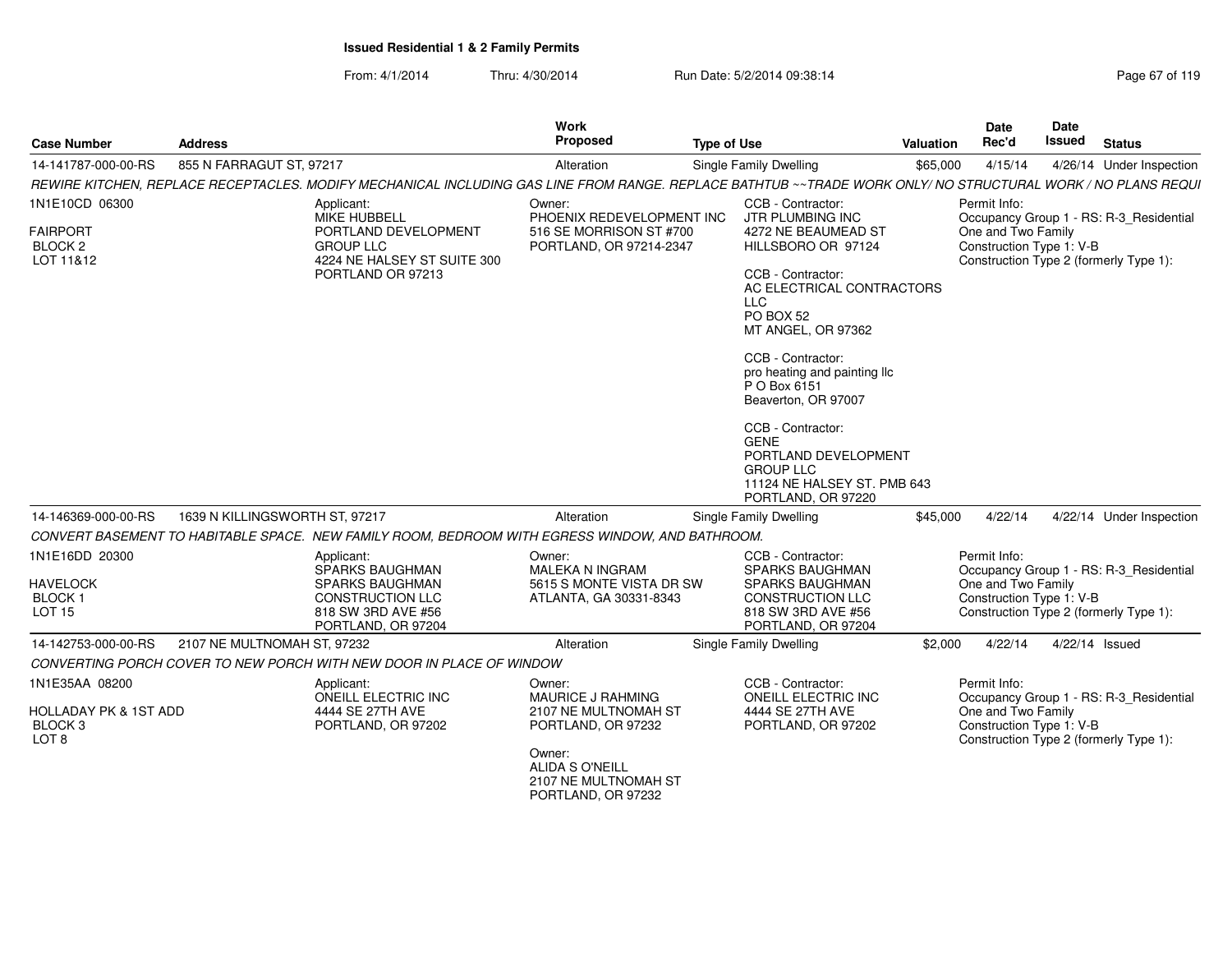From: 4/1/2014Thru: 4/30/2014 Run Date: 5/2/2014 09:38:14 Run Date: 5/2/2014 09:38:14

Number of New Dwelling Units: 1

| <b>Case Number</b>                                           | <b>Address</b>                    |                                                                                      | <b>Work</b><br>Proposed                                                         | <b>Type of Use</b>                                                                                                                                            | <b>Valuation</b> | <b>Date</b><br>Rec'd                     | Date<br><b>Issued</b> | <b>Status</b>                                                                                                             |
|--------------------------------------------------------------|-----------------------------------|--------------------------------------------------------------------------------------|---------------------------------------------------------------------------------|---------------------------------------------------------------------------------------------------------------------------------------------------------------|------------------|------------------------------------------|-----------------------|---------------------------------------------------------------------------------------------------------------------------|
| 14-146159-000-00-RS                                          | 3434 NE 130TH AVE, 97230          |                                                                                      | Alteration                                                                      | <b>Single Family Dwelling</b>                                                                                                                                 | \$51,354         | 4/28/14                                  |                       | 4/28/14 Under Inspection                                                                                                  |
|                                                              |                                   |                                                                                      |                                                                                 | LEGALIZE CONVERSION OF UNFINISHED BASEMENT SPACE INTO 2 STORAGE ROOMS, ONE KITCHEN, ONE LAUNDRY SINK AND ONE BATHROOM (3 BATHROOMS TOTAL) - PERMIT FOR COMPLE |                  |                                          |                       |                                                                                                                           |
| 1N2E26BA 02400                                               |                                   | Applicant:<br>ALGANESH ASFHA                                                         | Owner:<br>SIMON N HAILEMICHAEL                                                  |                                                                                                                                                               |                  | Permit Info:                             |                       | Occupancy Group 1 - RS: R-3_Remodel                                                                                       |
| <b>ARGAY TERR</b><br>BLOCK 19<br>LOT <sub>1</sub>            |                                   | 3434 NE 130TH AVE<br>PORTLAND, OR 97230-1535                                         | 3434 NE 130TH AVE<br>PORTLAND, OR 97230-1535                                    |                                                                                                                                                               |                  | Construction Type 1: V-B                 |                       | Construction Type 2 (formerly Type 1):<br>Total Square Footage - Display Only: 1397                                       |
|                                                              |                                   |                                                                                      | Owner:<br><b>ALGANESH ASFHA</b><br>3434 NE 130TH AVE<br>PORTLAND, OR 97230-1535 |                                                                                                                                                               |                  |                                          |                       |                                                                                                                           |
| 14-148209-000-00-RS                                          | 5322 NE 38TH AVE, 97211           |                                                                                      | Alteration                                                                      | Single Family Dwelling                                                                                                                                        | \$5,000          | 4/25/14                                  | 4/25/14 Final         |                                                                                                                           |
|                                                              |                                   | REPLACE WALL FRAMING IN BATHROOM DUE TO WATER DAMAGE AT REAR OF HOUSE                |                                                                                 |                                                                                                                                                               |                  |                                          |                       |                                                                                                                           |
| 1N1E24AA 06600                                               |                                   | Applicant:<br><b>JEFF LEWIS</b>                                                      | Owner:<br><b>JENNIFER JULIAN</b>                                                | CCB - Contractor:<br><b>WILLAMETTE RESTORATION</b>                                                                                                            |                  | Permit Info:                             |                       | Occupancy Group 1 - RS: R-3_Remodel                                                                                       |
| KILLINGSWORTH AVE ADD<br><b>BLOCK 4</b><br>LOT <sub>13</sub> |                                   | <b>WEST COAST FORENSICS</b><br>3835 SW KELLY AVE<br>PORTLAND, OR 97239               | 33 NE SAN RAFAEL ST<br>PORTLAND, OR 97212-3944                                  | PO BOX 2679<br>OREGON CITY OR 97045                                                                                                                           |                  | Construction Type 1: V-B                 |                       | Construction Type 2 (formerly Type 1):<br>Total Square Footage - Display Only: 12                                         |
| 14-148239-000-00-RS                                          | 2225 SE TAGGART ST, 97202         |                                                                                      | Alteration                                                                      | <b>Single Family Dwelling</b>                                                                                                                                 | \$27.938         | 4/28/14                                  |                       | 4/28/14 Issued                                                                                                            |
|                                                              |                                   |                                                                                      |                                                                                 | CONVERT BASEMENT TO LIVING SPACE TO INCLUDE BEDROOM, FAMILY ROOM WITH BAR SINK AND BATH; UPGRADE ELEC SERVICE. NOT APPROVED AS ADDITIONAL DWELLING UNIT.      |                  |                                          |                       |                                                                                                                           |
| 1S1E11AA 09400                                               |                                   | Applicant:<br>TIMOTHY L COULTER                                                      | Owner:<br>TIMOTHY L COULTER                                                     |                                                                                                                                                               |                  | Permit Info:                             |                       | Occupancy Group 1 - RS: R-3_Remodel                                                                                       |
| HOME ADD TO E P<br>BLOCK <sub>3</sub><br>LOT 7&8             |                                   | 2225 SE TAGGART ST<br>PORTLAND, OR 97202                                             | 2225 SE TAGGART ST<br>PORTLAND, OR 97202                                        |                                                                                                                                                               |                  | Construction Type 1: V-B                 |                       | Construction Type 2 (formerly Type 1):<br>Total Square Footage - Display Only: 760                                        |
| 14-148776-000-00-RS                                          | 5129 NE 27TH AVE, 97211           |                                                                                      | Alteration                                                                      | <b>Single Family Dwelling</b>                                                                                                                                 | \$10,000         | 4/28/14                                  |                       | 4/28/14 Issued                                                                                                            |
|                                                              |                                   |                                                                                      |                                                                                 | CONVERT EXISTING WORK ROOM TO FAMILY ROOM WITH BATHROOM, NEW WINDOWS (2 BATHROOMS TOTAL) (TRADE PERMITS TO BE OBTAINED SEPARATELY)                            |                  |                                          |                       |                                                                                                                           |
| 1N1E24BB 20600                                               |                                   | Applicant:<br><b>CLIFFORD NAGELY</b>                                                 | Owner:<br>ALEXANDRA CARY                                                        | CCB - Contractor:<br><b>CLIFFORD NAGELY</b>                                                                                                                   |                  | Permit Info:                             |                       | Occupancy Group 1 - RS: R-3_Residential                                                                                   |
| <b>INA PK</b>                                                |                                   | <b>HUCKLEBERRY BAY</b>                                                               | 5129 NE 27TH AVE                                                                | <b>HUCKLEBERRY BAY</b>                                                                                                                                        |                  | One and Two Family                       |                       |                                                                                                                           |
| BLOCK 13<br>E 1/2 OF LOT 19&20                               |                                   | <b>CONSTRUCTION IN</b><br>8037 SW 61ST AVE<br>PORTLAND, OR 97219                     | PORTLAND, OR 97211-6332                                                         | <b>CONSTRUCTION IN</b><br>8037 SW 61ST AVE<br>PORTLAND, OR 97219                                                                                              |                  | Construction Type 1: V-B                 |                       | Construction Type 2 (formerly Type 1):                                                                                    |
| 14-150956-000-00-RS                                          | 1927 NE 102ND AVE - Unit B, 97220 |                                                                                      | Alteration                                                                      | Single Family Dwelling                                                                                                                                        | \$25,585         | 4/30/14                                  |                       | 4/30/14 Issued                                                                                                            |
|                                                              |                                   | CONVERT EXISTING HABITABLE BASEMENT TO ACCESSORY DWELLING UNIT, ADD RANGE IN KITCHEN |                                                                                 |                                                                                                                                                               |                  |                                          |                       |                                                                                                                           |
| 1N2E28DD 09000                                               |                                   | Applicant:<br><b>BENJAMIN SHY</b><br>1927 NE 102ND AVE<br>PORTLAND, OR 97220-3810    | Owner:<br><b>BENJAMIN SHY</b><br>1927 NE 102ND AVE<br>PORTLAND, OR 97220-3810   |                                                                                                                                                               |                  | Permit Info:<br>Construction Type 1: V-B |                       | Occupancy Group 1 - RS: R-3_Remodel<br>Construction Type 2 (formerly Type 1):<br>Total Square Footage - Display Only: 696 |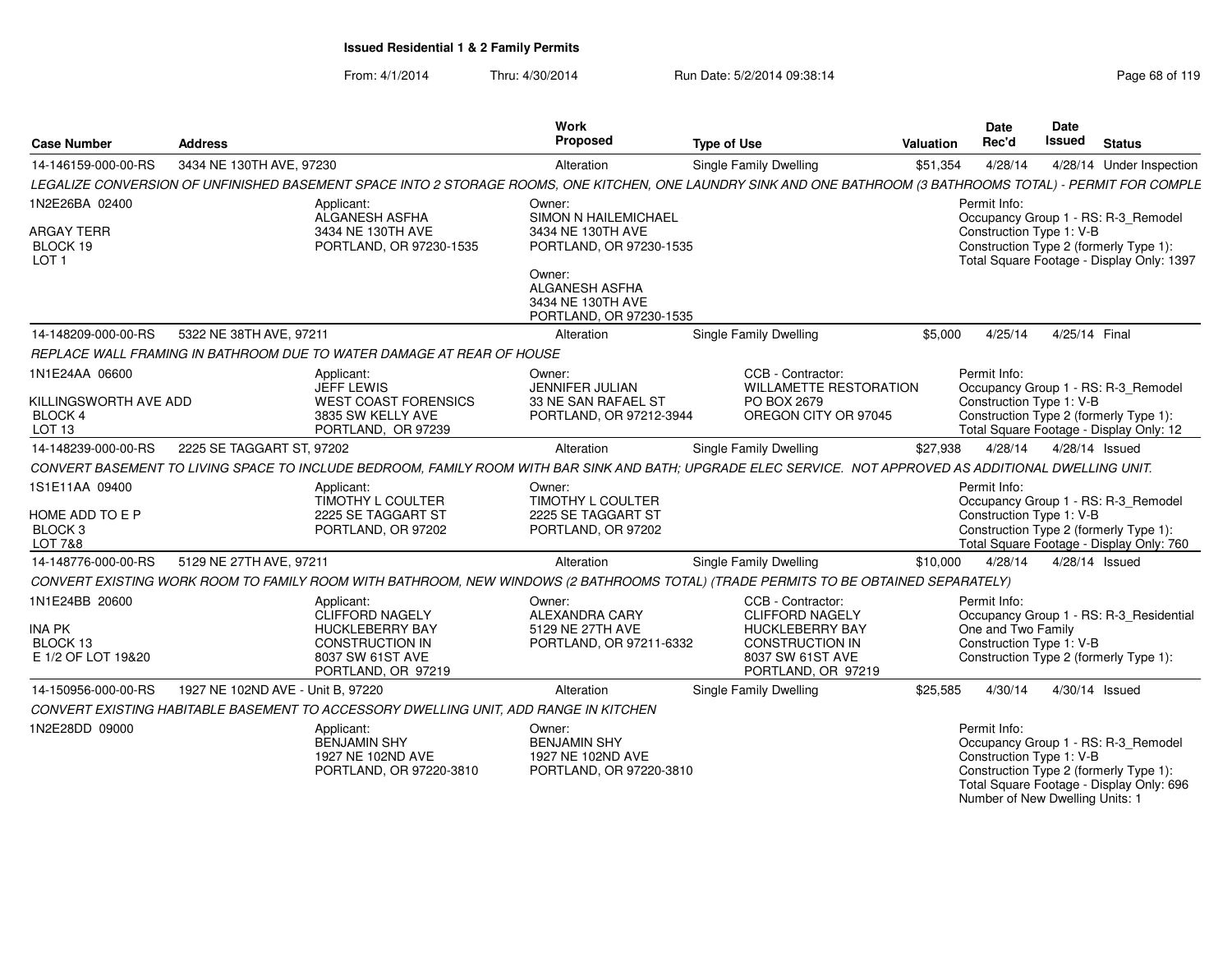| <b>Case Number</b>                                                                         | <b>Address</b>                   |                                                                                                                                       | <b>Work</b><br>Proposed                                                                                                                                           | <b>Type of Use</b>                                                                                                                                                 | Valuation | <b>Date</b><br>Rec'd                                                                                                                        | <b>Date</b><br>Issued | <b>Status</b>                                                                       |
|--------------------------------------------------------------------------------------------|----------------------------------|---------------------------------------------------------------------------------------------------------------------------------------|-------------------------------------------------------------------------------------------------------------------------------------------------------------------|--------------------------------------------------------------------------------------------------------------------------------------------------------------------|-----------|---------------------------------------------------------------------------------------------------------------------------------------------|-----------------------|-------------------------------------------------------------------------------------|
| 14-149364-000-00-RS                                                                        | 104 NE 87TH AVE, 97220           |                                                                                                                                       | Alteration                                                                                                                                                        | <b>Single Family Dwelling</b>                                                                                                                                      | \$65,000  | 4/29/14                                                                                                                                     |                       | 4/29/14 Under Inspection                                                            |
|                                                                                            |                                  | REMODEL EXISING UPPER FLOOR, RELOCATE EXISTING UPPER FLOOR BATHROOM                                                                   |                                                                                                                                                                   |                                                                                                                                                                    |           |                                                                                                                                             |                       |                                                                                     |
| 1N2E33CA 11800<br><b>VILLA HILL</b><br>BLOCK 6<br>S 1/2 OF LOT 22&24<br>S 1/2 OF LOT 26&28 |                                  | Applicant:<br><b>ANDREW GOLD</b><br><b>GOLD STAR DESIGN AND</b><br><b>CONSTRUCTION LLC</b><br>2528 SE SALMON ST<br>PORTLAND, OR 97214 | Owner:<br><b>JULIE L JOHNSON</b><br>104 NE 87TH AVE<br>PORTLAND, OR 97220-5927<br>Owner:<br><b>BENJAMIN O SMITH</b><br>104 NE 87TH AVE<br>PORTLAND, OR 97220-5927 | CCB - Contractor:<br>ANDREW GOLD<br><b>GOLD STAR DESIGN AND</b><br><b>CONSTRUCTION LLC</b><br>2528 SE SALMON ST<br>PORTLAND, OR 97214                              |           | Permit Info:<br>One and Two Family<br>Construction Type 1: V-B<br>Construction Type 2 (formerly Type 1):                                    |                       | Occupancy Group 1 - RS: R-3_Residential                                             |
| 14-150202-000-00-RS                                                                        | 2014 SE 46TH AVE - Unit B, 97215 |                                                                                                                                       | Alteration                                                                                                                                                        | Single Family Dwelling                                                                                                                                             | \$48,528  | 4/29/14                                                                                                                                     | 4/29/14 Issued        |                                                                                     |
|                                                                                            |                                  | CONVERT BASEMENT TO ACCESSORY DWELLING UNIT AND ADD NEW EXTERIOR ENTRY                                                                |                                                                                                                                                                   |                                                                                                                                                                    |           |                                                                                                                                             |                       |                                                                                     |
| 1S2E06CA 25900                                                                             |                                  | Applicant:<br><b>CRIS V SMITH</b><br>2014 SE 46TH AVE<br>PORTLAND, OR 97215                                                           | Owner:<br><b>CRIS V SMITH</b><br>2014 SE 46TH AVE<br>PORTLAND, OR 97215<br>Owner:<br><b>MICHELLE M SMITH</b><br>2014 SE 46TH AVE<br>PORTLAND, OR 97215            |                                                                                                                                                                    |           | Permit Info:<br>One and Two Family<br>Construction Type 1: V-B<br>Construction Type 2 (formerly Type 1):<br>Number of New Dwelling Units: 1 |                       | Occupancy Group 1 - RS: R-3 Residential<br>Total Square Footage - Display Only: 440 |
| 14-150731-000-00-RS                                                                        | 6019 SW WOODS CT, 97221          |                                                                                                                                       | Alteration                                                                                                                                                        | <b>Single Family Dwelling</b>                                                                                                                                      | \$33,500  | 4/30/14                                                                                                                                     | 4/30/14 Issued        |                                                                                     |
|                                                                                            |                                  |                                                                                                                                       |                                                                                                                                                                   | MASTER BATH REMODEL - REPLACE EXISTING FIXTURES WITH NEW IN SAME LOCATIONS (1 TOILET & 2 SINKS). ADD CAN LIGHTING & RECEPTACLE TO BEDROOM. TRADE WORK ONLY, NO PLA |           |                                                                                                                                             |                       |                                                                                     |
| 1S1E07BC 00200<br>SECTION 07 1S 1E<br>TL 200 0.44 ACRES                                    |                                  | Applicant:<br><b>ED MIENIG</b><br>SQUARE DEAL REMODELING CO<br><b>INC</b><br>8603 SE STARK ST<br>PORTLAND OR 97216                    | Owner:<br>ROBERT B IRONSIDE<br>6019 SW WOODS CT<br>PORTLAND, OR 97221-1328<br>Owner:<br><b>JOYCE E IRONSIDE</b><br>6019 SW WOODS CT<br>PORTLAND, OR 97221-1328    | CCB - Contractor:<br><b>JAMES KREIPE</b><br>SQUARE DEAL REMODELING CO<br><b>INC</b><br>8603 SE STARK AVE<br>PORTLAND, OR 97216                                     |           | Permit Info:<br>One and Two Family<br>Construction Type 1: V-B<br>Construction Type 2 (formerly Type 1):                                    |                       | Occupancy Group 1 - RS: R-3_Residential                                             |
| 14-150383-000-00-RS                                                                        | 6204 NE WILLOW ST, 97213         |                                                                                                                                       | Alteration                                                                                                                                                        | Single Family Dwelling                                                                                                                                             | \$4,000   | 4/29/14                                                                                                                                     | 4/29/14 Final         |                                                                                     |
|                                                                                            |                                  | ADD TWO EGRESS WINDOWS AND WELLS TO CREATE TWO ADDITIONAL BEDROOMS IN EXISTING FINISHED BASEMENT AREA                                 |                                                                                                                                                                   |                                                                                                                                                                    |           |                                                                                                                                             |                       |                                                                                     |
| 1N2E31AD 00300<br>NORTHWEST MT TABOR<br>BLOCK <sub>2</sub><br>LOT <sub>3</sub>             |                                  | Applicant:<br><b>DAVID LIPKIND</b><br>SHELBYVILLE PROPERTIES LLC<br>1215 NE WEBSTER<br>PORTLAND OR 97211                              | Owner:<br><b>JOSHUA D ROBERTSON</b><br>3410 WERNER AVE<br>AUSTIN, TX 78722-2248                                                                                   | CCB - Contractor:<br><b>DAVID LIPKIND</b><br>SHELBYVILLE PROPERTIES LLC<br>1215 NE WEBSTER<br>PORTLAND OR 97211                                                    |           | Permit Info:<br>One and Two Family<br>Construction Type 1: V-B<br>Construction Type 2 (formerly Type 1):                                    |                       | Occupancy Group 1 - RS: R-3_Residential                                             |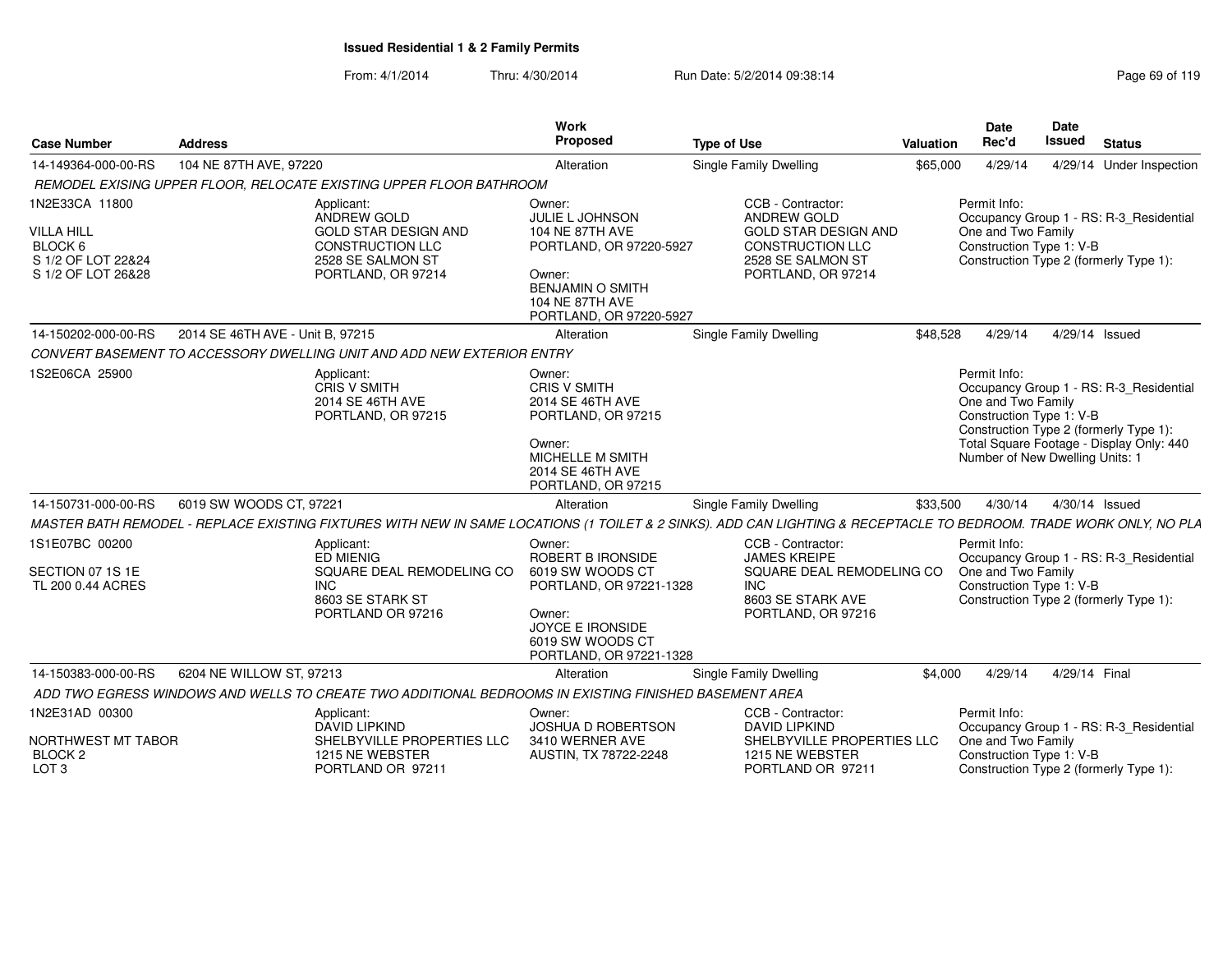|                                                                     |                                                  |                                                                                                                                              | Work                                                                                                                                                   |                                                                                                                                              |           | <b>Date</b>                                                    | <b>Date</b>   |                                                                                   |
|---------------------------------------------------------------------|--------------------------------------------------|----------------------------------------------------------------------------------------------------------------------------------------------|--------------------------------------------------------------------------------------------------------------------------------------------------------|----------------------------------------------------------------------------------------------------------------------------------------------|-----------|----------------------------------------------------------------|---------------|-----------------------------------------------------------------------------------|
| <b>Case Number</b>                                                  | <b>Address</b>                                   |                                                                                                                                              | Proposed                                                                                                                                               | <b>Type of Use</b>                                                                                                                           | Valuation | Rec'd                                                          | <b>Issued</b> | <b>Status</b>                                                                     |
| 14-150986-000-00-RS                                                 | 1615 N EMERSON ST, 97217                         |                                                                                                                                              | Alteration                                                                                                                                             | Single Family Dwelling                                                                                                                       | \$25,000  | 4/30/14                                                        |               | 4/30/14 Issued                                                                    |
|                                                                     |                                                  | KITCHEN REMODEL~~NO STRUCTURAL CHANGES~~ TRADE WORK ONLY NO PLANS REQUIRED                                                                   |                                                                                                                                                        |                                                                                                                                              |           |                                                                |               |                                                                                   |
| 1N1E21AA 08500<br><b>RIVERSIDE ADD</b><br>BLOCK 15<br><b>LOT 20</b> |                                                  | Applicant:<br><b>ANDREW GOLD</b><br><b>GOLD STAR DESIGN AND</b><br><b>CONSTRUCTION LLC</b><br>2528 SE SALMON ST<br>PORTLAND, OR 97214        | Owner:<br><b>AARON TOMB</b><br>1615 N EMERSON ST<br>PORTLAND, OR 97217-3720<br>Owner:<br>REBECCA FLAUM<br>1615 N EMERSON ST<br>PORTLAND, OR 97217-3720 | CCB - Contractor:<br><b>ANDREW GOLD</b><br><b>GOLD STAR DESIGN AND</b><br><b>CONSTRUCTION LLC</b><br>2528 SE SALMON ST<br>PORTLAND, OR 97214 |           | Permit Info:<br>One and Two Family<br>Construction Type 1: V-B |               | Occupancy Group 1 - RS: R-3_Residential<br>Construction Type 2 (formerly Type 1): |
| 14-149414-000-00-RS                                                 | 3563 SE 77TH AVE, 97206                          |                                                                                                                                              | Alteration                                                                                                                                             | <b>Single Family Dwelling</b>                                                                                                                | \$3,000   | 4/29/14                                                        |               | 4/29/14 Issued                                                                    |
|                                                                     |                                                  | ADD NEW BATHROOM IN BASEMENT, ADD EGRESS WINDOW TO BEDROOM (2 BATHROOMS TOTAL)                                                               |                                                                                                                                                        |                                                                                                                                              |           |                                                                |               |                                                                                   |
| 1S2E08DB 00500                                                      |                                                  | Applicant:                                                                                                                                   | Owner:                                                                                                                                                 |                                                                                                                                              |           | Permit Info:                                                   |               |                                                                                   |
| <b>KENT</b>                                                         |                                                  | Don Titus<br>Don R Titus, Residential Designer<br>N 65' OF S 120' OF W 115' OF E 140' OF LOT 3 7028 N St. Louis Avenue<br>Portland, OR 97203 | MIGUEL L HERNANDEZ<br>3563 SE 77TH AVE<br>PORTLAND, OR 97206                                                                                           |                                                                                                                                              |           | One and Two Family<br>Construction Type 1: V-B                 |               | Occupancy Group 1 - RS: R-3 Residential<br>Construction Type 2 (formerly Type 1): |
| 14-149576-000-00-RS                                                 | 3434 SE BROOKLYN ST, 97202                       |                                                                                                                                              | Alteration                                                                                                                                             | Single Family Dwelling                                                                                                                       | \$2,000   | 4/29/14                                                        |               | 4/29/14 Issued                                                                    |
| <b>VOLUNTARY UNDERPINNING OF CHIMNEY</b>                            |                                                  |                                                                                                                                              |                                                                                                                                                        |                                                                                                                                              |           |                                                                |               |                                                                                   |
| 1S1E12AC 11900<br><b>WAVERLEIGH HTS</b><br>BLOCK 34                 |                                                  | Applicant:<br><b>TERRAFIRMA FOUNDATION</b><br><b>SYSTEMS</b><br>1308 NW PARK ST                                                              | Owner:<br>ROBERT E JR STACEY<br>3434 SE BROOKLYN ST<br>PORTLAND, OR 97202                                                                              | CCB - Contractor:<br><b>TERRAFIRMA FOUNDATION</b><br><b>SYSTEMS</b><br>1308 NW PARK ST                                                       |           | Permit Info:<br>One and Two Family<br>Construction Type 1: V-B |               | Occupancy Group 1 - RS: R-3_Residential                                           |
| LOT <sub>18</sub>                                                   |                                                  | ROSEBURG, OR 97470                                                                                                                           | Owner:<br>ADRIENNE J STACEY<br>3434 SE BROOKLYN ST<br>PORTLAND, OR 97202                                                                               | ROSEBURG, OR 97470                                                                                                                           |           |                                                                |               | Construction Type 2 (formerly Type 1):                                            |
| 14-149578-000-00-RS                                                 | 3905 N OVERLOOK TER, 97227                       |                                                                                                                                              | Alteration                                                                                                                                             | Single Family Dwelling                                                                                                                       | \$6,750   | 4/29/14                                                        |               | 4/29/14 Issued                                                                    |
|                                                                     | SOLAR INSTALLATION, 6.6kW PV SYSTEM ON ROOFTOP   |                                                                                                                                              |                                                                                                                                                        |                                                                                                                                              |           |                                                                |               |                                                                                   |
| 1N1E21DD 05100<br><b>OVERLOOK</b>                                   |                                                  | Applicant:<br><b>JOSH KOPCZYNSKI</b><br>DYNAMIC POWER INNOVATION                                                                             | Owner:<br><b>LEAHKIM BREAS</b><br>3905 N OVERLOOK TER                                                                                                  | CCB - Contractor:<br><b>JOSH KOPCZYNSKI</b><br>DYNAMIC POWER INNOVATION                                                                      |           | Permit Info:<br>One and Two Family                             |               | Occupancy Group 1 - RS: R-3_Residential                                           |
| BLOCK D TL 5100                                                     |                                                  | 112 WEST ILLINOIS ST<br>NEWBERG, OR                                                                                                          | PORTLAND, OR 97227-1052                                                                                                                                | 112 WEST ILLINOIS ST<br>NEWBERG, OR                                                                                                          |           | Construction Type 1: V-B                                       |               | Construction Type 2 (formerly Type 1):                                            |
| 14-149587-000-00-RS                                                 | 3020 SE 141ST AVE, 97236                         |                                                                                                                                              | Alteration                                                                                                                                             | Single Family Dwelling                                                                                                                       | \$6,750   | 4/29/14                                                        |               | 4/29/14 Issued                                                                    |
|                                                                     | SOLAR INSTALLATION, 6.160kW PV SYSTEM ON ROOFTOP |                                                                                                                                              |                                                                                                                                                        |                                                                                                                                              |           |                                                                |               |                                                                                   |
| 1S2E11AD 02800                                                      |                                                  | Applicant:<br><b>JOSH KOPCZYNSKI</b>                                                                                                         | Owner:                                                                                                                                                 | CCB - Contractor:                                                                                                                            |           | Permit Info:                                                   |               |                                                                                   |
| <b>CARRIAGE LANE</b><br>BLOCK 1<br>LOT <sub>5</sub>                 |                                                  | DYNAMIC POWER INNOVATION<br>112 WEST ILLINOIS ST<br>NEWBERG, OR                                                                              | <b>BARRY P MOGUS</b><br>3020 SE 141ST AVE<br>PORTLAND, OR 97236-2606<br>Owner:                                                                         | <b>JOSH KOPCZYNSKI</b><br>DYNAMIC POWER INNOVATION<br>112 WEST ILLINOIS ST<br>NEWBERG, OR                                                    |           | One and Two Family<br>Construction Type 1: V-B                 |               | Occupancy Group 1 - RS: R-3 Residential<br>Construction Type 2 (formerly Type 1): |
|                                                                     |                                                  |                                                                                                                                              | <b>PAULINE R MOGUS</b><br>3020 SE 141ST AVE<br>PORTLAND, OR 97236-2606                                                                                 |                                                                                                                                              |           |                                                                |               |                                                                                   |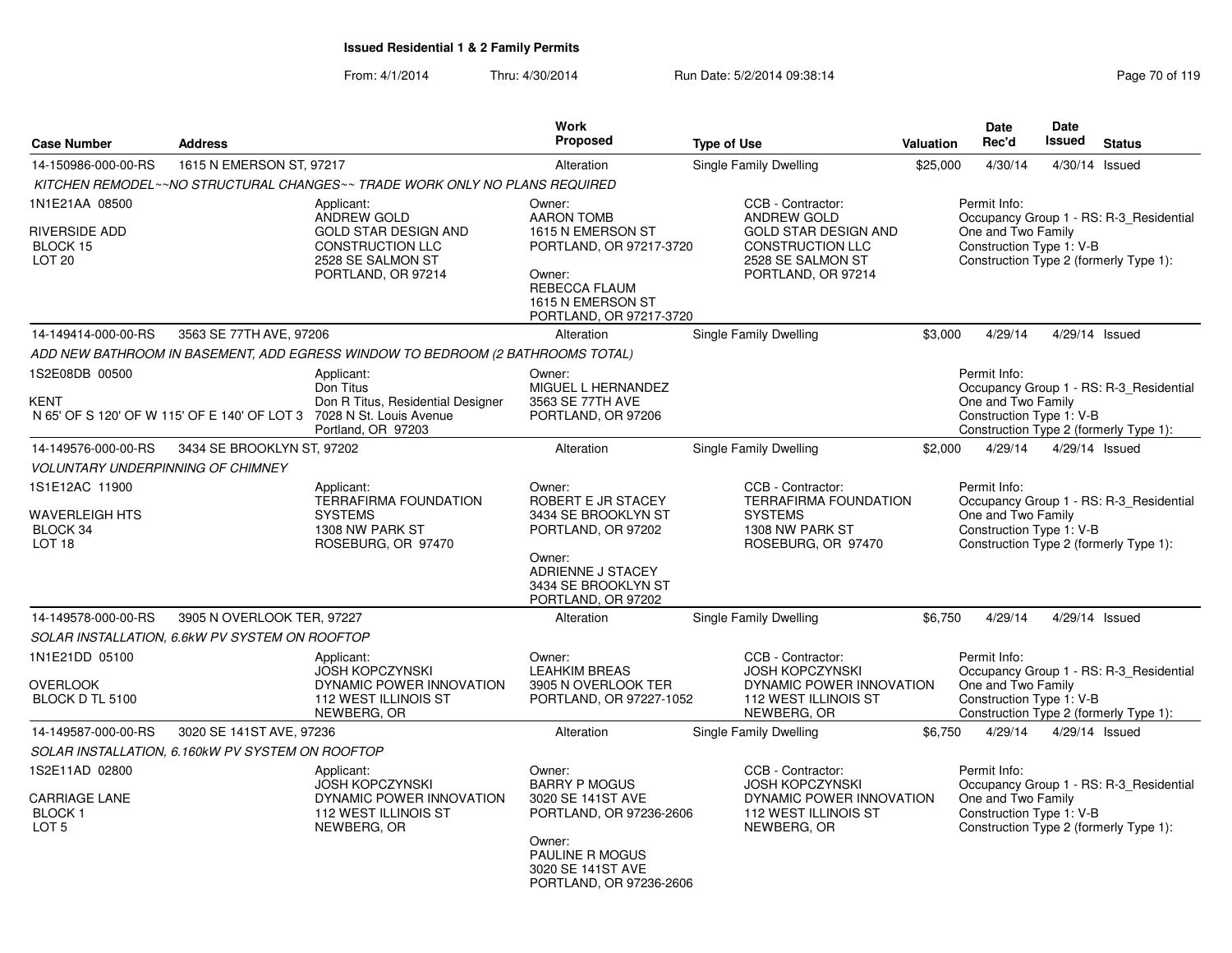| <b>Case Number</b>                                | <b>Address</b>                   |                                                                          | <b>Work</b><br>Proposed                                                    | <b>Type of Use</b>                                                                                                                                             | <b>Valuation</b> | <b>Date</b><br>Rec'd                           | Date<br>Issued<br><b>Status</b>                                                        |
|---------------------------------------------------|----------------------------------|--------------------------------------------------------------------------|----------------------------------------------------------------------------|----------------------------------------------------------------------------------------------------------------------------------------------------------------|------------------|------------------------------------------------|----------------------------------------------------------------------------------------|
| 14-148704-000-00-RS                               | 11650 SW RIVERWOOD RD            |                                                                          | Alteration                                                                 | Single Family Dwelling                                                                                                                                         | \$20,000         | 4/29/14                                        | 4/29/14 Issued                                                                         |
|                                                   |                                  |                                                                          |                                                                            | MAIN FLOOR - REMODEL KITCHEN; 2ND FLOOR - REMOVE WALLS AND RECONFIGURE TO CREATE FAMILY ROOM AND STUDY AREA AND CREATE ONE BEDROOM; NEW DROPPED CLG AT CENTI   |                  |                                                |                                                                                        |
| 1S1E35AC 02700<br><b>RIVERWOOD</b>                |                                  | Applicant:<br>MICHAEL CZYSZ<br>11650 SW RIVERWOOD RD                     | Owner:<br>MICHAEL CZYSZ<br>11650 SW RIVERWOOD RD                           |                                                                                                                                                                |                  | Permit Info:                                   | Occupancy Group 1 - RS: R-3_Remodel<br>Construction Type 1: V-B                        |
| LOT 5&6 TL 2700                                   |                                  | PORTLAND OR 97219                                                        | PORTLAND OR 97219                                                          |                                                                                                                                                                |                  |                                                | Construction Type 2 (formerly Type 1):                                                 |
| 14-148712-000-00-RS                               | 26 SE 76TH AVE, 97215            |                                                                          | Alteration                                                                 | Single Family Dwelling                                                                                                                                         | \$1.500          | 4/28/14                                        | 4/28/14 Issued                                                                         |
|                                                   |                                  | ADD BATHROOM IN EXISTING CLOSET SPACE AT MAIN FLOOR - NO EXTERIOR WORK   |                                                                            |                                                                                                                                                                |                  |                                                |                                                                                        |
| 1N2E32DC 00200                                    |                                  | Applicant:<br>JEROMY G OELSCHLAGER                                       | Owner:<br>JEROMY G OELSCHLAGER                                             |                                                                                                                                                                |                  | Permit Info:                                   | Occupancy Group 1 - RS: R-3 Residential                                                |
| MT TABOR VILLA<br>BLOCK 14<br>LOT <sub>4</sub>    |                                  | 26 SE 76TH AVE<br>PORTLAND, OR 97215                                     | 26 SE 76TH AVE<br>PORTLAND, OR 97215                                       |                                                                                                                                                                |                  | One and Two Family<br>Construction Type 1: V-B | Construction Type 2 (formerly Type 1):                                                 |
| 14-150755-000-00-RS                               | 1025 NE 108TH AVE, 97220         |                                                                          | Alteration                                                                 | Single Family Dwelling                                                                                                                                         | \$3,492          | 4/30/14                                        | 4/30/14 Issued                                                                         |
|                                                   |                                  |                                                                          |                                                                            | CONVERT A PORTION OF REMAINING UNFINISHED SPACE TO LIVING SPACE: FURR OUT WALLS IN CONVERTED SPACE, OPEN WALL BETWEEN OFFICE AND UNFINISHED SPACE TO CREATE TH |                  |                                                |                                                                                        |
| 1N2E34BA 10400                                    |                                  | Applicant:<br>Jereme Claussen                                            | Owner:<br><b>JEREME T CLAUSSEN</b>                                         | CCB - Contractor:<br>TRICKS OF THE TRADE                                                                                                                       |                  | Permit Info:                                   | Occupancy Group 1 - RS: R-3 Remodel                                                    |
| LORENE PK<br>BLOCK 5<br>LOT <sub>3</sub>          |                                  | 1025 NE 108th Ave<br>Portland, OR 97220                                  | 1025 NE 108TH AVE<br>PORTLAND, OR 97220-3108                               | 4147 SE 64TH<br>PORTLAND OR 97206                                                                                                                              |                  | Construction Type 1: V-B                       | Construction Type 2 (formerly Type 1):<br>Total Square Footage - Display Only: 95      |
|                                                   |                                  |                                                                          | Owner:<br>AMY J K ANTONIO<br>1025 NE 108TH AVE<br>PORTLAND, OR 97220-3108  |                                                                                                                                                                |                  |                                                |                                                                                        |
| 12-169302-REV-02-RS                               | 1601 SE 37TH AVE - Unit A. 97214 |                                                                          | Alteration                                                                 | Single Family Dwelling                                                                                                                                         | \$               | 4/29/14                                        | 4/29/14 Issued                                                                         |
|                                                   |                                  | REVISION ADD MAIN FLOOR DECK TO CREATE STACKED DECK, CHANGE STAIR DESIGN |                                                                            |                                                                                                                                                                |                  |                                                |                                                                                        |
| 1S1E01DB 02100                                    |                                  | Applicant:<br>ROBERT OFF                                                 | Owner:<br><b>VICTORIA BLAKE</b>                                            |                                                                                                                                                                |                  | Permit Info:                                   | Occupancy Group 1 - RS: R-3_Remodel                                                    |
| SECTION 01 1S 1E<br>TL 2100 0.10 ACRES            |                                  | 1601 SE 37TH AVE<br>PORTLAND, OR 97214-5133                              | 1601 SE 37TH AVE<br>PORTLAND, OR 97214-5133                                |                                                                                                                                                                |                  | Construction Type 1: V-B                       | Construction Type 2 (formerly Type 1): V-B<br>Total Square Footage - Display Only: 580 |
|                                                   |                                  |                                                                          | Owner:<br>ROBERT OFF<br>1601 SE 37TH AVE<br>PORTLAND, OR 97214-5133        |                                                                                                                                                                |                  |                                                |                                                                                        |
| 14-149495-000-00-RS                               | 9551 SW 62ND DR. 97219           |                                                                          | Alteration                                                                 | Single Family Dwelling                                                                                                                                         | \$29.408         | 4/29/14                                        | 4/29/14 Issued                                                                         |
|                                                   |                                  |                                                                          |                                                                            | RELOCATE INTERIOR WALL S TO CREATE LARGER BATHROOMS ON THE MAIN LEVEL, RECONFIGURE MASTER BEDROOM, AND RECONFIGURE KITCHEN, ADD HALF WALL TO STAIRS AND NEW    |                  |                                                |                                                                                        |
| 1S1E30BC 04000                                    |                                  | Applicant:<br>JAMES JOHNSTONE                                            | Owner:<br>JAMES JOHNSTONE                                                  |                                                                                                                                                                |                  | Permit Info:                                   | Occupancy Group 1 - RS: R-3 Remodel                                                    |
| <b>TUALATIN AC</b><br>BLOCK 3<br>LOT <sub>7</sub> |                                  | 9551 SW 62ND DR<br>PORTLAND, OR 97219-9107                               | 9551 SW 62ND DR<br>PORTLAND, OR 97219-9107                                 |                                                                                                                                                                |                  | Construction Type 1: V-B                       | Construction Type 2 (formerly Type 1):<br>Total Square Footage - Display Only: 800     |
|                                                   |                                  |                                                                          | Owner:<br>JEANETTE JOHNSTONE<br>9551 SW 62ND DR<br>PORTLAND, OR 97219-9107 |                                                                                                                                                                |                  |                                                |                                                                                        |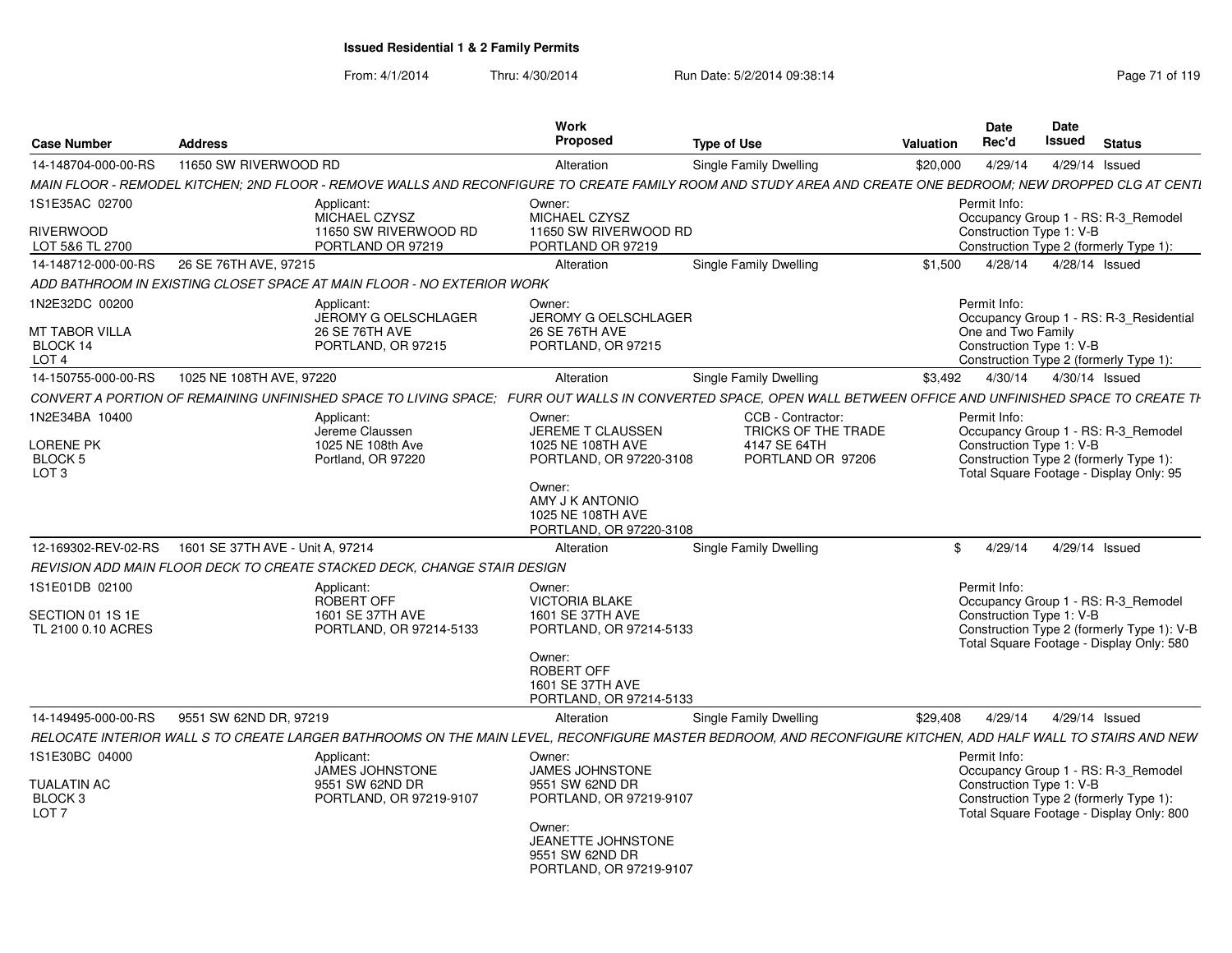| <b>Case Number</b>                                               | <b>Address</b>             |                                                                                                                                                                   | Work<br>Proposed                                                                                                                                                  | <b>Type of Use</b>                                        |                                                                    | <b>Valuation</b> | <b>Date</b><br>Rec'd                                                               |         | Date<br><b>Issued</b> | <b>Status</b>  |                                                                                 |
|------------------------------------------------------------------|----------------------------|-------------------------------------------------------------------------------------------------------------------------------------------------------------------|-------------------------------------------------------------------------------------------------------------------------------------------------------------------|-----------------------------------------------------------|--------------------------------------------------------------------|------------------|------------------------------------------------------------------------------------|---------|-----------------------|----------------|---------------------------------------------------------------------------------|
| 14-149528-000-00-RS                                              | 13250 NE GLISAN ST, 97230  |                                                                                                                                                                   | Alteration                                                                                                                                                        | Single Family Dwelling                                    |                                                                    | \$1,500          | 4/29/14                                                                            |         |                       | 4/29/14 Issued |                                                                                 |
|                                                                  |                            | NEW INTERIOR PARTITION 4'9" AND MOVING KITCHEN WINDOW APPROX 8"(SAME SIZE)                                                                                        |                                                                                                                                                                   |                                                           |                                                                    |                  |                                                                                    |         |                       |                |                                                                                 |
| 1N2E35DB 10800                                                   |                            | Applicant:                                                                                                                                                        | Owner:                                                                                                                                                            | CCB - Contractor:                                         |                                                                    |                  | Permit Info:                                                                       |         |                       |                |                                                                                 |
| <b>MICHELINA</b>                                                 |                            | ROBERT WILLIFORD<br><b>RSW BUILDING LLC</b>                                                                                                                       | FAWAD HASANZADA<br>13250 NE GLISAN ST                                                                                                                             |                                                           | ROBERT WILLIFORD<br><b>RSW BUILDING LLC</b>                        |                  | Construction Type 1: V-B                                                           |         |                       |                | Occupancy Group 1 - RS: R-3_Remodel                                             |
| LOT <sub>2</sub>                                                 |                            | 23795 S BARLOW RD<br>CANBY, OR 97013                                                                                                                              | PORTLAND, OR 97230                                                                                                                                                | CANBY, OR 97013                                           | 23795 S BARLOW RD                                                  |                  | Construction Type 2 (formerly Type 1):                                             |         |                       |                |                                                                                 |
| 14-150713-000-00-RS                                              | 3611 NE 81ST AVE, 97213    |                                                                                                                                                                   | Alteration                                                                                                                                                        | <b>Single Family Dwelling</b>                             |                                                                    | \$12,131         | 4/30/14                                                                            |         |                       | 4/30/14 Issued |                                                                                 |
|                                                                  |                            | CONVERT ATTACHED GARAGE TO LIVING SPACE FOR FAMILY ROOM AND LAUNDRY ROOM; LEGALIZE PORTIONS OF WORK UNDER EXPIRED PERMIT 07-148413-RS; MECHANICAL, ELECTRICAL,    |                                                                                                                                                                   |                                                           |                                                                    |                  |                                                                                    |         |                       |                |                                                                                 |
| 1N2E20DD 13200<br>WELLESLEY<br>BLOCK 4<br>LOT 7&8                |                            | Applicant:<br><b>STEPHEN HULL</b><br><b>STEPHEN HURLEY HULL</b><br><b>CONSTRUCTION</b><br>7629 SE WOODWARD ST<br>PORTLAND OR 97206                                | Owner:<br><b>HEIDI A THOMAS</b><br>3611 NE 81ST AVE<br>PORTLAND, OR 97213-7115<br>Owner:<br><b>HEATHER L WHITE</b><br>3611 NE 81ST AVE<br>PORTLAND, OR 97213-7115 | CCB - Contractor:<br><b>STEPHEN HULL</b><br>CONSTRUCTION  | STEPHEN HURLEY HULL<br>7629 SE WOODWARD ST<br>PORTLAND OR 97206    |                  | Permit Info:<br>Construction Type 1: V-B<br>Construction Type 2 (formerly Type 1): |         |                       |                | Occupancy Group 1 - RS: R-3_Remodel<br>Total Square Footage - Display Only: 330 |
| 14-150744-000-00-RS                                              | 1025 SW ARDMORE AVE, 97205 |                                                                                                                                                                   | Alteration                                                                                                                                                        | <b>Single Family Dwelling</b>                             |                                                                    | \$8,087          | 4/30/14                                                                            |         |                       | 4/30/14 Issued |                                                                                 |
|                                                                  |                            | KITCHEN REMODEL; REMOVE WALLS AND ADD NEW BEAM; MECHANICAL, ELECTRICAL AND PLUMBING PERMITS TO BE OBTAINED SEPARATELY                                             |                                                                                                                                                                   |                                                           |                                                                    |                  |                                                                                    |         |                       |                |                                                                                 |
| 1N1E33CC 04200<br>ARDMORE<br>BLOCK <sub>2</sub><br><b>LOT 22</b> |                            | Applicant:<br><b>SCOTT JAWORSKI</b><br><b>MOSAIK DESIGN LLC</b><br>0112 SW HAMILTON<br>PORTLAND OR 97239                                                          | Owner:<br><b>TODD L GALLE</b><br>1025 SW ARDMORE AVE<br>PORTLAND, OR 97205-1002<br>Owner:<br>KAREN L DIGENOVA<br>1025 SW ARDMORE AVE<br>PORTLAND, OR 97205-1002   | CCB - Contractor:<br>ERIN S DAVIS<br><b>MOSAIK DESIGN</b> | 0112 SW HAMILTON<br>PORTLAND OR 97239                              |                  | Permit Info:<br>Construction Type 1: V-B<br>Construction Type 2 (formerly Type 1): |         |                       |                | Occupancy Group 1 - RS: R-3_Remodel<br>Total Square Footage - Display Only: 220 |
| 14-150817-000-00-RS                                              | 2515 SE DIVISION ST, 97214 |                                                                                                                                                                   | Alteration                                                                                                                                                        | Single Family Dwelling                                    |                                                                    | \$1,000          |                                                                                    | 4/30/14 |                       | 4/30/14 Issued |                                                                                 |
|                                                                  |                            | RESTORE EXISTING FRONT PORCH COLUMNS AND TRIM; INSTALL NEW GUARDRAILS AND HANDRAILS; REPLACE SMALL SIDE PORCH AND STAIRS (HAD BEEN DAMAGED/REMOVED) - Prescriptiv |                                                                                                                                                                   |                                                           |                                                                    |                  |                                                                                    |         |                       |                |                                                                                 |
| 1S1E01CC 18700                                                   |                            | Applicant:<br><b>LAURA BILYEU</b>                                                                                                                                 | Owner:<br><b>BLEECKER &amp; PERRY LLC</b>                                                                                                                         |                                                           |                                                                    |                  | Permit Info:<br>Occupancy Group 1 - RS: U_Decks,                                   |         |                       |                |                                                                                 |
| MURRAYMEAD                                                       |                            | 8133 SE 15TH AVE                                                                                                                                                  | 8133 SE 15TH AVE                                                                                                                                                  |                                                           |                                                                    |                  | Patios, Porches, Carports                                                          |         |                       |                |                                                                                 |
| BLOCK <sub>9</sub><br>LOT 14                                     |                            | PORTLAND OR 97202                                                                                                                                                 | PORTLAND, OR 97202-6613                                                                                                                                           |                                                           |                                                                    |                  | Construction Type 1: V-B<br>Construction Type 2 (formerly Type 1):                 |         |                       |                | Total Square Footage - Display Only: 48                                         |
| 14-133633-000-00-RS                                              | 4628 SW KELLY AVE          |                                                                                                                                                                   | Alteration                                                                                                                                                        | Townhouse (3 or more units)                               |                                                                    | \$25,000         |                                                                                    | 4/1/14  |                       |                | 4/21/14 Under Inspection                                                        |
|                                                                  |                            | REPAIRS TO ROT DAMAGED FRAMING AT EXTERIOR DECK - V-A CONSTRUCTION AND 13-D SPRINKLERS TO BE MAINTAINED                                                           |                                                                                                                                                                   |                                                           |                                                                    |                  |                                                                                    |         |                       |                |                                                                                 |
| 1S1E15BA 03402                                                   |                            | Applicant:<br>EDWARD CRABAUGH                                                                                                                                     | Owner:<br>PETER M JR ENGEL                                                                                                                                        | CCB - Contractor:<br><b>MARK MORSE</b>                    |                                                                    |                  | Permit Info:                                                                       |         |                       |                | Occupancy Group 1 - RS: R-3_Remodel                                             |
| <b>RK WILSON PLACE</b><br>LOT <sub>2</sub>                       |                            | <b>ECEC</b><br>5331 SW MACADAM STE 269<br>PORTLAND, OR 97236                                                                                                      | 4628 SW KELLY AVE<br>PORTLAND, OR 97239                                                                                                                           |                                                           | A CUT ABOVE EXTERIORS<br>12985 NW CORNELL RD<br>PORTLAND, OR 97229 |                  | Construction Type 1: V-A<br>Construction Type 2 (formerly Type 1):                 |         |                       |                |                                                                                 |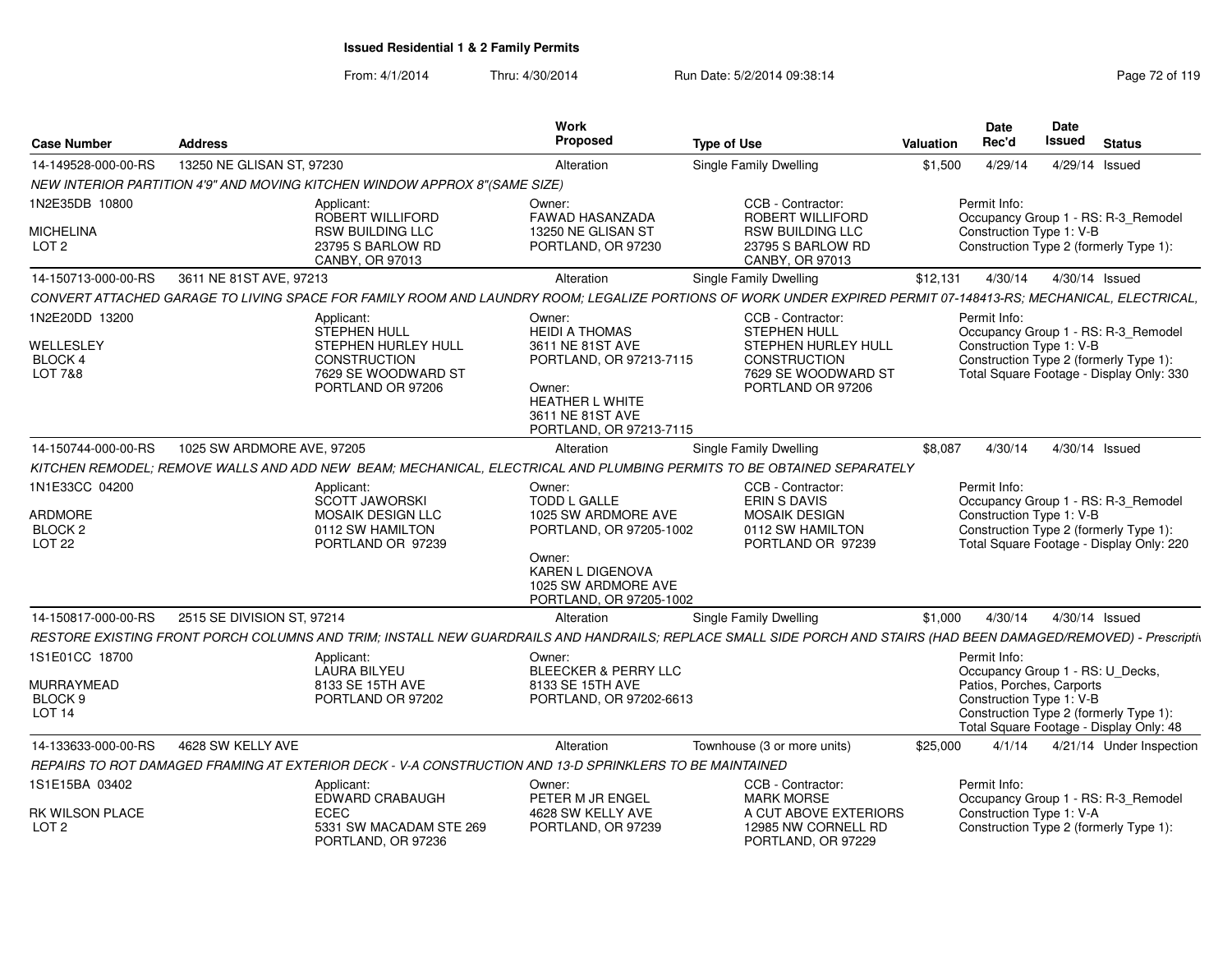From: 4/1/2014Thru: 4/30/2014 Run Date: 5/2/2014 09:38:14 Run Date: 5/2/2014 09:38:14

| <b>Case Number</b>                                                                                                         | <b>Address</b>          |                                                                                                         | <b>Work</b><br>Proposed                                                               | <b>Type of Use</b>                                                                                           | <b>Valuation</b> | <b>Date</b><br>Rec'd                                           | Date<br><b>Issued</b> | <b>Status</b>                                                                                                                      |
|----------------------------------------------------------------------------------------------------------------------------|-------------------------|---------------------------------------------------------------------------------------------------------|---------------------------------------------------------------------------------------|--------------------------------------------------------------------------------------------------------------|------------------|----------------------------------------------------------------|-----------------------|------------------------------------------------------------------------------------------------------------------------------------|
| 14-133635-000-00-RS                                                                                                        | 4632 SW KELLY AVE       |                                                                                                         | Alteration                                                                            | Townhouse (3 or more units)                                                                                  | \$25,000         | 4/1/14                                                         |                       | 4/21/14 Under Inspection                                                                                                           |
|                                                                                                                            |                         | REPAIRS TO ROT DAMAGED FRAMING AT EXTERIOR DECK - V-A CONSTRUCTION AND 13-D SPRINKLERS TO BE MAINTAINED |                                                                                       |                                                                                                              |                  |                                                                |                       |                                                                                                                                    |
| 1S1E15BA 03403<br>RK WILSON PLACE<br>LOT <sub>3</sub>                                                                      |                         | Applicant:<br>EDWARD CRABAUGH<br><b>ECEC</b><br>5331 SW MACADAM STE 269<br>PORTLAND, OR 97236           | Owner:<br><b>VIVIAN LEE</b><br>4632 SW KELLY AVE<br>PORTLAND, OR 97239                | CCB - Contractor:<br><b>MARK MORSE</b><br>A CUT ABOVE EXTERIORS<br>12985 NW CORNELL RD<br>PORTLAND, OR 97229 |                  | Permit Info:<br>Construction Type 1: V-A                       |                       | Occupancy Group 1 - RS: R-3_Remodel<br>Construction Type 2 (formerly Type 1):                                                      |
| 14-147300-000-00-RS                                                                                                        | 4644 SW KELLY AVE       |                                                                                                         | Alteration                                                                            | Townhouse (3 or more units)                                                                                  | \$9,000          | 4/24/14                                                        |                       | 4/24/14 Under Inspection                                                                                                           |
|                                                                                                                            |                         | REPAIRS TO ROT DAMAGED FRAMING AT EXTERIOR DECK - V-A CONSTRUCTION AND 13-D SPRINKLERS TO BE MAINTAINED |                                                                                       |                                                                                                              |                  |                                                                |                       |                                                                                                                                    |
| 1S1E15BA 03406<br>RK WILSON PLACE<br>LOT 6                                                                                 |                         | Applicant:<br>EDWARD CRABAUGH<br><b>ECEC</b><br>5331 SW MACADAM STE 269<br>PORTLAND, OR 97236           | Owner:<br><b>GEORGE KANG</b><br>4644 SW KELLY AVE<br>PORTLAND, OR 97239               | CCB - Contractor:<br><b>MARK MORSE</b><br>A CUT ABOVE EXTERIORS<br>12985 NW CORNELL RD<br>PORTLAND, OR 97229 |                  | Permit Info:<br>One and Two Family<br>Construction Type 1: V-B |                       | Occupancy Group 1 - RS: R-3_Residential<br>Construction Type 2 (formerly Type 1):                                                  |
|                                                                                                                            |                         |                                                                                                         | Owner:<br><b>ELISABETH KANG</b><br>4644 SW KELLY AVE<br>PORTLAND, OR 97239            |                                                                                                              |                  |                                                                |                       |                                                                                                                                    |
| 14-147294-000-00-RS                                                                                                        | 4636 SW KELLY AVE       |                                                                                                         | Alteration                                                                            | Townhouse (3 or more units)                                                                                  | \$9,000          | 4/24/14                                                        |                       | 4/24/14 Under Inspection                                                                                                           |
|                                                                                                                            |                         | REPAIRS TO ROT DAMAGED FRAMING AT EXTERIOR DECK - V-A CONSTRUCTION AND 13-D SPRINKLERS TO BE MAINTAINED |                                                                                       |                                                                                                              |                  |                                                                |                       |                                                                                                                                    |
| 1S1E15BA 03404<br>RK WILSON PLACE<br>LOT <sub>4</sub>                                                                      |                         | Applicant:<br>EDWARD CRABAUGH<br><b>ECEC</b><br>5331 SW MACADAM STE 269<br>PORTLAND, OR 97236           | Owner:<br><b>KEVIN CLAYVILLE</b><br>4636 SW KELLY AVE<br>PORTLAND, OR 97239-4220      | CCB - Contractor:<br><b>MARK MORSE</b><br>A CUT ABOVE EXTERIORS<br>12985 NW CORNELL RD<br>PORTLAND, OR 97229 |                  | Permit Info:<br>One and Two Family<br>Construction Type 1: V-B |                       | Occupancy Group 1 - RS: R-3_Residential<br>Construction Type 2 (formerly Type 1):                                                  |
| 14-147296-000-00-RS                                                                                                        | 4640 SW KELLY AVE       |                                                                                                         | Alteration                                                                            | Townhouse (3 or more units)                                                                                  | \$9,000          | 4/24/14                                                        |                       | 4/24/14 Under Inspection                                                                                                           |
|                                                                                                                            |                         | REPAIRS TO ROT DAMAGED FRAMING AT EXTERIOR DECK - V-A CONSTRUCTION AND 13-D SPRINKLERS TO BE MAINTAINED |                                                                                       |                                                                                                              |                  |                                                                |                       |                                                                                                                                    |
| 1S1E15BA 03405<br>RK WILSON PLACE<br>LOT <sub>5</sub>                                                                      |                         | Applicant:<br>EDWARD CRABAUGH<br><b>ECEC</b><br>5331 SW MACADAM STE 269<br>PORTLAND, OR 97236           | Owner:<br><b>ADAM TUCKER</b><br>PO BOX 4545<br>PORTLAND, OR 97208                     | CCB - Contractor:<br><b>MARK MORSE</b><br>A CUT ABOVE EXTERIORS<br>12985 NW CORNELL RD<br>PORTLAND, OR 97229 |                  | Permit Info:<br>One and Two Family<br>Construction Type 1: V-B |                       | Occupancy Group 1 - RS: R-3_Residential<br>Construction Type 2 (formerly Type 1):                                                  |
| 12-205127-REV-02-RS                                                                                                        | 3450 SE ALDER ST, 97214 |                                                                                                         | Alteration                                                                            | Townhouse (3 or more units)                                                                                  | \$               | 4/1/14                                                         |                       | $4/1/14$ Issued                                                                                                                    |
|                                                                                                                            |                         | REVISION - CONVERT STUDY TO BEDROOM AND BEDROOM TO STUDY                                                |                                                                                       |                                                                                                              |                  |                                                                |                       |                                                                                                                                    |
| 1S1E01AB 17500<br>SUNNYSIDE & PLAT 2 & 3<br>BLOCK <sub>9</sub><br>E 16 2/3 ' OF LOT 10<br>LOT 11&14<br>W 27 1/6' OF LOT 15 |                         | Applicant:<br><b>Brett Schulz</b><br>2646 NW Overton Street<br>Portland, OR 97210                       | Owner:<br>DR JIM'S STILL REALLY NICE LLC<br>3435 NE 45TH AVE #J<br>PORTLAND, OR 97213 | CCB - Contractor:<br><b>BRIAN SCOTT BACHELOR</b><br>3334 NE 45TH AVE<br>PORTLAND, OR 97213                   |                  | Permit Info:<br>One and Two Family<br>Construction Type 1: V-B |                       | Occupancy Group 1 - RS: R-3 Residential<br>Construction Type 2 (formerly Type 1): V-B<br>Total Square Footage - Display Only: 1924 |

**Total # of RS Alteration permits issued: 224**

**Total valuation of RS Alteration permits issued: \$4,216,572**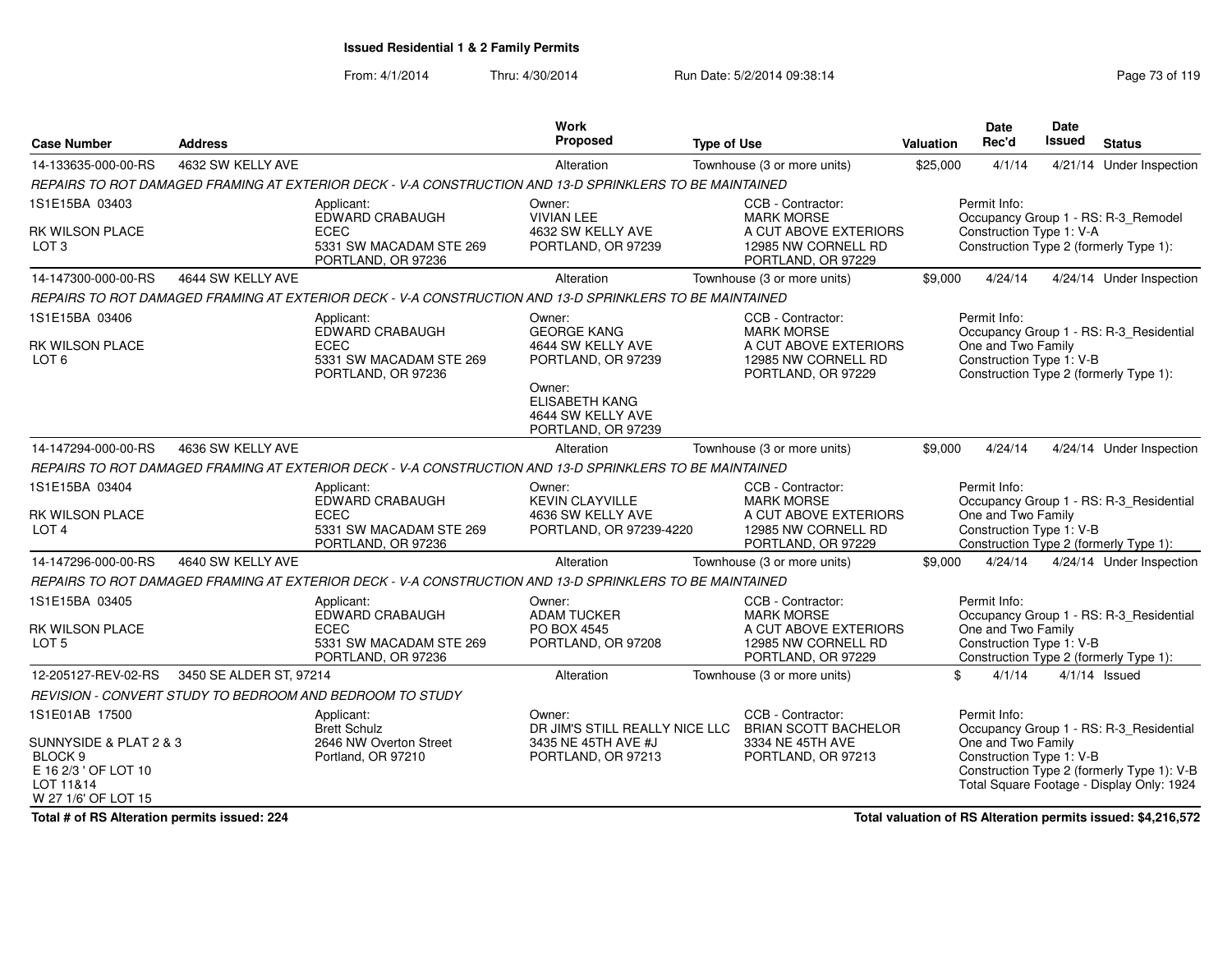| <b>Case Number</b>                                                                  | <b>Address</b>              |                                                                                                                                                                                 | <b>Work</b><br><b>Proposed</b>                                                                                                                                                                                                                             | <b>Type of Use</b>                                                                                                                    | <b>Valuation</b> | <b>Date</b><br>Rec'd                                                                                  | Date<br>Issued | <b>Status</b>                          |
|-------------------------------------------------------------------------------------|-----------------------------|---------------------------------------------------------------------------------------------------------------------------------------------------------------------------------|------------------------------------------------------------------------------------------------------------------------------------------------------------------------------------------------------------------------------------------------------------|---------------------------------------------------------------------------------------------------------------------------------------|------------------|-------------------------------------------------------------------------------------------------------|----------------|----------------------------------------|
| 14-127135-000-00-RS                                                                 | 5108 SE TENINO CT, 97206    |                                                                                                                                                                                 | Demolition                                                                                                                                                                                                                                                 | <b>Accessory Structure</b>                                                                                                            | \$500            | 4/28/14                                                                                               |                | 4/28/14 Issued                         |
|                                                                                     |                             | DEMO ACCESSORY STRUCTURE, No fill greater than 24", Remove all foundations and debris                                                                                           |                                                                                                                                                                                                                                                            |                                                                                                                                       |                  |                                                                                                       |                |                                        |
| 1S2E19CD 01100<br><b>ERROL HTS</b><br>BLOCK 32<br>LOT 3-5 TL 1100                   |                             | Applicant:<br><b>SUSAN WATT</b><br>CITY OF PORTLAND - PARKS<br>1120 SW 5TH AVE, STE 1302<br>PORTLAND, OR 97204                                                                  | Owner:<br>PORTLAND CITY OF (BUREAU OF<br>1120 SW 5TH AVE #1302<br>PORTLAND, OR 97204-1912<br>Owner:<br><b>PARKS</b><br>1120 SW 5TH AVE #1302<br>PORTLAND, OR 97204-1912                                                                                    |                                                                                                                                       |                  | Permit Info:<br>Occupancy Group 1 - RS: U Private<br>Garage\Utility Misc.<br>Construction Type 1: V-B |                | Construction Type 2 (formerly Type 1): |
|                                                                                     |                             |                                                                                                                                                                                 | Owner:<br><b>RECREATION</b><br>1120 SW 5TH AVE #1302<br>PORTLAND, OR 97204-1912                                                                                                                                                                            |                                                                                                                                       |                  |                                                                                                       |                |                                        |
| 14-146887-000-00-RS                                                                 | 5314 NE 47TH AVE, 97218     |                                                                                                                                                                                 | Demolition                                                                                                                                                                                                                                                 | <b>Accessory Structure</b>                                                                                                            | \$800            | 4/23/14                                                                                               |                | 4/23/14 Issued                         |
|                                                                                     |                             | DEMOLISH ONE STORY 324SF SHOP BUILDING - REMOVE ALL DEBRIS.                                                                                                                     |                                                                                                                                                                                                                                                            |                                                                                                                                       |                  |                                                                                                       |                |                                        |
| 1N2E19BA 13300<br>EAST PORTLAND PK<br>BLOCK 6<br>N 22' OF LOT 1<br>S 42.5' OF LOT 2 |                             | Applicant:<br>TEAGUE H DOUGLAS<br>5314 NE 47TH AVE<br>PORTLAND, OR 97218-1964                                                                                                   | Owner:<br>TEAGUE H DOUGLAS<br>5314 NE 47TH AVE<br>PORTLAND, OR 97218-1964                                                                                                                                                                                  |                                                                                                                                       |                  | Permit Info:<br>Occupancy Group 1 - RS: U Private<br>Garage\Utility Misc.<br>Construction Type 1: V-B |                | Construction Type 2 (formerly Type 1): |
| 14-138575-000-00-RS                                                                 | 6251 SW HAMILTON WAY, 97221 |                                                                                                                                                                                 | Demolition                                                                                                                                                                                                                                                 | <b>Accessory Structure</b>                                                                                                            | \$9,600          | 4/10/14                                                                                               |                | 4/10/14 Issued                         |
|                                                                                     |                             | DEMO SWIMMING POOL ON VACANT LOT- PROPERTY TO THE EAST OF 6255 SW HAMILTON WAY OWNED BY SEPARATE OWNERSCompacted fill per Title 24 standards, Soils special inspection required |                                                                                                                                                                                                                                                            |                                                                                                                                       |                  |                                                                                                       |                |                                        |
| 1S1E18BB 03100<br>RALEIGH HILLS<br><b>BLOCK1</b><br>LOT 13&14 TL 3100               |                             | Applicant:<br>BRIAN CLOPTON EXCAVATING IN( ANDRA R GEORGES<br><b>PO BOX 509</b><br>WILSONVILLE, OR 970700509                                                                    | Owner:<br>2034 SW EDGEWOOD RD<br>PORTLAND, OR 97201                                                                                                                                                                                                        | CCB - Contractor:<br>BRIAN CLOPTON EXCAVATING IN( Occupancy Group 1 - RS: U_Private<br><b>PO BOX 509</b><br>WILSONVILLE, OR 970700509 |                  | Permit Info:<br>Garage\Utility Misc.<br>Construction Type 1: V-B                                      |                | Construction Type 2 (formerly Type 1): |
| 14-127138-000-00-RS                                                                 | 5108 SE TENINO CT, 97206    |                                                                                                                                                                                 | Demolition                                                                                                                                                                                                                                                 | <b>Accessory Structure</b>                                                                                                            | \$500            | 4/28/14                                                                                               |                | $4/28/14$ Issued                       |
|                                                                                     |                             | DEMO ROOF OF ACCESSORY STRUCTURE ONLY. RETAINING WALLS TO REMAIN(not over 4' measured from the top of the wall to the bottom of the footing). NO GROUND DISTURBANCE.            |                                                                                                                                                                                                                                                            |                                                                                                                                       |                  |                                                                                                       |                |                                        |
| 1S2E19CD 01100<br><b>ERROL HTS</b><br>BLOCK 32<br>LOT 3-5 TL 1100                   |                             | Applicant:<br><b>SUSAN WATT</b><br>CITY OF PORTLAND - PARKS<br>1120 SW 5TH AVE, STE 1302<br>PORTLAND, OR 97204                                                                  | Owner:<br>PORTLAND CITY OF (BUREAU OF<br>1120 SW 5TH AVE #1302<br>PORTLAND, OR 97204-1912<br>Owner:<br><b>PARKS</b><br>1120 SW 5TH AVE #1302<br>PORTLAND, OR 97204-1912<br>Owner:<br><b>RECREATION</b><br>1120 SW 5TH AVE #1302<br>PORTLAND, OR 97204-1912 |                                                                                                                                       |                  | Permit Info:<br>Construction Type 1: V-B                                                              |                | Construction Type 2 (formerly Type 1): |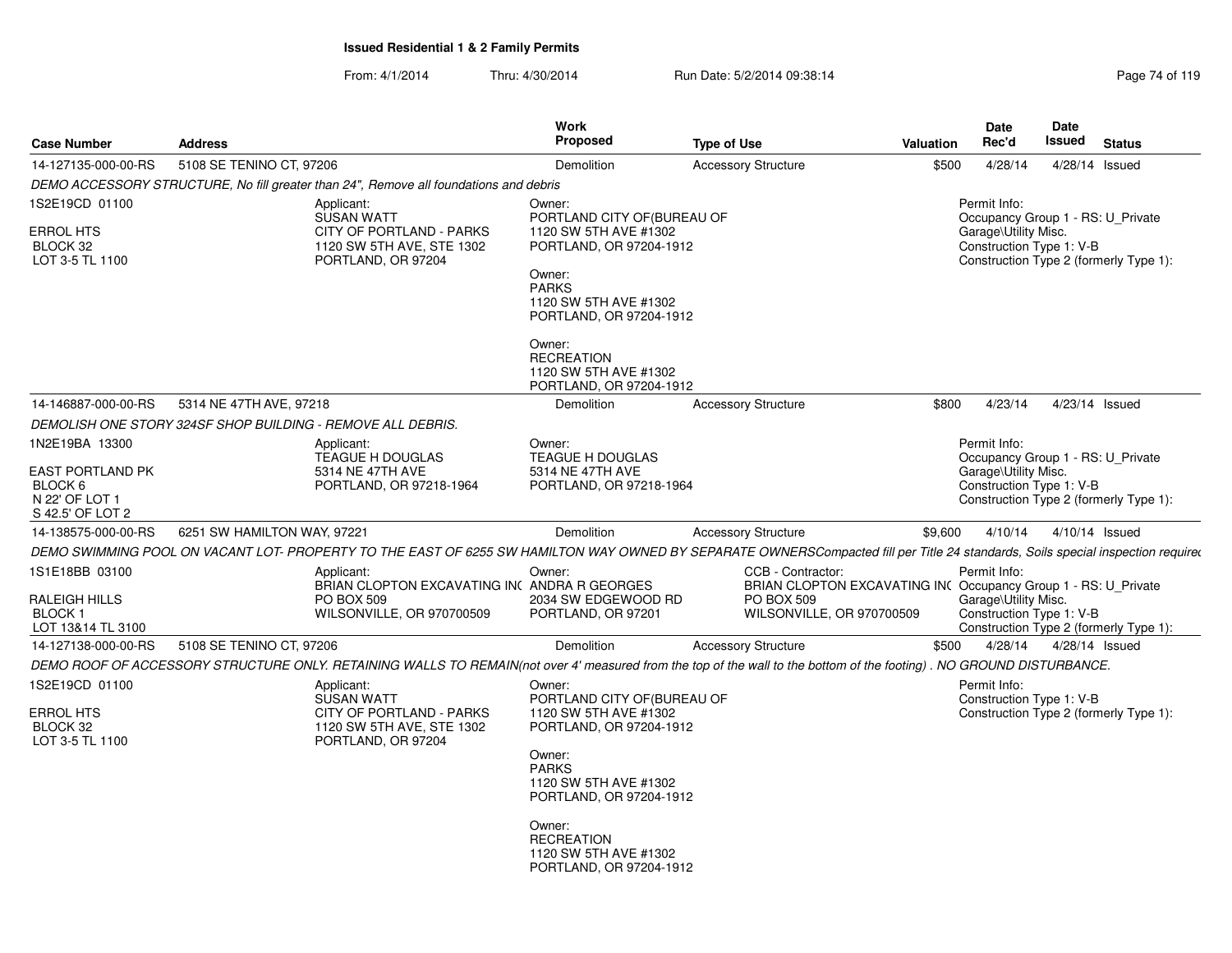| <b>Case Number</b>                        | <b>Address</b>                              |                                                                                                                                                             | <b>Work</b><br><b>Proposed</b>                                                     | <b>Type of Use</b>                                                                         | Valuation | <b>Date</b><br>Rec'd                                           | Date<br>Issued | <b>Status</b>                                                                     |
|-------------------------------------------|---------------------------------------------|-------------------------------------------------------------------------------------------------------------------------------------------------------------|------------------------------------------------------------------------------------|--------------------------------------------------------------------------------------------|-----------|----------------------------------------------------------------|----------------|-----------------------------------------------------------------------------------|
| 14-117792-000-00-RS                       | 306 NE MONROE ST, 97212                     |                                                                                                                                                             | Demolition                                                                         | <b>Duplex</b>                                                                              | \$12,000  | 2/20/14                                                        |                | 4/11/14 Under Inspection                                                          |
|                                           |                                             | DEMO DUPLEX WITH BASEMENT. Compacted fill per Title 24 standards, Soils special inspection required.Cap utilities, Remove all foundations and debris.       |                                                                                    |                                                                                            |           |                                                                |                | Scope of work does not include removal of trees. 35                               |
| 1N1E27AA 19100                            |                                             | Applicant:<br>WDC CONSTRUCTION LLC<br>1355 NW 13th Ave.<br>PORTLAND OR 97209                                                                                | Owner:<br>PN RE HOLDINGS LLC<br>PO BOX 14953<br>PORTLAND, OR 97293                 | CCB - Contractor:<br><b>WDC CONSTRUCTION LLC</b><br>1355 NW 13th Ave.<br>PORTLAND OR 97209 |           | Permit Info:<br>One and Two Family<br>Construction Type 1: V-B |                | Occupancy Group 1 - RS: R-3_Residential<br>Construction Type 2 (formerly Type 1): |
|                                           |                                             |                                                                                                                                                             | Owner:<br><b>MP REAL ESTATE LLC</b><br>PO BOX 14953<br>PORTLAND, OR 97293          |                                                                                            |           |                                                                |                |                                                                                   |
| 14-121539-000-00-RS                       | 4419 SW 47TH DR                             |                                                                                                                                                             | Demolition                                                                         | Garage/Carport                                                                             | \$1,000   | 4/4/14                                                         |                | 4/4/14 Issued                                                                     |
|                                           |                                             | DEMOLISH DETACHED GARAGE.No fill greater than 24". Remove all foundations and debris. Cap utilities. Scope of work does not include removal of trees.       |                                                                                    |                                                                                            |           |                                                                |                |                                                                                   |
| 1S1E07DD 07901                            |                                             | Applicant:<br><b>MIKE COYLE</b>                                                                                                                             | Owner:<br>LEO U JR KEPPINGER                                                       | CCB - Contractor:<br><b>JIM MCGEHEE</b>                                                    |           | Permit Info:<br>Occupancy Group 1 - RS: U_Private              |                |                                                                                   |
| PARTITION PLAT 2009-69<br>LOT 1           |                                             | <b>FASTER PERMITS</b><br>14334 NW EAGLERIDGE LANE<br>PORTLAND, OR 97229                                                                                     | 8225 SW FAIRWAY DR<br>PORTLAND, OR 97225-2753                                      | MCGEHEE CONSTRUCTION LLC<br>PO BOX 25571<br>Portland, Oregon 97298                         |           | Garage\Utility Misc.<br>Construction Type 1: V-B               |                | Construction Type 2 (formerly Type 1):                                            |
|                                           |                                             |                                                                                                                                                             | Owner:<br><b>DENISE KEPPINGER</b><br>8225 SW FAIRWAY DR<br>PORTLAND, OR 97225-2753 |                                                                                            |           |                                                                |                |                                                                                   |
| 14-113840-000-00-RS                       | 8502 SE 16TH AVE                            |                                                                                                                                                             | Demolition                                                                         | Garage/Carport                                                                             | \$1       | 2/5/14                                                         | 4/23/14 Final  |                                                                                   |
|                                           |                                             | DEMOLISH DETACHED GARAGE. SEE SEPARATE PERMIT (14-111442RS) FOR REPLACEMENT                                                                                 |                                                                                    |                                                                                            |           |                                                                |                |                                                                                   |
| 1S1E26AB 09600                            |                                             | Applicant:<br>RMJ CONSTRUCTION AND                                                                                                                          | Owner:<br><b>JENNIFER J BENNETT</b>                                                | CCB - Contractor:<br><b>RMJ CONSTRUCTION AND</b>                                           |           | Permit Info:<br>Construction Type 1: V-B                       |                |                                                                                   |
| SELLWOOD<br>BLOCK 80<br>LOT <sub>13</sub> |                                             | <b>DEVELOPMENT INC</b><br>9619 SW 3RD AVE<br>PORTLAND, OR 97219                                                                                             | 8502 SE 16TH AVE<br>PORTLAND, OR 97202                                             | DEVELOPMENT INC<br>9619 SW 3RD AVE<br>PORTLAND, OR 97219                                   |           |                                                                |                | Construction Type 2 (formerly Type 1):                                            |
| 14-100324-000-00-RS                       | 2139 N WATTS ST, 97217                      |                                                                                                                                                             | Demolition                                                                         | Garage/Carport                                                                             | \$1,000   | 1/2/14                                                         |                | 4/2/14 Final                                                                      |
|                                           | DEMOLISH DETACHED GARAGE, REMOVE ALL DEBRIS |                                                                                                                                                             |                                                                                    |                                                                                            |           |                                                                |                |                                                                                   |
| 1N1E09DB 13000                            |                                             | Applicant:<br><b>KEVIN PARTAIN</b>                                                                                                                          | Owner:<br><b>BRADFORD L GRAY</b>                                                   | CCB - Contractor:<br><b>RICHARD WHITEMAN</b>                                               |           | Permit Info:<br>Occupancy Group 1 - RS: U_Private              |                |                                                                                   |
| KENTON                                    |                                             | <b>URBAN VISIONS</b>                                                                                                                                        | 2139 N WATTS ST                                                                    | NSI INVESTMENTS LLC                                                                        |           | Garage\Utility Misc.                                           |                |                                                                                   |
| BLOCK 24<br>S 75' OF LOT 36-38            |                                             | 223 NE 56TH AVE<br>PORTLAND, OR 97213                                                                                                                       | PORTLAND, OR 97217-6457                                                            | PO BOX 68179<br>MILWAUKIE, OR 97268                                                        |           | Construction Type 1: V-B                                       |                | Construction Type 2 (formerly Type 1):                                            |
| 14-150927-000-00-RS                       | 7218 N CONCORD AVE, 97217                   |                                                                                                                                                             | Demolition                                                                         | Garage/Carport                                                                             | \$800     | 4/30/14                                                        |                | 4/30/14 Issued                                                                    |
|                                           |                                             | DEMOLISH A ONE STORY ONE CAR 240SF GARAGE - REMOVE ALL DEBRIS. NO SEWER OR WATER ASSOCIATED WITH THIS STRUCTURE.***WITH DETACHED ADU PERMIT 14-150905-RS*** |                                                                                    |                                                                                            |           |                                                                |                |                                                                                   |
| 1N1E16AA 02600                            |                                             | Applicant:<br><b>TERRY HELLEM</b>                                                                                                                           | Owner:<br>DAVID S JOHNSON                                                          | CCB - Contractor:<br>DAVID JOHNSON                                                         |           | Permit Info:<br>Occupancy Group 1 - RS: U_Private              |                |                                                                                   |
| WORLDS FAIR ADD                           |                                             | PROJECTIVE BUILDING DESIGNS                                                                                                                                 | 7218 N CONCORD AVE                                                                 | D JOHNSON CONSTRUCTION LLC                                                                 |           | Garage\Utility Misc.                                           |                |                                                                                   |
| BLOCK <sub>2</sub><br>LOT <sub>14</sub>   |                                             | PO BOX 6542<br>BEAVERTON OR 97007                                                                                                                           | PORTLAND, OR 97217-5508                                                            | 3340 N HWY 101<br>DEPOT BAY, OR 97341                                                      |           | Construction Type 1: V-B                                       |                | Construction Type 2 (formerly Type 1):                                            |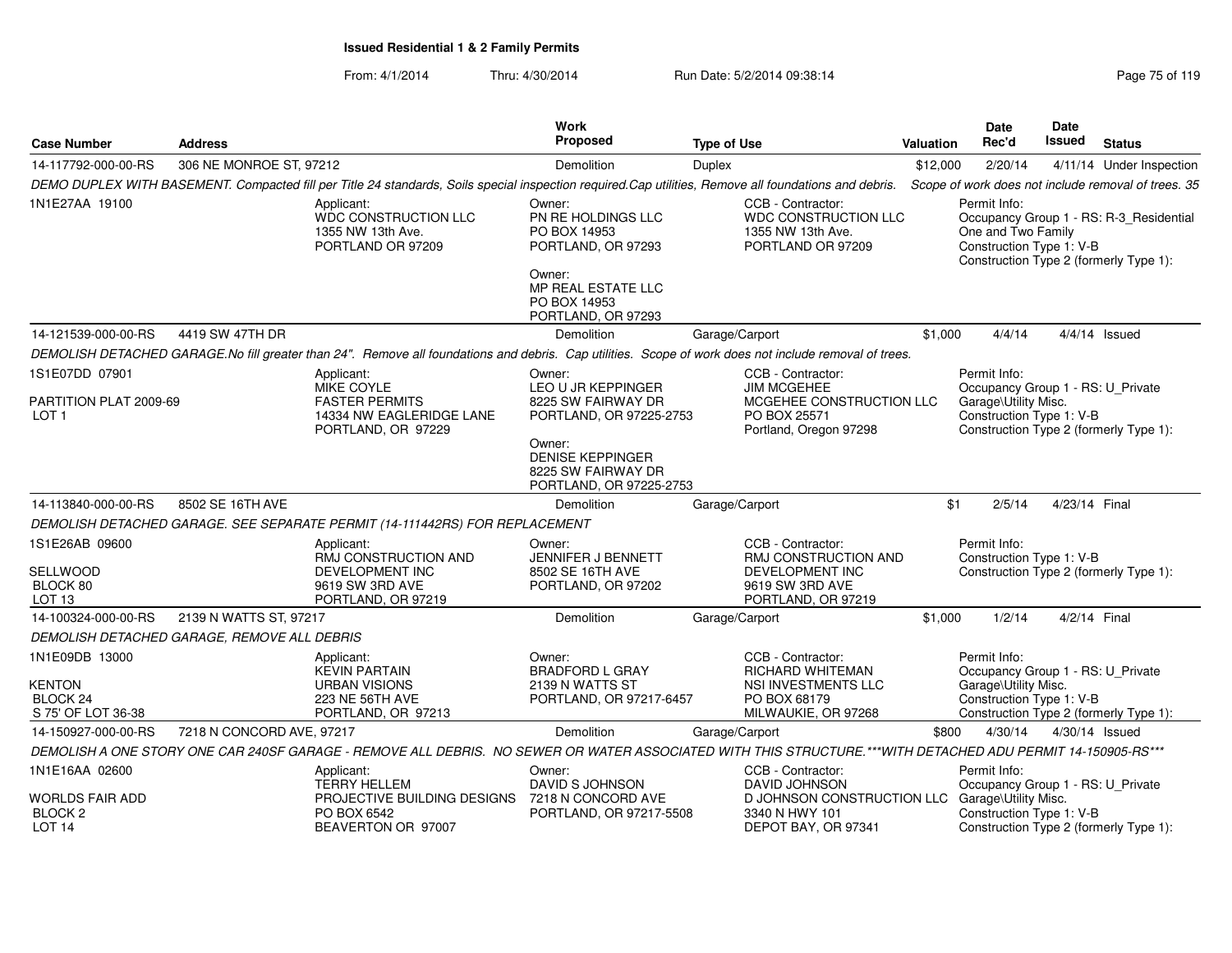| <b>Case Number</b>                               | <b>Address</b>                              |                                                                      | Work<br>Proposed                                                                          | <b>Type of Use</b>                                                                             | <b>Valuation</b> | <b>Date</b><br>Rec'd                                                      | Date<br><b>Issued</b> | <b>Status</b>                          |
|--------------------------------------------------|---------------------------------------------|----------------------------------------------------------------------|-------------------------------------------------------------------------------------------|------------------------------------------------------------------------------------------------|------------------|---------------------------------------------------------------------------|-----------------------|----------------------------------------|
| 13-175238-000-00-RS                              | 5732 N INTERSTATE AVE, 97217                |                                                                      | Demolition                                                                                | Garage/Carport                                                                                 | \$1,000          | 7/3/13                                                                    | 4/1/14 Final          |                                        |
| <b>DEMO DETACHED GARAGE</b>                      |                                             |                                                                      |                                                                                           |                                                                                                |                  |                                                                           |                       |                                        |
| 1N1E15CC 10500<br>NORTH ALBINA                   |                                             | Applicant:<br><b>KEVIN PARTAIN</b><br><b>URBAN VISIONS</b>           | Owner:<br>RUSLAN OZERUGA<br>PO BOX 1807                                                   | CCB - Contractor:<br><b>Garner Moody</b><br>LLOYD DEVELOPMENT LLC                              |                  | Permit Info:<br>Occupancy Group 1 - RS: U_Private<br>Garage\Utility Misc. |                       |                                        |
| BLOCK 11<br>LOT 1 EXC PT IN ST                   |                                             | 223 NE 56TH AVE<br>PORTLAND, OR 97213                                | CLACKAMAS, OR 97015                                                                       | PO BOX 11560<br>PORTLAND OR 97211                                                              |                  | Construction Type 1: V-B                                                  |                       | Construction Type 2 (formerly Type 1): |
| 14-149405-000-00-RS                              | 8958 N COURTENAY AVE, 97203                 |                                                                      | <b>Demolition</b>                                                                         | Garage/Carport                                                                                 | \$1,000          | 4/29/14                                                                   |                       | 4/29/14 Issued                         |
|                                                  | DEMOLISH DETACHED GARAGE, REMOVE ALL DEBRIS |                                                                      |                                                                                           |                                                                                                |                  |                                                                           |                       |                                        |
| 1N1E08BC 01400                                   |                                             | Applicant:<br><b>KEVIN PARTAIN</b>                                   | Owner:<br><b>GROUND BREAKERS</b>                                                          | CCB - Contractor:<br><b>CLINT WEILER</b>                                                       |                  | Permit Info:<br>Construction Type 1: V-B                                  |                       |                                        |
| PORTSMOUTH VILLA ANX 3-4<br>BLOCK 16<br>LOT 9&10 |                                             | <b>URBAN VISIONS</b><br>223 NE 56TH AVENUE<br>PORTLAND, OR 97213     | <b>CONSTRUCTION</b><br>11124 NE HALSEY ST PMB 612<br>PORTLAND, OR 97220                   | <b>GROUND BREAKERS CONST &amp;</b><br><b>DEV INC</b><br>6045 SE STARK ST<br>PORTLAND, OR 97215 |                  |                                                                           |                       | Construction Type 2 (formerly Type 1): |
|                                                  |                                             |                                                                      | Owner:<br><b>DEVELOPMENT INC</b><br>11124 NE HALSEY ST PMB 612<br>PORTLAND, OR 97220      |                                                                                                |                  |                                                                           |                       |                                        |
| 14-150947-000-00-RS                              | 1936 SE MILLER ST, 97202                    |                                                                      | <b>Demolition</b>                                                                         | Garage/Carport                                                                                 | \$500            | 4/30/14                                                                   |                       | 4/30/14 Issued                         |
|                                                  | DEMOLISH DETACHED GARAGE, REMOVE ALL DEBRIS |                                                                      |                                                                                           |                                                                                                |                  |                                                                           |                       |                                        |
| 1S1E23DA 06400<br>MOSELEY ADD                    |                                             | Applicant:<br>MIKE COYLE<br><b>FASTER PERMITS</b>                    | Owner:<br>JAMES D STEVENSON<br>1550 SE 20TH AVE #302                                      | CCB - Contractor:<br>Jeremy Osterholm<br>OSTERCRAFT HOMES INC                                  |                  | Permit Info:<br>Occupancy Group 1 - RS: U_Private<br>Garage\Utility Misc. |                       |                                        |
| BLOCK 6<br>LOT <sub>5</sub>                      |                                             | 14334 NW EAGLERIDGE LANE<br>PORTLAND, OR 97229                       | PORTLAND, OR 97214                                                                        | PO BOX 66259<br>PORTLAND, OR 97290                                                             |                  | Construction Type 1: V-B                                                  |                       | Construction Type 2 (formerly Type 1): |
|                                                  |                                             |                                                                      | Owner:<br>PATRICIA A STEVENSON<br>1550 SE 20TH AVE #302<br>PORTLAND, OR 97214             |                                                                                                |                  |                                                                           |                       |                                        |
| 14-148462-000-00-RS                              | 3725 NE 36TH AVE, 97212                     |                                                                      | Demolition                                                                                | Garage/Carport                                                                                 | \$1,000          | 4/25/14                                                                   |                       | 4/25/14 Issued                         |
| DEMO EXISTING DETACHED GARAGE.                   |                                             |                                                                      |                                                                                           |                                                                                                |                  |                                                                           |                       |                                        |
| 1N1E24DC 04200                                   |                                             | Applicant:<br><b>MIKE HUBBELL</b>                                    | Owner:<br>PORTLAND DEVELOPMENT                                                            | CCB - Contractor:<br><b>GENE</b>                                                               |                  | Permit Info:<br>Occupancy Group 1 - RS: U_Private                         |                       |                                        |
| <b>WILSHIRE</b>                                  |                                             | PORTLAND DEVELOPMENT                                                 | <b>GROUP</b>                                                                              | PORTLAND DEVELOPMENT                                                                           |                  | Garage\Utility Misc.                                                      |                       |                                        |
| <b>BLOCK 5</b><br>S 50' OF LOT 6                 |                                             | <b>GROUP LLC</b><br>4224 NE HALSEY ST SUITE 300<br>PORTLAND OR 97213 | 11124 NE HALSEY ST PMB 643<br>PORTLAND, OR 97220-2021                                     | <b>GROUP LLC</b><br>11124 NE HALSEY ST. PMB 643<br>PORTLAND, OR 97220                          |                  | Construction Type 1: V-B                                                  |                       | Construction Type 2 (formerly Type 1): |
|                                                  |                                             |                                                                      | Owner:<br><b>INVESTMENTS LLC</b><br>11124 NE HALSEY ST PMB 643<br>PORTLAND, OR 97220-2021 |                                                                                                |                  |                                                                           |                       |                                        |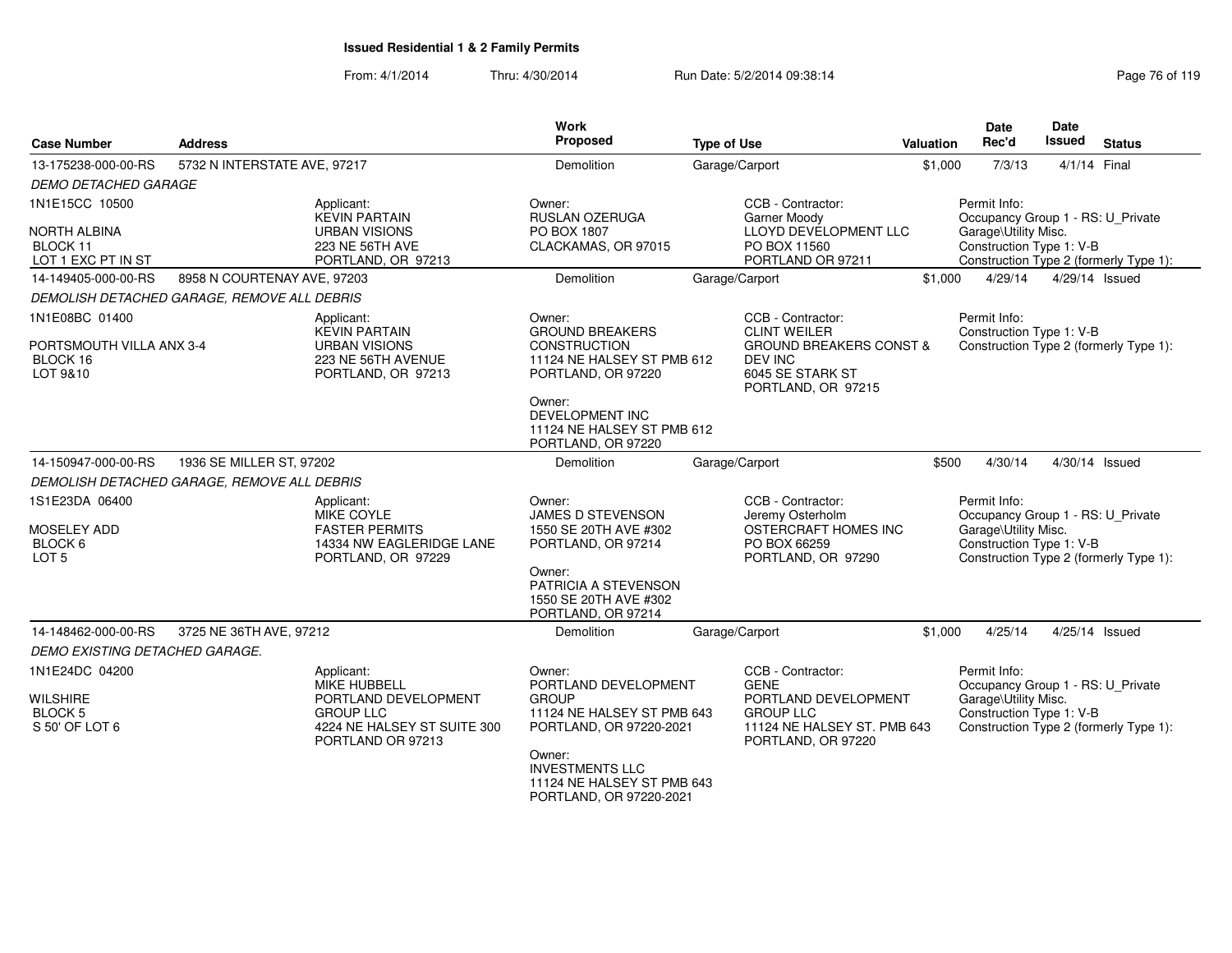| <b>Case Number</b>                                          | <b>Address</b>                                                                                   | Work<br>Proposed                                                                                                                                                         | <b>Type of Use</b>                                                                                                  | <b>Valuation</b>                           | Date<br>Rec'd                                                                                         | Date<br><b>Issued</b> | <b>Status</b>                          |
|-------------------------------------------------------------|--------------------------------------------------------------------------------------------------|--------------------------------------------------------------------------------------------------------------------------------------------------------------------------|---------------------------------------------------------------------------------------------------------------------|--------------------------------------------|-------------------------------------------------------------------------------------------------------|-----------------------|----------------------------------------|
| 14-146305-000-00-RS                                         | 6864 NE OREGON ST, 97213                                                                         | Demolition                                                                                                                                                               | Garage/Carport                                                                                                      | \$1,500                                    | 4/22/14                                                                                               | 4/22/14 Issued        |                                        |
|                                                             |                                                                                                  | DEMO 552 SF DETACHED GARAGE, No fill greater than 24". Remove all foundations and debris. CESSPOOL DECOMMISSIONING                                                       |                                                                                                                     |                                            |                                                                                                       |                       |                                        |
| 1N2E32BD 17200                                              | Applicant:<br>MILDRED WHITE<br><b>BAMA DESIGN</b><br>1631 NE BROADWAY #754<br>PORTLAND, OR 97232 | Owner:<br>MILDRED D WHITE<br>731 NE 69TH AVE<br>PORTLAND, OR 97213-5533<br>Owner:<br>RICHARD B WHITE                                                                     |                                                                                                                     |                                            | Permit Info:<br>Occupancy Group 1 - RS: U_Private<br>Garage\Utility Misc.<br>Construction Type 1: V-B |                       | Construction Type 2 (formerly Type 1): |
|                                                             |                                                                                                  | 731 NE 69TH AVE<br>PORTLAND, OR 97213-5533                                                                                                                               |                                                                                                                     |                                            |                                                                                                       |                       |                                        |
| 14-144361-000-00-RS                                         | 3936 SE ANKENY ST. 97214                                                                         | Demolition                                                                                                                                                               | Garage/Carport                                                                                                      | \$500                                      | 4/18/14                                                                                               | 4/18/14 Issued        |                                        |
|                                                             |                                                                                                  | DEMOLISH EXISTING DETACHED GARAGE REPLACEMENT GARAGE PERMIT # 14-144360-Remove all foundations and debris                                                                |                                                                                                                     |                                            |                                                                                                       |                       |                                        |
| 1N1E36DD 01500<br>LAURELHURST<br>BLOCK 103<br>LOT 4 TL 1500 | Applicant:<br>TANGELA E PURDOM<br>3936 SE ANKENY ST<br>PORTLAND, OR 97214                        | Owner:<br><b>TANGELA E PURDOM</b><br>3936 SE ANKENY ST<br>PORTLAND, OR 97214                                                                                             | CCB - Contractor:<br><b>LARRY WECKER</b><br>WECKER CONSTRUCTION CO<br>20106 NE INTERLACHEN LN<br>FAIRVIEW, OR 97024 |                                            | Permit Info:<br>Occupancy Group 1 - RS: U_Private<br>Garage\Utility Misc.<br>Construction Type 1: V-B |                       | Construction Type 2 (formerly Type 1): |
| 14-144272-000-00-RS                                         | .97213                                                                                           | Owner:<br><b>DAVID R ROTH</b><br>3936 SE ANKENY ST<br>PORTLAND, OR 97214<br>Demolition                                                                                   |                                                                                                                     | \$2,500                                    | 4/18/14                                                                                               | 4/18/14 Final         |                                        |
|                                                             |                                                                                                  |                                                                                                                                                                          | Garage/Carport                                                                                                      |                                            |                                                                                                       |                       |                                        |
| 1N2E29DC 07300<br><b>JONESMORE</b><br>BLOCK 34<br>LOT 5&6   | Applicant:<br><b>JOSH PATRICK</b><br>METRO HOMES NW LLC<br>211 NE WEIDLER<br>PORTLAND, OR 97232  | DEMOLISH EXISTING DETACHED GARAGE, DRIVEWAY, APRON AND APPROACH No fill greater than 24", Remove all foundations and debris. Permit does not include removing any trees. | CCB - Contractor:<br>AFFORDABLE NEW HOMES LLC<br>211 NE WEIDER<br>PORTLAND, OR 97232                                |                                            | Permit Info:<br>Occupancy Group 1 - RS: U Private<br>Garage\Utility Misc.<br>Construction Type 1: V-B |                       | Construction Type 2 (formerly Type 1): |
| 14-146120-000-00-RS                                         | 3403 SE 15TH AVE, 97202                                                                          | Demolition                                                                                                                                                               | Garage/Carport                                                                                                      | \$1,000                                    | 4/22/14                                                                                               | 4/22/14 Issued        |                                        |
|                                                             | DEMOLISH DETACHED GARAGE, REMOVE ALL DEBRIS                                                      |                                                                                                                                                                          |                                                                                                                     |                                            |                                                                                                       |                       |                                        |
| 1S1E11AC 17100                                              | Applicant:<br><b>TINA</b>                                                                        | Owner:<br><b>LORRAINE SOBEL</b>                                                                                                                                          | CCB - Contractor:<br><b>TINA</b>                                                                                    |                                            | Permit Info:<br>Occupancy Group 1 - RS: U_Private                                                     |                       |                                        |
| <b>FEURERS ADD</b><br>BLOCK 11<br>LOT <sub>2</sub>          | <b>MR TREE INC</b><br>8560 SE 172ND AV<br>HAPPY VALLEY, OR 97086                                 | 3209 SE 54TH AVE<br>PORTLAND, OR 97206-2146                                                                                                                              | <b>MR TREE INC</b><br>8560 SE 172ND AV<br>HAPPY VALLEY, OR 97086                                                    |                                            | Garage\Utility Misc.<br>Construction Type 1: V-B                                                      |                       | Construction Type 2 (formerly Type 1): |
| 14-146950-000-00-RS                                         | 655 SE 68TH AVE, 97215                                                                           | Demolition                                                                                                                                                               | Garage/Carport                                                                                                      | \$500                                      | 4/29/14                                                                                               | 4/29/14 Issued        |                                        |
|                                                             |                                                                                                  | DEMOLISH ONE ONE CAR, ONE STORY, 200SF DETACHED GARAGE - REMOVE ALL DEBRIS - NO SEWER ASSOCIATED WITH THIS STRUCTURE                                                     |                                                                                                                     | **ON THE SAME PLAN AS SFR DEMO 14-146939-R |                                                                                                       |                       |                                        |
| 1S2E05BA 08100                                              | Applicant:<br>MIKE COYLE<br><b>FASTER PERMITS</b><br>PORTLAND, OR 97229                          | Owner:<br><b>KLOH LLC</b><br>9700 SW CAPITOL HWY #100<br>14334 NW EAGLERIDGE LANE<br>PORTLAND, OR 97219-5274                                                             | CCB - Contractor:<br><b>KLOH LLC</b><br>PORTLAND, OR 97219                                                          | 9700 SW CAPITOL HWY SUITE 100              | Permit Info:<br>Occupancy Group 1 - RS: U_Private<br>Garage\Utility Misc.<br>Construction Type 1: V-B |                       | Construction Type 2 (formerly Type 1): |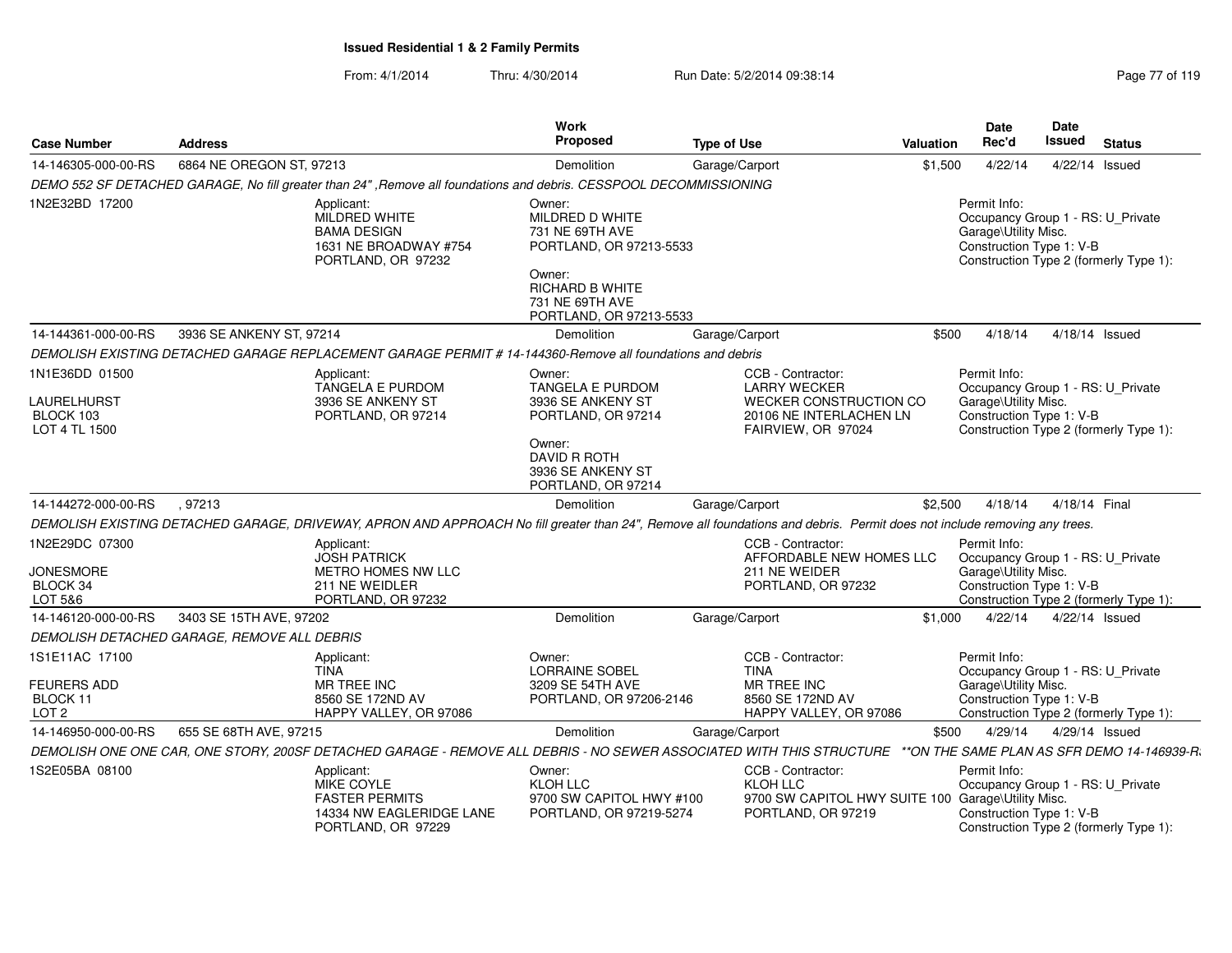| <b>Case Number</b>                                                                       | <b>Address</b>                                  |                                                                                                                                                                                            | Work<br><b>Proposed</b>                                                                                                                                                    | <b>Type of Use</b> |                                                                                                                                | Valuation | <b>Date</b><br>Rec'd                                             |         | Date<br><b>Issued</b> | <b>Status</b>                                                               |
|------------------------------------------------------------------------------------------|-------------------------------------------------|--------------------------------------------------------------------------------------------------------------------------------------------------------------------------------------------|----------------------------------------------------------------------------------------------------------------------------------------------------------------------------|--------------------|--------------------------------------------------------------------------------------------------------------------------------|-----------|------------------------------------------------------------------|---------|-----------------------|-----------------------------------------------------------------------------|
| 14-146219-000-00-RS                                                                      | 2702 NE BRYCE ST - Unit B. 97212                |                                                                                                                                                                                            | <b>Demolition</b>                                                                                                                                                          |                    | Garage/Carport                                                                                                                 | \$200     | 4/24/14                                                          |         |                       | 4/24/14 Under Inspection                                                    |
|                                                                                          |                                                 | DEMO EXSTING DETACHED GARAGE, Remove all foundations and debris. No fill greater than 24".                                                                                                 |                                                                                                                                                                            |                    |                                                                                                                                |           |                                                                  |         |                       |                                                                             |
| 1N1E24CB 20600                                                                           |                                                 | Applicant:<br><b>TRISHA WONDERLICK</b><br>2702 NE BRYCE ST<br>PORTLAND, OR 97212                                                                                                           | Owner:<br><b>BRET A WONDERLICK</b><br>2702 NE BRYCE ST<br>PORTLAND, OR 97212<br>Owner:<br><b>TRISHA WONDERLICK</b>                                                         |                    | CCB - Contractor:<br><b>PREMIER REMODELING &amp;</b><br><b>DESIGN LLC</b><br>2435 CRESTMONT CIRCLE S<br><b>SALEM, OR 97302</b> |           | Permit Info:<br>Garage\Utility Misc.<br>Construction Type 1: V-B |         |                       | Occupancy Group 1 - RS: U Private<br>Construction Type 2 (formerly Type 1): |
|                                                                                          |                                                 |                                                                                                                                                                                            | 2702 NE BRYCE ST<br>PORTLAND, OR 97212                                                                                                                                     |                    |                                                                                                                                |           |                                                                  |         |                       |                                                                             |
| 14-147007-000-00-RS                                                                      | 7224 SE 65TH AVE, 97206                         |                                                                                                                                                                                            | <b>Demolition</b>                                                                                                                                                          |                    | Garage/Carport                                                                                                                 | \$2,000   |                                                                  | 4/23/14 |                       | 4/23/14 Issued                                                              |
|                                                                                          |                                                 | DEMO 220 SQ FT GARAGERemove all foundations and debris Septic Decommissioning Required. Call for Inspection 842.                                                                           |                                                                                                                                                                            |                    |                                                                                                                                |           |                                                                  |         |                       |                                                                             |
| 1S2E20BC 14100<br><b>BRENTWOOD &amp; SUB</b><br>BLOCK <sub>21</sub><br>S 74.5' OF LOT 10 |                                                 | Applicant:<br><b>SUSAN SINGH</b><br>7224 SE 65TH AVE<br>PORTLAND, OR 97206-8007                                                                                                            | Owner:<br><b>SUSAN SINGH</b><br>7224 SE 65TH AVE<br>PORTLAND, OR 97206-8007                                                                                                |                    |                                                                                                                                |           | Permit Info:<br>Garage\Utility Misc.<br>Construction Type 1: V-B |         |                       | Occupancy Group 1 - RS: U_Private<br>Construction Type 2 (formerly Type 1): |
| 14-147751-000-00-RS                                                                      | 6426 NE 22ND AVE, 97211                         |                                                                                                                                                                                            | Demolition                                                                                                                                                                 |                    | Garage/Carport                                                                                                                 | \$500     | 4/25/14                                                          |         |                       | 4/25/14 Issued                                                              |
|                                                                                          | DEMOLISH SINGLE STORY GARAGE. REMOVE ALL DEBRIS |                                                                                                                                                                                            |                                                                                                                                                                            |                    |                                                                                                                                |           |                                                                  |         |                       |                                                                             |
| 1N1E14DA 02300<br><b>IRVINGTON PK</b><br>BLOCK 64<br>LOT <sub>7</sub>                    |                                                 | Applicant:<br>Mike Coyle<br><b>Faster Permits</b><br>14334 NW EAGLERIDGE LANE<br>PORTLAND, OR 97229                                                                                        | Owner:<br>EVERETT CUSTOM HOMES LLC<br>735 SW 158TH AVE<br>BEAVERTON, OR 97006-4952                                                                                         |                    | CCB - Contractor:<br><b>VIC REMMERS</b><br>EVERETT CUSTOM HOMES INC<br>735 SW 158TH AVE STE 180<br>BEAVERTON OR 97008          |           | Permit Info:<br>Garage\Utility Misc.<br>Construction Type 1: V-B |         |                       | Occupancy Group 1 - RS: U_Private<br>Construction Type 2 (formerly Type 1): |
| 14-147747-000-00-RS                                                                      | 18 SE 24TH AVE, 97214                           |                                                                                                                                                                                            | Demolition                                                                                                                                                                 |                    | Garage/Carport                                                                                                                 | \$3,000   |                                                                  | 4/24/14 |                       | 4/24/14 Issued                                                              |
|                                                                                          | DEMOLITION OF DETACHED SINGLE CAR GARAGE 200SF  |                                                                                                                                                                                            |                                                                                                                                                                            |                    |                                                                                                                                |           |                                                                  |         |                       |                                                                             |
| 1N1E36CC 18600<br><b>KEYSTONE ADD</b><br><b>BLOCK7</b><br>LOT 3 EXC S 5'                 |                                                 | Applicant:<br><b>Brett Schulz</b><br>1111 E BURNSIDE SREET, STE. 30: PO BOX 14488<br>PORTLAND OR 97214                                                                                     | Owner:<br>18-20 SE 24TH AVENUE LLC<br>PORTLAND, OR 97293                                                                                                                   |                    | CCB - Contractor:<br>K WITT EXCAVATING LLC<br>13250 VIEWCREST DR<br>BEAVERTON, OR 97005                                        |           | Permit Info:<br>Garage\Utility Misc.<br>Construction Type 1: V-B |         |                       | Occupancy Group 1 - RS: U Private<br>Construction Type 2 (formerly Type 1): |
| 14-137358-000-00-RS                                                                      | 6875 SW CAPITOL HILL RD, 97219                  |                                                                                                                                                                                            | <b>Demolition</b>                                                                                                                                                          |                    | Garage/Carport                                                                                                                 | \$2,000   |                                                                  | 4/9/14  |                       | $4/9/14$ Issued                                                             |
|                                                                                          |                                                 | DEMOLISH EXISTING DETACHED GARAGEReplacement house under batch permit 14-136982-RS. No fill greater than 24". Cesspool decomission required (under hosue demo permit 14-137352-RS). Remove |                                                                                                                                                                            |                    |                                                                                                                                |           |                                                                  |         |                       |                                                                             |
| 1S1E21BA 09800                                                                           |                                                 | Applicant:                                                                                                                                                                                 | Owner:                                                                                                                                                                     |                    | CCB - Contractor:                                                                                                              |           | Permit Info:                                                     |         |                       |                                                                             |
| SECTION 21 1S 1E<br>TL 9800 0.48 ACRES                                                   |                                                 | <b>DAVID BONN</b><br>HABITAT FOR HUMANITY<br>PORTLAND METRO EAST<br>PO BOX 11527<br>PORTLAND OR 97211                                                                                      | <b>HABITAT FOR HUMANITY</b><br>1478 NE KILLINGSWORTH ST<br>PORTLAND, OR 97211-4981<br>Owner:<br>PORTLAND/METRO EAST<br>1478 NE KILLINGSWORTH ST<br>PORTLAND, OR 97211-4981 |                    | <b>HABITAT FOR HUMANITY</b><br>PO BOX 11527<br>PORTLAND OR 97211                                                               |           | Garage\Utility Misc.<br>Construction Type 1: V-B                 |         |                       | Occupancy Group 1 - RS: U_Private<br>Construction Type 2 (formerly Type 1): |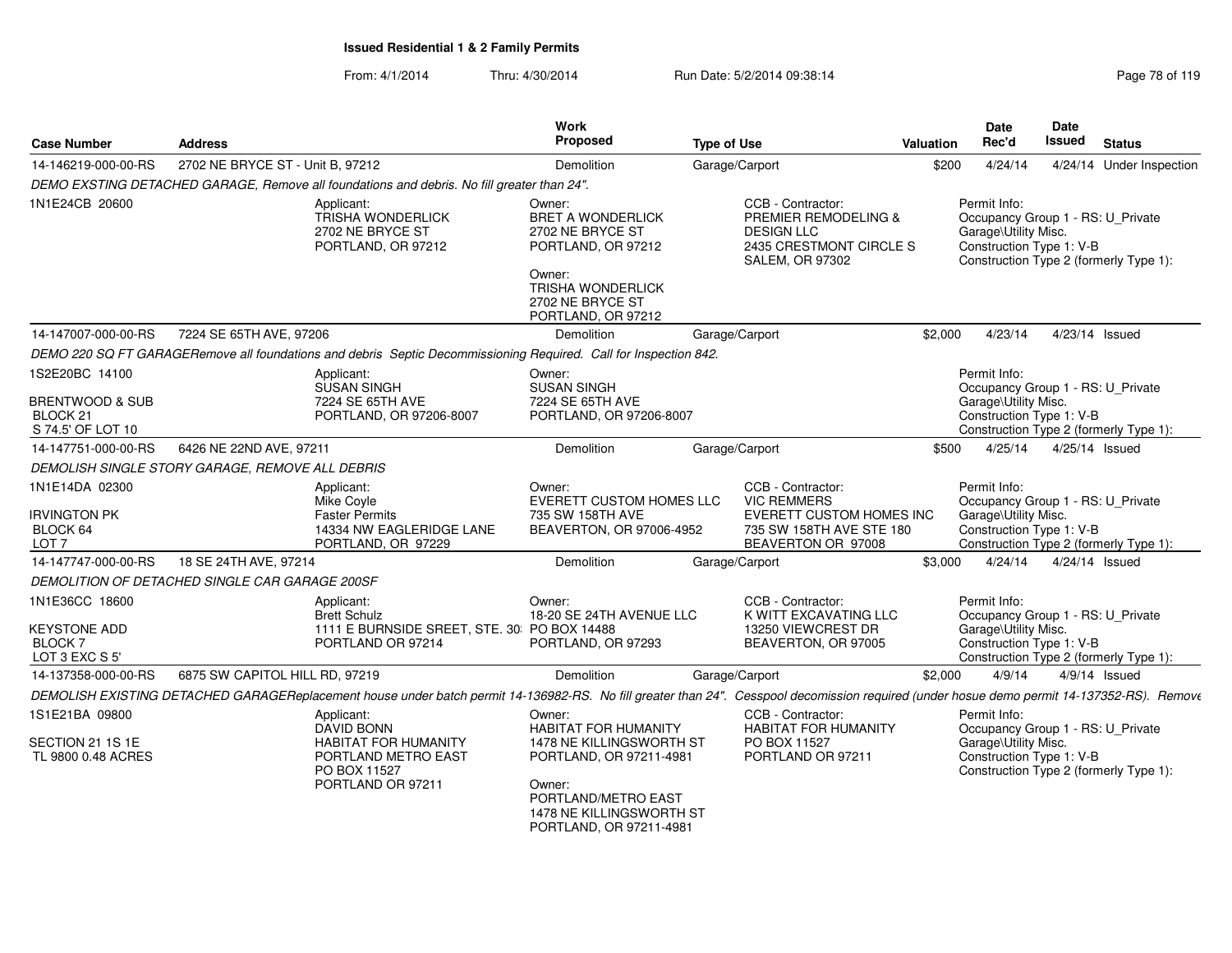|                                                            |                                             |                                                                                                                                                | Work                                                                                |                                                                                                                       |           | <b>Date</b>                                                                                                                                     | Date           |                         |
|------------------------------------------------------------|---------------------------------------------|------------------------------------------------------------------------------------------------------------------------------------------------|-------------------------------------------------------------------------------------|-----------------------------------------------------------------------------------------------------------------------|-----------|-------------------------------------------------------------------------------------------------------------------------------------------------|----------------|-------------------------|
| <b>Case Number</b>                                         | <b>Address</b>                              |                                                                                                                                                | <b>Proposed</b>                                                                     | <b>Type of Use</b>                                                                                                    | Valuation | Rec'd                                                                                                                                           | Issued         | <b>Status</b>           |
| 14-138668-000-00-RS                                        | 6238 NE 17TH AVE, 97211                     |                                                                                                                                                | Demolition                                                                          | Garage/Carport                                                                                                        | \$500     | 4/10/14                                                                                                                                         | 4/10/14 Issued |                         |
|                                                            | DEMOLISH DETACHED GARAGE, REMOVE ALL DEBRIS |                                                                                                                                                |                                                                                     |                                                                                                                       |           |                                                                                                                                                 |                |                         |
| 1N1E14DB 14000<br><b>HIGHLAND PK</b><br>BLOCK 9<br>LOT 1&3 |                                             | Applicant:<br>MIKE COYLE<br><b>FASTER PERMITS</b><br>14334 NW EAGLERIDGE LANE<br>PORTLAND, OR 97229                                            | Owner:<br><b>GEORGE FUSSELL</b><br>1511 SW PARK AVE #501<br>PORTLAND, OR 97201      | CCB - Contractor:<br><b>VIC REMMERS</b><br>EVERETT CUSTOM HOMES INC<br>735 SW 158TH AVE STE 180<br>BEAVERTON OR 97008 |           | Permit Info:<br>Occupancy Group 1 - RS: U_Private<br>Garage\Utility Misc.<br>Construction Type 1: V-B<br>Construction Type 2 (formerly Type 1): |                |                         |
| 14-134798-000-00-RS                                        | 204 NE 57TH AVE, 97213                      |                                                                                                                                                | Demolition                                                                          | Garage/Carport                                                                                                        | \$1,000   | 4/10/14                                                                                                                                         | 4/10/14 Issued |                         |
|                                                            |                                             | DEMO DETACHED GARAGE, remove all foundations and debris, no fill greater than 24".                                                             |                                                                                     |                                                                                                                       |           |                                                                                                                                                 |                |                         |
| 1N2E31DB 01500                                             |                                             | Applicant:<br><b>KEVIN PARTAIN</b><br><b>URBAN VISIONS</b><br>223 NE 56TH AVE<br>PORTLAND, OR 97213                                            | Owner:<br><b>WILDE PROPERTIES INC</b><br>3735 SE CLAY ST<br>PORTLAND, OR 97214-5139 | CCB - Contractor:<br>PDX REDEVELOPMENT LLC<br>4800 SW MACADAM, SUITE 245<br>PORTLAND, OR 97239                        |           | Permit Info:<br>Occupancy Group 1 - RS: U_Private<br>Garage\Utility Misc.<br>Construction Type 1: V-B<br>Construction Type 2 (formerly Type 1): |                |                         |
| 14-137990-000-00-RS                                        | 1525 NW 24TH AVE, 97210                     |                                                                                                                                                | Demolition                                                                          | Garage/Carport                                                                                                        | \$4,000   | 4/9/14                                                                                                                                          |                | $4/9/14$ Issued         |
| <b>DEMO OF EXISTING DETACHED GARAGE</b>                    |                                             |                                                                                                                                                |                                                                                     |                                                                                                                       |           |                                                                                                                                                 |                |                         |
| 1N1E28CC 15700<br><b>GOLDSMITHS ADD</b>                    |                                             | Applicant:<br>PAUL WOLFE<br><b>DOMINEK ARCHITECTURE</b>                                                                                        | Owner:<br>PORTLAND LEEDS LIVING LLC<br>PO BOX 69501                                 | Primary Contractor:<br><b>TO BID</b>                                                                                  |           | Permit Info:<br>Occupancy Group 1 - RS: U_Private<br>Garage\Utility Misc.                                                                       |                |                         |
| BLOCK 9<br>LOT <sub>3</sub>                                |                                             | 330 SE MLK BLVD, SUITE 350<br>PORTLAND, OR 97214                                                                                               | PORTLAND, OR 97239                                                                  |                                                                                                                       |           | Construction Type 1: V-B<br>Construction Type 2 (formerly Type 1):                                                                              |                |                         |
| 14-137813-000-00-RS                                        | 4136 SE 34TH AVE, 97202                     |                                                                                                                                                | Demolition                                                                          | Garage/Carport                                                                                                        | \$5,000   | 4/15/14                                                                                                                                         | 4/15/14 Final  |                         |
| <b>DEMO DETACHED GARAGE APPROX 352SF</b>                   |                                             |                                                                                                                                                |                                                                                     |                                                                                                                       |           |                                                                                                                                                 |                |                         |
| 1S1E12DC 05800                                             |                                             | Applicant:                                                                                                                                     | Owner:                                                                              | CCB - Contractor:                                                                                                     |           | Permit Info:                                                                                                                                    |                |                         |
| <b>KENILWORTH</b><br>BLOCK 12<br>LOT <sub>4</sub>          |                                             | LARRY COWLISHAW<br>METHOD CONSTRUCTION<br>PO BOX 33822<br>PORTLAND, OR 97292                                                                   | <b>DAN ZALKOW</b><br>4136 SE 34TH AVE<br>PORTLAND, OR 97202                         | <b>LARRY COWLISHAW</b><br>METHOD CONSTRUCTION<br>PO BOX 33822<br>PORTLAND, OR 97292                                   |           | Occupancy Group 1 - RS: U Private<br>Garage\Utility Misc.<br>Construction Type 1: V-B<br>Construction Type 2 (formerly Type 1):                 |                |                         |
| 14-134367-000-00-RS                                        | 1532 N HOLMAN ST, 97217                     |                                                                                                                                                | Demolition                                                                          | Garage/Carport                                                                                                        | \$500     | 4/2/14                                                                                                                                          |                | 4/2/14 Under Inspection |
|                                                            |                                             | DEMOLISH DETACHED GARAGE; CLOSE CURB CUT, No fill greater than 24", Remove all foundations and debris                                          |                                                                                     |                                                                                                                       |           |                                                                                                                                                 |                |                         |
| 1N1E16DA 09500<br>ROSALIND ADD<br>BLOCK 6<br>LOT 3&4       |                                             | Applicant:<br><b>NEAL FERNANDO</b><br><b>EMERIO DESIGN, LLC</b><br>6107 SW MURRAY BLVD, STE 147 TUALATIN, OR 97062-9710<br>BEAVERTON, OR 97008 | Owner:<br><b>EDEN ENTERPRISES LLC</b><br>5505 SW DELKER RD                          | CCB - Contractor:<br><b>VIC REMMERS</b><br>EVERETT CUSTOM HOMES INC<br>735 SW 158TH AVE STE 180<br>BEAVERTON OR 97008 |           | Permit Info:<br>Occupancy Group 1 - RS: U_Private<br>Garage\Utility Misc.<br>Construction Type 1: V-B<br>Construction Type 2 (formerly Type 1): |                |                         |
|                                                            |                                             | Applicant:<br>MIKE COYLE<br><b>FASTER PERMITS</b><br>14334 NW EAGLERIDGE LANE<br>PORTLAND, OR 97229                                            |                                                                                     |                                                                                                                       |           |                                                                                                                                                 |                |                         |
| 14-133549-000-00-RS                                        | 6125 SE HAROLD ST, 97206                    |                                                                                                                                                | Demolition                                                                          | Garage/Carport                                                                                                        | \$500     | 4/1/14                                                                                                                                          |                | $4/1/14$ Issued         |
|                                                            |                                             | DEMOLISH DETACHED GARAGE***DECOMMISSIONING REQUIRED FOR 14-133549 RS***                                                                        |                                                                                     |                                                                                                                       |           |                                                                                                                                                 |                |                         |
| 1S2E18AD 08300                                             |                                             | Applicant:<br><b>MIKE COYLE</b>                                                                                                                | Owner:<br>JOHN M BACIGALUPI                                                         | CCB - Contractor:<br><b>BRIAN MCMILLEN LLC</b>                                                                        |           | Permit Info:<br>Occupancy Group 1 - RS: U Private                                                                                               |                |                         |
| <b>TREMONT PK</b><br>BLOCK <sub>21</sub><br>LOT 12&13      |                                             | <b>FASTER PERMITS</b><br>14334 NW EAGLERIDGE LANE<br>PORTLAND, OR 97229                                                                        | 400 CHAMBERS ST #7S<br>NEW YORK, NY 10282-1007                                      | 15151 SE FRYE<br>HAPPY VALLEY, OR 97086                                                                               |           | Garage\Utility Misc.<br>Construction Type 1: V-B<br>Construction Type 2 (formerly Type 1):                                                      |                |                         |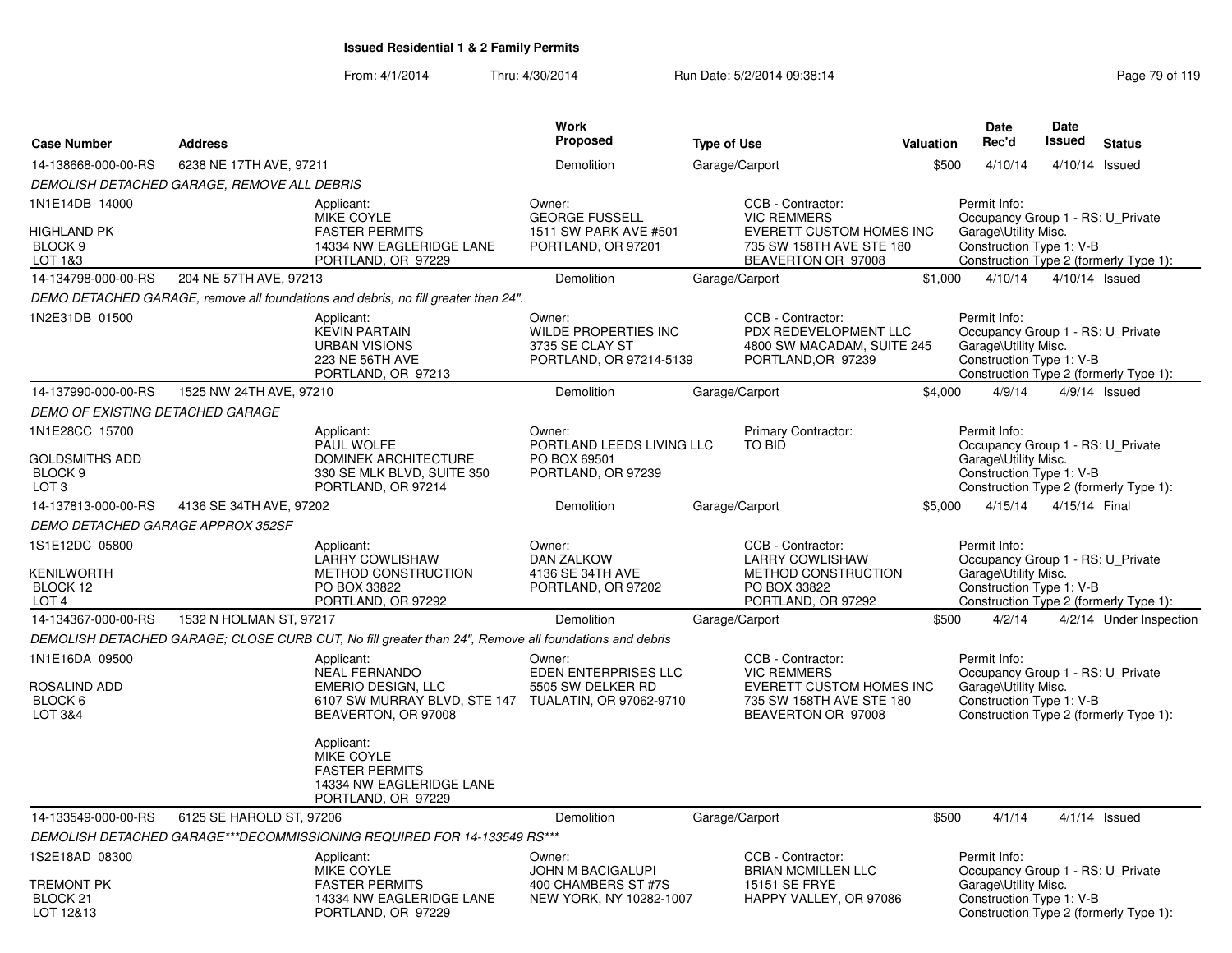| <b>Case Number</b>                                                       | <b>Address</b>                |                                                                                                                                                     | <b>Work</b><br>Proposed                                                                                                              | <b>Type of Use</b> |                                                                                     | Valuation | Date<br>Rec'd                                                    | <b>Date</b><br><b>Issued</b> | <b>Status</b>                                                               |
|--------------------------------------------------------------------------|-------------------------------|-----------------------------------------------------------------------------------------------------------------------------------------------------|--------------------------------------------------------------------------------------------------------------------------------------|--------------------|-------------------------------------------------------------------------------------|-----------|------------------------------------------------------------------|------------------------------|-----------------------------------------------------------------------------|
| 14-133490-000-00-RS                                                      | 3407 SE WOODWARD ST, 97202    |                                                                                                                                                     | Demolition                                                                                                                           |                    | Garage/Carport                                                                      | \$500     | 4/1/14                                                           |                              | $4/1/14$ Issued                                                             |
| DEMO DETACHED GARAGE: REMOVE ALL FOOTINGS AND DEBRIS                     |                               |                                                                                                                                                     |                                                                                                                                      |                    |                                                                                     |           |                                                                  |                              |                                                                             |
| 1S1E12AB 13600<br>WAVERLY<br>BLOCK 55&46 TL 13600                        |                               | Applicant:<br>MIKE COYLE<br><b>FASTER PERMITS</b><br>14334 NW EAGLERIDGE LANE<br>PORTLAND, OR 97229                                                 | Owner:<br><b>J MARK PERKINS</b><br>11471 SE CLOVER LN<br>HAPPY VALLEY, OR 97086-6800                                                 |                    | CCB - Contractor:<br>ADAM<br>A F HOESLEY INC<br>3731 SE LIEBE<br>PORTLAND, OR 97202 |           | Permit Info:<br>Garage\Utility Misc.<br>Construction Type 1: V-B |                              | Occupancy Group 1 - RS: U Private<br>Construction Type 2 (formerly Type 1): |
| 14-133985-000-00-RS                                                      | 330 SE 52ND AVE, 97215        |                                                                                                                                                     | Demolition                                                                                                                           |                    | Garage/Carport                                                                      | \$500     | 4/3/14                                                           | 4/3/14 Final                 |                                                                             |
|                                                                          |                               | DEMOLISH EXISTING 374 SF DETACHED GARAGE, REMOVE ALL DEBRIS                                                                                         |                                                                                                                                      |                    |                                                                                     |           |                                                                  |                              |                                                                             |
| 1N2E31DC 18500<br><b>MELROSE</b><br>S 1/2 OF N 150' OF LOT 47            |                               | Applicant:<br><b>JOHN EARLY</b><br>330 SE 52ND AVE<br>PORTLAND, OR 97215-1134                                                                       | Owner:<br><b>JOHN EARLY</b><br>330 SE 52ND AVE<br>PORTLAND, OR 97215-1134                                                            |                    |                                                                                     |           | Permit Info:<br>Garage\Utility Misc.<br>Construction Type 1: V-B |                              | Occupancy Group 1 - RS: U_Private<br>Construction Type 2 (formerly Type 1): |
|                                                                          |                               |                                                                                                                                                     | Owner:<br><b>LAURA BENDER</b><br>330 SE 52ND AVE<br>PORTLAND, OR 97215-1134                                                          |                    |                                                                                     |           |                                                                  |                              |                                                                             |
| 14-131499-000-00-RS                                                      | 2433 NE MASON ST, 97211       |                                                                                                                                                     | Demolition                                                                                                                           |                    | Garage/Carport                                                                      | \$500     | 4/3/14                                                           |                              | $4/3/14$ Issued                                                             |
|                                                                          |                               | DEMOLISH DETACHED GARAGE, REMOVE CONCRETE DRIVEWAY, REMOVE ALL DEBRIS, DOES NOT INCLUDE TREE REMOVAL, CAP UTILITIES, NO SPECIAL INSPECTION REQUIRED |                                                                                                                                      |                    |                                                                                     |           |                                                                  |                              |                                                                             |
| 1N1E24CB 07800<br><b>ALAMEDA PARK</b><br>BLOCK 37<br>LOT <sub>4</sub>    |                               | Applicant:<br><b>JOSH SCHNEIDER</b><br>4027 N MICHIGAN AVE<br>PORTLAND, OR 97227                                                                    | Owner:<br><b>JOSH SCHNEIDER</b><br>4027 N MICHIGAN AVE<br>PORTLAND, OR 97227<br>Owner:<br><b>LYDIA FISHER</b><br>4027 N MICHIGAN AVE |                    |                                                                                     |           | Permit Info:<br>Garage\Utility Misc.<br>Construction Type 1: V-B |                              | Occupancy Group 1 - RS: U_Private<br>Construction Type 2 (formerly Type 1): |
|                                                                          |                               |                                                                                                                                                     | PORTLAND, OR 97227                                                                                                                   |                    |                                                                                     |           |                                                                  |                              |                                                                             |
| 14-127151-000-00-RS                                                      | 11241 NE SACRAMENTO ST, 97220 |                                                                                                                                                     | Demolition                                                                                                                           |                    | Garage/Carport                                                                      | \$500     | 4/28/14                                                          |                              | 4/28/14 Issued                                                              |
|                                                                          |                               | DEMO DETACHED GARAGE, No fill greater than 24", Remove all foundations and debris ***DECOMMISSIONING REQUIRED UNDER 14-127144 RS***                 |                                                                                                                                      |                    |                                                                                     |           |                                                                  |                              |                                                                             |
| 1N2E27DB 00400<br><b>CASMUR AC</b><br>E100' OF S 100' OF LOT 2 EXC E 15' |                               | Applicant:<br><b>SUSAN WATT</b><br>CITY OF PORTLAND - PARKS<br>1120 SW 5TH AVE, STE 1302<br>PORTLAND, OR 97204                                      | Owner:<br>PORTLAND CITY OF<br>1120 SW 5TH AVE #1302<br>PORTLAND, OR 97204-1912                                                       |                    |                                                                                     |           | Permit Info:<br>Garage\Utility Misc.<br>Construction Type 1: V-B |                              | Occupancy Group 1 - RS: U_Private<br>Construction Type 2 (formerly Type 1): |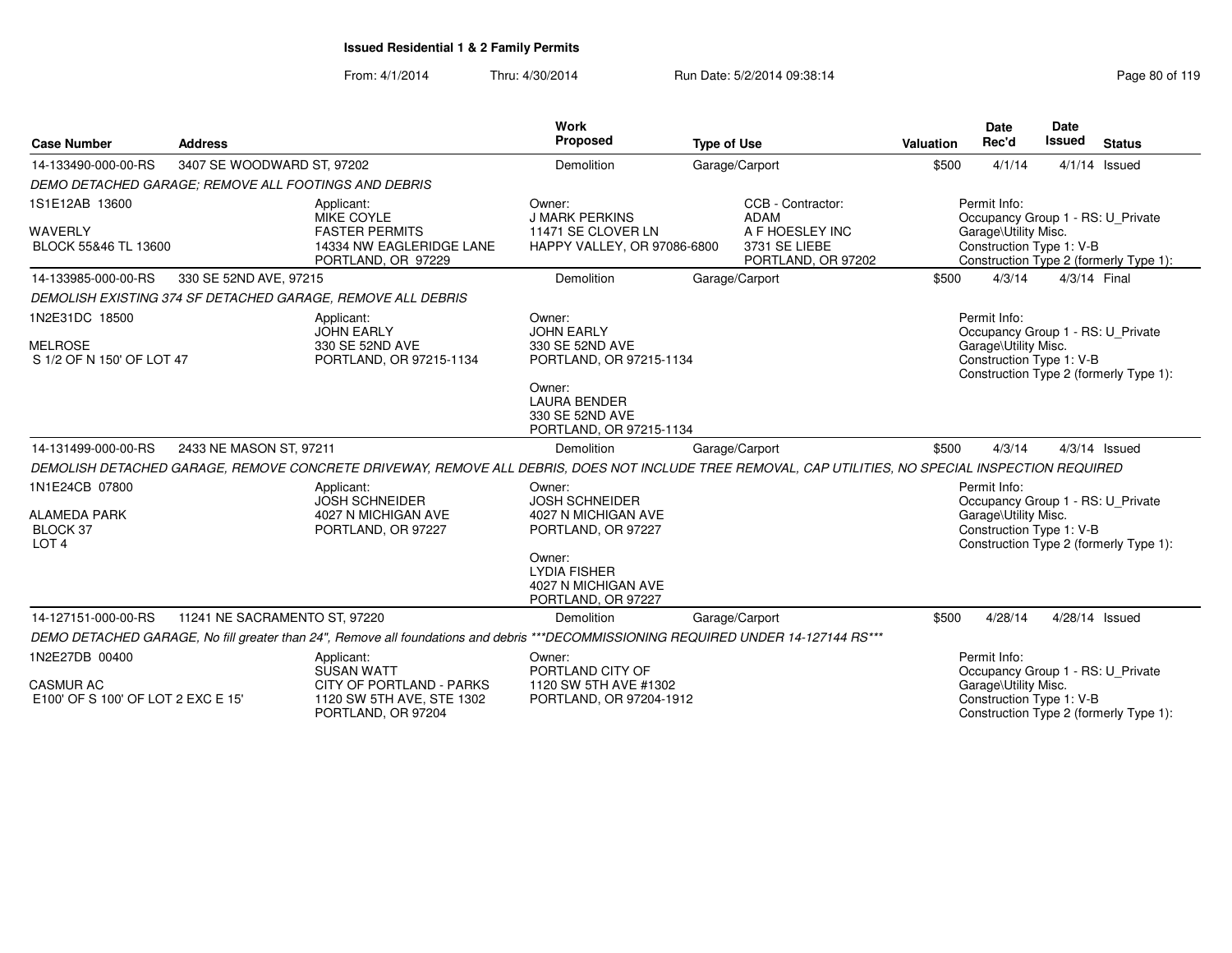| <b>Case Number</b>                       | <b>Address</b>              |                                                                                                  | <b>Work</b><br><b>Proposed</b>                                                                           | <b>Type of Use</b>                                                                                                                                                                                  | <b>Valuation</b> | Date<br>Rec'd                                                                         | Date<br><b>Issued</b> | <b>Status</b>                           |
|------------------------------------------|-----------------------------|--------------------------------------------------------------------------------------------------|----------------------------------------------------------------------------------------------------------|-----------------------------------------------------------------------------------------------------------------------------------------------------------------------------------------------------|------------------|---------------------------------------------------------------------------------------|-----------------------|-----------------------------------------|
| 14-127134-000-00-RS                      | 5108 SE TENINO CT. 97206    |                                                                                                  | Demolition                                                                                               | Garage/Carport                                                                                                                                                                                      | \$500            | 4/28/14                                                                               |                       | 4/28/14 Issued                          |
|                                          |                             | DEMO DETACHED GARAGE, No fill greater than 24", Remove all foundations and debris                |                                                                                                          |                                                                                                                                                                                                     |                  |                                                                                       |                       |                                         |
| 1S2E19CD 01100                           |                             | Applicant:                                                                                       | Owner:                                                                                                   |                                                                                                                                                                                                     |                  | Permit Info:                                                                          |                       |                                         |
| ERROL HTS<br>BLOCK 32<br>LOT 3-5 TL 1100 |                             | <b>SUSAN WATT</b><br>CITY OF PORTLAND - PARKS<br>1120 SW 5TH AVE, STE 1302<br>PORTLAND, OR 97204 | PORTLAND CITY OF(BUREAU OF<br>1120 SW 5TH AVE #1302<br>PORTLAND, OR 97204-1912<br>Owner:<br><b>PARKS</b> |                                                                                                                                                                                                     |                  | Occupancy Group 1 - RS: U_Private<br>Garage\Utility Misc.<br>Construction Type 1: V-B |                       | Construction Type 2 (formerly Type 1):  |
|                                          |                             |                                                                                                  | 1120 SW 5TH AVE #1302<br>PORTLAND, OR 97204-1912                                                         |                                                                                                                                                                                                     |                  |                                                                                       |                       |                                         |
|                                          |                             |                                                                                                  | Owner:<br><b>RECREATION</b><br>1120 SW 5TH AVE #1302<br>PORTLAND, OR 97204-1912                          |                                                                                                                                                                                                     |                  |                                                                                       |                       |                                         |
| 14-120490-000-00-RS                      | 7945 SE RHINE ST, 97206     |                                                                                                  | <b>Demolition</b>                                                                                        | Garage/Carport                                                                                                                                                                                      | \$500            | 2/25/14                                                                               | 4/25/14 Final         |                                         |
| <b>DEMO GARAGE with attached shed</b>    |                             |                                                                                                  |                                                                                                          |                                                                                                                                                                                                     |                  |                                                                                       |                       |                                         |
| 1S2E08DA 01500                           |                             | Applicant:<br>NIZAR SLIM                                                                         | Owner:<br>DK HOMES LLC                                                                                   | CCB - Contractor:<br><b>DAMIR KARIN</b>                                                                                                                                                             |                  | Permit Info:                                                                          |                       | Occupancy Group 1 - RS: R-3_Residential |
| <b>WAPELLO PK</b>                        |                             | PO BOX 6602                                                                                      | PO BOX 90277                                                                                             | DK HOMES LLC                                                                                                                                                                                        |                  | One and Two Family                                                                    |                       |                                         |
| BLOCK 3<br>LOT 15                        |                             | PORTLAND, OR 97228                                                                               | PORTLAND, OR 97290-0277                                                                                  | PO BOX 90277<br>PORTLAND, OR 97290                                                                                                                                                                  |                  | Construction Type 1: V-B                                                              |                       | Construction Type 2 (formerly Type 1):  |
| W 1/2 OF LOT 16                          |                             |                                                                                                  |                                                                                                          |                                                                                                                                                                                                     |                  |                                                                                       |                       |                                         |
| 14-133197-000-00-RS                      | 2897 SE CARUTHERS ST, 97214 |                                                                                                  | <b>Demolition</b>                                                                                        | Garage/Carport                                                                                                                                                                                      | \$500            | 3/31/14                                                                               | 4/29/14 Final         |                                         |
|                                          |                             | DEMOLISH DETACHED GARAGE. (SEE 14-133195RS for New Detached Replacement Garage)                  |                                                                                                          |                                                                                                                                                                                                     |                  |                                                                                       |                       |                                         |
| 1S1E01CD 09000                           |                             | Applicant:                                                                                       | Owner:                                                                                                   | CCB - Contractor:                                                                                                                                                                                   |                  | Permit Info:                                                                          |                       |                                         |
|                                          |                             | <b>CUTTY HYDE</b>                                                                                | <b>CLIFF LEHMAN</b>                                                                                      | <b>CUTTY HYDE</b>                                                                                                                                                                                   |                  | Occupancy Group 1 - RS: U_Private                                                     |                       |                                         |
| <b>LINNWOOD</b><br>BLOCK 2               |                             | CUTTY HYDE CONSTRUCTION INC 2897 SE CARUTHERS ST<br>2725 NE 17TH AVE                             | PORTLAND, OR 97214-5634                                                                                  | CUTTY HYDE CONSTRUCTION INC Garage\Utility Misc.<br>2725 NE 17TH AVE                                                                                                                                |                  | Construction Type 1: V-B                                                              |                       |                                         |
| LOT 5                                    |                             | PORTLAND, OR 97212                                                                               |                                                                                                          | PORTLAND, OR 97212                                                                                                                                                                                  |                  |                                                                                       |                       | Construction Type 2 (formerly Type 1):  |
| E 7.5' OF LOT 6                          |                             |                                                                                                  | Owner:<br><b>MARY C KING</b><br>2897 SE CARUTHERS ST<br>PORTLAND, OR 97214-5634                          |                                                                                                                                                                                                     |                  |                                                                                       |                       |                                         |
| 14-134794-000-00-RS                      | 204 NE 57TH AVE, 97213      |                                                                                                  | Demolition                                                                                               | Single Family Dwelling                                                                                                                                                                              | \$3,000          | 4/10/14                                                                               |                       | 4/10/14 Issued                          |
|                                          |                             |                                                                                                  |                                                                                                          | DEMO HOUSE WITH BASEMENT, Replacement house under permit 14-132541-RS, Compacted fill per Title 24 standards, Soils special inspection required, Decommissioning Inspection Required?               |                  |                                                                                       |                       |                                         |
| 1N2E31DB 01500                           |                             | Applicant:<br><b>KEVIN PARTAIN</b><br><b>URBAN VISIONS</b>                                       | Owner:<br>WILDE PROPERTIES INC<br>3735 SE CLAY ST                                                        | CCB - Contractor:<br>PDX REDEVELOPMENT LLC<br>4800 SW MACADAM, SUITE 245                                                                                                                            |                  | Permit Info:<br>One and Two Family                                                    |                       | Occupancy Group 1 - RS: R-3 Residential |
|                                          |                             | 223 NE 56TH AVE<br>PORTLAND, OR 97213                                                            | PORTLAND, OR 97214-5139                                                                                  | PORTLAND, OR 97239                                                                                                                                                                                  |                  | Construction Type 1: V-B                                                              |                       | Construction Type 2 (formerly Type 1):  |
| 14-120444-000-00-RS                      | 4119 SE 92ND AVE, 97266     |                                                                                                  | <b>Demolition</b>                                                                                        | Single Family Dwelling                                                                                                                                                                              | \$3,000          | 2/25/14                                                                               |                       | 4/18/14 Issued                          |
|                                          |                             |                                                                                                  |                                                                                                          | DEMOLITION OF SINGLE FAMILY RESIDENCE. Demo Delay as per Title 24. Do not issue this permit prior to 4/1/14. No fill greater than 24", remove all foundations and debris. SEPTIC DECOMMISSIONING RI |                  |                                                                                       |                       |                                         |
| 1S2E09CD 01200                           |                             | Applicant:<br><b>KEVIN PARTAIN</b>                                                               | Owner:<br>AAV ONE LLC                                                                                    | CCB - Contractor:<br>CHALET HOMES LLC                                                                                                                                                               |                  | Permit Info:                                                                          |                       | Occupancy Group 1 - RS: R-3_Residential |
| SECTION 09 1S 2E<br>TL 1200 0.23 ACRES   |                             | <b>223 NE 56TH AVE</b><br>PORTLAND, OR 97213-3705                                                | 4119 SE 92ND AVE<br>PORTLAND, OR 97266                                                                   | 8733 SE DIVISION ST #201<br>PORTLAND, OR 97266                                                                                                                                                      |                  | One and Two Family<br>Construction Type 1: V-B                                        |                       | Construction Type 2 (formerly Type 1):  |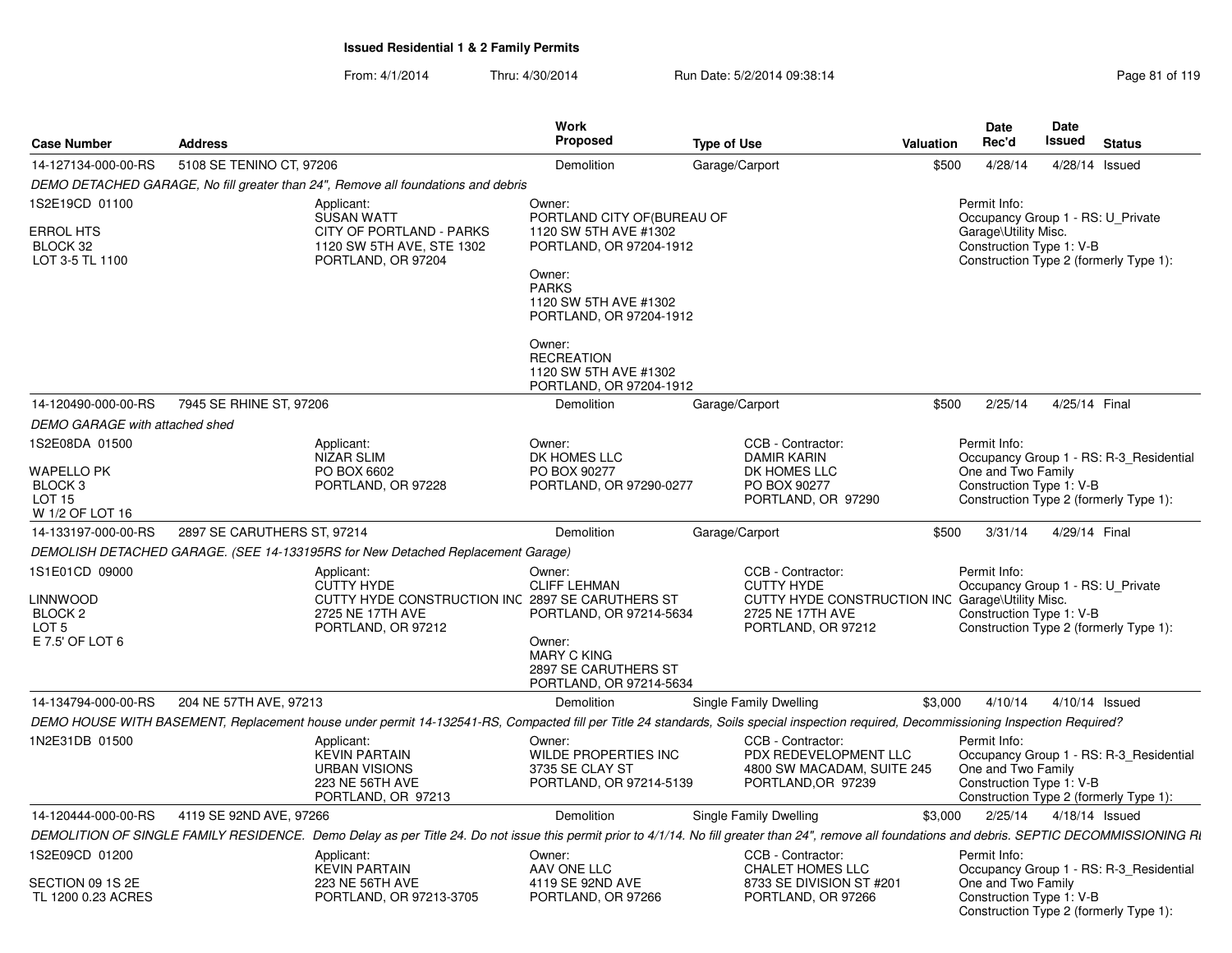| <b>Case Number</b>                                                                | <b>Address</b>                                        |                                                                                                                                                                                                      | <b>Work</b><br><b>Proposed</b>                                                                                                      | <b>Type of Use</b> |                                                                                                                | <b>Valuation</b> | <b>Date</b><br>Rec'd                                                                                                                                | <b>Date</b><br>Issued | <b>Status</b>  |                     |
|-----------------------------------------------------------------------------------|-------------------------------------------------------|------------------------------------------------------------------------------------------------------------------------------------------------------------------------------------------------------|-------------------------------------------------------------------------------------------------------------------------------------|--------------------|----------------------------------------------------------------------------------------------------------------|------------------|-----------------------------------------------------------------------------------------------------------------------------------------------------|-----------------------|----------------|---------------------|
| 14-138335-000-00-RS                                                               | 2025 SE HAROLD ST, 97202                              |                                                                                                                                                                                                      | Demolition                                                                                                                          |                    | Single Family Dwelling                                                                                         | \$2,500          | 4/9/14                                                                                                                                              |                       |                | 4/9/14 Under Review |
|                                                                                   | DEMO SINGLE FAMILY DWELLING - demo delay until 6/2/14 |                                                                                                                                                                                                      |                                                                                                                                     |                    |                                                                                                                |                  |                                                                                                                                                     |                       |                |                     |
| 1S1E14AD 02600                                                                    |                                                       | Applicant:                                                                                                                                                                                           | Owner:                                                                                                                              |                    | CCB - Contractor:                                                                                              |                  | Permit Info:                                                                                                                                        |                       |                |                     |
| <b>FLORAL PK ADD</b><br>BLOCK 3<br>LOT <sub>8</sub>                               |                                                       | <b>JOSH PATRICK</b><br>METRO HOMES NW LLC<br>211 NE WEIDLER<br>PORTLAND, OR 97232                                                                                                                    | 2645 SW SCHAEFFER RD<br>WEST LINN, OR 97068                                                                                         |                    | METRO HOMES NORTHWEST LLC AFFORDABLE NEW HOMES LLC<br>211 NE WEIDER<br>PORTLAND, OR 97232                      |                  | Occupancy Group 1 - RS: R-3_Residential<br>One and Two Family<br>Construction Type 1: V-B<br>Construction Type 2 (formerly Type 1):                 |                       |                |                     |
| 14-141424-000-00-RS                                                               | 6020 SE RAYMOND ST, 97206                             |                                                                                                                                                                                                      | Demolition                                                                                                                          |                    | Single Family Dwelling                                                                                         | \$4,000          | 4/16/14                                                                                                                                             |                       | 4/16/14 Issued |                     |
|                                                                                   |                                                       | DEMO SINGLE FAMILY RESIDENCE WITH BASEMENT. FILL BASMENT. REMOVE ALL DEBIS. Septic Decommissioning Required. Call for Inspection 842.                                                                |                                                                                                                                     |                    |                                                                                                                |                  |                                                                                                                                                     |                       |                |                     |
| 1S2E18AD 01100                                                                    |                                                       | Applicant:                                                                                                                                                                                           | Owner:                                                                                                                              |                    | CCB - Contractor:                                                                                              |                  | Permit Info:                                                                                                                                        |                       |                |                     |
| <b>FORD ADD</b><br>LOT <sub>5</sub>                                               |                                                       | <b>KEVIN PARTAIN</b><br><b>URBAN VISIONS</b><br>223 NE 56TH AVE<br>PORTLAND, OR 97213                                                                                                                | HARRY A SCHUMACHER<br>PO BOX 66207<br>PORTLAND, OR 97290<br>Owner:<br><b>GEOFF SCHUMACHER</b><br>PO BOX 66207<br>PORTLAND, OR 97290 |                    | SCHUMACHER CUSTOM HOMES<br>INC<br>PO BOX 66207<br>PORTLAND, OR 97290                                           |                  | Occupancy Group 1 - RS: R-3 Residential<br>One and Two Family<br>Construction Type 1: V-B<br>Construction Type 2 (formerly Type 1):                 |                       |                |                     |
| 14-148058-000-00-RS                                                               | 5207 SE 80TH AVE, 97206                               |                                                                                                                                                                                                      | Demolition                                                                                                                          |                    | Single Family Dwelling                                                                                         | \$4,000          | 4/25/14                                                                                                                                             |                       | 4/25/14 Issued |                     |
|                                                                                   |                                                       | DEMO SINGLE FAMILY RESIDENCE WITH BASMENTRemove all foundations and debris Compacted fill per Title 24 standards, Soils special inspection required.Cap utilitiesScope of work does not include remo |                                                                                                                                     |                    |                                                                                                                |                  |                                                                                                                                                     |                       |                |                     |
| 1S2E17AD 03000                                                                    |                                                       | Applicant:                                                                                                                                                                                           | Owner:                                                                                                                              |                    | CCB - Contractor:                                                                                              |                  | Permit Info:                                                                                                                                        |                       |                |                     |
| <b>CAHILLS SUB</b><br>BLOCK 2<br>E 30.6' OF LOT 5<br>LOT <sub>6</sub>             |                                                       | <b>KEVIN PARTAIN</b><br><b>URBAN VISIONS</b><br>223 NE 56TH AVE<br>PORTLAND, OR 97213                                                                                                                | <b>GROUND BREAKERS</b><br><b>CONTRUCTION</b><br>6045 SE STARK ST<br>PORTLAND, OR 97215<br>Owner:                                    |                    | <b>CLINT WEILER</b><br><b>GROUND BREAKERS CONST &amp;</b><br>DEV INC<br>6045 SE STARK ST<br>PORTLAND, OR 97215 |                  | Occupancy Group 1 - RS: R-3_Residential<br>One and Two Family<br>Construction Type 1: V-B<br>Construction Type 2 (formerly Type 1):                 |                       |                |                     |
|                                                                                   |                                                       |                                                                                                                                                                                                      | DEVELOPMENT INC<br>6045 SE STARK ST<br>PORTLAND, OR 97215                                                                           |                    |                                                                                                                |                  |                                                                                                                                                     |                       |                |                     |
| 14-147242-000-00-RS                                                               | 3019 NE M L KING BLVD, 97212                          |                                                                                                                                                                                                      | Demolition                                                                                                                          |                    | Single Family Dwelling                                                                                         | \$1,000          | 4/24/14                                                                                                                                             |                       | 4/24/14 Issued |                     |
|                                                                                   |                                                       | DEMOLISH SINGLE FAMILY RESIDENCE WITH BASEMENT, CAP SEWER, REMOVE FOUNDATION & ALL DEBRIS (35 DAY DEMO DELAY)Scope of work does not include removal of trees Compacted fill per                      |                                                                                                                                     |                    |                                                                                                                |                  |                                                                                                                                                     |                       |                |                     |
| 1N1E27AA 24000<br><b>WILLIAMS AVE ADD</b><br>BLOCK 11<br>N 30' OF E 90' OF LOT 13 |                                                       | Applicant:<br>AGBOLADE SOSANYA<br>3019 NE M L KING BLVD<br>PORTLAND, OR 97212                                                                                                                        | Owner:<br>AGBOLADE SOSANYA<br>3019 NE M L KING BLVD<br>PORTLAND, OR 97212                                                           |                    | <b>Primary Contractor:</b><br>TO BID                                                                           |                  | Permit Info:<br>Occupancy Group 1 - RS: R-3_Residential<br>One and Two Family<br>Construction Type 1: V-B<br>Construction Type 2 (formerly Type 1): |                       |                |                     |
| 14-149399-000-00-RS                                                               | 8958 N COURTENAY AVE, 97203                           |                                                                                                                                                                                                      | Demolition                                                                                                                          |                    | <b>Single Family Dwelling</b>                                                                                  | \$3,000          | 4/29/14                                                                                                                                             |                       | 4/29/14 Issued |                     |
|                                                                                   |                                                       | DEMOLISH SINGLE FAMILY RESIDENCE WITH BASEMENT, CAP SEWER, REMOVE ALL DEBRIS. FILL BSEMENT. Septic Decommissioning Required. Call for Inspection 842.                                                |                                                                                                                                     |                    |                                                                                                                |                  |                                                                                                                                                     |                       |                |                     |
| 1N1E08BC 01400                                                                    |                                                       | Applicant:                                                                                                                                                                                           | Owner:                                                                                                                              |                    | CCB - Contractor:                                                                                              |                  | Permit Info:                                                                                                                                        |                       |                |                     |
| PORTSMOUTH VILLA ANX 3-4<br>BLOCK 16<br>LOT 9&10                                  |                                                       | <b>KEVIN PARTAIN</b><br><b>URBAN VISIONS</b><br>223 NE 56TH AVENUE<br>PORTLAND, OR 97213                                                                                                             | <b>GROUND BREAKERS</b><br><b>CONSTRUCTION</b><br>11124 NE HALSEY ST PMB 612<br>PORTLAND, OR 97220<br>Owner:                         |                    | <b>CLINT WEILER</b><br><b>GROUND BREAKERS CONST &amp;</b><br>DEV INC<br>6045 SE STARK ST<br>PORTLAND, OR 97215 |                  | Occupancy Group 1 - RS: R-3 Residential<br>One and Two Family<br>Construction Type 1: V-B<br>Construction Type 2 (formerly Type 1):                 |                       |                |                     |
|                                                                                   |                                                       |                                                                                                                                                                                                      | DEVELOPMENT INC<br>11124 NE HALSEY ST PMB 612<br>PORTLAND, OR 97220                                                                 |                    |                                                                                                                |                  |                                                                                                                                                     |                       |                |                     |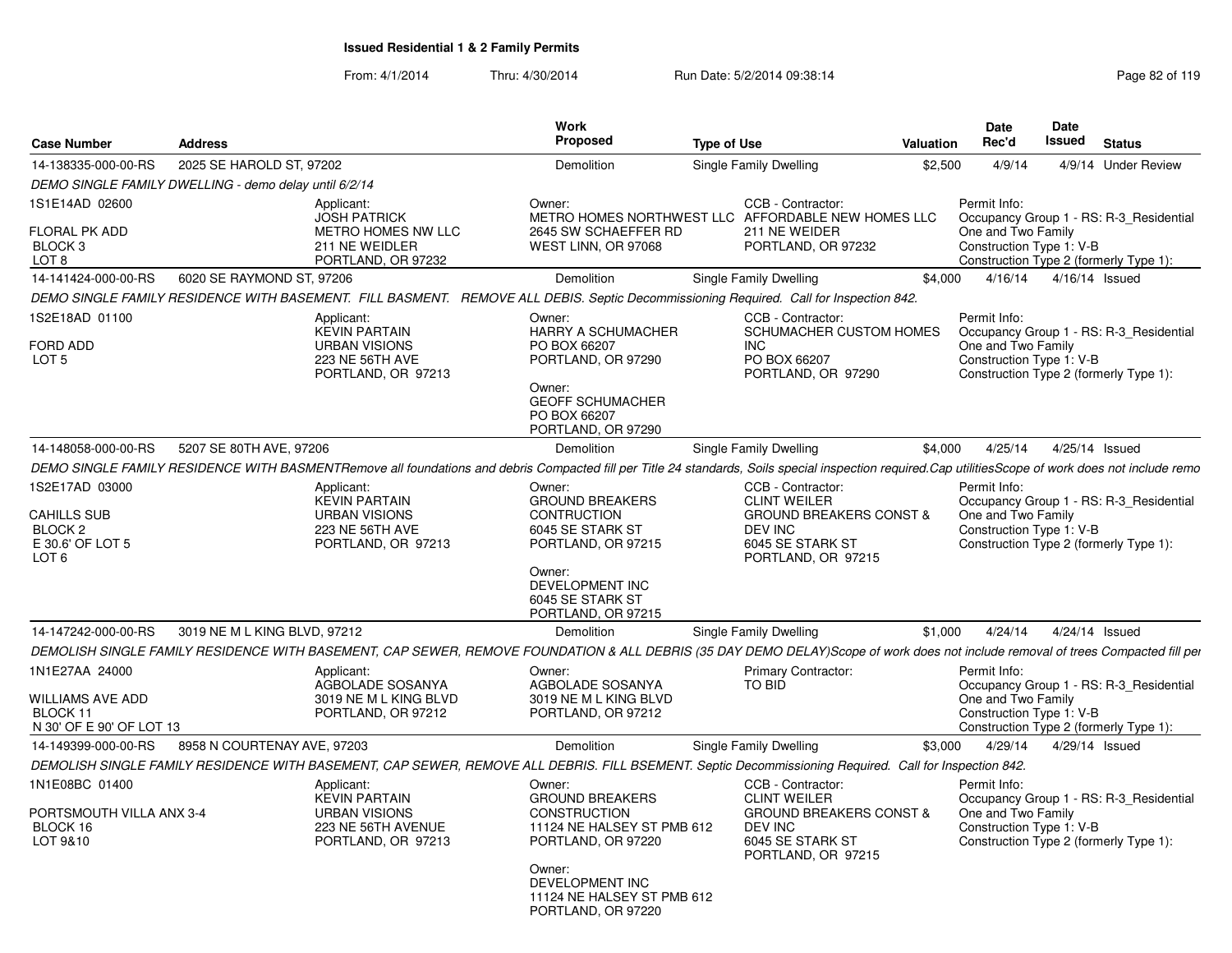| <b>Case Number</b>                                         | <b>Address</b>                                                                                                                                                               | Work<br>Proposed                                                          | <b>Type of Use</b>                                                                                      | Valuation | <b>Date</b><br>Rec'd                           | Date<br>Issued | <b>Status</b>                                                                     |
|------------------------------------------------------------|------------------------------------------------------------------------------------------------------------------------------------------------------------------------------|---------------------------------------------------------------------------|---------------------------------------------------------------------------------------------------------|-----------|------------------------------------------------|----------------|-----------------------------------------------------------------------------------|
| 14-147748-000-00-RS                                        | 6426 NE 22ND AVE, 97211                                                                                                                                                      | Demolition                                                                | <b>Single Family Dwelling</b>                                                                           | \$1,000   | 4/25/14                                        | 4/25/14 Issued |                                                                                   |
|                                                            | DEMOLISH SINGLE FAMILY RESIDENCE WITH BASEMENT, CAP SEWER, REMOVE ALL DEBRIS                                                                                                 |                                                                           |                                                                                                         |           |                                                |                |                                                                                   |
| 1N1E14DA 02300                                             | Applicant:<br>Mike Coyle                                                                                                                                                     | Owner:<br>EVERETT CUSTOM HOMES LLC                                        | CCB - Contractor:<br><b>VIC REMMERS</b>                                                                 |           | Permit Info:                                   |                | Occupancy Group 1 - RS: R-3_Residential                                           |
| <b>IRVINGTON PK</b><br>BLOCK 64<br>LOT <sub>7</sub>        | <b>Faster Permits</b><br>14334 NW EAGLERIDGE LANE<br>PORTLAND, OR 97229                                                                                                      | 735 SW 158TH AVE<br>BEAVERTON, OR 97006-4952                              | <b>EVERETT CUSTOM HOMES INC</b><br>735 SW 158TH AVE STE 180<br>BEAVERTON OR 97008                       |           | One and Two Family<br>Construction Type 1: V-B |                | Construction Type 2 (formerly Type 1):                                            |
| 14-133546-000-00-RS                                        | 6125 SE HAROLD ST, 97206                                                                                                                                                     | Demolition                                                                | Single Family Dwelling                                                                                  | \$10,010  | 4/1/14                                         |                | $4/1/14$ Issued                                                                   |
|                                                            | DEMOLISH SFR WITH BASEMENT, CAP SEWER, REMOVE ALL DEBRIS**** DECOMMISSIONING REQUIRED **** Septic Decommissioning Required. Call for Inspection 842.                         |                                                                           |                                                                                                         |           |                                                |                |                                                                                   |
| 1S2E18AD 08300<br><b>TREMONT PK</b>                        | Applicant:<br>MIKE COYLE<br><b>FASTER PERMITS</b>                                                                                                                            | Owner:<br>JOHN M BACIGALUPI<br>400 CHAMBERS ST #7S                        | CCB - Contractor:<br><b>BRIAN MCMILLEN LLC</b><br>15151 SE FRYE                                         |           | Permit Info:<br>One and Two Family             |                | Occupancy Group 1 - RS: R-3_Residential                                           |
| BLOCK 21<br>LOT 12&13                                      | 14334 NW EAGLERIDGE LANE<br>PORTLAND, OR 97229                                                                                                                               | NEW YORK, NY 10282-1007                                                   | HAPPY VALLEY, OR 97086                                                                                  |           | Construction Type 1: V-B                       |                | Construction Type 2 (formerly Type 1):                                            |
| 14-146181-000-00-RS                                        | 4222 SW ALICE ST, 97219                                                                                                                                                      | Demolition                                                                | <b>Single Family Dwelling</b>                                                                           | \$4,000   | 4/22/14                                        | 4/22/14 Issued |                                                                                   |
|                                                            | DEMOLISH SINGLE FAMILY RESIDENCE WITH BASEMENT, CAP SEWER, REMOVE ALL DEBRIS, ****CESSPOOL DECOMISSIONING REQUIRED**** Septic Decommissioning Required. Call for Inspectior. |                                                                           |                                                                                                         |           |                                                |                |                                                                                   |
| 1S1E29BC 07102                                             | Applicant:<br><b>KEVIN PARTAIN</b>                                                                                                                                           | Owner:<br><b>EDEN ENTERPRISES LLC</b>                                     | CCB - Contractor:<br><b>VIC REMMERS</b>                                                                 |           | Permit Info:                                   |                | Occupancy Group 1 - RS: R-3_Residential                                           |
| <b>WEST PORTLAND</b><br>BLOCK 68<br>LOT 9&10 INC PT VAC ST | <b>URBAN VISIONS</b><br>223 NE 56TH AVE<br>PORTLAND OR 97213                                                                                                                 | 5505 SW DELKER RD<br>TUALATIN, OR 97062-9710                              | <b>EVERETT CUSTOM HOMES INC</b><br>735 SW 158TH AVE STE 180<br>BEAVERTON OR 97008                       |           | One and Two Family<br>Construction Type 1: V-B |                | Construction Type 2 (formerly Type 1):                                            |
| 14-133471-000-00-RS                                        | 3407 SE WOODWARD ST, 97202                                                                                                                                                   | Demolition                                                                | Single Family Dwelling                                                                                  | \$1,000   | 4/1/14                                         |                | $4/1/14$ Issued                                                                   |
|                                                            | DEMO SINGLE FAMILY RESIDENCE; REMOVE ALL FOOTINGS AND DEBRIS; CAP SEWER                                                                                                      |                                                                           |                                                                                                         |           |                                                |                |                                                                                   |
| 1S1E12AB 13600                                             | Applicant:<br>MIKE COYLE                                                                                                                                                     | Owner:<br><b>J MARK PERKINS</b>                                           | CCB - Contractor:<br>ADAM                                                                               |           | Permit Info:                                   |                | Occupancy Group 1 - RS: R-3 Residential                                           |
| <b>WAVERLY</b><br>BLOCK 55&46 TL 13600                     | <b>FASTER PERMITS</b><br>14334 NW EAGLERIDGE LANE<br>PORTLAND, OR 97229                                                                                                      | 11471 SE CLOVER LN<br>HAPPY VALLEY, OR 97086-6800                         | A F HOESLEY INC<br>3731 SE LIEBE<br>PORTLAND, OR 97202                                                  |           | One and Two Family<br>Construction Type 1: V-B |                | Construction Type 2 (formerly Type 1):                                            |
| 14-146939-000-00-RS                                        | 655 SE 68TH AVE, 97215                                                                                                                                                       | Demolition                                                                | Single Family Dwelling                                                                                  | \$1,000   | 4/29/14                                        | 4/29/14 Issued |                                                                                   |
|                                                            | DEMOLISH ONE SINGLE FAMILY ONE STORY RESIDENCE - REMOVE ALL DEBRIS - CAP SEWER **ON THE SAME PLAN AS GARAGE DEMO 14-146950-RS** ***ASSOCIATED WITH NSFR 14-134889-R          |                                                                           |                                                                                                         |           |                                                |                |                                                                                   |
| 1S2E05BA 08100                                             | Applicant:<br>MIKE COYLE<br><b>FASTER PERMITS</b><br>14334 NW EAGLERIDGE LANE<br>PORTLAND, OR 97229                                                                          | Owner:<br>KLOH LLC<br>9700 SW CAPITOL HWY #100<br>PORTLAND, OR 97219-5274 | CCB - Contractor:<br>KLOH LLC<br>9700 SW CAPITOL HWY SUITE 100 One and Two Family<br>PORTLAND, OR 97219 |           | Permit Info:<br>Construction Type 1: V-B       |                | Occupancy Group 1 - RS: R-3 Residential<br>Construction Type 2 (formerly Type 1): |
| 14-134120-000-00-RS                                        | 7307 N NEWELL AVE, 97203                                                                                                                                                     | Demolition                                                                | Single Family Dwelling                                                                                  | \$4.000   | 4/2/14                                         | 4/2/14 Final   |                                                                                   |
|                                                            | DEMOLISH ONE SINGLE FAMILY ONE STORY RESIDENCE - REMOVE ALL DEBRIS - CAP SEWER***WITH NSFRs 14-133989-RS & 14-134100-RS***                                                   |                                                                           |                                                                                                         |           |                                                |                |                                                                                   |
| 1N1E07CA 02000                                             | Applicant:<br>JEFF OVINGTON                                                                                                                                                  | Owner:<br>METRO HOMES NORTHWEST LLC AFFORDABLE NEW HOMES LLC              | CCB - Contractor:                                                                                       |           | Permit Info:                                   |                | Occupancy Group 1 - RS: R-3_Residential                                           |
| NORTHERN HILL ADD<br>BLOCK 14<br>LOT 7-9                   | METRO HOMES NW, LLC<br>211 NE WEIDLER ST<br>PORTLAND, OR 97232                                                                                                               | 211 NE WEIDLER ST<br>PORTLAND, OR 97232-1155                              | 211 NE WEIDER<br>PORTLAND, OR 97232                                                                     |           | One and Two Family<br>Construction Type 1: V-B |                | Construction Type 2 (formerly Type 1):                                            |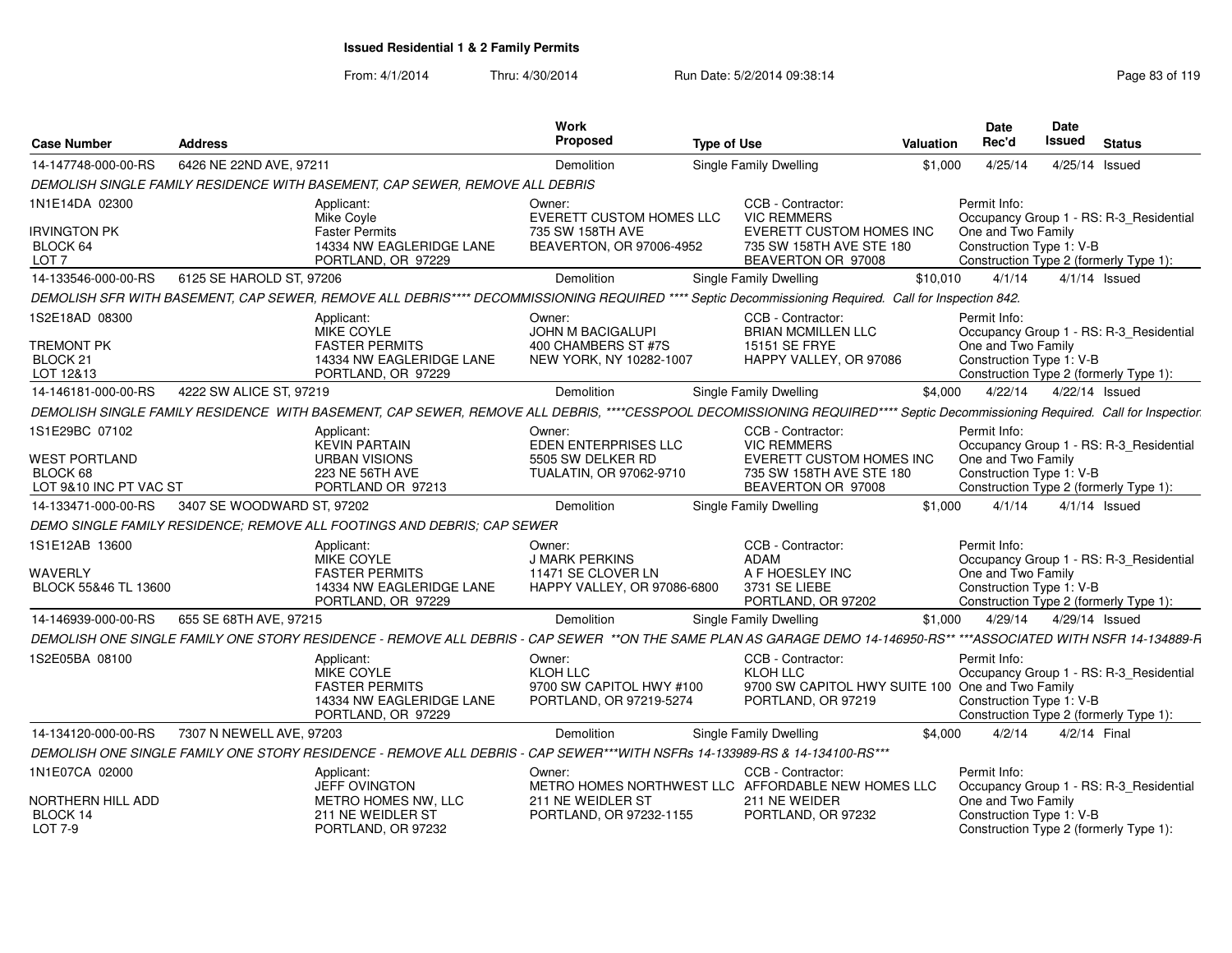| <b>Case Number</b>                                                      | <b>Address</b>                 |                                                                                                                     | Work<br><b>Proposed</b>                                                                                | <b>Type of Use</b>                                                                                                                                                                                                                    | Valuation | Date<br>Rec'd                                                  | <b>Date</b><br><b>Issued</b> | <b>Status</b>                                                                     |
|-------------------------------------------------------------------------|--------------------------------|---------------------------------------------------------------------------------------------------------------------|--------------------------------------------------------------------------------------------------------|---------------------------------------------------------------------------------------------------------------------------------------------------------------------------------------------------------------------------------------|-----------|----------------------------------------------------------------|------------------------------|-----------------------------------------------------------------------------------|
| 14-137352-000-00-RS                                                     | 6875 SW CAPITOL HILL RD, 97219 |                                                                                                                     | Demolition                                                                                             | Single Family Dwelling                                                                                                                                                                                                                | \$12,000  | 4/9/14                                                         |                              | $4/9/14$ Issued                                                                   |
|                                                                         |                                |                                                                                                                     |                                                                                                        | DEMOLISH SINGLE FAMILY RESIDENCE WITH BASEMENTReplacement house under batch permit 14-136982-RS. No fill greater than 24". Cesspool decomission required. Remove all foundations and debris                                           |           |                                                                |                              |                                                                                   |
| 1S1E21BA 09800<br>SECTION 21 1S 1E<br>TL 9800 0.48 ACRES                |                                | Applicant:<br>DAVID BONN<br><b>HABITAT FOR HUMANITY</b><br>PORTLAND METRO EAST<br>PO BOX 11527<br>PORTLAND OR 97211 | Owner:<br><b>HABITAT FOR HUMANITY</b><br>1478 NE KILLINGSWORTH ST<br>PORTLAND, OR 97211-4981<br>Owner: | CCB - Contractor:<br><b>HABITAT FOR HUMANITY</b><br>PO BOX 11527<br>PORTLAND OR 97211                                                                                                                                                 |           | Permit Info:<br>One and Two Family<br>Construction Type 1: V-B |                              | Occupancy Group 1 - RS: R-3_Residential<br>Construction Type 2 (formerly Type 1): |
|                                                                         |                                |                                                                                                                     | PORTLAND/METRO EAST<br>1478 NE KILLINGSWORTH ST<br>PORTLAND, OR 97211-4981                             |                                                                                                                                                                                                                                       |           |                                                                |                              |                                                                                   |
| 13-175225-000-00-RS                                                     | 5732 N INTERSTATE AVE, 97217   |                                                                                                                     | Demolition                                                                                             | Single Family Dwelling                                                                                                                                                                                                                | \$3,000   | 7/3/13                                                         |                              | 4/1/14 Final                                                                      |
|                                                                         |                                | DEMO SFR W/BASEMENT - BASEMENT CAVITY TO REMAIN (CESSPOOL DECOM REQD); 35 DAY DEMO DELAY                            |                                                                                                        |                                                                                                                                                                                                                                       |           |                                                                |                              |                                                                                   |
| 1N1E15CC 10500<br>NORTH ALBINA<br><b>BLOCK 11</b><br>LOT 1 EXC PT IN ST |                                | Applicant:<br><b>KEVIN PARTAIN</b><br><b>URBAN VISIONS</b><br>223 NE 56TH AVE<br>PORTLAND, OR 97213                 | Owner:<br><b>RUSLAN OZERUGA</b><br><b>PO BOX 1807</b><br>CLACKAMAS, OR 97015                           | CCB - Contractor:<br>Garner Moody<br>LLOYD DEVELOPMENT LLC<br>PO BOX 11560<br>PORTLAND OR 97211                                                                                                                                       |           | Permit Info:<br>One and Two Family<br>Construction Type 1: V-B |                              | Occupancy Group 1 - RS: R-3 Residential<br>Construction Type 2 (formerly Type 1): |
|                                                                         |                                |                                                                                                                     |                                                                                                        |                                                                                                                                                                                                                                       | \$1.000   | 3/20/14                                                        |                              | 4/28/14 Issued                                                                    |
| 14-127144-000-00-RS                                                     | 11241 NE SACRAMENTO ST, 97220  |                                                                                                                     | <b>Demolition</b>                                                                                      | Single Family Dwelling<br>DEMO HOUSE WITH BASEMENT, Demo Delay as per Title 24. Do not issue this permit prior to April 24, 2014. Compacted fill per Title 24 standards, Soils special inspection required. Septic Decommissioning Re |           |                                                                |                              |                                                                                   |
|                                                                         |                                |                                                                                                                     | Owner:                                                                                                 |                                                                                                                                                                                                                                       |           | Permit Info:                                                   |                              |                                                                                   |
| 1N2E27DB 00400<br>CASMUR AC<br>E100' OF S 100' OF LOT 2 EXC E 15'       |                                | Applicant:<br><b>SUSAN WATT</b><br>CITY OF PORTLAND - PARKS<br>1120 SW 5TH AVE, STE 1302<br>PORTLAND, OR 97204      | PORTLAND CITY OF<br>1120 SW 5TH AVE #1302<br>PORTLAND, OR 97204-1912                                   |                                                                                                                                                                                                                                       |           | One and Two Family<br>Construction Type 1: V-B                 |                              | Occupancy Group 1 - RS: R-3 Residential<br>Construction Type 2 (formerly Type 1): |
| 14-104741-000-00-RS                                                     | 11760 SE WASHINGTON ST, 97216  |                                                                                                                     | <b>Demolition</b>                                                                                      | Single Family Dwelling                                                                                                                                                                                                                | \$10,000  | 1/14/14                                                        |                              | 4/22/14 Issued                                                                    |
| DEMO SFR; NO BASEMENT; 35 day demo delay                                |                                |                                                                                                                     |                                                                                                        |                                                                                                                                                                                                                                       |           |                                                                |                              |                                                                                   |
| 1S2E03AA 04400<br><b>VENTURA PK</b><br>BLOCK <sub>21</sub><br>LOT 13&14 |                                | Applicant:<br>DA GREY LIMITED<br>1905 SW 257TH AVE<br>TROUTDALE, OR 97060                                           | Owner:<br>SHERRY Y GREY<br>1905 SW 257TH AVE<br>TROUTDALE, OR 97060-1964                               | CCB - Contractor:<br>DA GREY LIMITED<br>1905 SW 257TH AVE<br>TROUTDALE, OR 97060                                                                                                                                                      |           | Permit Info:<br>One and Two Family<br>Construction Type 1: V-B |                              | Occupancy Group 1 - RS: R-3 Residential<br>Construction Type 2 (formerly Type 1): |
| 14-123580-000-00-RS                                                     | 5126 NE 21ST AVE, 97211        |                                                                                                                     | <b>Demolition</b>                                                                                      | Single Family Dwelling                                                                                                                                                                                                                | \$1,500   | 3/5/14                                                         |                              | 4/14/14 Issued                                                                    |
|                                                                         |                                |                                                                                                                     |                                                                                                        | DEMOLISH SFR WITH CRAWL SPACE; DECOMISSIONING CESSPOOL; 35 day Demo Delay as per Title 24. Do not issue this permit prior to April 9, 2014; Compacted fill per Title 24 standards, Soils special ir.                                  |           |                                                                |                              |                                                                                   |
| 1N1E23AA 16500                                                          |                                | Applicant:<br>CHLOE JOHNSON                                                                                         | Owner:<br><b>WHEATSTRAW LLC</b>                                                                        |                                                                                                                                                                                                                                       |           | Permit Info:                                                   |                              | Occupancy Group 1 - RS: R-3 Residential                                           |
| <b>VERNON</b><br>BLOCK 31<br>LOT 2                                      |                                | <b>WHEATSTRAW LLC</b><br>PO BOX 42670<br>PORTLAND OR 97242                                                          | PO BOX 42670<br>PORTLAND, OR 97242-0670                                                                |                                                                                                                                                                                                                                       |           | One and Two Family<br>Construction Type 1: V-B                 |                              | Construction Type 2 (formerly Type 1):                                            |
| 14-138664-000-00-RS                                                     | 6238 NE 17TH AVE, 97211        |                                                                                                                     | Demolition                                                                                             | Single Family Dwelling                                                                                                                                                                                                                | \$1,000   |                                                                | 4/10/14  4/10/14  Issued     |                                                                                   |
|                                                                         |                                |                                                                                                                     |                                                                                                        | DEMOLISH SINGLE FAMILY RESIDENCE WITH BASEMENT, CAP SEWER, FILL BASEMENT, REMOVE ALL DEBRIS***DECOMMISSIONING REQUIRED****SEE 14-137342-RS FOR NSFR Septic Decommis                                                                   |           |                                                                |                              |                                                                                   |
| 1N1E14DB 14000                                                          |                                | Applicant:<br><b>MIKE COYLE</b>                                                                                     | Owner:<br><b>GEORGE FUSSELL</b>                                                                        | CCB - Contractor:<br><b>VIC REMMERS</b>                                                                                                                                                                                               |           | Permit Info:                                                   |                              | Occupancy Group 1 - RS: R-3 Residential                                           |
| HIGHLAND PK<br>BLOCK <sub>9</sub><br>LOT 1&3                            |                                | <b>FASTER PERMITS</b><br>14334 NW EAGLERIDGE LANE<br>PORTLAND, OR 97229                                             | 1511 SW PARK AVE #501<br>PORTLAND, OR 97201                                                            | EVERETT CUSTOM HOMES INC<br>735 SW 158TH AVE STE 180<br>BEAVERTON OR 97008                                                                                                                                                            |           | One and Two Family<br>Construction Type 1: V-B                 |                              | Construction Type 2 (formerly Type 1):                                            |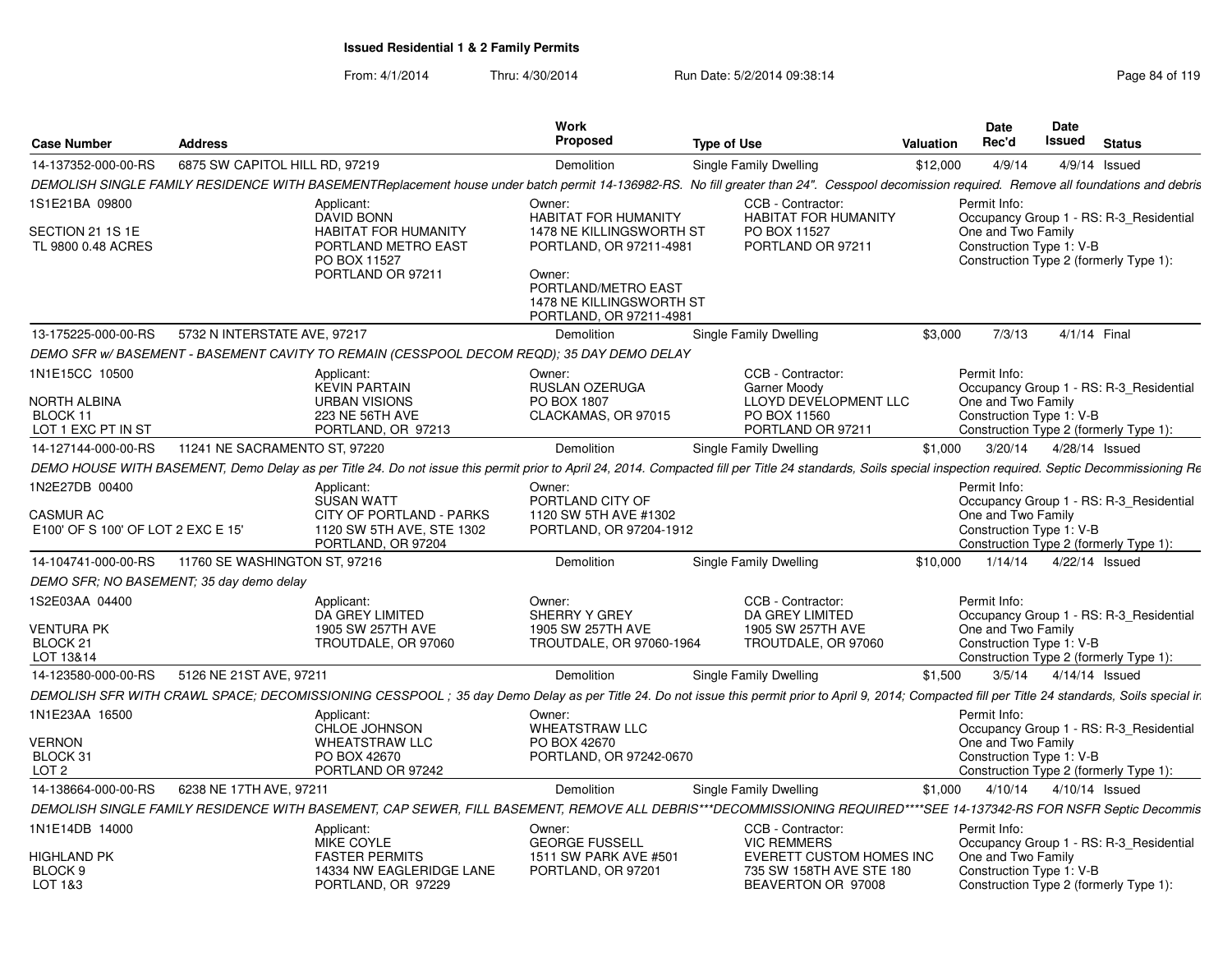W 1/2 OF LOT 16

| <b>Case Number</b>                                           | <b>Address</b>           |                                                                                                     | Work<br>Proposed                                                                                                                                              | <b>Type of Use</b>                                                                                                                                                                                       | Valuation | Date<br>Rec'd                                                  | Date<br>Issued | <b>Status</b>                                                                     |
|--------------------------------------------------------------|--------------------------|-----------------------------------------------------------------------------------------------------|---------------------------------------------------------------------------------------------------------------------------------------------------------------|----------------------------------------------------------------------------------------------------------------------------------------------------------------------------------------------------------|-----------|----------------------------------------------------------------|----------------|-----------------------------------------------------------------------------------|
| 14-127126-000-00-RS                                          | 5108 SE TENINO CT, 97206 |                                                                                                     | Demolition                                                                                                                                                    | Single Family Dwelling                                                                                                                                                                                   | \$1,500   | 3/20/14                                                        |                | 4/28/14 Issued                                                                    |
|                                                              |                          |                                                                                                     |                                                                                                                                                               | DEMO HOUSE WITH BASEMENT, Demo Delay as per Title 24. Do not issue this permit prior to April 24, 2014. Compacted fill per Title 24 standards, Soils special inspection required.                        |           |                                                                |                |                                                                                   |
| 1S2E19CD 01100                                               |                          | Applicant:                                                                                          | Owner:                                                                                                                                                        |                                                                                                                                                                                                          |           | Permit Info:                                                   |                |                                                                                   |
| <b>ERROL HTS</b><br>BLOCK 32<br>LOT 3-5 TL 1100              |                          | <b>SUSAN WATT</b><br>CITY OF PORTLAND - PARKS<br>1120 SW 5TH AVE, STE 1302<br>PORTLAND, OR 97204    | PORTLAND CITY OF (BUREAU OF<br>1120 SW 5TH AVE #1302<br>PORTLAND, OR 97204-1912<br>Owner:<br><b>PARKS</b><br>1120 SW 5TH AVE #1302<br>PORTLAND, OR 97204-1912 |                                                                                                                                                                                                          |           | One and Two Family<br>Construction Type 1: V-B                 |                | Occupancy Group 1 - RS: R-3_Residential<br>Construction Type 2 (formerly Type 1): |
|                                                              |                          |                                                                                                     | Owner:<br><b>RECREATION</b><br>1120 SW 5TH AVE #1302<br>PORTLAND, OR 97204-1912                                                                               |                                                                                                                                                                                                          |           |                                                                |                |                                                                                   |
| 14-122875-000-00-RS                                          | 6205 SE 90TH AVE, 97266  |                                                                                                     | Demolition                                                                                                                                                    | Single Family Dwelling                                                                                                                                                                                   | \$1,000   | 3/4/14                                                         | 4/11/14 Final  |                                                                                   |
|                                                              |                          |                                                                                                     |                                                                                                                                                               | DEMO SINGLE FAMILY RESIDENCE, Demo Delay as per Title 24. Do not issue this permit prior to April 5, 2014. No fill greater than 24", Remove all foundations and debris, Cap utilities                    |           |                                                                |                |                                                                                   |
| 1S2E16CD 05700                                               |                          | Applicant:<br>ROBERT SISUL                                                                          | Owner:<br><b>FREDERICK G SHERVEY</b>                                                                                                                          | CCB - Contractor:<br><b>FREDERICK G SHERVEY</b>                                                                                                                                                          |           | Permit Info:                                                   |                | Occupancy Group 1 - RS: R-3_Residential                                           |
| <b>ARLETA PK 2</b><br>BLOCK 12<br>LOT 3&4                    |                          | 8946 SW TERWILLIGER BLVD<br>PORTLAND, OR 97219                                                      | PO BOX 86320<br>PORTLAND, OR 97286-0320                                                                                                                       | CONSTRUCTION INC<br>PO BOX 86320<br>PORTLAND, OR 97286                                                                                                                                                   |           | One and Two Family<br>Construction Type 1: V-B                 |                | Construction Type 2 (formerly Type 1):                                            |
| 14-100322-000-00-RS                                          | 2139 N WATTS ST, 97217   |                                                                                                     | Demolition                                                                                                                                                    | Single Family Dwelling                                                                                                                                                                                   | \$3,000   | 1/2/14                                                         | 4/2/14 Final   |                                                                                   |
|                                                              |                          |                                                                                                     |                                                                                                                                                               | DEMOLISH SINGLE FAMILY RESIDENCE WITH BASEMENT, CAP SEWER, REMOVE ALL DEBRIS Demo Delay as per Title 24. Do not issue this permit prior to 2/7/14. Compacted fill per Title 24 standards, So             |           |                                                                |                |                                                                                   |
| 1N1E09DB 13000<br>KENTON<br>BLOCK 24<br>S 75' OF LOT 36-38   |                          | Applicant:<br><b>KEVIN PARTAIN</b><br><b>URBAN VISIONS</b><br>223 NE 56TH AVE<br>PORTLAND, OR 97213 | Owner:<br><b>BRADFORD L GRAY</b><br>2139 N WATTS ST<br>PORTLAND, OR 97217-6457                                                                                | CCB - Contractor:<br>RICHARD WHITEMAN<br>NSI INVESTMENTS LLC<br>PO BOX 68179<br>MILWAUKIE, OR 97268                                                                                                      |           | Permit Info:<br>One and Two Family<br>Construction Type 1: V-B |                | Occupancy Group 1 - RS: R-3 Residential<br>Construction Type 2 (formerly Type 1): |
| 14-150944-000-00-RS                                          | 1936 SE MILLER ST, 97202 |                                                                                                     | Demolition                                                                                                                                                    | Single Family Dwelling                                                                                                                                                                                   | \$1,000   | 4/30/14                                                        | 4/30/14 Issued |                                                                                   |
|                                                              |                          |                                                                                                     |                                                                                                                                                               | DEMOLISH SINGLE FAMILY RESIDENCE, CAP SEWER, REMOVE ALL DEBRIS. WAIVE DEMO DELAY, SEE 14-149631-RS FOR REPLACEMENT HOUSE.                                                                                |           |                                                                |                |                                                                                   |
| 1S1E23DA 06400<br>MOSELEY ADD<br>BLOCK 6<br>LOT <sub>5</sub> |                          | Applicant:<br>MIKE COYLE<br><b>FASTER PERMITS</b><br>14334 NW EAGLERIDGE LANE<br>PORTLAND, OR 97229 | Owner:<br>JAMES D STEVENSON<br>1550 SE 20TH AVE #302<br>PORTLAND, OR 97214<br>Owner:<br>PATRICIA A STEVENSON                                                  | CCB - Contractor:<br>Jeremy Osterholm<br>OSTERCRAFT HOMES INC<br>PO BOX 66259<br>PORTLAND, OR 97290                                                                                                      |           | Permit Info:<br>One and Two Family<br>Construction Type 1: V-B |                | Occupancy Group 1 - RS: R-3 Residential<br>Construction Type 2 (formerly Type 1): |
|                                                              |                          |                                                                                                     | 1550 SE 20TH AVE #302<br>PORTLAND, OR 97214                                                                                                                   |                                                                                                                                                                                                          |           |                                                                |                |                                                                                   |
| 14-120482-000-00-RS                                          | 7945 SE RHINE ST, 97206  |                                                                                                     | Demolition                                                                                                                                                    | Single Family Dwelling                                                                                                                                                                                   | \$3,000   | 2/25/14                                                        | 4/2/14 Final   |                                                                                   |
|                                                              |                          |                                                                                                     |                                                                                                                                                               | DEMOLITION OF SINGLE FAMILY RESIDENCE. Demo Delay as per Title 24. Do not issue this permit prior to 4/1/14. No fill greater than 24", remove all foundations and debris. Scope of work does not include |           |                                                                |                |                                                                                   |
| 1S2E08DA 01500                                               |                          | Applicant:<br><b>NIZAR SLIM</b>                                                                     | Owner:<br>DK HOMES LLC                                                                                                                                        | CCB - Contractor:<br><b>DAMIR KARIN</b>                                                                                                                                                                  |           | Permit Info:                                                   |                | Occupancy Group 1 - RS: R-3 Residential                                           |
| WAPELLO PK<br>BLOCK <sub>3</sub><br><b>LOT 15</b>            |                          | PO BOX 6602<br>PORTLAND, OR 97228                                                                   | PO BOX 90277<br>PORTLAND, OR 97290-0277                                                                                                                       | DK HOMES LLC<br>PO BOX 90277<br>PORTLAND, OR 97290                                                                                                                                                       |           | One and Two Family<br>Construction Type 1: V-B                 |                | Construction Type 2 (formerly Type 1):                                            |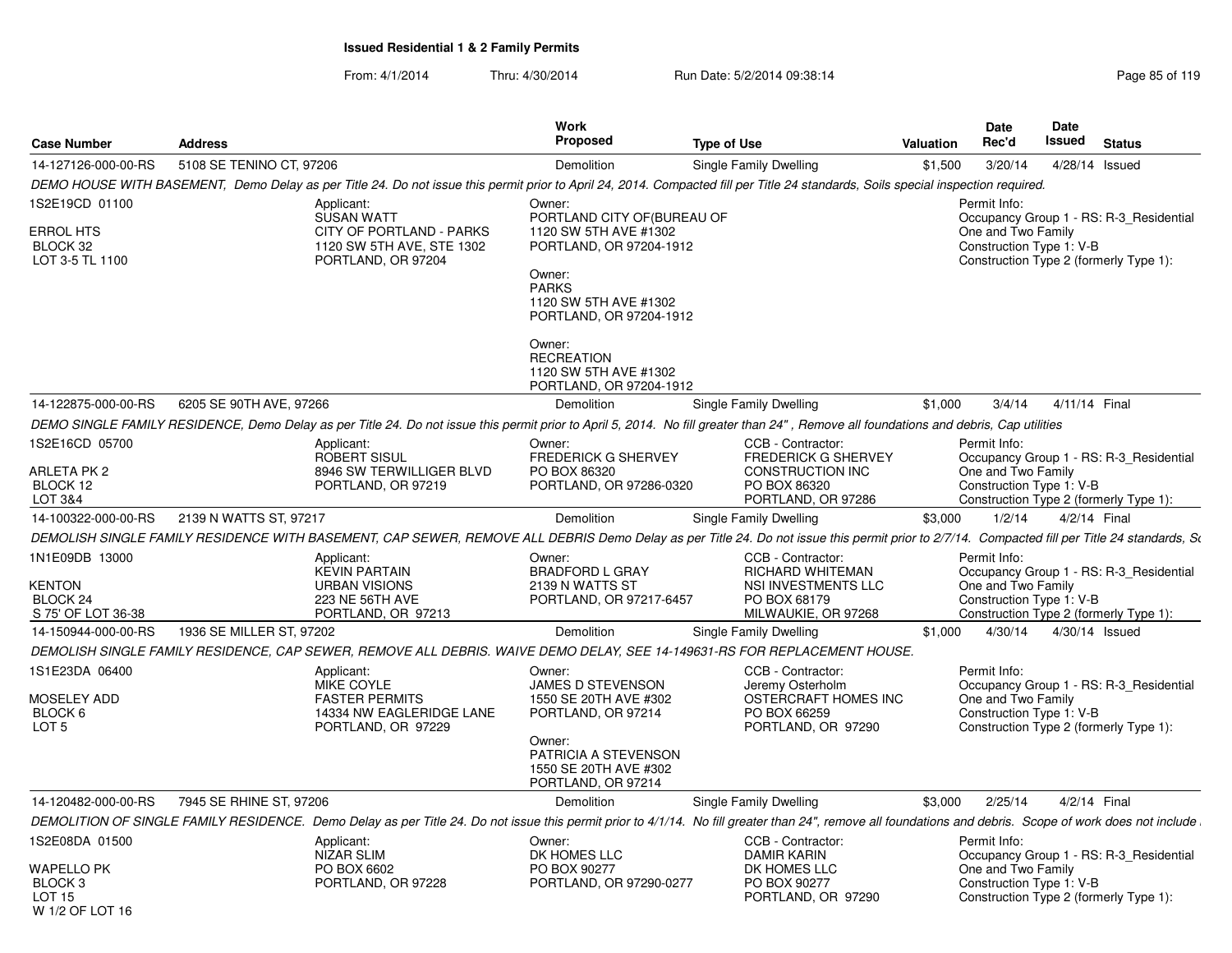| <b>Case Number</b>                                  | <b>Address</b>                                                                                                                                                                                   | <b>Work</b><br>Proposed                                                            | <b>Type of Use</b>                                              | Valuation | Date<br>Rec'd                                     | <b>Date</b><br><b>Issued</b> | <b>Status</b>                                                                                                             |
|-----------------------------------------------------|--------------------------------------------------------------------------------------------------------------------------------------------------------------------------------------------------|------------------------------------------------------------------------------------|-----------------------------------------------------------------|-----------|---------------------------------------------------|------------------------------|---------------------------------------------------------------------------------------------------------------------------|
| 14-138572-000-00-RS                                 | 4046 SE CARUTHERS ST, 97214                                                                                                                                                                      | Demolition                                                                         | <b>Single Family Dwelling</b>                                   | \$1,500   | 4/10/14                                           | 4/10/14 Final                |                                                                                                                           |
|                                                     | DEMO SINGLE FAMILY RESIDENCE, Replacement house under permit 14-138144-RS, No fill greater than 24", Remove all foundations and debris, Decommissioning Inspection Required Septic Decommissioni |                                                                                    |                                                                 |           |                                                   |                              |                                                                                                                           |
| 1S1E01DD 12200<br><b>HOWES ADD</b>                  | Applicant:<br><b>KEVIN PARTAIN</b><br><b>URBAN VISIONS</b>                                                                                                                                       | Owner:<br><b>CKW CONSTRUCTION LLC</b><br>4046 SE CARUTHERS ST                      | CCB - Contractor:<br>CKW CONSTRUCTION LLC<br>8725 SE SPENCER DR |           | Permit Info:<br>One and Two Family                |                              | Occupancy Group 1 - RS: R-3_Residential                                                                                   |
| <b>BLOCK 5</b><br>LOT 5 TL 12200                    | 223 NE 56TH AVE<br>PORTLAND, OR 97213                                                                                                                                                            | PORTLAND, OR 97214-5932                                                            | HAPPY VALLEY, OR 97086                                          |           | Construction Type 1: V-B                          |                              | Construction Type 2 (formerly Type 1):                                                                                    |
| Total # of RS Demolition permits issued: 61         |                                                                                                                                                                                                  |                                                                                    |                                                                 |           |                                                   |                              | Total valuation of RS Demolition permits issued: \$139,411                                                                |
| 14-144255-000-00-RS                                 | 1144 SE MARION ST - Unit B                                                                                                                                                                       | <b>Interior Alteration Only</b>                                                    | <b>Accessory Dwelling Unit</b>                                  | \$4,500   | 4/23/14                                           |                              | 4/23/14 Issued                                                                                                            |
|                                                     | CONVERT ACCESSORY STRUCTURE WITH LIVING SPACE TO ACCESSORY DWELLING UNIT                                                                                                                         |                                                                                    |                                                                 |           |                                                   |                              |                                                                                                                           |
| 1S1E26BA 08400                                      | Applicant:<br>JENNIFER B EGGERS<br>1144 SE MARION ST<br>PORTLAND, OR 97202-7036                                                                                                                  | Owner:<br><b>JOHN C EGGERS</b><br>1144 SE MARION ST<br>PORTLAND, OR 97202-7036     |                                                                 |           | Permit Info:<br>Construction Type 1: V-B          |                              | Occupancy Group 1 - RS: R-3_Remodel<br>Construction Type 2 (formerly Type 1):<br>Total Square Footage - Display Only: 340 |
|                                                     |                                                                                                                                                                                                  | Owner:<br><b>JENNIFER B EGGERS</b><br>1144 SE MARION ST<br>PORTLAND, OR 97202-7036 |                                                                 |           |                                                   |                              |                                                                                                                           |
| 14-136242-000-00-RS                                 | 5802 N KERBY AVE, 97217                                                                                                                                                                          | Interior Alteration Only Garage/Carport                                            |                                                                 | \$2,000   | 4/5/14                                            |                              | $4/5/14$ Issued                                                                                                           |
|                                                     | THIS PERMIT IS TO OBTAIN REQUIRED FINAL INSPECTIONS ON CANCELED NEW SHOP PERMIT #91-006587 CO                                                                                                    |                                                                                    |                                                                 |           |                                                   |                              |                                                                                                                           |
| 1N1E15CD 11100                                      | Applicant:<br>HAMMER AND HAND INC                                                                                                                                                                | Owner:<br><b>ANDREW WILLIAMSON</b>                                                 | CCB - Contractor:<br>HAMMER AND HAND INC                        |           | Permit Info:<br>Occupancy Group 1 - RS: U_Private |                              |                                                                                                                           |
| <b>WEST PIEDMONT</b><br>BLOCK 8<br>LOT <sub>1</sub> | 1020 SE HARRISON<br>PORTLAND, OR 97214                                                                                                                                                           | 5802 N KERBY AVE<br>PORTLAND, OR 97217                                             | 1020 SE HARRISON<br>PORTLAND, OR 97214                          |           | Garage\Utility Misc.<br>Construction Type 1: V-B  |                              | Construction Type 2 (formerly Type 1):                                                                                    |
| 14-137125-000-00-RS                                 | 7214 SE 21ST AVE, 97202                                                                                                                                                                          | <b>Interior Alteration Only</b>                                                    | Single Family Dwelling                                          | \$5,000   | 4/8/14                                            |                              | $4/8/14$ Issued                                                                                                           |
|                                                     | REMODEL EXISTING BASEMENT BATHROOM. NEW SHOWER. INSTALL BACKWATER VALVE.                                                                                                                         |                                                                                    |                                                                 |           |                                                   |                              |                                                                                                                           |
| 1S1E23AA 04400                                      | Applicant:<br>Stephen Anthony McElligott                                                                                                                                                         | Owner:<br><b>DAVID DUGAN</b>                                                       | CCB - Contractor:<br>STEPHEN ANTHONY MCELLIGOTT                 |           | Permit Info:                                      |                              | Occupancy Group 1 - RS: R-3 Residential                                                                                   |
| WESTMORELAND<br>BLOCK 33<br><b>LOT 10</b>           | STEPHEN ANTHONY MCELLIGOTT 7214 SE 21ST AVE<br>1409 SE Lexington St<br>Portland, OR 97202                                                                                                        | PORTLAND, OR 97202<br>Owner:                                                       | 1409 SE LEXINGTON ST<br>PORTLAND, OR 97202                      |           | One and Two Family<br>Construction Type 1: V-B    |                              | Construction Type 2 (formerly Type 1):                                                                                    |
|                                                     |                                                                                                                                                                                                  | <b>GINA DUGAN</b><br>7214 SE 21ST AVE<br>PORTLAND, OR 97202                        |                                                                 |           |                                                   |                              |                                                                                                                           |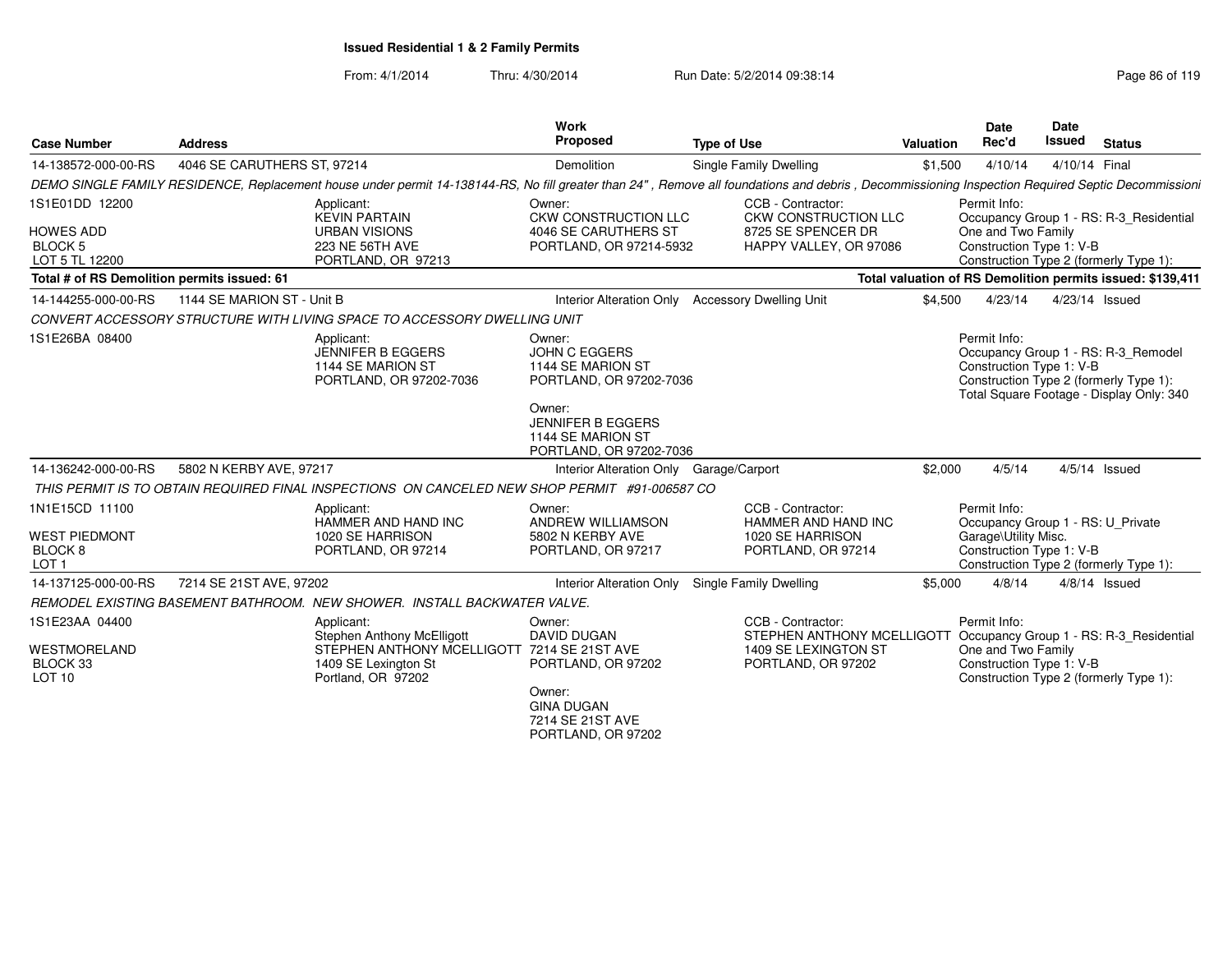|                                                                    |                                                      |                                                                                                                     | <b>Work</b>                                                                                                                                                       |                                                                                                                                                                                                                                                                                                 |           | <b>Date</b>                                                    | Date          |                                                                                   |
|--------------------------------------------------------------------|------------------------------------------------------|---------------------------------------------------------------------------------------------------------------------|-------------------------------------------------------------------------------------------------------------------------------------------------------------------|-------------------------------------------------------------------------------------------------------------------------------------------------------------------------------------------------------------------------------------------------------------------------------------------------|-----------|----------------------------------------------------------------|---------------|-----------------------------------------------------------------------------------|
| <b>Case Number</b>                                                 | <b>Address</b>                                       |                                                                                                                     | <b>Proposed</b>                                                                                                                                                   | <b>Type of Use</b>                                                                                                                                                                                                                                                                              | Valuation | Rec'd                                                          | Issued        | <b>Status</b>                                                                     |
| 14-140009-000-00-RS                                                | 3126 NE 32ND PL, 97212                               |                                                                                                                     | Interior Alteration Only                                                                                                                                          | Single Family Dwelling                                                                                                                                                                                                                                                                          | \$31,000  | 4/14/14                                                        |               | 4/14/14 Under Inspection                                                          |
|                                                                    | REMODEL KITCHEN. TRADE WORK ONLY. NO PLANS REQUIRED. |                                                                                                                     |                                                                                                                                                                   |                                                                                                                                                                                                                                                                                                 |           |                                                                |               |                                                                                   |
| 1N1E25BA 18200                                                     |                                                      | Applicant:                                                                                                          | Owner:                                                                                                                                                            | CCB - Contractor:                                                                                                                                                                                                                                                                               |           | Permit Info:                                                   |               |                                                                                   |
| <b>IRVINGWOOD</b><br>BLOCK 6<br>N 14' OF LOT 13<br>S 36' OF LOT 14 |                                                      | <b>BRYAN SCHMITZ</b><br>BSC GENERAL CONTRACTORS IN 3126 NE 32ND PL<br>3836 NE SKIDMORE ST<br>PORTLAND, OR 972118252 | <b>EDWIN C GEIST</b><br>PORTLAND, OR 97212-2631<br>Owner:<br><b>TERIJ GEIST</b><br>3126 NE 32ND PL<br>PORTLAND, OR 97212-2631                                     | <b>RHINO PLUMBING INC</b><br>18761 SE EL CAMINO TER<br>DAMASCUS OR 97089<br>CCB - Contractor:<br>STEVEN SANDERSON dba COST<br>PLUS HEAT & AIR<br>7132 N FESSENDEN ST<br>PORTLAND, OR 972031865<br>CCB - Contractor:<br><b>SAM HARDING INC</b><br>23833 NE GLISAN<br>WOOD VILLAGE, OR 97060-2942 |           | One and Two Family<br>Construction Type 1: V-B                 |               | Occupancy Group 1 - RS: R-3_Residential<br>Construction Type 2 (formerly Type 1): |
|                                                                    |                                                      |                                                                                                                     |                                                                                                                                                                   | CCB - Contractor:<br><b>BRIAN SCHMITZ</b><br><b>BSC GENERAL CONTRACTORS IN</b><br>3836 NE SKIDMORE ST<br>PORTLAND, OR 972118252                                                                                                                                                                 |           |                                                                |               |                                                                                   |
| 14-141290-000-00-RS                                                | 3516 NE 65TH AVE, 97213                              |                                                                                                                     | Interior Alteration Only                                                                                                                                          | Single Family Dwelling                                                                                                                                                                                                                                                                          | \$5,000   | 4/15/14                                                        |               | 4/15/14 Under Inspection                                                          |
| NEW BASEMENT BATHROOM.                                             |                                                      |                                                                                                                     |                                                                                                                                                                   |                                                                                                                                                                                                                                                                                                 |           |                                                                |               |                                                                                   |
| 1N2E20CC 16500<br><b>HYDE PK</b><br>BLOCK 13<br>LOT 21&22          |                                                      | Applicant:<br>NATHALIE PILLSBURY<br>ROLOFF CONSTRUCTION INC<br>PO BOX 12142<br>PORTLAND, OR 97212                   | Owner:<br><b>MARC W NORDEAN</b><br>3516 NE 65TH AVE<br>PORTLAND, OR 97213-4418<br>Owner:<br><b>MARNE A NORDEAN</b><br>3516 NE 65TH AVE<br>PORTLAND, OR 97213-4418 | CCB - Contractor:<br>NATHALIE PILLSBURY<br>ROLOFF CONSTRUCTION INC<br>PO BOX 12142<br>PORTLAND, OR 97212                                                                                                                                                                                        |           | Permit Info:<br>One and Two Family<br>Construction Type 1: V-B |               | Occupancy Group 1 - RS: R-3_Residential<br>Construction Type 2 (formerly Type 1): |
| 14-141461-000-00-RS                                                | 3015 SE LINCOLN ST, 97214                            |                                                                                                                     | Interior Alteration Only Single Family Dwelling                                                                                                                   |                                                                                                                                                                                                                                                                                                 | \$2,800   | 4/15/14                                                        | 4/15/14 Final |                                                                                   |
| SILL PLATE ATTACHMENT TO FOUNDATION                                |                                                      |                                                                                                                     |                                                                                                                                                                   |                                                                                                                                                                                                                                                                                                 |           |                                                                |               |                                                                                   |
| 1S1E01CA 10500<br>SHEARERS ADD                                     |                                                      | Applicant:<br><b>LISA PICKERT</b><br><b>NEIL KELLY CO</b>                                                           | Owner:<br><b>JEREMY A SHIBLEY</b><br>3015 SE LINCOLN ST                                                                                                           | CCB - Contractor:<br>NEIL KELLY CO INC<br>804 N ALBERTA ST                                                                                                                                                                                                                                      |           | Permit Info:<br>Construction Type 1: V-B                       |               | Occupancy Group 1 - RS: R-3_Remodel                                               |
| <b>BLOCK1</b><br>LOT <sub>2</sub>                                  |                                                      | 804 N ALBERTA<br>PORTLAND OR 97217                                                                                  | PORTLAND, OR 97214-5653                                                                                                                                           | PORTLAND, OR 97217-2693                                                                                                                                                                                                                                                                         |           | Construction Type 2 (formerly Type 1):                         |               |                                                                                   |
|                                                                    |                                                      |                                                                                                                     | Owner:<br>ROMALIA K STICKNEY-SHIBLEY<br>3015 SE LINCOLN ST<br>PORTLAND, OR 97214-5653                                                                             |                                                                                                                                                                                                                                                                                                 |           |                                                                |               |                                                                                   |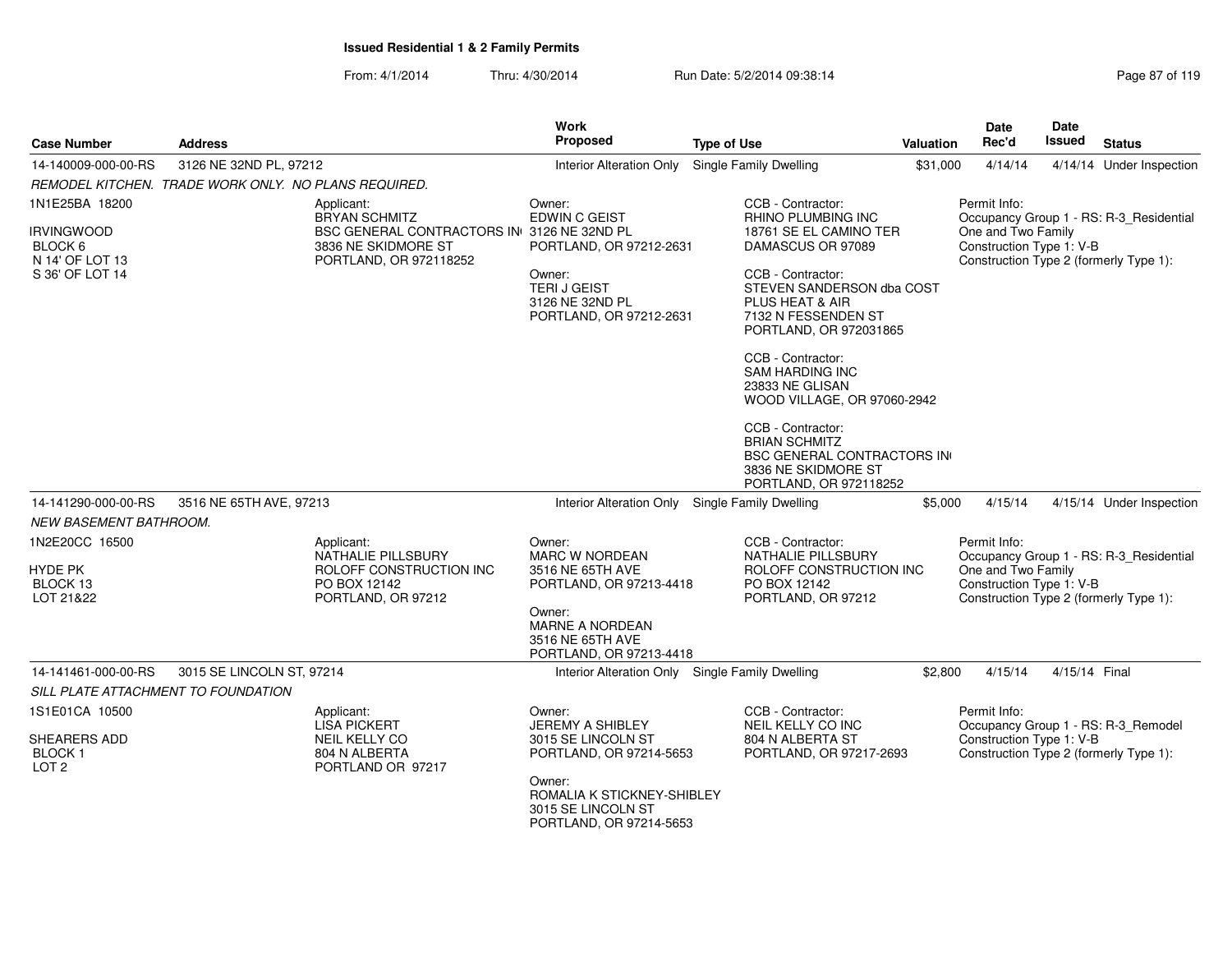| <b>Case Number</b>                                                      | <b>Address</b>             |                                                                                                                                            | Work<br><b>Proposed</b>                                                                                                                                             | <b>Type of Use</b>                                                                                                                                                                                                                                                                                                           | <b>Valuation</b> | <b>Date</b><br>Rec'd                                           | <b>Date</b><br>Issued | <b>Status</b>                                                                     |
|-------------------------------------------------------------------------|----------------------------|--------------------------------------------------------------------------------------------------------------------------------------------|---------------------------------------------------------------------------------------------------------------------------------------------------------------------|------------------------------------------------------------------------------------------------------------------------------------------------------------------------------------------------------------------------------------------------------------------------------------------------------------------------------|------------------|----------------------------------------------------------------|-----------------------|-----------------------------------------------------------------------------------|
| 14-146837-000-00-RS                                                     | 3328 NE JESSUP ST, 97211   |                                                                                                                                            | Interior Alteration Only                                                                                                                                            | <b>Single Family Dwelling</b>                                                                                                                                                                                                                                                                                                | \$1,500          | 4/23/14                                                        | 4/23/14 Final         |                                                                                   |
| <i>VOLUNTARY FOUNDATION ANCHORING</i>                                   |                            |                                                                                                                                            |                                                                                                                                                                     |                                                                                                                                                                                                                                                                                                                              |                  |                                                                |                       |                                                                                   |
| 1N1E13DC 09900                                                          |                            | Applicant:<br>SUNDANCE OREGON INC                                                                                                          | Owner:<br><b>BENJAMIN J COX</b>                                                                                                                                     | CCB - Contractor:<br>SUNDANCE OREGON INC                                                                                                                                                                                                                                                                                     |                  | Permit Info:                                                   |                       | Occupancy Group 1 - RS: R-3_Residential                                           |
| KENNEDYS ADD<br>BLOCK 15<br>W 1/2 OF LOT 9&10                           |                            | 7705 SE FLAVEL<br>PORTLAND OR 97206                                                                                                        | 3328 NE JESSUP ST<br>PORTLAND, OR 97211<br>Owner:<br><b>MEGHAN MUELLER-COX</b><br>3328 NE JESSUP ST                                                                 | 7705 SE FLAVEL<br>PORTLAND OR 97206                                                                                                                                                                                                                                                                                          |                  | One and Two Family<br>Construction Type 1: V-B                 |                       | Construction Type 2 (formerly Type 1):                                            |
|                                                                         |                            |                                                                                                                                            | PORTLAND, OR 97211                                                                                                                                                  |                                                                                                                                                                                                                                                                                                                              |                  |                                                                |                       |                                                                                   |
| 14-148019-000-00-RS                                                     | 3360 NE HOLLADAY ST, 97232 |                                                                                                                                            | Interior Alteration Only Single Family Dwelling                                                                                                                     |                                                                                                                                                                                                                                                                                                                              | \$4,890          | 4/24/14                                                        |                       | 4/24/14 Issued                                                                    |
|                                                                         |                            | REMODEL KITCHEN TO ACCOMODATE NEW COOKTOP. NEW RANGE HOOD.                                                                                 |                                                                                                                                                                     |                                                                                                                                                                                                                                                                                                                              |                  |                                                                |                       |                                                                                   |
| 1N1E36AC 22400<br>LAURELHURST<br>BLOCK 24<br>LOT <sub>7</sub>           |                            | Applicant:<br><b>WADE FREITAG</b><br><b>CRAFTSMAN DESIGN AND</b><br><b>RENOVATION</b><br>1100 SE GRAND AVE #202<br>PORTLAND, OR 97214-3414 | Owner:<br><b>HERB GRAETZ</b><br>3360 NE HOLLADAY ST<br>PORTLAND, OR 97232-2533<br>Owner:<br><b>BARBARA GRAETZ</b><br>3360 NE HOLLADAY ST<br>PORTLAND, OR 97232-2533 | CCB - Contractor:<br>ANCTIL HEATING & COOLING<br>4320 N WILLIAMS AVE<br>PORTLAND, OR 97217-2952<br>CCB - Contractor:<br><b>CRAFTSMAN DESIGN &amp;</b><br><b>RENOVATION LLC</b><br>1235 SE DIVISION ST #203 A<br>PORTLAND, OR 97202<br>CCB - Contractor:<br><b>B &amp; H ELECTRIC INC</b><br>604 SE 70TH<br>PORTLAND OR 97215 |                  | Permit Info:<br>One and Two Family<br>Construction Type 1: V-B |                       | Occupancy Group 1 - RS: R-3_Residential<br>Construction Type 2 (formerly Type 1): |
| 14-143206-000-00-RS                                                     | 7001 SW 3RD AVE, 97219     |                                                                                                                                            | Interior Alteration Only Single Family Dwelling                                                                                                                     |                                                                                                                                                                                                                                                                                                                              | \$2,200          | 4/17/14                                                        |                       | 4/17/14 Issued                                                                    |
|                                                                         |                            | REMOVE WALL TO CREATE LARGER ENTRANCE TO KITCHEN - SEPARATE TRADE PERMITS                                                                  |                                                                                                                                                                     |                                                                                                                                                                                                                                                                                                                              |                  |                                                                |                       |                                                                                   |
| 1S1E22BB 09800<br>FULTON PK<br>BLOCK 25<br>E 13' OF LOT 3&4<br>LOT 9&10 |                            | Applicant:<br>PHILIPPE AGNESSE<br>NW RESIDENTIAL<br>PO BOX 3146<br>TUALATIN, OR 97062                                                      | Owner:<br>DAVID K BRITT<br>7001 SW 3RD AVE<br>PORTLAND, OR 97219-2213<br>Owner:<br><b>DIANE LOSLI BRITT</b><br>7001 SW 3RD AVE<br>PORTLAND, OR 97219-2213           | CCB - Contractor:<br>PHILIPPE AGNESSE<br><b>NW RESIDENTIAL</b><br>PO BOX 3146<br>TUALATIN, OR 97062                                                                                                                                                                                                                          |                  | Permit Info:<br>One and Two Family<br>Construction Type 1: V-B |                       | Occupancy Group 1 - RS: R-3 Residential<br>Construction Type 2 (formerly Type 1): |
| 14-147790-000-00-RS                                                     | 3006 NE 16TH AVE, 97212    |                                                                                                                                            | Interior Alteration Only Single Family Dwelling                                                                                                                     |                                                                                                                                                                                                                                                                                                                              | \$2,000          | 4/24/14                                                        |                       | 4/24/14 Issued                                                                    |
| <i>VOLUNTARY SEISMIC STRENGTHENING</i>                                  |                            |                                                                                                                                            |                                                                                                                                                                     |                                                                                                                                                                                                                                                                                                                              |                  |                                                                |                       |                                                                                   |
| 1N1E26AC 03400                                                          |                            | Applicant:<br>MICHAEL WIEBER                                                                                                               | Owner:<br>JAY T RUSMORE                                                                                                                                             | CCB - Contractor:<br>MICHAEL WIEBER                                                                                                                                                                                                                                                                                          |                  | Permit Info:                                                   |                       | Occupancy Group 1 - RS: R-3_Residential                                           |
| <b>IRVINGTON</b><br>BLOCK 54<br>LOT 16                                  |                            | ELYSIUM CONSTRUCTION LLC<br>PO BOX 12010<br>PORTLAND OR 97212                                                                              | 3006 NE 16TH AVE<br>PORTLAND, OR 97212                                                                                                                              | ELYSIUM CONSTRUCTION LLC<br>PO BOX 12010<br>PORTLAND OR 97212                                                                                                                                                                                                                                                                |                  | One and Two Family<br>Construction Type 1: V-B                 |                       | Construction Type 2 (formerly Type 1):                                            |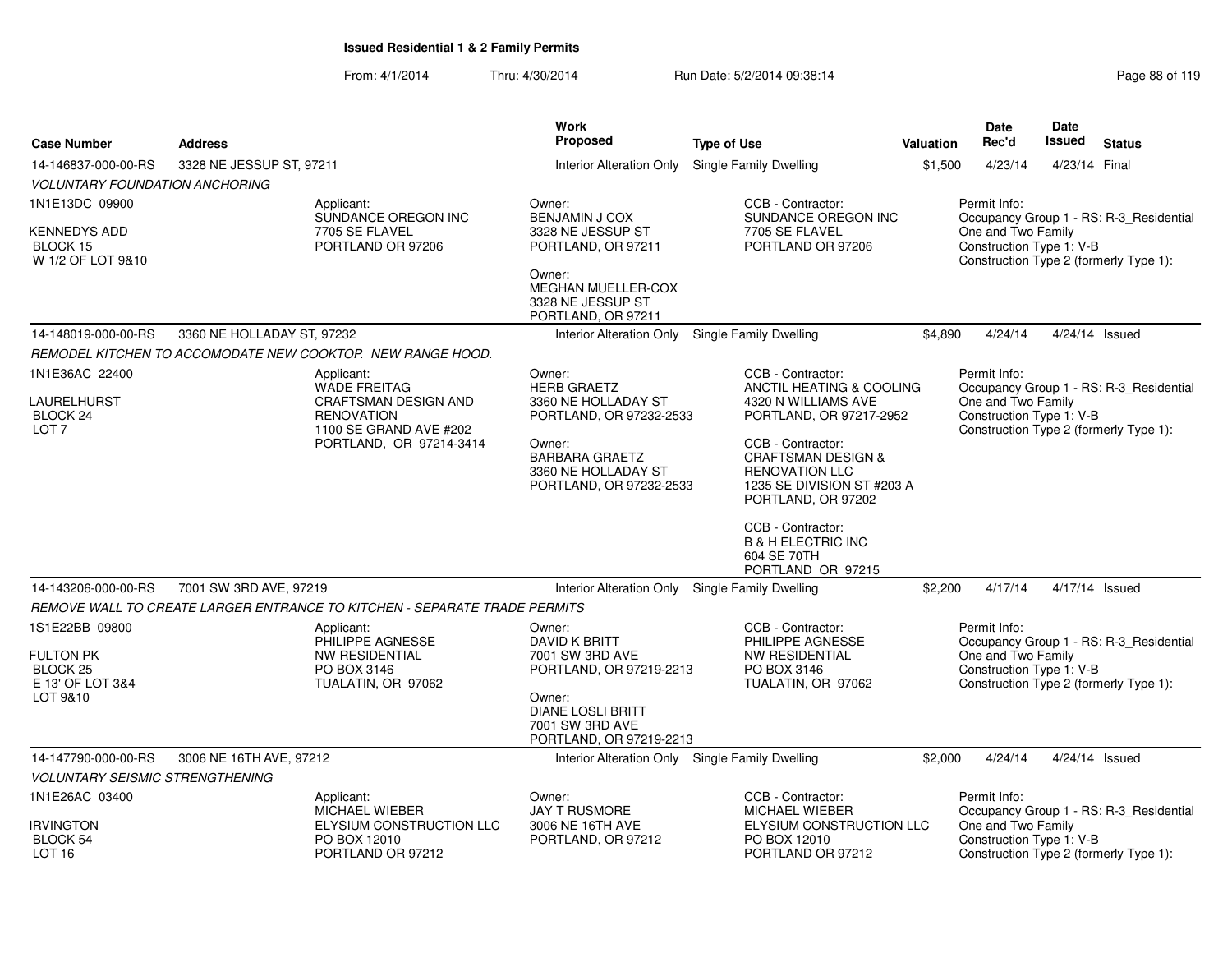| <b>Case Number</b>                                                 | <b>Address</b>                                                                                                           | <b>Work</b><br>Proposed                                                                                                                                                                              | <b>Type of Use</b>                                                                                                                                                                                                                                                                                                               | <b>Valuation</b> | <b>Date</b><br>Rec'd                                           | <b>Date</b><br>Issued | <b>Status</b>                                                                     |
|--------------------------------------------------------------------|--------------------------------------------------------------------------------------------------------------------------|------------------------------------------------------------------------------------------------------------------------------------------------------------------------------------------------------|----------------------------------------------------------------------------------------------------------------------------------------------------------------------------------------------------------------------------------------------------------------------------------------------------------------------------------|------------------|----------------------------------------------------------------|-----------------------|-----------------------------------------------------------------------------------|
| 14-141718-000-00-RS                                                | 607 NE ROSA PARKS WAY, 97211                                                                                             | <b>Interior Alteration Only</b>                                                                                                                                                                      | <b>Single Family Dwelling</b>                                                                                                                                                                                                                                                                                                    | \$2,895          | 4/15/14                                                        |                       | 4/15/14 Issued                                                                    |
|                                                                    | <b>VOLUNTARY STRUCTURAL ANCHORING TO EXISTING CONCRETE FOUNDATION</b>                                                    |                                                                                                                                                                                                      |                                                                                                                                                                                                                                                                                                                                  |                  |                                                                |                       |                                                                                   |
| 1N1E14BC 10200<br><b>WOODLAWN</b><br>BLOCK 21<br>LOT <sub>18</sub> | Applicant:<br><b>GREG JORDAN</b><br>ECOTECH LLC<br>PO BOX 11630<br>PORTLAND OR 97211                                     | Owner:<br><b>MADELINE CARROLL</b><br>607 NE ROSA PARKS WAY<br>PORTLAND, OR 97211<br>Owner:<br><b>DEVIN CARROLL</b><br>607 NE ROSA PARKS WAY<br>PORTLAND, OR 97211<br>Owner:<br><b>CLAIRE CARROLL</b> | CCB - Contractor:<br><b>GREG JORDAN</b><br><b>ECOTECH LLC</b><br>PO BOX 11630<br>PORTLAND OR 97211                                                                                                                                                                                                                               |                  | Permit Info:<br>One and Two Family<br>Construction Type 1: V-B |                       | Occupancy Group 1 - RS: R-3_Residential<br>Construction Type 2 (formerly Type 1): |
|                                                                    |                                                                                                                          | 607 NE ROSA PARKS WAY<br>PORTLAND, OR 97211                                                                                                                                                          |                                                                                                                                                                                                                                                                                                                                  |                  |                                                                |                       |                                                                                   |
| 14-144092-000-00-RS                                                | 5241 NE HASSALO ST, 97213                                                                                                | Interior Alteration Only Single Family Dwelling                                                                                                                                                      |                                                                                                                                                                                                                                                                                                                                  | \$33,500         | 4/18/14                                                        |                       | $4/18/14$ Issued                                                                  |
|                                                                    | REMOVE INTERIOR BEARING WALL FOR KITCHEN REMODEL, INSTALL NEW BEAM AND NEW FOOTINGS IN BASEMENT - NO EXTERIOR WORK       |                                                                                                                                                                                                      |                                                                                                                                                                                                                                                                                                                                  |                  |                                                                |                       |                                                                                   |
| 1N2E31AB 07500<br>QUEEN ANN ADD<br>BLOCK 4<br>LOT <sub>8</sub>     | Applicant:<br>ANDREW ALMETER<br>URBAN CRAFTSMEN CO<br>4807 NE 21ST AVE<br>PORTLAND OR 97211<br>PHONE NUMBER PRIVATE !!!! | Owner:<br><b>HATTIE LARROUY</b><br>5241 NE HASSALO ST<br>PORTLAND, OR 97213-2825                                                                                                                     | CCB - Contractor:<br><b>ERIC ERNST</b><br>THREE DOG ELECTRIC<br>5250 SW CAMERON RD<br>PORTLAND OR 97221<br>CCB - Contractor:<br>Pipe IT Plumbing LLC<br>452 NE 27<br>Gresham, OR 97030<br>CCB - Contractor:<br><b>ANDREW ALMETER</b><br>URBAN CRAFTSMEN CO<br>4807 NE 21ST AVE<br>PORTLAND OR 97211<br>PHONE NUMBER PRIVATE !!!! |                  | Permit Info:<br>One and Two Family<br>Construction Type 1: V-B |                       | Occupancy Group 1 - RS: R-3_Residential<br>Construction Type 2 (formerly Type 1): |
| 14-146083-000-00-RS                                                | 6015 SW 33RD PL, 97201                                                                                                   | Interior Alteration Only Single Family Dwelling                                                                                                                                                      |                                                                                                                                                                                                                                                                                                                                  | \$19,500         | 4/22/14                                                        |                       | 4/22/14 Issued                                                                    |
|                                                                    | ADD POST AND REMOVE WALLS FOR KITCHEN REMODEL ** TRADE PERMITS TO BE OBTAINED SEPARATELY**                               |                                                                                                                                                                                                      |                                                                                                                                                                                                                                                                                                                                  |                  |                                                                |                       |                                                                                   |
| 1S1E17DB 08404                                                     | Applicant:<br><b>LEONARD</b>                                                                                             | Owner:<br><b>RITA PANOSCHA</b>                                                                                                                                                                       | CCB - Contractor:<br><b>LEONARD</b>                                                                                                                                                                                                                                                                                              |                  | Permit Info:                                                   |                       | Occupancy Group 1 - RS: R-3_Residential                                           |
| <b>BERTHA RIDGE</b><br>LOT <sub>4</sub>                            | NW INNOVATIONS<br>DEVELOPMENT INC<br>19700 SUNCREST DR<br>WEST LINN, OR 97068                                            | 6015 SW 33RD PL<br>PORTLAND, OR 97239                                                                                                                                                                | NW INNOVATIONS<br>DEVELOPMENT INC<br>19700 SUNCREST DR<br>WEST LINN, OR 97068                                                                                                                                                                                                                                                    |                  | One and Two Family<br>Construction Type 1: V-B                 |                       | Construction Type 2 (formerly Type 1):                                            |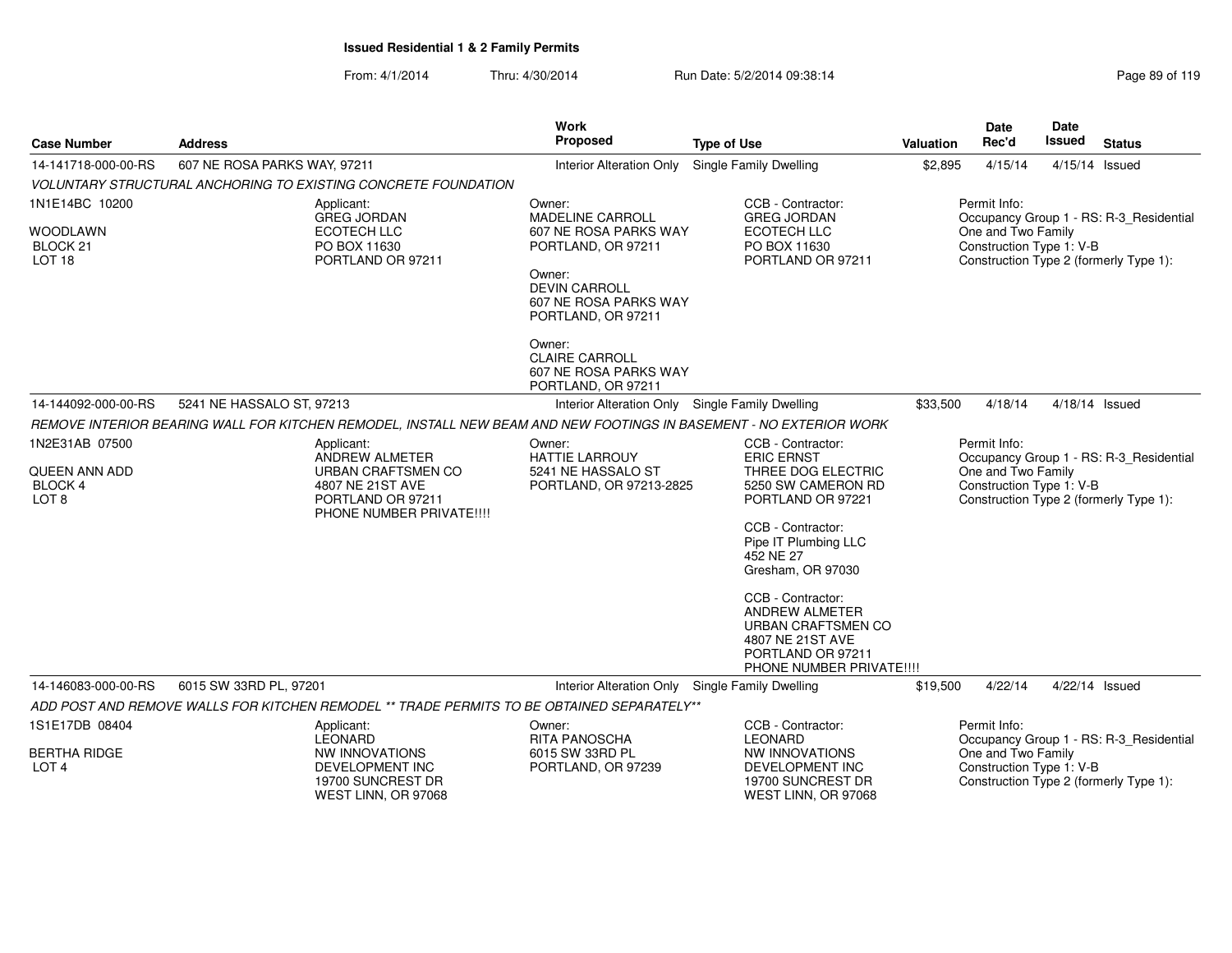| <b>Case Number</b>                                      | <b>Address</b>             |                                                                                       | Work<br>Proposed                                                                                                                | <b>Type of Use</b>                                                                    | Valuation | <b>Date</b><br>Rec'd                           | <b>Date</b><br><b>Issued</b> | <b>Status</b>                           |
|---------------------------------------------------------|----------------------------|---------------------------------------------------------------------------------------|---------------------------------------------------------------------------------------------------------------------------------|---------------------------------------------------------------------------------------|-----------|------------------------------------------------|------------------------------|-----------------------------------------|
| 14-148588-000-00-RS                                     | 1831 SW EDGEWOOD RD, 97201 |                                                                                       | <b>Interior Alteration Only</b>                                                                                                 | <b>Single Family Dwelling</b>                                                         | \$7,500   | 4/22/14                                        |                              | 4/22/14 Under Inspection                |
|                                                         |                            | REPLACE SHOWER VALVE AND LEAKING SHOWER PAN / TRADE WORK ONLY/ NO PLANS REQUIRED      |                                                                                                                                 |                                                                                       |           |                                                |                              |                                         |
| 1S1E09BB 01900                                          |                            | Applicant:<br>THE WORKS CONSTRUCTION                                                  | Owner:<br>DANIEL J ISAAK                                                                                                        | CCB - Contractor:<br><b>GREGOR MITCHELL</b>                                           |           | Permit Info:                                   |                              | Occupancy Group 1 - RS: R-3_Residential |
| SHEFFIELD CT<br>LOT 6&7 TL 1900                         |                            |                                                                                       | 1831 SW EDGEWOOD RD<br>PORTLAND, OR 97201-2235<br>Owner:                                                                        | <b>MITCHELL INC</b><br>PO BOX 1121<br>PORTLAND OR 97207<br><b>Primary Contractor:</b> |           | One and Two Family<br>Construction Type 1: V-B |                              | Construction Type 2 (formerly Type 1):  |
|                                                         |                            |                                                                                       | <b>CAROL ISAAK</b><br>1831 SW EDGEWOOD RD<br>PORTLAND, OR 97201-2235                                                            | THE WORKS CONSTRUCTION                                                                |           |                                                |                              |                                         |
| 14-149192-000-00-RS                                     | 1625 NE 49TH AVE, 97213    |                                                                                       | Interior Alteration Only Single Family Dwelling                                                                                 |                                                                                       | \$1.000   | 4/25/14                                        | 4/25/14 Final                |                                         |
|                                                         |                            | INSTALL ADDITIONAL POST AND FOOTING INBASEMENT PER ATTACHED ENGINEERING               |                                                                                                                                 |                                                                                       |           |                                                |                              |                                         |
| 1N2E30CD 20000                                          |                            | Applicant:<br>William (Bill) Doss                                                     | Owner:<br><b>TIMOTHY BURKE</b>                                                                                                  | CCB - Contractor:<br>DOSS DESIGN & CONSTRUCTION<br><b>LLC</b>                         |           | Permit Info:                                   |                              | Occupancy Group 1 - RS: R-3_Residential |
| <b>WIBERG HTS</b><br><b>BLOCK 5</b><br>LOT <sub>2</sub> |                            | DOSS DESIGN & CONSTRUCTION, 1823 NE 38TH AVE<br><b>LLC</b><br>21550 SE Tillstrom Road | PORTLAND, OR 97212-5219                                                                                                         | 21550 SE TILLSTROM RD<br>DAMASCUS, OR 97089                                           |           | One and Two Family<br>Construction Type 1: V-B |                              | Construction Type 2 (formerly Type 1):  |
|                                                         |                            | Damascus, OR 97089                                                                    | Owner:<br><b>JENNIFER BURKE</b><br>1823 NE 38TH AVE<br>PORTLAND, OR 97212-5219                                                  |                                                                                       |           |                                                |                              |                                         |
| 14-150624-000-00-RS                                     | 6019 SW WOODS CT, 97221    |                                                                                       | Interior Alteration Only Single Family Dwelling                                                                                 |                                                                                       | \$33,500  | 4/30/14                                        |                              | 4/30/14 Issued                          |
| REMODEL EXISTING MASTER BATHROOM.                       |                            |                                                                                       |                                                                                                                                 |                                                                                       |           |                                                |                              |                                         |
| 1S1E07BC 00200                                          |                            | Applicant:<br><b>JAMES KREIPE</b>                                                     | Owner:<br>ROBERT B IRONSIDE                                                                                                     | CCB - Contractor:<br><b>JAMES KREIPE</b>                                              |           | Permit Info:                                   |                              | Occupancy Group 1 - RS: R-3_Residential |
| SECTION 07 1S 1E<br>TL 200 0.44 ACRES                   |                            | SQUARE DEAL REMODELING CO<br>INC.<br>8603 SE STARK AVE<br>PORTLAND, OR 97216          | 6019 SW WOODS CT<br>PORTLAND, OR 97221-1328<br>Owner:<br><b>JOYCE E IRONSIDE</b><br>6019 SW WOODS CT<br>PORTLAND, OR 97221-1328 | SQUARE DEAL REMODELING CO<br><b>INC</b><br>8603 SE STARK AVE<br>PORTLAND, OR 97216    |           | One and Two Family<br>Construction Type 1: V-B |                              | Construction Type 2 (formerly Type 1):  |
| 14-149397-000-00-RS                                     | 115 N HOLLAND ST, 97217    |                                                                                       | Interior Alteration Only Single Family Dwelling                                                                                 |                                                                                       | \$3,400   | 4/29/14                                        |                              | 4/29/14 Issued                          |
|                                                         |                            | <b>VOLUNTARY STRUCTURE ANCHORING TO EXISTING CONCRETE FOUNDATION</b>                  |                                                                                                                                 |                                                                                       |           |                                                |                              |                                         |
| 1N1E15AB 02300<br>LOVELEIGH                             |                            | Applicant:<br><b>KATIE MARTIN</b><br><b>NEIL KELLY COMPANY</b>                        | Owner:<br>PHILLIP J FIESELER<br>115 N HOLLAND ST                                                                                | CCB - Contractor:<br>NEIL KELLY CO INC<br>804 N ALBERTA ST                            |           | Permit Info:<br>One and Two Family             |                              | Occupancy Group 1 - RS: R-3 Residential |
| BLOCK 6<br>LOT <sub>5</sub>                             |                            | 804 N ALBERTA ST<br>PORTLAND, OR 97217                                                | PORTLAND, OR 97217<br>Owner:<br><b>STEVEN JETTER</b><br>115 N HOLLAND ST<br>PORTLAND, OR 97217                                  | PORTLAND, OR 97217-2693                                                               |           | Construction Type 1: V-B                       |                              | Construction Type 2 (formerly Type 1):  |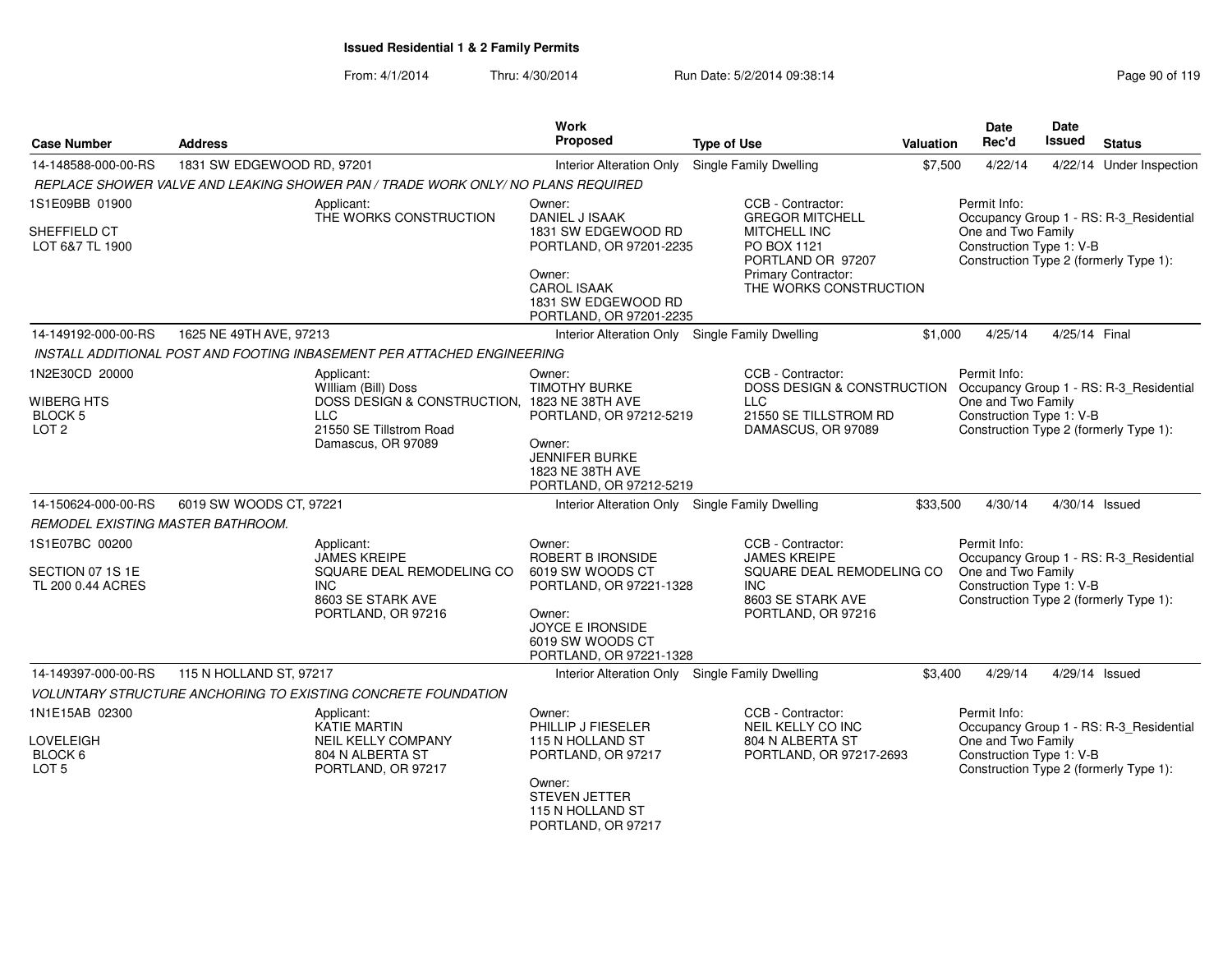| <b>Case Number</b>                                            | <b>Address</b>                                                                         | <b>Work</b><br>Proposed                                                         | <b>Type of Use</b>                                                                                                                                                                                 | Valuation | Date<br>Rec'd                                                                                     | Date<br><b>Issued</b> | <b>Status</b>                                                                                                                 |
|---------------------------------------------------------------|----------------------------------------------------------------------------------------|---------------------------------------------------------------------------------|----------------------------------------------------------------------------------------------------------------------------------------------------------------------------------------------------|-----------|---------------------------------------------------------------------------------------------------|-----------------------|-------------------------------------------------------------------------------------------------------------------------------|
| 14-149401-000-00-RS                                           | 4733 SE LINCOLN ST, 97215                                                              | <b>Interior Alteration Only</b>                                                 | Single Family Dwelling                                                                                                                                                                             | \$3,400   | 4/29/14                                                                                           |                       | 4/29/14 Issued                                                                                                                |
|                                                               | VOLUNTARY STRUCTURE ANCHORING TO EXISTING CONCRETE FOUNDATION                          |                                                                                 |                                                                                                                                                                                                    |           |                                                                                                   |                       |                                                                                                                               |
| 1S2E06CD 01900                                                | Applicant:<br>KATIE MARTIN                                                             | Owner:<br>CYNTHIA CHAN-LAZZARA                                                  | CCB - Contractor:<br>NEIL KELLY CO INC                                                                                                                                                             |           | Permit Info:                                                                                      |                       | Occupancy Group 1 - RS: R-3_Residential                                                                                       |
| <b>FAILING ADD</b><br>BLOCK <sub>9</sub><br>LOT <sub>23</sub> | NEIL KELLY COMPANY<br>804 N ALBERTA ST<br>PORTLAND, OR 97217                           | 4733 SE LINCOLN ST<br>PORTLAND, OR 97215-3838                                   | 804 N ALBERTA ST<br>PORTLAND, OR 97217-2693                                                                                                                                                        |           | One and Two Family<br>Construction Type 1: V-B                                                    |                       | Construction Type 2 (formerly Type 1):                                                                                        |
| 14-133207-000-00-RS                                           | 2606 NW LOVEJOY ST, 97210                                                              | Interior Alteration Only Single Family Dwelling                                 |                                                                                                                                                                                                    | \$90,000  | 3/31/14                                                                                           |                       | 4/25/14 Under Inspection                                                                                                      |
|                                                               | REMODEL KITCHEN. CREATE NEW POWDER ROOM ON MAIN FLOOR.                                 |                                                                                 |                                                                                                                                                                                                    |           |                                                                                                   |                       |                                                                                                                               |
| 1N1E32AD 04300                                                | Applicant:<br><b>JENNIFER BARROW</b>                                                   | Owner:<br><b>JUNG U YOO</b>                                                     | CCB - Contractor:<br><b>ADAM</b>                                                                                                                                                                   |           | Permit Info:                                                                                      |                       | Occupancy Group 1 - RS: R-3 Residential                                                                                       |
| SECTION 32 1N 1E<br>TL 4300 0.17 ACRES                        | <b>ARCIFORM LLC</b><br>2303 N RANDOLPH AVE<br>PORTLAND OR 97227                        | 2606 NW LOVEJOY ST<br>PORTLAND, OR 97210                                        | <b>ARCIFORM LLC</b><br>2303 N RANDOLPH AVE<br>PORTLAND, OR 97227                                                                                                                                   |           | One and Two Family<br>Construction Type 1: V-B                                                    |                       | Construction Type 2 (formerly Type 1):                                                                                        |
|                                                               |                                                                                        | Owner:<br>ANNE T YOO<br>2606 NW LOVEJOY ST<br>PORTLAND, OR 97210                |                                                                                                                                                                                                    |           |                                                                                                   |                       |                                                                                                                               |
| 14-146832-000-00-RS                                           | 425 NE 65TH AVE, 97213                                                                 | <b>Interior Alteration Only</b>                                                 | Single Family Dwelling                                                                                                                                                                             | \$5,000   | 4/23/14                                                                                           | 4/23/14 Final         |                                                                                                                               |
| STRUCTURAL UPGRADES TO BASEMENT                               |                                                                                        |                                                                                 |                                                                                                                                                                                                    |           |                                                                                                   |                       |                                                                                                                               |
| 1N2E32CB 03600<br><b>ORCHARD HOMES</b>                        | Applicant:<br>MANUEL J LEON<br>M LEON CONSTRUCTION                                     | Owner:<br>THOMAS H RIPPETOE<br>425 NE 65TH AVE                                  | CCB - Contractor:<br>MANUEL J LEON<br>M LEON CONSTRUCTION                                                                                                                                          |           | Permit Info:<br>One and Two Family                                                                |                       | Occupancy Group 1 - RS: R-3_Residential                                                                                       |
| BLOCK 13<br>S 38' OF LOT 11                                   | 315 NW 107TH AVE<br>PORTLAND, OR 97229-0000                                            | PORTLAND, OR 97213-5015                                                         | 315 NW 107TH AVE<br>PORTLAND, OR 97229-0000                                                                                                                                                        |           | Construction Type 1: V-B                                                                          |                       | Construction Type 2 (formerly Type 1):                                                                                        |
|                                                               |                                                                                        | Owner:<br><b>HEATHER CRAWFORD</b><br>425 NE 65TH AVE<br>PORTLAND, OR 97213-5015 |                                                                                                                                                                                                    |           |                                                                                                   |                       |                                                                                                                               |
|                                                               | Total # of RS Interior Alteration Only permits issued: 20                              |                                                                                 | Total valuation of RS Interior Alteration Only permits issued: \$260,585                                                                                                                           |           |                                                                                                   |                       |                                                                                                                               |
| 14-119489-000-00-RS                                           | 3763 SE GRANT ST - Unit B, 97214                                                       | New Construction                                                                | <b>Accessory Dwelling Unit</b>                                                                                                                                                                     | \$77,954  | 2/21/14                                                                                           |                       | 4/4/14 Under Inspection                                                                                                       |
|                                                               | NEW ACCESSORY DWELLING UNIT/2-STORY/FLAT LOT/SIMPLE                                    |                                                                                 |                                                                                                                                                                                                    |           |                                                                                                   |                       |                                                                                                                               |
| 1S1E01DD 23300                                                | Applicant:<br><b>NORM YONEMURA</b><br>13655 SW NORTHVIEW DR<br><b>TIGARD, OR 97223</b> | Owner:<br>PATRICIA S DES CHENE<br>191 HAWK'S VIEW RD<br>WOODLAND, WA 98674      | CCB - Contractor:<br><b>ECOPOWER NW LLC</b><br>13655 SW NORTHVIEW DR<br><b>TIGARD, OR 97223</b><br>CCB - Contractor:<br><b>NELSON &amp; NELSON INC</b><br>14051 SE 119TH DR<br>CLACKAMAS, OR 97015 |           | Permit Info:<br>One and Two Family<br>Construction Type 1: V-B<br>Number of New Dwelling Units: 1 |                       | Occupancy Group 1 - RS: R-3_Residential<br>Construction Type 2 (formerly Type 1):<br>Total Square Footage - Display Only: 728 |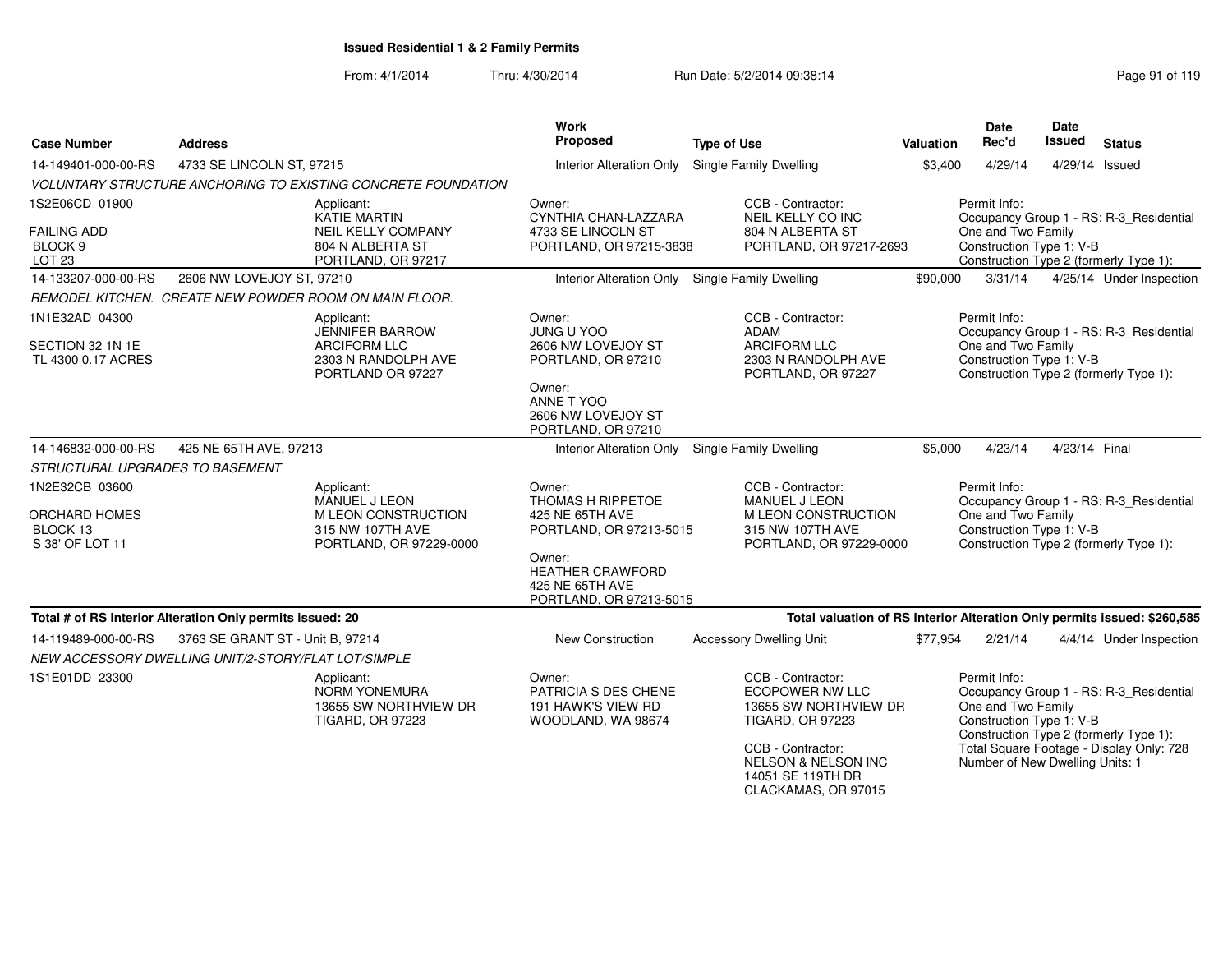From: 4/1/2014Thru: 4/30/2014 Run Date: 5/2/2014 09:38:14

| Page 92 of 119 |  |  |  |  |
|----------------|--|--|--|--|
|----------------|--|--|--|--|

| <b>Case Number</b>  | <b>Address</b>                                                                                      | <b>Work</b><br>Proposed                                                                                                                                                   | <b>Type of Use</b>                                                                                                                     | Valuation | Date<br>Rec'd                                                                                     | <b>Date</b><br>Issued | <b>Status</b>                                                                                                                     |
|---------------------|-----------------------------------------------------------------------------------------------------|---------------------------------------------------------------------------------------------------------------------------------------------------------------------------|----------------------------------------------------------------------------------------------------------------------------------------|-----------|---------------------------------------------------------------------------------------------------|-----------------------|-----------------------------------------------------------------------------------------------------------------------------------|
| 14-107778-REV-01-RS | 6510 N AMHERST ST - Unit B, 97203                                                                   | New Construction                                                                                                                                                          | <b>Accessory Dwelling Unit</b>                                                                                                         |           | \$<br>4/18/14                                                                                     |                       | 4/18/14 Issued                                                                                                                    |
|                     | REVISION TO REMOVE TWO WINDOWS IN THE GABLE, ONE AT EAST AND ONE AT WEST ELEVATIONS                 |                                                                                                                                                                           |                                                                                                                                        |           |                                                                                                   |                       |                                                                                                                                   |
| 1N1E07CA 11800      | Applicant:<br>DANIEL LAJOIE<br>DEPARTURE ARCHITECTURE<br>143 JOHN ADAMS ST<br>OREGON CITY OR 97045  | Owner:<br>MARENDA CHAMBERLIN<br>6510 N AMHERST ST<br>PORTLAND, OR 97203-4002<br>Owner:<br><b>HEIDI LOHMAN</b><br>6510 N AMHERST ST<br>PORTLAND, OR 97203-4002             | CCB - Contractor:<br><b>HOLLY HUNTLEY</b><br><b>ENVIRONS LLC</b><br>5919 NE 10TH AVE<br>PORTLAND OR 97211                              |           | Permit Info:<br>One and Two Family<br>Construction Type 1: V-B                                    |                       | Occupancy Group 1 - RS: R-3_Residential<br>Construction Type 2 (formerly Type 1):<br>Total Square Footage - Display Only: 616     |
| 14-116016-000-00-RS | 2026 SE TENINO ST - Unit B, 97202                                                                   | <b>New Construction</b>                                                                                                                                                   | <b>Accessory Dwelling Unit</b>                                                                                                         | \$70,537  | 2/14/14                                                                                           |                       | 4/21/14 Issued                                                                                                                    |
|                     | NEW ACCESSORY DWELLING UNIT WITH SINGLE CAR GARAGE***DETACHED                                       |                                                                                                                                                                           |                                                                                                                                        |           |                                                                                                   |                       |                                                                                                                                   |
| 1S1E23DD 11300      | Applicant:<br>MIKE COYLE<br><b>FASTER PERMITS</b><br>14334 NW EAGLERIDGE LANE<br>PORTLAND, OR 97229 | Owner:<br>MORRISON BUILT LLC<br>4614 SW KELLY AVE #100<br>PORTLAND, OR 97239-4277<br>Owner:<br><b>MIKE CARPENTER</b><br>4614 SW KELLY AVE #100<br>PORTLAND, OR 97239-4277 | CCB - Contractor:<br><b>MORRISON BUILT LLC</b><br>4614 SW Kelly Avenue, Ste 17<br>Portland, OR 97239                                   |           | Permit Info:<br>One and Two Family<br>Construction Type 1: V-B<br>Number of New Dwelling Units: 1 |                       | Occupancy Group 1 - RS: R-3_Residential<br>Construction Type 2 (formerly Type 1): V-B<br>Total Square Footage - Display Only: 799 |
| 13-206526-REV-03-RS | 2425 SE 24TH AVE - Unit B, 97214                                                                    | <b>New Construction</b>                                                                                                                                                   | <b>Accessory Dwelling Unit</b>                                                                                                         | \$1,000   | 4/24/14                                                                                           |                       | 4/24/14 Issued                                                                                                                    |
|                     | VALUE ADDED REVISION TO ADD 2 NEW WINDOWS TO 2ND FLOOR EAST FACING WALL                             |                                                                                                                                                                           |                                                                                                                                        |           |                                                                                                   |                       |                                                                                                                                   |
| 1S1E02DD 08800      | Applicant:<br><b>KURT J ROBINSON</b><br>2425 SE 24TH AVE<br>PORTLAND, OR 97214-5509                 | Owner:<br><b>KURT J ROBINSON</b><br>2425 SE 24TH AVE<br>PORTLAND, OR 97214-5509<br>Owner:<br>NATHALIE M BRETON<br>2425 SE 24TH AVE<br>PORTLAND, OR 97214-5509             | CCB - Contractor:<br><b>ALLEN PEARCE</b><br><b>PEARCE BUILDING &amp;</b><br><b>REMODELING INC</b><br>PO BOX 2721<br>PORTLAND, OR 97208 |           | Permit Info:<br>One and Two Family<br>Construction Type 1: V-B                                    |                       | Occupancy Group 1 - RS: R-3_Residential<br>Construction Type 2 (formerly Type 1): V-B<br>Total Square Footage - Display Only: 652 |
| 13-240247-000-00-RS | 4830 NE 32ND AVE - Unit B, 97211                                                                    | New Construction                                                                                                                                                          | <b>Accessory Dwelling Unit</b>                                                                                                         | \$68,531  | 1/16/14                                                                                           |                       | 4/10/14 Under Inspection                                                                                                          |
|                     | NEW ACCESSORY DWELLING UNIT / 2 STORY / FLAT LOT / COMPLEX                                          |                                                                                                                                                                           |                                                                                                                                        |           |                                                                                                   |                       |                                                                                                                                   |
| 1N1E24BD 03700      | Applicant:<br><b>JAMES ARNOLD</b><br>JRA GREEN BULDING INC<br>2423 N HUMBOLT<br>PORTLAND, OR 97217  | Owner:<br>JORDAN J MC CANN<br>4830 NE 32ND AVE<br>PORTLAND, OR 97211                                                                                                      | CCB - Contractor:<br><b>JAMES ARNOLD</b><br>JRA GREEN BULDING INC<br>2423 N HUMBOLT<br>PORTLAND, OR 97217                              |           | Permit Info:<br>One and Two Family<br>Construction Type 1: V-B<br>Number of New Dwelling Units: 1 |                       | Occupancy Group 1 - RS: R-3 Residential<br>Construction Type 2 (formerly Type 1):<br>Total Square Footage - Display Only: 640     |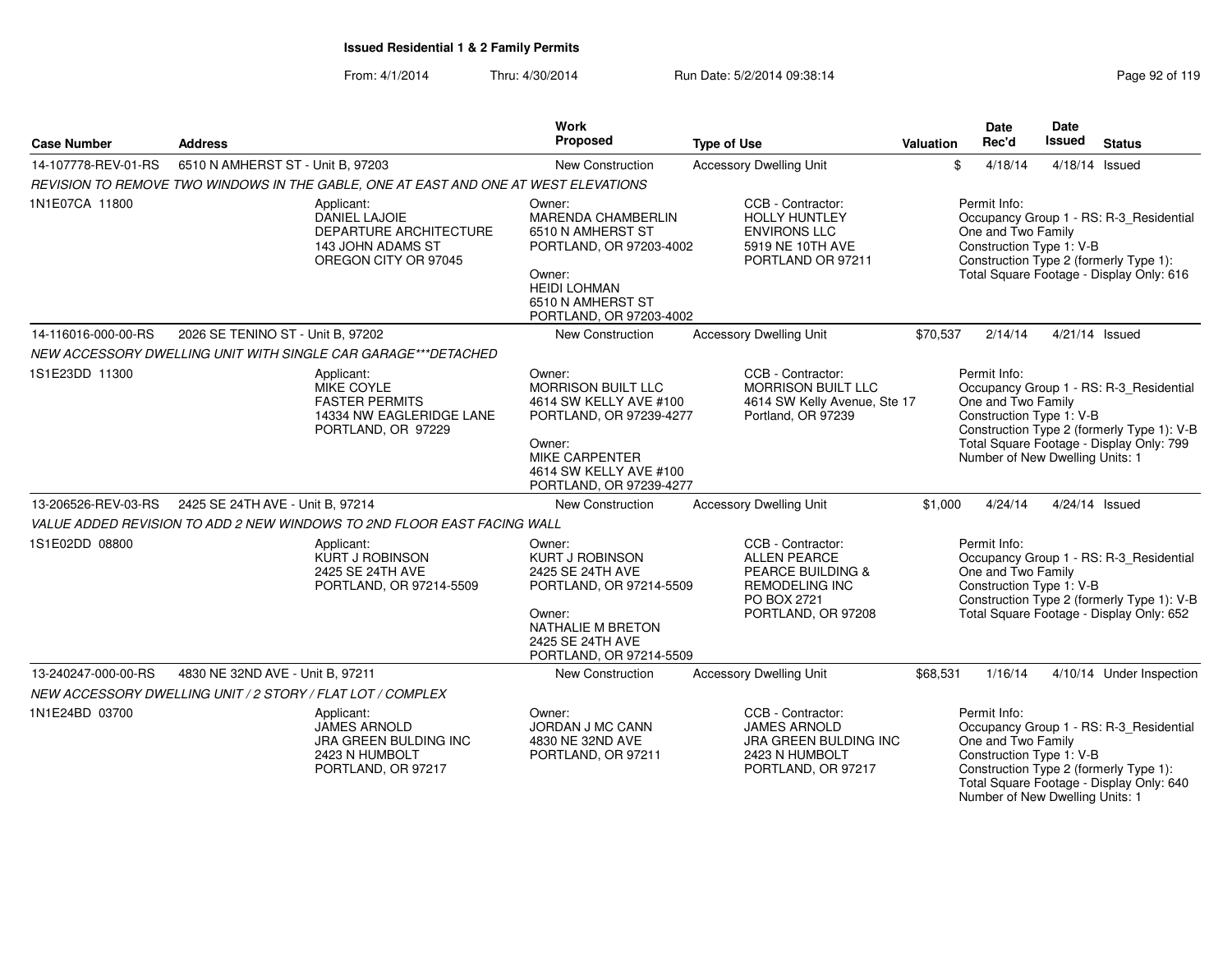| <b>Case Number</b>                                        | <b>Address</b>                                                                                            |                          | Work<br>Proposed                                                                                                    | <b>Type of Use</b>                                                                              | Valuation | Date<br>Rec'd                                                                                             | Date<br><b>Issued</b> | <b>Status</b>                                                                      |
|-----------------------------------------------------------|-----------------------------------------------------------------------------------------------------------|--------------------------|---------------------------------------------------------------------------------------------------------------------|-------------------------------------------------------------------------------------------------|-----------|-----------------------------------------------------------------------------------------------------------|-----------------------|------------------------------------------------------------------------------------|
| 14-137237-000-00-RS                                       | 1808 SW LAUREL ST, 97201                                                                                  |                          | New Construction                                                                                                    | <b>Accessory Structure</b>                                                                      | \$6,712   | 4/8/14                                                                                                    |                       | $4/8/14$ Issued                                                                    |
|                                                           | NEW IN-GROUND GUNITE SWIMMING POOL; ELECTRICAL, MECHANICAL AND PLUMBING PERMITS TO BE OBTAINED SEPARATELY |                          |                                                                                                                     |                                                                                                 |           |                                                                                                           |                       |                                                                                    |
| 1S1E04CA 10300<br>CARTERS ADD TO P<br>BLOCK 85<br>LOT 1&2 | Applicant:<br>13785 SE AMBLER RD<br>CLACKAMAS, OR 97015-9732                                              | NEPTUNE SWIMMING POOL CO | Owner:<br><b>WILLIAM J WORTHINGTON</b><br>1808 SW LAUREL ST<br>PORTLAND, OR 97201<br>Owner:                         | CCB - Contractor:<br>NEPTUNE SWIMMING POOL CO<br>13785 SE AMBLER RD<br>CLACKAMAS, OR 97015-9732 |           | Permit Info:<br>Occupancy Group 1 - RS: U_Decks,<br>Patios, Porches, Carports<br>Construction Type 1: V-B |                       | Construction Type 2 (formerly Type 1):<br>Total Square Footage - Display Only: 316 |
|                                                           |                                                                                                           |                          | DENEICE W WORTHINGTON<br>1808 SW LAUREL ST<br>PORTLAND, OR 97201                                                    |                                                                                                 |           |                                                                                                           |                       |                                                                                    |
| 14-112157-000-00-RS                                       | 4435 SW GREENLEAF DR, 97221                                                                               |                          | New Construction                                                                                                    | <b>Accessory Structure</b>                                                                      | \$11,699  | 1/31/14                                                                                                   |                       | $4/4/14$ Issued                                                                    |
|                                                           | NEW CONSTRUCTION ONE STORY 288SF DETACHED PAVILION ***WITH NSFR 14-112144-RS***                           |                          |                                                                                                                     |                                                                                                 |           |                                                                                                           |                       |                                                                                    |
| 1S1E08BB 01800                                            | Applicant:<br><b>LEON TRICE</b><br><b>LMT ARCHITECTURE</b><br>5428 NE 30TH AVE<br>PORTLAND OREGON 97211   |                          | Owner:<br><b>TIMOTHY DEJONG</b><br>3720 SW BOND AVE #1810<br>PORTLAND, OR 97239<br>Owner:<br><b>LAURIE S DEJONG</b> | CCB - Contractor:<br>COWAN CONSTRUCTION, LLC.<br>P.O. BOX 1846<br>TUALATIN, OR 97062            |           | Permit Info:<br>Occupancy Group 1 - RS: U_Private<br>Garage\Utility Misc.<br>Construction Type 1: V-B     |                       | Construction Type 2 (formerly Type 1):<br>Total Square Footage - Display Only: 288 |
| 14-150684-000-00-RS                                       | 2620 SW SCHOLLS FERRY RD, 97221                                                                           |                          | 3720 SW BOND AVE #1810<br>PORTLAND, OR 97239<br>New Construction                                                    | <b>Accessory Structure</b>                                                                      | \$8,000   | 4/30/14                                                                                                   |                       | 4/30/14 Issued                                                                     |
| 256 SQ FT PERGOLA                                         |                                                                                                           |                          |                                                                                                                     |                                                                                                 |           |                                                                                                           |                       |                                                                                    |
| 1S1E07BA 00600                                            | Applicant:<br><b>RICKS CUSTOM FENCING &amp;</b>                                                           |                          | Owner:<br><b>MURREY R ALBERS</b>                                                                                    | CCB - Contractor:<br><b>RICKS CUSTOM FENCING &amp;</b>                                          |           | Permit Info:<br>Occupancy Group 1 - RS: U_Decks,                                                          |                       |                                                                                    |
| SECTION 07 1S 1E<br>TL 600 3.15 ACRES                     | <b>DECKING INC</b><br>4543 SE TV HIGHWAY<br>HILLSBORO, OR 97123                                           |                          | 6712 N CUTTER CIR<br>PORTLAND, OR 97217                                                                             | <b>DECKING INC</b><br>4543 SE TV HIGHWAY<br>HILLSBORO, OR 97123                                 |           | Patios, Porches, Carports<br>Construction Type 1: V-B                                                     |                       | Construction Type 2 (formerly Type 1):                                             |
|                                                           |                                                                                                           |                          | Owner:<br>SANDRA G ANDERSEN<br>6712 N CUTTER CIR<br>PORTLAND, OR 97217                                              |                                                                                                 |           |                                                                                                           |                       | Total Square Footage - Display Only: 280                                           |
| 14-148732-000-00-RS                                       | 5109 SE 33RD AVE, 97202                                                                                   |                          | <b>New Construction</b>                                                                                             | <b>Accessory Structure</b>                                                                      | \$24.468  | 4/28/14                                                                                                   |                       | 4/28/14 Issued                                                                     |
|                                                           | NEW INGROUND SWIMMING POOL W/ GAS HEATER - TRADE PERMITS FOR PLUMBING AND ELECTRICAL.                     |                          |                                                                                                                     |                                                                                                 |           |                                                                                                           |                       |                                                                                    |
| 1S1E13BD 01400                                            | Applicant:<br><b>KEVIN LILLISON</b>                                                                       |                          | Owner:<br>TONY A PIZZUTI                                                                                            | CCB - Contractor:<br>NEPTUNE SWIMMING POOL CO                                                   |           | Permit Info:<br>Occupancy Group 1 - RS: U_Private                                                         |                       |                                                                                    |
| SECTION 13 1S 1E<br>TL 1400 0.41 ACRES                    | 13785 SE AMBLER RD<br>CLACKAMAS, OR 97015                                                                 | NEPTUNE SWIMMING POOL CO | 5109 SE 33RD AVE<br>PORTLAND, OR 97202-4315                                                                         | 13785 SE AMBLER RD<br>CLACKAMAS, OR 97015-9732                                                  |           | Garage\Utility Misc.<br>Construction Type 1: V-B                                                          |                       | Construction Type 2 (formerly Type 1):<br>Total Square Footage - Display Only: 576 |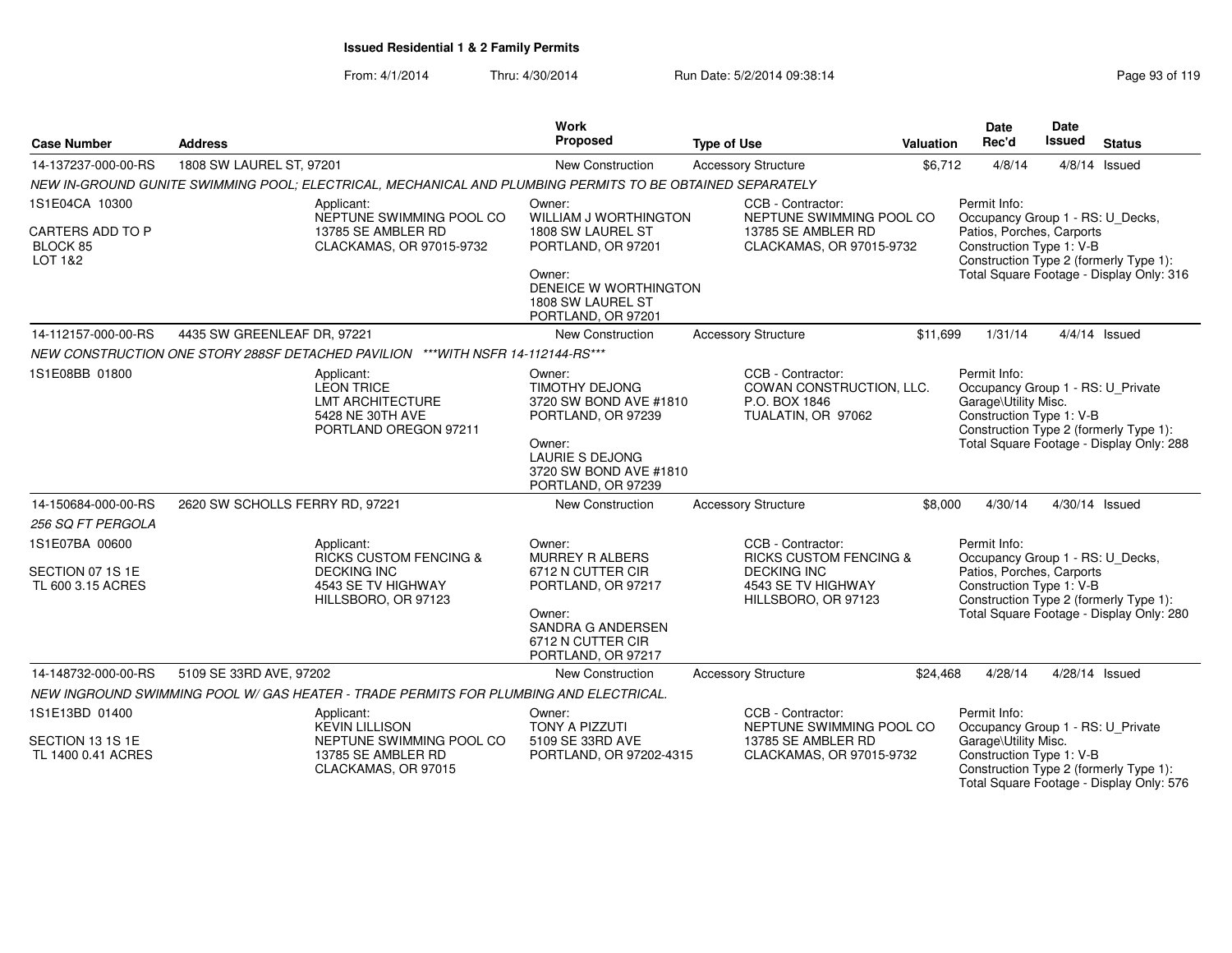| <b>Case Number</b>                                                                     | <b>Address</b>                                   |                                                                                                                                                               | Work<br><b>Proposed</b>                                                                                                                                          | <b>Type of Use</b>                                                                                              | <b>Valuation</b> | <b>Date</b><br>Rec'd                                                                                      | Date<br><b>Issued</b> | <b>Status</b>                                                                                                                 |
|----------------------------------------------------------------------------------------|--------------------------------------------------|---------------------------------------------------------------------------------------------------------------------------------------------------------------|------------------------------------------------------------------------------------------------------------------------------------------------------------------|-----------------------------------------------------------------------------------------------------------------|------------------|-----------------------------------------------------------------------------------------------------------|-----------------------|-------------------------------------------------------------------------------------------------------------------------------|
| 14-133980-000-00-RS                                                                    | 330 SE 52ND AVE, 97215                           |                                                                                                                                                               | New Construction                                                                                                                                                 | <b>Accessory Structure</b>                                                                                      | \$83,379         | 4/3/14                                                                                                    |                       | 4/3/14 Under Inspection                                                                                                       |
|                                                                                        |                                                  | CONSTRUCT A NEW 756 SF STUDIO AT REAR OF PROPERTY WITH BATHROOM AND COVERED PORCH (2 TOTAL BATHROOMS INCLUDING MAIN HOUSE)                                    |                                                                                                                                                                  |                                                                                                                 |                  |                                                                                                           |                       |                                                                                                                               |
| 1N2E31DC 18500<br><b>MELROSE</b><br>S 1/2 OF N 150' OF LOT 47                          |                                                  | Applicant:<br><b>JOHN EARLY</b><br>330 SE 52ND AVE<br>PORTLAND, OR 97215-1134                                                                                 | Owner:<br><b>JOHN EARLY</b><br>330 SE 52ND AVE<br>PORTLAND, OR 97215-1134<br>Owner:<br><b>LAURA BENDER</b><br>330 SE 52ND AVE<br>PORTLAND, OR 97215-1134         |                                                                                                                 |                  | Permit Info:<br>One and Two Family<br>Construction Type 1: V-B                                            |                       | Occupancy Group 1 - RS: R-3 Residential<br>Construction Type 2 (formerly Type 1):<br>Total Square Footage - Display Only: 756 |
| 13-200618-000-00-RS                                                                    | 1215 SE 34TH AVE, 97214                          |                                                                                                                                                               | New Construction                                                                                                                                                 | <b>Accessory Structure</b>                                                                                      | \$200            | 4/18/14                                                                                                   |                       | 4/18/14 Issued                                                                                                                |
|                                                                                        |                                                  | INSPECTION TO LEGALIZE CONVERSION OF TUFF SHED TO NON-HABITABLE STORAGE ONLY - REMOVE THE BATHROOM AND MUSIC STUDIO AND UNDERGROUND UTILITIES                 |                                                                                                                                                                  |                                                                                                                 |                  |                                                                                                           |                       |                                                                                                                               |
| 1S1E01AC 19400<br>SUNNYSIDE & PLAT 2 & 3<br>BLOCK 45<br>E 80' OF LOT 9                 |                                                  | Applicant:<br>FIONA-RHEA RICKFORD<br>1215 SE 34TH AVE<br>PORTLAND, OR 97214-4221                                                                              | Owner:<br>FIONA-RHEA RICKFORD<br>1215 SE 34TH AVE<br>PORTLAND, OR 97214-4221                                                                                     |                                                                                                                 |                  | Permit Info:<br>Occupancy Group 1 - RS: U_Private<br>Garage\Utility Misc.<br>Construction Type 1: V-B     |                       | Construction Type 2 (formerly Type 1):<br>Total Square Footage - Display Only: 160                                            |
| 14-137396-000-00-RS                                                                    | 3968 NE RODNEY AVE, 97212                        |                                                                                                                                                               | New Construction                                                                                                                                                 | <b>Accessory Structure</b>                                                                                      | \$50,000         | 4/8/14                                                                                                    |                       | $4/8/14$ Issued                                                                                                               |
|                                                                                        |                                                  | NEW DETACHED 220 SF ACCESSORY STRUCTURE AT REAR OF HOUSE, STUDIO SPACE WITH BATHROOM AND 2 SKYLIGHTS, (2 BATHROOMS TOTAL INCLUDING MAIN HOUSE) (TRADE PERMITS |                                                                                                                                                                  |                                                                                                                 |                  |                                                                                                           |                       |                                                                                                                               |
| 1N1E22DD 04400<br>ALBINA HMSTD<br>BLOCK 13<br><b>LOT 15</b>                            |                                                  | Applicant:<br><b>RYAN AUSTIN</b><br>POLYPHON ARCHITECTURE &<br>DESIGN, LLC<br>6106 NE 9TH AVE<br>PORTLAND, OR 97211                                           | Owner:<br><b>TRACY COZINE</b><br>3968 NE RODNEY AVE<br>PORTLAND, OR 97212                                                                                        | CCB - Contractor:<br><b>JAMES ARNOLD</b><br>JRA GREEN BULDING INC<br>2423 N HUMBOLT<br>PORTLAND, OR 97217       |                  | Permit Info:<br>One and Two Family<br>Construction Type 1: V-B                                            |                       | Occupancy Group 1 - RS: R-3_Residential<br>Construction Type 2 (formerly Type 1):<br>Total Square Footage - Display Only: 220 |
| 14-146299-000-00-RS                                                                    | 4223 SE 67TH AVE, 97206                          |                                                                                                                                                               | New Construction                                                                                                                                                 | Decks, Fences, Retaining Walls                                                                                  | \$4,000          | 4/22/14                                                                                                   |                       | 4/22/14 Under Inspection                                                                                                      |
|                                                                                        | NEW SECOND FLOOR DECK AT BACK OF HOUSE           |                                                                                                                                                               |                                                                                                                                                                  |                                                                                                                 |                  |                                                                                                           |                       |                                                                                                                               |
| 1S2E08CC 25900<br>LAURELWOOD<br>BLOCK 6<br>LOT 29&30                                   |                                                  | Applicant:<br><b>CHRIS MARQUAND</b><br><b>DECK MASTERS LLC</b><br>4839 NE 41ST AVE<br>PORTLAND, OR 97211                                                      | Owner:<br><b>FRANCOISE BRUN-COTTAN</b><br>4223 SE 67TH AVE<br>PORTLAND, OR 97206-3519                                                                            | CCB - Contractor:<br><b>CHRIS MARQUAND</b><br><b>DECK MASTERS LLC</b><br>4839 NE 41ST AVE<br>PORTLAND, OR 97211 |                  | Permit Info:<br>Occupancy Group 1 - RS: U_Decks,<br>Patios, Porches, Carports<br>Construction Type 1: V-B |                       | Construction Type 2 (formerly Type 1):<br>Total Square Footage - Display Only: 64                                             |
| 14-104496-REV-01-RS                                                                    | 8752 N TYNDALL AVE, 97217                        |                                                                                                                                                               | New Construction                                                                                                                                                 | Decks, Fences, Retaining Walls                                                                                  | \$.              | 4/29/14                                                                                                   |                       | 4/29/14 Issued                                                                                                                |
|                                                                                        | REVISION - MODIFICATION TO RETAINING WALL DETAIL |                                                                                                                                                               |                                                                                                                                                                  |                                                                                                                 |                  |                                                                                                           |                       |                                                                                                                               |
| 1N1E09BD 01600<br>PENINSULAR ADD 4<br>BLOCK 42<br>N 1/2 OF LOT 10<br>LOT <sub>11</sub> |                                                  | Applicant:<br>BETTS CONCRETE INC<br>23502 SE SHADY VIEW LANE<br>EAGLE CREEK, OR 97022                                                                         | Owner:<br><b>JESSICA M JACK</b><br>8752 N TYNDALL AVE<br>PORTLAND, OR 97217-7028<br>Owner:<br>WILLIAM A IV JACK<br>8752 N TYNDALL AVE<br>PORTLAND, OR 97217-7028 | CCB - Contractor:<br>BETTS CONCRETE INC<br>23502 SE SHADY VIEW LANE<br>EAGLE CREEK, OR 97022                    |                  | Permit Info:<br>Occupancy Group 1 - RS: U_Decks,<br>Patios, Porches, Carports<br>Construction Type 1: V-B |                       | Construction Type 2 (formerly Type 1):<br>Total Square Footage - Display Only: 27                                             |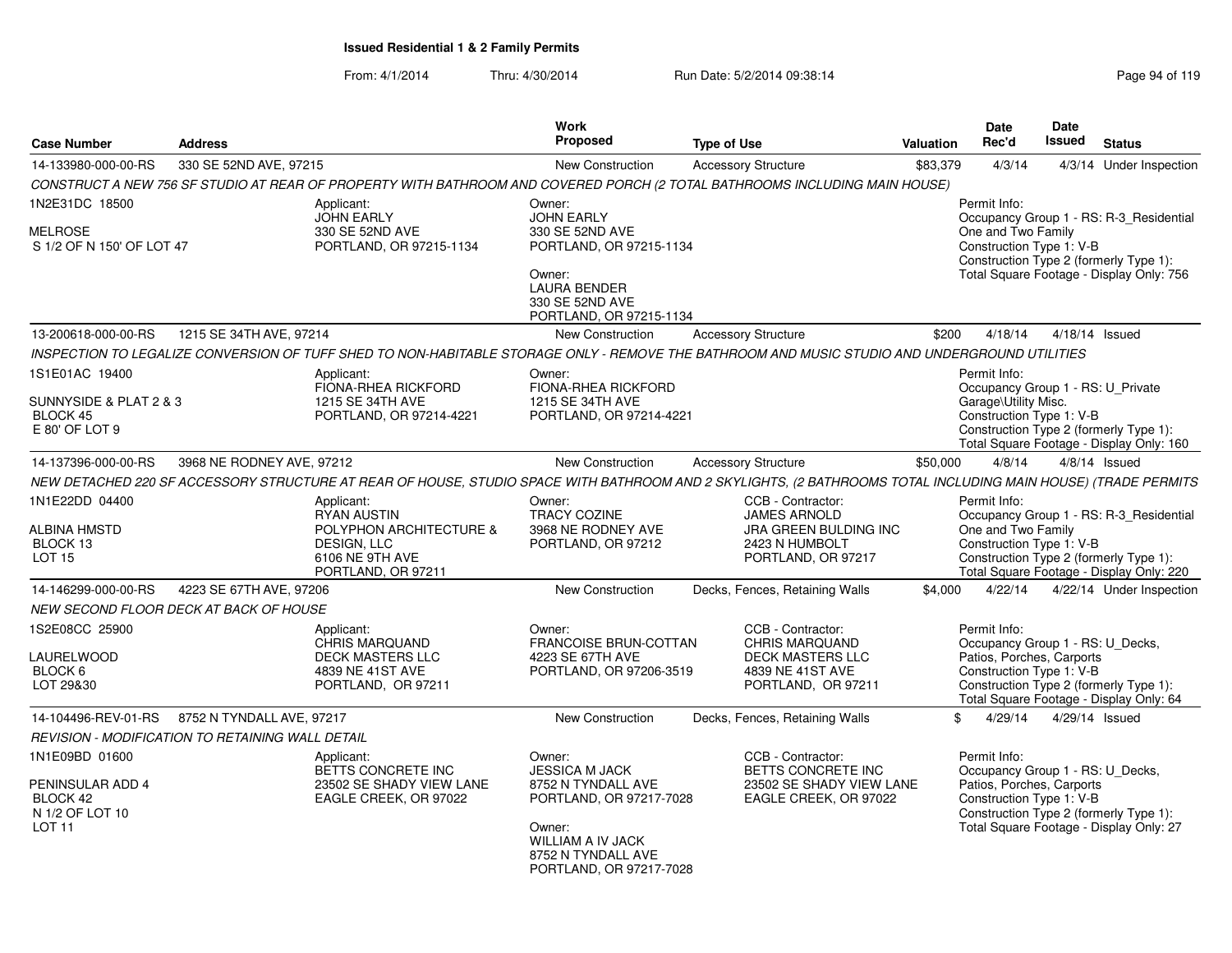| <b>Case Number</b>                                                           | <b>Address</b>              |                                                                                                     | Work<br>Proposed                                                                                                                                          | <b>Type of Use</b>                                                                                                                                                                                                                                                                                                                             | <b>Valuation</b> | Date<br>Rec'd                                                                                             | <b>Date</b><br>Issued | <b>Status</b>                                                                                                                      |
|------------------------------------------------------------------------------|-----------------------------|-----------------------------------------------------------------------------------------------------|-----------------------------------------------------------------------------------------------------------------------------------------------------------|------------------------------------------------------------------------------------------------------------------------------------------------------------------------------------------------------------------------------------------------------------------------------------------------------------------------------------------------|------------------|-----------------------------------------------------------------------------------------------------------|-----------------------|------------------------------------------------------------------------------------------------------------------------------------|
| 14-135580-000-00-RS                                                          | 5445 SE HARNEY DR           |                                                                                                     | New Construction                                                                                                                                          | Decks, Fences, Retaining Walls                                                                                                                                                                                                                                                                                                                 | \$16,000         | 4/4/14                                                                                                    | 4/4/14 Final          |                                                                                                                                    |
|                                                                              |                             |                                                                                                     |                                                                                                                                                           | INSTALL BLOCK RETAINING WALL APPROX 200 FEET LONG ALONG FRONT PROPERTY LINE ON MALDEN DR AND HARNEY DR -PER STREET IMPROVEMENT.                                                                                                                                                                                                                |                  |                                                                                                           |                       |                                                                                                                                    |
| 1S2E19DC 04904<br><b>SEQUOIA FLATS</b><br>LOT <sub>4</sub>                   |                             | Applicant:<br><b>CHARLES MACKEY</b><br>JW UNDERGROUND INC<br>27050 SE JEANETTE<br>GRESHAM, OR 97080 | Owner:<br><b>SCOTT E MCDOWELL</b><br>5445 SE HARNEY DR<br>PORTLAND, OR 97206<br>Owner:<br><b>JESSIE GORDON</b><br>5445 SE HARNEY DR<br>PORTLAND, OR 97206 | CCB - Contractor:<br><b>CHARLES MACKEY</b><br>JW UNDERGROUND INC<br>27050 SE JEANETTE<br>GRESHAM, OR 97080                                                                                                                                                                                                                                     |                  | Permit Info:<br>Occupancy Group 1 - RS: U_Private<br>Garage\Utility Misc.<br>Construction Type 1: V-B     |                       | Construction Type 2 (formerly Type 1):                                                                                             |
| 14-137371-000-00-RS                                                          | 4533 SE 61ST AVE, 97206     |                                                                                                     | New Construction                                                                                                                                          | Decks, Fences, Retaining Walls                                                                                                                                                                                                                                                                                                                 | \$2,124          | 4/8/14                                                                                                    |                       | $4/8/14$ Issued                                                                                                                    |
| <b>NEW 8 FT FENCE AT REAR OF PROPERTY</b>                                    |                             |                                                                                                     |                                                                                                                                                           |                                                                                                                                                                                                                                                                                                                                                |                  |                                                                                                           |                       |                                                                                                                                    |
| 1S2E18AA 01000<br>LAURELWOOD 2<br>BLOCK 4<br>N 1/2 OF LOT 5-7                |                             | Applicant:<br>JAMIE S PETERSON<br>4533 SE 61ST AVE<br>PORTLAND, OR 97206                            | Owner:<br><b>JAMIE S PETERSON</b><br>4533 SE 61ST AVE<br>PORTLAND, OR 97206                                                                               |                                                                                                                                                                                                                                                                                                                                                |                  | Permit Info:<br>Occupancy Group 1 - RS: U_Decks,<br>Patios, Porches, Carports<br>Construction Type 1: V-B |                       | Construction Type 2 (formerly Type 1):<br>Total Square Footage - Display Only: 100                                                 |
| 14-142738-000-00-RS                                                          | 807 SE 65TH AVE, 97215      |                                                                                                     | <b>New Construction</b>                                                                                                                                   | Decks, Fences, Retaining Walls                                                                                                                                                                                                                                                                                                                 | \$5,000          | 4/21/14                                                                                                   |                       | 4/22/14 Under Inspection                                                                                                           |
| NEW DECK ATTACHED TO EXEMPT STRUCTURE; SEE 14-119793-VI                      |                             |                                                                                                     |                                                                                                                                                           |                                                                                                                                                                                                                                                                                                                                                |                  |                                                                                                           |                       |                                                                                                                                    |
| 1S2E05BB 08400<br>TABOR HTS<br><b>BLOCK V</b><br>E 65' OF LOT 2 EXC PT IN ST |                             | Applicant:<br><b>DEAN MULLIN</b><br>807 SE 65TH AVE<br>PORTLAND, OR 97215-2039                      | Owner:<br><b>DEAN MULLIN</b><br>807 SE 65TH AVE<br>PORTLAND, OR 97215-2039<br>Owner:<br>RACHEL MULLIN<br>807 SE 65TH AVE<br>PORTLAND, OR 97215-2039       |                                                                                                                                                                                                                                                                                                                                                |                  | Permit Info:<br>Occupancy Group 1 - RS: U_Decks,<br>Patios, Porches, Carports<br>Construction Type 1: V-B |                       | Construction Type 2 (formerly Type 1):<br>Total Square Footage - Display Only: 170                                                 |
| 14-117661-000-00-RS                                                          | 7222 N VANCOUVER AVE, 97217 |                                                                                                     | <b>New Construction</b>                                                                                                                                   | Duplex                                                                                                                                                                                                                                                                                                                                         | \$449,921        | 3/4/14                                                                                                    |                       | 4/14/14 Under Inspection                                                                                                           |
|                                                                              |                             | NEW DUPLEX/2-STORY/ATTACHED GARAGE AND PARKING PAD/FLAT LOT/COMPLEX+++LIMITED ENGINEERING REVIEW+++ |                                                                                                                                                           |                                                                                                                                                                                                                                                                                                                                                |                  |                                                                                                           |                       |                                                                                                                                    |
| 1N1E15AB 03600                                                               |                             | Applicant:<br><b>DONNA KEOUGH</b><br>508 NW 44TH ST<br>VANCOUVER, WA 98660                          | Owner:<br>FIRENZE DEVELOPMENT<br>7110 SW OLD WILSONVILLE RD<br>WILSONVILLE, OR 97070-7857                                                                 | CCB - Contractor:<br><b>MARVIN DEE BERGEVIN</b><br>CONNECTIONS ELECTRIC INC<br>PO BOX 7136<br>SALEM, OR 973030026<br>CCB - Contractor:<br>S&B PLUMBING AND DRAIN<br><b>CLEANING</b><br>10601 SE EVERGREEN HWY<br>VANCOUVER, WA 98664<br>CCB - Contractor:<br>PETER A KUSYK<br>FIRENZE DEVELOPMENT INC<br>12703 SW 67TH AVE<br>TIGARD, OR 97223 |                  | Permit Info:<br>One and Two Family<br>Construction Type 1: V-B<br>Number of New Dwelling Units: 2         |                       | Occupancy Group 1 - RS: R-3 Residential<br>Construction Type 2 (formerly Type 1): V-B<br>Total Square Footage - Display Only: 4342 |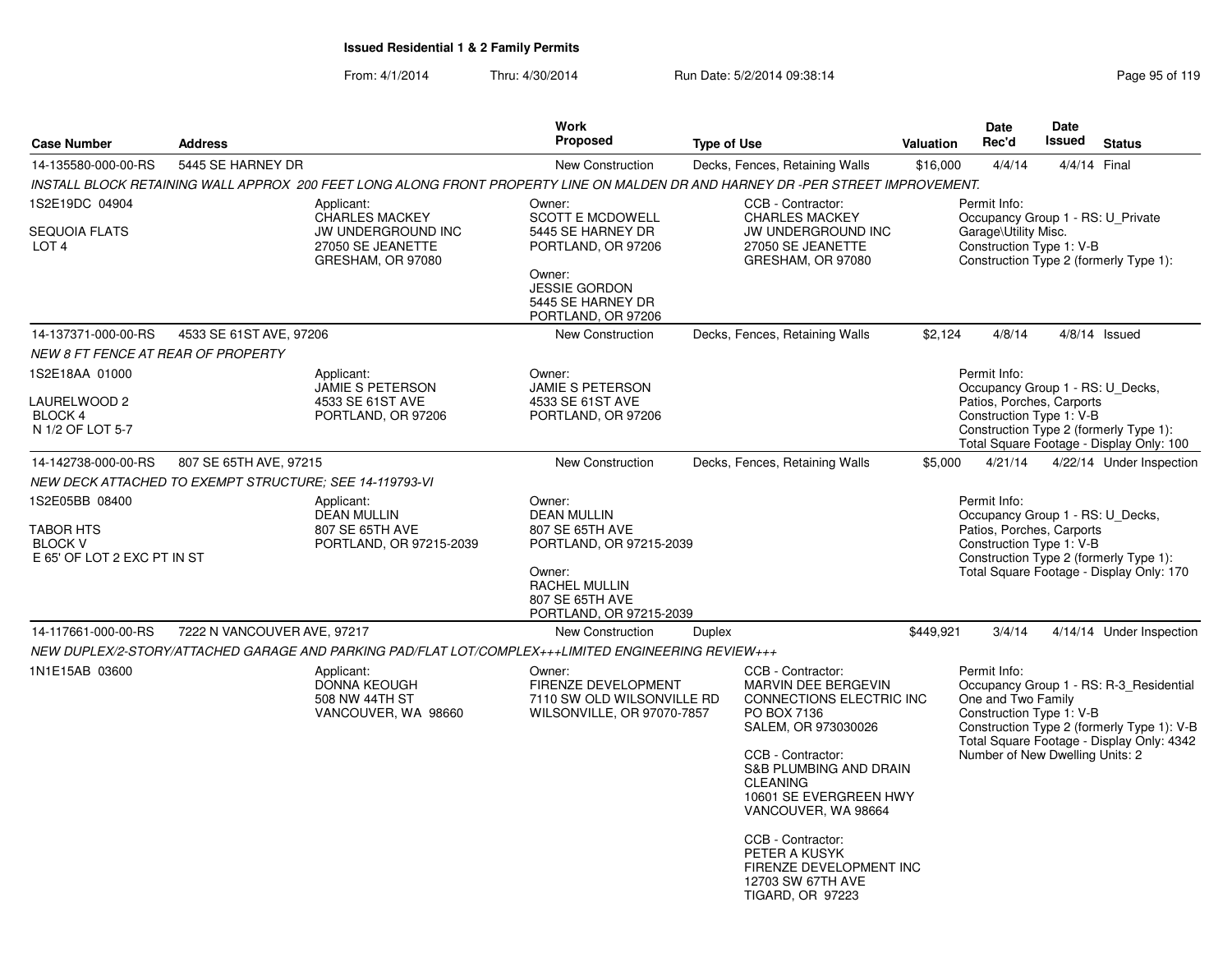| <b>Case Number</b>                                                                      | <b>Address</b>              |                                                                                                                               | Work<br>Proposed                                                                                                                            | <b>Type of Use</b> |                                                                                                                                      | <b>Valuation</b> | Date<br>Rec'd                                                                 | <b>Date</b><br><b>Issued</b> | <b>Status</b>                                                                      |
|-----------------------------------------------------------------------------------------|-----------------------------|-------------------------------------------------------------------------------------------------------------------------------|---------------------------------------------------------------------------------------------------------------------------------------------|--------------------|--------------------------------------------------------------------------------------------------------------------------------------|------------------|-------------------------------------------------------------------------------|------------------------------|------------------------------------------------------------------------------------|
| 13-167041-REV-01-RS                                                                     | 44 NE GRAHAM ST - Unit A    |                                                                                                                               |                                                                                                                                             |                    |                                                                                                                                      |                  | \$                                                                            |                              |                                                                                    |
|                                                                                         |                             |                                                                                                                               | <b>New Construction</b>                                                                                                                     | Duplex             |                                                                                                                                      |                  | 4/1/14                                                                        |                              | $4/1/14$ Issued                                                                    |
|                                                                                         |                             | REVISION TO PROVIDE ENGINEERING TO CLARIFY 2" ROOF DRAIN ON MECHANICAL DECK                                                   |                                                                                                                                             |                    |                                                                                                                                      |                  |                                                                               |                              |                                                                                    |
| 1N1E27AD 12804<br>GRAHAM STREET COMMONS                                                 |                             | Applicant:<br><b>Jeff Hartnett</b><br>42 NE Graham Street SUITE B                                                             | Owner:<br>JEFFREY I HARTNETT<br>42 NE GRAHAM ST #A                                                                                          |                    | CCB - Contractor:<br>WHITE LIGHTNING ELECTRIC<br>7524 SE 52ND                                                                        |                  | Permit Info:<br>One and Two Family                                            |                              | Occupancy Group 1 - RS: R-3_Residential                                            |
| LOT <sub>4</sub><br>INC UND INT TRACT A                                                 |                             | Portland, OR 97212                                                                                                            | PORTLAND, OR 97212                                                                                                                          |                    | PORTLAND, OR. 97206                                                                                                                  |                  | Construction Type 1: V-B                                                      |                              | Construction Type 2 (formerly Type 1): V-B                                         |
|                                                                                         |                             |                                                                                                                               | Owner:<br><b>SUSAN GIBSON-HARTNETT</b><br>42 NE GRAHAM ST #A<br>PORTLAND, OR 97212                                                          |                    | CCB - Contractor:<br><b>JEFF HARTNETT</b><br>RENAISSANCE BUILDERS INC<br>42B NE GRAHAM ST<br>PORTLAND OR 97212                       |                  |                                                                               |                              | Total Square Footage - Display Only: 5287                                          |
|                                                                                         |                             |                                                                                                                               |                                                                                                                                             |                    | CCB - Contractor:<br>NORTH STAR PLUMBING INC<br>14960 SW OREGON ST<br>SHERWOOD, OR 97140                                             |                  |                                                                               |                              |                                                                                    |
| 14-123019-000-00-RS                                                                     | 2227 NE HANCOCK ST, 97212   |                                                                                                                               | <b>New Construction</b>                                                                                                                     | Garage/Carport     |                                                                                                                                      | \$13.648         | 4/23/14                                                                       |                              | 4/23/14 Issued                                                                     |
| <b>NEW DETACHED GARAGE - PRESCRIPTIVE</b>                                               |                             |                                                                                                                               |                                                                                                                                             |                    |                                                                                                                                      |                  |                                                                               |                              |                                                                                    |
| 1N1E26DD 00900                                                                          |                             | Applicant:<br><b>BLACK DIAMOND</b>                                                                                            | Owner:<br><b>JESSE MILLIKEN</b>                                                                                                             |                    | CCB - Contractor:<br><b>BLACK DIAMOND</b>                                                                                            |                  | Permit Info:<br>Occupancy Group 1 - RS: U_Private                             |                              |                                                                                    |
| JOHN IRVINGS 1ST ADD<br>BLOCK 17<br>LOT <sub>6</sub>                                    |                             | <b>CONSTRUCTION ENTERPRISES</b><br><b>INC</b><br>16280 S TIMBERDARK LANE<br>OREGON CITY, OR 97045                             | 2227 NE HANCOCK ST<br>PORTLAND, OR 97212-4791<br>Owner:<br><b>MEGAN MILLIKEN</b><br>2227 NE HANCOCK ST<br>PORTLAND, OR 97212-4791           |                    | <b>CONSTRUCTION ENTERPRISES</b><br><b>INC</b><br>16280 S TIMBERDARK LANE<br>OREGON CITY, OR 97045                                    |                  | Garage\Utility Misc.<br>Construction Type 1: V-B                              |                              | Construction Type 2 (formerly Type 1):<br>Total Square Footage - Display Only: 336 |
| 14-133195-000-00-RS                                                                     | 2897 SE CARUTHERS ST, 97214 |                                                                                                                               | New Construction                                                                                                                            | Garage/Carport     |                                                                                                                                      | \$12,673         | 3/31/14                                                                       |                              | 4/15/14 Under Inspection                                                           |
| NEW DETACHED REPLACEMENT GARAGE                                                         |                             |                                                                                                                               |                                                                                                                                             |                    |                                                                                                                                      |                  |                                                                               |                              |                                                                                    |
| 1S1E01CD 09000<br>LINNWOOD<br>BLOCK <sub>2</sub><br>LOT <sub>5</sub><br>E 7.5' OF LOT 6 |                             | Applicant:<br><b>CUTTY HYDE</b><br>CUTTY HYDE CONSTRUCTION INC 2897 SE CARUTHERS ST<br>2725 NE 17TH AVE<br>PORTLAND, OR 97212 | Owner:<br><b>CLIFF LEHMAN</b><br>PORTLAND, OR 97214-5634<br>Owner:<br><b>MARY C KING</b><br>2897 SE CARUTHERS ST<br>PORTLAND, OR 97214-5634 |                    | CCB - Contractor:<br><b>CUTTY HYDE</b><br>CUTTY HYDE CONSTRUCTION INC Garage\Utility Misc.<br>2725 NE 17TH AVE<br>PORTLAND, OR 97212 |                  | Permit Info:<br>Occupancy Group 1 - RS: U_Private<br>Construction Type 1: V-B |                              | Construction Type 2 (formerly Type 1):<br>Total Square Footage - Display Only: 312 |
| 14-110955-000-00-RS                                                                     | 5811 SE 41ST AVE, 97202     |                                                                                                                               | New Construction                                                                                                                            | Garage/Carport     |                                                                                                                                      | \$9,749          | 1/29/14                                                                       |                              | $4/8/14$ Issued                                                                    |
| <b>NEW DETACHED CARPORT 20 X 24</b>                                                     |                             |                                                                                                                               |                                                                                                                                             |                    |                                                                                                                                      |                  |                                                                               |                              |                                                                                    |
| 1S1E13DA 08900                                                                          |                             | Applicant:<br><b>BILL NOBLE</b>                                                                                               | Owner:<br>PAUL T FALBY                                                                                                                      |                    | CCB - Contractor:<br>NEWBERG INSULATION LLC                                                                                          |                  | Permit Info:<br>Occupancy Group 1 - RS: U_Decks,                              |                              |                                                                                    |
| WOODSTOCK<br>BLOCK 49<br>S 1/2 OF LOT 1<br>N 20' OF LOT 2                               |                             | 6662 SE FLAVEL<br>PORTLAND, OR 97206                                                                                          | 6662 SE FLAVEL ST<br>PORTLAND, OR 97206-8059                                                                                                |                    | 1103 N SPRINGBROOK RD # 3<br>NEWBERG, OR 97132                                                                                       |                  | Patios, Porches, Carports<br>Construction Type 1: V-B                         |                              | Construction Type 2 (formerly Type 1):<br>Total Square Footage - Display Only: 480 |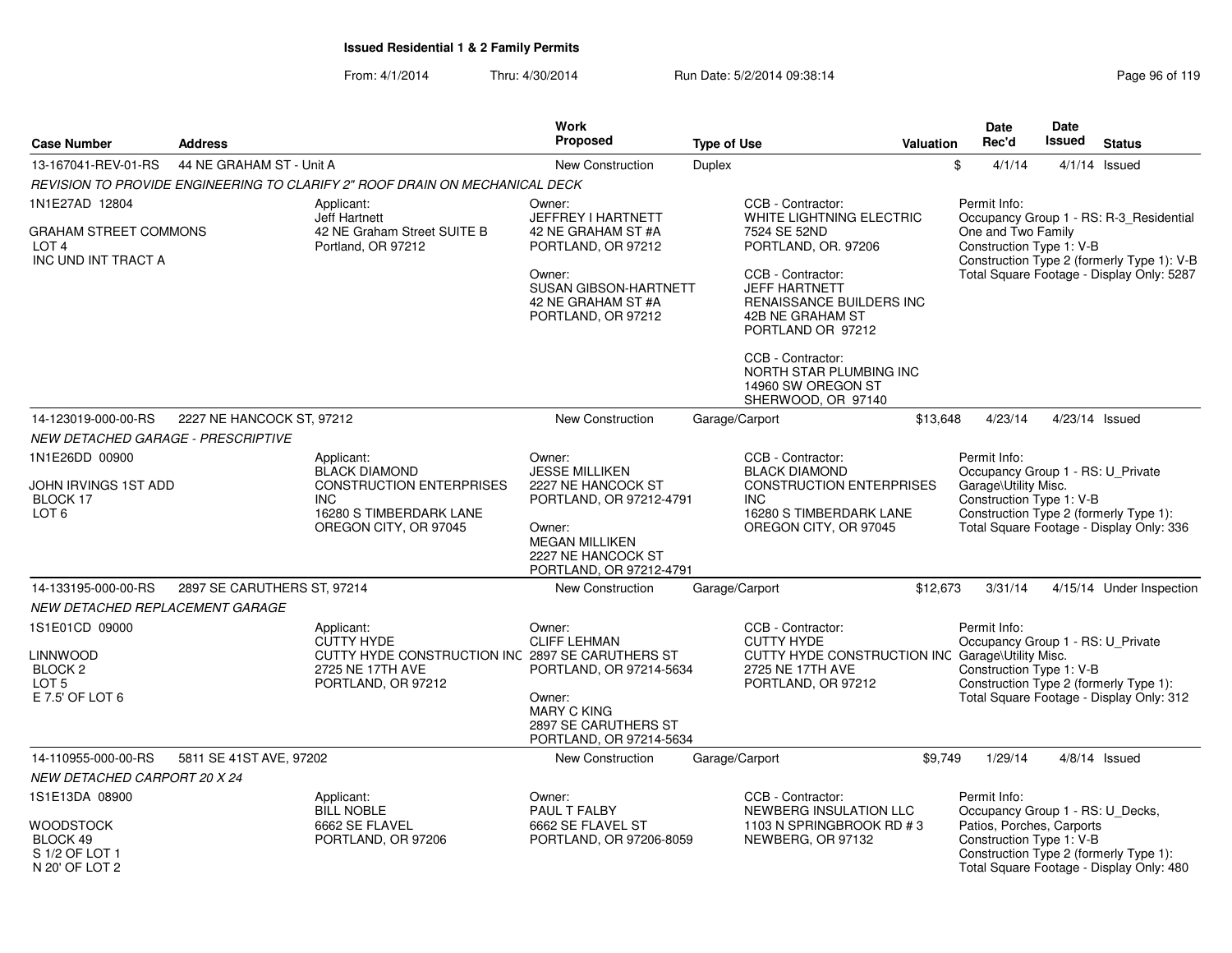### From: 4/1/2014Thru: 4/30/2014 Run Date: 5/2/2014 09:38:14

|                                                                    |                                                                                                                           | <b>Work</b>                                                                                         |                                                                                                                                                                                                |           | <b>Date</b>                                                                                           | <b>Date</b>    |                                                                                    |
|--------------------------------------------------------------------|---------------------------------------------------------------------------------------------------------------------------|-----------------------------------------------------------------------------------------------------|------------------------------------------------------------------------------------------------------------------------------------------------------------------------------------------------|-----------|-------------------------------------------------------------------------------------------------------|----------------|------------------------------------------------------------------------------------|
| <b>Case Number</b>                                                 | <b>Address</b>                                                                                                            | Proposed                                                                                            | <b>Type of Use</b>                                                                                                                                                                             | Valuation | Rec'd                                                                                                 | Issued         | <b>Status</b>                                                                      |
| 14-115341-000-00-RS                                                | 5623 N DEPAUW ST, 97203                                                                                                   | New Construction                                                                                    | Garage/Carport                                                                                                                                                                                 | \$9,749   | 2/11/14                                                                                               | 4/23/14 Issued |                                                                                    |
|                                                                    | NEW ONE STORY ONE CAR DETACHED GARAGE****WITH NSFR 14-115334-RS***                                                        |                                                                                                     |                                                                                                                                                                                                |           |                                                                                                       |                |                                                                                    |
| 1N1E07DA 15900                                                     | Applicant:<br>COREY LARNER<br>CG LARNER GENERAL<br><b>CONTRACTING INC</b><br>1527 SW 57TH AVE<br>PORTLAND OR 97221        | Owner:<br>CG LARNER GENERAL<br><b>CONTRACTING</b><br>2625 SW PATTON RD<br>PORTLAND, OR 97201        | CCB - Contractor:<br>C G LARNER GENERAL<br><b>CONTRACTING INC</b><br>1527 SW 57TH AVE<br>PORTLAND, OR 97221<br>CCB - Contractor:<br>TWIN ELECTRIC INC<br>14304 NE 10TH ST<br>VACOUVER WA 98684 |           | Permit Info:<br>Occupancy Group 1 - RS: U_Private<br>Garage\Utility Misc.<br>Construction Type 1: V-B |                | Construction Type 2 (formerly Type 1):<br>Total Square Footage - Display Only: 240 |
| 14-114133-000-00-RS                                                | 5635 N DEPAUW ST, 97203                                                                                                   | New Construction                                                                                    | Garage/Carport                                                                                                                                                                                 | \$9.749   | 2/6/14                                                                                                | 4/23/14 Issued |                                                                                    |
|                                                                    | NEW 1-CAR DETACHED GARAGE/1-STORY/FLAT LOT/COMPLEX***NSFR 14-114103-RS***                                                 |                                                                                                     |                                                                                                                                                                                                |           |                                                                                                       |                |                                                                                    |
| 1N1E07DA 15900                                                     | Applicant:<br><b>COREY LARNER</b><br>CG LARNER GENERAL<br><b>CONTRACTING INC</b><br>1527 SW 57TH AVE<br>PORTLAND OR 97221 | Owner:<br><b>CG LARNER GENERAL</b><br><b>CONTRACTING</b><br>2625 SW PATTON RD<br>PORTLAND, OR 97201 | CCB - Contractor:<br>C G LARNER GENERAL<br>CONTRACTING INC<br>1527 SW 57TH AVE<br>PORTLAND, OR 97221<br>CCB - Contractor:<br>TWIN ELECTRIC INC<br>14304 NE 10TH ST<br>VACOUVER WA 98684        |           | Permit Info:<br>Occupancy Group 1 - RS: U_Private<br>Garage\Utility Misc.<br>Construction Type 1: V-B |                | Construction Type 2 (formerly Type 1):<br>Total Square Footage - Display Only: 240 |
| 14-115897-000-00-RS                                                | 4625 N HUNT ST, 97203                                                                                                     | New Construction                                                                                    | Garage/Carport                                                                                                                                                                                 | \$9.749   | 2/13/14                                                                                               | 4/18/14 Issued |                                                                                    |
|                                                                    | NEW 1-CAR GARAGE/1-STORY/FLAT LOT/COMPLEX***WITH NSFR 14-115873-RS***                                                     |                                                                                                     |                                                                                                                                                                                                |           |                                                                                                       |                |                                                                                    |
| 1N1E08BD 02900                                                     | Applicant:<br><b>KEVIN PARTAIN</b><br><b>URBAN VISIONS</b><br>223 NE 56TH AVE<br>PORTLAND, OR 97213                       | Owner:<br>FISH CONSTRUCTION NW INC<br>1834 SW 58TH AVE<br>PORTLAND, OR 97221                        | CCB - Contractor:<br>FISH CONSTRUCTION NW INC<br>1834 SW 58TH AVE STE #102<br>PORTLAND OR 97221                                                                                                |           | Permit Info:<br>Occupancy Group 1 - RS: U_Private<br>Garage\Utility Misc.<br>Construction Type 1: V-B |                | Construction Type 2 (formerly Type 1):<br>Total Square Footage - Display Only: 240 |
| 14-108885-000-00-RS                                                | 1531 N COLFAX ST, 97217                                                                                                   | New Construction                                                                                    | Garage/Carport                                                                                                                                                                                 | \$9,749   | 1/23/14                                                                                               |                | 4/10/14 Under Inspection                                                           |
|                                                                    | NEW DETACHED 12 X 20 GARAGE. EXISTING GARAGE (<200SF) TO BE REMOVED. EXTEND DRIVEWAY, USE EXISTING APPROACH/ CURB CUT     |                                                                                                     |                                                                                                                                                                                                |           |                                                                                                       |                |                                                                                    |
| 1N1E16DA 12700<br><b>GRANVILLE</b><br>BLOCK 11<br>LOT <sub>5</sub> | Applicant:<br><b>IGNACIO MORA</b><br><b>MAYUCHI CAPITAL LLC</b><br>PO BOX 20275<br>PORTLAND OR 97294                      | Owner:<br><b>CREO PROPERTIES LLC</b><br>PO BOX 20926<br>PORTLAND, OR 97294-0926                     | CCB - Contractor:<br><b>IGNACIO MORA</b><br>MAYUCHI CAPITAL LLC<br>PO BOX 20275<br>PORTLAND OR 97294                                                                                           |           | Permit Info:<br>Occupancy Group 1 - RS: U_Private<br>Garage\Utility Misc.<br>Construction Type 1: V-B |                | Construction Type 2 (formerly Type 1):<br>Total Square Footage - Display Only: 240 |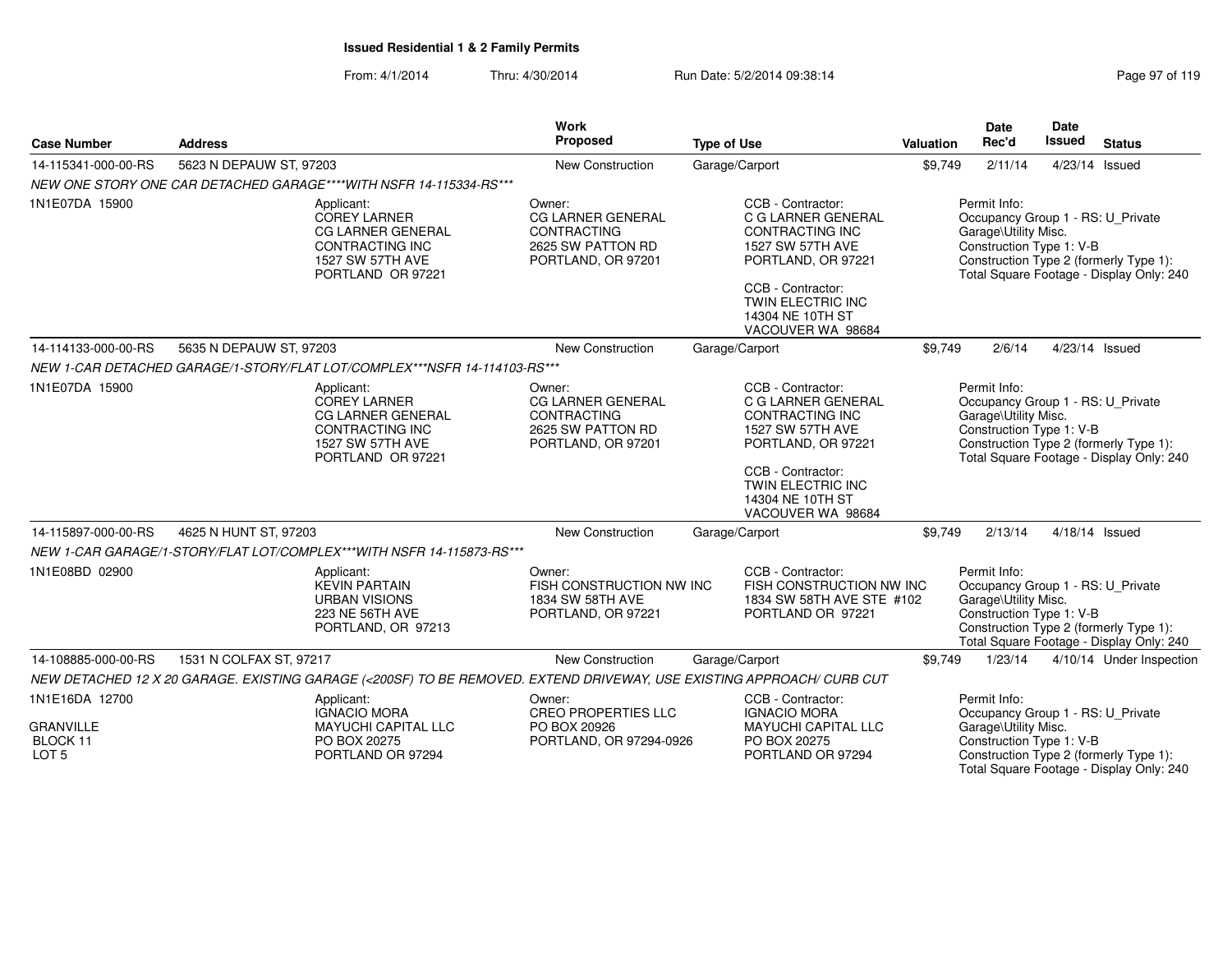| <b>Case Number</b>                                                            | <b>Address</b>                                   |                                                                                                              | Work<br>Proposed                                                                                                                              | <b>Type of Use</b>                                                                                                                                                                                                                                                                  | Valuation | Date<br>Rec'd                                                                                         | Date<br>Issued | <b>Status</b>                                                                       |
|-------------------------------------------------------------------------------|--------------------------------------------------|--------------------------------------------------------------------------------------------------------------|-----------------------------------------------------------------------------------------------------------------------------------------------|-------------------------------------------------------------------------------------------------------------------------------------------------------------------------------------------------------------------------------------------------------------------------------------|-----------|-------------------------------------------------------------------------------------------------------|----------------|-------------------------------------------------------------------------------------|
| 14-107701-000-00-RS                                                           | 9311 N BURR AVE, 97203                           |                                                                                                              | New Construction                                                                                                                              | Garage/Carport                                                                                                                                                                                                                                                                      | \$9,749   | 1/21/14                                                                                               |                | 4/8/14 Under Inspection                                                             |
|                                                                               |                                                  | DETACHED SINGLE CAR GARAGE/ONE STORY/FLAT LOT/COMPLEX ***WITH NSFR 14-107682-RS***                           |                                                                                                                                               |                                                                                                                                                                                                                                                                                     |           |                                                                                                       |                |                                                                                     |
| 1N1E06CC 14600                                                                |                                                  | Applicant:<br><b>KEVIN PARTAIN</b><br><b>URBAN VISIONS</b><br>223 NE 56TH AVENUE<br>PORTLAND, OR 97213       | Owner:<br><b>BRUCE KELLEY</b><br>131 HENDRYX RD<br>WHITE SALMON, WA 98672<br>Owner:<br>AMY KELLEY<br>131 HENDRYX RD<br>WHITE SALMON, WA 98672 | CCB - Contractor:<br><b>SCOTT COLLINS</b><br><b>BRIDGETOWN EQUITY</b><br><b>CONSTRUCTION</b><br>3602 NE 75TH AVE<br>PORTLAND, OR 97213                                                                                                                                              |           | Permit Info:<br>Occupancy Group 1 - RS: U_Private<br>Garage\Utility Misc.<br>Construction Type 1: V-B |                | Construction Type 2 (formerly Type 1):<br>Total Square Footage - Display Only: 240  |
| 13-236675-000-00-RS                                                           | 4127 SE LIEBE ST, 97206                          |                                                                                                              | New Construction                                                                                                                              | Garage/Carport                                                                                                                                                                                                                                                                      | \$10,724  | 12/12/13                                                                                              |                | $4/3/14$ Issued                                                                     |
| <b>ONE STORY DETACHED GARAGE</b>                                              |                                                  |                                                                                                              |                                                                                                                                               |                                                                                                                                                                                                                                                                                     |           |                                                                                                       |                |                                                                                     |
| 1S2E18BB 13600                                                                |                                                  | Applicant:<br><b>ROB HUMPHREY</b><br><b>FASTER PERMITS</b><br>14334 NW EAGLERIDGE LANE<br>PORTLAND, OR 97229 |                                                                                                                                               | CCB - Contractor:<br><b>VIC REMMERS</b><br>EVERETT CUSTOM HOMES INC<br>735 SW 158TH AVE STE 180<br>BEAVERTON OR 97008                                                                                                                                                               |           | Permit Info:<br>Occupancy Group 1 - RS: U_Private<br>Garage\Utility Misc.<br>Construction Type 1: V-B |                | Construction Type 2 (formerly Type 1):<br>Total Square Footage - Display Only: 264  |
| 14-146930-000-00-RS                                                           | 3706 SW NEVADA CT, 97219                         |                                                                                                              | New Construction                                                                                                                              | Garage/Carport                                                                                                                                                                                                                                                                      | \$100,000 | 4/24/14                                                                                               |                | 4/24/14 Issued                                                                      |
|                                                                               | CONSTRUCT NEW 21' X 45' DETACHED GARAGE AND SHOP |                                                                                                              |                                                                                                                                               |                                                                                                                                                                                                                                                                                     |           |                                                                                                       |                |                                                                                     |
| 1S1E20BD 01100<br>SECTION 20 1S 1E<br>TL 1100 0.45 ACRES                      |                                                  | Applicant:<br>MARK DOWNING ATELIER LLC<br>5125 NE 19TH AVE<br>PORTLAND, OR 97211                             | Owner:<br><b>REX PUTERBAUGH</b><br>3706 SW NEVADA CT<br>PORTLAND, OR 97219-1512                                                               | CCB - Contractor:<br>MARK DOWNING ATELIER LLC<br>5125 NE 19TH AVE<br>PORTLAND, OR 97211                                                                                                                                                                                             |           | Permit Info:<br>Occupancy Group 1 - RS: U_Private<br>Garage\Utility Misc.<br>Construction Type 1: V-B |                | Construction Type 2 (formerly Type 1):<br>Total Square Footage - Display Only: 1250 |
| 14-146867-000-00-RS                                                           | 1525 NE 58TH AVE, 97213                          |                                                                                                              | <b>New Construction</b>                                                                                                                       | Garage/Carport                                                                                                                                                                                                                                                                      | \$22,429  | 4/24/14                                                                                               |                | 4/24/14 Under Inspection                                                            |
|                                                                               |                                                  | NEW 22' X 24' DETACHED GARAGE. rough in only water heater, sink, hose bib                                    |                                                                                                                                               |                                                                                                                                                                                                                                                                                     |           |                                                                                                       |                |                                                                                     |
| 1N2E30DD 21500<br><b>SUMMIT ANX</b><br>BLOCK <sub>1</sub><br>LOT <sub>3</sub> |                                                  | Applicant:<br>CONCEPT CONSTRUCTION INC<br>121 E COLUMBIA RIVER HWY<br>TROUTDALE, OR 97060                    | Owner:<br>SAMUEL W HARBERT<br>1525 NE 58TH AVE<br>PORTLAND, OR 97213-3661                                                                     | CCB - Contractor:<br>CONCEPT CONSTRUCTION INC<br>121 E COLUMBIA RIVER HWY<br>TROUTDALE, OR 97060<br>CCB - Contractor:<br><b>HOODLAND PLUMBING INC</b><br>42320 SE ERIKSON ROAD<br>SANDY OR 97055<br>CCB - Contractor:<br>ALAMEDA ELECTRIC LLC<br>3415 NE 44TH<br>PORTLAND, OR 97213 |           | Permit Info:<br>Occupancy Group 1 - RS: U_Private<br>Garage\Utility Misc.<br>Construction Type 1: V-B |                | Construction Type 2 (formerly Type 1):<br>Total Square Footage - Display Only: 528  |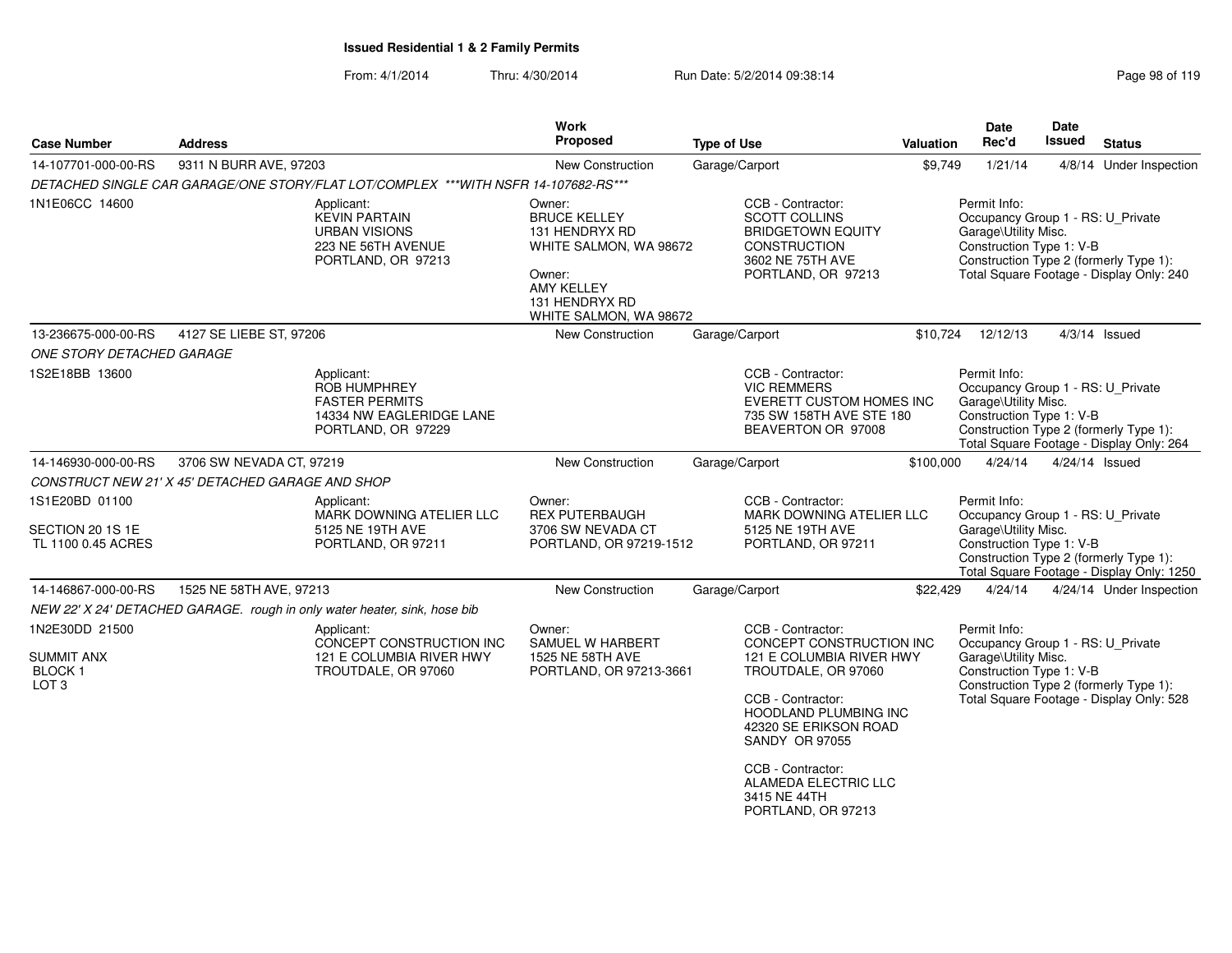|                                                                     |                                           |                                                                                                    | Work                                                                                                                               |                                                                                                                         |           | <b>Date</b>                                                                                           | <b>Date</b>   |                                                                                    |
|---------------------------------------------------------------------|-------------------------------------------|----------------------------------------------------------------------------------------------------|------------------------------------------------------------------------------------------------------------------------------------|-------------------------------------------------------------------------------------------------------------------------|-----------|-------------------------------------------------------------------------------------------------------|---------------|------------------------------------------------------------------------------------|
| <b>Case Number</b>                                                  | <b>Address</b>                            |                                                                                                    | <b>Proposed</b>                                                                                                                    | <b>Type of Use</b>                                                                                                      | Valuation | Rec'd                                                                                                 | <b>Issued</b> | <b>Status</b>                                                                      |
| 14-146448-000-00-RS                                                 | 712 NE 61ST AVE, 97213                    |                                                                                                    | <b>New Construction</b>                                                                                                            | Garage/Carport                                                                                                          | \$13,000  | 4/24/14                                                                                               |               | 4/24/14 Issued                                                                     |
| <b>NEW 16' X 20' DETACHED GARAGE</b>                                |                                           |                                                                                                    |                                                                                                                                    |                                                                                                                         |           |                                                                                                       |               |                                                                                    |
| 1N2E31AD 05500                                                      |                                           | Applicant:<br><b>GEORGE A LIVESEY</b>                                                              | Owner:<br><b>GEORGE A LIVESEY</b>                                                                                                  | CCB - Contractor:<br>TUFF SHED INC                                                                                      |           | Permit Info:<br>Occupancy Group 1 - RS: U_Private                                                     |               |                                                                                    |
| <b>BARRETTS ADD</b><br>BLOCK <sub>2</sub><br>LOT <sub>13</sub>      |                                           | 712 NE 61ST AVE<br>PORTLAND, OR 97213                                                              | 712 NE 61ST AVE<br>PORTLAND, OR 97213                                                                                              | 6500 NE HALSEY ST<br>PORTLAND, OR 97213                                                                                 |           | Garage\Utility Misc.<br>Construction Type 1: V-B                                                      |               | Construction Type 2 (formerly Type 1):<br>Total Square Footage - Display Only: 220 |
| 13-172329-DFS-01-RS                                                 | 2315 N ROSA PARKS WAY, 97217              |                                                                                                    | New Construction                                                                                                                   | Garage/Carport                                                                                                          | \$579     | 4/15/14                                                                                               |               | 4/15/14 Issued                                                                     |
| <b>DFS FOR TRUSSES</b>                                              |                                           |                                                                                                    |                                                                                                                                    |                                                                                                                         |           |                                                                                                       |               |                                                                                    |
| 1N1E16AC 13600                                                      |                                           | Applicant:<br><b>DONALD DAVIS</b>                                                                  | Owner:<br>FRANCIS D GONZALEZ                                                                                                       | CCB - Contractor:<br><b>DONALD DAVIS</b>                                                                                |           | Permit Info:<br>Occupancy Group 1 - RS: U_Private                                                     |               |                                                                                    |
| <b>MULTNOMAH PK</b><br>BLOCK <sub>2</sub><br>LOT 45&46              |                                           | L & D CONSTRUCTION INC<br>18318 SW LONG FELLOW AVE<br>LAKE OSWEGO, OR 97035                        | 2315 N ROSA PARKS WAY<br>PORTLAND, OR 97217<br>Owner:<br>MELISSA GONZALEZ                                                          | L & D CONSTRUCTION INC<br>18318 SW LONG FELLOW AVE<br>LAKE OSWEGO, OR 97035                                             |           | Garage\Utility Misc.<br>Construction Type 1: V-B                                                      |               | Construction Type 2 (formerly Type 1):<br>Total Square Footage - Display Only: 240 |
|                                                                     |                                           |                                                                                                    | 2315 N ROSA PARKS WAY<br>PORTLAND, OR 97217                                                                                        |                                                                                                                         |           |                                                                                                       |               |                                                                                    |
| 14-144360-000-00-RS                                                 | 3936 SE ANKENY ST, 97214                  |                                                                                                    | <b>New Construction</b>                                                                                                            | Garage/Carport                                                                                                          | \$10,195  | 4/18/14                                                                                               |               | 4/18/14 Issued                                                                     |
|                                                                     |                                           | NEW DETACHED GARAGE ON PROPERTY LINE, TO BE RIGHT AGAINST NEIGHBORS GARAGE                         |                                                                                                                                    |                                                                                                                         |           |                                                                                                       |               |                                                                                    |
| 1N1E36DD 01500<br>LAURELHURST<br>BLOCK 103<br>LOT 4 TL 1500         |                                           | Applicant:<br>TANGELA E PURDOM<br>3936 SE ANKENY ST<br>PORTLAND, OR 97214                          | Owner:<br><b>TANGELA E PURDOM</b><br>3936 SE ANKENY ST<br>PORTLAND, OR 97214<br>Owner:<br><b>DAVID R ROTH</b><br>3936 SE ANKENY ST | CCB - Contractor:<br><b>LARRY WECKER</b><br>WECKER CONSTRUCTION CO<br>20106 NE INTERLACHEN LN<br>FAIRVIEW, OR 97024     |           | Permit Info:<br>Occupancy Group 1 - RS: U_Private<br>Garage\Utility Misc.<br>Construction Type 1: V-B |               | Construction Type 2 (formerly Type 1):<br>Total Square Footage - Display Only: 240 |
| 14-141764-REV-01-RS                                                 | 4438 SE CENTER ST, 97206                  |                                                                                                    | PORTLAND, OR 97214                                                                                                                 | Garage/Carport                                                                                                          |           | \$<br>4/18/14                                                                                         |               | 4/18/14 Issued                                                                     |
|                                                                     | REVISION TO ADJUST GARAGE LOCATION ON LOT |                                                                                                    | <b>New Construction</b>                                                                                                            |                                                                                                                         |           |                                                                                                       |               |                                                                                    |
| 1S2E07CB 05400<br><b>IDEAL VIEW</b><br>BLOCK 1<br>LOT <sub>10</sub> |                                           | Applicant:<br><b>GEOFF WRIGHT</b><br>UTF CONSULTING<br>17740 SW FLORENCE ST<br>BEAVERTON, OR 97007 | Owner:<br>LIBERTY NW HOMES LLC<br>16542 SE ORCHARD VIEW LN<br>DAMASCUS, OR 97089-5810                                              | CCB - Contractor:<br><b>ALICIA LIBERTY</b><br><b>LIBERTY NW HOMES</b><br>16542 SE ORCHARD VIEW LN<br>DAMASCUS, OR 97089 |           | Permit Info:<br>Occupancy Group 1 - RS: U_Private<br>Garage\Utility Misc.<br>Construction Type 1: V-B |               | Construction Type 2 (formerly Type 1):<br>Total Square Footage - Display Only: 264 |
| 14-141764-000-00-RS                                                 | 4438 SE CENTER ST, 97206                  |                                                                                                    | New Construction                                                                                                                   | Garage/Carport                                                                                                          | \$11,215  | 4/15/14                                                                                               |               | 4/15/14 Under Inspection                                                           |
| <b>NEW DETACHED GARAGE</b>                                          |                                           |                                                                                                    |                                                                                                                                    |                                                                                                                         |           |                                                                                                       |               |                                                                                    |
| 1S2E07CB 05400                                                      |                                           | Applicant:<br><b>GEOFF WRIGHT</b>                                                                  | Owner:<br>LIBERTY NW HOMES LLC                                                                                                     | CCB - Contractor:<br><b>ALICIA LIBERTY</b>                                                                              |           | Permit Info:<br>Occupancy Group 1 - RS: U_Private                                                     |               |                                                                                    |
| <b>IDEAL VIEW</b><br>BLOCK 1<br>LOT <sub>10</sub>                   |                                           | UTF CONSULTING<br>17740 SW FLORENCE ST<br>BEAVERTON, OR 97007                                      | 16542 SE ORCHARD VIEW LN<br>DAMASCUS, OR 97089-5810                                                                                | <b>LIBERTY NW HOMES</b><br>16542 SE ORCHARD VIEW LN<br>DAMASCUS, OR 97089                                               |           | Garage\Utility Misc.<br>Construction Type 1: V-B                                                      |               | Construction Type 2 (formerly Type 1):<br>Total Square Footage - Display Only: 264 |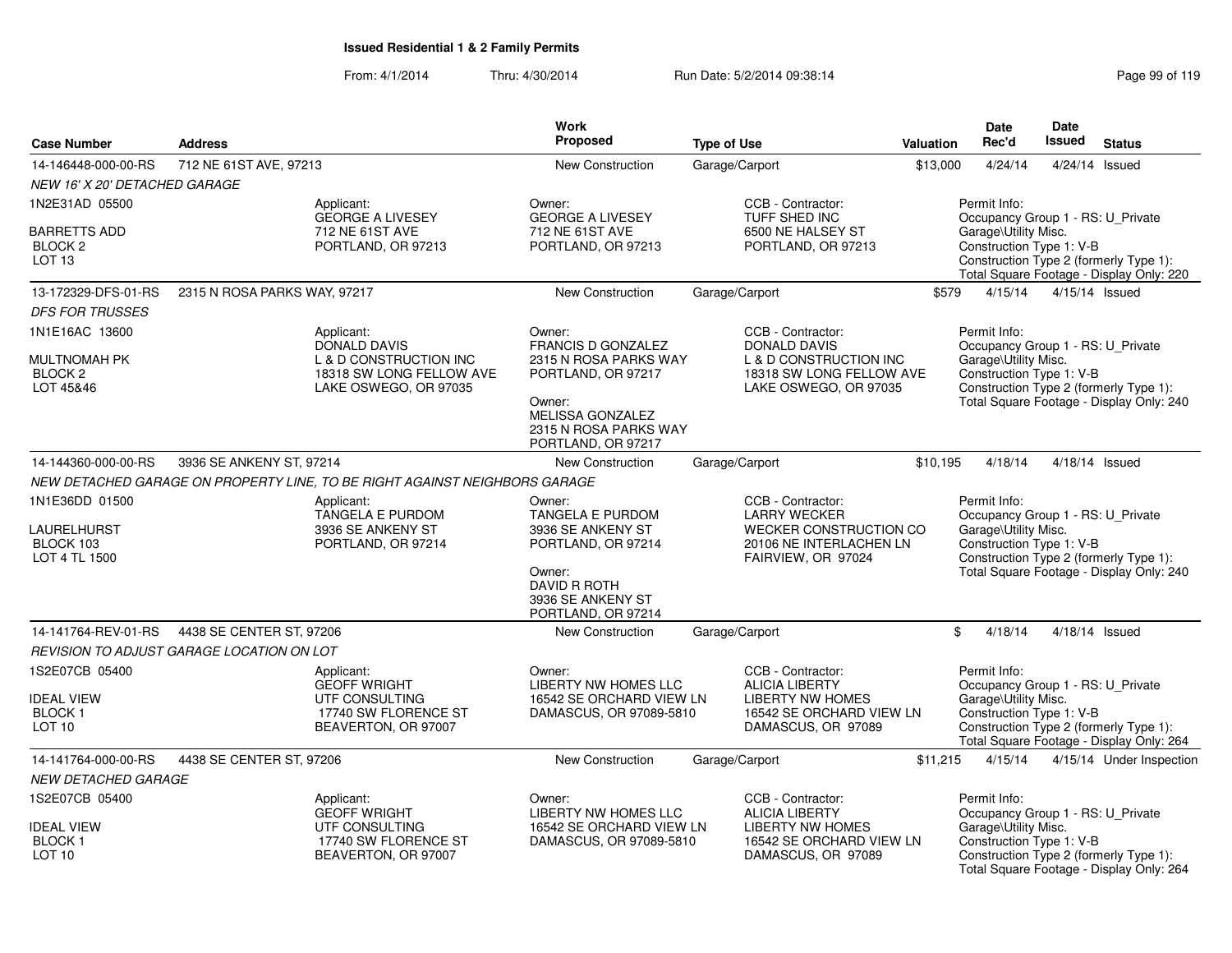| <b>Case Number</b>                                             | <b>Address</b>          |                                                                                                                                                         | <b>Work</b><br>Proposed                                                                                                                                             | <b>Type of Use</b>                                                                                                                            | Valuation | <b>Date</b><br>Rec'd                                                                                                                            | <b>Date</b><br><b>Issued</b> | <b>Status</b>                             |  |  |
|----------------------------------------------------------------|-------------------------|---------------------------------------------------------------------------------------------------------------------------------------------------------|---------------------------------------------------------------------------------------------------------------------------------------------------------------------|-----------------------------------------------------------------------------------------------------------------------------------------------|-----------|-------------------------------------------------------------------------------------------------------------------------------------------------|------------------------------|-------------------------------------------|--|--|
| 14-141425-000-00-RS                                            | 5119 NE 86TH AVE, 97220 |                                                                                                                                                         | <b>New Construction</b>                                                                                                                                             | Garage/Carport                                                                                                                                | \$27,527  | 4/15/14                                                                                                                                         | 4/15/14 Final                |                                           |  |  |
| NEW 18' X 36' DETACHED GARAGE                                  |                         |                                                                                                                                                         |                                                                                                                                                                     |                                                                                                                                               |           |                                                                                                                                                 |                              |                                           |  |  |
| 1N2E21BB 04600                                                 |                         | Applicant:<br>LAZLO TOTH                                                                                                                                | Owner:<br><b>JAMIEL C MORRIS</b>                                                                                                                                    |                                                                                                                                               |           | Permit Info:<br>Occupancy Group 1 - RS: U_Private                                                                                               |                              |                                           |  |  |
| HELENSVIEW & RPLT<br>BLOCK <sub>8</sub><br>LOT <sub>16</sub>   |                         | Applicant:<br><b>JAMIEL C MORRIS</b><br>13370 NW MARSHALL ST<br>PORTLAND, OR 97229-4514                                                                 | 13370 NW MARSHALL ST<br>PORTLAND, OR 97229-4514                                                                                                                     |                                                                                                                                               |           | Garage\Utility Misc.<br>Construction Type 1: V-B<br>Construction Type 2 (formerly Type 1):                                                      |                              | Total Square Footage - Display Only: 648  |  |  |
| 13-229321-REV-01-RS                                            | 4811 SE 72ND AVE, 97206 |                                                                                                                                                         | New Construction                                                                                                                                                    | Garage/Carport                                                                                                                                |           | \$<br>4/2/14                                                                                                                                    |                              | $4/2/14$ Issued                           |  |  |
|                                                                |                         | REVISION TO RELOCATE MAN DOOR FROM EAST ELEVATION TO NORTH ELEVATION                                                                                    |                                                                                                                                                                     |                                                                                                                                               |           |                                                                                                                                                 |                              |                                           |  |  |
| 1S2E17BA 15200<br>FIRLAND<br><b>BLOCK7</b><br>LOT <sub>1</sub> |                         | Applicant:<br><b>MARK HAMLETT</b><br><b>CENTER LINE CONST &amp;</b><br><b>REMODELING INC</b><br>4714 SE 71ST AVE<br>PORTLAND, OR 97206                  | Owner:<br><b>JOHN V FOURNIER</b><br>4811 SE 72ND AVE<br>PORTLAND, OR 97206-4422<br>Owner:<br><b>JUANITA FOURNIER</b><br>4811 SE 72ND AVE<br>PORTLAND, OR 97206-4422 | CCB - Contractor:<br><b>MARK HAMLETT</b><br><b>CENTER LINE CONST &amp;</b><br><b>REMODELING INC</b><br>4714 SE 71ST AVE<br>PORTLAND, OR 97206 |           | Permit Info:<br>Occupancy Group 1 - RS: U_Private<br>Garage\Utility Misc.<br>Construction Type 1: V-B<br>Construction Type 2 (formerly Type 1): |                              | Total Square Footage - Display Only: 483  |  |  |
| 14-130696-000-00-RS                                            | 542 NE 92ND AVE, 97220  |                                                                                                                                                         | New Construction                                                                                                                                                    | Garage/Carport                                                                                                                                | \$13,648  | 4/1/14                                                                                                                                          |                              | $4/1/14$ Issued                           |  |  |
|                                                                |                         | LEGALIZE CONSTRUCTION OF 336 SF DETACHED GARAGE AT REAR OF PROPERTY, EXTEND EXISTING DRIVEWAY FOR ACCESS (RESPONSE TO CODE COMPLIANCE CASE 13-215550CC) |                                                                                                                                                                     |                                                                                                                                               |           |                                                                                                                                                 |                              |                                           |  |  |
| 1N2E33AC 03500<br>WHEATLAND ADD<br>BLOCK 12<br>LOT 7&8         |                         | Applicant:<br><b>LUIS MONTEJO</b><br>542 NE 92ND AVE<br>PORTLAND, OR 97220-4506                                                                         | Owner:<br>LUIS MONTEJO<br>542 NE 92ND AVE<br>PORTLAND, OR 97220-4506<br>Owner:<br><b>ELIZABETH MORELL</b><br>542 NE 92ND AVE<br>PORTLAND, OR 97220-4506             |                                                                                                                                               |           | Permit Info:<br>Occupancy Group 1 - RS: U_Private<br>Garage\Utility Misc.<br>Construction Type 1: V-B<br>Construction Type 2 (formerly Type 1): |                              | Total Square Footage - Display Only: 336  |  |  |
| 14-132011-000-00-RS                                            | 235 SE 127TH AVE, 97233 |                                                                                                                                                         | <b>New Construction</b>                                                                                                                                             | Garage/Carport                                                                                                                                | \$107,237 | 4/10/14                                                                                                                                         | $4/10/14$ Issued             |                                           |  |  |
|                                                                |                         | NEW 30' X 44' DETACHED TWO STORY GARAGE WITH STORAGE ONLY ABOVE.                                                                                        |                                                                                                                                                                     |                                                                                                                                               |           |                                                                                                                                                 |                              |                                           |  |  |
| 1N2E35CC 01100<br>MENLO PK SUB<br>BLOCK 9<br>$LOT6-8$          |                         | Applicant:<br>BRYAN SCHALK<br>235 SE 127TH AVE<br>PORTLAND, OR 97233                                                                                    | Owner:<br><b>BRYAN SCHALK</b><br>235 SE 127TH AVE<br>PORTLAND, OR 97233                                                                                             |                                                                                                                                               |           | Permit Info:<br>Occupancy Group 1 - RS: U_Private<br>Garage\Utility Misc.<br>Construction Type 1: V-B<br>Construction Type 2 (formerly Type 1): |                              | Total Square Footage - Display Only: 2640 |  |  |
| 13-102062-REV-01-RS                                            | 1124 NW 24TH AVE, 97210 |                                                                                                                                                         | New Construction                                                                                                                                                    | Garage/Carport                                                                                                                                |           | \$<br>4/1/14                                                                                                                                    |                              | $4/1/14$ Issued                           |  |  |
|                                                                |                         | MOVE 6X6 POSTS 2" TOWARD OUTSIDE WALL OF BUILDING, BUT MAINTAIN POST WITH IN FRAMING.                                                                   |                                                                                                                                                                     |                                                                                                                                               |           |                                                                                                                                                 |                              |                                           |  |  |
| 1N1E33BB 03800                                                 |                         | Applicant:                                                                                                                                              | Owner:                                                                                                                                                              | CCB - Contractor:                                                                                                                             |           | Permit Info:                                                                                                                                    |                              |                                           |  |  |
| <b>GOLDSMITHS ADD</b><br>BLOCK <sub>2</sub><br>LOT 17 TL 3800  |                         | <b>MARC MAHLE</b><br>1325 SE SHERRETT ST<br>PORTLAND OR 97202                                                                                           | <b>GRAHAM P CONROY</b><br>1400 NE 2ND AVE #712<br>PORTLAND, OR 97232-1143                                                                                           | Tom Severson<br>CENTREX CONSTRUCTION INC<br>8250 SW HUNZIKER RD<br>TIGARD, OR 972238260                                                       |           | Occupancy Group 1 - RS: U_Private<br>Garage\Utility Misc.<br>Construction Type 1: V-B<br>Construction Type 2 (formerly Type 1):                 |                              | Total Square Footage - Display Only: 198  |  |  |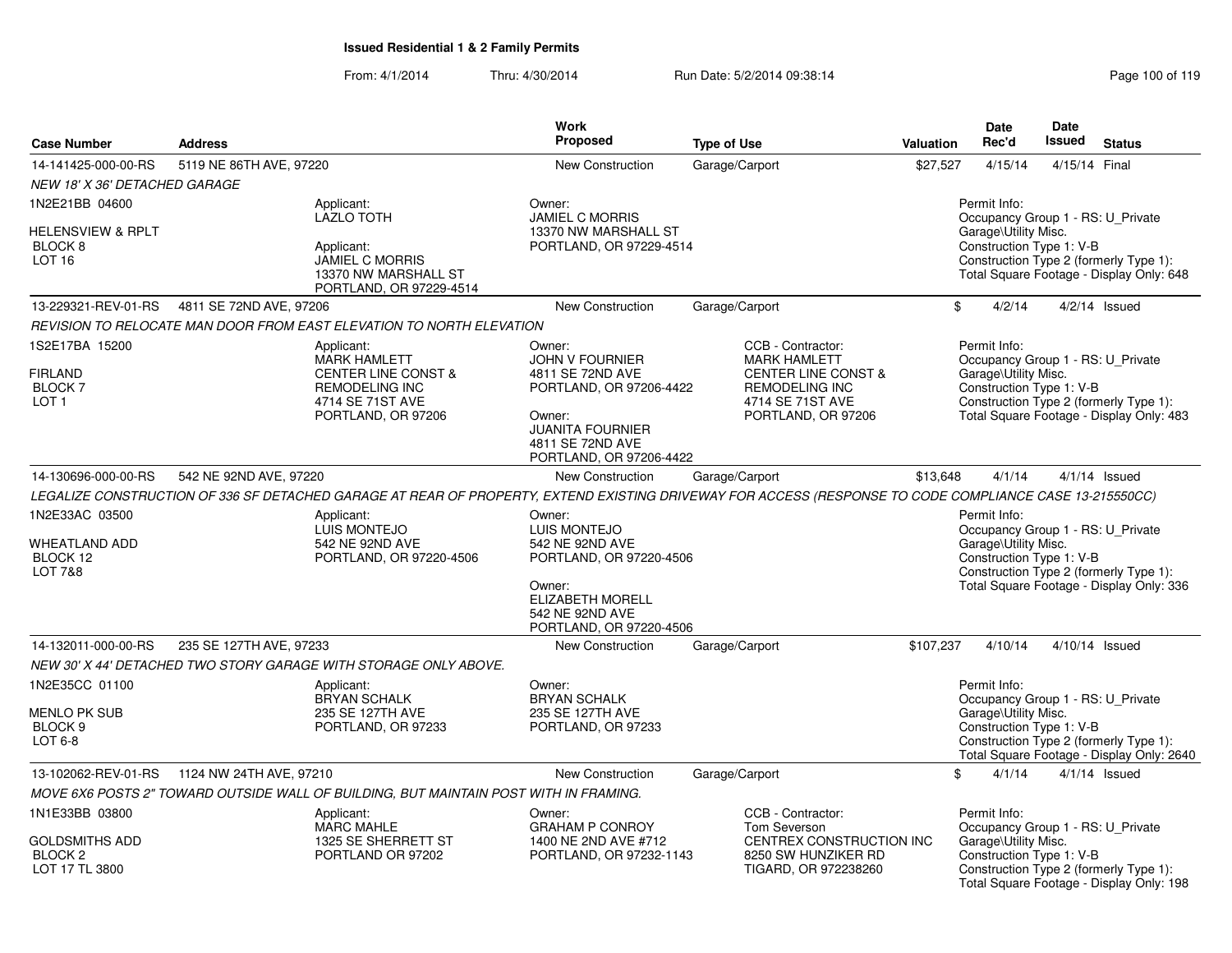| <b>Case Number</b>                             | <b>Address</b>               |                                                                                               | Work<br><b>Proposed</b>                                                                          | <b>Type of Use</b> |                                                                                                           | Valuation | <b>Date</b><br>Rec'd                                                                              | <b>Date</b><br>Issued | <b>Status</b>                                                                                                                      |
|------------------------------------------------|------------------------------|-----------------------------------------------------------------------------------------------|--------------------------------------------------------------------------------------------------|--------------------|-----------------------------------------------------------------------------------------------------------|-----------|---------------------------------------------------------------------------------------------------|-----------------------|------------------------------------------------------------------------------------------------------------------------------------|
| 14-126294-000-00-RS                            | 5619 SW 54TH AVE, 97221      |                                                                                               | New Construction                                                                                 | Garage/Carport     |                                                                                                           | \$29,246  | 4/11/14                                                                                           |                       | 4/11/14 Under Inspection                                                                                                           |
|                                                |                              | NEW 720 SF DETACHED GARAGE, SINGLE STORY, NEW DRIVEWAY, FLAT LOT                              |                                                                                                  |                    |                                                                                                           |           |                                                                                                   |                       |                                                                                                                                    |
| 1S1E18DB 04300                                 |                              | Applicant:<br>PRESTIGE DESIGN & GENERAL                                                       | Owner:<br><b>CRAIG D SMITH</b>                                                                   |                    | CCB - Contractor:<br>PRESTIGE DESIGN & GENERAL                                                            |           | Permit Info:<br>Occupancy Group 1 - RS: U_Private                                                 |                       |                                                                                                                                    |
| WESTHAMPTON<br><b>BLOCK1</b><br>S 1/2 OF LOT 1 |                              | CONTRACTING INC<br>12302 NE MARX ST<br>PORTLAND, OR 97230                                     | 5619 SW 54TH AVE<br>PORTLAND, OR 97221-1732                                                      |                    | CONTRACTING INC<br>12302 NE MARX ST<br>PORTLAND, OR 97230                                                 |           | Garage\Utility Misc.<br>Construction Type 1: V-B                                                  |                       | Construction Type 2 (formerly Type 1):<br>Total Square Footage - Display Only: 720                                                 |
| 14-127043-000-00-RS                            | 4413 SE 131ST PL, 97236      |                                                                                               | New Construction                                                                                 |                    | <b>Single Family Dwelling</b>                                                                             | \$236,870 | 3/14/14                                                                                           |                       | 4/24/14 Issued                                                                                                                     |
|                                                |                              | NEW SINGLE FAMILY RESIDENCE/2-STORY/ATTACHED GARAGE/FLAT LOT/COMPLEX                          |                                                                                                  |                    |                                                                                                           |           |                                                                                                   |                       |                                                                                                                                    |
| 1S2E11CD 05008                                 |                              | Applicant:<br><b>ANTE SKORO</b><br>CLEARWATER HOMES LLC<br>PO BOX 2885<br>CLACKAMAS, OR 97015 | Owner:<br><b>ANTE SKORO</b><br><b>CLEARWATER HOMES LLC</b><br>PO BOX 2885<br>CLACKAMAS, OR 97015 |                    | CCB - Contractor:<br><b>CLEARWATER HOMES LLC</b><br>PO BOX 2885<br>CLACKAMAS OR 97015                     |           | Permit Info:<br>One and Two Family<br>Construction Type 1: V-B<br>Number of New Dwelling Units: 1 |                       | Occupancy Group 1 - RS: R-3_Residential<br>Construction Type 2 (formerly Type 1): V-B<br>Total Square Footage - Display Only: 2456 |
| 14-127057-000-00-RS                            | 4364 SE 131ST PL, 97236      |                                                                                               | <b>New Construction</b>                                                                          |                    | Single Family Dwelling                                                                                    | \$236,870 | 3/14/14                                                                                           |                       | $4/24/14$ Issued                                                                                                                   |
|                                                |                              | NEW SINGLE FAMILY RESIDENCE/2-STORY/ATTACHED GARAGE/FLAT LOT/COMPLEX                          |                                                                                                  |                    |                                                                                                           |           |                                                                                                   |                       |                                                                                                                                    |
| 1S2E11CD 05012                                 |                              | Applicant:<br>ANTE SKORO<br>PO BOX 2885<br>CLACKAMAS, OR 97015-2885                           | Owner:<br><b>CLEARWATER HOMES LLC</b><br>PO BOX 2885<br>CLACKAMAS, OR 97015                      |                    | CCB - Contractor:<br><b>CLEARWATER HOMES LLC</b><br>PO BOX 2885<br>CLACKAMAS OR 97015                     |           | Permit Info:<br>One and Two Family<br>Construction Type 1: V-B<br>Number of New Dwelling Units: 1 |                       | Occupancy Group 1 - RS: R-3_Residential<br>Construction Type 2 (formerly Type 1): V-B<br>Total Square Footage - Display Only: 2456 |
| 13-172598-DFS-01-RS                            | 3737 SW SWEETBRIAR DR, 97221 |                                                                                               | New Construction                                                                                 |                    | Single Family Dwelling                                                                                    | \$4,345   | 3/13/14                                                                                           |                       | 4/14/14 Issued                                                                                                                     |
| <b>DFS FIRE SPRINKLERS</b>                     |                              |                                                                                               |                                                                                                  |                    |                                                                                                           |           |                                                                                                   |                       |                                                                                                                                    |
| 1S1E08BD 10500<br>TUALATIN VIEW PK             |                              | Applicant:<br><b>BRUCE MCINTOSH</b><br>MCINTOSH AND ASSOCIATES                                | Owner:<br><b>BRUCE MCINTOSH &amp;</b><br>ASSOCIATES INC                                          |                    | CCB - Contractor:<br><b>BRUCE MCINTOSH</b><br>MCINTOSH AND ASSOCIATES                                     |           | Permit Info:<br>One and Two Family                                                                |                       | Occupancy Group 1 - RS: R-3_Residential                                                                                            |
| BLOCK 6<br><b>LOT 14</b>                       |                              | 248 NW PACIFIC GROVE DR<br>BEAVERTON, OR 97006                                                | 248 NW PACIFIC GROVE DR<br>BEAVERTON, OR 97006-8352                                              |                    | 248 NW PACIFIC GROVE DR<br>BEAVERTON, OR 97006                                                            |           | Construction Type 1: V-B                                                                          |                       | Construction Type 2 (formerly Type 1): V-B<br>Total Square Footage - Display Only: 3851                                            |
|                                                |                              |                                                                                               |                                                                                                  |                    | CCB - Contractor:<br><b>RANES EXCAVATING INC</b><br>56400 SW LEE FALLS RD<br>GASTON, OR 97119             |           |                                                                                                   |                       |                                                                                                                                    |
|                                                |                              |                                                                                               |                                                                                                  |                    | CCB - Contractor:<br>MAX PLUMBING SERVICE LLC<br>2900 SW CORNELIUS PASS ROAD<br>#445<br>HILSBORO OR 97123 |           |                                                                                                   |                       |                                                                                                                                    |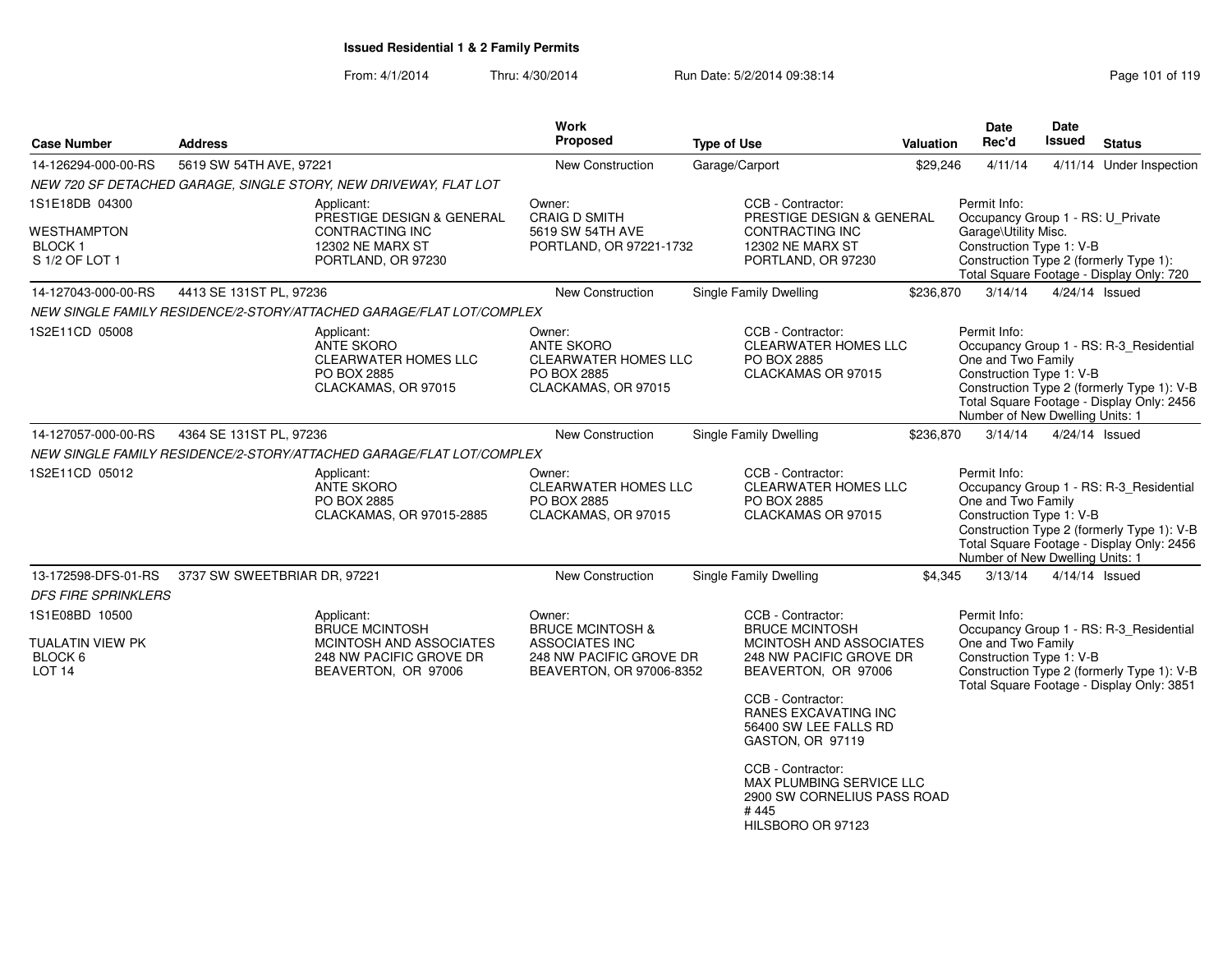| <b>Case Number</b>                                     | <b>Address</b>             |                                                                                                                                                             | Work<br><b>Proposed</b>                           | <b>Type of Use</b> |                                                        | <b>Valuation</b> | <b>Date</b><br>Rec'd                           | Date<br><b>Issued</b> | <b>Status</b>                              |
|--------------------------------------------------------|----------------------------|-------------------------------------------------------------------------------------------------------------------------------------------------------------|---------------------------------------------------|--------------------|--------------------------------------------------------|------------------|------------------------------------------------|-----------------------|--------------------------------------------|
| 13-236169-DFS-01-RS                                    | 9422 SW 8TH DR, 97219      |                                                                                                                                                             | New Construction                                  |                    | Single Family Dwelling                                 | \$500            | 3/25/14                                        |                       | $4/1/14$ Issued                            |
| <b>DFS FOR TRUSSES</b>                                 |                            |                                                                                                                                                             |                                                   |                    |                                                        |                  |                                                |                       |                                            |
| 1S1E28AC 03200                                         |                            | Applicant:                                                                                                                                                  | Owner:                                            |                    |                                                        |                  | Permit Info:                                   |                       |                                            |
|                                                        |                            | SALINA WOOD                                                                                                                                                 | ROBERT J WOOD                                     |                    |                                                        |                  |                                                |                       | Occupancy Group 1 - RS: R-3_Residential    |
| NORTHROP AC<br><b>BLOCK C</b>                          |                            | 7909 SW 31ST AVE #6<br>PORTLAND, OR 97219                                                                                                                   | 7909 SW 31ST AVE #6<br>PORTLAND, OR 97219         |                    |                                                        |                  | One and Two Family<br>Construction Type 1: V-B |                       |                                            |
| S 1/2 OF LOT 8                                         |                            |                                                                                                                                                             |                                                   |                    |                                                        |                  |                                                |                       | Construction Type 2 (formerly Type 1): V-B |
|                                                        |                            |                                                                                                                                                             | Owner:                                            |                    |                                                        |                  |                                                |                       | Total Square Footage - Display Only: 3898  |
|                                                        |                            |                                                                                                                                                             | SALINA A WOOD<br>7909 SW 31ST AVE #6              |                    |                                                        |                  |                                                |                       |                                            |
|                                                        |                            |                                                                                                                                                             | PORTLAND, OR 97219                                |                    |                                                        |                  |                                                |                       |                                            |
| 13-102830-DFS-01-RS                                    | 1930 SE 20TH AVE, 97214    |                                                                                                                                                             | <b>New Construction</b>                           |                    | Single Family Dwelling                                 | \$45,000         | 3/26/14                                        |                       | 4/9/14 Issued                              |
| DFS FOR ENGINEERED WOOD PRODUCTS                       |                            |                                                                                                                                                             |                                                   |                    |                                                        |                  |                                                |                       |                                            |
| 1S1E02DA 18300                                         |                            | Applicant:                                                                                                                                                  | Owner:                                            |                    | CCB - Contractor:                                      |                  | Permit Info:                                   |                       |                                            |
| <b>COLONIAL HTS</b>                                    |                            | <b>JEFF LUSIN</b><br>SCOTT EDWARDS ARCHITECTURI 9 W BROADWAY #324                                                                                           | <b>BRADLEY R KOMENDA</b>                          |                    | OTIS CONSTRUCTION INC<br>430 NE KNOTT ST               |                  | One and Two Family                             |                       | Occupancy Group 1 - RS: R-3_Residential    |
| BLOCK <sub>9</sub>                                     |                            | 2525 E BURNSIDE ST                                                                                                                                          | BOSTON, MA 02127-1056                             |                    | PORTLAND, OR 97212-3107                                |                  | Construction Type 1: V-B                       |                       |                                            |
| LOT <sub>3</sub>                                       |                            | PORTLAND, OR 97214                                                                                                                                          |                                                   |                    |                                                        |                  |                                                |                       | Construction Type 2 (formerly Type 1): V-B |
| N 1/2 OF LOT 4                                         |                            |                                                                                                                                                             | Owner:                                            |                    | CCB - Contractor:                                      |                  |                                                |                       | Total Square Footage - Display Only: 4159  |
|                                                        |                            |                                                                                                                                                             | <b>MOLLY A KOMENDA</b><br>9 W BROADWAY #324       |                    | HOME THEATER COMPANY INC<br>105 SE TAYLOR ST SUITE 205 |                  |                                                |                       |                                            |
|                                                        |                            |                                                                                                                                                             | BOSTON, MA 02127-1056                             |                    | PORTLAND, OR 97214                                     |                  |                                                |                       |                                            |
| 14-131179-000-00-RS                                    | 4040 NE MALLORY AVE, 97212 |                                                                                                                                                             | New Construction                                  |                    | Single Family Dwelling                                 | \$178,181        | 3/26/14                                        | 4/30/14 Issued        |                                            |
| NEW SINGLE FAMILY RESIDENCE/TWO STORY/FLAT LOT/COMPLEX |                            |                                                                                                                                                             |                                                   |                    |                                                        |                  |                                                |                       |                                            |
| 1N1E22DA 15300                                         |                            | Applicant:                                                                                                                                                  | Owner:                                            |                    | CCB - Contractor:                                      |                  | Permit Info:                                   |                       |                                            |
|                                                        |                            | MIKE COYLE                                                                                                                                                  | EVERETT CUSTOM HOMES INC                          |                    | <b>VIC REMMERS</b>                                     |                  |                                                |                       | Occupancy Group 1 - RS: R-3_Residential    |
|                                                        |                            | <b>FASTER PERMITS</b><br>14334 NW EAGLERIDGE LANE                                                                                                           | 735 SW 158TH AVE #180<br>BEAVERTON, OR 97006-4952 |                    | EVERETT CUSTOM HOMES INC<br>735 SW 158TH AVE STE 180   |                  | One and Two Family<br>Construction Type 1: V-B |                       |                                            |
|                                                        |                            | PORTLAND, OR 97229                                                                                                                                          |                                                   |                    | BEAVERTON OR 97008                                     |                  | Construction Type 2 (formerly Type 1):         |                       |                                            |
|                                                        |                            |                                                                                                                                                             |                                                   |                    |                                                        |                  |                                                |                       | Total Square Footage - Display Only: 1664  |
|                                                        |                            |                                                                                                                                                             |                                                   |                    |                                                        |                  | Number of New Dwelling Units: 1                |                       |                                            |
| 13-240236-REV-01-RS                                    | 4425 SE 55TH AVE           |                                                                                                                                                             | <b>New Construction</b>                           |                    | Single Family Dwelling                                 | \$               | 4/2/14                                         |                       | $4/2/14$ Issued                            |
|                                                        |                            | REVISION TO CHANGE BEAM SIZE ON 2ND FLOOR FRAMING PLAN, CHANGE HOLD DOWN TYPES, 2ND FLOOR ADD EGRESS WIINDOW AT BEDROOM, SHIFT WINDOW AT MASTER BEDROOM ANL |                                                   |                    |                                                        |                  |                                                |                       |                                            |
| 1S2E07DC 09502                                         |                            | Applicant:                                                                                                                                                  | Owner:                                            |                    | CCB - Contractor:                                      |                  | Permit Info:                                   |                       |                                            |
| PARTITION PLAT 2013-56                                 |                            | <b>DEAN ZAROSINSKI</b><br>ZAROSINSKI ENGINEERING &                                                                                                          | <b>GAMMON 1 INC</b><br>10116 DRYFORK AVE          |                    | THREEFOOT PLUMBING INC<br><b>PO BOX 274</b>            |                  | One and Two Family                             |                       | Occupancy Group 1 - RS: R-3_Residential    |
| LOT <sub>2</sub>                                       |                            | <b>DESIGN INC</b>                                                                                                                                           | LAS VEGAS, NV 89129                               |                    | WEST LINN, OR 97068 0274                               |                  | Construction Type 1: V-B                       |                       |                                            |
|                                                        |                            | 1400 NW 155TH CIRCLE                                                                                                                                        |                                                   |                    |                                                        |                  |                                                |                       | Construction Type 2 (formerly Type 1): V-B |
|                                                        |                            | VANCOUVER, WA 98665                                                                                                                                         |                                                   |                    | CCB - Contractor:                                      |                  |                                                |                       | Total Square Footage - Display Only: 2433  |
|                                                        |                            |                                                                                                                                                             |                                                   |                    | TRI COUNTY DEVELOPERS INC.                             |                  |                                                |                       |                                            |
|                                                        |                            | Applicant:<br><b>LOREN BIRMINGHAM</b>                                                                                                                       |                                                   |                    | 1053 NW CORPORATE DRIVE<br>TROUTDALE, OREGON 97060     |                  |                                                |                       |                                            |
|                                                        |                            | TRI-COUNTY DEVELOPERS, INC.                                                                                                                                 |                                                   |                    |                                                        |                  |                                                |                       |                                            |
|                                                        |                            | 2474 SE JASMINE WAY                                                                                                                                         |                                                   |                    |                                                        |                  |                                                |                       |                                            |
|                                                        |                            | GRESHAM OR 97080                                                                                                                                            |                                                   |                    |                                                        |                  |                                                |                       |                                            |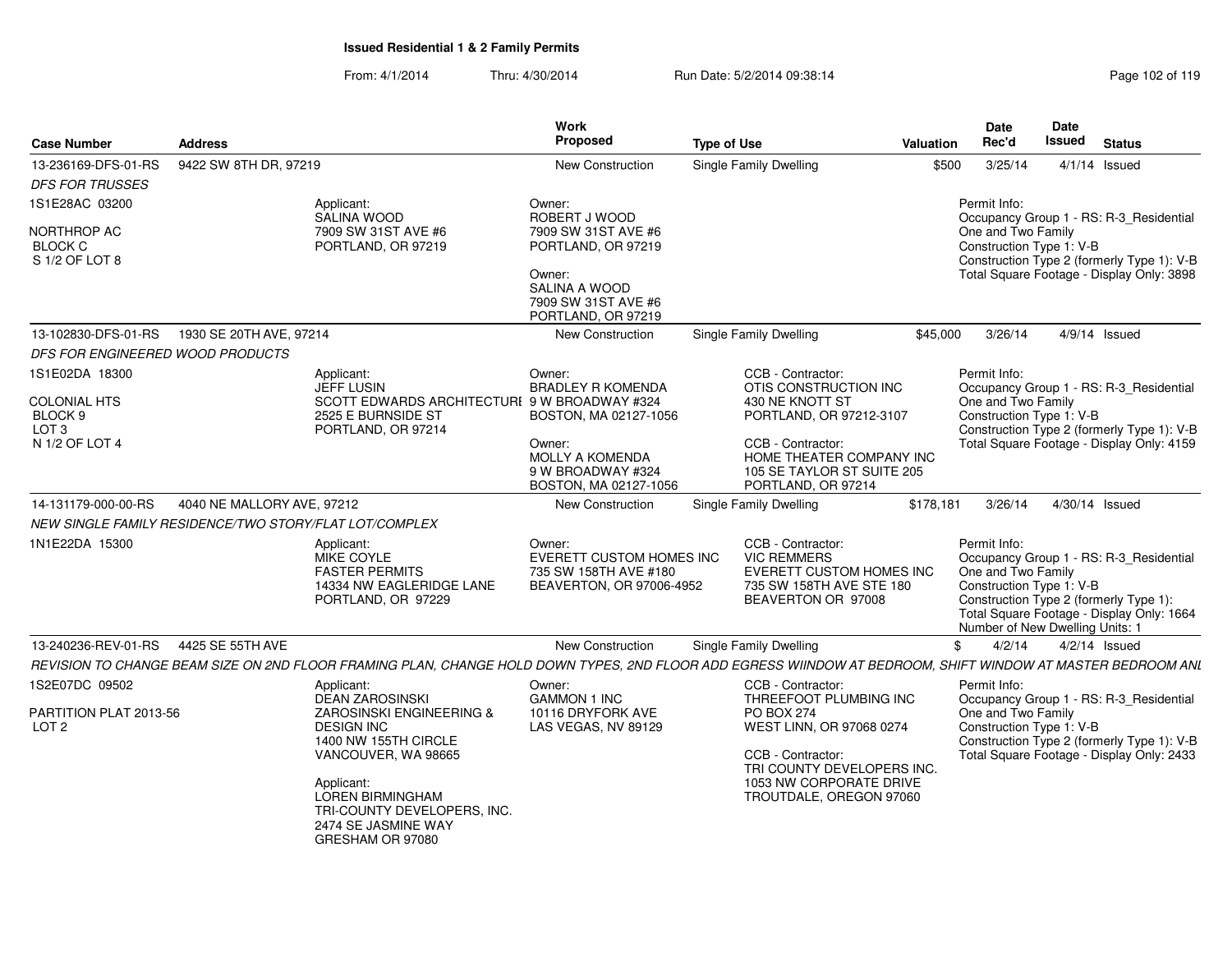| <b>Case Number</b>                                   | <b>Address</b>    |                                                                                                                        | Work<br><b>Proposed</b>                                                           | <b>Type of Use</b><br>Valuation                                                                                                                                                                                                                                                                                | <b>Date</b><br><b>Date</b><br>Issued<br>Rec'd<br><b>Status</b>                                                                                                                                       |
|------------------------------------------------------|-------------------|------------------------------------------------------------------------------------------------------------------------|-----------------------------------------------------------------------------------|----------------------------------------------------------------------------------------------------------------------------------------------------------------------------------------------------------------------------------------------------------------------------------------------------------------|------------------------------------------------------------------------------------------------------------------------------------------------------------------------------------------------------|
| 14-101737-REV-01-RS                                  | 10655 SW 40TH AVE |                                                                                                                        | <b>New Construction</b>                                                           | Single Family Dwelling                                                                                                                                                                                                                                                                                         | 4/1/14<br>$4/1/14$ Issued<br>\$                                                                                                                                                                      |
|                                                      |                   | REVISION TO REMOVE KEYSTONE RETAINING WALL AND ADD (1) 4 FT BOULDER RETAINING WALL AND (1) 7 FT BOULDER RETAINING WALL |                                                                                   |                                                                                                                                                                                                                                                                                                                |                                                                                                                                                                                                      |
| 1S1E29CC 09803                                       |                   | Applicant:<br>PHIL GENTEMANN                                                                                           | Owner:<br><b>SHAWN K GENTEMANN</b>                                                | CCB - Contractor:<br><b>PARK PLACE HOMES INC</b>                                                                                                                                                                                                                                                               | Permit Info:<br>Occupancy Group 1 - RS: R-3_Residential                                                                                                                                              |
| PARTITION PLAT 2008-61<br>LOT <sub>3</sub>           |                   | <b>CENTURION HOMES</b><br>7128 SW GONZAGA ST<br>PORTLAND OR 97223                                                      | 7128 SW GONZAGA ST #200<br>PORTLAND, OR 97223                                     | 7128 SW GONZAGA SUITE 200<br>PORTLAND, OR 97223                                                                                                                                                                                                                                                                | One and Two Family<br>Construction Type 1: V-B<br>Construction Type 2 (formerly Type 1): V-B<br>Total Square Footage - Display Only: 3700                                                            |
| 13-220304-REV-02-RS  1407 SE 16TH AVE, 97214         |                   |                                                                                                                        | <b>New Construction</b>                                                           | <b>Single Family Dwelling</b>                                                                                                                                                                                                                                                                                  | $4/2/14$ Issued<br>$\mathbb{S}$<br>4/2/14                                                                                                                                                            |
|                                                      |                   |                                                                                                                        |                                                                                   |                                                                                                                                                                                                                                                                                                                | REVISION TO MOVE WINDOW AND SLIDING DOOR ON THE LOWER LEVEL WEST ELEVATION: CLOSE OUT A WINDOW ON THE LOWER LEVEL ON THE NORTH ELEVATION: NEW WINDOW ON NOR                                          |
| 1S1E02AC 16900                                       |                   | Applicant:<br><b>RICHARD WHITEMAN</b>                                                                                  | Owner:<br>NSI INVESTMENTS LLC                                                     | CCB - Contractor:<br>ROME PLUMBING INC                                                                                                                                                                                                                                                                         | Permit Info:<br>Occupancy Group 1 - RS: R-3_Residential                                                                                                                                              |
| <b>HAWTHORNE PK</b><br>BLOCK 330<br>LOT 7&8 TL 16900 |                   | NSI INVESTMENTS LLC<br>PO BOX 68179<br>MILWAUKIE, OR 97268                                                             | 210 NW 17TH AVE #200<br>PORTLAND, OR 97209-2151                                   | 17295 SW EDY RD<br>SHERWOOD, OR 971408709<br>CCB - Contractor:<br><b>RICHARD WHITEMAN</b>                                                                                                                                                                                                                      | One and Two Family<br>Construction Type 1: V-B<br>Construction Type 2 (formerly Type 1):<br>Total Square Footage - Display Only: 2153                                                                |
|                                                      |                   |                                                                                                                        |                                                                                   | NSI INVESTMENTS LLC<br>PO BOX 68179<br>MILWAUKIE, OR 97268                                                                                                                                                                                                                                                     |                                                                                                                                                                                                      |
| 13-148044-REV-02-RS 3741 SE 49TH AVE, 97206          |                   |                                                                                                                        | <b>New Construction</b>                                                           | Single Family Dwelling                                                                                                                                                                                                                                                                                         | 4/2/14<br>$4/2/14$ Issued<br>$\mathbb{S}$                                                                                                                                                            |
| REVISION TO RELOCATE FURNACE FROM BASEMENT TO ATTIC  |                   |                                                                                                                        |                                                                                   |                                                                                                                                                                                                                                                                                                                |                                                                                                                                                                                                      |
| 1S2E07CA 10900                                       |                   | Applicant:<br><b>ROB HUMPHREY</b><br><b>FASTER PERMITS</b><br>14334 NW EAGLERIDGE LANE<br>PORTLAND, OR 97229           | Owner:<br>FULL HOUSE PROPERTIES LLC<br>2903 NE 8TH AVE<br>PORTLAND, OR 97212-3144 | CCB - Contractor:<br>SHAW WEST CO<br>PO BOX 1427<br>TUALATIN, OR 97062-1427<br>CCB - Contractor:<br><b>EDWARD REILLY</b><br><b>CRYSTAL CLEAR PLUMBING LLC</b><br>17014 SE NAEGELI #3<br>PORTLAND OR 97236<br>CCB - Contractor:<br><b>MIKE STOUDER</b><br>ZIA CONSTRUCTION INC<br>10117 SE SUNNYSIDE RD F # 729 | Permit Info:<br>Occupancy Group 1 - RS: R-3_Residential<br>One and Two Family<br>Construction Type 1: V-B<br>Construction Type 2 (formerly Type 1): V-B<br>Total Square Footage - Display Only: 3022 |
| 13-173040-REV-02-RS 7549 SW 33RD AVE, 97219          |                   |                                                                                                                        | New Construction                                                                  | CLACKAMAS, OR 97015<br><b>Single Family Dwelling</b>                                                                                                                                                                                                                                                           | 4/2/14<br>4/2/14 Final<br>$\mathbb{S}$                                                                                                                                                               |
|                                                      |                   | <b>REVISION TO CHANGE TREE TYPE AND NUMBER OF TREES ON SITE</b>                                                        |                                                                                   |                                                                                                                                                                                                                                                                                                                |                                                                                                                                                                                                      |
| 1S1E20AC 11500                                       |                   | Applicant:<br><b>GENE PAVLENKO</b>                                                                                     | Owner:<br>ANAMIC CONSTRUCTION INC                                                 | CCB - Contractor:<br><b>GENE PAVLENKO</b>                                                                                                                                                                                                                                                                      | Permit Info:<br>Occupancy Group 1 - RS: R-3_Residential                                                                                                                                              |
| <b>SYLVANIA TERR TR</b><br>LOT 15                    |                   | ANAMIC CONSTRUCTION INC.<br>12808 SE COOPER ST<br>PORTLAND, OR 97236                                                   | 12808 SE COOPER ST<br>PORTLAND, OR 97236-4979                                     | ANAMIC CONSTRUCTION INC.<br>12808 SE COOPER ST<br>PORTLAND, OR 97236                                                                                                                                                                                                                                           | One and Two Family<br>Construction Type 1: V-B<br>Construction Type 2 (formerly Type 1):<br>Total Square Footage - Display Only: 3249                                                                |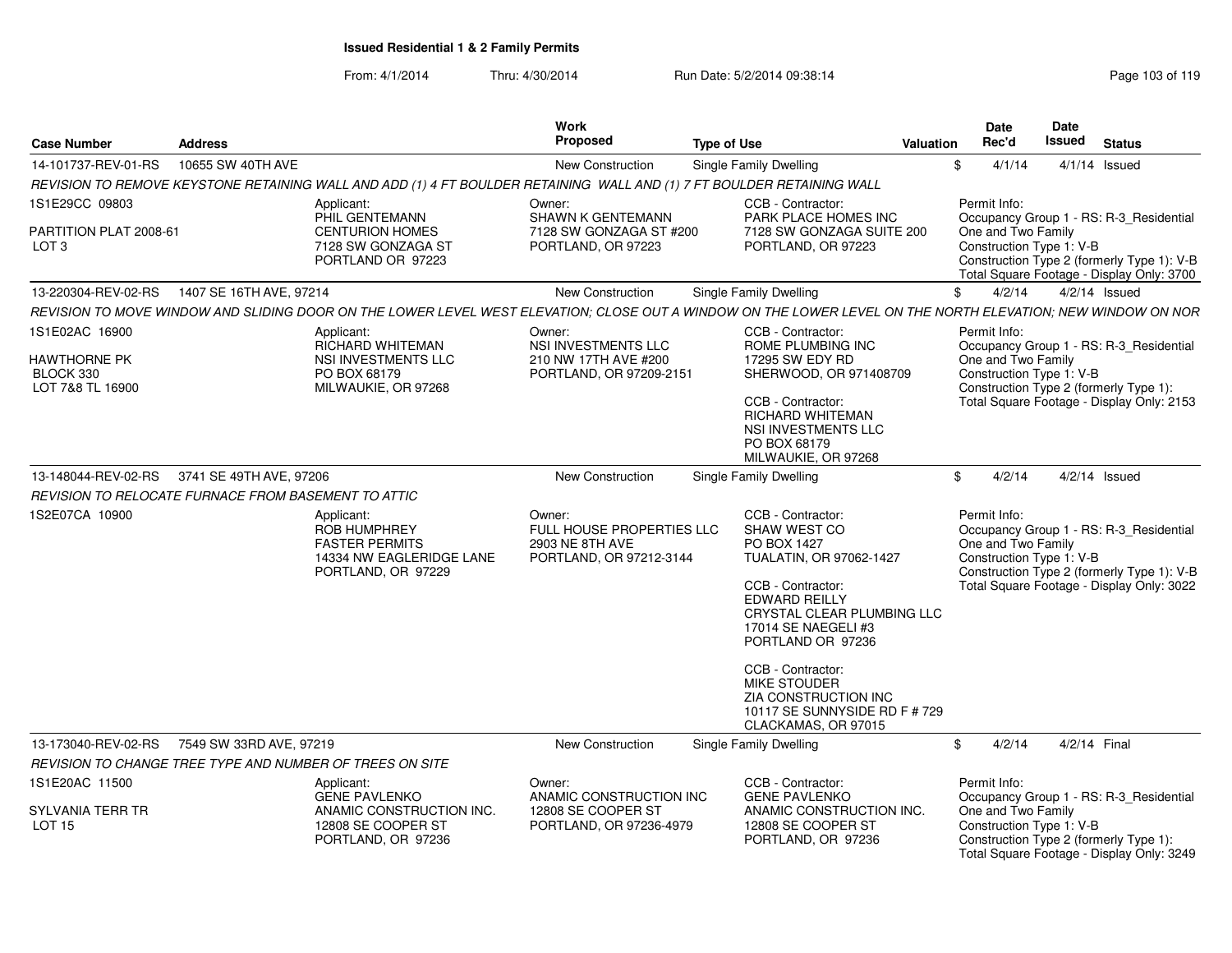|                                                                       |                                                                                                                                                              |                                                                          | Work                                                                                                                                                                                                 |                    |                                                                                                                                                                                                                  |           | Date                                                           | Date           |                                                                                                                                    |
|-----------------------------------------------------------------------|--------------------------------------------------------------------------------------------------------------------------------------------------------------|--------------------------------------------------------------------------|------------------------------------------------------------------------------------------------------------------------------------------------------------------------------------------------------|--------------------|------------------------------------------------------------------------------------------------------------------------------------------------------------------------------------------------------------------|-----------|----------------------------------------------------------------|----------------|------------------------------------------------------------------------------------------------------------------------------------|
| <b>Case Number</b>                                                    | <b>Address</b>                                                                                                                                               |                                                                          | Proposed                                                                                                                                                                                             | <b>Type of Use</b> |                                                                                                                                                                                                                  | Valuation | Rec'd                                                          | Issued         | <b>Status</b>                                                                                                                      |
| 13-240114-REV-02-RS                                                   | 2232 SE 32ND PL, 97214                                                                                                                                       |                                                                          | <b>New Construction</b>                                                                                                                                                                              |                    | Single Family Dwelling                                                                                                                                                                                           | \$3,500   | 4/3/14                                                         |                | $4/3/14$ Issued                                                                                                                    |
|                                                                       | ADDED VALUE REVISION TO ELIMINATE ONE WINDOW IN KITCHEN AND RELOCATE RANGE: ADD ONE WINDOW IN MASTER BATH AND CHANGE LAYOUT: CHANGE SINGLE FRENCH DOOR TO DO |                                                                          |                                                                                                                                                                                                      |                    |                                                                                                                                                                                                                  |           |                                                                |                |                                                                                                                                    |
| 1S1E01CD 19000<br>CHESTNUT HILL<br><b>BLOCK 4</b><br>N 35.9' OF LOT 4 | Applicant:<br><b>MAJID HABIBI</b><br>GROUP, LLC                                                                                                              | PORTLAND DEVELOPMENT<br>11124 NE HALSEY ST PMB 643<br>PORTLAND, OR 97220 | Owner:<br>PORTLAND DEVELOPMENT<br><b>GROUP</b><br>11124 NE HALSEY ST PMB 643<br>PORTLAND, OR 97220-2021<br>Owner:<br><b>INVESTMENTS LLC</b><br>11124 NE HALSEY ST PMB 643<br>PORTLAND, OR 97220-2021 |                    | CCB - Contractor:<br>SUNLIGHT ELECTRIC INC<br>2800 NE 65TH AVE SUITE B<br>VANCOUVER WA 98661<br>CCB - Contractor:<br>A1 AMERICAN CONTRACTORS INC<br>9715 SE RAMONA ST<br>PORTLAND, OR 97266<br>CCB - Contractor: |           | Permit Info:<br>One and Two Family<br>Construction Type 1: V-B |                | Occupancy Group 1 - RS: R-3 Residential<br>Construction Type 2 (formerly Type 1): V-B<br>Total Square Footage - Display Only: 3437 |
|                                                                       |                                                                                                                                                              |                                                                          |                                                                                                                                                                                                      |                    | <b>GENE</b><br>PORTLAND DEVELOPMENT<br><b>GROUP LLC</b><br>11124 NE HALSEY ST. PMB 643<br>PORTLAND, OR 97220                                                                                                     |           |                                                                |                |                                                                                                                                    |
| 12-217933-REV-02-RS                                                   | 1427 SW DAVENPORT ST, 97201                                                                                                                                  |                                                                          | <b>New Construction</b>                                                                                                                                                                              |                    | Single Family Dwelling                                                                                                                                                                                           |           | 4/3/14<br>\$                                                   |                | $4/3/14$ Issued                                                                                                                    |
|                                                                       | REVISION TO MOVE FIREPLACE 1 FT INTO LIBRARY ON MAIN FLOOR, LOAD TO FOOTING/SLAB IN BASEMENT                                                                 |                                                                          |                                                                                                                                                                                                      |                    |                                                                                                                                                                                                                  |           |                                                                |                |                                                                                                                                    |
| 1S1E04CD 01200                                                        | Applicant:<br>CHAD ESLINGER                                                                                                                                  |                                                                          | Owner:<br><b>SHAWN T PATRICK</b>                                                                                                                                                                     |                    | CCB - Contractor:<br><b>ESLINGER BUILDERS INC</b>                                                                                                                                                                |           | Permit Info:                                                   |                | Occupancy Group 1 - RS: R-3_Residential                                                                                            |
| SECTION 04 1S 1E<br>TL 1200 0.24 ACRES                                | LAKE OSWEGO, OR<br>97035                                                                                                                                     | ESLINGER BUILDERS INC<br>16869 SW 65TH AVE #11                           | 8646 NW LOVEJOY ST<br>PORTLAND, OR 97229-5360<br>Owner:<br><b>SANDY C PATRICK</b><br>8646 NW LOVEJOY ST<br>PORTLAND, OR 97229-5360                                                                   |                    | 15836 UPPER BOONES FERRY RD<br>LAKE OSWEGO, OR 970354066                                                                                                                                                         |           | One and Two Family<br>Construction Type 1: V-B                 |                | Construction Type 2 (formerly Type 1): V-B<br>Total Square Footage - Display Only: 4847                                            |
| 13-133094-REV-01-RS                                                   | 1504 SE 71ST AVE - Unit A, 97215                                                                                                                             |                                                                          | <b>New Construction</b>                                                                                                                                                                              |                    | Single Family Dwelling                                                                                                                                                                                           |           | 4/2/14<br>\$                                                   |                | $4/2/14$ Issued                                                                                                                    |
|                                                                       | REVISION TO CHANGE FOUR TREES ON TREE SCHEDULE AND ADD ONE NATIVE ONSITE TREE                                                                                |                                                                          |                                                                                                                                                                                                      |                    |                                                                                                                                                                                                                  |           |                                                                |                |                                                                                                                                    |
| 1S2E05BD 01900<br>UTTERSTROM HTS                                      | Applicant:<br><b>RICHARD A SANY</b><br>1204 SE 73RD AVE                                                                                                      |                                                                          | Owner:<br><b>RICHARD A SANY</b><br>1204 SE 73RD AVE                                                                                                                                                  |                    | CCB - Contractor:<br><b>ADVANTAGE SERVICES</b><br><b>CONSTRUCTION INC</b>                                                                                                                                        |           | Permit Info:<br>One and Two Family                             |                | Occupancy Group 1 - RS: R-3_Residential                                                                                            |
| LOT <sub>13</sub>                                                     |                                                                                                                                                              | PORTLAND, OR 97215-2916                                                  | PORTLAND, OR 97215-2916<br>Owner:                                                                                                                                                                    |                    | 5525 NW SKYLINE BLVD<br>PORTLAND OR 97229                                                                                                                                                                        |           | Construction Type 1: V-B                                       |                | Construction Type 2 (formerly Type 1): V-B<br>Total Square Footage - Display Only: 3586                                            |
|                                                                       |                                                                                                                                                              |                                                                          | NANCY E LYNN<br>1204 SE 73RD AVE<br>PORTLAND, OR 97215-2916                                                                                                                                          |                    | CCB - Contractor:<br><b>ECOHEAT INC</b><br>3520 SE 61ST AVE<br>PORTLAND OR 97206                                                                                                                                 |           |                                                                |                |                                                                                                                                    |
|                                                                       | 13-243379-REV-01-RS 3119 SE 8TH AVE, 97202                                                                                                                   |                                                                          | <b>New Construction</b>                                                                                                                                                                              |                    | Single Family Dwelling                                                                                                                                                                                           |           | 4/29/14<br>\$                                                  | 4/29/14 Issued |                                                                                                                                    |
|                                                                       | REVISION - HOUSE TO BE REVERSED ON LOT. GARAGE WILL BE ON RIGHT SIDE.                                                                                        |                                                                          |                                                                                                                                                                                                      |                    |                                                                                                                                                                                                                  |           |                                                                |                |                                                                                                                                    |
| 1S1E11BC 03500                                                        | Applicant:<br><b>KEVIN PARTAIN</b><br><b>URBAN VISIONS</b><br><b>223 NE 56TH AVE</b><br>PORTLAND OR 97213                                                    |                                                                          | Owner:<br>JANE L HILL<br>3117 SE 8TH AVE<br>PORTLAND, OR 97202                                                                                                                                       |                    | CCB - Contractor:<br>Jeff Shrope<br><b>RENAISSANCE CUSTOM HOMES</b><br>LLC<br>16771 Boones Ferry Rd<br>Lake Oswego, OR 97035                                                                                     |           | Permit Info:<br>One and Two Family<br>Construction Type 1: V-B |                | Occupancy Group 1 - RS: R-3 Residential<br>Construction Type 2 (formerly Type 1): V-B<br>Total Square Footage - Display Only: 3054 |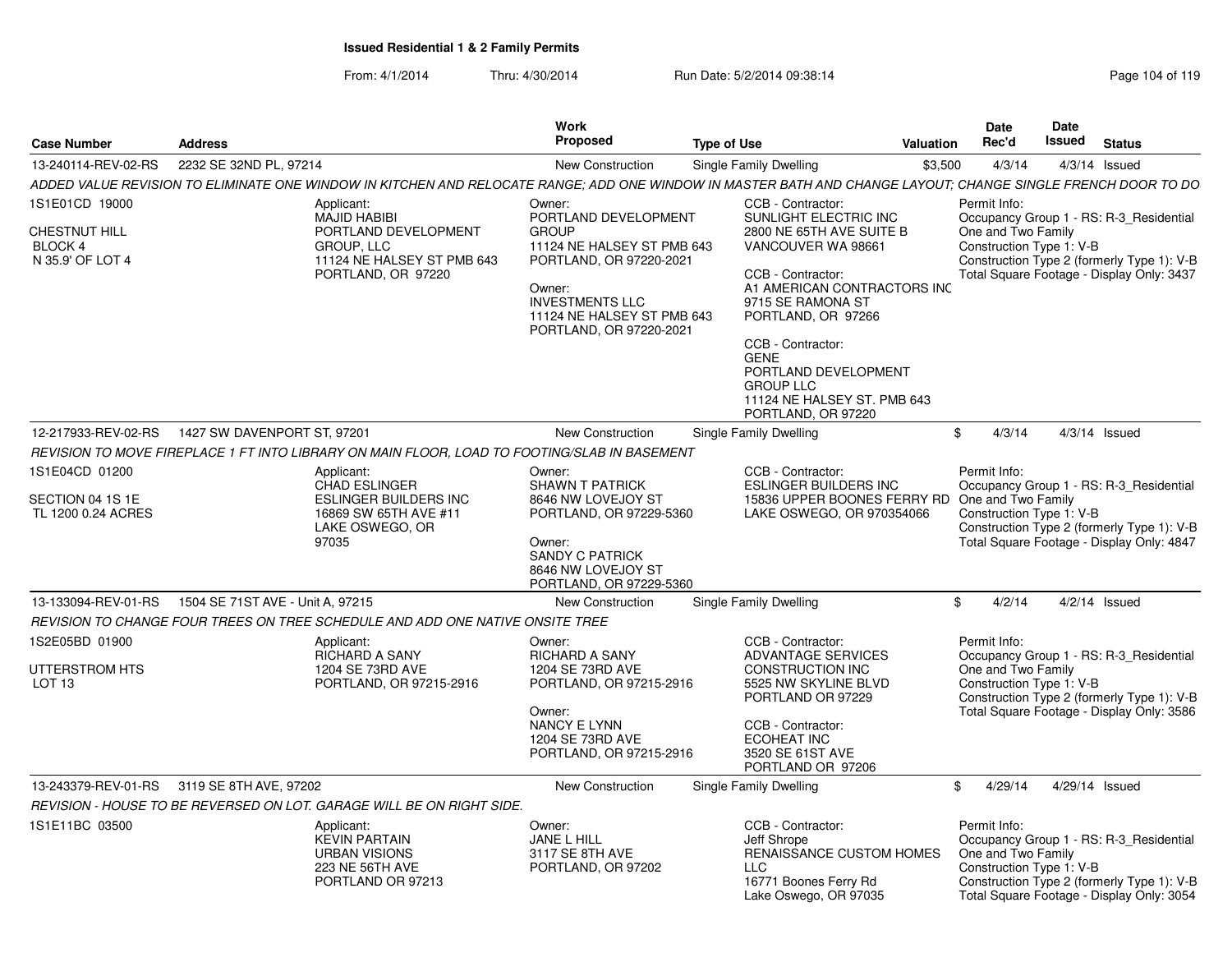|                                                                                 |                            |                                                                                                                                                                                                         | <b>Work</b>                                                                                                                                            |                                                                                                            |           | Date                                                                                                     | Date           |                                                                                                                                    |
|---------------------------------------------------------------------------------|----------------------------|---------------------------------------------------------------------------------------------------------------------------------------------------------------------------------------------------------|--------------------------------------------------------------------------------------------------------------------------------------------------------|------------------------------------------------------------------------------------------------------------|-----------|----------------------------------------------------------------------------------------------------------|----------------|------------------------------------------------------------------------------------------------------------------------------------|
| <b>Case Number</b>                                                              | <b>Address</b>             |                                                                                                                                                                                                         | Proposed                                                                                                                                               | <b>Type of Use</b>                                                                                         | Valuation | Rec'd                                                                                                    | Issued         | <b>Status</b>                                                                                                                      |
| 13-215801-REV-01-RS                                                             | 56 NE RUSSET ST, 97211     |                                                                                                                                                                                                         | <b>New Construction</b>                                                                                                                                | Single Family Dwelling                                                                                     |           | \$<br>4/16/14                                                                                            | 4/16/14        | Issued                                                                                                                             |
|                                                                                 |                            | REVISION TO CHANGE THE NAME FROM TITLE BLOCK SHEETS L1, L2, AND L3 PAGE                                                                                                                                 |                                                                                                                                                        |                                                                                                            |           |                                                                                                          |                |                                                                                                                                    |
| 1N1E10DD 04800<br>LOVELEIGH<br>BLOCK 17<br>LOT <sub>4</sub>                     |                            | Applicant:<br><b>MIKE COYLE</b><br><b>FASTER PERMITS</b><br>14334 NW EAGLERIDGE LANE<br>PORTLAND, OR 97229                                                                                              | Owner:<br><b>SAGE EQUITIES LLC</b><br>52 GALEN ST<br>LAKE OSWEGO, OR 97035                                                                             | CCB - Contractor:<br><b>SAGE EQUITIES LLC</b><br>2075 SW 1ST AVE SUITE 2E<br>PORTLAND, OR 97201            |           | Permit Info:<br>One and Two Family<br>Construction Type 1: V-B                                           |                | Occupancy Group 1 - RS: R-3 Residential<br>Construction Type 2 (formerly Type 1):<br>Total Square Footage - Display Only: 2299     |
| 13-143895-REV-01-RS                                                             | 6127 NE HANCOCK ST         |                                                                                                                                                                                                         | New Construction                                                                                                                                       | Single Family Dwelling                                                                                     |           | \$<br>4/24/14                                                                                            | 4/24/14 Issued |                                                                                                                                    |
|                                                                                 |                            | REVISION - NEW ENGINEERING WITH NO CHANGE TO LOOK OF FRONT PORCH                                                                                                                                        |                                                                                                                                                        |                                                                                                            |           |                                                                                                          |                |                                                                                                                                    |
| 1N2E30DD 00401<br><b>HARLEM ADD</b><br><b>BLOCK7</b><br>LOT 13&14 TL 401        |                            | Applicant:<br><b>TOM SPITZNAGEL</b><br>PTR HOMES, LLC<br>PO BOX 25058<br>PORTLAND OR 97298<br>Applicant:<br><b>DAVID HORN</b><br>HORN CONSULTING ENGINEERS<br>1302 SW BERTHA BLVD<br>PORTLAND, OR 97219 | Owner:<br><b>LIONPRIDE LLC</b><br>1201 SW 12TH AVE #308<br>PORTLAND, OR 97205-2031                                                                     | CCB - Contractor:<br><b>TOM SPITZNAGEL</b><br>PTR HOMES, LLC<br>PO BOX 25058<br>PORTLAND OR 97298          |           | Permit Info:<br>One and Two Family<br>Construction Type 1: V-B                                           |                | Occupancy Group 1 - RS: R-3 Residential<br>Construction Type 2 (formerly Type 1): V-B<br>Total Square Footage - Display Only: 2411 |
| 14-102902-REV-01-RS                                                             | 5281 N SYRACUSE ST, 97203  |                                                                                                                                                                                                         | New Construction                                                                                                                                       | Single Family Dwelling                                                                                     |           | \$<br>4/15/14                                                                                            | 4/15/14 Issued |                                                                                                                                    |
|                                                                                 |                            | REVISION TO CHANGE SEWER LOCATION FROM SYRACUSE TO ALLEY LOCATED EAST OF PROPOSED NSFR                                                                                                                  |                                                                                                                                                        |                                                                                                            |           |                                                                                                          |                |                                                                                                                                    |
| 1N1E07DD 07800                                                                  |                            | Applicant:<br><b>JEFF OVINGTON</b><br>METRO HOMES NW, LLC<br>211 NE WEIDLER ST<br>PORTLAND, OR 97232                                                                                                    | Owner:<br><b>TERESA M LIBERATOR</b><br>1466 NW 176TH PL<br>BEAVERTON, OR 97006                                                                         | CCB - Contractor:<br>AFFORDABLE NEW HOMES LLC<br>211 NE WEIDER<br>PORTLAND, OR 97232                       |           | Permit Info:<br>One and Two Family<br>Construction Type 1: V-B                                           |                | Occupancy Group 1 - RS: R-3_Residential<br>Construction Type 2 (formerly Type 1): V-B<br>Total Square Footage - Display Only: 3090 |
| 13-188400-REV-02-RS                                                             | 2923 NE DUNCKLEY ST, 97212 |                                                                                                                                                                                                         | New Construction                                                                                                                                       | Single Family Dwelling                                                                                     |           | \$<br>4/23/14                                                                                            | 4/23/14 Issued |                                                                                                                                    |
|                                                                                 |                            | REVISION - INSTALLATION OF NORTHERN RETAINING WALL - 22" HEIGHT                                                                                                                                         |                                                                                                                                                        |                                                                                                            |           |                                                                                                          |                |                                                                                                                                    |
| 1N1E24CD 07900                                                                  |                            | Applicant:<br>MIKE COYLE<br><b>FASTER PERMITS</b><br>14334 NW EAGLERIDGE LANE<br>PORTLAND, OR 97229                                                                                                     | Owner:<br>ARIN D BRENNER<br>2931 NE DUNCKLEY ST<br>PORTLAND, OR 97212<br>Owner:<br><b>CONNI A BRENNER</b><br>2931 NE DUNCKLEY ST<br>PORTLAND, OR 97212 | CCB - Contractor:<br><b>MORRISON BUILT LLC</b><br>4614 SW Kelly Avenue, Ste 17<br>Portland, OR 97239       |           | Permit Info:<br>One and Two Family<br>Construction Type 1: V-B<br>Construction Type 2 (formerly Type 1): |                | Occupancy Group 1 - RS: R-3_Residential<br>Total Square Footage - Display Only: 3696                                               |
| 13-212027-REV-02-RS                                                             | 1934 SE 38TH AVE, 97214    |                                                                                                                                                                                                         | <b>New Construction</b>                                                                                                                                | Single Family Dwelling                                                                                     | \$268,281 | 4/16/14                                                                                                  | 4/16/14 Issued |                                                                                                                                    |
| <b>REVISION FOR SHEAR REPAIR</b>                                                |                            |                                                                                                                                                                                                         |                                                                                                                                                        |                                                                                                            |           |                                                                                                          |                |                                                                                                                                    |
| 1S1E01DA 20200<br><b>STRUBES ADD</b><br><b>BLOCK 4</b><br>LOT 1 & W 2' OF LOT 2 |                            | Applicant:<br><b>RICHARD WHITEMAN</b><br><b>38 LLC</b><br>210 NW 17TH AVE #200<br>PORTLAND, OR                                                                                                          | Owner:<br><b>NSI INVESTMENTS LLC</b><br>210 NW 17TH AVE #200<br>PORTLAND, OR 97209-2151                                                                | CCB - Contractor:<br><b>RICHARD WHITEMAN</b><br>NSI INVESTMENTS LLC<br>PO BOX 68179<br>MILWAUKIE, OR 97268 |           | Permit Info:<br>One and Two Family<br>Construction Type 1: V-B                                           |                | Occupancy Group 1 - RS: R-3_Residential<br>Construction Type 2 (formerly Type 1): V-B<br>Total Square Footage - Display Only: 2652 |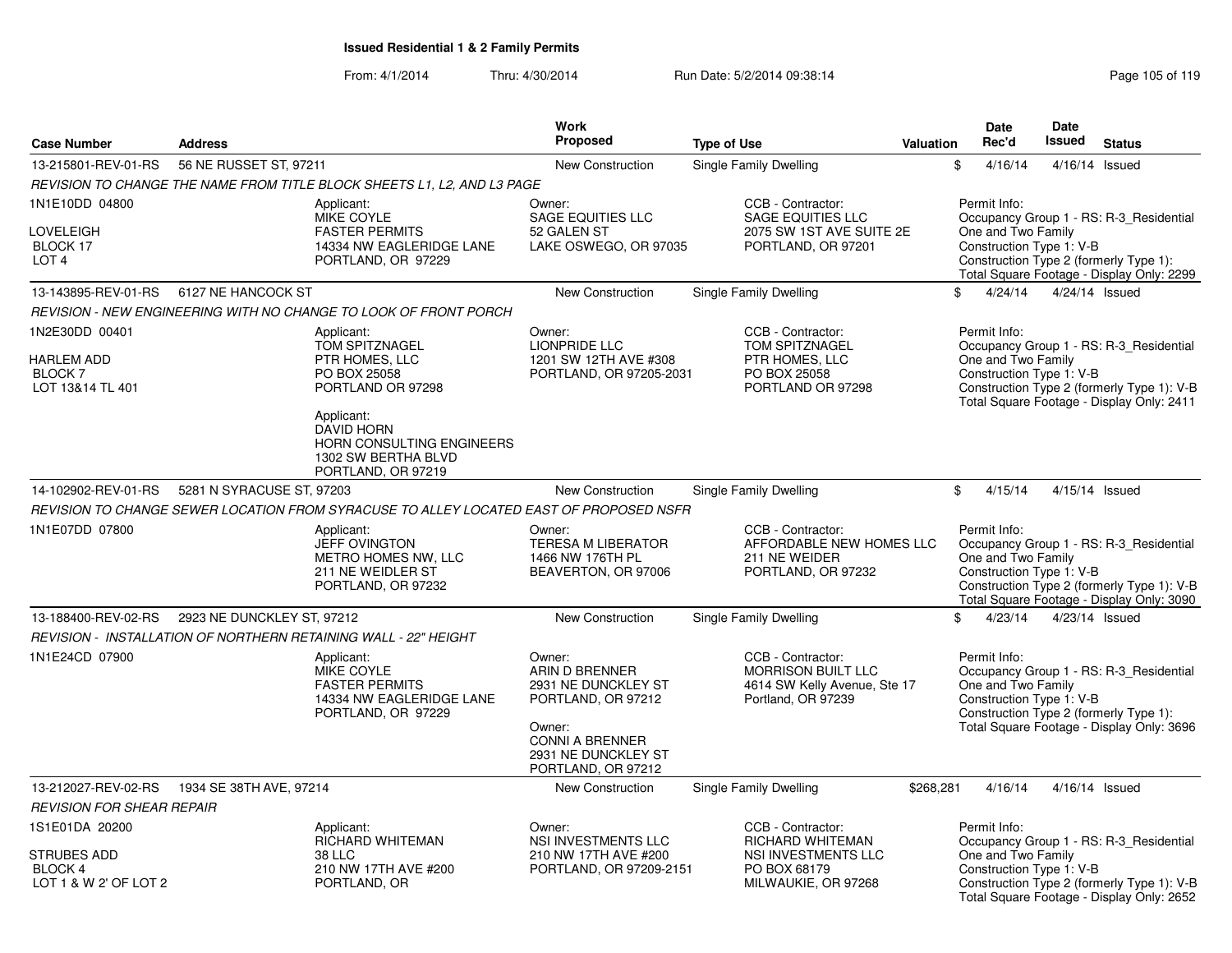| <b>Case Number</b>                                          | <b>Address</b>            |                                                                                                            | Work<br>Proposed                                                                 | <b>Type of Use</b>                                                                                                                                                  | Valuation | Date<br>Rec'd                                                                                     | <b>Date</b><br>Issued | <b>Status</b>                                                                                                                      |
|-------------------------------------------------------------|---------------------------|------------------------------------------------------------------------------------------------------------|----------------------------------------------------------------------------------|---------------------------------------------------------------------------------------------------------------------------------------------------------------------|-----------|---------------------------------------------------------------------------------------------------|-----------------------|------------------------------------------------------------------------------------------------------------------------------------|
| 13-197917-REV-02-RS                                         | 2305 N BRYANT ST. 97217   |                                                                                                            | <b>New Construction</b>                                                          | Single Family Dwelling                                                                                                                                              | \$        | 4/16/14                                                                                           |                       | 4/16/14 Issued                                                                                                                     |
| <b>REVISION TO SHOW WINDOW CHANGE DETAIL</b>                |                           |                                                                                                            |                                                                                  |                                                                                                                                                                     |           |                                                                                                   |                       |                                                                                                                                    |
| 1N1E16AB 14100                                              |                           | Applicant:<br><b>RICHARD WHITEMAN</b><br><b>NSI INVESTMENTS LLC</b><br>PO BOX 68179<br>MILWAUKIE, OR 97268 | Owner:<br>NSI INVESTMENTS LLC<br>210 NW 17TH AVE #200<br>PORTLAND, OR 97209-2151 | CCB - Contractor:<br>RICHARD WHITEMAN<br><b>NSI INVESTMENTS LLC</b><br>PO BOX 68179<br>MILWAUKIE, OR 97268                                                          |           | Permit Info:<br>One and Two Family<br>Construction Type 1: V-B                                    |                       | Occupancy Group 1 - RS: R-3 Residential<br>Construction Type 2 (formerly Type 1):<br>Total Square Footage - Display Only: 2150     |
| 13-175383-000-00-RS                                         | 12909 SE MILL ST          |                                                                                                            | New Construction                                                                 | <b>Single Family Dwelling</b>                                                                                                                                       | \$240,307 | 7/9/13                                                                                            |                       | 4/22/14 Under Inspection                                                                                                           |
|                                                             |                           | NEW SINGLE FAMILY RESIDENCE / 2-STORY / 2-CAR GARAGE / FLAT LOT / COMPLEX / PARTITION PLAT 2003-8, LOT 2   |                                                                                  |                                                                                                                                                                     |           |                                                                                                   |                       |                                                                                                                                    |
| 1S2E02CA 05802<br>PARTITION PLAT 2003-8<br>LOT <sub>2</sub> |                           | Applicant:<br><b>MIKE COYLE</b><br><b>FASTER PERMITS</b><br>14334 NW EAGLERIDGE LANE<br>PORTLAND, OR 97229 | Owner:<br>OSTERCRAFT HOMES INC<br>P O BOX 66259<br>PORTLAND, OR 97290-6259       | CCB - Contractor:<br>Jeremy Osterholm<br>OSTERCRAFT HOMES INC<br>PO BOX 66259<br>PORTLAND, OR 97290                                                                 |           | Permit Info:<br>One and Two Family<br>Construction Type 1: V-B<br>Number of New Dwelling Units: 1 |                       | Occupancy Group 1 - RS: R-3_Residential<br>Construction Type 2 (formerly Type 1): V-B<br>Total Square Footage - Display Only: 2485 |
| 13-152666-000-00-RS                                         | 13530 SE STEELE ST, 97236 |                                                                                                            | New Construction                                                                 | <b>Single Family Dwelling</b>                                                                                                                                       | \$200,632 | 5/15/13                                                                                           |                       | 4/9/14 Under Inspection                                                                                                            |
|                                                             |                           |                                                                                                            |                                                                                  | NEW SINGLE FAMILY RESIDENCE / 2-STORY / 1-CAR GARAGE / FLAT LOT / COMPLEX+++ SIGNED RESIDENTIAL STRUCTURAL PLAN REVIEW EXEMPTION REQUEST ++++++ SIMILAR PLAN USED / |           |                                                                                                   |                       |                                                                                                                                    |
| 1S2E14AC 03600                                              |                           | Applicant:<br>Donna Keough<br>BW CONSTRUCTION<br>508 NW 44th Street<br>Vancouver, WA 98660                 | Owner:<br><b>B-W CONSTRUCTION INC</b><br>PO BOX 66910<br>PORTLAND, OR 97290-6910 | CCB - Contractor:<br>BW CONSTRUCTION INC<br>PO BOX 66910<br>PORTLAND OR 97290                                                                                       |           | Permit Info:<br>One and Two Family<br>Construction Type 1: V-B<br>Number of New Dwelling Units: 1 |                       | Occupancy Group 1 - RS: R-3_Residential<br>Construction Type 2 (formerly Type 1): V-B<br>Total Square Footage - Display Only: 2022 |
| 13-152707-000-00-RS                                         | 13510 SE STEELE ST, 97236 |                                                                                                            | New Construction                                                                 | Single Family Dwelling                                                                                                                                              | \$209,465 | 5/15/13                                                                                           |                       | 4/9/14 Under Inspection                                                                                                            |
|                                                             |                           |                                                                                                            |                                                                                  | NEW SINGLE FAMILY RESIDENCE / 2-STORY / 2-CAR GARAGE / FLAT LOT / COMPLEX+++ SIGNED RESIDENTIAL STRUCTURAL PLAN REVIEW EXEMPTION REQUEST ++++++ SIMILAR PLAN USED / |           |                                                                                                   |                       |                                                                                                                                    |
| 1S2E14AC 03600                                              |                           | Applicant:<br>Donna Keough<br>BW CONSTRUCTION<br>508 NW 44th Street<br>Vancouver, WA 98660                 | Owner:<br><b>B-W CONSTRUCTION INC</b><br>PO BOX 66910<br>PORTLAND, OR 97290-6910 | CCB - Contractor:<br>BW CONSTRUCTION INC<br>PO BOX 66910<br>PORTLAND OR 97290                                                                                       |           | Permit Info:<br>One and Two Family<br>Construction Type 1: V-B<br>Number of New Dwelling Units: 1 |                       | Occupancy Group 1 - RS: R-3_Residential<br>Construction Type 2 (formerly Type 1): V-B<br>Total Square Footage - Display Only: 2210 |
| 13-152711-000-00-RS                                         | 13520 SE STEELE ST, 97236 |                                                                                                            | New Construction                                                                 | <b>Single Family Dwelling</b>                                                                                                                                       | \$209,465 | 5/15/13                                                                                           |                       | 4/9/14 Under Inspection                                                                                                            |
|                                                             |                           |                                                                                                            |                                                                                  | NEW SINGLE FAMILY RESIDENCE / 2-STORY / 2-CAR GARAGE / FLAT LOT / COMPLEX+++ SIGNED RESIDENTIAL STRUCTURAL PLAN REVIEW EXEMPTION REQUEST ++++++ SIMILAR PLAN USED / |           |                                                                                                   |                       |                                                                                                                                    |
| 1S2E14AC 03600                                              |                           | Applicant:<br>Donna Keough<br>BW CONSTRUCTION<br>508 NW 44th Street<br>Vancouver, WA 98660                 | Owner:<br><b>B-W CONSTRUCTION INC</b><br>PO BOX 66910<br>PORTLAND, OR 97290-6910 | CCB - Contractor:<br>BW CONSTRUCTION INC<br>PO BOX 66910<br>PORTLAND OR 97290                                                                                       |           | Permit Info:<br>One and Two Family<br>Construction Type 1: V-B<br>Number of New Dwelling Units: 1 |                       | Occupancy Group 1 - RS: R-3_Residential<br>Construction Type 2 (formerly Type 1): V-B<br>Total Square Footage - Display Only: 2210 |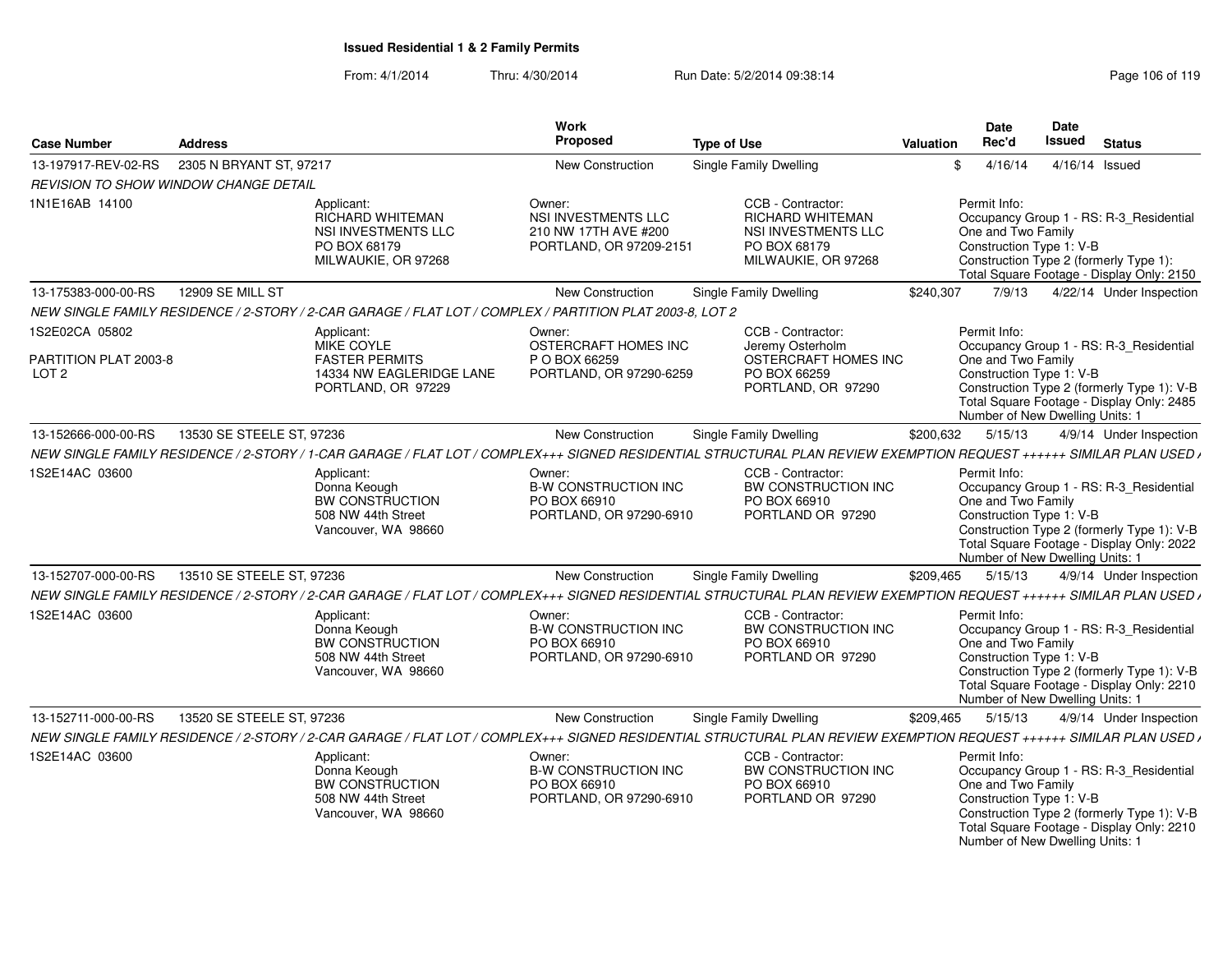From: 4/1/2014Thru: 4/30/2014 Run Date: 5/2/2014 09:38:14 Run Date: 5/2/2014 09:38:14

Number of New Dwelling Units: 1

|                                                                  |                               |                                                                                                                      | Work                                                                                                                                                           |                                                                                                                                                                                                           |                  | Date                                                                                                                                                                                                                     | <b>Date</b>             |                                                                                                                                    |
|------------------------------------------------------------------|-------------------------------|----------------------------------------------------------------------------------------------------------------------|----------------------------------------------------------------------------------------------------------------------------------------------------------------|-----------------------------------------------------------------------------------------------------------------------------------------------------------------------------------------------------------|------------------|--------------------------------------------------------------------------------------------------------------------------------------------------------------------------------------------------------------------------|-------------------------|------------------------------------------------------------------------------------------------------------------------------------|
| <b>Case Number</b>                                               | <b>Address</b>                |                                                                                                                      | <b>Proposed</b>                                                                                                                                                | <b>Type of Use</b>                                                                                                                                                                                        | <b>Valuation</b> | Rec'd                                                                                                                                                                                                                    | Issued<br><b>Status</b> |                                                                                                                                    |
| 13-165067-000-00-RS                                              | 578 NW MARLBOROUGH AVE, 97210 |                                                                                                                      | New Construction                                                                                                                                               | Single Family Dwelling                                                                                                                                                                                    | \$464,546        | 6/6/13                                                                                                                                                                                                                   |                         | 4/16/14 Issued                                                                                                                     |
|                                                                  |                               | NEW SINGLE FAMILY RESIDENCE/4 STORY /2 CAR GARAGE/SLOPED LOT/COMPLEX ***(13-D Sprinklers Deferred) ***               |                                                                                                                                                                |                                                                                                                                                                                                           |                  |                                                                                                                                                                                                                          |                         |                                                                                                                                    |
| 1N1E32AD 06800                                                   |                               | Applicant:                                                                                                           |                                                                                                                                                                | CCB - Contractor:                                                                                                                                                                                         |                  | Permit Info:                                                                                                                                                                                                             |                         |                                                                                                                                    |
| <b>ST FRANCES HILL</b><br>BLOCK <sub>7</sub><br>LOT <sub>9</sub> |                               | <b>RYAN OLSEN</b><br>3850 N MISSISSIPPI #302<br>PORTLAND OR 97227                                                    |                                                                                                                                                                | <b>RYAN OLSEN</b><br>RYAN OLSEN DEVELOPMENT<br>PO BOX 11266<br>PORTLAND OR 97211                                                                                                                          |                  | Occupancy Group 1 - RS: R-3 Residential<br>One and Two Family<br>Construction Type 1: V-B<br>Construction Type 2 (formerly Type 1): V-B<br>Total Square Footage - Display Only: 4584.<br>Number of New Dwelling Units: 1 |                         |                                                                                                                                    |
| 13-170912-000-00-RS                                              | 6148 SE RAMONA ST, 97206      |                                                                                                                      | New Construction                                                                                                                                               | Single Family Dwelling                                                                                                                                                                                    | \$192,490        | 6/21/13                                                                                                                                                                                                                  |                         | 4/21/14 Under Inspection                                                                                                           |
|                                                                  |                               | NEW SINGLE FAMILY RESIDENCE/2 STORY/ATTACHED 1 CAR GARAGE/FLAT LOT/PRESCRIPTIVE / EASTERN TRACT OF 11-104161-FP      |                                                                                                                                                                |                                                                                                                                                                                                           |                  |                                                                                                                                                                                                                          |                         |                                                                                                                                    |
| 1S2E18DA 07000                                                   |                               | Applicant:<br><b>ANTE SKORO</b><br>PO BOX 2885<br>CLACKAMAS, OR 97015-2885                                           | Owner:<br><b>IVAN SKORO</b><br>13030 SE WIESE RD<br>DAMASCUS, OR 97089-8346<br>Owner:<br><b>KAROLINA SKORO</b><br>13030 SE WIESE RD<br>DAMASCUS, OR 97089-8346 | CCB - Contractor:<br><b>CLEARWATER HOMES LLC</b><br>PO BOX 2885<br>CLACKAMAS OR 97015<br>CCB - Contractor:<br><b>CORNEL CUREA</b><br><b>FIVE STAR PLUMBING</b><br>6138 SE 136TH AVE<br>PORTLAND, OR 97236 |                  | Permit Info:<br>One and Two Family<br>Construction Type 1: V-B<br>Number of New Dwelling Units: 1                                                                                                                        |                         | Occupancy Group 1 - RS: R-3 Residential<br>Construction Type 2 (formerly Type 1): V-B<br>Total Square Footage - Display Only: 1959 |
| 13-186284-000-00-RS                                              | 6369 SW LABER RD              |                                                                                                                      | New Construction                                                                                                                                               | Single Family Dwelling                                                                                                                                                                                    | \$474,730        | 7/30/13                                                                                                                                                                                                                  |                         | 4/17/14 Issued                                                                                                                     |
|                                                                  |                               | NEW SINGLE FAMILY RESIDENCE/3 STORY/ATTACHED 2 CAR GARAGE/SLOPED LOT/COMPLEX **FIRE SPRINKLERS REQURIED PER TVF&R*** |                                                                                                                                                                |                                                                                                                                                                                                           |                  |                                                                                                                                                                                                                          |                         |                                                                                                                                    |
| 1S1E07CB 01704                                                   |                               | Applicant:<br><b>GREG HEINZE</b><br>THE SHELBURNE CO INC<br>3523 SW 64th PI<br>Portland, OR 97221                    | Owner:<br><b>GH PROPERTIES LLC</b><br>3535 SW 64TH PL<br>PORTLAND, OR 97221                                                                                    | CCB - Contractor:<br><b>GREG HEINZE</b><br>THE SHELBURNE CO INC<br>3523 SW 64th PI<br>Portland, OR 97221                                                                                                  |                  | Permit Info:<br>One and Two Family<br>Construction Type 1: V-B<br>Number of New Dwelling Units: 1                                                                                                                        |                         | Occupancy Group 1 - RS: R-3_Residential<br>Construction Type 2 (formerly Type 1): V-B<br>Total Square Footage - Display Only: 5296 |
| 13-187202-000-00-RS                                              | 1651 SE LAMBERT ST            |                                                                                                                      | New Construction                                                                                                                                               | Single Family Dwelling                                                                                                                                                                                    | \$248,113        | 7/31/13                                                                                                                                                                                                                  |                         | 4/1/14 Under Inspection                                                                                                            |
|                                                                  |                               | NEW SINGLE FAMILY DWELLING / 3 STORY / ATTACHED GARAGE / FLAT LOT / COMPLEX                                          |                                                                                                                                                                |                                                                                                                                                                                                           |                  |                                                                                                                                                                                                                          |                         |                                                                                                                                    |
| 1S1E23DB 00701                                                   |                               | Applicant:<br>MIKE COYLE<br><b>FASTER PERMITS</b><br>14334 NW EAGLERIDGE LANE<br>PORTLAND, OR 97229                  | Owner:<br>ADMIRAL PROPERTIES LLC<br>1001 SE DIVISION ST #3<br>PORTLAND, OR 97202-1076                                                                          | CCB - Contractor:<br><b>ADMIRAL PROPERTIES</b><br>1001 SE DIVISION ST.; SUITE 1<br>PORTLAND OR 97202                                                                                                      |                  | Permit Info:<br>One and Two Family<br>Construction Type 1: V-B<br>Number of New Dwelling Units: 1                                                                                                                        |                         | Occupancy Group 1 - RS: R-3 Residential<br>Construction Type 2 (formerly Type 1): V-B<br>Total Square Footage - Display Only: 2543 |
| 13-197874-000-00-RS                                              | 3671 SW BAIRD ST, 97219       |                                                                                                                      | New Construction                                                                                                                                               | Single Family Dwelling                                                                                                                                                                                    | \$315,308        | 8/28/13                                                                                                                                                                                                                  |                         | 4/16/14 Under Inspection                                                                                                           |
|                                                                  |                               | NEW SINGLE FAMILY RESIDENCE / 2-STORY with FINISHED ATTIC and SIDE DAYLIGHT BASEMENT / 2-CAR GARAGE / COMPLEX        |                                                                                                                                                                |                                                                                                                                                                                                           |                  |                                                                                                                                                                                                                          |                         |                                                                                                                                    |
| 1S1E29BD 03400                                                   |                               | Applicant:                                                                                                           | Owner:                                                                                                                                                         | CCB - Contractor:                                                                                                                                                                                         |                  | Permit Info:                                                                                                                                                                                                             |                         |                                                                                                                                    |
| <b>BRUGGER VIEW</b><br><b>BLOCK1</b><br>LOT <sub>13</sub>        |                               | <b>STAN ANDERSON</b><br>STAN ANDERSON BUILDERS LLC<br>3560 SW ALICE ST<br>PORTLAND OR 97219                          | <b>BAIRD STREET DEVELOPMENT</b><br>LLC<br>3560 SW ALICE ST<br>PORTLAND, OR 97219                                                                               | <b>STAN ANDERSON</b><br>STAN ANDERSON BUILDERS LLC<br>3560 SW ALICE ST<br>PORTLAND OR 97219                                                                                                               |                  | One and Two Family<br>Construction Type 1: V-B                                                                                                                                                                           |                         | Occupancy Group 1 - RS: R-3 Residential<br>Construction Type 2 (formerly Type 1): V-B<br>Total Square Footage - Display Only: 3335 |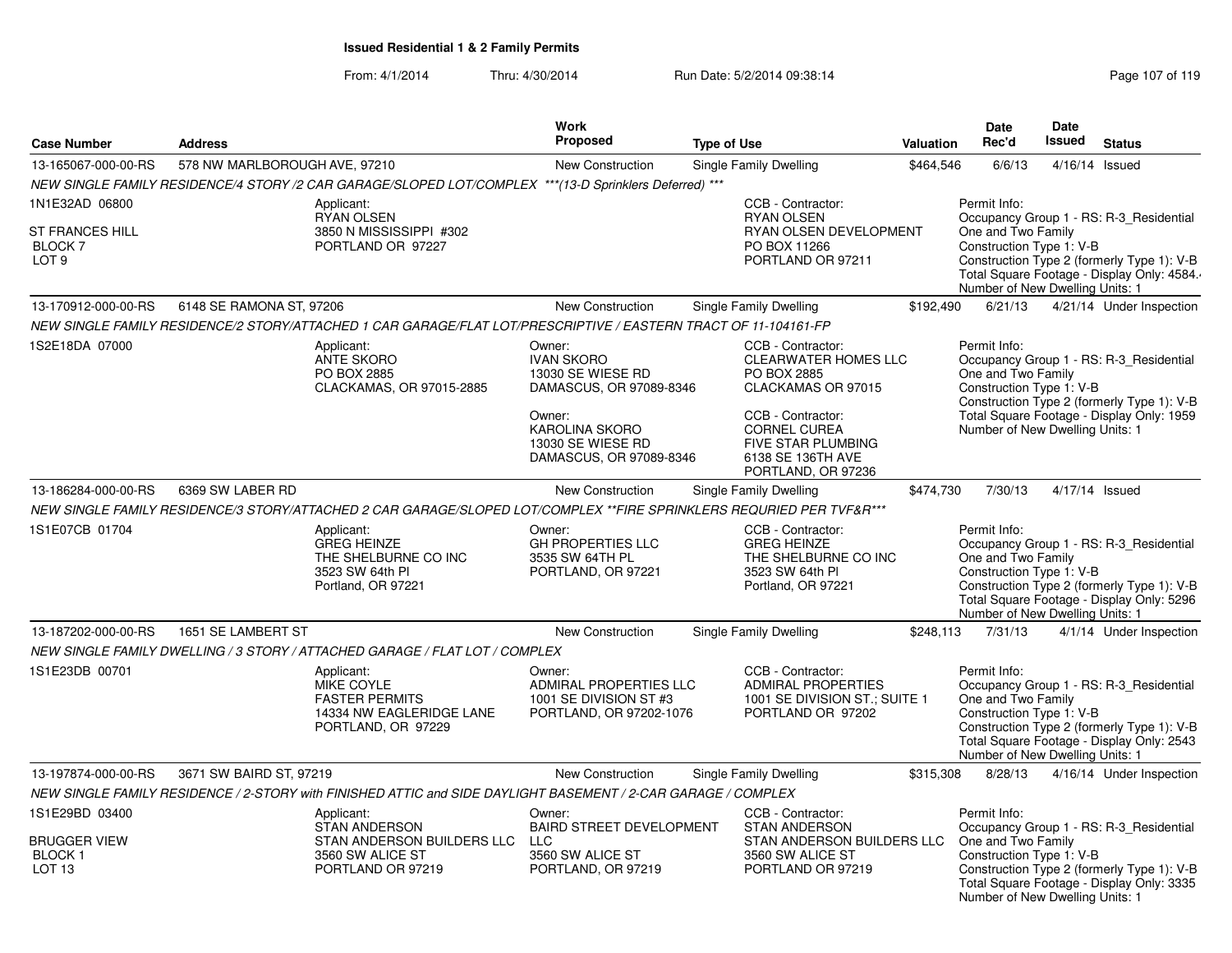|                     |                           |                                                                                                                                                                 | <b>Work</b><br>Proposed                                                                 |                    |                                                                                                                                                                                                                                                                                                                                                                                       |                   | Date<br>Rec'd                                                                                                                                                                                                                           | Date<br>Issued |                                                                                                                                    |  |
|---------------------|---------------------------|-----------------------------------------------------------------------------------------------------------------------------------------------------------------|-----------------------------------------------------------------------------------------|--------------------|---------------------------------------------------------------------------------------------------------------------------------------------------------------------------------------------------------------------------------------------------------------------------------------------------------------------------------------------------------------------------------------|-------------------|-----------------------------------------------------------------------------------------------------------------------------------------------------------------------------------------------------------------------------------------|----------------|------------------------------------------------------------------------------------------------------------------------------------|--|
| <b>Case Number</b>  | <b>Address</b>            |                                                                                                                                                                 |                                                                                         | <b>Type of Use</b> |                                                                                                                                                                                                                                                                                                                                                                                       | Valuation         |                                                                                                                                                                                                                                         |                | <b>Status</b>                                                                                                                      |  |
| 13-201185-000-00-RS | 8229 SW 7TH AVE, 97219    |                                                                                                                                                                 | New Construction                                                                        |                    | <b>Single Family Dwelling</b>                                                                                                                                                                                                                                                                                                                                                         | \$311,774         | 9/5/13                                                                                                                                                                                                                                  |                | 4/17/14 Issued                                                                                                                     |  |
|                     |                           | NEW SINGLE FAMILY RESIDENCE / 2-STORY with basement / 1-CAR TUCK-UNDER GARAGE / FLAT LOT / COMPLEX / TRACT 2 OF 13-196674-PR                                    |                                                                                         |                    |                                                                                                                                                                                                                                                                                                                                                                                       |                   |                                                                                                                                                                                                                                         |                |                                                                                                                                    |  |
| 1S1E21DA 08200      |                           | Applicant:<br>MIKE COYLE<br><b>FASTER PERMITS</b><br>14334 NW EAGLERIDGE LANE<br>PORTLAND, OR 97229                                                             | Owner:<br>EVERETT CUSTOM HOMES INC<br>735 SW 158TH AVE #180<br>BEAVERTON, OR 97006-4952 |                    | CCB - Contractor:<br>DBA WRIGHT 1 ELECTRIC and<br>THREE PHASE ELECTRIC<br>5618 SE 135TH<br>PORTLAND OR 97236<br>CCB - Contractor:<br>DEVELOPMENT NORTHWEST<br><b>INC/dba Wolcott Plumbing</b><br>1075 W HISTORIC COLUMBIA<br><b>RIVER HWY</b><br>TROUTDALE OR 97060                                                                                                                   |                   | Permit Info:<br>Occupancy Group 1 - RS: R-3_Residential<br>One and Two Family<br>Construction Type 1: V-B<br>Construction Type 2 (formerly Type 1): V-B<br>Total Square Footage - Display Only: 3230<br>Number of New Dwelling Units: 1 |                |                                                                                                                                    |  |
|                     |                           |                                                                                                                                                                 |                                                                                         |                    | CCB - Contractor:<br><b>VIC REMMERS</b><br>EVERETT CUSTOM HOMES INC<br>735 SW 158TH AVE STE 180<br>BEAVERTON OR 97008                                                                                                                                                                                                                                                                 |                   |                                                                                                                                                                                                                                         |                |                                                                                                                                    |  |
| 13-210160-000-00-RS | 1634 SE SPOKANE ST, 97202 |                                                                                                                                                                 | New Construction                                                                        |                    | Single Family Dwelling                                                                                                                                                                                                                                                                                                                                                                | \$336,391         | 9/26/13                                                                                                                                                                                                                                 |                | 4/1/14 Under Inspection                                                                                                            |  |
|                     |                           | NEW SINGLE FAMILY RESIDENCE / 2 STORY WITH BASMENT / TUCK UNDER GARAGE / COMPLEX / FLAT LOT. DEMO PERMIT FOR HOUSE 13-210178-RS04/16/14 RHJ ADDED PT CONTRACTOR |                                                                                         |                    |                                                                                                                                                                                                                                                                                                                                                                                       |                   |                                                                                                                                                                                                                                         |                |                                                                                                                                    |  |
| 1S1E23DC 11200      |                           | Applicant:<br><b>DENNIS DURDEL</b><br>HORIZON NORTHWEST INC.<br>6950 SW HAMPTON SUITE 314<br><b>TIGARD OR 97223</b>                                             | Owner:<br>HORIZON NORTHWEST INC<br>6950 SW HAMPTON ST #314<br>PORTLAND, OR 97223-8332   |                    | CCB - Contractor:<br><b>HORIZON NORTHWEST INC</b><br>6950 SW HAMPTON ST STE 302<br>TIGARD, OR 972238332<br>CCB - Contractor:<br>G & B PLUMBING & SONS INC<br>PO BOX 92                                                                                                                                                                                                                |                   | Permit Info:<br>Occupancy Group 1 - RS: R-3_Residential<br>One and Two Family<br>Construction Type 1: V-B<br>Construction Type 2 (formerly Type 1): V-B<br>Total Square Footage - Display Only: 3391<br>Number of New Dwelling Units: 1 |                |                                                                                                                                    |  |
|                     |                           |                                                                                                                                                                 |                                                                                         |                    |                                                                                                                                                                                                                                                                                                                                                                                       | ST PAUL, OR 97137 |                                                                                                                                                                                                                                         |                |                                                                                                                                    |  |
| 13-210258-000-00-RS | 816 SW EVANS ST, 97219    | NEW SINGLE FAMILY RESIDENCE / 2 STORY TUCK UNDER GARAGE / FLAT LOT / COMPLEX                                                                                    | New Construction                                                                        |                    | Single Family Dwelling                                                                                                                                                                                                                                                                                                                                                                | \$337,775         | 9/26/13                                                                                                                                                                                                                                 |                | 4/4/14 Under Inspection                                                                                                            |  |
| 1S1E21DB 06800      |                           | Applicant:<br>MIKE COYLE<br><b>FASTER PERMITS</b><br>14334 NW EAGLERIDGE LANE<br>PORTLAND, OR 97229                                                             | Owner:<br>PAUL SHEELY<br>808 SW EVANS ST<br>PORTLAND, OR 97219                          |                    | CCB - Contractor:<br>DBA WRIGHT 1 ELECTRIC and<br>THREE PHASE ELECTRIC<br>5618 SE 135TH<br>PORTLAND OR 97236<br>CCB - Contractor:<br>DEVELOPMENT NORTHWEST<br>INC/dba Wolcott Plumbing<br>1075 W HISTORIC COLUMBIA<br><b>RIVER HWY</b><br>TROUTDALE OR 97060<br>CCB - Contractor:<br><b>VIC REMMERS</b><br>EVERETT CUSTOM HOMES INC<br>735 SW 158TH AVE STE 180<br>BEAVERTON OR 97008 |                   | Permit Info:<br>One and Two Family<br>Construction Type 1: V-B<br>Number of New Dwelling Units: 1                                                                                                                                       |                | Occupancy Group 1 - RS: R-3_Residential<br>Construction Type 2 (formerly Type 1): V-B<br>Total Square Footage - Display Only: 3803 |  |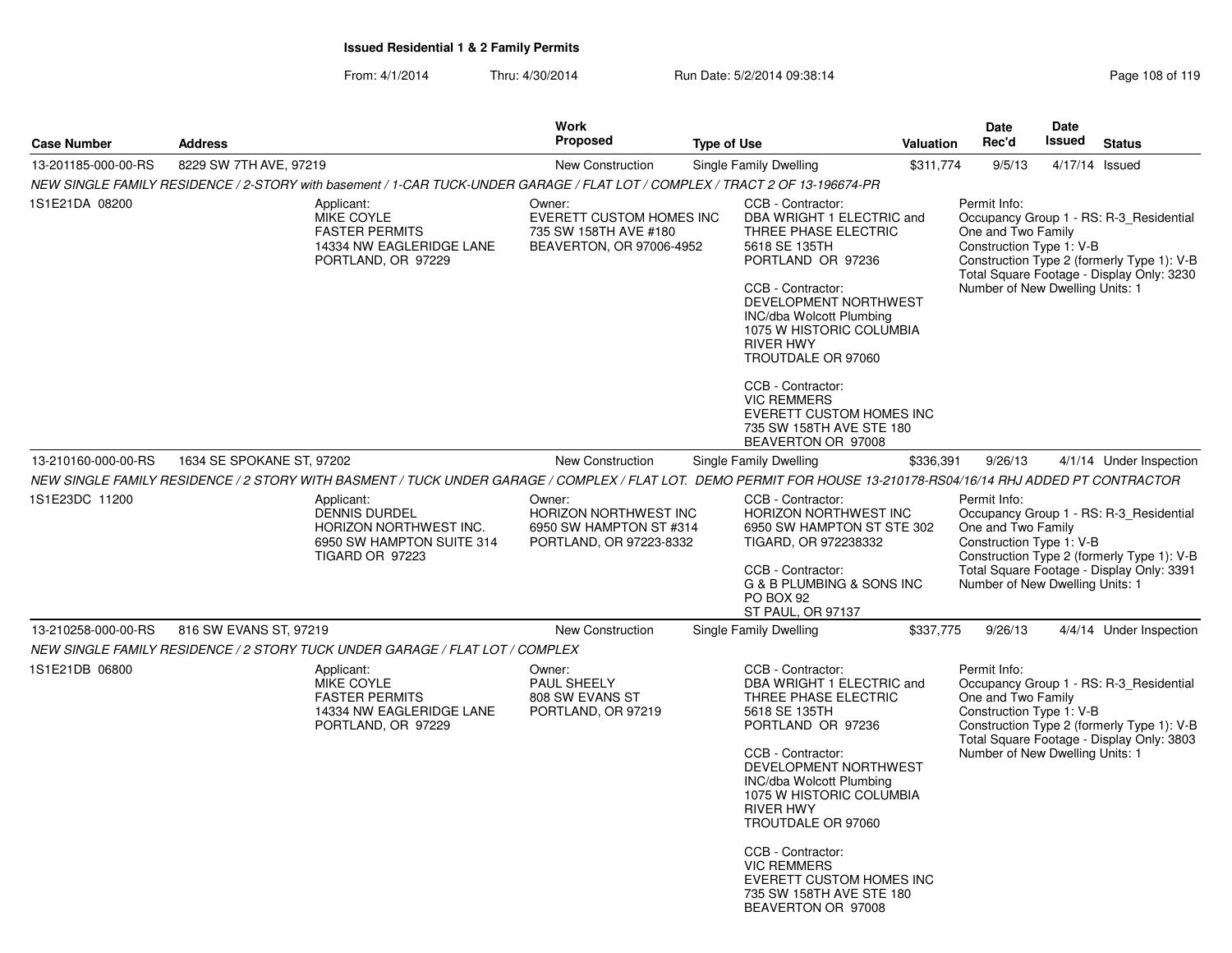|                                                          |                                                                                                               |                                                                        | <b>Work</b>                                                                                                                                                                                    |                               |                                                                                                                         | <b>Date</b>                                                                                       | <b>Date</b> |                                                                                                                                    |
|----------------------------------------------------------|---------------------------------------------------------------------------------------------------------------|------------------------------------------------------------------------|------------------------------------------------------------------------------------------------------------------------------------------------------------------------------------------------|-------------------------------|-------------------------------------------------------------------------------------------------------------------------|---------------------------------------------------------------------------------------------------|-------------|------------------------------------------------------------------------------------------------------------------------------------|
| <b>Case Number</b>                                       | <b>Address</b>                                                                                                |                                                                        | <b>Proposed</b>                                                                                                                                                                                | <b>Type of Use</b>            | Valuation                                                                                                               | Rec'd                                                                                             | Issued      | <b>Status</b>                                                                                                                      |
| 13-211464-000-00-RS                                      | 607 SW PRIMROSE ST                                                                                            |                                                                        | <b>New Construction</b>                                                                                                                                                                        | <b>Single Family Dwelling</b> | \$365,355                                                                                                               | 10/1/13                                                                                           |             | $4/8/14$ Issued                                                                                                                    |
|                                                          | NEW SINGLE FAMILY RESIDENCE / 3 STORY WITH TUCK UNDER GARAGE AND STORAGE ONLY ATTIC / SLOPED LOT / COMPLEX    |                                                                        |                                                                                                                                                                                                |                               |                                                                                                                         |                                                                                                   |             |                                                                                                                                    |
| 1S1E28AA 08701                                           | Applicant:<br>MIKE COYLE<br><b>FASTER PERMITS</b>                                                             | 14334 NW EAGLERIDGE LANE<br>PORTLAND, OR 97229                         | Owner:<br>PERFORMANCE HOMES LLC<br>10400 SW COTTONWOOD ST<br>TUALATIN, OR 97062-8393<br>Owner:<br>PNW CONSTRUCTION INC<br>10400 SW COTTONWOOD ST<br>TUALATIN, OR 97062-8393                    | DAVE CADY                     | CCB - Contractor:<br>PERFORMANCE HOMES LLC<br>10400 SW COTTONWOOD STREET Construction Type 1: V-B<br>TUALATIN, OR 97062 | Permit Info:<br>One and Two Family<br>Number of New Dwelling Units: 1                             |             | Occupancy Group 1 - RS: R-3_Residential<br>Construction Type 2 (formerly Type 1): V-B<br>Total Square Footage - Display Only: 3677 |
| 13-215785-000-00-RS                                      | 7911 SE 145TH CT, 97236                                                                                       |                                                                        | New Construction                                                                                                                                                                               | <b>Single Family Dwelling</b> | \$258,046                                                                                                               | 10/11/13                                                                                          |             | 4/3/14 Under Inspection                                                                                                            |
|                                                          | NEW SINGLE FAMILY RESIDENCE / 1-STORY / 2-CAR GARAGE / SLOPED LOT / COMPLEX                                   |                                                                        |                                                                                                                                                                                                |                               |                                                                                                                         |                                                                                                   |             |                                                                                                                                    |
| 1S2E24CB 00300                                           | Applicant:<br><b>TIGARD, OR 97223</b>                                                                         | SHANNON MCDONALD<br>PAHLISCH HOMES INC<br>12725 SW 66TH AVE, SUITE 101 | Owner:<br>FOOTHILLS PORTLAND LIMITED<br>6060 BLINK BONNIE RD<br>W VANCOUVER, BC V7W 1V8<br>CANADA<br>Owner:<br><b>PARTNERSHIP</b><br>6060 BLINK BONNIE RD<br>W VANCOUVER, BC V7W 1V8<br>CANADA |                               | CCB - Contractor:<br>PAHLISCH HOMES INC<br>63088 NE 18TH ST STE 100<br>BEND, OR 97701-7102                              | Permit Info:<br>One and Two Family<br>Construction Type 1: V-B<br>Number of New Dwelling Units: 1 |             | Occupancy Group 1 - RS: R-3_Residential<br>Construction Type 2 (formerly Type 1): V-B<br>Total Square Footage - Display Only: 2727 |
| 13-232859-000-00-RS                                      | 2040 NE ALAMEDA DR                                                                                            |                                                                        | New Construction                                                                                                                                                                               | Single Family Dwelling        | \$376,480                                                                                                               | 12/4/13                                                                                           |             | 4/24/14 Issued                                                                                                                     |
|                                                          | NEW SINGLE FAMILY RESIDENCE/3 STORY/ATTACHED GARAGE/SLOPED LOT/COMPLEX / GEORGE PL, BLOCK 3, LOT 8&9 TL 20801 |                                                                        |                                                                                                                                                                                                |                               |                                                                                                                         |                                                                                                   |             |                                                                                                                                    |
| 1N1E23DA 20801                                           | Applicant:<br>MIKE COYLE<br><b>FASTER PERMITS</b>                                                             | 14334 NW EAGLERIDGE LANE<br>PORTLAND, OR 97229                         | Owner:<br>ROBERT A GALANTE<br>2034 NE ALAMEDA DR<br>PORTLAND, OR 97212-1450<br>Owner:<br>LINDA M GALANTE<br>2034 NE ALAMEDA DR<br>PORTLAND, OR 97212-1450                                      | TO BID                        | <b>Primary Contractor:</b>                                                                                              | Permit Info:<br>One and Two Family<br>Construction Type 1: V-B<br>Number of New Dwelling Units: 1 |             | Occupancy Group 1 - RS: R-3_Residential<br>Construction Type 2 (formerly Type 1): V-B<br>Total Square Footage - Display Only: 3694 |
| 13-230731-000-00-RS                                      | 12904 SE KNAPP ST, 97236                                                                                      |                                                                        | New Construction                                                                                                                                                                               | Single Family Dwelling        | \$417,558                                                                                                               | 11/21/13                                                                                          |             | 4/8/14 Under Inspection                                                                                                            |
|                                                          | NEW SINGLE FAMILY RESIDENCE / 2 STORY / ATTACHED GARAGE / FLAT LOT / COMPLEX                                  |                                                                        |                                                                                                                                                                                                |                               |                                                                                                                         |                                                                                                   |             |                                                                                                                                    |
| 1S2E23BD 02200<br>SECTION 23 1S 2E<br>TL 2200 0.24 ACRES | Applicant:<br>MARINA YUDIN                                                                                    | 12904 SE KNAPP ST<br>PORTLAND, OR 97236                                | Owner:<br><b>DMITRI YUDIN</b><br>12904 SE KNAPP ST<br>PORTLAND, OR 97236<br>Owner:<br><b>MARINA YUDIN</b><br>12904 SE KNAPP ST<br>PORTLAND, OR 97236                                           | PO BOX 1914                   | CCB - Contractor:<br>GREENWOOD BUILDERS INC<br>CLACKAMAS, OR 97015                                                      | Permit Info:<br>One and Two Family<br>Construction Type 1: V-B<br>Number of New Dwelling Units: 1 |             | Occupancy Group 1 - RS: R-3 Residential<br>Construction Type 2 (formerly Type 1): V-B<br>Total Square Footage - Display Only: 4167 |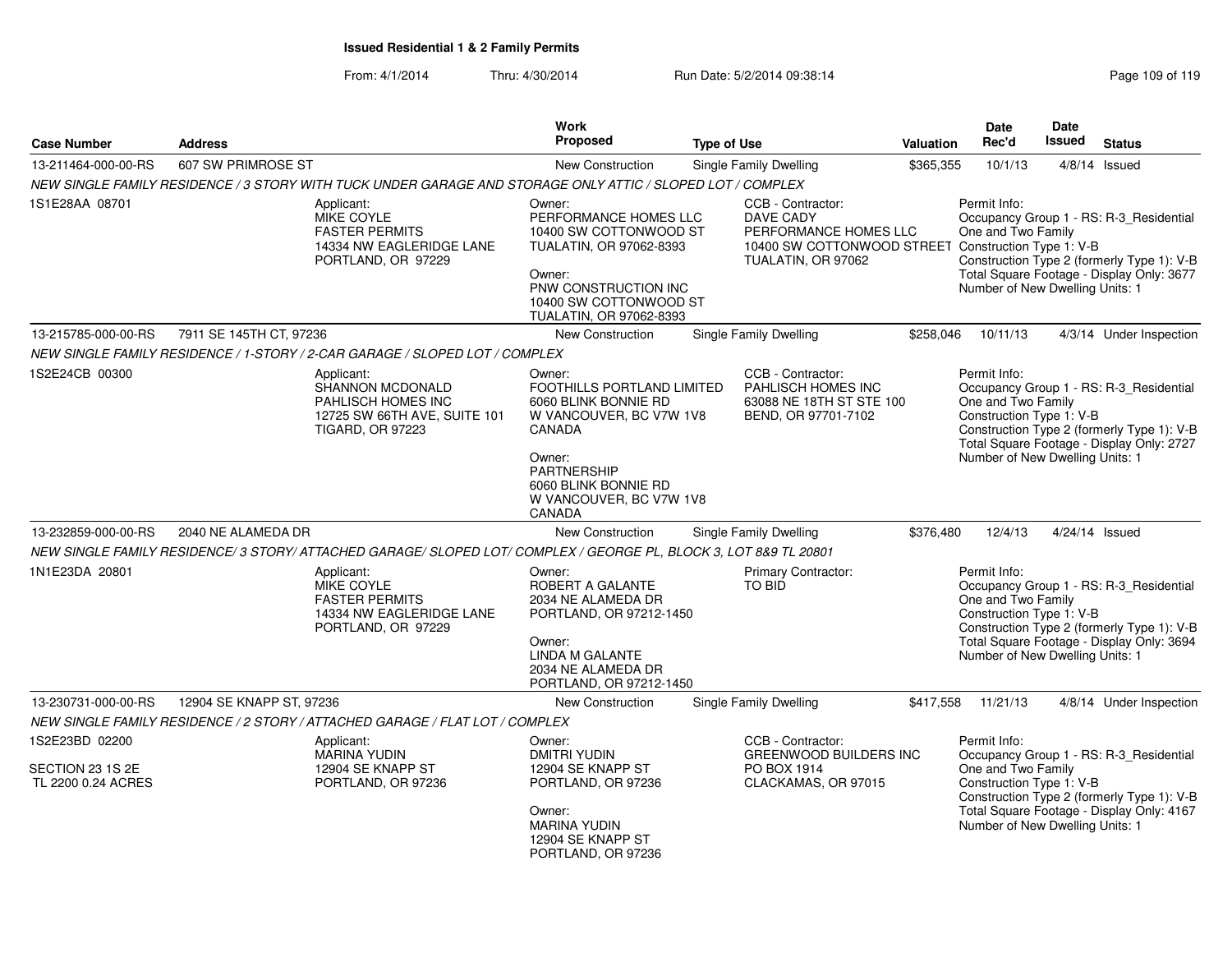From: 4/1/2014Thru: 4/30/2014 Run Date: 5/2/2014 09:38:14

| Page 110 of 119 |  |
|-----------------|--|
|-----------------|--|

| <b>Case Number</b>                                         | <b>Address</b>             |                                                                                                                              | <b>Work</b><br>Proposed                                                                                                                                         | <b>Type of Use</b>                                                                                                                                                                     | Valuation | <b>Date</b><br>Rec'd                                                                              | Date<br><b>Issued</b> | <b>Status</b>                                                                                                                      |
|------------------------------------------------------------|----------------------------|------------------------------------------------------------------------------------------------------------------------------|-----------------------------------------------------------------------------------------------------------------------------------------------------------------|----------------------------------------------------------------------------------------------------------------------------------------------------------------------------------------|-----------|---------------------------------------------------------------------------------------------------|-----------------------|------------------------------------------------------------------------------------------------------------------------------------|
| 13-232830-000-00-RS                                        | 17445 SE SHERMAN ST, 97233 |                                                                                                                              | New Construction                                                                                                                                                | Single Family Dwelling                                                                                                                                                                 | \$434,531 | 12/6/13                                                                                           |                       | 4/2/14 Under Inspection                                                                                                            |
|                                                            |                            | NEW SINGLE FAMILY RESIDENCE / TWO STORY / FLAT LOT / COMPLEX                                                                 |                                                                                                                                                                 |                                                                                                                                                                                        |           |                                                                                                   |                       |                                                                                                                                    |
| 1S3E06DC 06303                                             |                            | Applicant:<br>CHAD VALLELY<br>EMPIRE BUILDING COMPANY<br>L.L.C.<br>4040 SE INTERNATIONAL WAY<br>#E205<br>MILWAUKIE, OR 97222 | Owner:<br><b>RIVERA PROPERTIES LLC</b><br>3701 SE 174TH AVE<br>PORTLAND, OR 97236-1253                                                                          | CCB - Contractor:<br><b>DELTA PLUMBING INC</b><br>12205 SE 108TH AVE<br>HAPPY VALLEY, OR 97086<br>CCB - Contractor:<br>EMPIRE BUILDING CO. LLC<br>P.O. BOX 16417<br>PORTLAND, OR 97292 |           | Permit Info:<br>One and Two Family<br>Construction Type 1: V-B<br>Number of New Dwelling Units: 1 |                       | Occupancy Group 1 - RS: R-3_Residential<br>Construction Type 2 (formerly Type 1):<br>Total Square Footage - Display Only: 4058     |
| 13-236296-000-00-RS                                        | 2026 SE TENINO ST, 97202   |                                                                                                                              | New Construction                                                                                                                                                | Single Family Dwelling                                                                                                                                                                 | \$306,570 | 12/11/13                                                                                          |                       | 4/21/14 Issued                                                                                                                     |
|                                                            |                            | NEW SINGLE FAMILY RESIDENCE/2-STORY/FLAT LOT/DETACHED SINGLE CAR GARAGE WITH SHOP/COMPLEX                                    |                                                                                                                                                                 |                                                                                                                                                                                        |           |                                                                                                   |                       |                                                                                                                                    |
| 1S1E23DD 11300<br>SELLWOOD<br>BLOCK 97<br>W 1/2 OF LOT 1&2 |                            | Applicant:<br>MIKE COYLE<br><b>FASTER PERMITS</b><br>14334 NW EAGLERIDGE LANE<br>PORTLAND, OR 97229                          | Owner:<br>MORRISON BUILT LLC<br>4614 SW KELLY AVE #100<br>PORTLAND, OR 97239-4277                                                                               | CCB - Contractor:<br><b>MORRISON BUILT LLC</b><br>4614 SW Kelly Avenue, Ste 17<br>Portland, OR 97239                                                                                   |           | Permit Info:<br>One and Two Family<br>Construction Type 1: V-B                                    |                       | Occupancy Group 1 - RS: R-3_Residential<br>Construction Type 2 (formerly Type 1):                                                  |
|                                                            |                            |                                                                                                                              | Owner:<br><b>MIKE CARPENTER</b><br>4614 SW KELLY AVE #100<br>PORTLAND, OR 97239-4277                                                                            |                                                                                                                                                                                        |           | Number of New Dwelling Units: 1                                                                   |                       | Total Square Footage - Display Only: 2863                                                                                          |
| 13-238051-000-00-RS                                        | 10018 SE YUKON ST, 97266   |                                                                                                                              | New Construction                                                                                                                                                | Single Family Dwelling                                                                                                                                                                 | \$206,688 | 12/13/13                                                                                          |                       | 4/9/14 Under Inspection                                                                                                            |
|                                                            |                            | NEW SINGLE FAMILY RESIDENCE/2-STORY/FLAT LOT/2-CAR ATTACHED GARAGE/SIMPLE                                                    |                                                                                                                                                                 |                                                                                                                                                                                        |           |                                                                                                   |                       |                                                                                                                                    |
| 1S2E16DD 02400                                             |                            | Applicant:<br><b>KEVIN PARTAIN</b><br><b>URBAN VISIONS</b><br>223 NE 56TH AVE<br>PORTLAND, OR 97213                          | Owner:<br><b>KYM NGUYEN</b><br>PO BOX 8464<br>PORTLAND, OR 97207-8464                                                                                           | CCB - Contractor:<br>SCHUMACHER CUSTOM HOMES<br><b>INC</b><br>PO BOX 66207<br>PORTLAND, OR 97290                                                                                       |           | Permit Info:<br>One and Two Family<br>Construction Type 1: V-B<br>Number of New Dwelling Units: 1 |                       | Occupancy Group 1 - RS: R-3_Residential<br>Construction Type 2 (formerly Type 1): V-B<br>Total Square Footage - Display Only: 2176 |
| 13-239531-000-00-RS                                        | 4120 NE GRAND AVE, 97211   |                                                                                                                              | New Construction                                                                                                                                                | Single Family Dwelling                                                                                                                                                                 | \$189,960 | 12/18/13                                                                                          |                       | 4/10/14 Issued                                                                                                                     |
|                                                            |                            | NEW SINGLE FAMILY RESIDENCE/2-STORY/NO GARAGE/FLAT LOT/COMPLEX                                                               |                                                                                                                                                                 |                                                                                                                                                                                        |           |                                                                                                   |                       |                                                                                                                                    |
| 1N1E23CB 08400                                             |                            | Applicant:<br><b>TIMOTHY FOKSHA</b><br>304 SW Tualatin Loop<br>West Linn, OR 97068                                           | Owner:<br><b>VIKTOR FOKSHA</b><br>304 SW TUALATIN LOOP<br>WEST LINN, OR 97068<br>Owner:<br><b>TATYANA FOKSHA</b><br>304 SW TUALATIN LOOP<br>WEST LINN, OR 97068 | CCB - Contractor:<br><b>VGP CONSTRUCTION LLC</b><br>13049 SE MILL ST<br>PORTLAND, OR 97233                                                                                             |           | Permit Info:<br>One and Two Family<br>Construction Type 1: V-B<br>Number of New Dwelling Units: 1 |                       | Occupancy Group 1 - RS: R-3_Residential<br>Total Square Footage - Display Only: 1774                                               |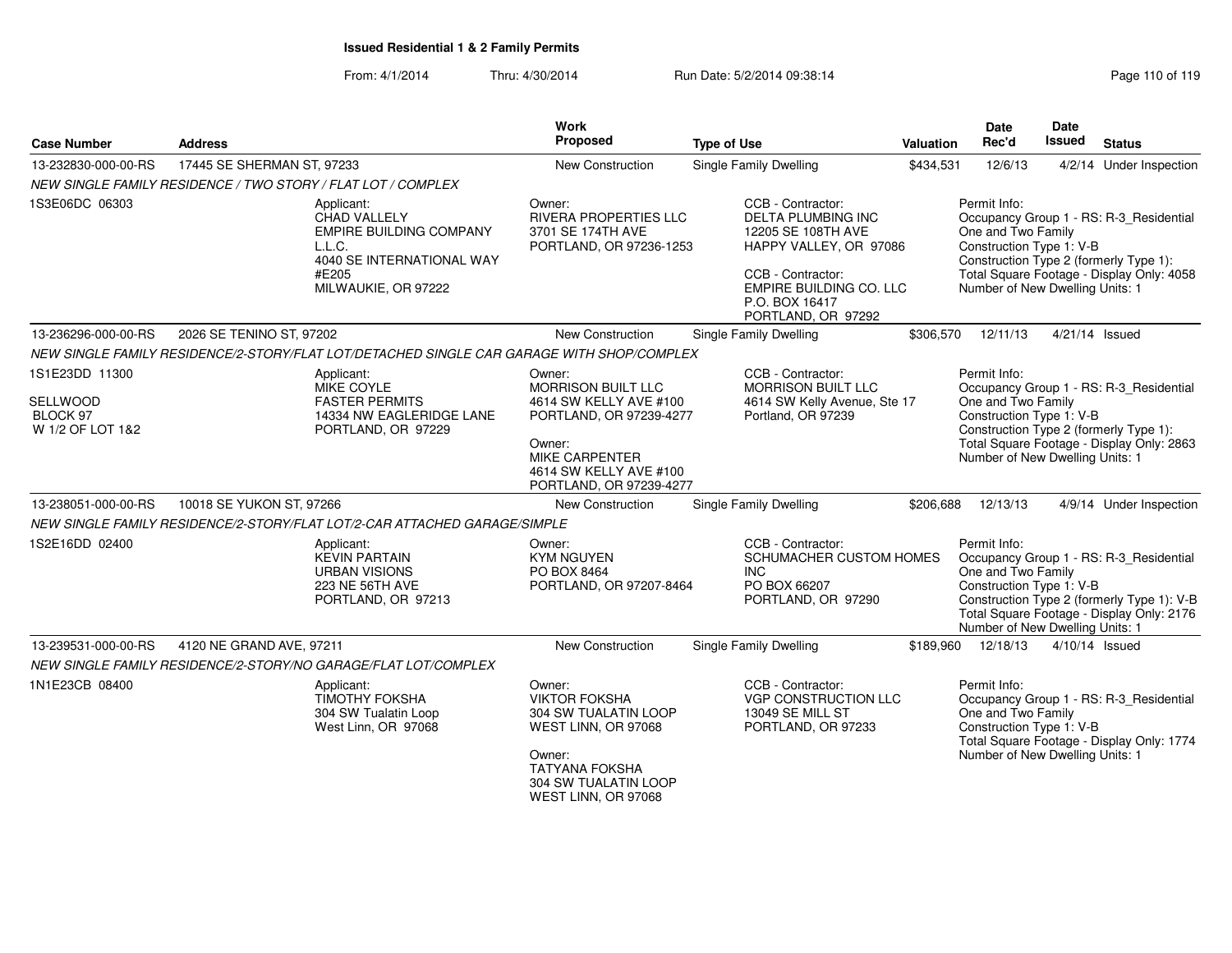| <b>Case Number</b>  | <b>Address</b>                                                                                                  | Work<br>Proposed                                                                     | <b>Type of Use</b>                                                                                                                                                                                                             | Valuation | <b>Date</b><br>Rec'd                                                                              | <b>Date</b><br><b>Issued</b> | <b>Status</b>                                                                                                                      |  |
|---------------------|-----------------------------------------------------------------------------------------------------------------|--------------------------------------------------------------------------------------|--------------------------------------------------------------------------------------------------------------------------------------------------------------------------------------------------------------------------------|-----------|---------------------------------------------------------------------------------------------------|------------------------------|------------------------------------------------------------------------------------------------------------------------------------|--|
| 13-236644-000-00-RS | 4127 SE LIEBE ST, 97206                                                                                         | New Construction                                                                     | Single Family Dwelling                                                                                                                                                                                                         | \$240,716 | 12/12/13                                                                                          |                              | 4/3/14 Under Inspection                                                                                                            |  |
|                     | NEW SINGLE FAMILY RESIDENCE/ TWO STORY/DETACHED GARAGE/FLAT LOT/COMPLEX***W NEW DETACHED GARAGE 13-236675-RS*** |                                                                                      |                                                                                                                                                                                                                                |           |                                                                                                   |                              |                                                                                                                                    |  |
| 1S2E18BB 13600      | Applicant:<br>ROB HUMPHREY<br><b>FASTER PERMITS</b><br>14334 NW EAGLERIDGE LANE<br>PORTLAND, OR 97229           | Owner:<br>EVERETT CUSTOM HOMES INC<br>735 SW 158TH AVE<br>BEAVERTON, OR 97006-4952   | CCB - Contractor:<br>DEVELOPMENT NORTHWEST<br><b>INC/dba Wolcott Plumbing</b><br>1075 W HISTORIC COLUMBIA<br><b>RIVER HWY</b><br>TROUTDALE OR 97060                                                                            |           | Permit Info:<br>One and Two Family<br>Construction Type 1: V-B<br>Number of New Dwelling Units: 1 |                              | Occupancy Group 1 - RS: R-3 Residential<br>Construction Type 2 (formerly Type 1):<br>Total Square Footage - Display Only: 2248     |  |
|                     |                                                                                                                 |                                                                                      | CCB - Contractor:<br><b>VIC REMMERS</b><br><b>EVERETT CUSTOM HOMES INC</b><br>735 SW 158TH AVE STE 180<br>BEAVERTON OR 97008                                                                                                   |           |                                                                                                   |                              |                                                                                                                                    |  |
| 13-243296-000-00-RS | 3761 NW DEVOTO LN                                                                                               | New Construction                                                                     | Single Family Dwelling                                                                                                                                                                                                         | \$630,483 | 12/31/13                                                                                          |                              | 4/22/14 Issued                                                                                                                     |  |
|                     | NEW SINGLE FAMILY RESIDENCE/ TWO STORY W/DAYLIGHT BASEMENT/ ATTACHED THREE CAR GARAGE/SLOPED LOT/ COMPLEX       |                                                                                      |                                                                                                                                                                                                                                |           |                                                                                                   |                              |                                                                                                                                    |  |
| 1N1W23DC 05500      | Applicant:<br><b>SAM MACBALE</b><br>501 NW 21ST AVE<br>PORTLAND OR 97209                                        | Owner:<br><b>SAM MACBALE</b><br>1314 NW ABERNATHY RD<br>PORTLAND, OR 97229<br>Owner: | CCB - Contractor:<br><b>KROPF CONSTRUCTION INC</b><br>910 SCEPTER CT NE<br><b>SALEM, OR 97301</b>                                                                                                                              |           | Permit Info:<br>One and Two Family<br>Construction Type 1: V-B                                    |                              | Occupancy Group 1 - RS: R-3 Residential<br>Construction Type 2 (formerly Type 1): V-B<br>Total Square Footage - Display Only: 6454 |  |
|                     |                                                                                                                 | <b>WAFA MACBALE</b><br>1314 NW ABERNATHY RD<br>PORTLAND, OR 97229                    |                                                                                                                                                                                                                                |           | Number of New Dwelling Units: 1                                                                   |                              |                                                                                                                                    |  |
| 13-243379-000-00-RS | 3119 SE 8TH AVE, 97202                                                                                          | <b>New Construction</b>                                                              | Single Family Dwelling                                                                                                                                                                                                         | \$290,669 | 12/31/13                                                                                          |                              | 4/21/14 Under Inspection                                                                                                           |  |
|                     | NEW SINGLE FAMILY RESIDENCE/2 STORY WITH TUCKED UNDER 1 CAR GARAGE/FLAT LOT/ COMPLEX / PARCEL 3 OF 13-180527-FP |                                                                                      |                                                                                                                                                                                                                                |           |                                                                                                   |                              |                                                                                                                                    |  |
| 1S1E11BC 03500      | Applicant:<br><b>KEVIN PARTAIN</b><br><b>URBAN VISIONS</b><br><b>223 NE 56TH AVE</b><br>PORTLAND OR 97213       | Owner:<br>JANE L HILL<br>3117 SE 8TH AVE<br>PORTLAND, OR 97202                       | CCB - Contractor:<br><b>CRAFTWORK PLUMBING INC</b><br>7737 SW CIRRUS DR<br>BEAVERTON, OR 97008<br>CCB - Contractor:<br>Jeff Shrope<br>RENAISSANCE CUSTOM HOMES<br>$\sqcup$ C<br>16771 Boones Ferry Rd<br>Lake Oswego, OR 97035 |           | Permit Info:<br>One and Two Family<br>Construction Type 1: V-B<br>Number of New Dwelling Units: 1 |                              | Occupancy Group 1 - RS: R-3_Residential<br>Construction Type 2 (formerly Type 1): V-B<br>Total Square Footage - Display Only: 3054 |  |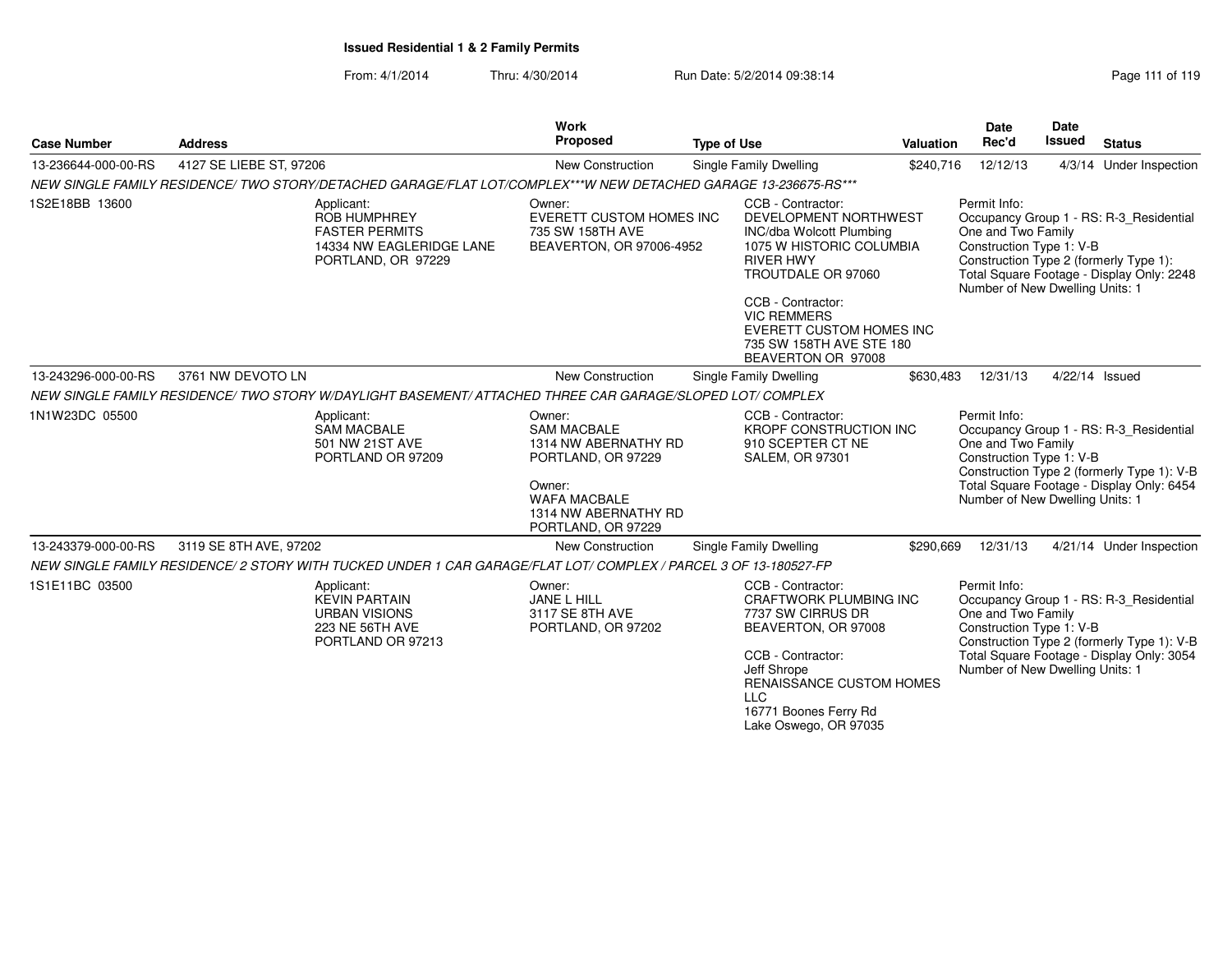| <b>Case Number</b>  | <b>Address</b>                                                                                                   | Work<br><b>Proposed</b>                                                                | <b>Type of Use</b>                                                                                                                                                                                                                                                                                                                      | <b>Valuation</b> | Date<br>Rec'd                                                                                     | Date<br>Issued                                                                                                                     | <b>Status</b>                                                                                                                      |
|---------------------|------------------------------------------------------------------------------------------------------------------|----------------------------------------------------------------------------------------|-----------------------------------------------------------------------------------------------------------------------------------------------------------------------------------------------------------------------------------------------------------------------------------------------------------------------------------------|------------------|---------------------------------------------------------------------------------------------------|------------------------------------------------------------------------------------------------------------------------------------|------------------------------------------------------------------------------------------------------------------------------------|
| 13-243394-000-00-RS | 3111 SE 8TH AVE, 97202                                                                                           | New Construction                                                                       | Single Family Dwelling                                                                                                                                                                                                                                                                                                                  | \$290,669        | 12/31/13                                                                                          |                                                                                                                                    | 4/18/14 Under Inspection                                                                                                           |
|                     | NEW SINGLE FAMILY RESIDENCE/2 STORY WITH TUCKED UNDER 1 CAR GARAGE/ FLAT LOT/ COMPLEX / PARCEL 1 OF 13-180527-FP |                                                                                        |                                                                                                                                                                                                                                                                                                                                         |                  |                                                                                                   |                                                                                                                                    |                                                                                                                                    |
| 1S1E11BC 03500      | Applicant:<br><b>KEVIN PARTAIN</b><br><b>URBAN VISIONS</b><br>223 NE 56TH AVE<br>PORTLAND OR 97213               | Owner:<br>JANE L HILL<br>3117 SE 8TH AVE<br>PORTLAND, OR 97202                         | CCB - Contractor:<br><b>CRAFTWORK PLUMBING INC</b><br>7737 SW CIRRUS DR<br>BEAVERTON, OR 97008<br>CCB - Contractor:<br>Jeff Shrope<br>RENAISSANCE CUSTOM HOMES<br><b>LLC</b><br>16771 Boones Ferry Rd<br>Lake Oswego, OR 97035                                                                                                          |                  | Permit Info:<br>One and Two Family<br>Construction Type 1: V-B<br>Number of New Dwelling Units: 1 |                                                                                                                                    | Occupancy Group 1 - RS: R-3 Residential<br>Construction Type 2 (formerly Type 1): V-B<br>Total Square Footage - Display Only: 3054 |
| 13-243411-000-00-RS | 3115 SE 8TH AVE, 97202                                                                                           | New Construction                                                                       | <b>Single Family Dwelling</b>                                                                                                                                                                                                                                                                                                           | \$290,669        | 12/31/13                                                                                          |                                                                                                                                    | 4/18/14 Under Inspection                                                                                                           |
|                     | NEW SINGLE FAMILY RESIDENCE/2 STORY WITH TUCKED UNDER 1 CAR GARAGE/ FLAT LOT/ COMPLEX / PARCEL 2 OF 13-180527-FP |                                                                                        |                                                                                                                                                                                                                                                                                                                                         |                  |                                                                                                   |                                                                                                                                    |                                                                                                                                    |
| 1S1E11BC 03500      | Applicant:<br><b>KEVIN PARTAIN</b><br><b>URBAN VISIONS</b><br>223 NE 56TH AVE<br>PORTLAND OR 97213               | Owner:<br>JANE L HILL<br>3117 SE 8TH AVE<br>PORTLAND, OR 97202                         | CCB - Contractor:<br>CRAFTWORK PLUMBING INC<br>7737 SW CIRRUS DR<br>BEAVERTON, OR 97008<br>CCB - Contractor:<br>Jeff Shrope<br>RENAISSANCE CUSTOM HOMES<br><b>LLC</b><br>16771 Boones Ferry Rd<br>Lake Oswego, OR 97035                                                                                                                 |                  | Permit Info:<br>One and Two Family<br>Construction Type 1: V-B<br>Number of New Dwelling Units: 1 | Occupancy Group 1 - RS: R-3_Residential<br>Construction Type 2 (formerly Type 1): V-B<br>Total Square Footage - Display Only: 3054 |                                                                                                                                    |
| 14-101965-000-00-RS | 4512 SE 29TH AVE, 97202                                                                                          | <b>New Construction</b>                                                                | <b>Single Family Dwelling</b>                                                                                                                                                                                                                                                                                                           | \$139,722        | 1/7/14                                                                                            |                                                                                                                                    | 4/1/14 Under Inspection                                                                                                            |
|                     | NEW SINGLE FAMILY RESIDENCE/ 2 STORY/ ATTACHED GARAGE/ FLAT LOT/ COMPLEX                                         |                                                                                        |                                                                                                                                                                                                                                                                                                                                         |                  |                                                                                                   |                                                                                                                                    |                                                                                                                                    |
| 1S1E13BA 02500      | Applicant:<br>EDUARD SHTOGRIN<br>ROYAL CUSTOM HOMES INC.<br>13543 SE WILLINGHAM COURT<br>CLACKAMAS, OR 97015     | Owner:<br><b>JACK B MAJORS</b><br>11409 SE NORWOOD LOOP<br>HAPPY VALLEY, OR 97086-8040 | CCB - Contractor:<br>EDUARD SHTOGRIN<br>ROYAL CUSTOM HOMES INC.<br>13543 SE WILLINGHAM COURT<br>CLACKAMAS, OR 97015<br>CCB - Contractor:<br>ARTWORK CONSTRUCTION LLC<br><b>PORTLAND</b><br>8312 SE ASPEN SUMMIT DR<br>PORTLAND OR 97266<br>CCB - Contractor:<br>SUNLIGHT ELECTRIC INC<br>2800 NE 65TH AVE SUITE B<br>VANCOUVER WA 98661 |                  | Permit Info:<br>One and Two Family<br>Construction Type 1: V-B<br>Number of New Dwelling Units: 1 |                                                                                                                                    | Occupancy Group 1 - RS: R-3_Residential<br>Construction Type 2 (formerly Type 1): V-B<br>Total Square Footage - Display Only: 1460 |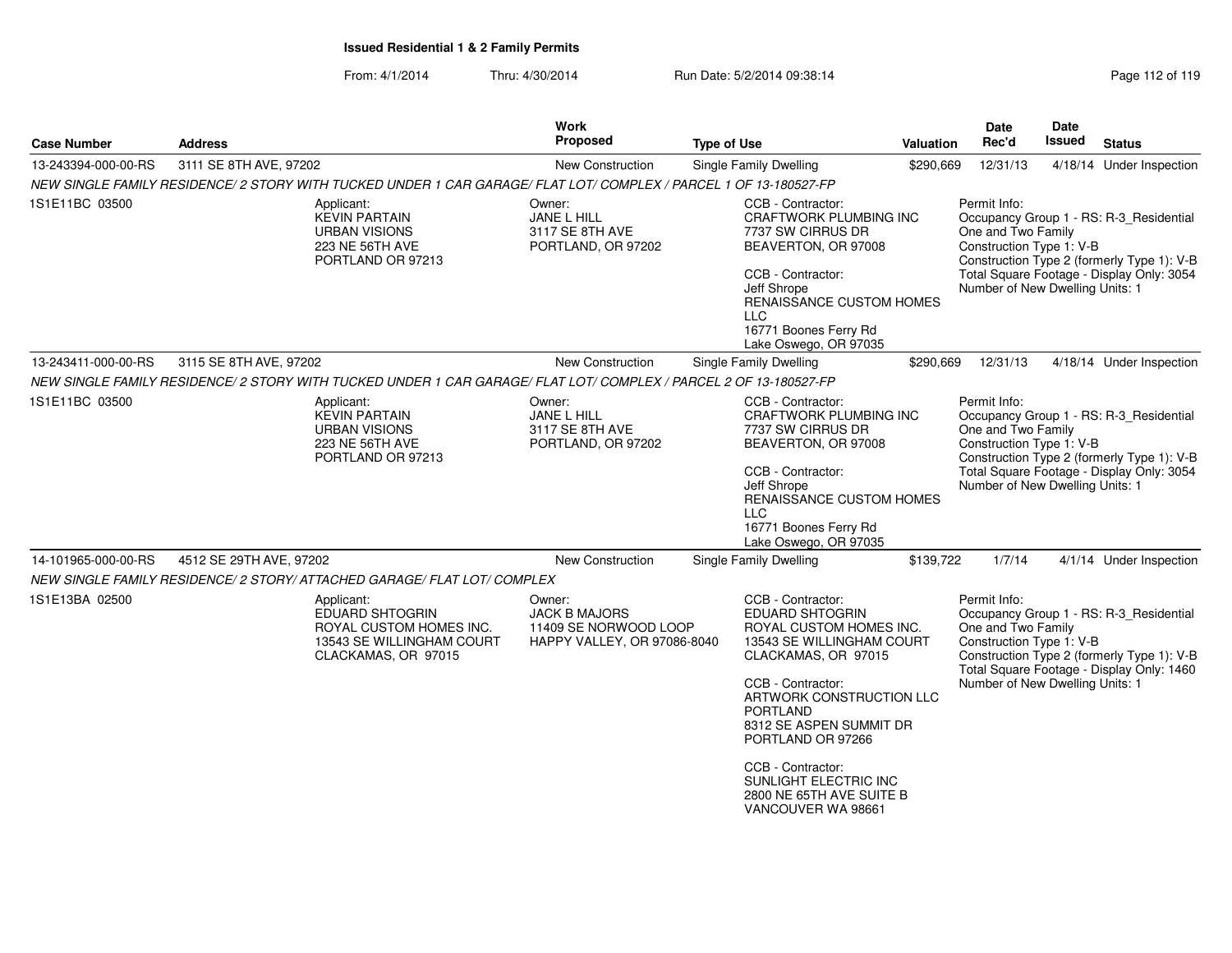|                                                     |                                                                                                                                                                                   | <b>Work</b><br>Proposed                                                                                                                                             |                                                                                                                                                                                                                                     |                  | Date<br>Rec'd                                                                                     | <b>Date</b><br>Issued |                                                                                                                                    |
|-----------------------------------------------------|-----------------------------------------------------------------------------------------------------------------------------------------------------------------------------------|---------------------------------------------------------------------------------------------------------------------------------------------------------------------|-------------------------------------------------------------------------------------------------------------------------------------------------------------------------------------------------------------------------------------|------------------|---------------------------------------------------------------------------------------------------|-----------------------|------------------------------------------------------------------------------------------------------------------------------------|
| <b>Case Number</b>                                  | <b>Address</b>                                                                                                                                                                    |                                                                                                                                                                     | <b>Type of Use</b>                                                                                                                                                                                                                  | <b>Valuation</b> |                                                                                                   |                       | <b>Status</b>                                                                                                                      |
| 14-102278-000-00-RS                                 | 3545 SE BROOKLYN ST                                                                                                                                                               | <b>New Construction</b>                                                                                                                                             | Single Family Dwelling                                                                                                                                                                                                              | \$385,582        | 1/14/14                                                                                           |                       | 4/17/14 Issued                                                                                                                     |
| 1S1E12AB 22417                                      | NEW SINGLE FAMILY RESIDENCE/3-STORY W/BASEMENT/1-CAR GARAGE/SLOPED LOT/COMPLEX<br>Applicant:<br><b>ETHAN BECK</b><br><b>ETHAN BECK HOMES</b><br>728 SE 71ST<br>PORTLAND, OR 97215 | Owner:<br><b>WAVERLY COMMONS LLC</b><br>728 SE 71ST AVE<br>PORTLAND, OR 97215                                                                                       | CCB - Contractor:<br>ETHAN BECK HOMES INC<br>728 SE 71ST<br>PORTLAND, OR 97215                                                                                                                                                      |                  | Permit Info:<br>One and Two Family<br>Construction Type 1: V-B<br>Number of New Dwelling Units: 1 |                       | Occupancy Group 1 - RS: R-3_Residential<br>Construction Type 2 (formerly Type 1): V-B<br>Total Square Footage - Display Only: 4209 |
| 14-107682-000-00-RS                                 | 9311 N BURR AVE, 97203                                                                                                                                                            | <b>New Construction</b>                                                                                                                                             | Single Family Dwelling                                                                                                                                                                                                              | \$194,671        | 1/21/14                                                                                           |                       | 4/8/14 Under Inspection                                                                                                            |
|                                                     | NEW SINGLE FAMILY RESIDENCE/TWO STORY/DETACHED GARAGE/FLAT LOT/COMPLEX / TRACT ONE OF 13-236424-PR                                                                                |                                                                                                                                                                     |                                                                                                                                                                                                                                     |                  |                                                                                                   |                       |                                                                                                                                    |
| 1N1E06CC 14600                                      | Applicant:<br><b>KEVIN PARTAIN</b><br><b>URBAN VISIONS</b><br>223 NE 56TH AVENUE<br>PORTLAND, OR 97213                                                                            | Owner:<br><b>BRUCE KELLEY</b><br>131 HENDRYX RD<br>WHITE SALMON, WA 98672<br>Owner:<br><b>AMY KELLEY</b><br>131 HENDRYX RD<br>WHITE SALMON, WA 98672                | CCB - Contractor:<br><b>SCOTT COLLINS</b><br><b>BRIDGETOWN EQUITY</b><br><b>CONSTRUCTION</b><br>3602 NE 75TH AVE<br>PORTLAND, OR 97213<br>CCB - Contractor:<br><b>BARNEYS ELECTRIC INC</b><br>17057 SW 123RD AVE<br>TIGARD OR 97224 |                  | Permit Info:<br>One and Two Family<br>Construction Type 1: V-B<br>Number of New Dwelling Units: 1 |                       | Occupancy Group 1 - RS: R-3_Residential<br>Construction Type 2 (formerly Type 1):<br>Total Square Footage - Display Only: 1818     |
|                                                     |                                                                                                                                                                                   |                                                                                                                                                                     | CCB - Contractor:<br>A L L PLUMBING LLC<br>9312 NW SKYLINE BLVD<br>PORTLAND, OR 97231                                                                                                                                               |                  |                                                                                                   |                       |                                                                                                                                    |
| 14-108467-000-00-RS                                 | 6112 SE 60th AVE, 97206                                                                                                                                                           | New Construction                                                                                                                                                    | Single Family Dwelling                                                                                                                                                                                                              | \$215,413        | 1/31/14                                                                                           |                       | 4/3/14 Under Inspection                                                                                                            |
|                                                     | NEW SINGLE FAMILY RESIDENCE/2-STORY/ATTACHED GARAGE/FLAT LOT/SIMPLE                                                                                                               |                                                                                                                                                                     |                                                                                                                                                                                                                                     |                  |                                                                                                   |                       |                                                                                                                                    |
| 1S2E18DD 01300                                      | Applicant:<br><b>MIKE COYLE</b><br><b>FASTER PERMITS</b><br>14334 NW EAGLERIDGE LANE<br>PORTLAND, OR 97229                                                                        | Owner:<br>DAVID E KENNEDY<br>6003 SE CARLTON ST<br>PORTLAND, OR 97206-6721<br>Owner:<br><b>CRYSTAL S KENNEDY</b><br>6003 SE CARLTON ST<br>PORTLAND, OR 97206-6721   | CCB - Contractor:<br>MALMEDAL ENTERPRISES INC<br><b>PO BOX 207</b><br><b>BANKS, OR 97106</b><br>CCB - Contractor:<br><b>GREENWOOD HOMES LLC</b><br>16280 NW BETHANY CT<br>BEAVERTON OR 97006                                        |                  | Permit Info:<br>One and Two Family<br>Construction Type 1: V-B<br>Number of New Dwelling Units: 1 |                       | Occupancy Group 1 - RS: R-3_Residential<br>Construction Type 2 (formerly Type 1): V-B<br>Total Square Footage - Display Only: 2201 |
| 14-113465-000-00-RS                                 | 5435 SW BURTON DR, 97221                                                                                                                                                          | New Construction                                                                                                                                                    | Single Family Dwelling                                                                                                                                                                                                              | \$546,687        | 2/4/14                                                                                            |                       | 4/22/14 Under Inspection                                                                                                           |
|                                                     | NEW SINGLE FAMILY RESIDENCE/TWO STORY WITH FINISHED BASEMENT/ATTACHED GARAGE/SLOPED LOT/COMPLEX *FIRE SPRINKLERS REQUIRED*                                                        |                                                                                                                                                                     |                                                                                                                                                                                                                                     |                  |                                                                                                   |                       |                                                                                                                                    |
| 1S1E06AC 01100<br>HIGHLANDS CREST<br>LOT 16 TL 1100 | Applicant:<br><b>SCOTT KRAMER</b><br><b>BRIDGE CITY BUILDERS</b><br>2615 SW CUSTER ST<br>PORTLAND OR 97219                                                                        | Owner:<br><b>DOUGLAS L KRAXBERGER</b><br>5425 SW BURTON DR<br>PORTLAND, OR 97221-2521<br>Owner:<br>PATSY KRAXBERGER<br>5425 SW BURTON DR<br>PORTLAND, OR 97221-2521 | CCB - Contractor:<br><b>SCOTT KRAMER</b><br>7551 N. CHATHAM AVE<br>PORTLAND, OR 97217<br>CCB - Contractor:<br><b>EMPIRE PLUMBING LLC</b><br>19572 SW TREEHOUSE LN<br>BEAVERTON, OR 97007                                            |                  | Permit Info:<br>One and Two Family<br>Construction Type 1: V-B<br>Number of New Dwelling Units: 1 |                       | Occupancy Group 1 - RS: R-3_Residential<br>Construction Type 2 (formerly Type 1): V-B<br>Total Square Footage - Display Only: 5556 |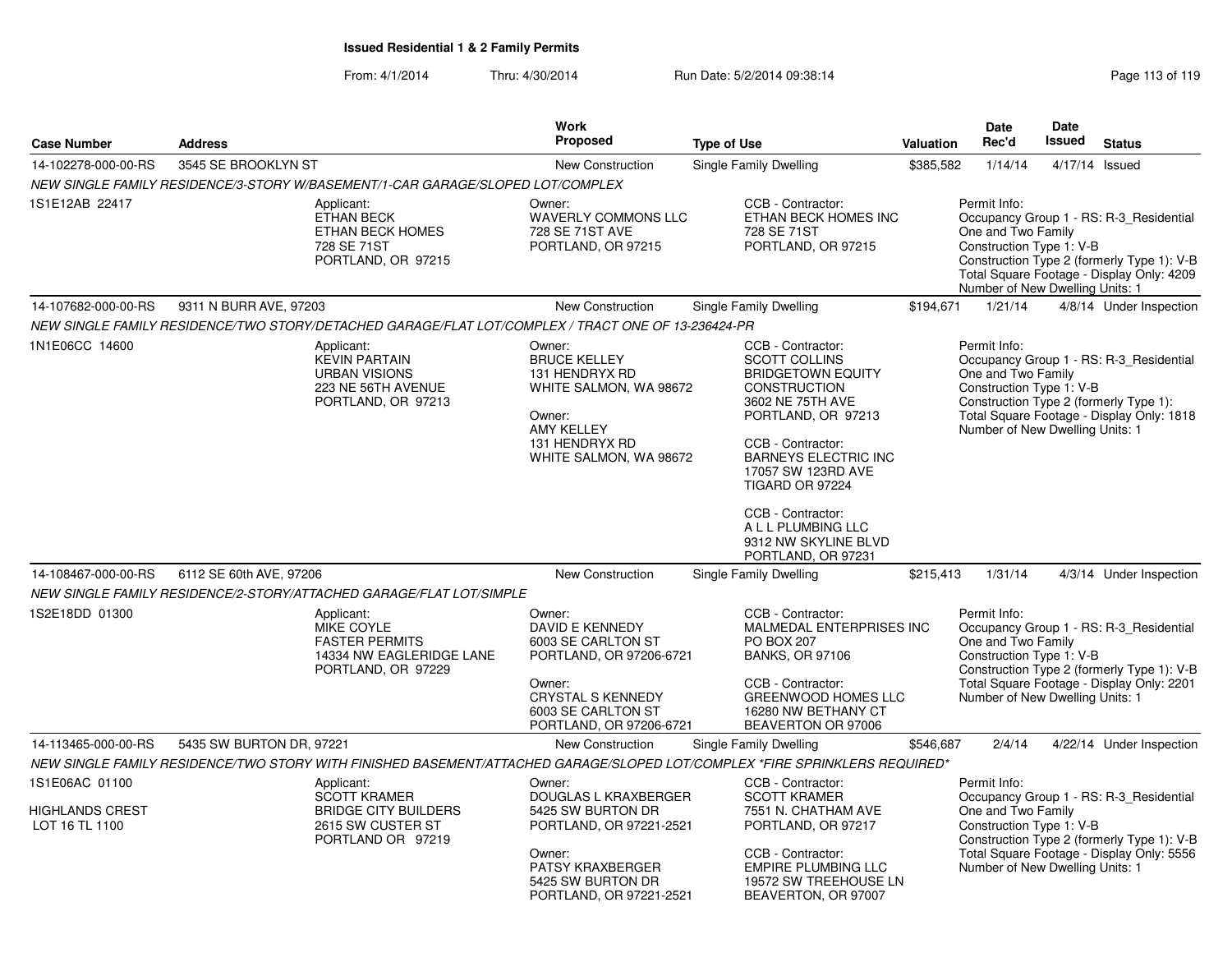|                                                                                                            | <b>Work</b>                                                                                                 |                                                                                               |                                                                                                                                                                                                                                                                                                                                                                                        | Date                                                                                                                                                                                                                                                                                                                                                                                                                                         | <b>Date</b>                                                                                                                                                                                                            |                                                                                                                                                                                                                                                                                                                                                                                                                                                                                                                                                                                                                                                                                                                                                                                                                                                                         |
|------------------------------------------------------------------------------------------------------------|-------------------------------------------------------------------------------------------------------------|-----------------------------------------------------------------------------------------------|----------------------------------------------------------------------------------------------------------------------------------------------------------------------------------------------------------------------------------------------------------------------------------------------------------------------------------------------------------------------------------------|----------------------------------------------------------------------------------------------------------------------------------------------------------------------------------------------------------------------------------------------------------------------------------------------------------------------------------------------------------------------------------------------------------------------------------------------|------------------------------------------------------------------------------------------------------------------------------------------------------------------------------------------------------------------------|-------------------------------------------------------------------------------------------------------------------------------------------------------------------------------------------------------------------------------------------------------------------------------------------------------------------------------------------------------------------------------------------------------------------------------------------------------------------------------------------------------------------------------------------------------------------------------------------------------------------------------------------------------------------------------------------------------------------------------------------------------------------------------------------------------------------------------------------------------------------------|
| <b>Address</b>                                                                                             |                                                                                                             | <b>Type of Use</b>                                                                            |                                                                                                                                                                                                                                                                                                                                                                                        | Rec'd                                                                                                                                                                                                                                                                                                                                                                                                                                        |                                                                                                                                                                                                                        | <b>Status</b>                                                                                                                                                                                                                                                                                                                                                                                                                                                                                                                                                                                                                                                                                                                                                                                                                                                           |
| 4625 N HUNT ST, 97203                                                                                      | <b>New Construction</b>                                                                                     | Single Family Dwelling                                                                        |                                                                                                                                                                                                                                                                                                                                                                                        | 2/13/14                                                                                                                                                                                                                                                                                                                                                                                                                                      |                                                                                                                                                                                                                        | 4/18/14 Under Inspection                                                                                                                                                                                                                                                                                                                                                                                                                                                                                                                                                                                                                                                                                                                                                                                                                                                |
|                                                                                                            |                                                                                                             |                                                                                               |                                                                                                                                                                                                                                                                                                                                                                                        |                                                                                                                                                                                                                                                                                                                                                                                                                                              |                                                                                                                                                                                                                        |                                                                                                                                                                                                                                                                                                                                                                                                                                                                                                                                                                                                                                                                                                                                                                                                                                                                         |
| Applicant:<br><b>KEVIN PARTAIN</b><br><b>URBAN VISIONS</b><br>223 NE 56TH AVE<br>PORTLAND, OR 97213        | Owner:<br>1834 SW 58TH AVE<br>PORTLAND, OR 97221                                                            | CCB - Contractor:<br>7524 SE 52ND<br>CCB - Contractor:<br>CCB - Contractor:                   |                                                                                                                                                                                                                                                                                                                                                                                        | Permit Info:                                                                                                                                                                                                                                                                                                                                                                                                                                 |                                                                                                                                                                                                                        |                                                                                                                                                                                                                                                                                                                                                                                                                                                                                                                                                                                                                                                                                                                                                                                                                                                                         |
|                                                                                                            |                                                                                                             |                                                                                               |                                                                                                                                                                                                                                                                                                                                                                                        |                                                                                                                                                                                                                                                                                                                                                                                                                                              |                                                                                                                                                                                                                        |                                                                                                                                                                                                                                                                                                                                                                                                                                                                                                                                                                                                                                                                                                                                                                                                                                                                         |
| 8610 NE BOEHMER ST, 97220                                                                                  | <b>New Construction</b>                                                                                     | Single Family Dwelling                                                                        |                                                                                                                                                                                                                                                                                                                                                                                        | 1/30/14                                                                                                                                                                                                                                                                                                                                                                                                                                      |                                                                                                                                                                                                                        | 4/17/14 Issued                                                                                                                                                                                                                                                                                                                                                                                                                                                                                                                                                                                                                                                                                                                                                                                                                                                          |
|                                                                                                            |                                                                                                             |                                                                                               |                                                                                                                                                                                                                                                                                                                                                                                        |                                                                                                                                                                                                                                                                                                                                                                                                                                              |                                                                                                                                                                                                                        |                                                                                                                                                                                                                                                                                                                                                                                                                                                                                                                                                                                                                                                                                                                                                                                                                                                                         |
| Applicant:<br><b>MIKE COYLE</b><br><b>FASTER PERMITS</b><br>14334 NW EAGLERIDGE LANE<br>PORTLAND, OR 97229 | Owner:<br>KIMBERLY BURGESS<br>4723 SW 50TH AVE<br>PORTLAND, OR 97221                                        | CCB - Contractor:                                                                             |                                                                                                                                                                                                                                                                                                                                                                                        |                                                                                                                                                                                                                                                                                                                                                                                                                                              |                                                                                                                                                                                                                        |                                                                                                                                                                                                                                                                                                                                                                                                                                                                                                                                                                                                                                                                                                                                                                                                                                                                         |
| 6129 SW 46TH AVE, 97221                                                                                    | <b>New Construction</b>                                                                                     | Single Family Dwelling                                                                        |                                                                                                                                                                                                                                                                                                                                                                                        | 1/31/14                                                                                                                                                                                                                                                                                                                                                                                                                                      |                                                                                                                                                                                                                        | 4/17/14 Under Inspection                                                                                                                                                                                                                                                                                                                                                                                                                                                                                                                                                                                                                                                                                                                                                                                                                                                |
|                                                                                                            |                                                                                                             |                                                                                               |                                                                                                                                                                                                                                                                                                                                                                                        |                                                                                                                                                                                                                                                                                                                                                                                                                                              |                                                                                                                                                                                                                        |                                                                                                                                                                                                                                                                                                                                                                                                                                                                                                                                                                                                                                                                                                                                                                                                                                                                         |
| Applicant:<br><b>MIKE COYLE</b><br><b>FASTER PERMITS</b><br>14334 NW EAGLERIDGE LANE<br>PORTLAND, OR 97229 | Owner:                                                                                                      | CCB - Contractor:<br>CCB - Contractor:<br><b>DAVE CADY</b>                                    |                                                                                                                                                                                                                                                                                                                                                                                        | Permit Info:                                                                                                                                                                                                                                                                                                                                                                                                                                 |                                                                                                                                                                                                                        |                                                                                                                                                                                                                                                                                                                                                                                                                                                                                                                                                                                                                                                                                                                                                                                                                                                                         |
| 704 SE MILLER ST, 97202                                                                                    | New Construction                                                                                            | Single Family Dwelling                                                                        |                                                                                                                                                                                                                                                                                                                                                                                        | 2/4/14                                                                                                                                                                                                                                                                                                                                                                                                                                       |                                                                                                                                                                                                                        | 4/29/14 Issued                                                                                                                                                                                                                                                                                                                                                                                                                                                                                                                                                                                                                                                                                                                                                                                                                                                          |
|                                                                                                            |                                                                                                             |                                                                                               |                                                                                                                                                                                                                                                                                                                                                                                        |                                                                                                                                                                                                                                                                                                                                                                                                                                              |                                                                                                                                                                                                                        |                                                                                                                                                                                                                                                                                                                                                                                                                                                                                                                                                                                                                                                                                                                                                                                                                                                                         |
| Applicant:<br><b>TODD MOON</b><br>WALTER T MOON, ARCHITECT<br>24 JUAREZ ST<br>LAKE OSWEGO, OR 97035        | Owner:<br><b>RONALD P SHAW</b><br>705 SE NEHALEM ST<br>Owner:<br><b>FRANCES M SHAW</b><br>705 SE NEHALEM ST |                                                                                               |                                                                                                                                                                                                                                                                                                                                                                                        | Permit Info:                                                                                                                                                                                                                                                                                                                                                                                                                                 |                                                                                                                                                                                                                        |                                                                                                                                                                                                                                                                                                                                                                                                                                                                                                                                                                                                                                                                                                                                                                                                                                                                         |
|                                                                                                            |                                                                                                             | Proposed<br>NEW SINGLE FAMILY RESIDENCE/ 2 STORY/ ATTACHED 2 CAR GARAGE/FLAT LOT/PRESCRIPTIVE | NEW SINGLE FAMILY RESIDENCE/2-STORY/DETACHED GARAGE/FLAT LOT/COMPLEX***SEE 14-115897-RS FOR GARAGE***<br>FISH CONSTRUCTION NW INC<br>NEW SINGLE FAMILY RESIDENCE/TWO STORY/ATTACHED GARAGE/FLAT LOT/COMPLEX / DOLORES HTS, BLOCK 8, E 1/2 OF LOT 5<br>PERFORMANCE HOMES LLC<br>10400 SW COTTONWOOD ST<br>TUALATIN, OR 97062-8393<br>PORTLAND, OR 97202-6512<br>PORTLAND, OR 97202-6512 | WHITE LIGHTNING ELECTRIC<br>PORTLAND, OR. 97206<br>FISH CONSTRUCTION NW INC<br>1834 SW 58TH AVE STE #102<br>PORTLAND OR 97221<br>A L L PLUMBING LLC<br>9312 NW SKYLINE BLVD<br>PORTLAND, OR 97231<br>FISH CONSTRUCTION NW INC<br>1834 SW 58TH AVE STE #102<br>PORTLAND OR 97221<br><b>GRAVITY PLUMBING INC</b><br>14935 S GREENTREE DR<br>OREGON CITY, OR 97045<br>PERFORMANCE HOMES LLC<br>10400 SW COTTONWOOD STREET<br>TUALATIN, OR 97062 | Valuation<br>\$174,647<br>\$135,349<br>Permit Info:<br>\$327,453<br>\$302,413<br>NEW SINGLE FAMILY RESIDENCE/2-STORY WITH BASEMENT/1-CAR GARAGE/FLAT LOT/COMPLEX. PARTIAL BASEMENT WALLS REUSE/ SEE DEMO 14-113337-RS. | <b>Issued</b><br>Occupancy Group 1 - RS: R-3_Residential<br>One and Two Family<br>Construction Type 1: V-B<br>Total Square Footage - Display Only: 1631<br>Number of New Dwelling Units: 1<br>Occupancy Group 1 - RS: R-3_Residential<br>One and Two Family<br>Construction Type 1: V-B<br>Construction Type 2 (formerly Type 1):<br>Total Square Footage - Display Only: 1264<br>Number of New Dwelling Units: 1<br>Occupancy Group 1 - RS: R-3_Residential<br>One and Two Family<br>Construction Type 1: V-B<br>Construction Type 2 (formerly Type 1): V-B<br>Total Square Footage - Display Only: 3418<br>Number of New Dwelling Units: 1<br>Occupancy Group 1 - RS: R-3_Residential<br>One and Two Family<br>Construction Type 1: V-B<br>Construction Type 2 (formerly Type 1): V-B<br>Total Square Footage - Display Only: 2993<br>Number of New Dwelling Units: 1 |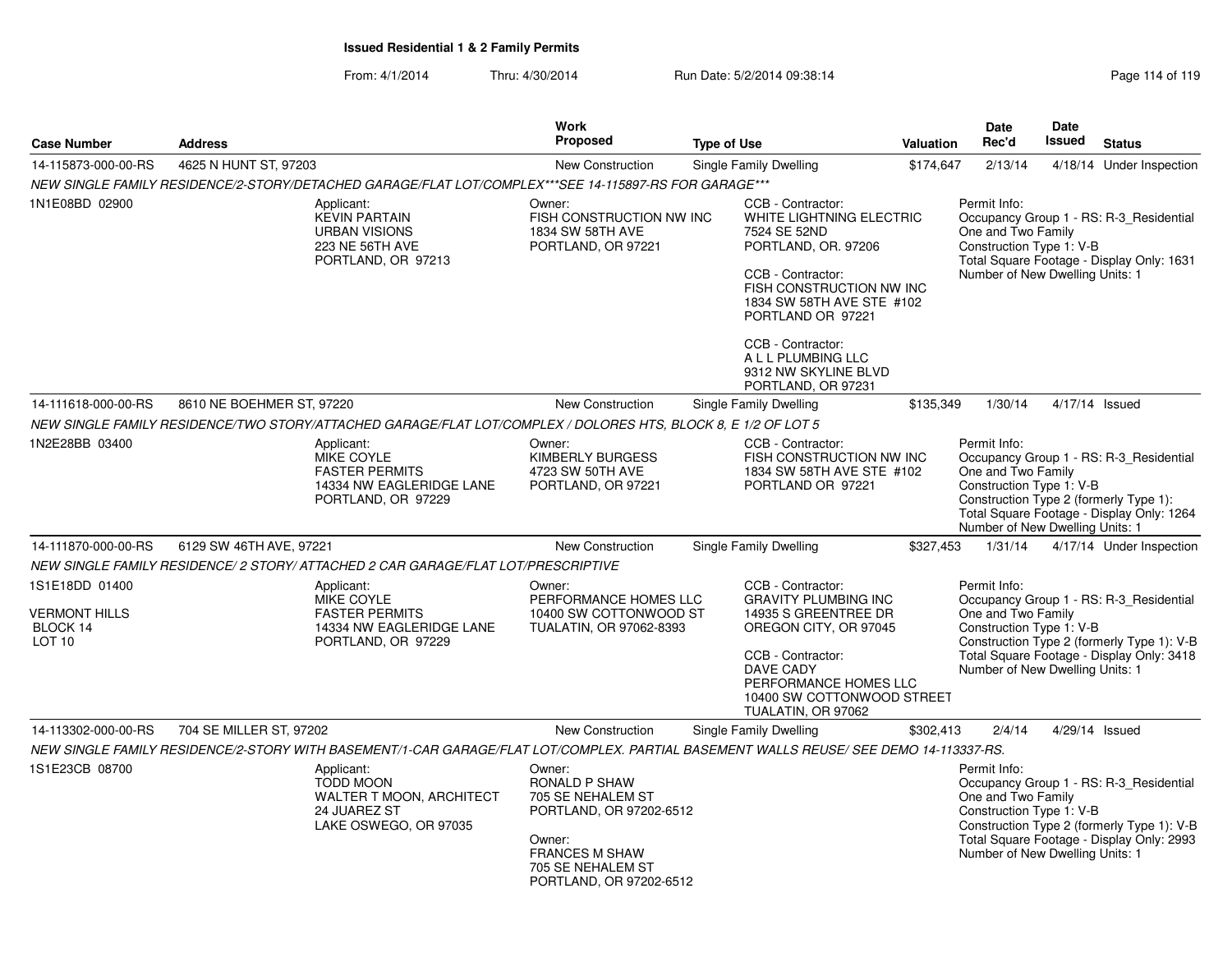### From: 4/1/2014Thru: 4/30/2014 Run Date: 5/2/2014 09:38:14

| <b>Case Number</b>  | <b>Address</b>              |                                                                                                                                                                         | <b>Work</b><br><b>Proposed</b>                                                                                                                                      | <b>Type of Use</b>            |                                                                                                                                                                                                                       | <b>Valuation</b> | <b>Date</b><br>Rec'd                                                                              | <b>Date</b><br><b>Issued</b> | <b>Status</b>                                                                                                                      |
|---------------------|-----------------------------|-------------------------------------------------------------------------------------------------------------------------------------------------------------------------|---------------------------------------------------------------------------------------------------------------------------------------------------------------------|-------------------------------|-----------------------------------------------------------------------------------------------------------------------------------------------------------------------------------------------------------------------|------------------|---------------------------------------------------------------------------------------------------|------------------------------|------------------------------------------------------------------------------------------------------------------------------------|
| 14-114103-000-00-RS | 5635 N DEPAUW ST, 97203     |                                                                                                                                                                         | New Construction                                                                                                                                                    | <b>Single Family Dwelling</b> |                                                                                                                                                                                                                       | \$202.167        | 2/6/14                                                                                            | 4/23/14 Issued               |                                                                                                                                    |
|                     |                             | NEW SINGLE FAMILY RESIDENCE/2-STORY/DETACHED GARAGE/FLAT LOT/COMPLEX                                                                                                    |                                                                                                                                                                     |                               |                                                                                                                                                                                                                       |                  |                                                                                                   |                              |                                                                                                                                    |
| 1N1E07DA 15900      |                             | Applicant:<br><b>COREY LARNER</b><br>CG LARNER GENERAL<br><b>CONTRACTING INC</b><br>1527 SW 57TH AVE<br>PORTLAND OR 97221                                               | Owner:<br><b>CG LARNER GENERAL</b><br><b>CONTRACTING</b><br>2625 SW PATTON RD<br>PORTLAND, OR 97201                                                                 |                               | CCB - Contractor:<br>C G LARNER GENERAL<br>CONTRACTING INC<br>1527 SW 57TH AVE<br>PORTLAND, OR 97221<br>CCB - Contractor:<br>TWIN ELECTRIC INC<br>14304 NE 10TH ST<br>VACOUVER WA 98684                               |                  | Permit Info:<br>One and Two Family<br>Construction Type 1: V-B<br>Number of New Dwelling Units: 1 |                              | Occupancy Group 1 - RS: R-3_Residential<br>Construction Type 2 (formerly Type 1):<br>Total Square Footage - Display Only: 1888     |
| 14-112144-000-00-RS | 4435 SW GREENLEAF DR, 97221 |                                                                                                                                                                         | <b>New Construction</b>                                                                                                                                             | Single Family Dwelling        |                                                                                                                                                                                                                       | \$481,316        | 1/31/14                                                                                           |                              | 4/4/14 Under Inspection                                                                                                            |
|                     |                             | NEW SINGLE FAMILY RESIDENCE/TWO STORY WITH BASEMENT/ATTACHED GARAGE/SLIGHTLY SLOPED LOT/COMPLEX/ DETACHED PAVILION***WITH PAVILION 14-112157-RS*** fire sprinklers requ |                                                                                                                                                                     |                               |                                                                                                                                                                                                                       |                  |                                                                                                   |                              |                                                                                                                                    |
| 1S1E08BB 01800      |                             | Applicant:<br><b>LEON TRICE</b><br><b>LMT ARCHITECTURE</b><br>5428 NE 30TH AVE<br>PORTLAND OREGON 97211                                                                 | Owner:<br><b>TIMOTHY DEJONG</b><br>3720 SW BOND AVE #1810<br>PORTLAND, OR 97239<br>Owner:<br><b>LAURIE S DEJONG</b><br>3720 SW BOND AVE #1810<br>PORTLAND, OR 97239 |                               | CCB - Contractor:<br>COWAN CONSTRUCTION, LLC.<br>P.O. BOX 1846<br>TUALATIN, OR 97062                                                                                                                                  |                  | Permit Info:<br>One and Two Family<br>Construction Type 1: V-B<br>Number of New Dwelling Units: 1 |                              | Occupancy Group 1 - RS: R-3_Residential<br>Construction Type 2 (formerly Type 1): V-B<br>Total Square Footage - Display Only: 4894 |
| 14-115334-000-00-RS | 5623 N DEPAUW ST, 97203     |                                                                                                                                                                         | <b>New Construction</b>                                                                                                                                             | <b>Single Family Dwelling</b> |                                                                                                                                                                                                                       | \$202,167        | 2/11/14                                                                                           |                              | 4/23/14 Under Inspection                                                                                                           |
|                     |                             | NEW SINGLE FAMILY RESIDENCE/2-STORY/DETACHED GARAGE/FLAT LOT/COMPLEX+++SIGNED LIMITED STRUCTURAL ENGINEERING+++***WITH DETACHED GARAGE 14-115341-RS***                  |                                                                                                                                                                     |                               |                                                                                                                                                                                                                       |                  |                                                                                                   |                              |                                                                                                                                    |
| 1N1E07DA 15900      |                             | Applicant:<br><b>COREY LARNER</b><br><b>CG LARNER GENERAL</b><br><b>CONTRACTING INC</b><br>1527 SW 57TH AVE<br>PORTLAND OR 97221                                        | Owner:<br><b>CG LARNER GENERAL</b><br><b>CONTRACTING</b><br>2625 SW PATTON RD<br>PORTLAND, OR 97201                                                                 |                               | CCB - Contractor:<br>C G LARNER GENERAL<br>CONTRACTING INC<br>1527 SW 57TH AVE<br>PORTLAND, OR 97221<br>CCB - Contractor:<br><b>TWIN ELECTRIC INC</b><br>14304 NE 10TH ST<br>VACOUVER WA 98684                        |                  | Permit Info:<br>One and Two Family<br>Construction Type 1: V-B<br>Number of New Dwelling Units: 1 |                              | Occupancy Group 1 - RS: R-3_Residential<br>Construction Type 2 (formerly Type 1):<br>Total Square Footage - Display Only: 1888     |
| 14-115215-000-00-RS | 1230 N BUFFALO ST - Unit A  |                                                                                                                                                                         | New Construction                                                                                                                                                    | Single Family Dwelling        |                                                                                                                                                                                                                       | \$205,058        | 2/11/14                                                                                           |                              | 4/3/14 Under Inspection                                                                                                            |
|                     |                             | NEW SINGLE FAMILY RESIDENCE/2-STORY WITH ADU IN BASEMENT/FLAT LOT/COMPLEX                                                                                               |                                                                                                                                                                     |                               |                                                                                                                                                                                                                       |                  |                                                                                                   |                              |                                                                                                                                    |
| 1N1E15BB 10202      |                             | Applicant:<br><b>VLADIMIR YURKOVSKIY</b><br><b>EQUITY DEVELOPMENT GROUP</b><br>14653 SE BERRY CANE LA<br>DAMASCUS, OR 97089                                             | Owner:<br>EQUITY DEVELOPMENT GROUP<br>LLC<br>14653 SE BERRY CANE LN<br>DAMASCUS, OR 97089-7259                                                                      |                               | CCB - Contractor:<br><b>CRAFT CONSTRUCTION &amp;</b><br><b>DRYWALL INC</b><br>14653 SE BERRY CANE LN<br>DAMASCUS, OR 97089<br>CCB - Contractor:<br>DELTA PLUMBING INC<br>12205 SE 108TH AVE<br>HAPPY VALLEY, OR 97086 |                  | Permit Info:<br>One and Two Family<br>Construction Type 1: V-B<br>Number of New Dwelling Units: 2 |                              | Occupancy Group 1 - RS: R-3_Residential<br>Construction Type 2 (formerly Type 1):<br>Total Square Footage - Display Only: 1915     |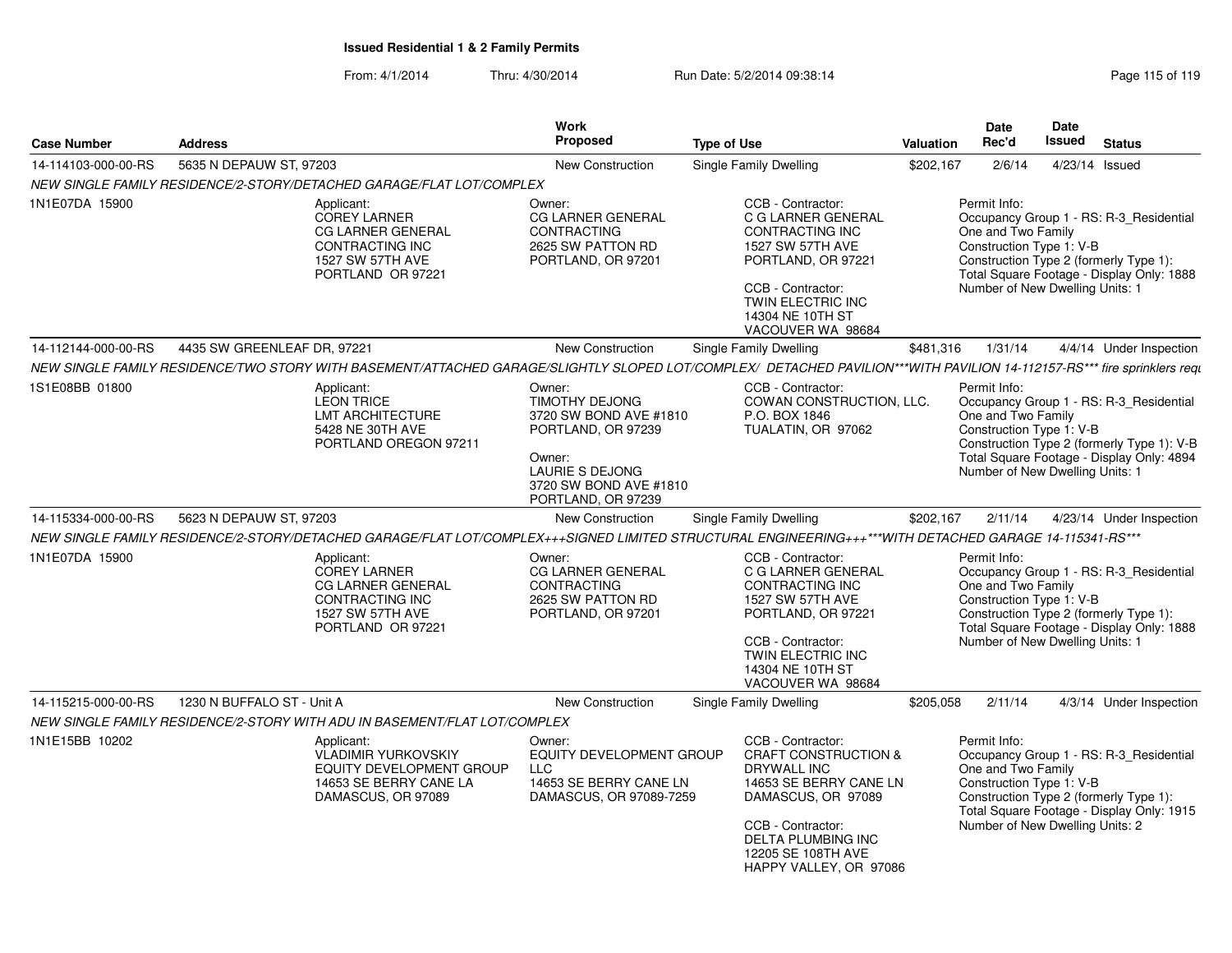| <b>Case Number</b>                     | <b>Address</b>                                                                                          |                                                                                                                                                      | <b>Work</b><br>Proposed                                                                                                            | <b>Type of Use</b>                                                                                           |                                                                                                                   | <b>Valuation</b>                                                             | <b>Date</b><br>Rec'd                                                                                                                                                                                 | <b>Date</b><br><b>Issued</b> | <b>Status</b>                                                                         |
|----------------------------------------|---------------------------------------------------------------------------------------------------------|------------------------------------------------------------------------------------------------------------------------------------------------------|------------------------------------------------------------------------------------------------------------------------------------|--------------------------------------------------------------------------------------------------------------|-------------------------------------------------------------------------------------------------------------------|------------------------------------------------------------------------------|------------------------------------------------------------------------------------------------------------------------------------------------------------------------------------------------------|------------------------------|---------------------------------------------------------------------------------------|
| 14-115332-000-00-RS                    | 2011 NE 7TH AVE - Unit A, 97212                                                                         |                                                                                                                                                      | New Construction                                                                                                                   |                                                                                                              | Single Family Dwelling                                                                                            | \$302,716                                                                    | 2/11/14                                                                                                                                                                                              |                              | 4/8/14 Under Inspection                                                               |
|                                        |                                                                                                         | NEW SINGLE FAMILY RESIDENCE/2-STORY WITH ADU IN BASEMENT/1-CAR GARAGE/FLAT LOT/COMPLEX                                                               |                                                                                                                                    |                                                                                                              |                                                                                                                   |                                                                              |                                                                                                                                                                                                      |                              |                                                                                       |
| 1N1E26CC 02000                         |                                                                                                         | Applicant:<br><b>GENE PAVLENKO</b><br>ANAMIC CONSTRUCTION INC.<br>12808 SE COOPER ST<br>PORTLAND, OR 97236                                           | Owner:<br>ANAMIC CONSTRUCTION INC<br>12808 SE COOPER ST<br>PORTLAND, OR 97236-4979                                                 |                                                                                                              | CCB - Contractor:<br><b>GVC PLUMBING LLC</b><br>3008 NE 166TH PL<br>VANCOUVER, WA 98682                           |                                                                              | Permit Info:<br>One and Two Family<br>Construction Type 1: V-B                                                                                                                                       |                              | Occupancy Group 1 - RS: R-3 Residential<br>Construction Type 2 (formerly Type 1): V-B |
|                                        |                                                                                                         |                                                                                                                                                      |                                                                                                                                    |                                                                                                              | CCB - Contractor:<br><b>GENE PAVLENKO</b><br>ANAMIC CONSTRUCTION INC.<br>12808 SE COOPER ST<br>PORTLAND, OR 97236 | Total Square Footage - Display Only: 2989<br>Number of New Dwelling Units: 2 |                                                                                                                                                                                                      |                              |                                                                                       |
| 14-119627-000-00-RS                    | 12640 SE CORA ST                                                                                        |                                                                                                                                                      | New Construction                                                                                                                   |                                                                                                              | Single Family Dwelling                                                                                            | \$123,356                                                                    | 2/21/14                                                                                                                                                                                              |                              | 4/9/14 Under Inspection                                                               |
|                                        |                                                                                                         | NEW SINGLE FAMILY RESIDENCE/2-STORY/NO GARAGE/FLAT LOT/SIMPLE **fire sprinlkers required per LU 06-167736. FIRE SPRINKLERS TO BE DEFERRED SUBMITTAL. |                                                                                                                                    |                                                                                                              |                                                                                                                   |                                                                              |                                                                                                                                                                                                      |                              |                                                                                       |
| 1S2E11CC 06406                         |                                                                                                         | Applicant:<br><b>J MARK PERKINS</b>                                                                                                                  | Owner:<br><b>J MARK PERKINS</b>                                                                                                    |                                                                                                              |                                                                                                                   |                                                                              | Permit Info:                                                                                                                                                                                         |                              | Occupancy Group 1 - RS: R-3_Residential                                               |
| <b>GREEN INFILL</b><br>LOT 6           |                                                                                                         | 11471 SE CLOVER LN<br>HAPPY VALLEY, OR 97086-6800                                                                                                    | 11471 SE CLOVER LN<br>HAPPY VALLEY, OR 97086-6800                                                                                  |                                                                                                              |                                                                                                                   |                                                                              | Construction Type 1: V-B<br>Construction Type 2 (formerly Type 1):<br>Total Square Footage - Display Only: 1152<br>Number of New Dwelling Units: 1                                                   |                              |                                                                                       |
| 12-217933-REV-01-RS                    | 1427 SW DAVENPORT ST, 97201                                                                             |                                                                                                                                                      | New Construction                                                                                                                   |                                                                                                              | <b>Single Family Dwelling</b>                                                                                     |                                                                              | 4/3/14<br>\$                                                                                                                                                                                         |                              | $4/3/14$ Issued                                                                       |
|                                        |                                                                                                         | REVISION - REDUCE HEIGHT OF RETAINING WALL AND CHANGE TO ROCK INSTEAD OF CONCRETE, NEW FLOOR JOISTS                                                  |                                                                                                                                    |                                                                                                              |                                                                                                                   |                                                                              |                                                                                                                                                                                                      |                              |                                                                                       |
| 1S1E04CD 01200                         |                                                                                                         | Applicant:<br><b>CHAD ESLINGER</b>                                                                                                                   | Owner:<br><b>SHAWN T PATRICK</b>                                                                                                   |                                                                                                              | CCB - Contractor:<br><b>ESLINGER BUILDERS INC</b>                                                                 |                                                                              | Permit Info:                                                                                                                                                                                         |                              |                                                                                       |
| SECTION 04 1S 1E<br>TL 1200 0.24 ACRES |                                                                                                         | <b>ESLINGER BUILDERS INC</b><br>16869 SW 65TH AVE #11<br>LAKE OSWEGO, OR<br>97035                                                                    | 8646 NW LOVEJOY ST<br>PORTLAND, OR 97229-5360<br>Owner:<br><b>SANDY C PATRICK</b><br>8646 NW LOVEJOY ST<br>PORTLAND, OR 97229-5360 |                                                                                                              | 15836 UPPER BOONES FERRY RD One and Two Family<br>LAKE OSWEGO, OR 970354066                                       |                                                                              | Occupancy Group 1 - RS: R-3 Residential<br>Construction Type 1: V-B<br>Construction Type 2 (formerly Type 1): V-B<br>Total Square Footage - Display Only: 4847                                       |                              |                                                                                       |
| 14-126537-000-00-RS                    | 4612 NE 38TH AVE - Unit A, 97211                                                                        |                                                                                                                                                      | <b>New Construction</b>                                                                                                            |                                                                                                              | Single Family Dwelling                                                                                            | \$261,043                                                                    | 3/13/14                                                                                                                                                                                              |                              | 4/21/14 Under Inspection                                                              |
|                                        |                                                                                                         | NEW SINGLE FAMILY RESIDENCE/2 STORY/1 CAR GARAGE/W/ATTACHED ACCESSORY DWELLING UNIT/ FLAT LOT/ COMPLEX                                               |                                                                                                                                    |                                                                                                              |                                                                                                                   |                                                                              |                                                                                                                                                                                                      |                              |                                                                                       |
| 1N1E24AD 05800                         | Applicant:<br>Oliver Olson<br>OLSON DESIGN BUILD INC<br>18600 NW SAUVIE ISLAND RD<br>PORTLAND, OR 97231 |                                                                                                                                                      | Owner:<br>OLIVER S OLSON<br>4606 NE 38TH AVE<br>PORTLAND, OR 97211<br>Owner:                                                       | CCB - Contractor:<br>DELTA PLUMBING INC<br>12205 SE 108TH AVE<br>HAPPY VALLEY, OR 97086<br>CCB - Contractor: |                                                                                                                   |                                                                              | Permit Info:<br>Occupancy Group 1 - RS: R-3_Residential<br>One and Two Family<br>Construction Type 1: V-B<br>Construction Type 2 (formerly Type 1): V-B<br>Total Square Footage - Display Only: 2593 |                              |                                                                                       |
|                                        |                                                                                                         |                                                                                                                                                      | ERIN K OLSON<br>4606 NE 38TH AVE<br>PORTLAND, OR 97211                                                                             |                                                                                                              | Oliver Olson<br>OLSON DESIGN BUILD INC<br>18600 NW SAUVIE ISLAND RD<br>PORTLAND, OR 97231                         |                                                                              | Number of New Dwelling Units: 2                                                                                                                                                                      |                              |                                                                                       |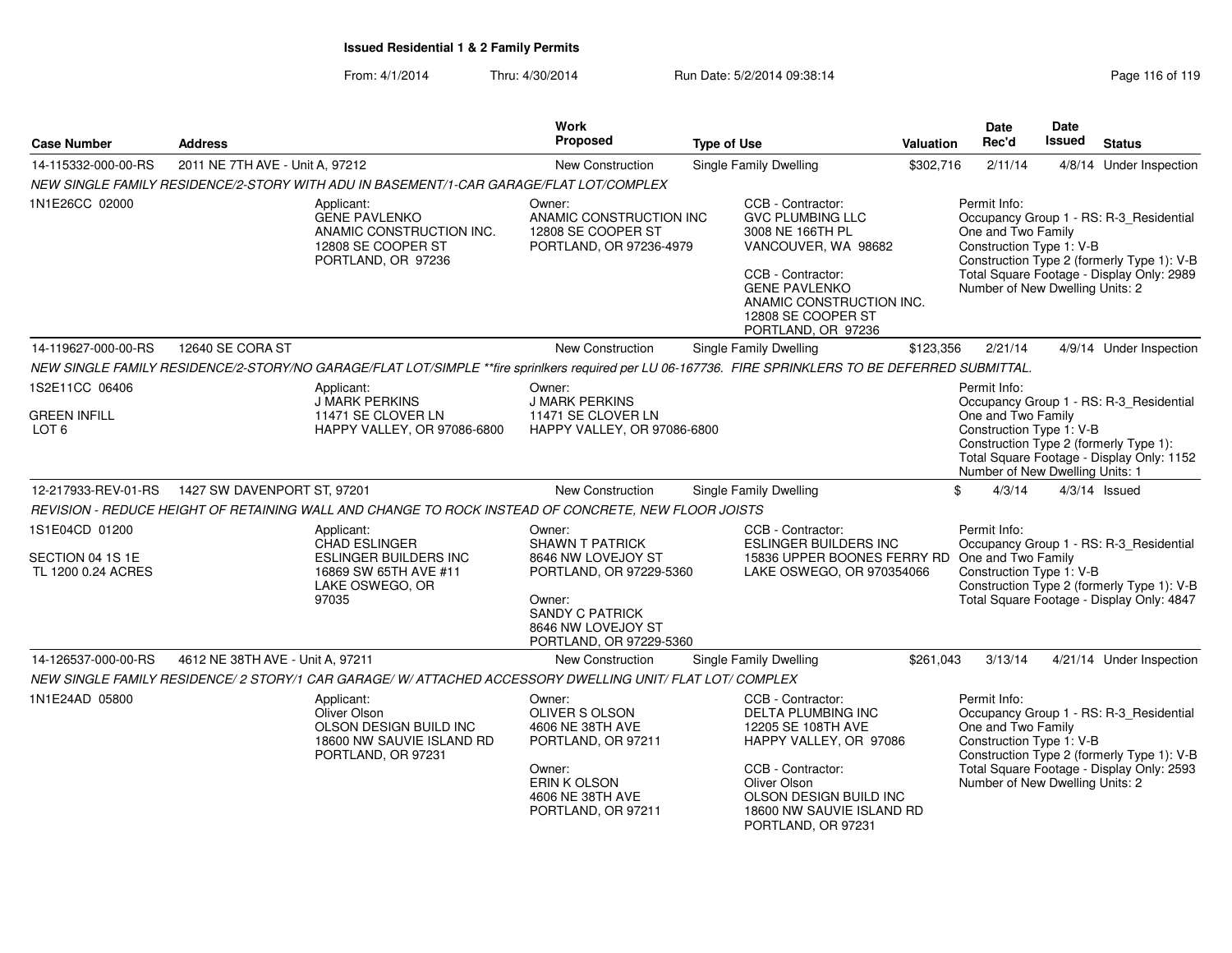|                                                     |                                     |                                                                                                         | <b>Work</b>                                                                                      |                             |                                                                                                    |           | <b>Date</b>                                                                                       | <b>Date</b> |                                                                                                                                    |
|-----------------------------------------------------|-------------------------------------|---------------------------------------------------------------------------------------------------------|--------------------------------------------------------------------------------------------------|-----------------------------|----------------------------------------------------------------------------------------------------|-----------|---------------------------------------------------------------------------------------------------|-------------|------------------------------------------------------------------------------------------------------------------------------------|
| <b>Case Number</b>                                  | <b>Address</b>                      |                                                                                                         | <b>Proposed</b>                                                                                  | <b>Type of Use</b>          |                                                                                                    | Valuation | Rec'd                                                                                             | Issued      | <b>Status</b>                                                                                                                      |
| 13-200603-DFS-02-RS                                 | 14120 SE STEELE ST                  |                                                                                                         | New Construction                                                                                 | Single Family Dwelling      |                                                                                                    | \$3,500   | 3/4/14                                                                                            |             | $4/1/14$ Issued                                                                                                                    |
| <b>DFS FOR SPRINKLERS</b>                           |                                     |                                                                                                         |                                                                                                  |                             |                                                                                                    |           |                                                                                                   |             |                                                                                                                                    |
| 1S2E14AD 03614                                      |                                     | Applicant:<br>MIKE COYLE                                                                                | Owner:<br><b>ZB PROPERTIES LLC</b>                                                               |                             | CCB - Contractor:<br>AFP SYSTEMS INC                                                               |           | Permit Info:                                                                                      |             | Occupancy Group 1 - RS: R-3 Residential                                                                                            |
| <b>SCOTT'S BLUFF</b><br>LOT <sub>13</sub>           |                                     | <b>FASTER PERMITS</b><br>14334 NW EAGLERIDGE LANE<br>PORTLAND, OR 97229                                 | 12000 SW GARDEN PL<br>PORTLAND, OR 97223-8263                                                    |                             | 19435 SW 129TH AVE<br>TUALATIN, OR 970627070                                                       |           | One and Two Family<br>Construction Type 1: V-B                                                    |             | Construction Type 2 (formerly Type 1): V-B                                                                                         |
|                                                     |                                     |                                                                                                         |                                                                                                  |                             | CCB - Contractor:<br>GRAYHAWK DEVELOPMENT LLC<br>14523 WESTLAKE DR<br>LAKE OSWEGO, OR 97035        |           |                                                                                                   |             | Total Square Footage - Display Only: 2745                                                                                          |
| 13-233047-REV-01-RS                                 | 4522 NE 26TH AVE - Unit B, 97211    |                                                                                                         | <b>New Construction</b>                                                                          | Single Family Dwelling      |                                                                                                    | \$800     | 4/16/14                                                                                           |             | 4/16/14 Issued                                                                                                                     |
|                                                     |                                     | VALUE ADDED REVSION TO CONVERT LOWER LEVEL UNFINISHED SPACE TO ADU                                      |                                                                                                  |                             |                                                                                                    |           |                                                                                                   |             |                                                                                                                                    |
| 1N1E24BC 22000                                      |                                     | Applicant:<br><b>ALBERTO TORRES</b><br>126 NE ALBERTA ST #206<br>PORTLAND OR 97211                      | Owner:<br>DOZER CONSTRUCTION LLC<br>5324 NE 28TH AVE<br>PORTLAND, OR 97211-6234                  |                             | CCB - Contractor:<br>DOZER CONSTRUCTION LLC<br>5324 NE 28TH AVE<br>PORTLAND, OR 97211              |           | Permit Info:<br>One and Two Family<br>Construction Type 1: V-B                                    |             | Occupancy Group 1 - RS: R-3_Residential<br>Construction Type 2 (formerly Type 1): V-B<br>Total Square Footage - Display Only: 3582 |
| 14-126233-000-00-RS                                 | 4407 SE 131ST PL, 97236             |                                                                                                         | <b>New Construction</b>                                                                          | Single Family Dwelling      |                                                                                                    | \$242,338 | 3/12/14                                                                                           |             | 4/24/14 Issued                                                                                                                     |
|                                                     |                                     | NEW SINGLE FAMILY RESIDENCE/TWO STORY/ATTACHED 2 CAR GARAGE/FLAT LOT/COMPLEX                            |                                                                                                  |                             |                                                                                                    |           |                                                                                                   |             |                                                                                                                                    |
| 1S2E11CD 05007                                      |                                     | Applicant:<br><b>ANTE SKORO</b><br><b>CLEARWATER HOMES LLC</b><br>PO BOX 2885<br>CLACKAMAS, OR 97015    | Owner:<br><b>ANTE SKORO</b><br><b>CLEARWATER HOMES LLC</b><br>PO BOX 2885<br>CLACKAMAS, OR 97015 | PO BOX 2885                 | CCB - Contractor:<br><b>CLEARWATER HOMES LLC</b><br>CLACKAMAS OR 97015                             |           | Permit Info:<br>One and Two Family<br>Construction Type 1: V-B<br>Number of New Dwelling Units: 1 |             | Occupancy Group 1 - RS: R-3_Residential<br>Construction Type 2 (formerly Type 1): V-B<br>Total Square Footage - Display Only: 2585 |
| 13-130321-REV-01-RS                                 | 1787 N AINSWORTH ST - Unit A, 97217 |                                                                                                         | <b>New Construction</b>                                                                          | Townhouse (2 Units)         |                                                                                                    | \$        | 4/24/14                                                                                           |             | 4/24/14 Issued                                                                                                                     |
|                                                     |                                     | REVISION TO CHANGE TRUSS LAYOUT AND CHANGE TO ENERGY EFFICIENCY MEASURES TO #3 HIGH EFFICIENCY CEILING. |                                                                                                  |                             |                                                                                                    |           |                                                                                                   |             |                                                                                                                                    |
| 1N1E16DA 16100                                      |                                     | Applicant:<br>Garner Moody<br><b>LLOYD DEVELOPMENT LLC</b><br>PO BOX 11560<br>PORTLAND OR 97211         | Owner:<br>NIELSEN LLOYD DEVELOPMENT<br><b>LLC</b><br>PO BOX 11560<br>PORTLAND, OR 97211-0560     | Garner Moody                | CCB - Contractor:<br><b>LLOYD DEVELOPMENT LLC</b><br>PO BOX 11560<br>PORTLAND OR 97211             |           | Permit Info:<br>One and Two Family<br>Construction Type 1: V-B                                    |             | Occupancy Group 1 - RS: R-3_Residential<br>Construction Type 2 (formerly Type 1): V-B<br>Total Square Footage - Display Only: 2292 |
| 13-199283-REV-02-RS                                 | 5718 N GREELEY AVE, 97217           |                                                                                                         | New Construction                                                                                 | Townhouse (3 or more units) |                                                                                                    | \$3,000   | 4/2/14                                                                                            |             | $4/2/14$ Issued                                                                                                                    |
| VALUE ADDED REVISION TO ADD BATHROOM TO FIRST FLOOR |                                     |                                                                                                         |                                                                                                  |                             |                                                                                                    |           |                                                                                                   |             |                                                                                                                                    |
| 1N1E16CD 05700                                      |                                     | Applicant:<br>JEFF WILLEMSEN<br>WNB DEVELOPMENT<br>P0 BOX 16967<br>PORTLAND OR 97292                    | Owner:<br>WILLBALL DEVELOPMENT LLC<br>PO BOX 16967<br>PORTLAND, OR 97292                         |                             | CCB - Contractor:<br><b>JEFF WILLEMSEN</b><br>WNB DEVELOPMENT<br>P0 BOX 16967<br>PORTLAND OR 97292 |           | Permit Info:<br>One and Two Family<br>Construction Type 1: V-B                                    |             | Occupancy Group 1 - RS: R-3_Residential<br>Construction Type 2 (formerly Type 1): V-B<br>Total Square Footage - Display Only: 885  |
|                                                     |                                     | Applicant:<br><b>TERRY HELLEM</b><br>PROJECTIVE BUILDING DESIGNS<br>PO BOX 6542<br>BEAVERTON OR 97007   |                                                                                                  |                             | CCB - Contractor:<br><b>BOGER SERVICES LLC</b><br>711 JEFFERY CT<br>NEWBERG, OR 97132              |           |                                                                                                   |             |                                                                                                                                    |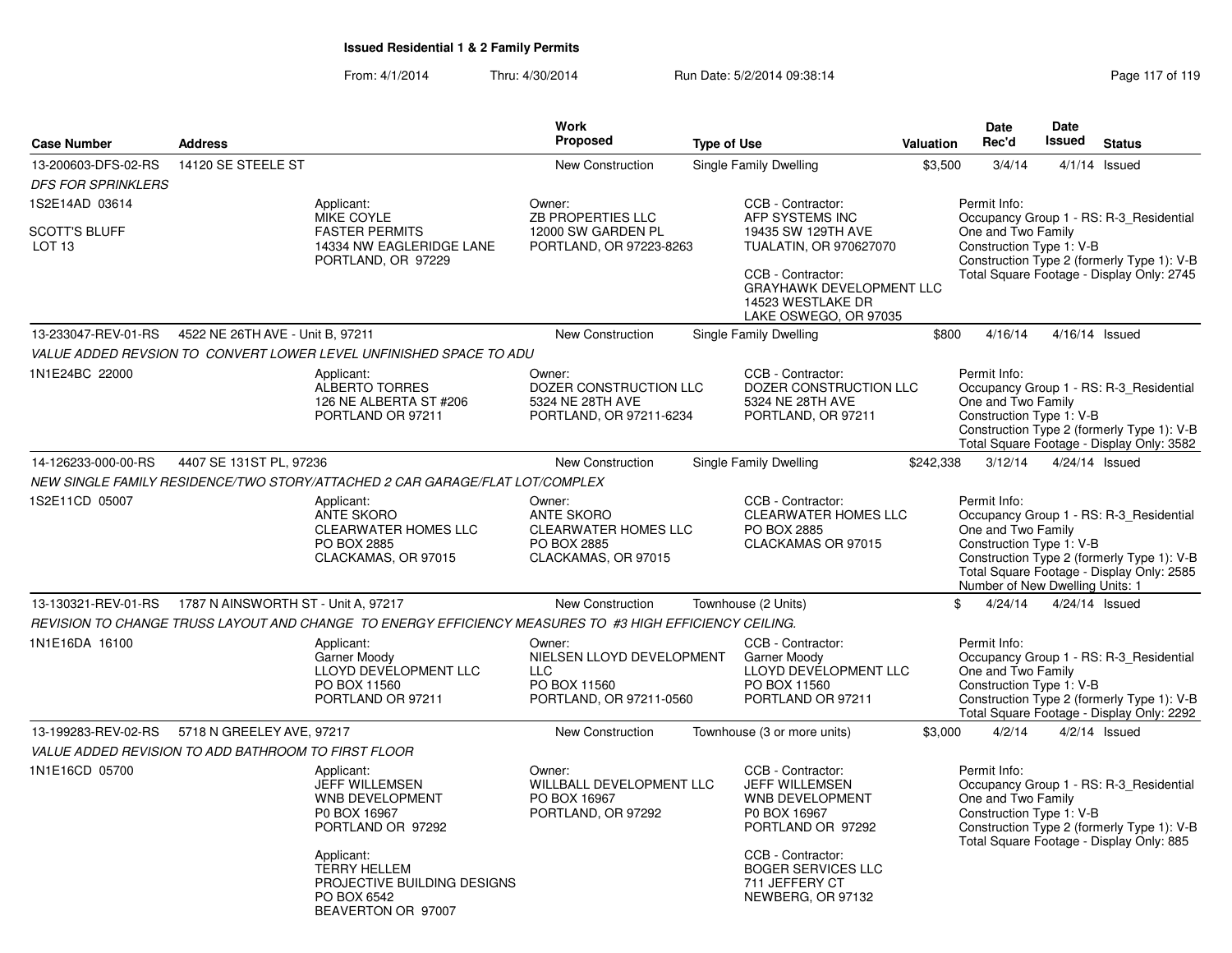| Page 118 of 119<br>1 Date: 5/2/2014 09:38:14<br>From: 4/1/2014<br>Thru: 4/30/2014<br>Run |  |
|------------------------------------------------------------------------------------------|--|
|------------------------------------------------------------------------------------------|--|

| <b>Case Number</b>  | <b>Address</b>                                                                                                                                                                          | <b>Work</b><br><b>Proposed</b>                                                                                                                             | <b>Type of Use</b>                                                                                                                                                                                                           | Valuation | <b>Date</b><br>Rec'd                                                                              | <b>Date</b><br>Issued | <b>Status</b>                                                                                                                      |
|---------------------|-----------------------------------------------------------------------------------------------------------------------------------------------------------------------------------------|------------------------------------------------------------------------------------------------------------------------------------------------------------|------------------------------------------------------------------------------------------------------------------------------------------------------------------------------------------------------------------------------|-----------|---------------------------------------------------------------------------------------------------|-----------------------|------------------------------------------------------------------------------------------------------------------------------------|
| 13-219954-000-00-RS | 76 N WYGANT ST, 97217                                                                                                                                                                   | New Construction                                                                                                                                           | Townhouse (3 or more units)                                                                                                                                                                                                  | \$150,548 | 10/29/13                                                                                          |                       | 4/18/14 Under Inspection                                                                                                           |
|                     | NEW 3 OF 3 UNIT TOWNHOUSE ON on individual tax lot / 3-STORY / 1-CAR GARAGE / FLAT LOT / COMPLEX*** UNIT 1 = 13-219952-RS / UNIT 2 = 13-219953-RS and SITE DEV 13-168031-SD ***2***MIRF |                                                                                                                                                            |                                                                                                                                                                                                                              |           |                                                                                                   |                       |                                                                                                                                    |
| 1N1E22AC 02900      | Applicant:<br><b>MARK LISAC</b><br><b>LISAC BROTHERS</b><br><b>CONSTRUCTION INC</b><br>PO Box 2422<br>CLACKAMAS OR 97015                                                                | Owner:<br><b>LISAC BROTHERS</b><br>PO BOX 2422<br>CLACKAMAS, OR 97015-2422<br>Owner:<br>CONSTRUCTION INC<br>PO BOX 2422<br>CLACKAMAS, OR 97015-2422        | CCB - Contractor:<br><b>RHINO PLUMBING INC</b><br>18761 SE EL CAMINO TER<br>DAMASCUS OR 97089<br>CCB - Contractor:<br><b>MARK LISAC</b><br><b>LISAC BROTHERS</b><br>CONSTRUCTION, INC.<br>PO BOX 2422<br>CLACKAMAS, OR 97015 |           | Permit Info:<br>One and Two Family<br>Construction Type 1: V-B<br>Number of New Dwelling Units: 1 |                       | Occupancy Group 1 - RS: R-3_Residential<br>Construction Type 2 (formerly Type 1): V-B<br>Total Square Footage - Display Only: 1540 |
| 13-219952-000-00-RS | 84 N WYGANT ST, 97217                                                                                                                                                                   | <b>New Construction</b>                                                                                                                                    | Townhouse (3 or more units)                                                                                                                                                                                                  | \$146,837 | 10/29/13                                                                                          |                       | 4/18/14 Under Inspection                                                                                                           |
|                     | NEW 1 OF 3 UNIT TOWNHOUSE ON on individual tax lot / 3-STORY / 1-CAR GARAGE / FLAT LOT / COMPLEX*** UNIT 2 = 13-219953-RS / UNIT 3 = 13-219954-RS and SITE DEV 13-168031-SD ******MIRRC |                                                                                                                                                            |                                                                                                                                                                                                                              |           |                                                                                                   |                       |                                                                                                                                    |
| 1N1E22AC 02900      | Applicant:<br><b>MARK LISAC</b><br><b>LISAC BROTHERS</b><br>CONSTRUCTION INC<br>PO Box 2422<br>CLACKAMAS OR 97015                                                                       | Owner:<br><b>LISAC BROTHERS</b><br>PO BOX 2422<br>CLACKAMAS, OR 97015-2422<br>Owner:<br>CONSTRUCTION INC<br>PO BOX 2422<br>CLACKAMAS, OR 97015-2422        | CCB - Contractor:<br><b>RHINO PLUMBING INC</b><br>18761 SE EL CAMINO TER<br>DAMASCUS OR 97089<br>CCB - Contractor:<br><b>MARK LISAC</b><br><b>LISAC BROTHERS</b><br>CONSTRUCTION, INC.<br>PO BOX 2422<br>CLACKAMAS, OR 97015 |           | Permit Info:<br>One and Two Family<br>Construction Type 1: V-B<br>Number of New Dwelling Units: 1 |                       | Occupancy Group 1 - RS: R-3_Residential<br>Construction Type 2 (formerly Type 1): V-B<br>Total Square Footage - Display Only: 1519 |
| 13-219953-000-00-RS | 80 N WYGANT ST, 97217                                                                                                                                                                   | <b>New Construction</b>                                                                                                                                    | Townhouse (3 or more units)                                                                                                                                                                                                  | \$149,263 | 10/29/13                                                                                          |                       | 4/18/14 Under Inspection                                                                                                           |
|                     | NEW 2 OF 3 UNIT TOWNHOUSE ON on individual tax lot / 3-STORY / 1-CAR GARAGE / FLAT LOT / COMPLEX*** UNIT 1 = 13-219952-RS / UNIT 3 = 13-219954-RS and SITE DEV 13-168031-SD ******MIRRC |                                                                                                                                                            |                                                                                                                                                                                                                              |           |                                                                                                   |                       |                                                                                                                                    |
| 1N1E22AC 02900      | Applicant:<br><b>MARK LISAC</b><br><b>LISAC BROTHERS</b><br><b>CONSTRUCTION INC</b><br>PO Box 2422<br>CLACKAMAS OR 97015                                                                | Owner:<br><b>LISAC BROTHERS</b><br>PO BOX 2422<br>CLACKAMAS, OR 97015-2422<br>Owner:<br><b>CONSTRUCTION INC</b><br>PO BOX 2422<br>CLACKAMAS, OR 97015-2422 | CCB - Contractor:<br>RHINO PLUMBING INC<br>18761 SE EL CAMINO TER<br>DAMASCUS OR 97089<br>CCB - Contractor:<br><b>MARK LISAC</b><br><b>LISAC BROTHERS</b><br>CONSTRUCTION, INC.<br>PO BOX 2422<br>CLACKAMAS, OR 97015        |           | Permit Info:<br>One and Two Family<br>Construction Type 1: V-B<br>Number of New Dwelling Units: 1 |                       | Occupancy Group 1 - RS: R-3 Residential<br>Construction Type 2 (formerly Type 1): V-B<br>Total Square Footage - Display Only: 1528 |